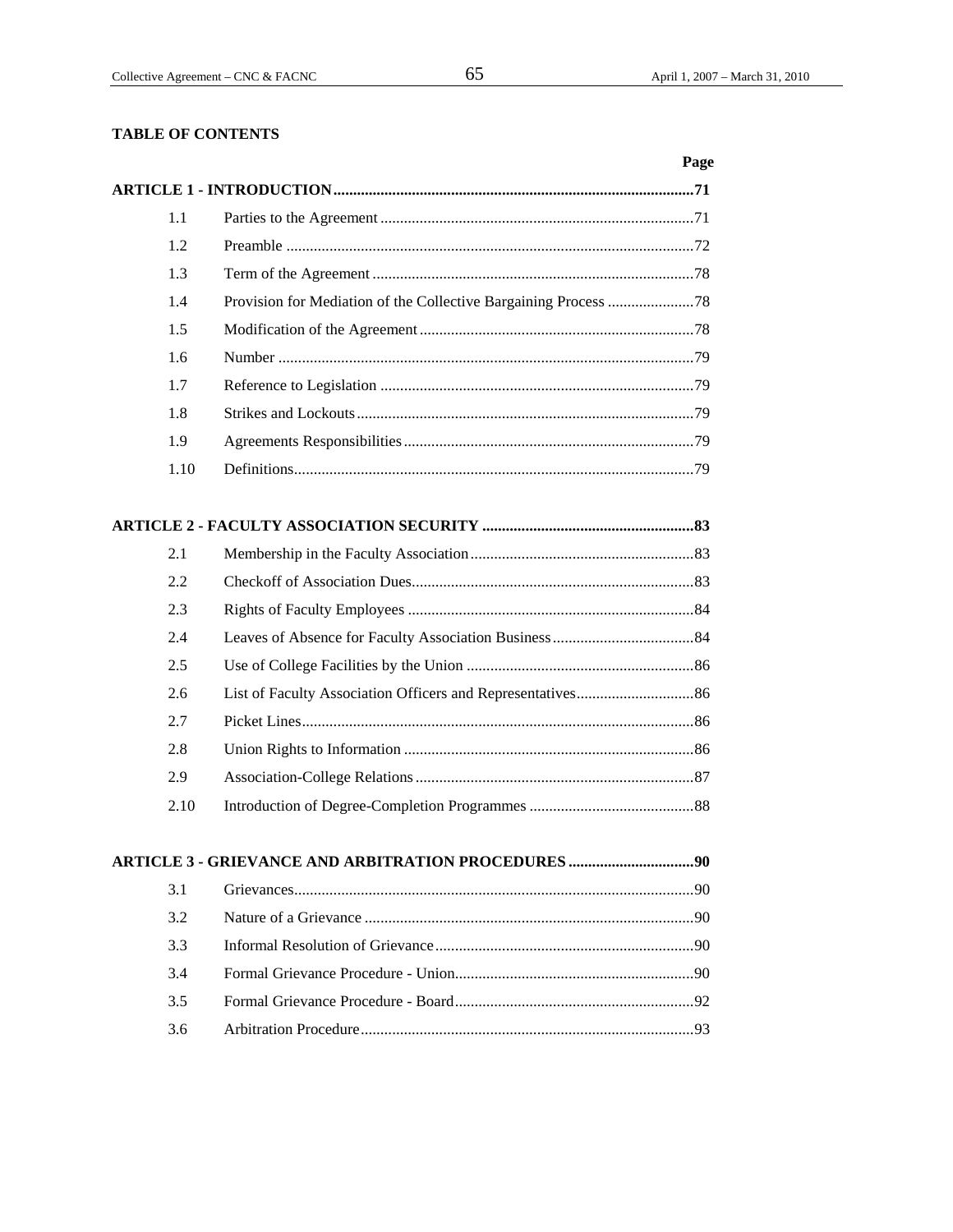| 4.1 |                                                                     |
|-----|---------------------------------------------------------------------|
| 4.2 |                                                                     |
| 4.3 |                                                                     |
| 4.4 |                                                                     |
| 4.5 |                                                                     |
| 4.6 |                                                                     |
| 4.7 |                                                                     |
|     |                                                                     |
| 5.1 |                                                                     |
| 5.2 |                                                                     |
| 5.3 |                                                                     |
| 5.4 |                                                                     |
| 5.5 |                                                                     |
| 5.6 |                                                                     |
| 5.7 |                                                                     |
| 5.8 | Part-Time Faculty Employees on the Non-Regular Seniority List116    |
| 5.9 |                                                                     |
|     | ARTICLE 6 - SENIORITY, LAYOFF, RECALL AND RESIGNATION119            |
| 6.1 |                                                                     |
| 6.2 | Resignation - Full-time and Regular Part-time Faculty Employees 119 |
| 6.3 | Resignation - Part-time Faculty Employees (Not Regularized)  119    |
| 6.4 | Seniority, Lay-off and Recall - Full-time Faculty Employees 120     |
| 6.5 | Completion of Appointment - Regular Faculty Employees  123          |
| 6.6 |                                                                     |
| 6.7 |                                                                     |
| 6.8 | Severance Pay - Regular Part-time Faculty and Faculty on            |
|     |                                                                     |

| 6.9  |  |
|------|--|
| 6.10 |  |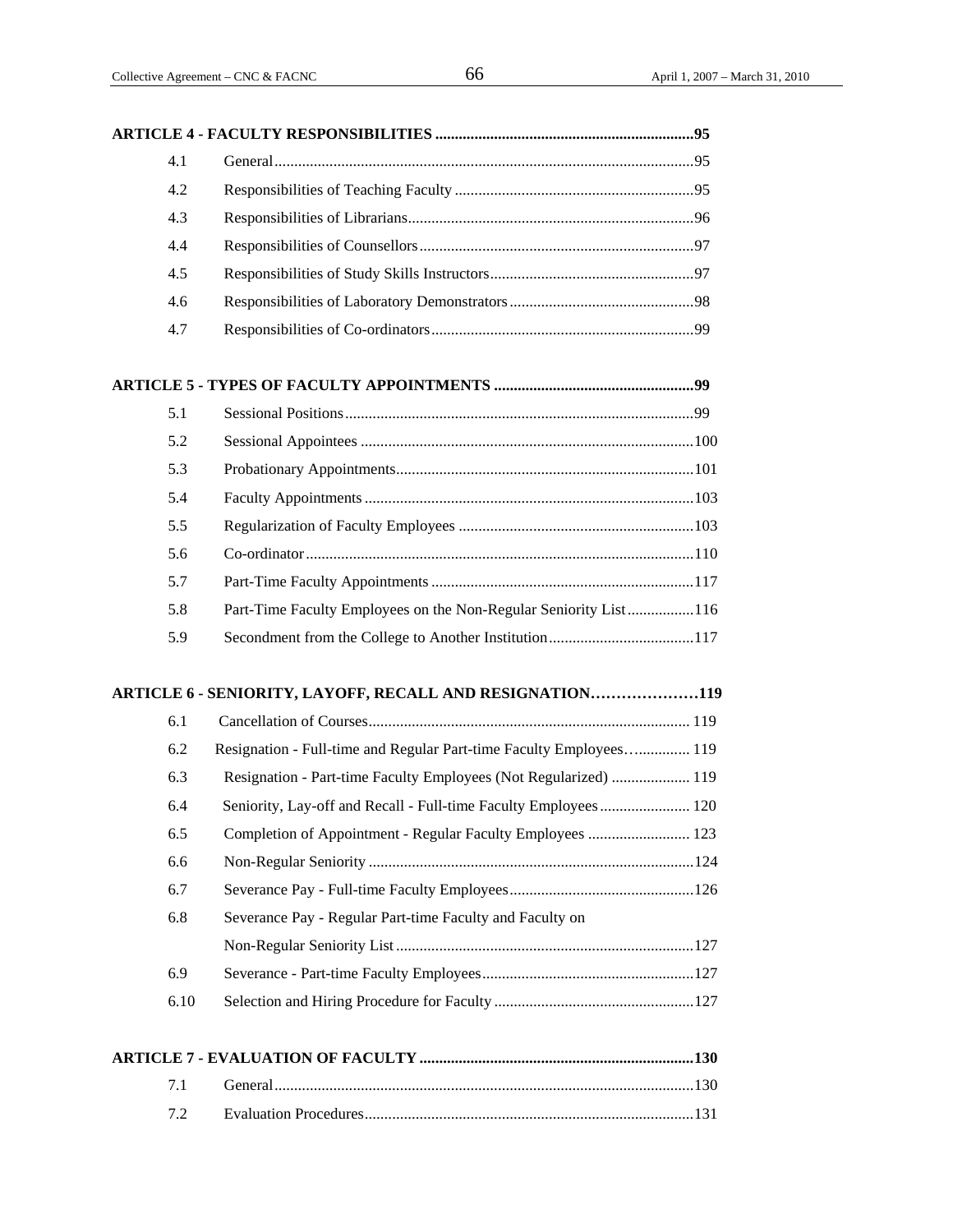### **ARTICLE 8 - PERSONNEL RECORDS, DISCIPLINE, SUSPENSION, DISCHARGE .132**

| 8.1 |                                                                     |  |
|-----|---------------------------------------------------------------------|--|
| 8.2 | Discipline - Part-time Faculty Employees Who are Not Regularized132 |  |
| 8.3 |                                                                     |  |
| 8.4 | Dismissal - Full-time and Regular Faculty Employees 134             |  |
| 8.5 |                                                                     |  |
| 8.6 |                                                                     |  |
| 8.7 | Failure to Report for Duty - Part-time Faculty Employees            |  |
|     |                                                                     |  |

# **ARTICLE 9 - TECHNOLOGICAL CHANGE .....................................................................136**

| 9.2 | 137. Introduction and Evaluation of Self-Instructional or Pre-Packaged Courses |
|-----|--------------------------------------------------------------------------------|
| 9.3 |                                                                                |
| 9.4 |                                                                                |

### **ARTICLE 10 - FACULTY WORKLOAD .............................................................................140**

| 10.1  |  |
|-------|--|
| 10.2  |  |
| 10.3  |  |
| 10.4  |  |
| 10.5  |  |
| 10.6  |  |
| 10.7  |  |
| 10.8  |  |
| 10.9  |  |
| 10.10 |  |
| 10.11 |  |
| 10.12 |  |
| 10.13 |  |
| 10.14 |  |
| 10.15 |  |
| 10.16 |  |
| 10.17 |  |
| 10.18 |  |
| 10.19 |  |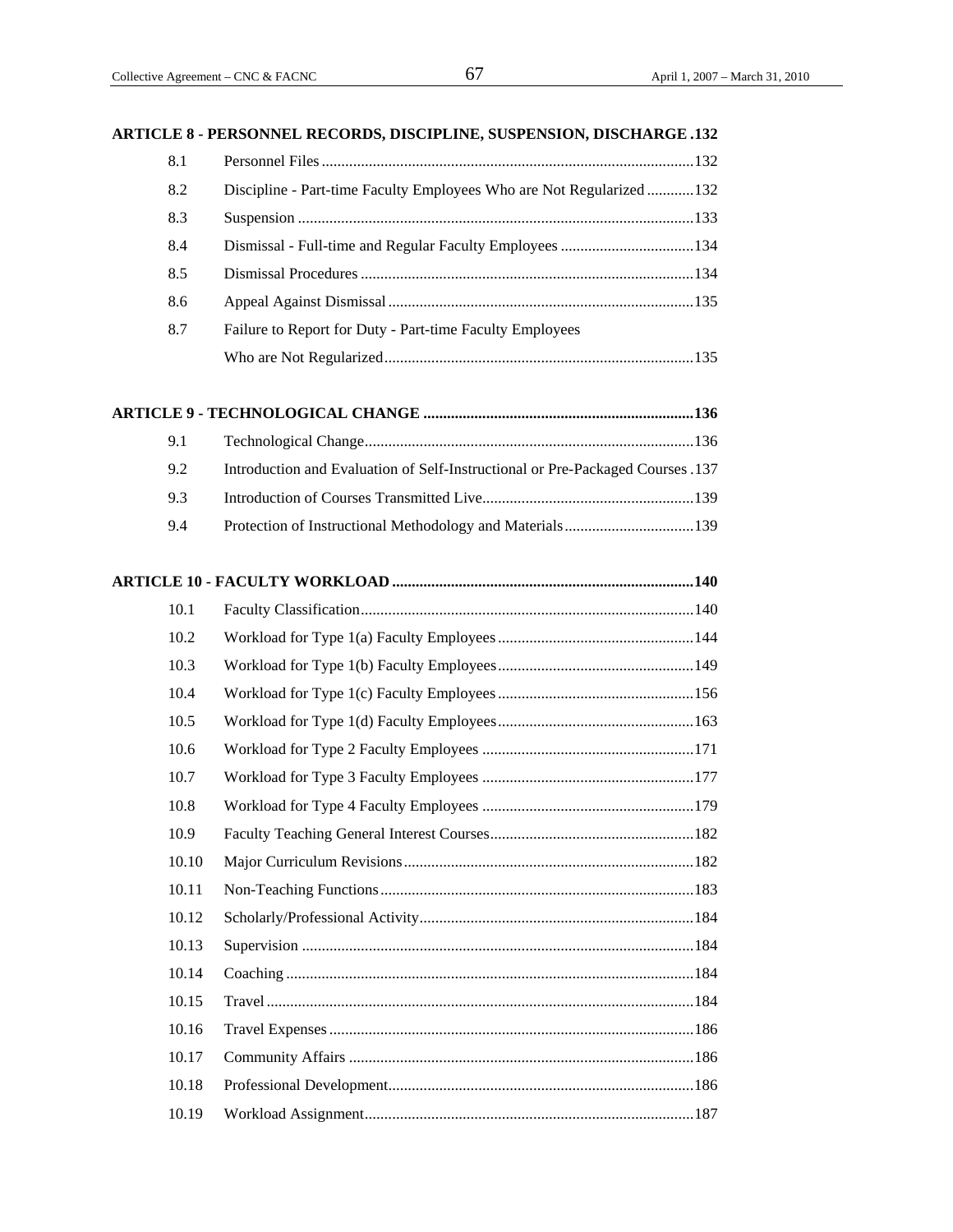| 11.1  |                                                                               |
|-------|-------------------------------------------------------------------------------|
| 11.2  | Salary Increments - Full-time and Regular Faculty Employees  189              |
| 11.3  | Salary Schedule - Full-time and Regular Faculty Employees 190                 |
| 11.4  | Advancement to Higher Steps - Full-time and Regular Faculty Employees190      |
| 11.5  |                                                                               |
|       |                                                                               |
|       |                                                                               |
| 12.1  | Vacation Entitlement - Full-time and Regular Faculty Employees 192            |
| 12.2  |                                                                               |
| 12.3  |                                                                               |
| 12.4  |                                                                               |
| 12.5  |                                                                               |
| 12.6  |                                                                               |
| 12.7  |                                                                               |
| 12.8  | Sick Leave - Full-time and Regular Faculty Employees196                       |
| 12.9  | Sick Leave -Part-time Faculty Employees on Non-Regular Seniority List197      |
| 12.10 | Physical and Mental Disability - Full-time and Regular Faculty Employees. 198 |
| 12.11 |                                                                               |
| 12.12 |                                                                               |
| 12.13 |                                                                               |
| 12.14 |                                                                               |
| 12.15 | Leaves - Part-time Faculty on the Non-Regular Seniority List 201              |
| 12.16 |                                                                               |
| 12.17 | Extended Leave of Absence Without Pay - Regular Faculty Employees202          |
| 12.18 | Political Leave of Absence - Full-time and Regular Faculty Employees204       |
| 12.19 |                                                                               |
| 12.20 |                                                                               |
| 12.21 | Conditions of Extended Leaves - Full-time and Regular Faculty Employees 207   |
| 12.22 |                                                                               |
|       |                                                                               |
|       |                                                                               |
| 13.1  |                                                                               |
| 13.2  |                                                                               |

<sup>13.3</sup> Allocation of Professional Development Funds.............................................209 13.4 Committees ....................................................................................................210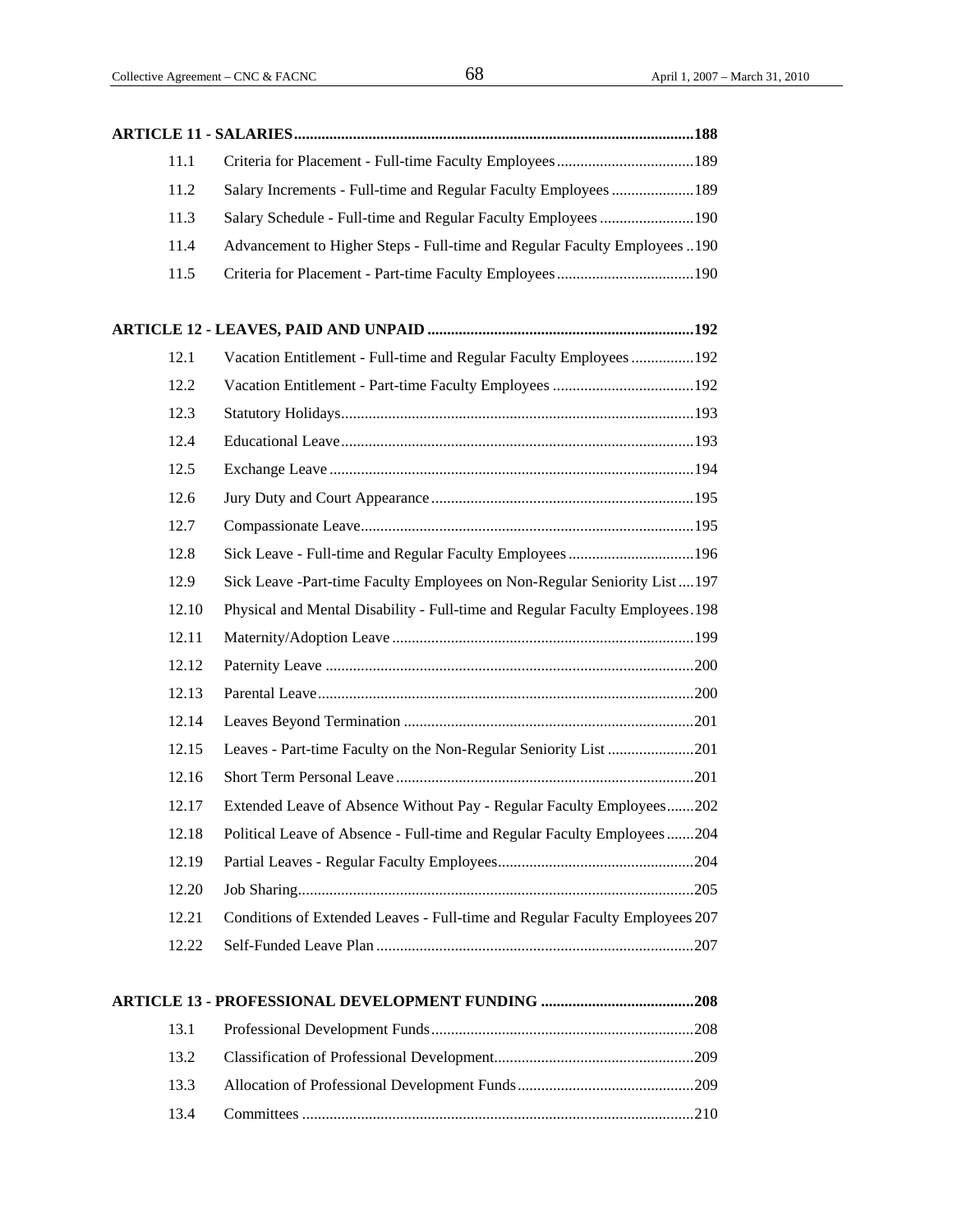| 13.5  |                                                                             |  |
|-------|-----------------------------------------------------------------------------|--|
| 13.6  | Procedures for Short-Term Professional Development Activities214            |  |
| 13.7  |                                                                             |  |
| 13.3  |                                                                             |  |
|       |                                                                             |  |
| 14.1  |                                                                             |  |
| 14.2  |                                                                             |  |
| 14.3  |                                                                             |  |
| 14.4  |                                                                             |  |
| 14.5  | Lens Coverage - Full-time and Regular Faculty Employees216                  |  |
| 14.6  | Group Life and Disability Insurance - Full-time and                         |  |
|       |                                                                             |  |
| 14.7  |                                                                             |  |
| 14.8  | Benefits - Part-time Faculty Employees on the Non Regular Seniority List217 |  |
| 14.9  | Bridging of Benefits for Part-time and Sessional Non-Regular Faculty 218    |  |
| 14.10 |                                                                             |  |
| 14.11 |                                                                             |  |
| 14.12 |                                                                             |  |
| 14.13 |                                                                             |  |
|       |                                                                             |  |
| 15.1  |                                                                             |  |
| 15.2  |                                                                             |  |
| 15.3  |                                                                             |  |
| 15.4  |                                                                             |  |
| 15.5  |                                                                             |  |
| 15.6  |                                                                             |  |
| 15.7  |                                                                             |  |
| 15.8  |                                                                             |  |
|       |                                                                             |  |
| 16.1  |                                                                             |  |
| 16.2  |                                                                             |  |
| 16.3  |                                                                             |  |
| 16.4  | Subsidiary Employment - Full-time and Regular Faculty Employees236          |  |
| 16.5  |                                                                             |  |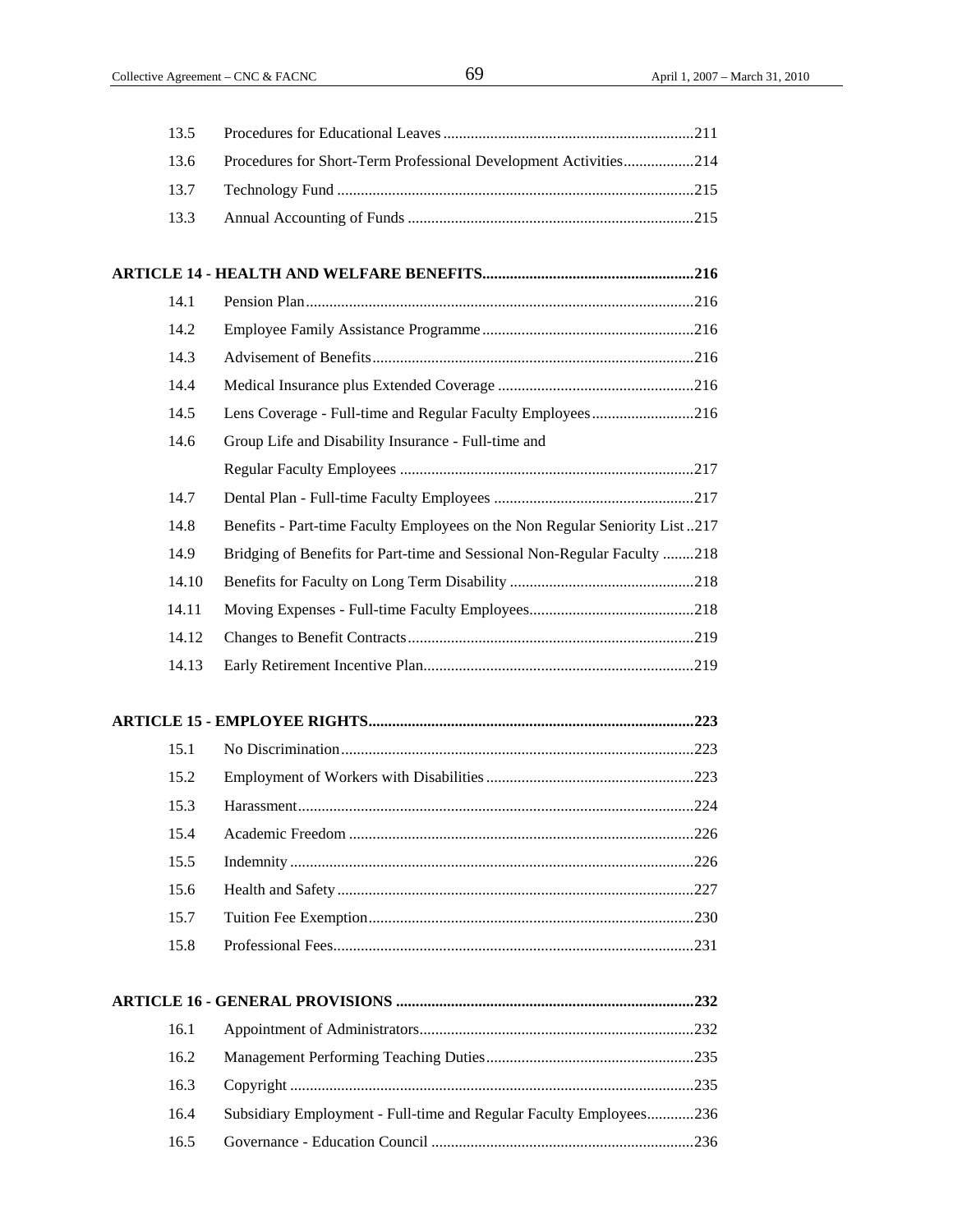| Transition for the Northern Collaborative Baccalaureate Nursing Program243 |  |  |
|----------------------------------------------------------------------------|--|--|
|                                                                            |  |  |
|                                                                            |  |  |
|                                                                            |  |  |
|                                                                            |  |  |
| Prior Learning Assessment - PLA (Article 4) - Common Agreement 248         |  |  |
| Letter of Understanding #3 - Common Agreement: Regularization of           |  |  |
|                                                                            |  |  |
| List of Faculty Regularized Under Article 6 of the Common Agreement 251    |  |  |
| Informal Harassment Complaint Guidelines and Application of                |  |  |
|                                                                            |  |  |
|                                                                            |  |  |
|                                                                            |  |  |
|                                                                            |  |  |
|                                                                            |  |  |
|                                                                            |  |  |
|                                                                            |  |  |
|                                                                            |  |  |
|                                                                            |  |  |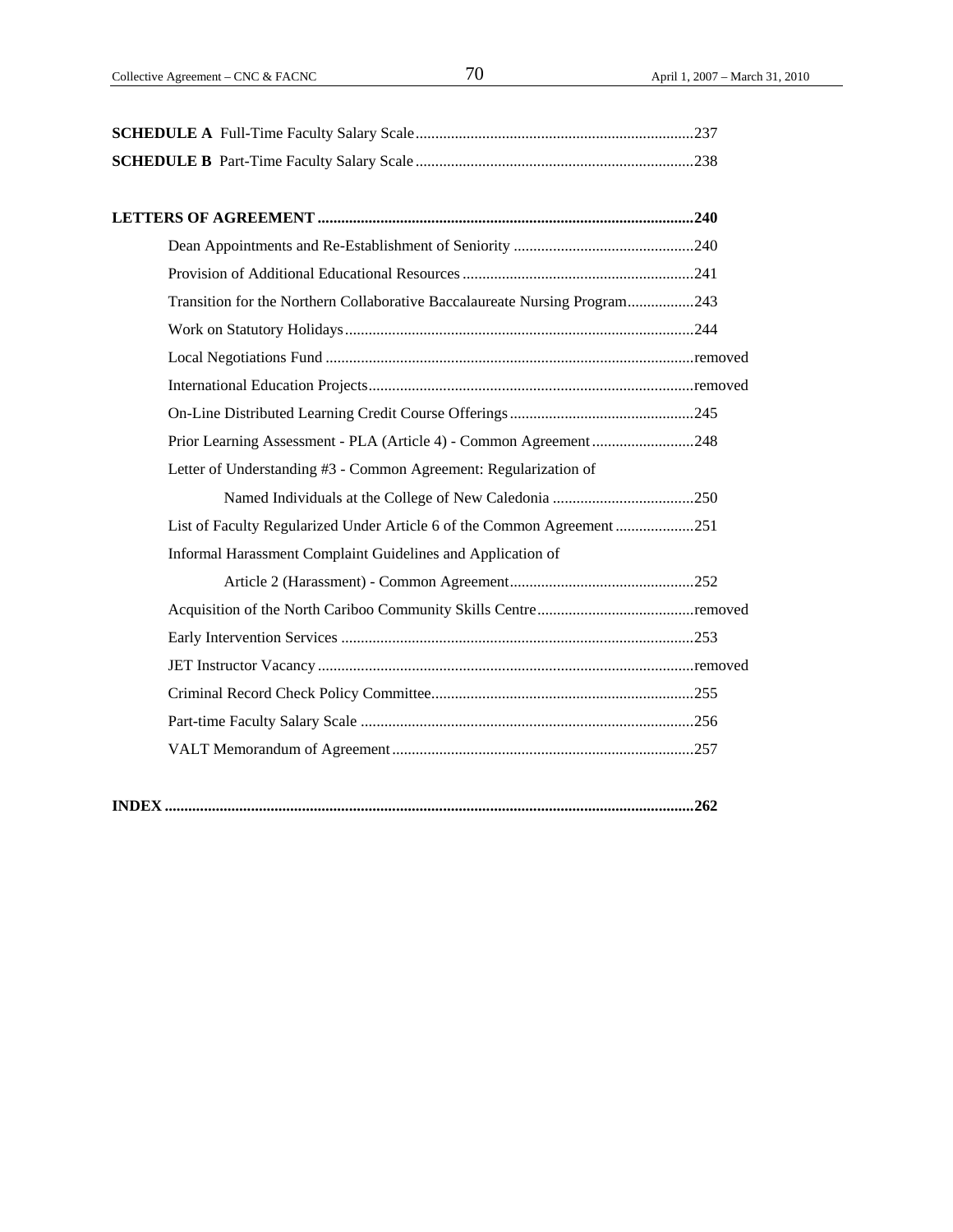# 1. INTRODUCTION

1.1 Parties to the Agreement THIS AGREEMENT made

### **BETWEEN**

 COLLEGE OF NEW CALEDONIA BOARD (hereinafter called "Board") OF THE FIRST PART AND FACULTY ASSOCIATION OF THE COLLEGE OF NEW CALEDONIA (hereinafter called "Faculty Association") OF THE SECOND PART

WHEREAS the Board is the "employer" as defined by the *Labour Relations Code (1992) of British Columbia;*

AND WHEREAS the faculty members of the College are the "employees" as defined by the *Labour Relations Code (1992)* of British Columbia;

AND WHEREAS the Faculty Association is defined as a trade union by the *Labour Relations Code (1992)* of British Columbia;

AND WHEREAS the Faculty Association is certified by the *Labour Relations Board* as the sole collective bargaining agent for all full-time and part-time faculty employees of the College of New Caledonia primarily engaged in teaching functions including instructors in academic, technical and vocational programmes, college and career preparation programmes, and continuing education programmes, except part-time instructors employed to teach general interest courses.

NOW THIS AGREEMENT WITNESSETH that the parties hereto covenant and agree that: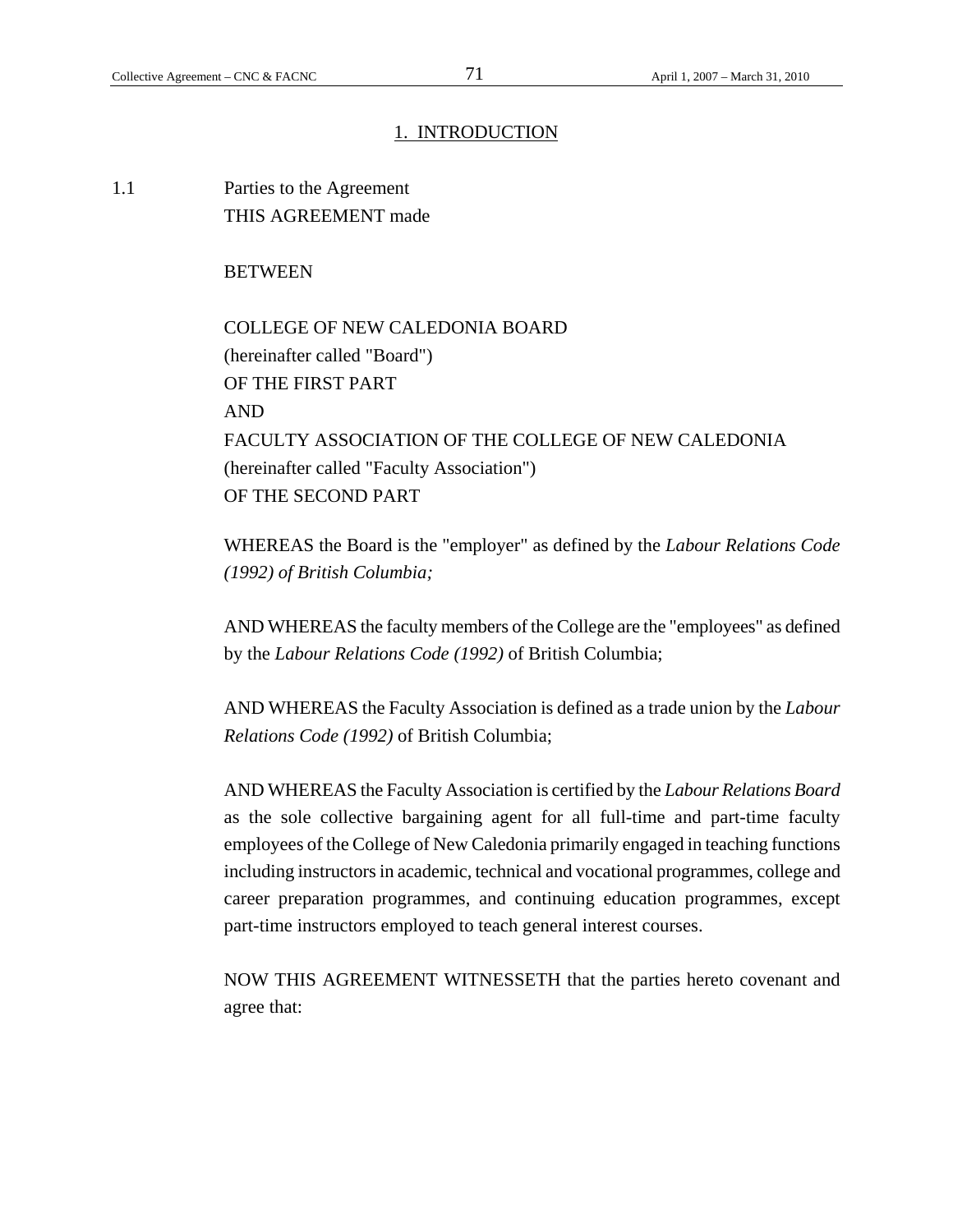# 1.2 Preamble

1.2.1 The parties recognize that the College is an educational institution committed to meeting the needs of the region it serves and to providing relevant educational opportunities for persons of all ages, backgrounds and experiences.

### 1.2.2 Employment Equity

The Faculty Association and the College support the principle of employment equity for women, visible minorities, First Nations peoples, and individuals with disabilities.

# 1.2.3 Purpose of Agreement

The purpose of this Agreement is to promote the quality of the education provided at the College. The terms and conditions contained in this Agreement are designed to promote harmonious relations within the College and to facilitate the just settlement of disputes and misunderstandings.

# 1.2.4 Jurisdiction

If a new position is being created at the College that includes both work normally performed by faculty employees and work normally performed by operational staff, the College agrees to provide a description of the duties and responsibilities of the position to the Faculty Association in advance of implementation. It is the College's intent that the period of notice will be adequate for the joint committee referred to in Article 2.9 to review the proposed duties and responsibilities of the position and its inclusion in or exclusion from the Faculty Association bargaining unit.

In the event of a jurisdictional dispute over the position, the College may fill the position and work it pending resolution of the dispute through mutual agreement of all parties or mechanisms contained in applicable legislation. Article 3 of this agreement shall not be applicable to disputes arising from this Article.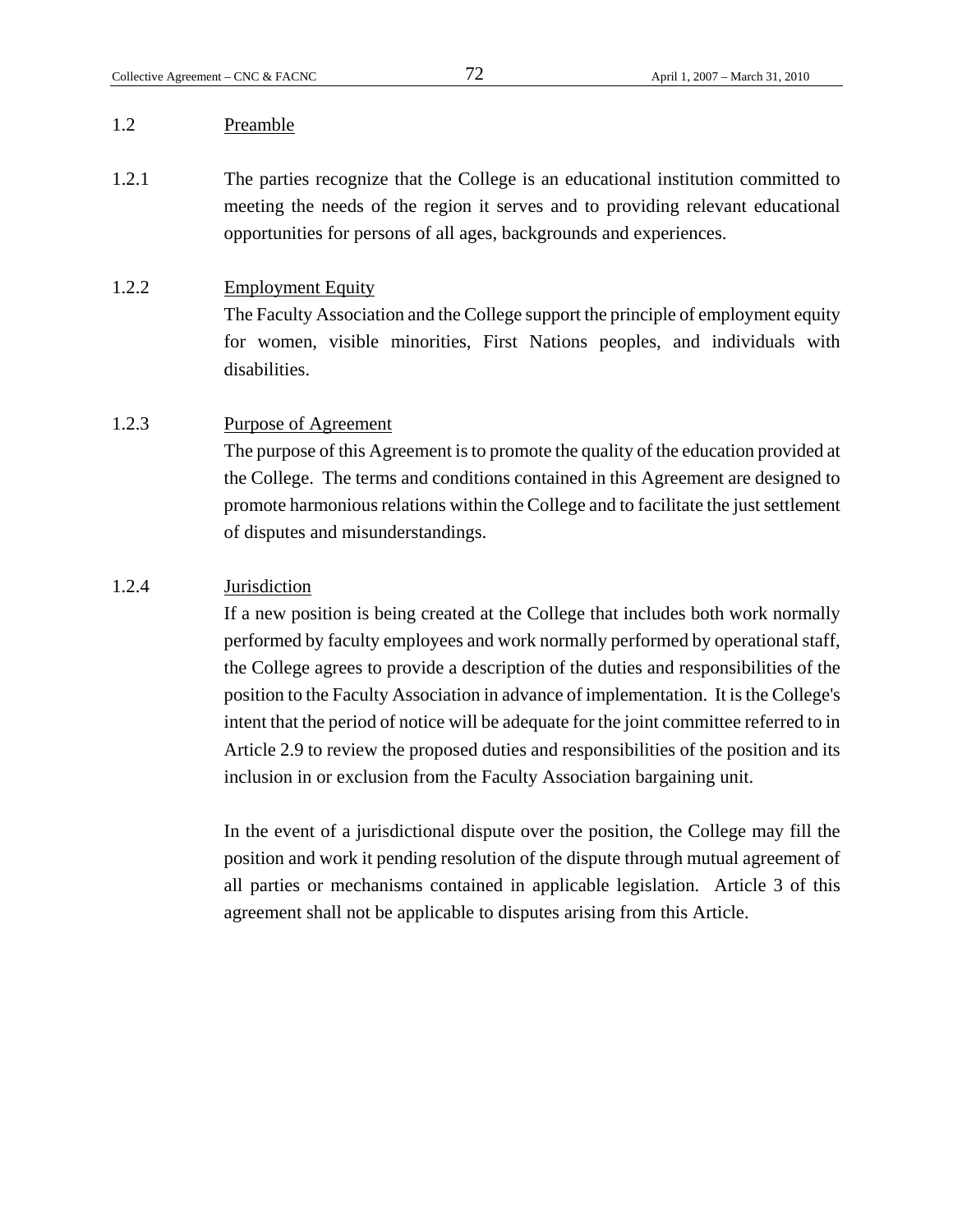### 1.2.5 Position Designation

- a. The College will give preference to the designation of full-time faculty positions rather than part-time faculty positions subject to such operational requirements as the quality of programmes, attainment of programme objectives, the need for special qualifications and the market acceptability of the programmes to employers, students and the community, and consultation with programme faculty.
- b. The College shall not manipulate the appointment provisions of 5.8 for the purpose of avoiding a part-time appointment on the Non-Regular Seniority List. This shall not limit the College's right to hire in all other respects subject to the terms of this agreement.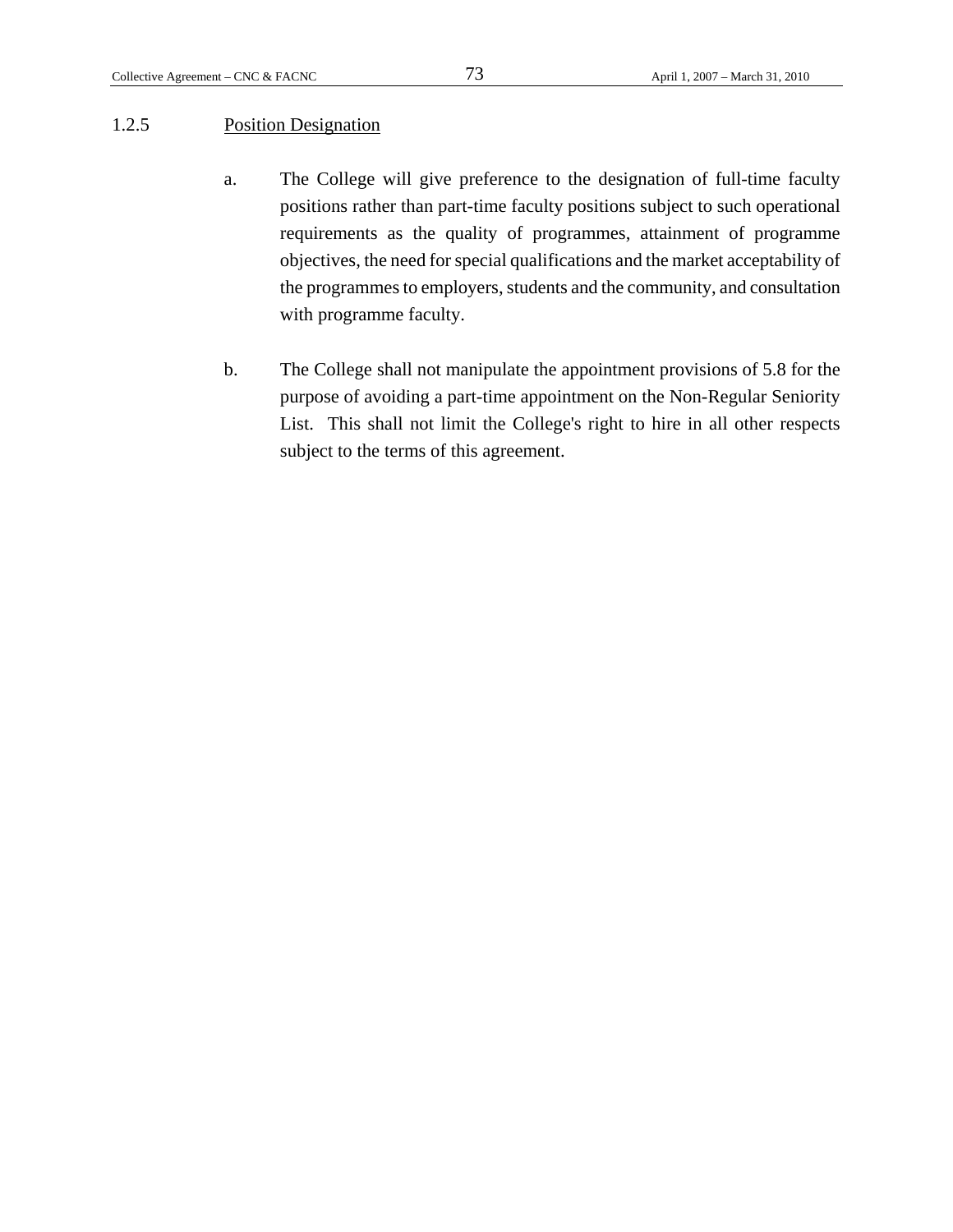### 1.2.6 Contracting Out

- a. Job Security For Employees
	- i. The College recognizes that the role of faculty is primary within the instructional activities of the College. Although effective delivery of post-secondary education and training requires flexibility to respond to the needs of a diverse range of clients, contracting out will not detract from the primary role of faculty employees.
	- ii. Contracting out will not result in the lay-off, or loss of Non-Regular Seniority List right of first refusal of any employee covered by this agreement.

# b. Protection of Bargaining Unit Work

- i. The College will not contract out in order to avoid hiring part-time or sessional faculty nor restrict the normal growth of the work performed by the bargaining unit as the College operations grow.
- ii. When a faculty appointee or a part-time faculty employee on the nonregular seniority list leaves his/her employment, the College shall not fill that particular vacancy with a contractor.
- c. The College acknowledges that it is in the best interest of all concerned that every effort be made to utilize members of the bargaining unit to teach as many of the courses and programmes offered by the College as possible. On its part, the Association appreciates the changing educational environment and recognizes the ongoing need for the College to offer a variety of competitive courses and programmes which require supplementary or special qualifications/expertise; the Association agrees that these are the type of occasions which may necessitate the College's use of external organizations or persons best suited for the delivery of the specific course/programme. Furthermore, the Association recognizes that there will be courses/programmes which can be offered more efficiently/competitively by a contractor since the contractor provides a "ready-made" instruction package which may include marketing strategy, curriculum and course objectives, equipment, learning materials, supplies, course evaluation and a particular level of expertise/certification/qualifications. It is also understood that there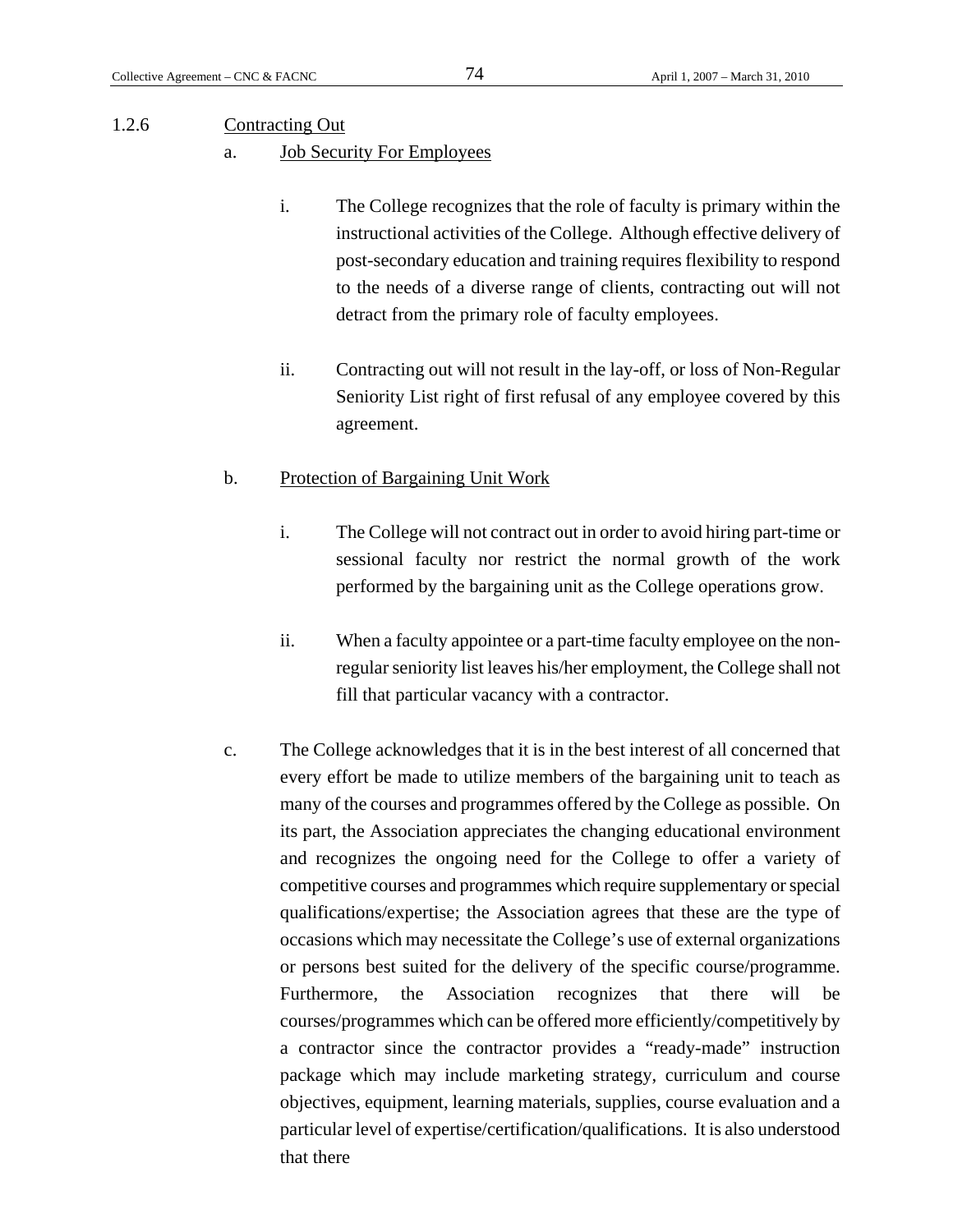will be courses/programmes which logically should be provided by a bona fide contractor when that contractor is specifically requested by a third party on the understanding that the course would only proceed on that basis.

- d. In keeping with these mutual understandings, the College undertakes to give every reasonable consideration to utilizing members of the bargaining unit prior to entering into any instructional contract(s).
- e. The College will assist faculty members in developing the skills and expertise necessary to provide additional/new courses and programmes as College operations change; the College and the Association agree that it is appropriate to use the existing professional development committee and funds for that purpose.

# 1.2.7 Contracting Out Review Process

- a. When an instructional contract is entered into by the College, the following information shall be provided promptly to the Association:
	- i. title and length of course;
	- ii. names of contractors and qualifications required by the College and/or specified by the third party;
	- iii. credit, certification or recognition received by the course or programme;
	- iv. full description of the course or programme similar to the course descriptions found in the College calendar; and
	- v. target population and/or prospective clients.

The information shall be of sufficient detail to enable the Association to assess whether the course/programme being contracted out is consistent with the provisions of this Collective Agreement. The foregoing does not preclude the College from providing such information to the Association in advance of entering into an instructional contract, if timing and circumstances permit.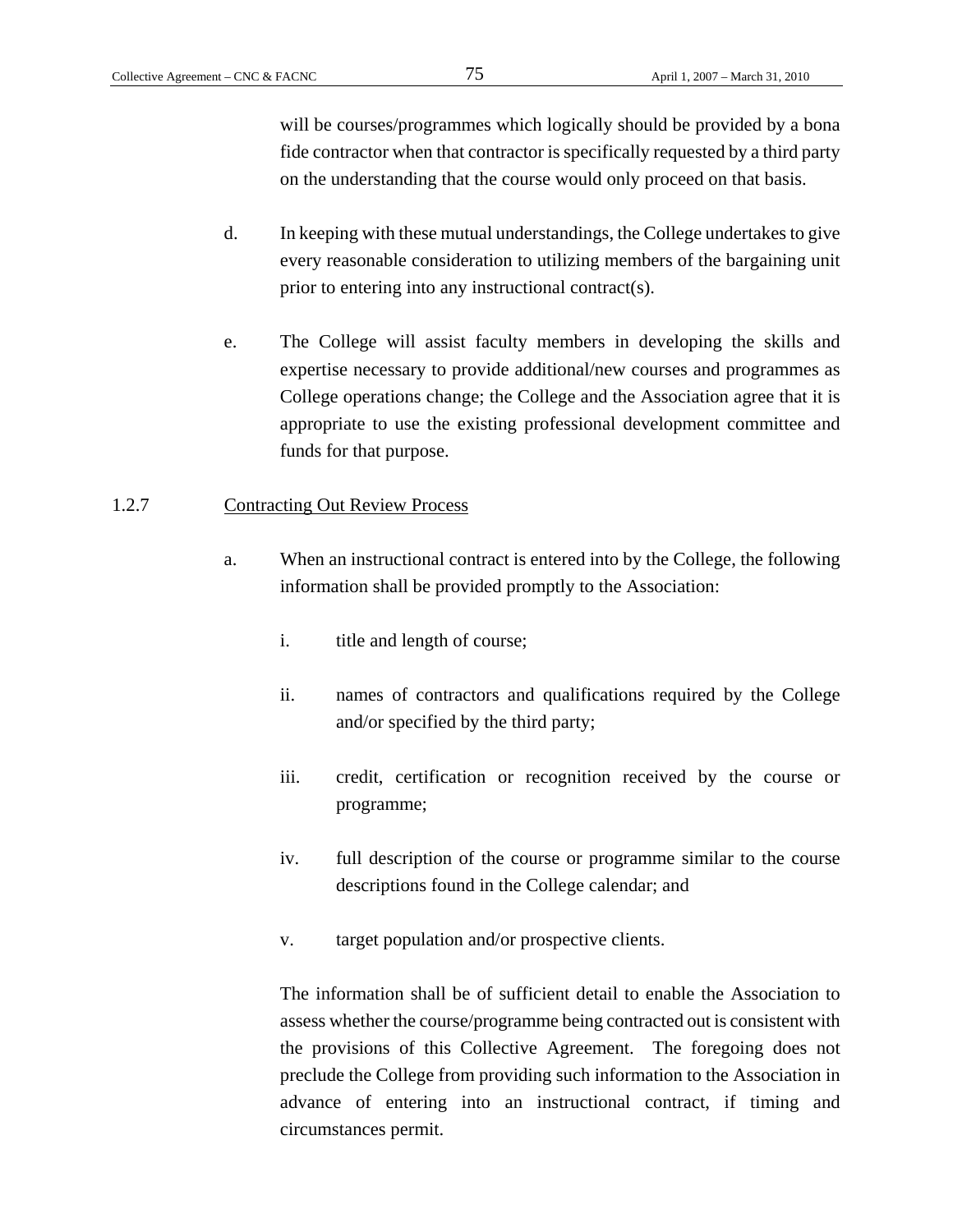b. A Joint Contracting Out Committee will be established immediately. The Committee will be comprised of two appointees of the College and two appointees of the Association and may be supplemented by resource persons as required given the nature of matters raised. If the Association has a concern arising from the information provided under 1.2.7 a, the matter will be referred to the Joint Contracting Out Committee for discussion; in requesting a meeting in this regard, the Association will provide the College with reasonable advance notice of the particular areas of concern to be discussed.

### c. Dispute Resolution Mechanism

If the Association is not satisfied with the explanation for the contracting out decision provided by the College representatives on the Joint Contracting Out Committee and there is no agreement of the Committee members, the Association may refer the matter to Step 2 of the grievance procedure in the Collective Agreement. If unresolved, the dispute may then be referred by the Association to expedited arbitration using the following process:

i. One of the following persons will be chosen as arbitrator on a random basis: Bob Diebolt \*Paul Devine John McConchie \*Rod Germaine Wayne Moore

- ii. The matter will be heard by the arbitrator within ten (10) weeks of the date of the arbitrator's selection. In the event that the arbitrator selected cannot hear the matter within this ten (10) week limit, the parties shall refer the case to the first available arbitrator on the list.
- iii. In the arbitration, the primary onus will be on the College to provide justification for the contracting out decision and reasons why the course or programme was not offered to faculty employees (in keeping with this article and in particular the standard established in 1.2.6 d.).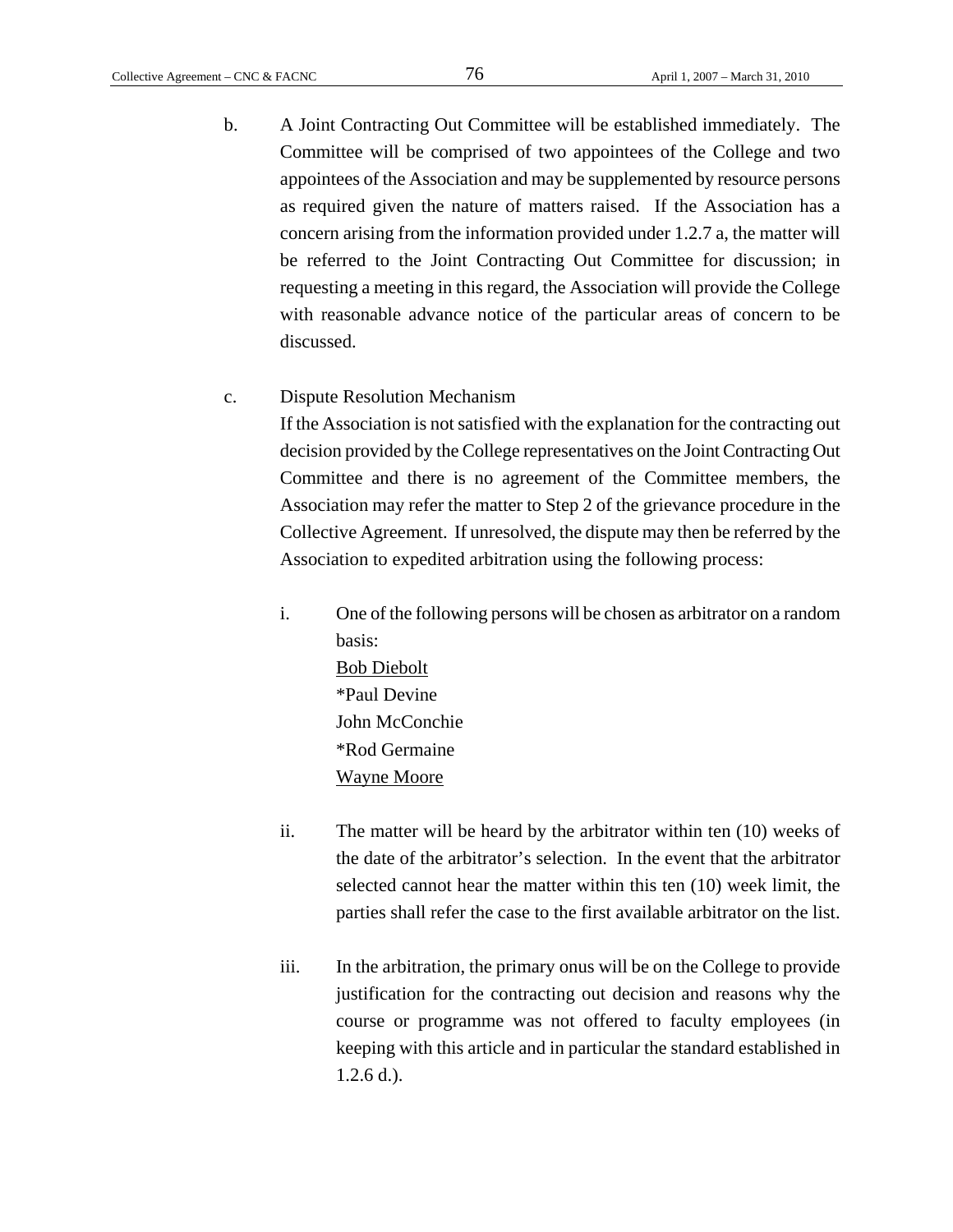- iv. Where the arbitrator determines that a breach of the Collective Agreement has occurred, the arbitrator may order any remedy that is consistent with Section 89 of the *Labour Relations Code.*
- d. In a spirit of collegial cooperation and in an environment of open and frank dialogue, the Joint Contracting Out Committee will meet on a regular basis to review contracting out decisions that have been made and will examine possible alternatives to contracting out the various courses/programmes in subsequent College offerings. Accordingly, any discussions which take place in the Joint Contracting Out Committee are without prejudice and will not be introduced during any arbitration proceedings.

### 1.2.8 Post-Secondary Educational Opportunities in Northern British Columbia

- a. The parties recognize that the post-secondary educational opportunities in the area served by the College of New Caledonia are best enhanced by a co-operative, integrated plan developed through structures which allow those institutions, agencies, and workers who deliver and support the delivery of programmes to be involved as equal partners.
- b. The College shall not make a decision to enter into any agreements in the future with U.N.B.C., O.L.A., Community Skills Centres, or any other public post-secondary institutions (including the Prince George Native Friendship Centre) that materially affects the work of the bargaining unit or the terms and conditions of faculty employees without prior consultation with the Association; this shall involve meaningful discussion by the parties and full disclosure of the information related to such agreements.
- c. The College will support the request of current employees to be seconded to the University and other agencies and continue to be entitled to benefits of this Collective Agreement, subject to the terms and conditions of such secondment agreements and appointments being agreed to by the parties to this Collective Agreement.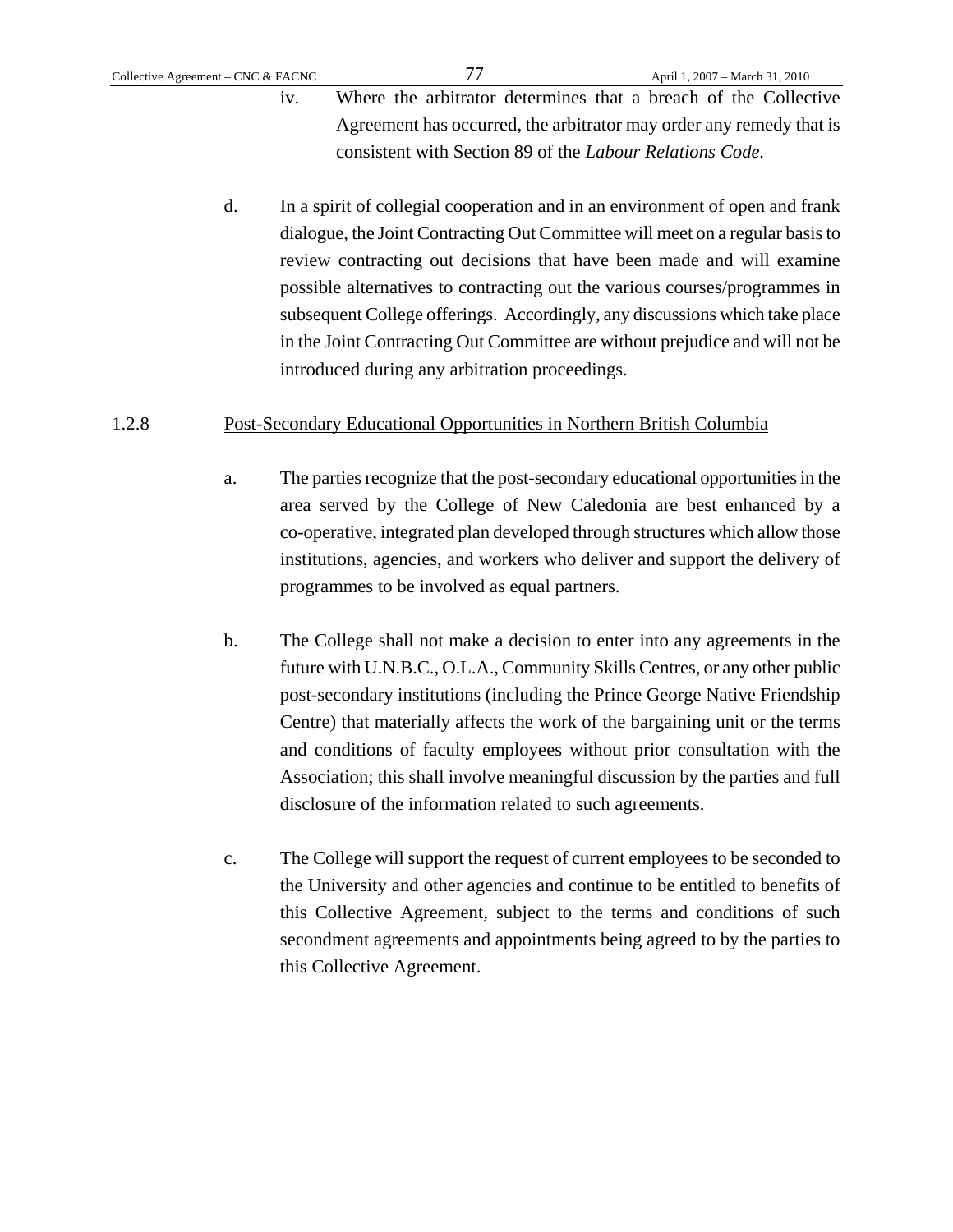# 1.3 Term of the Agreement

- 1.3.1 This Agreement, unless changed by mutual consent of both parties, shall be in force and effect from the date of signing to March 31, 2010; and thereafter from year to year unless either party to this Agreement gives four months written notice to begin collective bargaining.
- 1.3.2 The notice required under 1.3.1 above shall be validly and sufficiently served to the President or to the President of the Faculty Association at least four months prior to the expiry of this Agreement.
- 1.3.3 If no new agreement is reached at the expiration of this Agreement, or if negotiations are continued beyond the date of expiry of this Agreement, or if the collective bargaining process is referred to mediation under 1.4 below, this Agreement shall remain in force up to the time a subsequent agreement is reached, or until the Faculty Association commences a strike or the College commences a lockout.
- 1.4 Provision for Mediation of the Collective Bargaining Process
- 1.4.1 Where a difference arises between the parties relating to the negotiations towards a new collective agreement, and only with the mutual agreement of the parties, a person may be selected and requested to:
	- i. investigate the difference(s)
	- ii. define the issue in the difference(s) and
	- iii. make recommendations to assist the parties to resolve the difference(s).

Both parties agree that, failing mutual agreement or satisfactory resolution of the difference(s), either party retains their rights at law to pursue any other process.

# 1.5 Modification of the Agreement

Any change deemed necessary in this Agreement may be made only by mutual written agreement of the parties at any time during the life of this Agreement.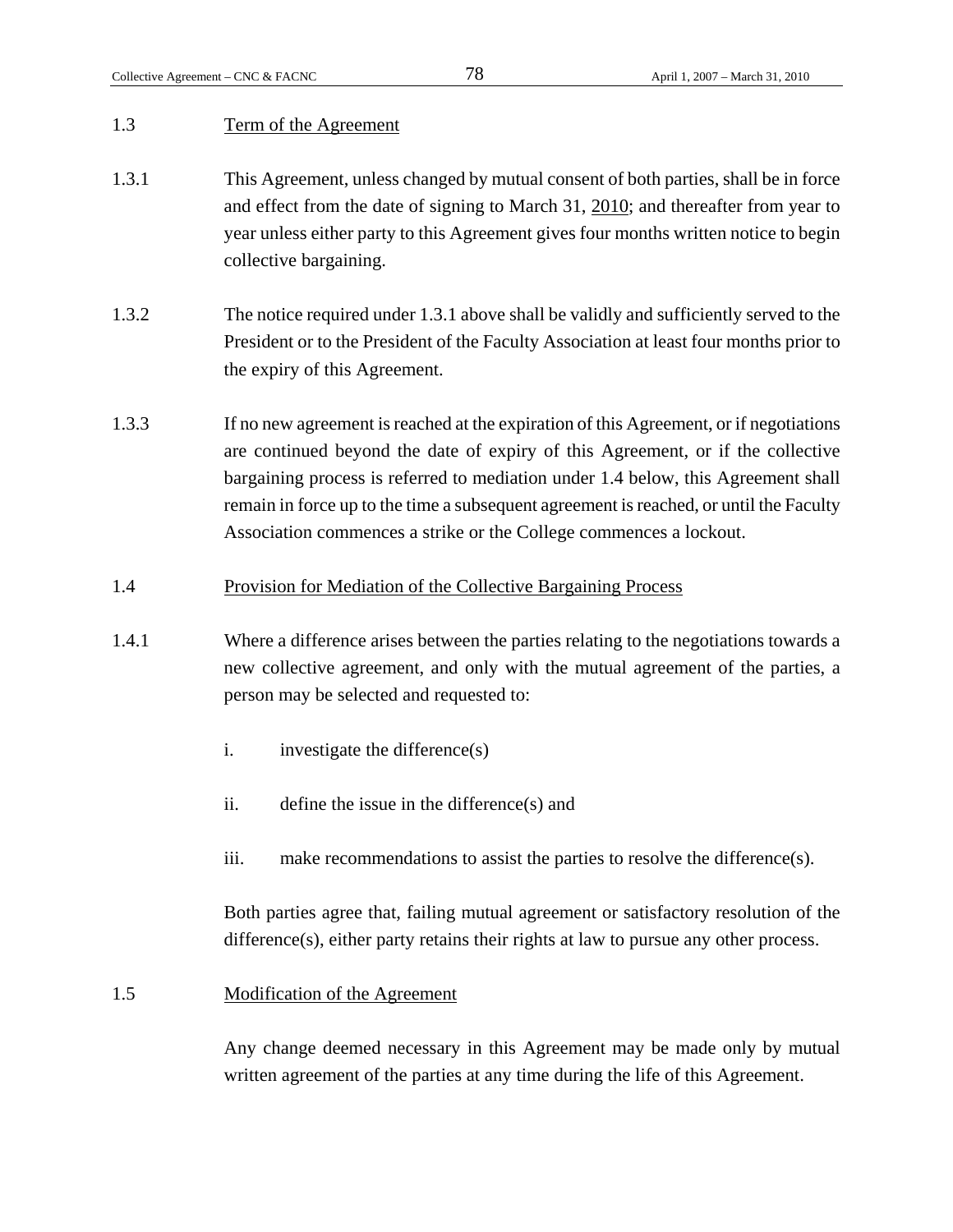# 1.6 Number

When the singular is used in this Agreement, it is understood that the reference includes the plural as the context so requires.

# 1.7 Reference to Legislation

Wherever legislation (both federal and provincial) is specifically referred to in this Agreement, failure of the College or the Faculty Association to abide by the conditions of such legislation shall be subject to the grievance and arbitration procedures of this Agreement.

# 1.8 Strikes and Lockouts

There must be no strikes, lockouts or illegal job action so long as this Agreement remains in effect.

# 1.9 Agreements Responsibilities

Except with the mutual consent of the Faculty Association and the Board, faculty employees must not make any written or oral agreements with the employer which conflict with the terms of this Agreement nor must the employer ask, require or permit them to do so.

# 1.10 Definitions

1.10.1 "Faculty Employee" denotes all teaching faculty, librarians, counsellors, study skills instructors, and laboratory demonstrators as included in the certification of the Faculty Association of the College of New Caledonia as a trade union.

1.10.2 "Full-time Faculty Employee" denotes any member of the bargaining unit recognized in Article 1.1 whose workload is as described in one of 10.2.1, 10.3.1, 10.4.1, 10.5.1, 10.6.1, 10.7.1, or 10.8.1.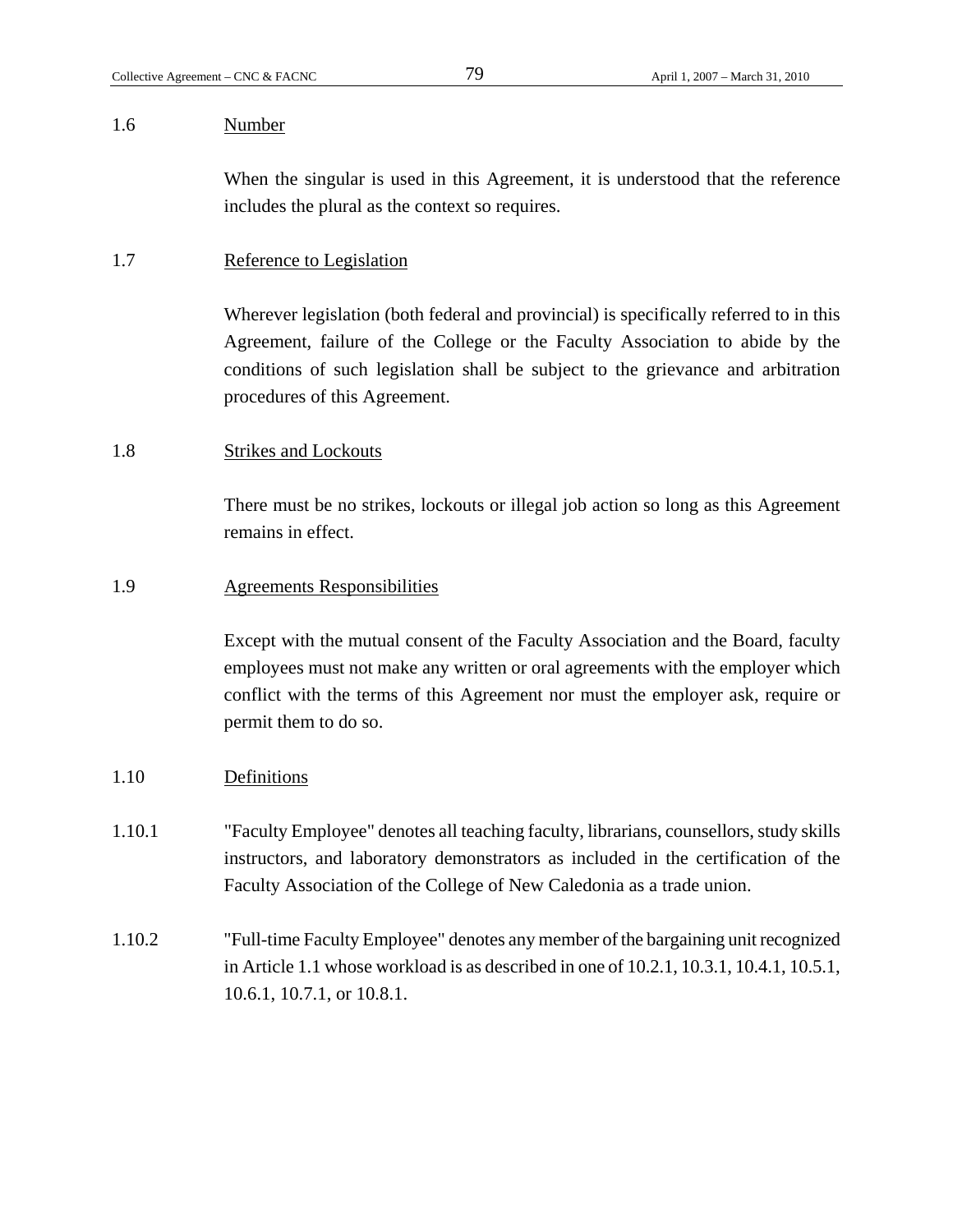| Collective Agreement - CNC & FACNC | 80<br>April 1, 2007 - March 31, 2010                                                                                                                                                                                                                      |
|------------------------------------|-----------------------------------------------------------------------------------------------------------------------------------------------------------------------------------------------------------------------------------------------------------|
| 1.10.3                             | "Faculty Regularized under LOU #3" denotes faculty employees regularized as of                                                                                                                                                                            |
|                                    | April 1, 2000 in accordance with the Common Agreement LOU #3 and the LOA                                                                                                                                                                                  |
|                                    | dated February 7, 2000.                                                                                                                                                                                                                                   |
| 1.10.4                             | "Regular Full-time" employee means a person who holds an appointment to ongoing                                                                                                                                                                           |
|                                    | work with a full-time annual workload within one or more departments or functional<br>areas.                                                                                                                                                              |
| 1.10.5                             | "Regular Part-time" employee means a person who holds an appointment to an<br>ongoing annual workload of less than full-time within one or more departments or<br>functional areas (Article 5.5).                                                         |
| 1.10.6                             | "Non-Regular Seniority List" (NRSL) Faculty denotes those faculty employees who<br>have gained the right of first refusal as per Local Agreement Article 6.6.                                                                                             |
| 1.10.7                             | "Part-time Faculty Employee" denotes any member of the bargaining unit recognized<br>in Article 1.1 other than a full-time faculty employee.                                                                                                              |
| 1.10.8                             | "Faculty Association" denotes the Faculty Association of the College of New<br>Caledonia, certified as a trade union and the sole bargaining agent for College faculty<br>employees as defined in 1.10.1 above.                                           |
| 1.10.9                             | "Directors of the Faculty Association" denotes the Board of Directors of the Faculty<br>Association of the College of New Caledonia as defined under the constitution of the<br>Association.                                                              |
| 1.10.10                            | "President" denotes the Chief Executive Officer of the College of New Caledonia.                                                                                                                                                                          |
| 1.10.11                            | "Board" denotes the Board of the College of New Caledonia.                                                                                                                                                                                                |
| 1.10.12                            | "Vice President" denotes the administrator directly responsible for one of the major<br>functional areas of the College; namely, Academic, Student Services and<br>Administration and Bursar wherein faculty employee positions have been<br>established. |
| 1.10.13                            | "Associate Director" or "Director" or "Division Dean" or "Regional Director"<br>denotes the administrator directly responsible for the management of a faculty<br>employee's division.                                                                    |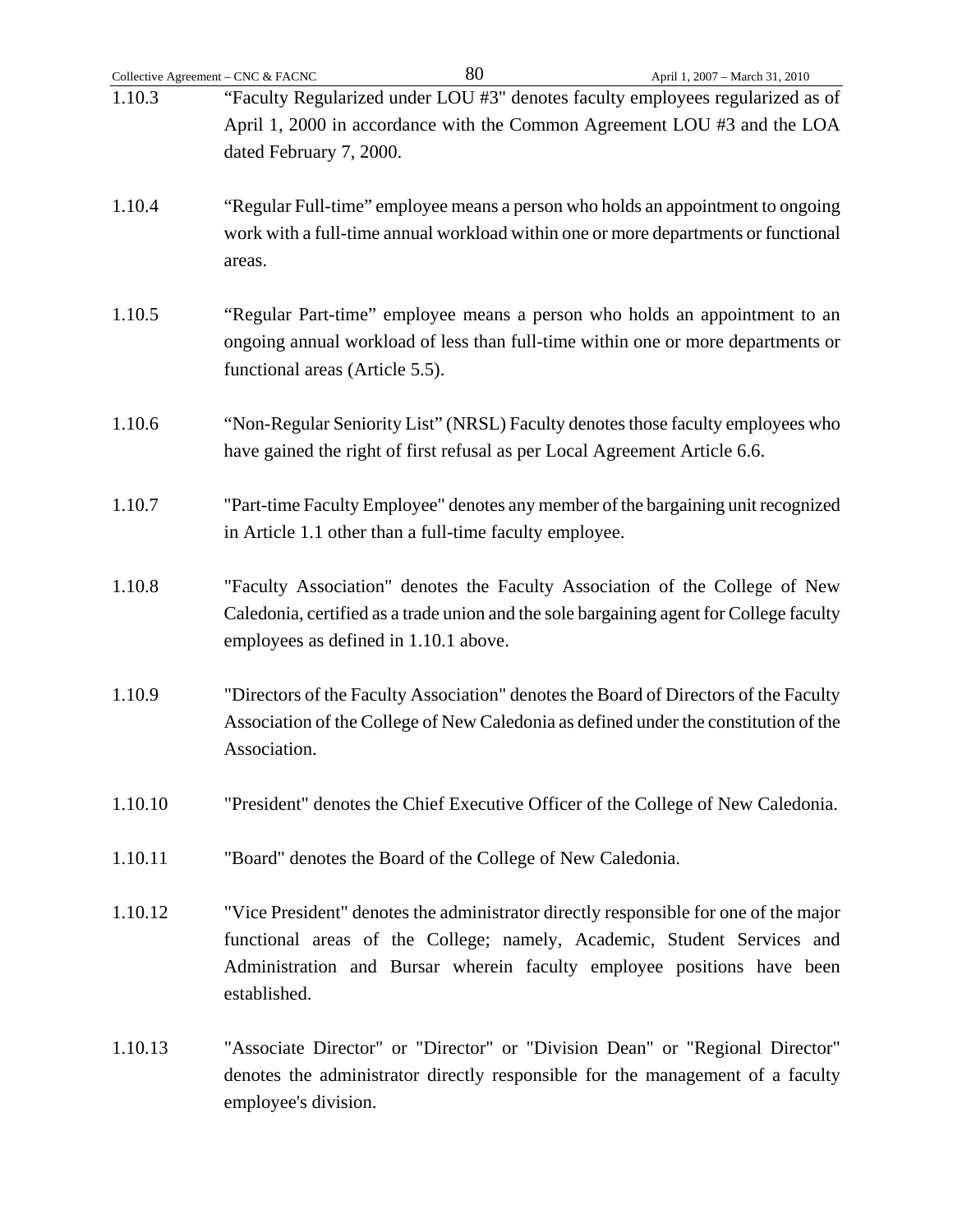- 1.10.14 A "General Interest Course" is any course taken primarily for recreational education purposes which does not:
	- a. receive formal recognition by the College of New Caledonia, an outside government agency or Ministry, a professional association, a registered accrediting body, or another recognized educational institution; or
	- b. contain major components of College of New Caledonia courses and programmes as classified in 10.1, including curriculum and evaluation standards; or
	- c. lead directly to the present or immediately intended occupation of the prospective students.

It is specifically agreed that G.E.D. and Study Skills courses are not considered General Interest courses. College of New Caledonia course completion certificates may be issued for General Interest Courses, but the student's registration and performance will not form part of the student's permanent record at the College. For the purposes of this Agreement, professional development seminars of one (1) week or less offered by the Enterprise Development Centre are considered General Interest courses.

- 1.10.15 "Average" denotes the arithmetic mean.
- 1.10.16 A "lecture, seminar, tutorial, laboratory, student-contact, practicum supervision, or classroom teaching hour" denotes a sixty (60) minute period which includes fifty (50) minutes of instruction and ten (10) minutes of break.
- 1.10.17 "Discipline" denotes a field of study such as Mathematics, Psychology, Welding, Economics, Dental Assisting, CCP, Science, etc.
- 1.10.18 "Technological change" means changes introduced by the College in the manner in which it carries out teaching operations and services where such change or changes affects the terms and conditions or security of employment of any member of the bargaining unit or alters the basis on which this Agreement was negotiated.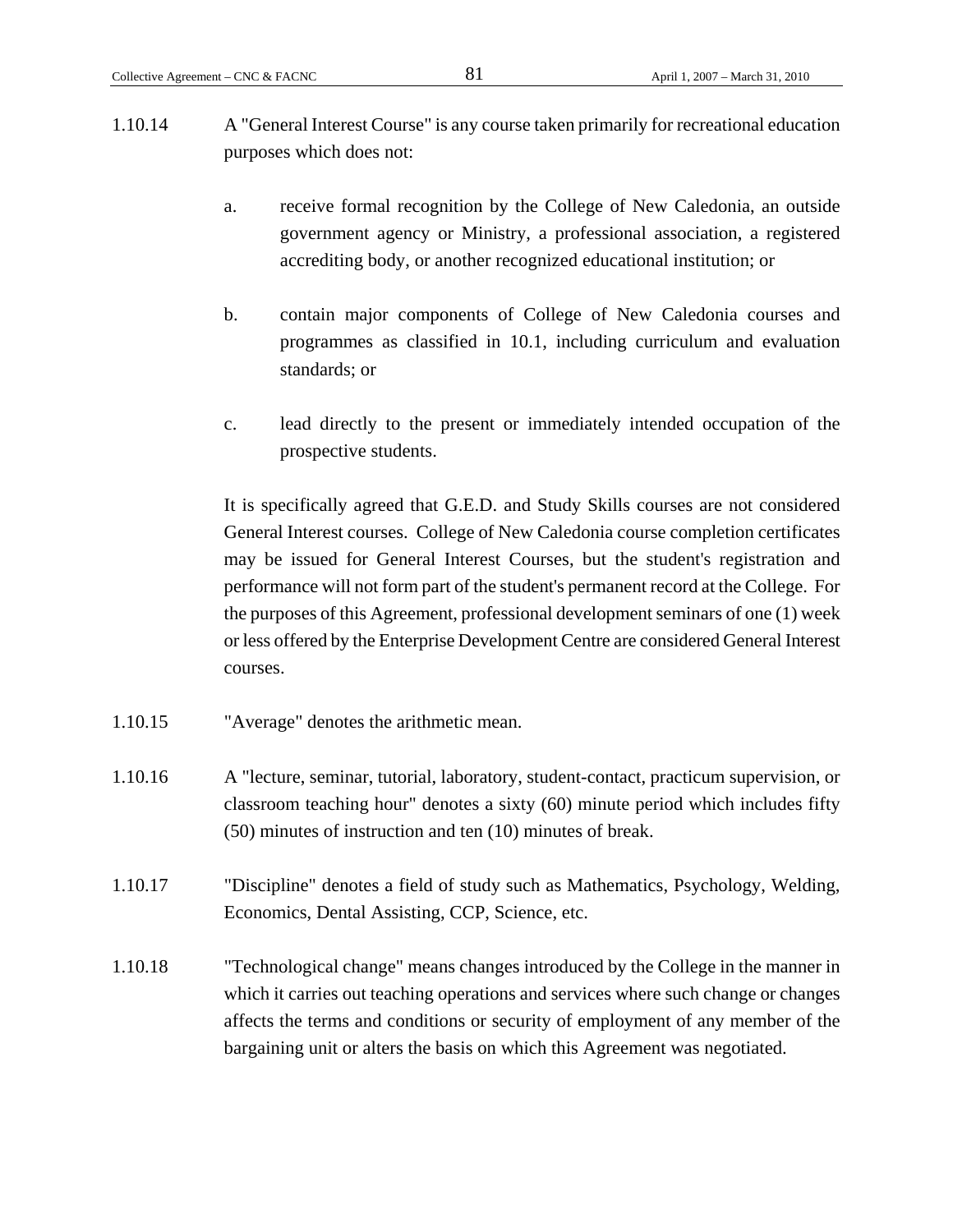- 1.10.20 For full-time faculty employees "Working Day(s)" refers to all days, Monday through Saturday inclusive, of any week of the year, excluding College and statutory holidays. Where a teaching assignment includes a Saturday, prior permission of the faculty employee shall be obtained. In the case of a probationary or sessional employee's work schedule including a Saturday, prior approval of the Faculty Association is also required.
- 1.10.21 For part-time faculty employees "Working Day(s)" refers to all days, Sunday through Saturday inclusive, of any week of the year, excluding College and statutory holidays.
- 1.10.22 For full-time and regular part-time faculty employees a "Working year" is the twelve-month period from August 1 to July 31. All appointments to the faculty, unless otherwise stated in writing, are for the working year.
- 1.10.23 A faculty employee's work schedule shall not exceed five consecutive working days after which he/she shall have 2 consecutive days off.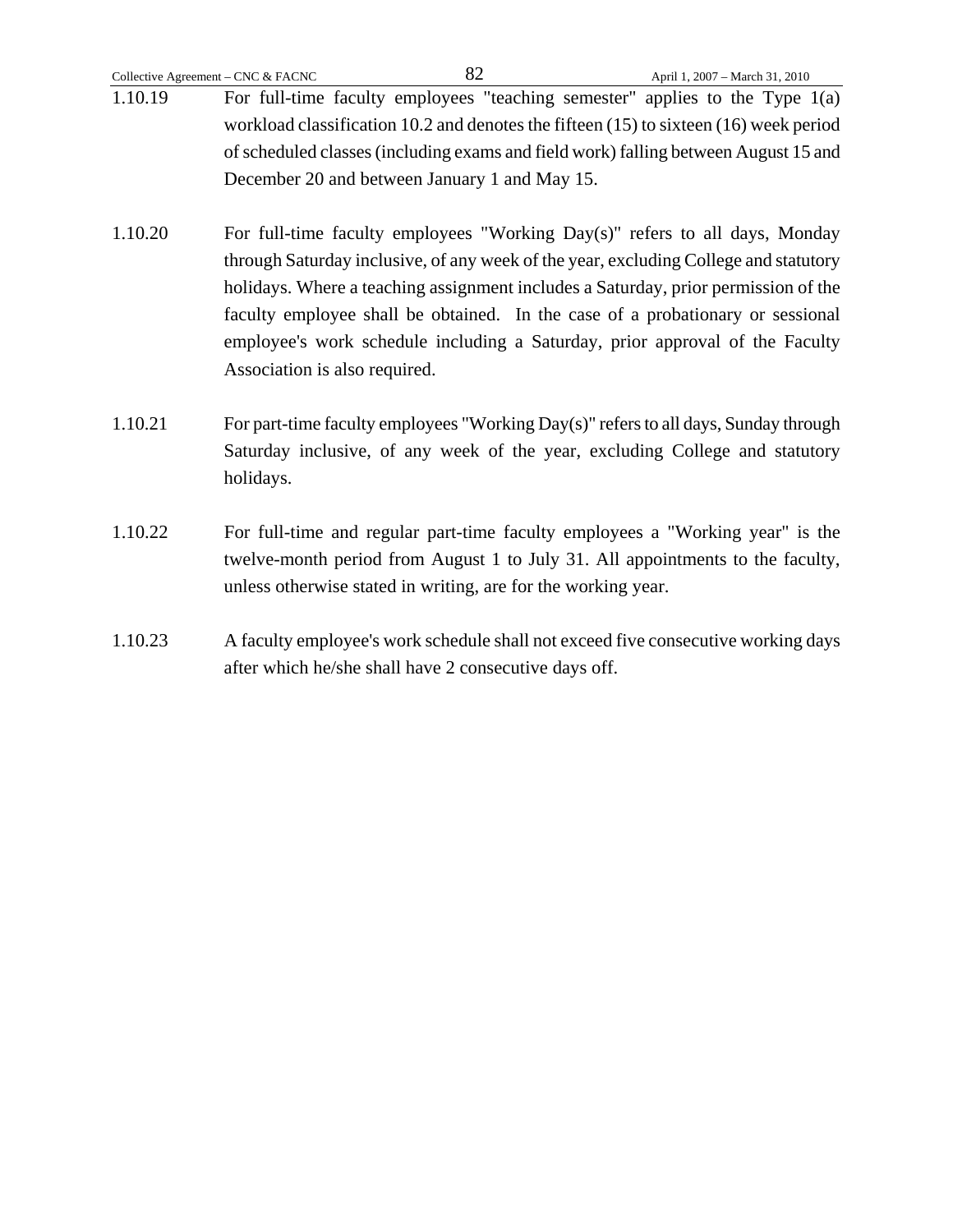# 2. FACULTY ASSOCIATION SECURITY

2.1 Membership in the Faculty Association

All new faculty employees shall, as a condition of employment, become and remain members in good standing of the Faculty Association.

All employees within the bargaining unit of the Faculty Association who are already members of the Association shall, as a condition of employment, remain members in good standing of the Association.

All employees within the bargaining unit of the Faculty Association who are not members of the Association at the date of signing of this Agreement may become members of the Association, but shall not be required to do so. If they chose to become members of the Faculty Association, they shall, as a condition of employment, remain members in good standing of the Association.

# 2.2 Checkoff of Association Dues

- 2.2.1 For all faculty employees the Board agrees to the compulsory checkoff of all Faculty Association dues, initiation fees and other assessed charges of the Faculty Association as a condition of employment.
- 2.2.2 The Board agrees to deduct each month from the monthly salary of each faculty employee Faculty Association dues as determined by the Faculty Association and to deduct any other assessed charges as determined by the Faculty Association. This sum shall be transmitted to the Faculty Association without delay. Before the College is obliged to deduct any amount under 2.2.1, the Secretary or President of the Faculty Association must advise the Bursar's Office in writing, by copy of a resolution passed at a general meeting of the Association, of the amount of its regular dues or other assessed charges. The amount so advised shall continue to be the amount to be deducted until changed by further written notice and resolution of the Faculty Association signed by the Secretary or President of the Faculty Association. Upon receipt of such notice, such changed amount shall be the amount deducted.
- 2.2.3 The Board agrees to inform new faculty employees that an Agreement between parties is in effect and with the conditions of employment set out in 2.1 and 2.2 dealing with union membership and dues checkoff. New faculty employees shall be presented with a copy of the Agreement with their letter of appointment.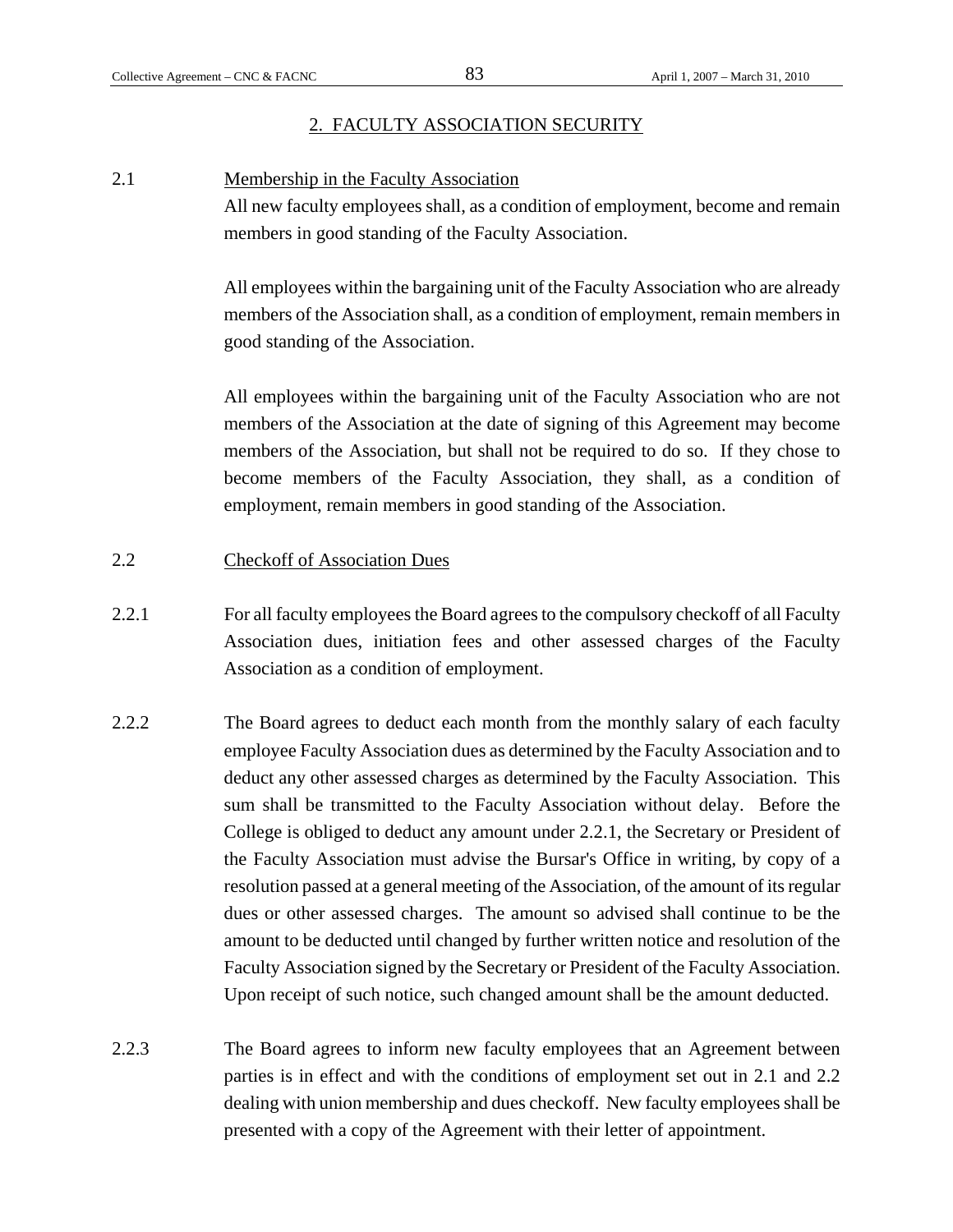2.2.4 The College shall require all new faculty employees, at the time of hiring, to complete a Faculty Association membership application and execute an assignment of wages for Faculty Association dues. The membership application and the form for the assignment are to be provided by the Faculty Association. The completed membership application is to be forwarded to the Faculty Association within five (5) working days. The form for assignment of wages is to be completed in duplicate with one copy being forwarded to the Faculty Association within five (5) working days of execution.

# 2.3 Rights of Faculty Employees

- 2.3.1 A copy of this Agreement shall be distributed by the Board free of charge to all faculty employees employed under the terms of this Agreement. In addition, a reasonable number of extra copies shall be provided free of charge at the request of the Faculty Association.
- 2.3.2 Within thirty (30) calendar days of ratification of the agreement by both parties, the parties to the agreement shall prepare and sign the new Collective Agreement. Copies of the Collective Agreement shall be distributed to faculty employees within two (2) weeks of the date of signing.

# 2.4 Leaves of Absence for Faculty Association Business

- 2.4.1 The maximum workload of the President of the Faculty Association shall be no more than three-quarters (3/4) of the prescribed maximum excluding scheduled office hours (see Article 10). If the Faculty Association wishes to reduce this amount up to three-quarters (3/4) release of the prescribed maximum, the Faculty Association agrees to reimburse the College for all costs related to the cost of replacement, where such replacement is provided. If the Faculty Association wishes to reduce this amount up to full-time release, article 2.4.3 shall apply.
- 2.4.2 Any faculty employee who is a member of the contract committee, a steward, or a Director of the Faculty Association shall have the opportunity of attending meetings with the administration and/or the Board that are held within working hours without loss of salary or benefits. The College shall assist the faculty employee in making satisfactory arrangements to cover his/her instructional duties as required by attendance at such meetings. Times for such meetings shall be mutually agreeable.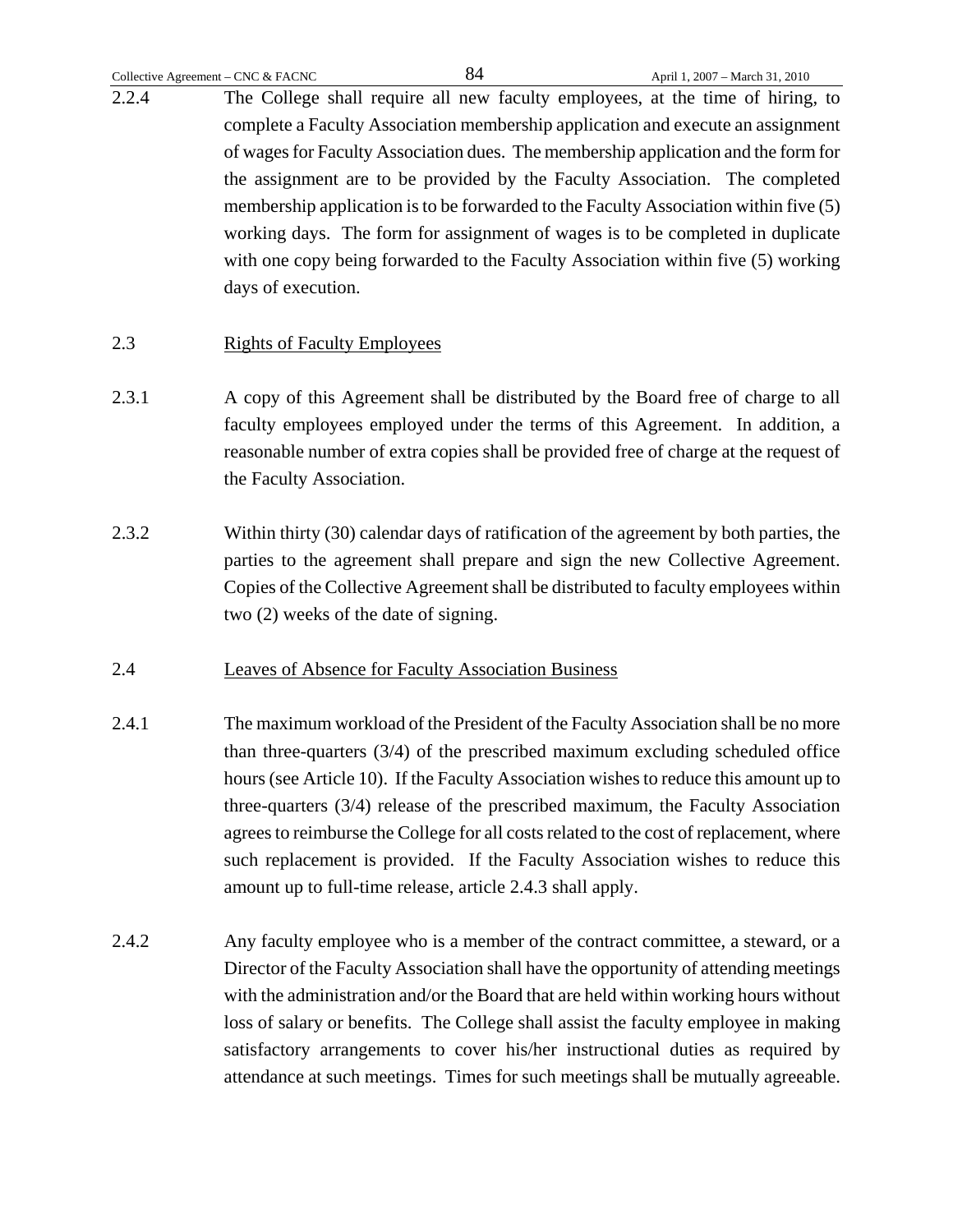2.4.3 For full-time positions within the Faculty Association or any organization to which the Faculty Association or the College is a member, a leave of absence may be granted (12.17) upon a minimum of two months written notice. No reasonable request shall be denied.

> Such a faculty employee continues to receive full salary and benefits. The Faculty Association agrees to reimburse the College with the full amount of such salary and benefits as well as the reasonable recruitment expense for the faculty employee's replacement, where such replacement is provided.

- 2.4.4 The College must grant, on written request from the Faculty Association, the requested part-time release for faculty employees selected for positions within the Faculty Association or any organization of which the Faculty Association or the College is a member. Such a faculty employee continues to receive full salary and benefits and the Faculty Association shall reimburse the College for the cost of replacement, where such replacement is provided, except in the case of the Faculty Association President's workload reduction (2.4.1).
- 2.4.5 Absence from duties shall be permitted where it is required in connection with the handling of, or participation in, a grievance or arbitration provided that permission is received in advance from the appropriate Dean/Director/ Regional Director or Vice President. Such permission shall not be unreasonably withheld. Time spent during a faculty employee's normal working hours in the handling of, or participation in, grievance or arbitration shall be considered time worked. Such time, as well as additional time spent in rescheduled activities, shall not qualify for overload remuneration. These provisions apply only to those members expressly identified by the Faculty Association as being involved in and integral to the procedures of grievance and arbitration, including witnesses.
- 2.4.6 Leave of absence with pay shall be permitted where it is required for attendance at hearings and court actions relating to the application of this Agreement, provided that permission is received in advance from the appropriate Dean/Director/ Regional Director or Vice President. Such permission shall not be unreasonably withheld. These provisions apply only to those faculty employees expressly identified by the Faculty Association.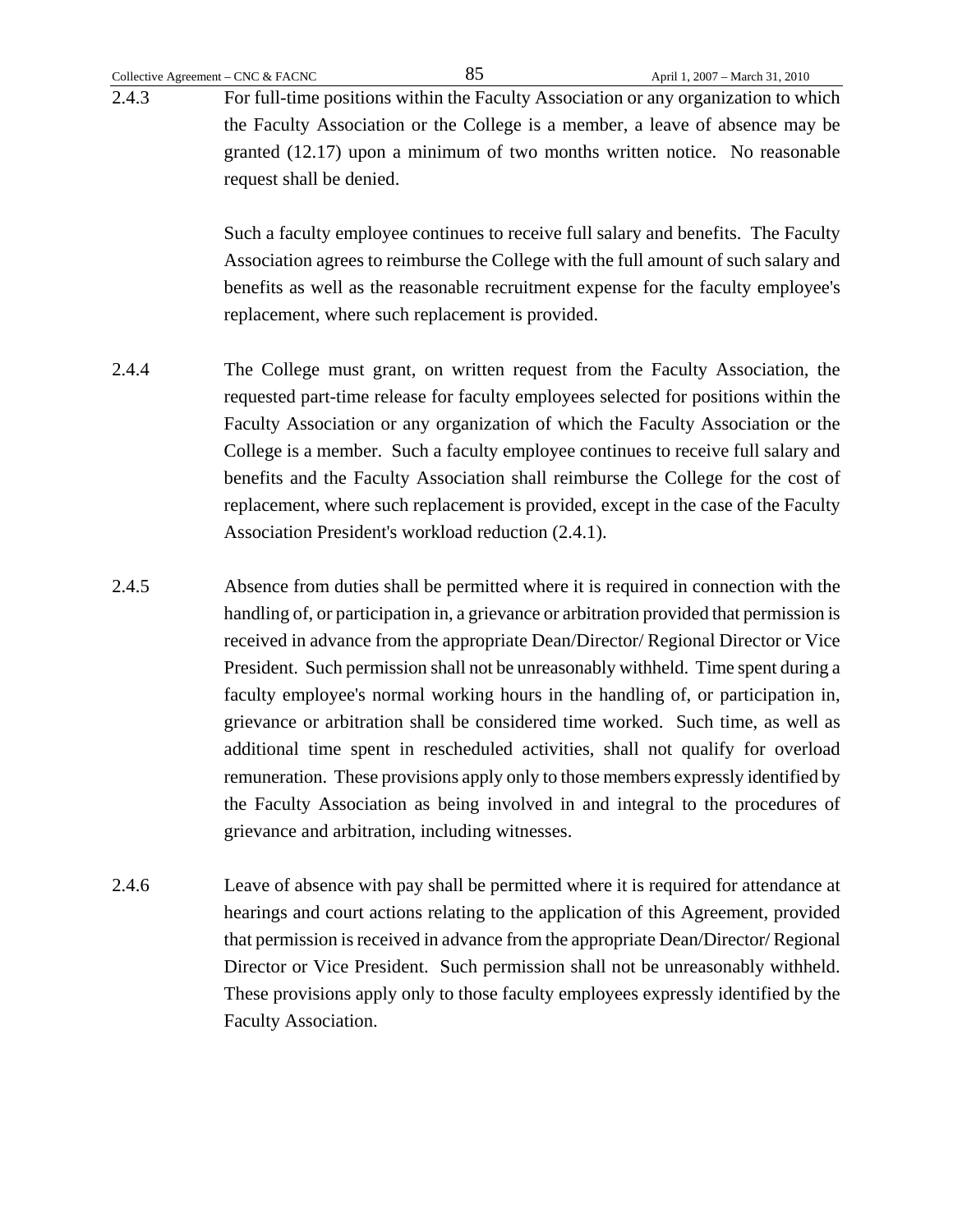| 2.5   | Use of College Facilities by the Union                                                                                                                                                                                                                                                                                                         |
|-------|------------------------------------------------------------------------------------------------------------------------------------------------------------------------------------------------------------------------------------------------------------------------------------------------------------------------------------------------|
| 2.5.1 | Meeting space shall be provided free of charge on a basis of booking priority.                                                                                                                                                                                                                                                                 |
| 2.5.2 | Other facilities, such as the use of equipment, shall continue to be charged to the<br>Faculty Association on the current basis.                                                                                                                                                                                                               |
| 2.6   | <b>List of Faculty Association Officers and Representatives</b>                                                                                                                                                                                                                                                                                |
|       | The Faculty Association shall provide the College with a list of its officers and any<br>other official designates. This list shall be kept current by the Faculty Association at<br>all times.                                                                                                                                                |
| 2.7   | <b>Picket Lines</b>                                                                                                                                                                                                                                                                                                                            |
| 2.7.1 | Faculty employees shall have the right to refuse to cross a legal picket line arising<br>out of a dispute as defined in the Labour Relations Code (1992) of British Columbia<br>or in the Canada Labour Code. Any faculty employee refusing to cross such a picket<br>line shall not be reprimanded, penalized, or dismissed for such refusal. |
| 2.7.2 | Faculty employees should not expect to receive pay for work not performed or pay<br>for statutory holidays in exercising these rights.                                                                                                                                                                                                         |
| 2.7.3 | If a faculty employee is apprehensive for personal safety, there shall not be any<br>reprimand, penalty or dismissal for failing to cross an illegal picket line.                                                                                                                                                                              |
| 2.7.4 | Failure to cross a picket line while carrying out College business away from the<br>College shall not be considered a violation of this Agreement or be grounds for<br>disciplinary action or loss of pay.                                                                                                                                     |
| 2.8   | <b>Union Rights to Information</b>                                                                                                                                                                                                                                                                                                             |
|       | The College shall provide the Faculty Association with all necessary information<br>relating to the following matters for all faculty employees, on a monthly basis:                                                                                                                                                                           |
|       | position advertisements (to be provided at the time of advertising),                                                                                                                                                                                                                                                                           |

- appointments, including term of appointment, classification, department, course title, number of hours for all part-time faculty and salary step,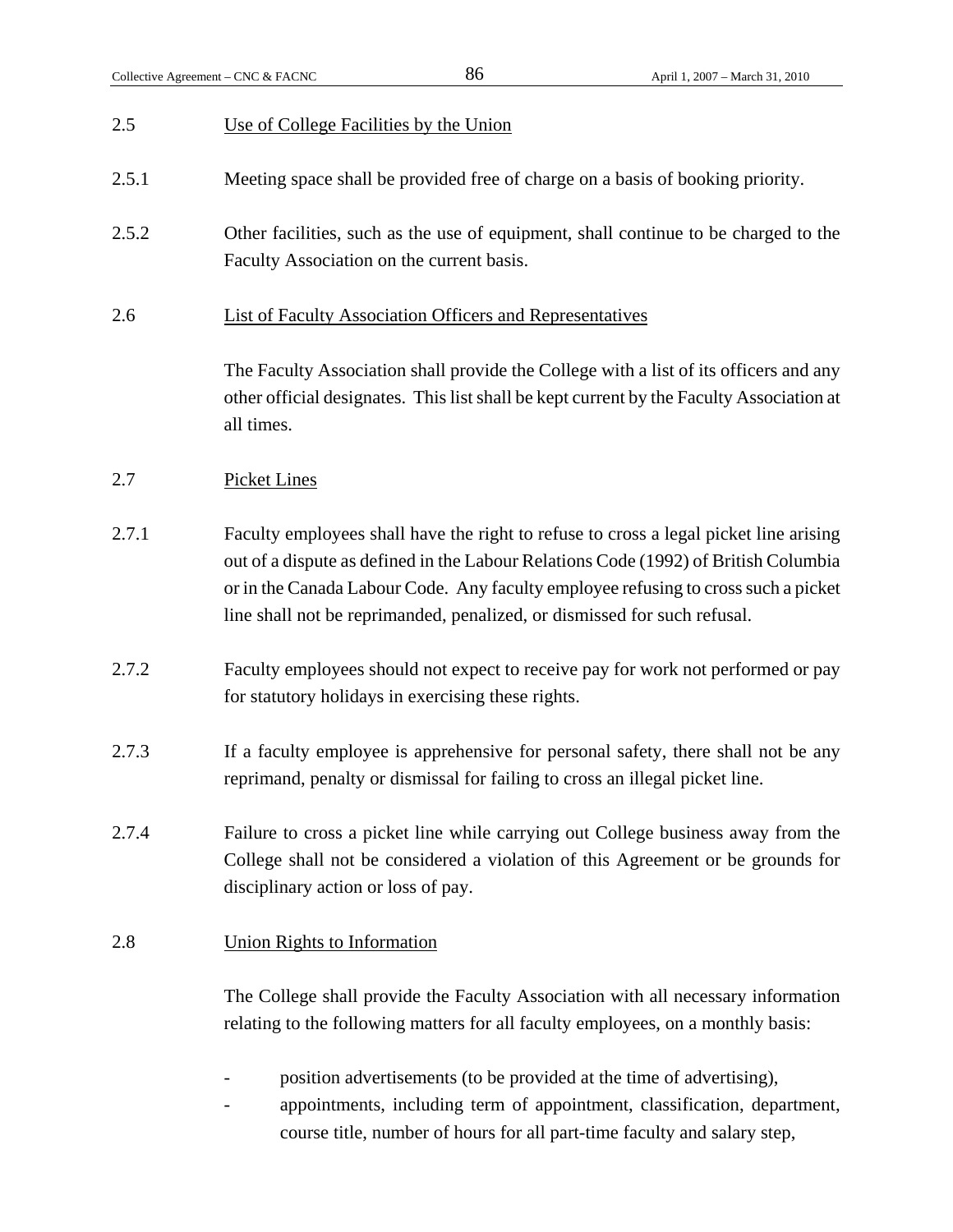transfers.

- unpaid leaves, educational leaves, exchange leaves, maternity /legal adoption leaves, political leaves, partial leaves,
- resignations,
- retirements,
- deaths.
- recalls from lay-off and refusals of recall,
- lay-offs,
- terminations.
- 2.8.1 In addition, the College shall provide the Faculty Association with notification of intent to remove a non-regular faculty member from the Non-Regular Seniority List thirty (30) days prior to the proposed removal from the list.

# 2.9 Association - College Relations

2.9.1 The Faculty Association and the College recognize the mutual value of ongoing joint discussions on matters pertaining to working conditions, changes to employee benefits, classifications, services and labour-management relations. To this end, the Faculty Association Executive and the College agree to establish a joint Committee, consisting of two (2) appointees for each party. It is agreed that meetings of this Committee shall be held on a monthly basis, unless either party wishes to call a meeting more frequently. Meetings shall be held at a time and place fixed mutually. However, such meetings will be held not later than ten (10) working days after a request for a meeting has been received. Employees shall not suffer any loss of basic pay for time spent at such meetings.

The College and the Faculty Association shall alternate in presiding over meetings.

This Committee shall not have jurisdiction over wages or any other matter of collective bargaining including the administration of this Agreement.

The Committee shall have the power to make recommendations to the Association and the College on the following general matters:

- a. reviewing matters, other than grievances, relating to the maintenance of good relations between the parties, and
- b. correcting conditions causing grievances and misunderstandings.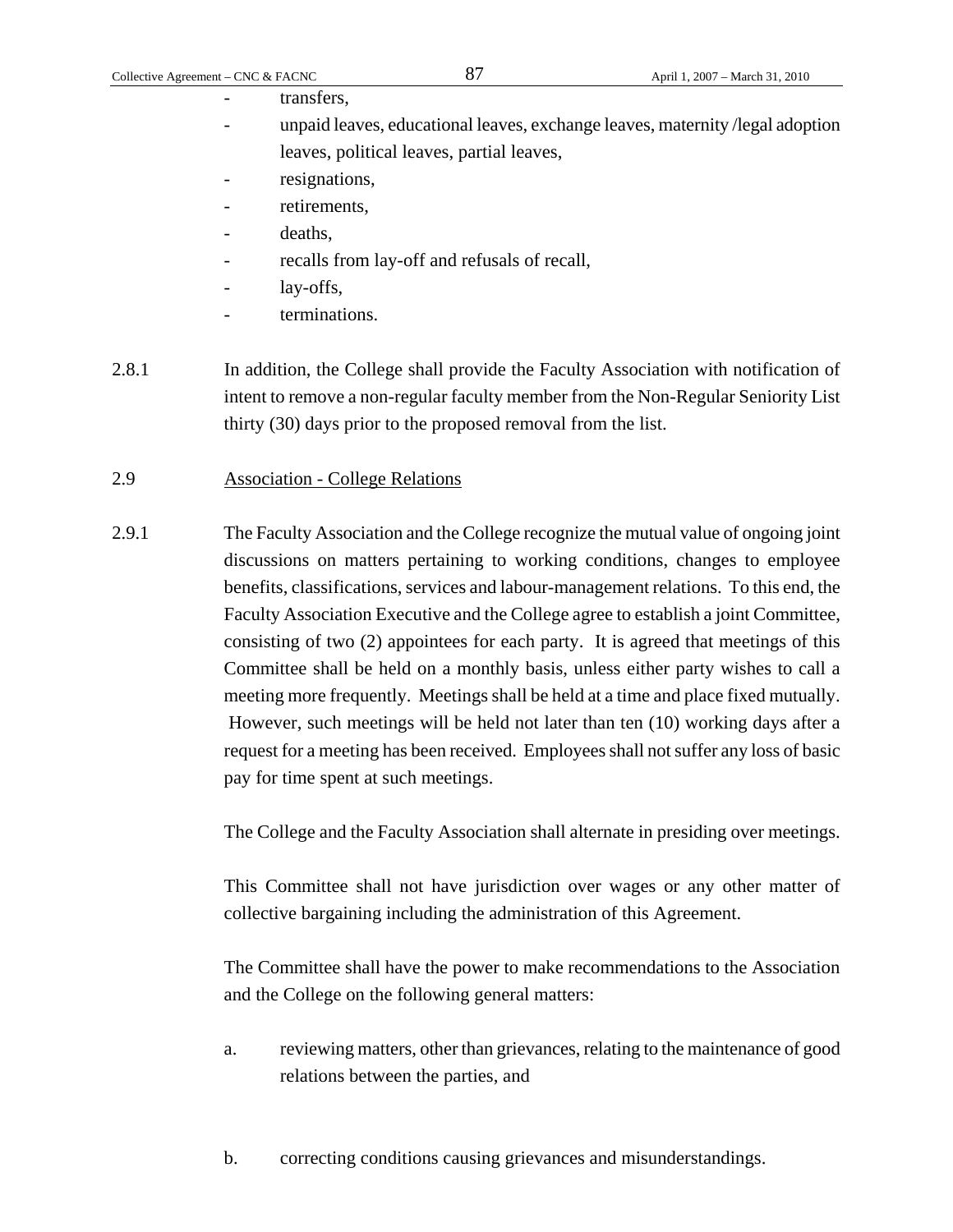2.9.2 The Faculty Association shall provide the College with a copy of the Constitution of the Faculty Association upon request.

### 2.10 Introduction of Degree-Completion Programmes

The College and the Faculty Association recognize the importance of expanding access to degree-completion programmes in the College region and also recognize the importance of ensuring that the initiation of new degree-completion programmes proceed smoothly.

Therefore, should the College choose and be approved to offer degree-completion programmes or should the College enter into an agreement with an existing or new degree-granting institution to provide access to degree-completion programmes beyond first and second year level using College instructional personnel, the College and the Faculty Association agree as follows:

- a. That the Faculty Association shall be the sole bargaining agent for all full-time and part-time employees of the College of New Caledonia primarily engaged in teaching functions of degree-completion programmes.
- b. That the Faculty Association and the College shall, within sixty (60) days of the College decision and approval of the introduction of degree-completion programmes, commence negotiations on matters affecting faculty involved in the introduction and delivery of such programmes.

Without limiting the generality of the foregoing, such matters shall include faculty duties and responsibilities, workload, seniority, non-teaching functions, salary and benefits. This list of matters for negotiation does not constitute either party's agreement to the necessity of changes to articles relating to such matters.

Should the College and the Faculty Association be unable to reach agreement on issues raised during negotiations by either party affecting faculty involved in the introduction and delivery of such programmes, the matter(s) of disagreement shall be referred to arbitration under Article 3.6. The decision of the arbitrator shall have the force of Collective Agreement provisions.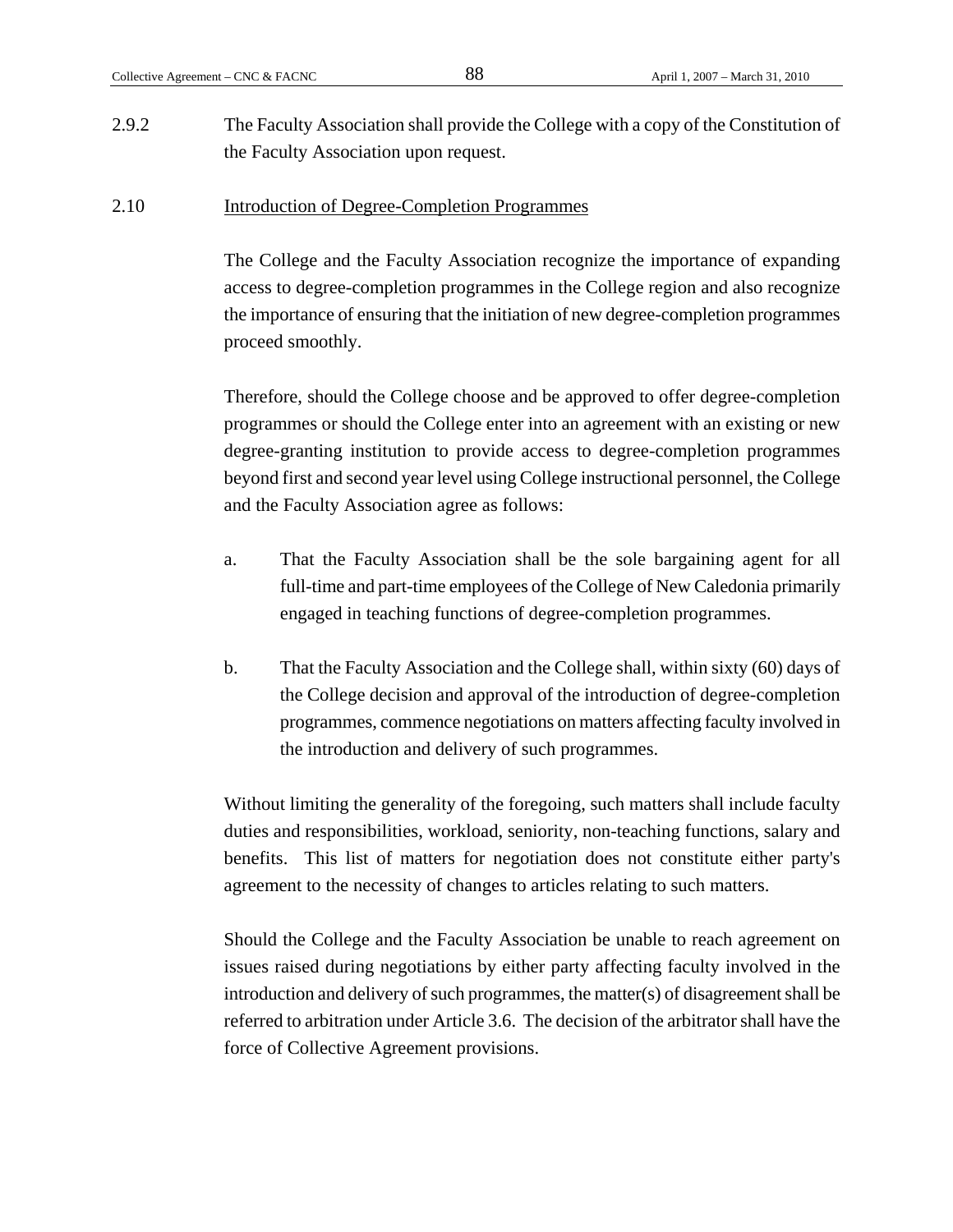### 3. GRIEVANCE AND ARBITRATION PROCEDURES FOR FACULTY EMPLOYEES

# 3.1 Grievances

The Board and the Faculty Association recognize that grievances may occur.

### 3.2 Nature of a Grievance

A grievance is any complaint or difference between the parties relating to the application, operation, interpretation or alleged violation of this Agreement or to whether any matter in this Agreement is arbitrable.

- 3.3 Informal Resolution of Grievance
- 3.3.1 A faculty employee is encouraged to discuss, prior to the formal initiation of a grievance, any grievance or other complaints relating to his/her employment with his/her Dean/Director/ Regional Director in an effort to resolve the matter promptly and informally.
- 3.3.2 Any resolution of the grievance or complaint in this manner shall be consistent with this Agreement, but shall not be binding upon the Faculty Association, the Board, or any other faculty employee.
- 3.3.3 If the Faculty Association is of the opinion that a complaint or a grievance has been informally resolved in a manner inconsistent with the terms of this Agreement, then the Faculty Association may make a formal grievance concerning such a resolution.

# 3.4 Formal Grievance Procedure - Union A grievance may be formally initiated by the Faculty Association on behalf of an individual employee or the Association and shall proceed by the following steps without delay and without work stoppage:

- 3.4.1 The grievance shall first be submitted in writing to the appropriate Vice President within six (6) calendar weeks of the time the Faculty Association could reasonably have become aware of the grievable action having taken place.
- 3.4.2 If the grievance is not satisfactorily resolved by 3.4.1, the Directors of the Faculty Association shall submit the grievance in writing to the President.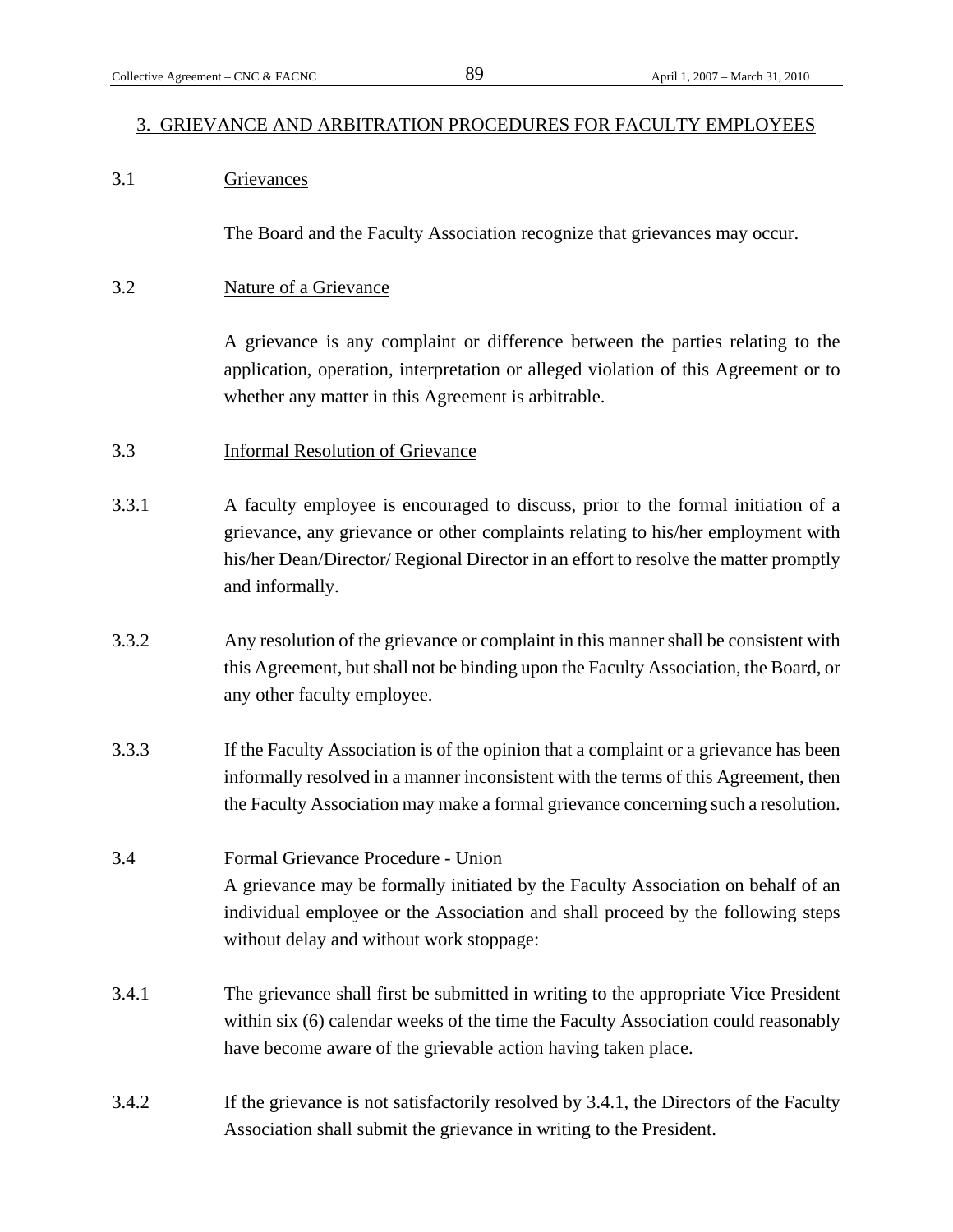- 3.4.3 If the grievance is not resolved to the satisfaction of the Directors of the Faculty Association by 3.4.2, the grievance shall be referred to binding arbitration as described under 3.6. The desire to refer a grievance to binding arbitration shall be indicated in writing by the Directors of the Faculty Association to the Board.
- 3.4.4 In order to ensure that grievances are resolved as quickly as possible, the following time limits shall apply:
	- a. At the stage described in 3.4.1 ("Step One")
		- i. a written reply shall be given to the Faculty Association within seven (7) calendar days of the receipt of the grievance by the Vice President. The written reply shall state the reason(s) for the denial. Failure of the College to comply with the time limits shall advance the grievance to the next stage.
		- ii. if the grievance is not advanced to the next stage described in 3.4.2 ("Step Two") within seven (7) calendar days of the receipt of the written reply from the Vice President, it shall be deemed to have been abandoned.
	- b. At the stage described in 3.4.2 ("Step Two")
		- i. a written reply shall be given to the Faculty Association within seven (7) calendar days of the receipt of the grievance by the President. The written reply shall state the reason(s) for the denial.
		- ii. if the grievance has not been resolved within seven (7) calendar days of the receipt of the written reply from the President, it shall, at the request of the Directors of the Faculty Association, be referred to binding arbitration under 3.4.3.
- 3.4.5 The parties may, by mutual written consent, waive any stage or time limit of the grievance procedure described in 3.4. In no event shall a grievance be denied due to a procedural technicality.
- 3.4.6 Any difference between the parties relating to the interpretation of this grievance procedure shall be referred to binding arbitration under 3.6 for resolution.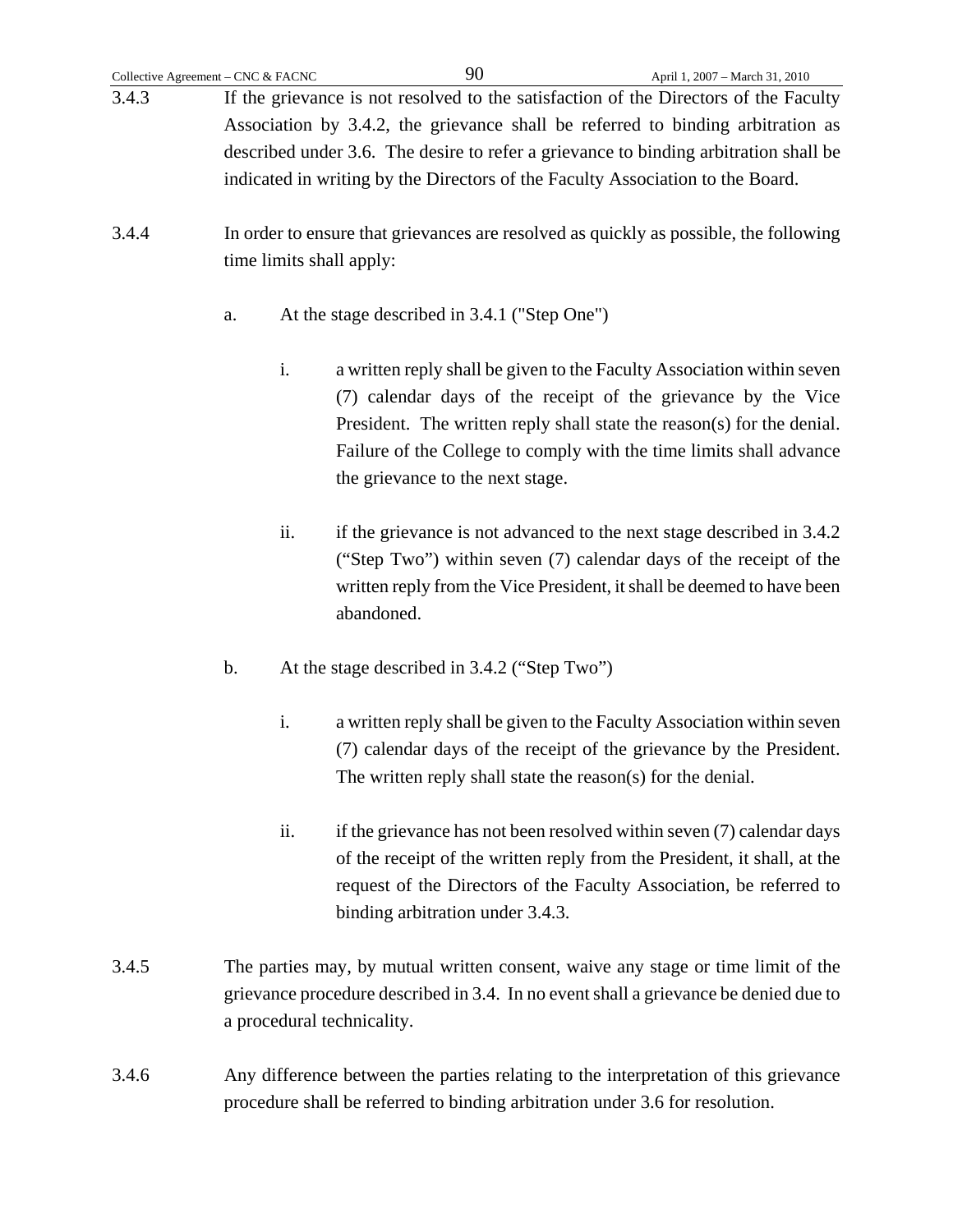3.4.7 The parties agree that, in the event of a grievance arising from personal or sexual harassment the procedure as outlined in Article 2 of the Common Agreement shall apply.

### 3.5 Formal Grievance Procedure - Board

- 3.5.1 For the purpose of Article 3.5, a grievable action is any action specified as a responsibility of the Faculty Association under this Agreement. A grievance may be formally initiated by the Board and shall proceed by the following steps without delay and without work stoppage.
- 3.5.2 The grievance shall be submitted in writing to the Faculty Association within two (2) calendar months of the time the Board could reasonably have become aware of the grievable action having taken place.
- 3.5.3 If the grievance is not resolved to the satisfaction of the Board by 3.5.2, the grievance shall be referred to binding arbitration as described under 3.6. The desire to refer a grievance to binding arbitration shall be indicated in writing by the Board to the Faculty Association.
- 3.5.4 In order to ensure that grievances are resolved as quickly as possible, the following time limits shall apply:
	- a. If the grievance at the stage described in 3.5.2 above has not been satisfactorily resolved within three (3) calendar weeks from the date of receipt of the grievance by the Faculty Association, it shall at the request of the Board be referred to binding arbitration under 3.5.3.
	- b. At the stage described in 3.5.2 above, a written reply shall be given to the grievor within two (2) calendar weeks of the receipt of the grievance by the Faculty Association.
- 3.5.5 The parties may, by mutual written consent, waive any stage or time limit of the grievance procedure described in 3.5. In no event shall a grievance be denied due to a procedural technicality.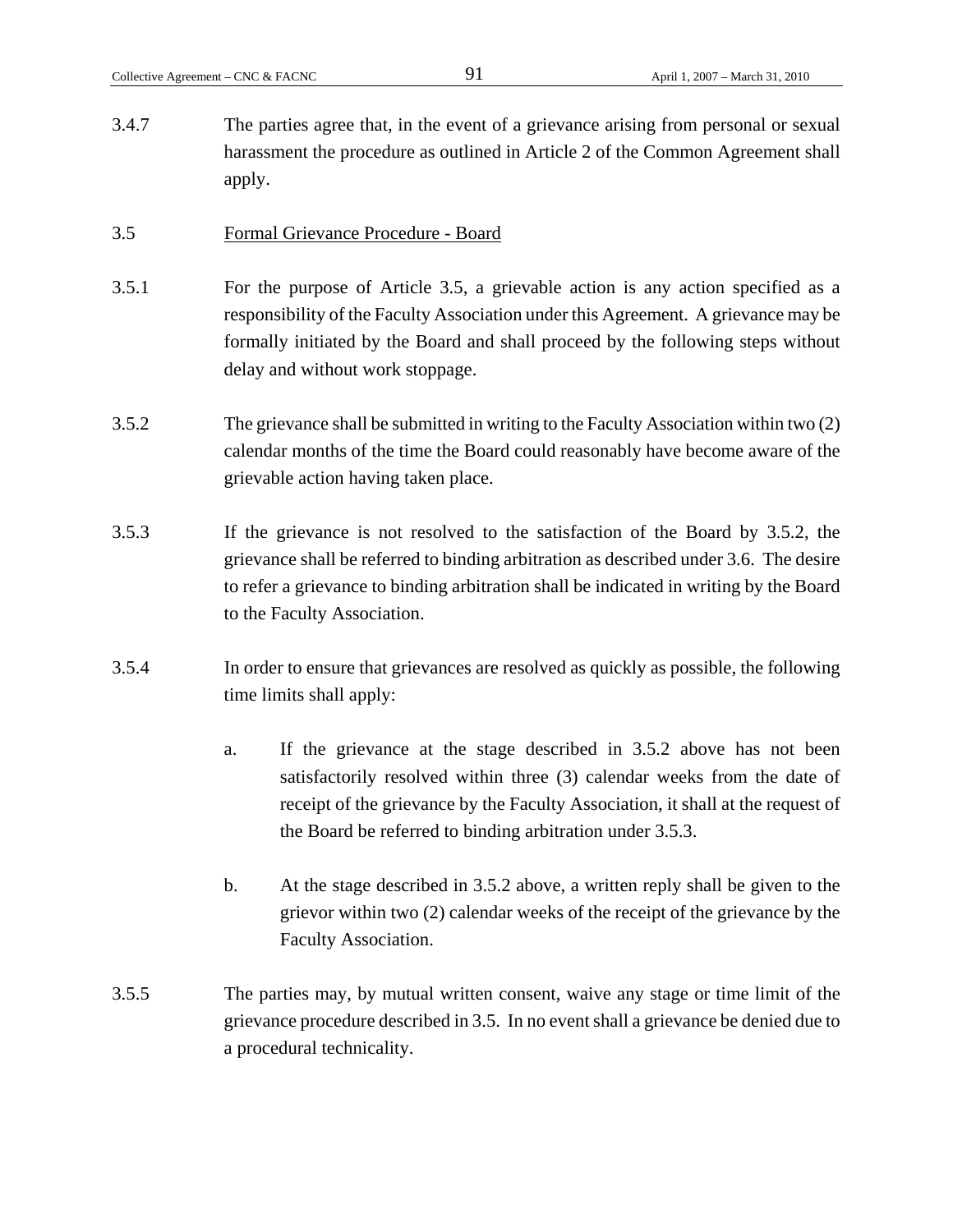3.5.6 Any difference between the parties relating to the interpretation of this grievance procedure shall be referred to the Board and the Directors of the Faculty Association for resolution. If the difference cannot be resolved in this way, the question of interpretation of this article (3.5) shall be referred to binding arbitration under 3.6.

# 3.6 Arbitration Procedure

- 3.6.1 Grievances referred to arbitration under 3.4.3, 3.4.4(b), 3.5.3 and 3.5.4(a) above or other matters referred to arbitration under the terms of this Agreement shall be submitted to an Arbitration Board for final and conclusive settlement.
- 3.6.2 The Arbitration Board shall consist of one member. Within seven (7) working days of either the Faculty Association or the Board being notified in writing by the other party of its desire to refer the grievance or matters outlined in 3.6.1, both parties shall meet to appoint an arbitrator from the following list:

Bob Diebolt D. Munroe R. Blasina \*J. Korbin Wayne Moore

If the parties cannot agree on a mutually acceptable name from this list, it is agreed that, the selection of the arbitrator shall be made by lot from the aforementioned list.

- 3.6.3 The decision in writing of the Arbitrator shall be final and binding on both parties, but the Arbitration Board shall have no power to alter, modify or amend this Agreement in any respect.
- 3.6.4 The decision arrived at under 3.6.3 shall be made and transmitted in writing to both parties within twenty-one (21) calendar days from the date of the appointment of the Arbitrator.
- 3.6.5 The Arbitration Board shall provide full opportunity to all parties to present evidence and make representation to it.
- 3.6.6 The Arbitration Board shall have the power to determine whether a particular grievance is arbitrable.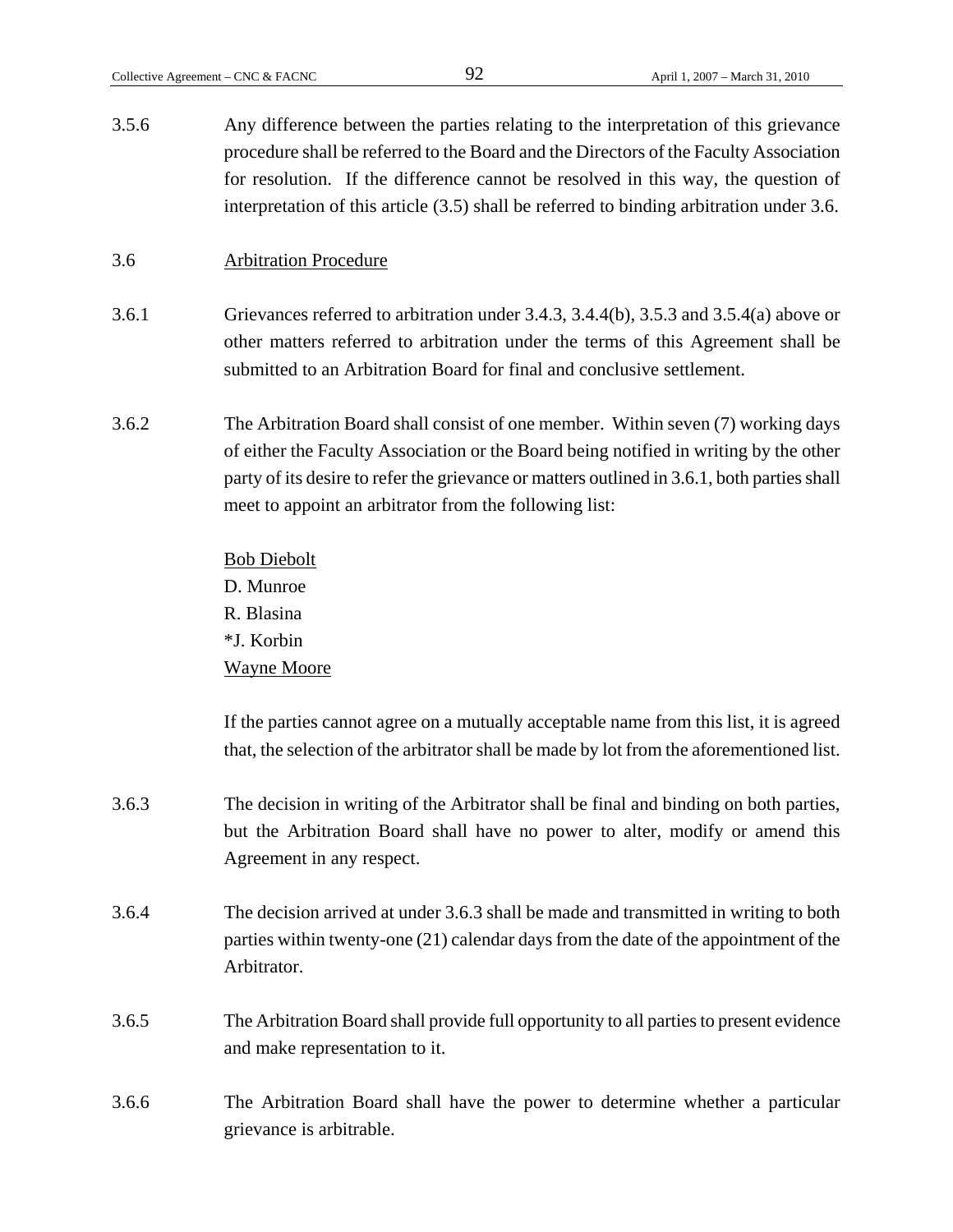|                                                                                  | Collective Agreement – CNC & FACNC | 93                                                | April 1, 2007 - March 31, 2010                                                                                                                                                                                                                                          |
|----------------------------------------------------------------------------------|------------------------------------|---------------------------------------------------|-------------------------------------------------------------------------------------------------------------------------------------------------------------------------------------------------------------------------------------------------------------------------|
| 3.6.7                                                                            |                                    |                                                   | Each party to the arbitration shall pay its own expenses and costs of arbitration, and                                                                                                                                                                                  |
| one-half the compensation and expenses of the Arbitrator and of stenographic and |                                    |                                                   |                                                                                                                                                                                                                                                                         |
|                                                                                  |                                    | other expenses of the Arbitration Board.          |                                                                                                                                                                                                                                                                         |
| 3.6.8                                                                            |                                    | made only by agreement of the parties in writing. | Extensions of the time periods in the arbitration procedure described in 3.6 shall be                                                                                                                                                                                   |
| 3.6.9                                                                            | shared equally.                    |                                                   | In the event of a dispute over the interpretation of the Arbitrator's decision, then<br>either party may request a clarification of the decision from the Arbitrator. Such<br>clarification is part of the Arbitrator's decision and any costs related thereto shall be |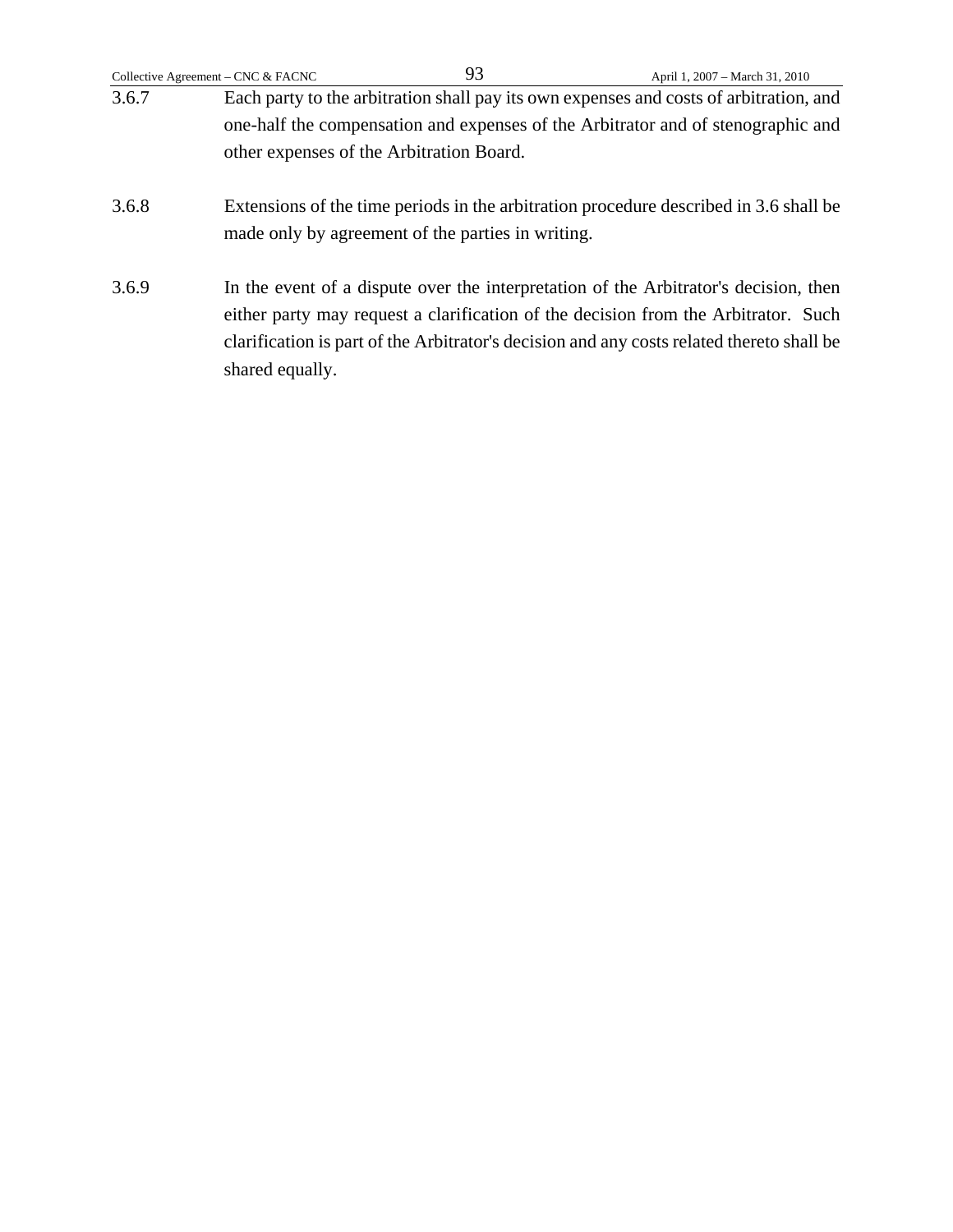### 4. FACULTY RESPONSIBILITIES

# 4.1 General

The responsibilities herein outlined are intended as a guide for the identification of classifications of employees and are not intended as job descriptions definitive of the job content of any occupational group within the bargaining unit.

Subject to Articles 10 faculty employees are expected to fulfill only those responsibilities outlined below. An evaluation of these responsibilities shall be the major factor in considering continuing employment and salary increments.

- 4.2 Responsibilities of Teaching Faculty
- 4.2.1 To teach the appropriate subject areas and to include all subject matter or skills as are required in College programmes.
- 4.2.2 To be available to students for consultation or discussion outside of classroom hours.
- 4.2.3 To make such evaluations or appraisals of students as may reasonably be required by the College and to inform students of their general progress upon request.
- 4.2.4 To maintain records of student enrolment and such other records as may reasonably be required by the College.
- 4.2.5 To maintain professional competence and qualifications in appropriate fields of study, and to keep up-to-date with developments in these fields.
- 4.2.6 To recommend library and other acquisitions and, where appropriate, to maintain inventory, equipment, or laboratory facilities at an appropriate standard. For the purpose of evaluation, these responsibilities (4.2.6) apply only to full-time and regular part-time faculty employees.
- 4.2.7 To fulfill individual or collective responsibilities in furthering the aims and objectives of the College. This is meant to include, when requested by the administration, faculty participation and assistance in recruitment, public relations, College committees, registration, curriculum and budget preparation, review and assessment of courses, programmes and curricula, and the development of teaching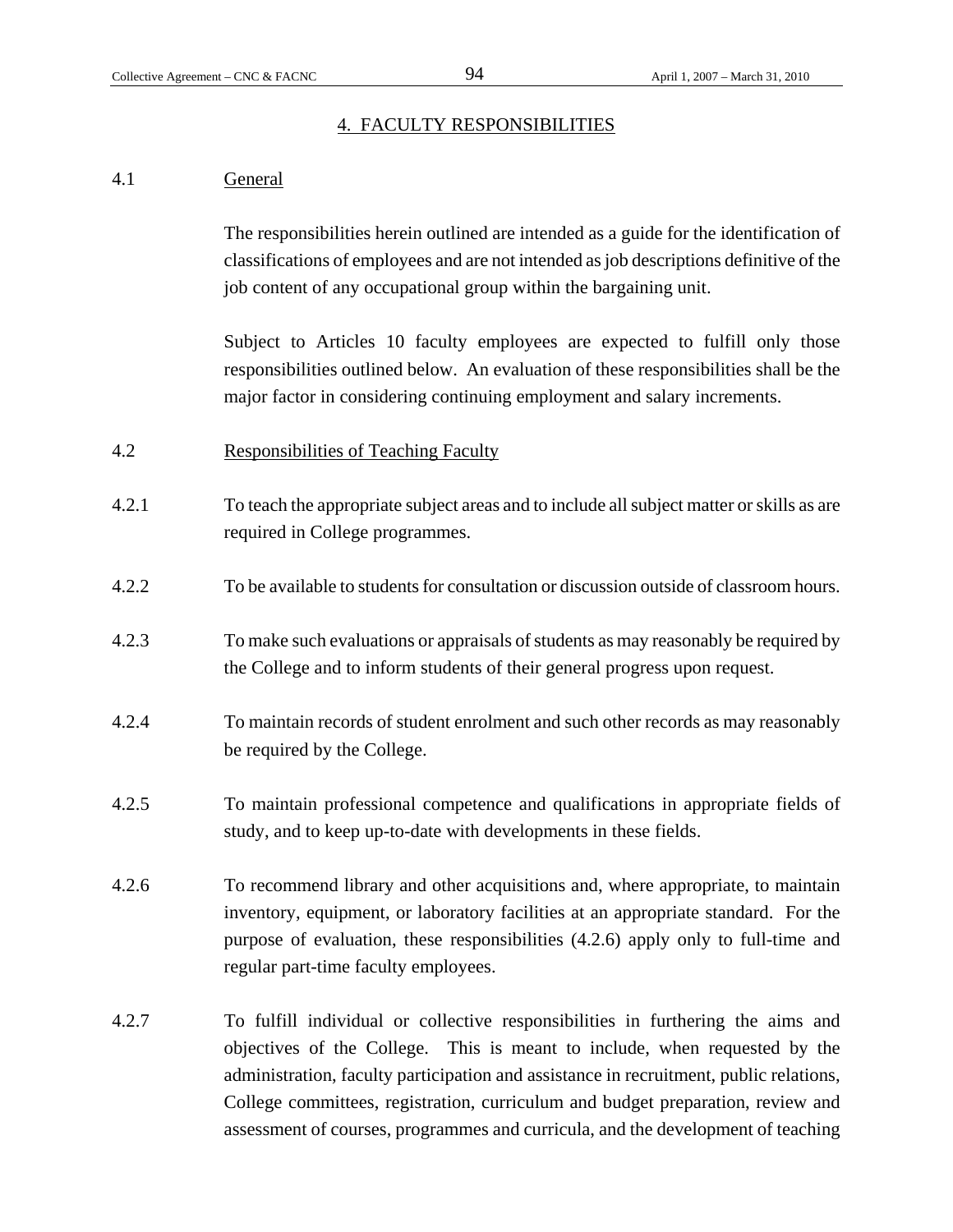aids and special instructional materials. For the purpose of evaluation, these responsibilities (4.2.7) apply only to full-time and regular part-time faculty employees.

- 4.3 Responsibilities of Librarians
- 4.3.1 To develop the collection of the CNC Resource Centre, under the supervision of the Head, College Resource Centres.
- 4.3.2 To extend bibliographic control over the collection so as to make it easily accessible and useful.
- 4.3.3 To provide both formal and informal instruction in the use of the Resource Centre to students and other users through lectures, tours, and written guides.
- 4.3.4 To help faculty meet their instructional responsibilities, and to provide a variety of information services to students, other members of the College community, and the general public.
- 4.3.5 To maintain professional competence and qualifications in appropriate fields, and to keep up-to-date with developments in these fields.
- 4.3.6 To fulfill individual or collective responsibilities in furthering the aims and objectives of the College. This is meant to include, when requested by the administration, faculty participation and assistance in recruitment, public relations, College committees, registration, curriculum and budget preparation, review and assessment of courses, programmes and curricula, and the development of teaching aids and special instructional materials. For the purpose of evaluation, these responsibilities (4.3.6) apply only to full-time and regular part-time faculty employees.
- 4.4 Responsibilities of Counsellors
- 4.4.1 To offer professional services in educational and career planning, in orientation to post-secondary education, in identifying vocational goals and resources, and in intensive counselling for personal problems, where appropriate.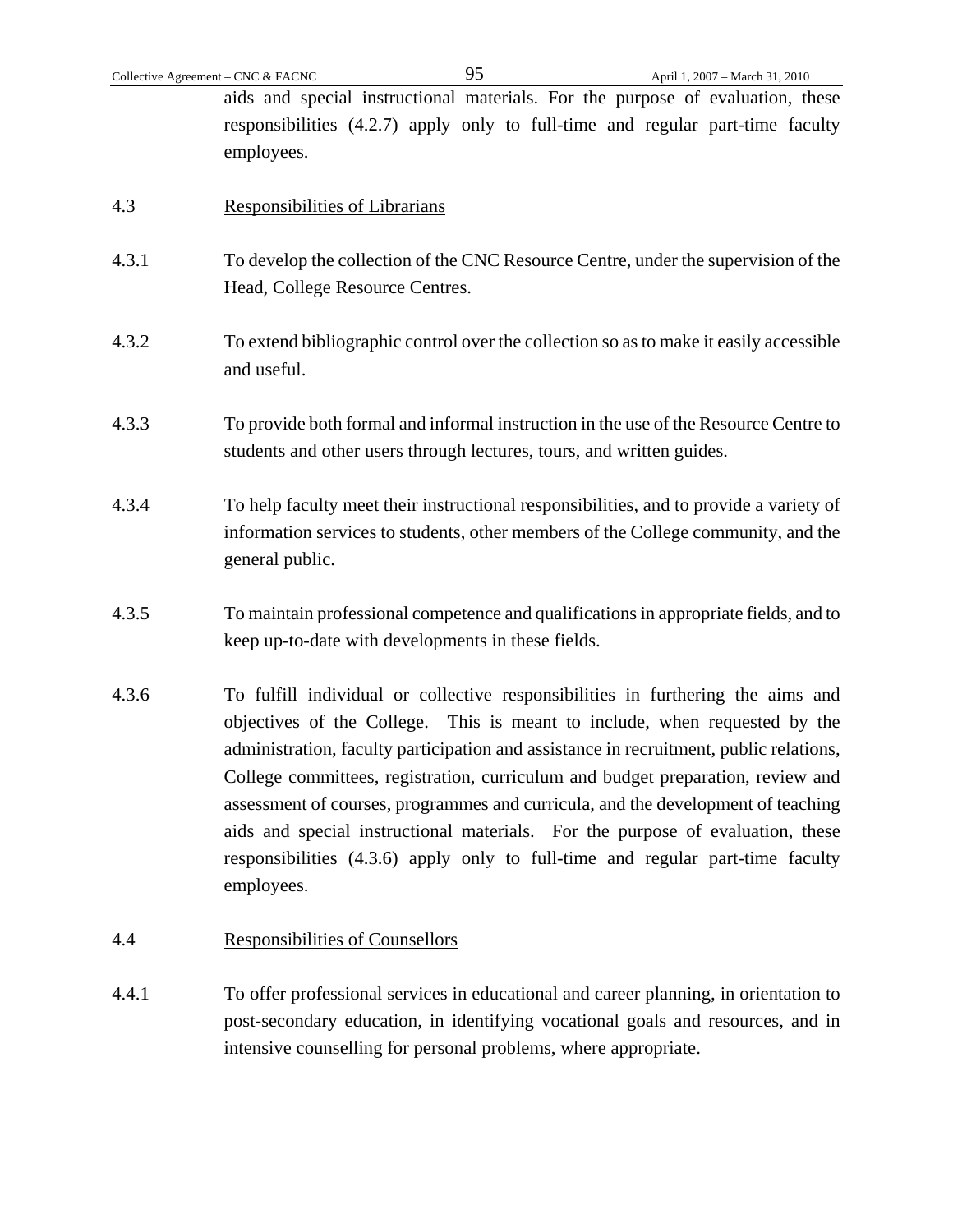| Collective Agreement – CNC $&$ FACNC |                                                                                                                      | 96 | April 1, 2007 – March 31, 2010 |
|--------------------------------------|----------------------------------------------------------------------------------------------------------------------|----|--------------------------------|
| 4.4.2                                | To provide counselling services to College students, faculty employees, and to<br>members of the community at large. |    |                                |
| 4.4.3                                | To undertake, in accordance with procedures developed by the counsellors and                                         |    |                                |

- approved by the Dean/Director/ Regional Director, testing and interpretation for students and prospective students in the areas of aptitude, vocational interest, intelligence and personality.
- 4.4.4 To maintain professional competence and qualifications in appropriate fields, and to keep up-to-date with developments in these fields.
- 4.4.5 To fulfill individual or collective responsibilities in furthering the aims and objectives of the College. This is meant to include when requested by the administration, faculty participation and assistance in recruitment, public relations, College committees, registration, curriculum and budget preparation and student job placement. For the purpose of evaluation, these responsibilities (4.4.5) apply only to full-time and regular part-time faculty employees.

# 4.5 Responsibilities of Study Skills Instructors

- 4.5.1 To provide services such as diagnostic and placement testing, to assist in programme counselling, and to provide general consultation about study skills to College students, faculty employees and members of the community at large.
- 4.5.2 To maintain professional competence and qualifications in appropriate fields, and to keep up-to-date with developments in these fields.
- 4.5.3 To fulfill individual or collective responsibilities in furthering the aims and objectives of the College. This is meant to include, when requested by the administration, faculty participation and assistance in recruitment, public relations, College committees, registration, curriculum and budget preparation. For the purpose of evaluation, these responsibilities (4.5.3) apply only to full-time and regular part-time faculty employees.
- 4.5.4 When teaching study skills courses, study skills instructors shall be covered by the provisions of Article 4.2.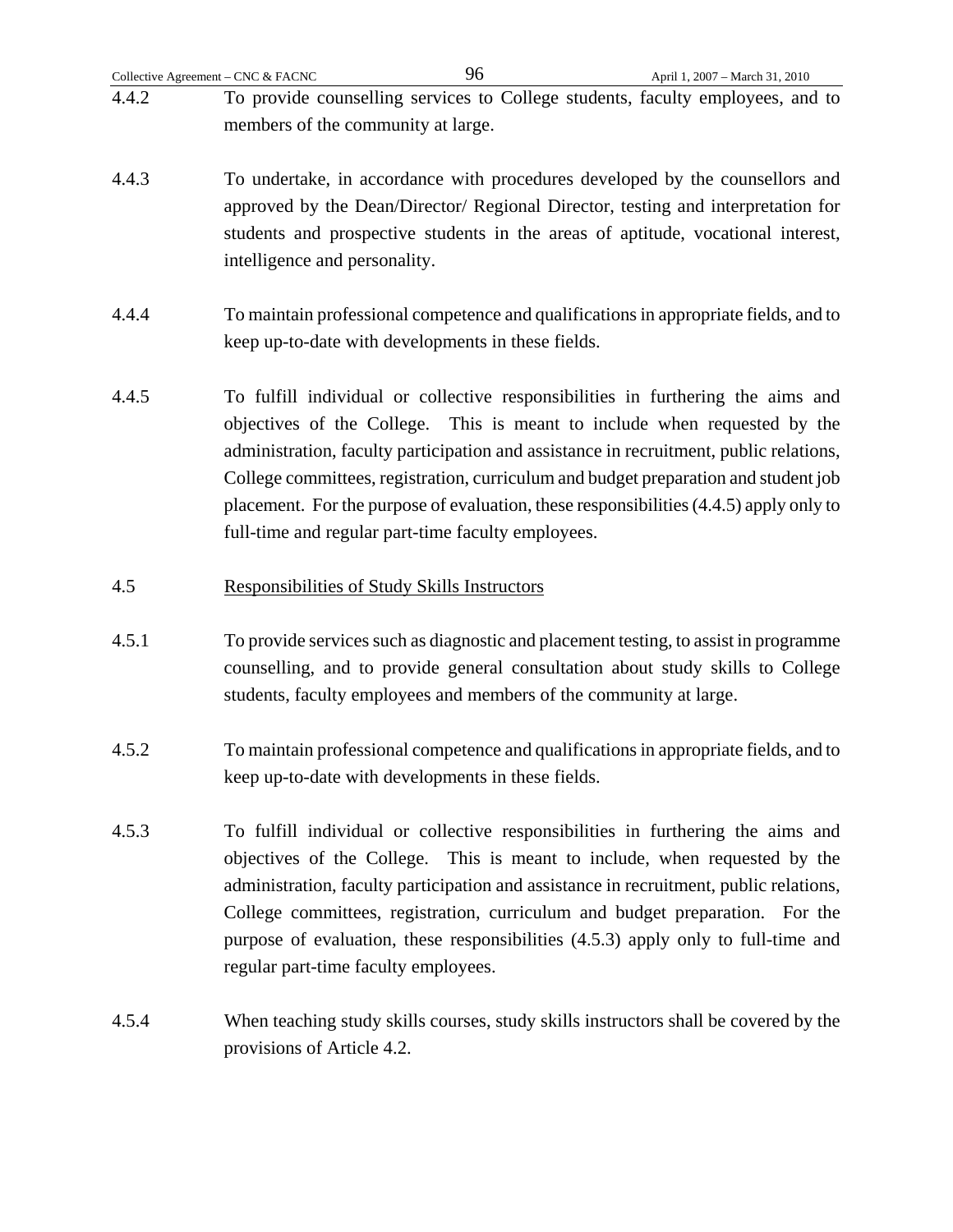# 4.6 Responsibilities of Laboratory Demonstrators 4.6.1 To teach only the laboratory sections in the appropriate subject areas and to include all subject matters or skills as are required in College programmes. 4.6.2 To be available to students for consultation or discussion outside classroom hours. 4.6.3 To make such evaluations or appraisals of students as may reasonably be required by the College and to inform students of their general progress upon request. 4.6.4 To maintain records of student enrolment and such other records as may be required by the College. 4.6.5 To maintain professional competence and qualifications in appropriate fields of study, and to keep up-to-date with developments in these fields. 4.6.6 To recommend library and other acquisitions and, where appropriate, to maintain inventory, equipment, or laboratory facilities at an appropriate standard. For the purpose of evaluation, these responsibilities (4.6.6) apply only to full-time and regular part-time faculty employees. 4.6.7 To fulfill individual or collective responsibilities in furthering the aims and objectives of the College. This is meant to include, when requested by the administration, faculty participation and assistance in recruitment, public relations, College committees, registration, curriculum and budget preparation, review and assessment of courses, programmes and curricula, and the development of teaching aids and special instructional materials. For the purpose of evaluation, these responsibilities (4.6.7) apply only to full-time and regular part-time faculty employees.

- 4.6.8 The faculty teaching lecture courses shall consult with the laboratory demonstrator in the same discipline over the nature of laboratory assignments and their time of presentation.
- 4.7 Responsibilities of Co-ordinators

In accordance with article 5.6, these responsibilities (4.7) apply only to full-time and regular part-time faculty employees.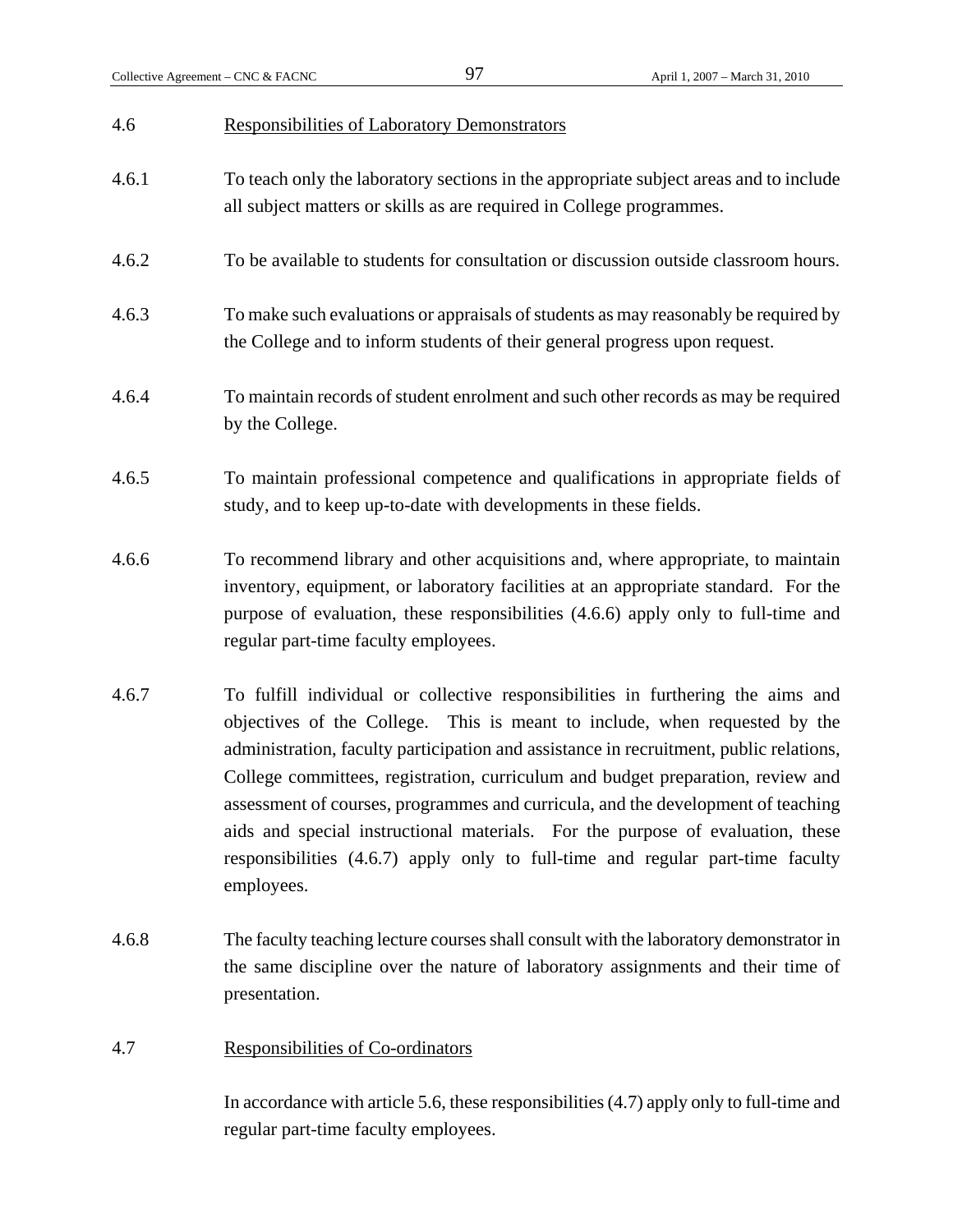| Collective Agreement - CNC & FACNC | 98                                                                                                                            | April 1, 2007 - March 31, 2010 |
|------------------------------------|-------------------------------------------------------------------------------------------------------------------------------|--------------------------------|
| 4.7.1                              | To provide a liaison between the Dean/Director/Regional Director or Vice President<br>and other faculty employees.            |                                |
| 4.7.2                              | To assist in academic planning.                                                                                               |                                |
| 4.7.3                              | To assist in the preparation of new courses and programmes and coordinate<br>curriculum changes and developments.             |                                |
| 4.7.4                              | To assist in the preparation of workload assignments.                                                                         |                                |
| 4.7.5                              | To coordinate timetabling, registration and calendar changes with Student Services.                                           |                                |
| 4.7.6                              | To represent the Dean/Director/ Regional Director or Vice President in certain<br>educational and curriculum matters.         |                                |
| 4.7.7                              | To participate extensively in the responsibilities listed in articles 4.2.6, 4.2.7, 4.3.6,<br>4.4.5, 4.5.3, 4.6.6, and 4.6.7. |                                |
| 4.7.8                              | To participate extensively in curriculum development or community affairs.                                                    |                                |
| 4.7.9                              | To coordinate student field placements.                                                                                       |                                |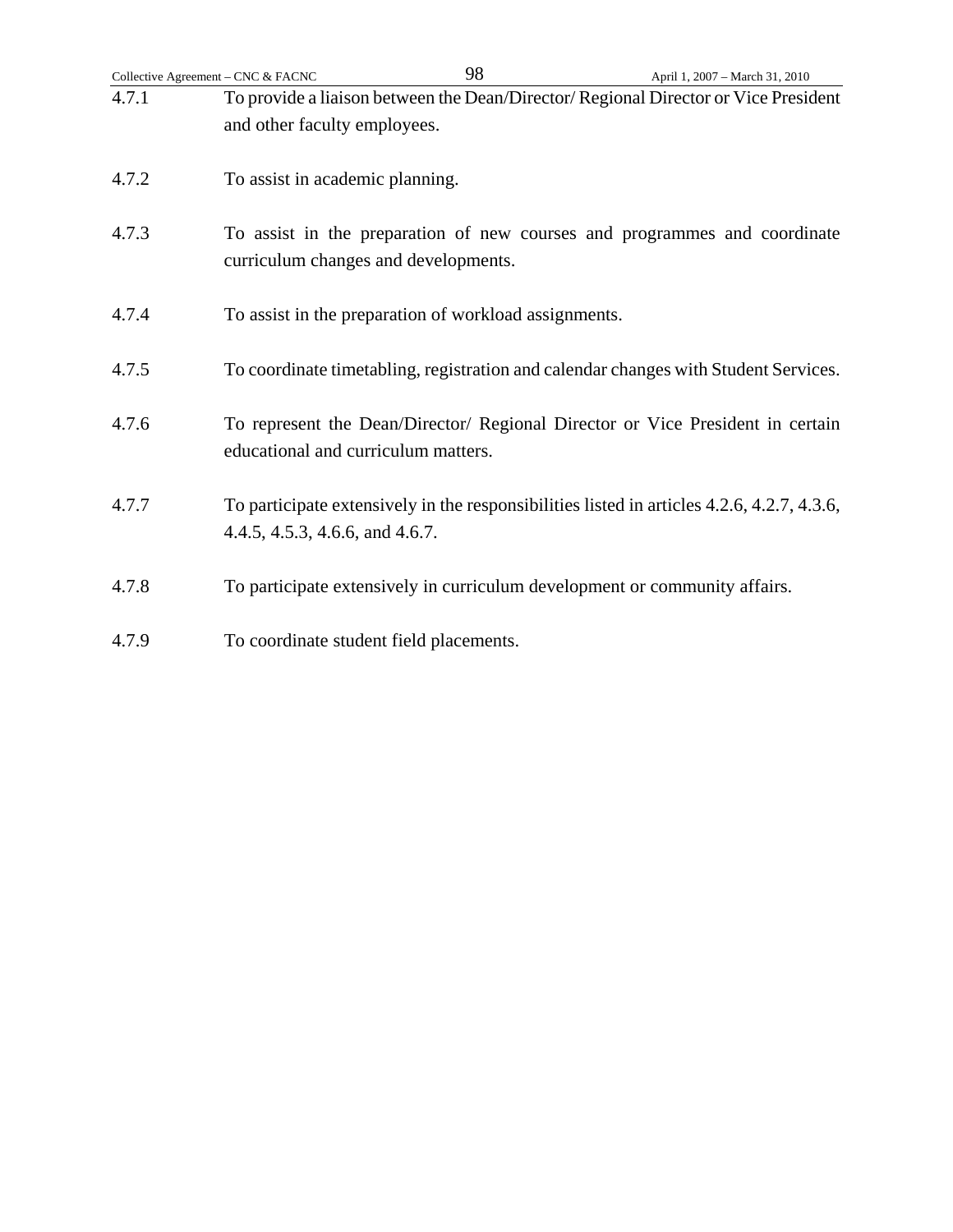# 5. TYPES OF FACULTY APPOINTMENTS

# Full-Time Faculty Appointments

# 5.1 Sessional Positions

- 5.1.1 Sessional positions are to be used for a replacement need, clearly identified temporary need, and may be a position not funded through the Programme Profile process (outside the College's base budget). The Faculty Association shall be notified in writing of the College's intent to utilize a sessional position and the specific purpose as outlined in this Article at least prior to advertisement. Subject to Articles 6.6 and 5.2.5, a sessional position carries no implication of renewal beyond the term of appointment nor of any subsequent transfer.
- 5.1.2 A sessional position, shall after two (2) cumulative teaching years become a regular full-time position. For the purposes of Articles 5.1, 5.2 and 6.6, "cumulative teaching year" denotes a total of twelve (12) months of sessional positions including preparation, and vacation time and professional development time. Both consecutive and intermittent positions (exclusive of positions of four (4) weeks or less) separated by five (5) months or less must count towards this total. Although the sessional position is regularized after two (2) cumulative teaching years, the filling of the regularized position shall not occur until after the completion of the appointment of any sessional incumbent.
- 5.1.3 For the purposes of Articles 5.1, 5.2 and 6.6, a position is a full-time work assignment within a discipline or subject area at the same campus location made for a reason specified in 5.1.1. For the purposes of 5.1, 5.2 and 6.6, campus location means the specific city or town (or its equivalent). For the purposes of regularization 5.1.2, a sessional position shall be deemed to be continued if it is a continuation of the same specific replacement need, the same specific temporary need, or the identical or general subject material and instructional nature associated with the original position at the original campus location.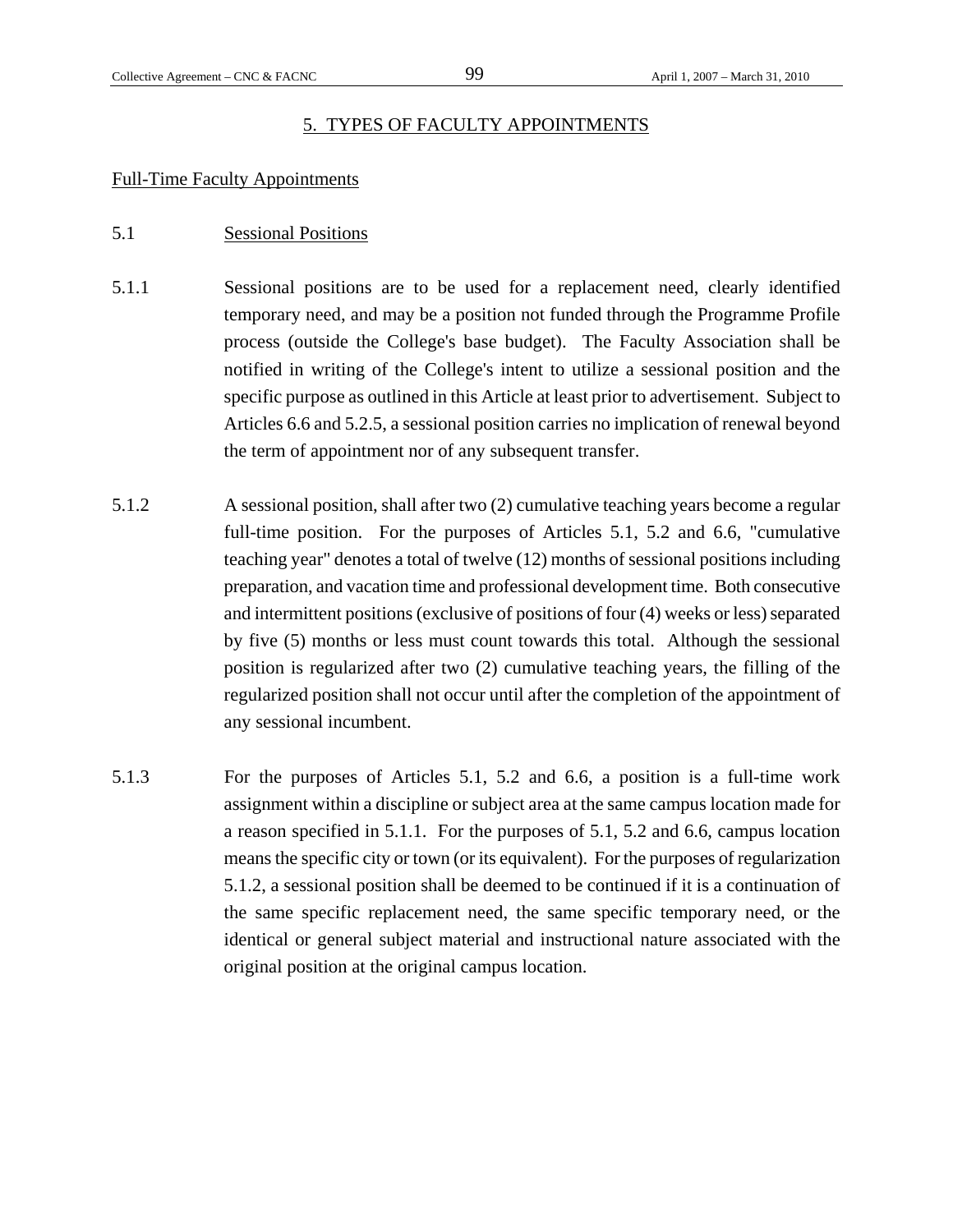# 5.2 Sessional Appointees

- 5.2.1 A faculty employee appointed to a sessional position of more than four (4) weeks, shall receive a pro-rated salary (see Schedule A) and full fringe benefits (See Article 14). The term of such an appointment shall include pro-rated vacation, pro-rated preparation time and, if applicable under 6.6, professional development time. Preparation time shall be calculated at the rate of one (1) working day for each month of the appointment and shall normally be added at the commencement of the appointment prior to the beginning of teaching or other duties. Vacation time shall be calculated at the rate of 4.3 working days for each instructional month of the appointment (including preparation time), with the total number of days rounded. Unless determined otherwise by mutual agreement of the faculty employee and the College, professional development time (or preparation and vacation, as applicable) shall not be cumulative from one appointment to another.
- 5.2.2 A faculty employee appointed to a sessional position of four (4) weeks or less shall receive a pro-rated salary (see Schedule A) and only those fringe benefits (including vacation pay) guaranteed by law.
- 5.2.3 After each cumulative teaching year, the Board, under the conditions of 11.2 (Salary Increments) shall credit the faculty employee with one (1) step on the salary scale.
- 5.2.4 When a sessional position becomes a regular full-time position under Article 5.1.2, the faculty employee who has completed a minimum of eighteen (18) cumulative teaching months in the sessional position that is being regularized shall have the right of first refusal to the regular position provided he/she has not received unsatisfactory evaluations and the regular position becomes available within eighteen (18) months of completion of the sessional appointment unless there is a qualified regular fulltime or regular part-time employee who shall have right of first refusal for the position. Should the sessional appointee with the right of first refusal refuse an appointment to the position, others who have held the same sessional positions shall be short-listed, if applied for.
- 5.2.5 When a person previously appointed to a sessional position accepts a regular or regularized position under any of the provisions of Article 5.1, the time spent as a sessional appointee shall count toward the probationary period of Article 5.3 and towards placement on scale where the experience as a sessional appointee has been in a relevant discipline as the regularized position.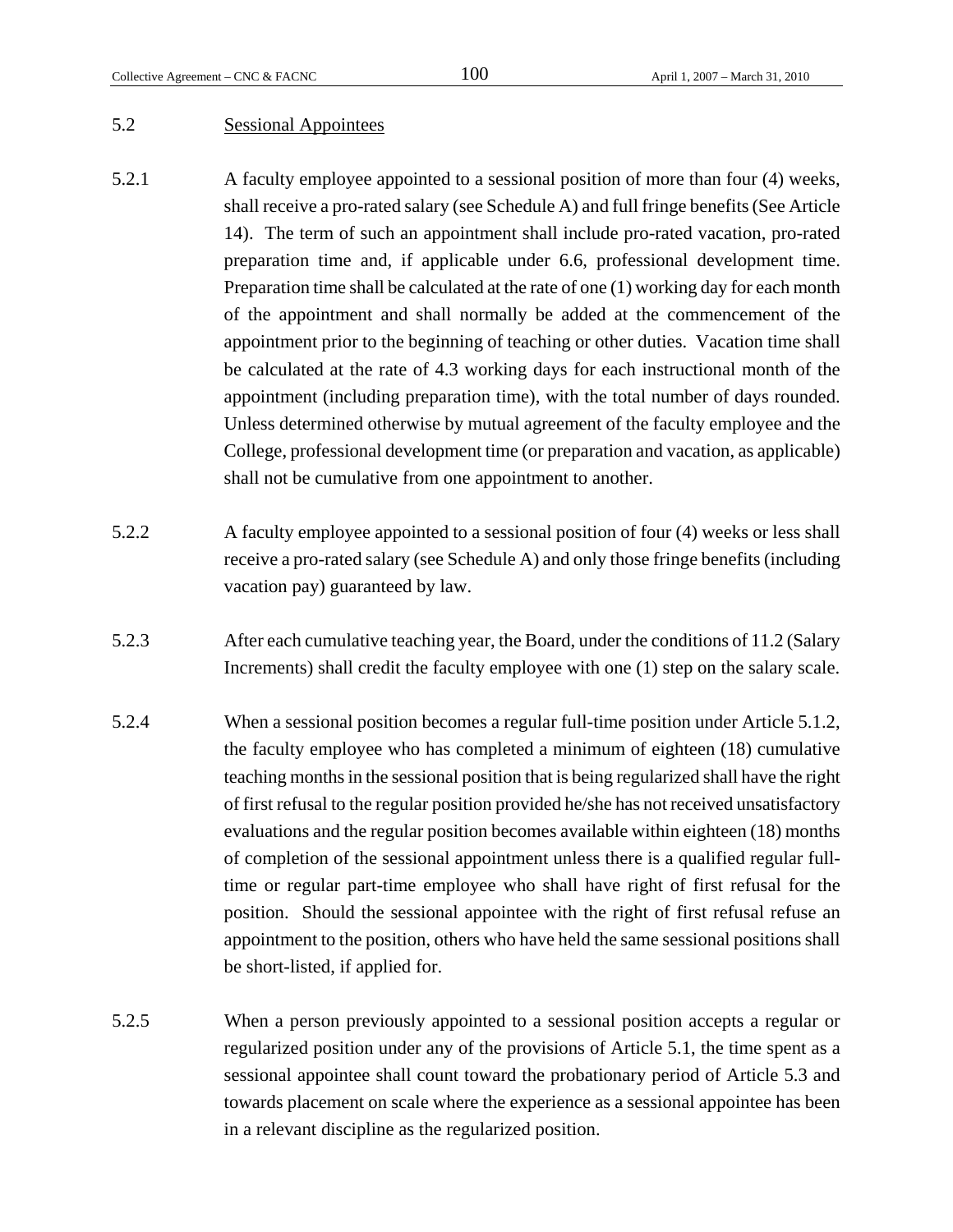|       | Collective Agreement – CNC & FACNC | 101                                                               | April 1, 2007 - March 31, 2010                                                           |
|-------|------------------------------------|-------------------------------------------------------------------|------------------------------------------------------------------------------------------|
| 5.2.6 |                                    |                                                                   | A sessional appointee who receives a regularized position that was previously a          |
|       |                                    |                                                                   | sessional position because it was not funded through the Programme Profile process,      |
|       |                                    |                                                                   | becomes eligible for severance pay as provided for in 6.7.1 after the completion of      |
|       |                                    |                                                                   | three $(3)$ years of regular faculty appointments. This three $(3)$ year period does not |
|       |                                    | include any time spent on sessional or probationary appointments. |                                                                                          |
|       |                                    |                                                                   |                                                                                          |
|       |                                    |                                                                   |                                                                                          |

- 5.2.7 If a sessional appointee accepts a regular appointment for the next term or academic year and the commencement of that appointment is less than four (4) weeks from completion of the sessional appointment, the completion date of the sessional appointment shall be adjusted so that there is no gap in employment.
- 5.2.8 a) A sessional faculty employee who has received and accepted a written appointment to a sessional position (exclusive of appointments of four weeks or less) shall be paid ten (10) percent of the scheduled instructional period of the appointment if it is cancelled prior to its commencement with less than ten (10) working days of notice to the appointee.
	- b) A sessional faculty employee who has received and accepted a written appointment to a sessional position (exclusive of appointments of four weeks or less) shall be paid forty (40%) percent of the remaining scheduled instructional period of the appointment if it is cancelled after instruction begins.

# 5.3 Probationary Appointments

- 5.3.1 All faculty employees, excluding sessional appointees, shall be appointed for an initial probationary period of one full calendar year. The probationary period is to provide an opportunity for mutual appraisal and evaluation to determine a faculty employee's suitability for a faculty appointment.
- 5.3.2 Completion of Probationary Appointments: Prior to the expiration of a probationary appointment, the President, or his/her designate, shall give the probationary appointee written notification that one of the following steps shall be taken at the end of his/her probationary period:
	- a. that his/her initial appointment has been renewed for a second probationary period of one full calendar year, or
	- b. that he/she is being offered a faculty appointment, or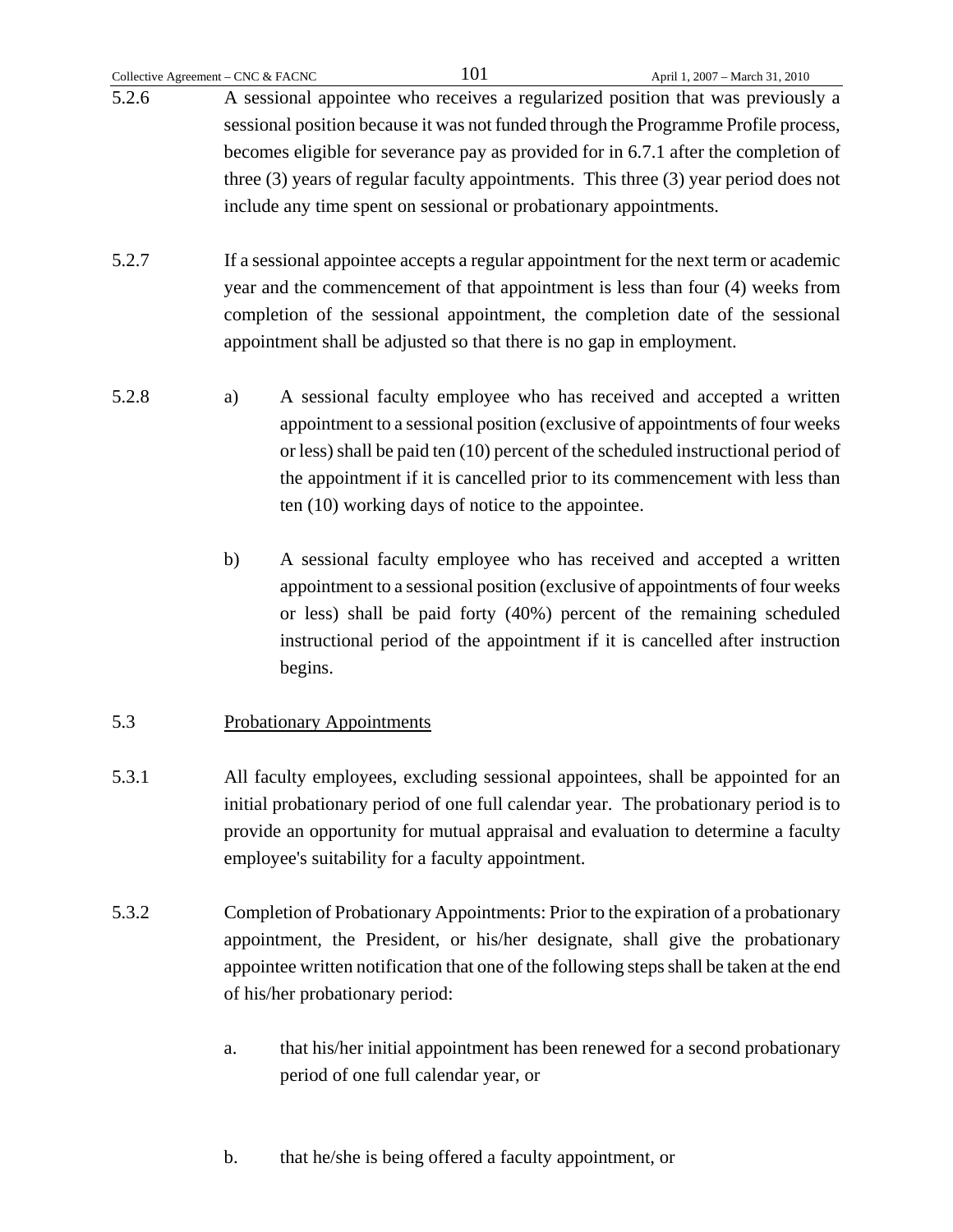- c. that no further appointment is being offered as a result of two or more unsatisfactory evaluations during the probationary period(s). The reasons shall be stated at the time in writing, or
- d. that no further appointment is being offered due to changes in enrolment or course offerings (6.4).

It is intended that the decision on renewal or non-renewal of an initial probationary appointment as described in (a) or (c) above will be based upon eight (8) months of instructional assignments and/or equivalent duties provided for in this Agreement. Initial probationary appointees who have completed the afore-mentioned eight (8) month period will receive written notification in accordance with this article four (4) months prior to the expiration of his/her probationary appointment. Initial probationary appointees who have completed less than this eight (8) month period may have the amount of notice reduced accordingly. However, the minimum notice period shall not be less than two (2) months prior to the expiration of his/her initial probationary appointment. Faculty employees who have been appointed for a second probationary period will receive four (4) months written notification prior to the expiration of the probationary period as to whether (b), (c) or (d) above is applicable.

- 5.3.3 A faculty employee shall reply, in writing, within fifteen (15) calendar days to the President, or his/her designate, as to whether he/she accepts any offer of employment.
- 5.3.4 Failure of the President to provide the appropriate notice to a faculty employee on a probationary appointment prior to the expiration of the appointment (see 5.3.2) means that a second probationary period or a faculty appointment, as appropriate, has been offered.
- 5.3.5 Failure of the faculty employee to respond to a written offer of appointment by any prescribed date above (see 5.3.3) implies that any appointment offers have been rejected.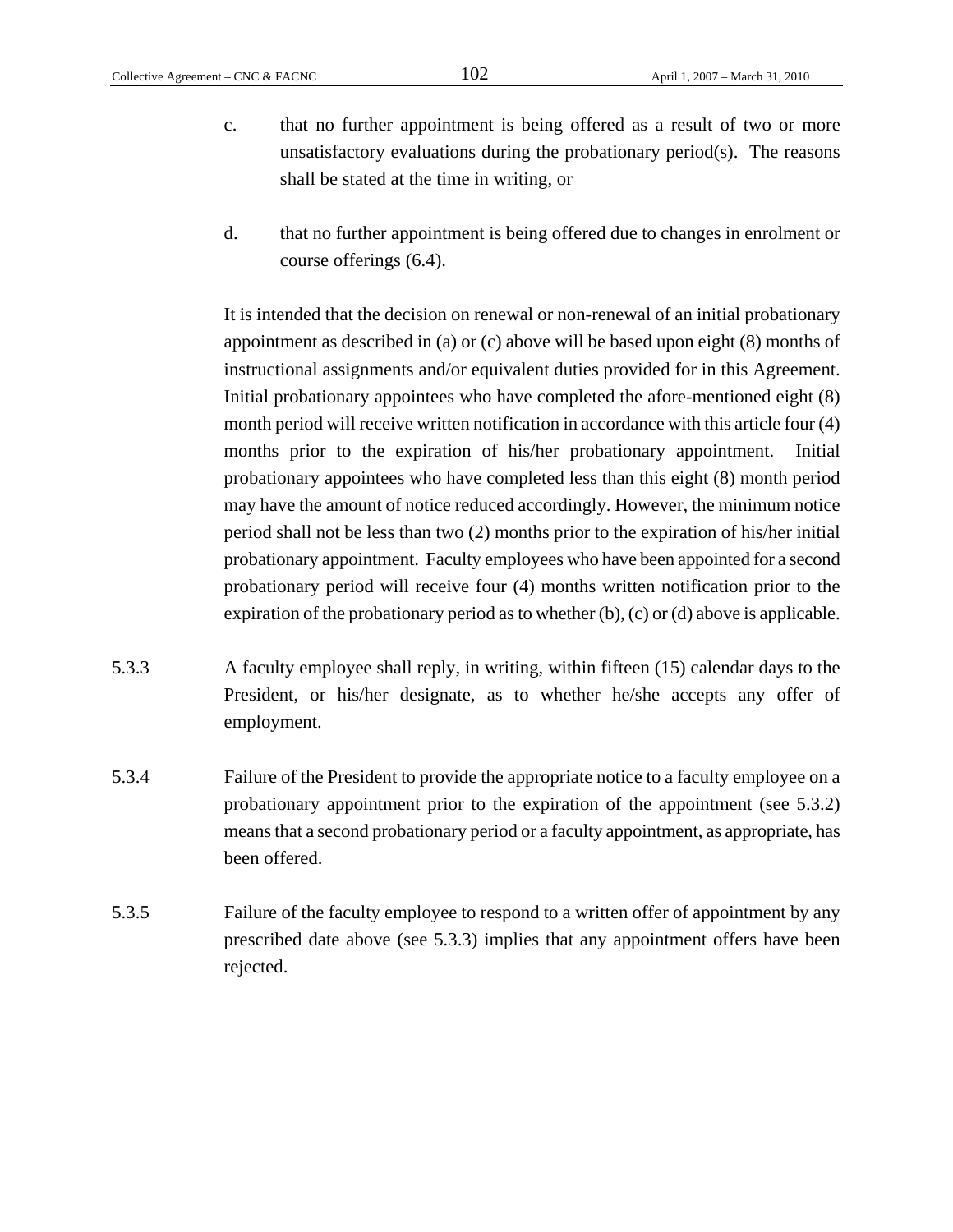# 5.4 Faculty Appointments

- 5.4.1 On successful completion of the probationary period (unless 6.4 applies), a faculty employee shall be offered a faculty appointment. A faculty appointment means that the appointment shall be continued unless there are exceptional circumstances as specified in 8.4.1 or 6.4.
- 5.4.2 If a faculty appointee wishes to retire, he/she shall give four (4) months notice in writing to the President. Retirement shall normally occur at the end of a working year. This period of notice may be waived by mutual consent.

## 5.5 Regularization of Faculty Employees

- 5.5.1 Faculty employees shall be regularized if they have met the following criteria as stipulated in the Common Agreement (Article 6.1.3.(b) (i) and (ii)):
	- a. "…[after an employee has worked for a period of ] at least two consecutive appointment years of work at a workload of fifty (50%) percent or greater for each of two (2) consecutive appointment years and where there is a reasonable expectation of ongoing employment for which the employee is qualified at a workload of at least fifty (50%) percent or greater for two semesters in the next appointment year", or
	- b. "… after the employee has performed a workload [of] at least one hundred and twenty (120%) percent of an annualized workload over at least two (2) consecutive years and there is a reasonable expectation of an ongoing workload assignment for which the employee is qualified, of at least fifty (50%) percent on an annualized basis over the immediately subsequent appointment year"; and
	- c. "… an employee receive[s] a satisfactory evaluation prior to regularization. An employee will be deemed to have received a satisfactory evaluation if one has not been undertaken by the employer. The employer may evaluate a nonregular employee at least once each twelve month period and the employee may request an additional evaluation not more often than once in each 12 month period."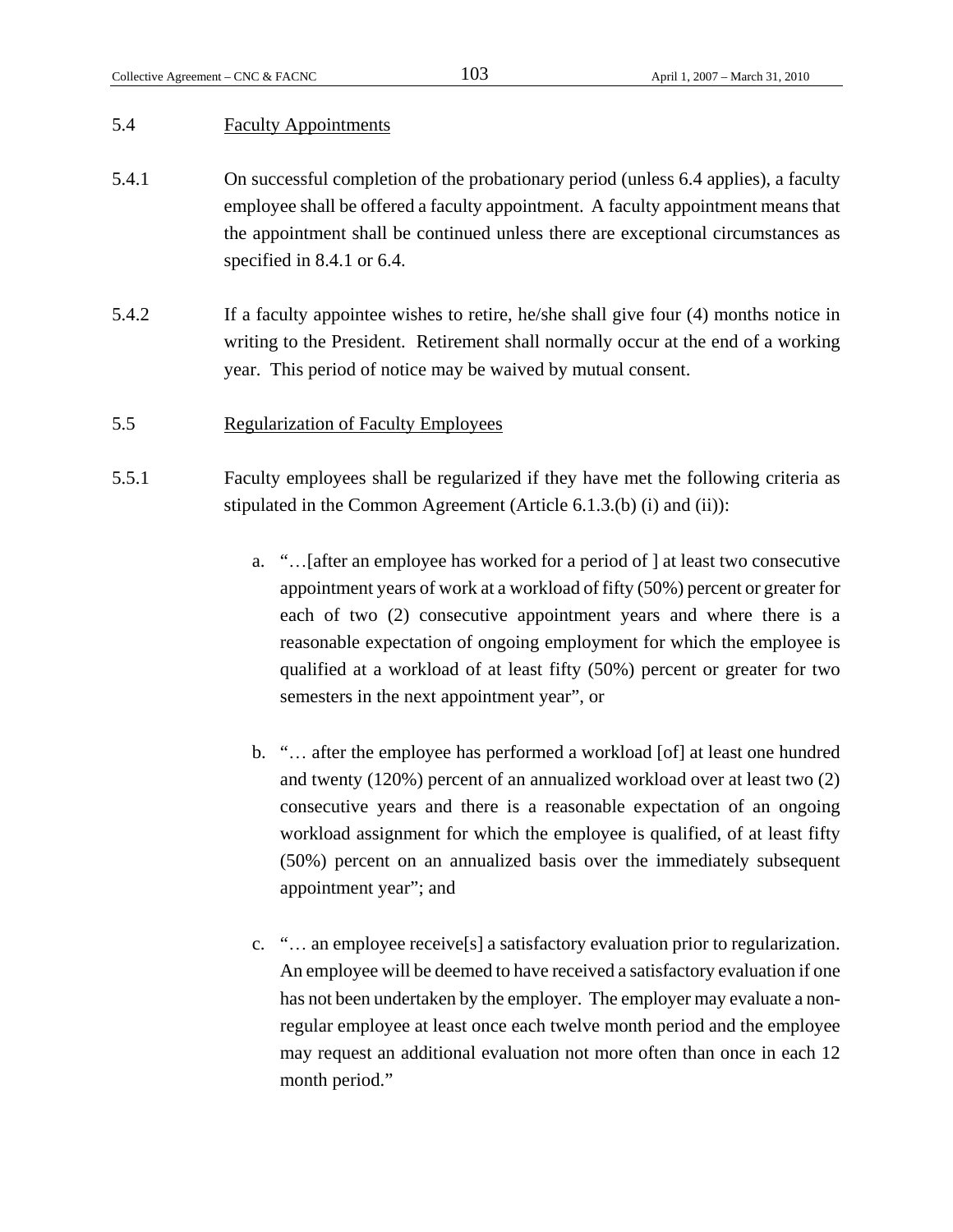5.5.2 Employees regularized in accordance with Article 5.5.1 shall be appointed to the level of workload available in their first regularized appointment year at the same campus location as the workload entitlement was earned.

- a. If the workload level is full-time, the employee shall receive a regular fulltime appointment. If there is a reasonable expectation of a full-time workload in the same position in the third year, Article 5.1.2 of the Local Agreement shall apply.
- b. If the workload level is less than full-time, the employee shall be appointed to a regular part-time position at the level of work available. If after two years at an increased annual percentage, work at the same increased level is available in the third year, the employee shall be annualized at the increased level. For workload allocation, 5.5.10 and 5.5.13 apply.
- 5.5.3 Employees regularized in accordance with Article 5.5.1 shall be paid on the Common Scale, after being placed according to Article 11.1.1. Employees shall be granted one step for each full-time equivalent year of relevant part-time post- secondary teaching experience.
- 5.5.4 Employees regularized in accordance with Article 5.5.1 shall be able to accumulate available work up to full-time for which they are qualified, based on their cumulative service at that campus. Article 5.8.2 of the Local Agreement shall not apply.
- 5.5.5 Employees regularized in accordance with Article 5.5.1 shall be eligible for an annual increment as per the terms of Article 11.2.

# 5.5.6 Probationary Period

- a. For employees who are regularized after two years of employment, there shall be an initial probationary period of one full-time equivalent year.
- b. For employees who have worked more than two full-time equivalent years prior to regularization, there shall be no probationary period.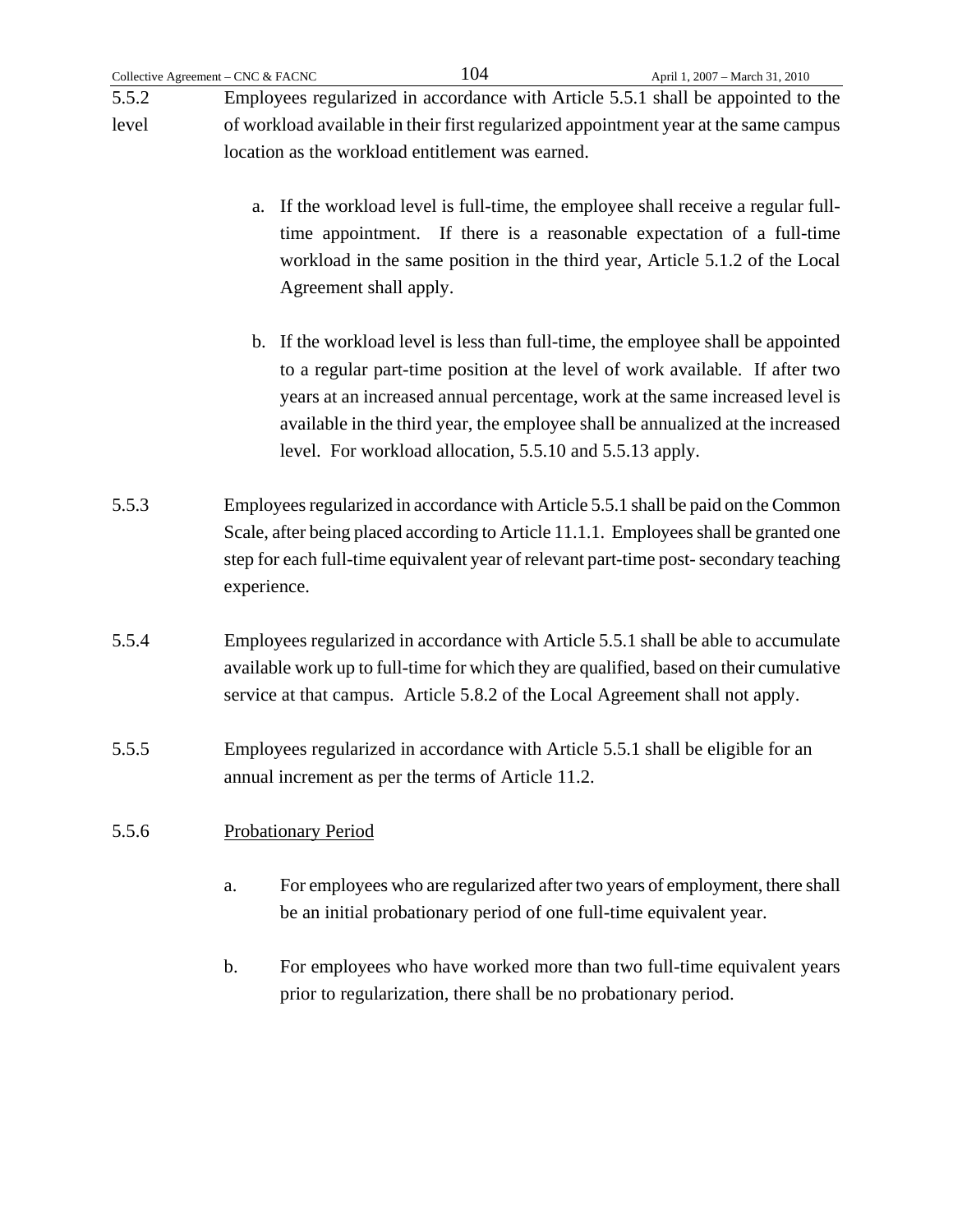- 5.5.7 Within a department, work shall be allocated in the following sequence: a. full-time faculty appointees b. faculty employees regularized under LOU #3 (by order of seniority) c. faculty employees regularized under Article 6 Common Agreement (by order of seniority) d. faculty employees on the Non-Regular Seniority List as per Local Agreement Article 6.6 (by order of seniority) e. new hires, part-time, or sessional employees. Allocation by Department f. Once departmental allocations have been met, available workload will be allocated by qualified employees according to campus–wide seniority and canvass results (now in C.A. article 5.5.14). Summer, Weekend and Evening Hours g. If summer, weekend, and/or work on more than two (2) evenings per week was required in order to meet the triggers in 5.5.1, the Dean/Director/Regional Director may assign workload in the same manner to the regularized faculty employee. h. If the College requires summer, weekend, and/or work on more than two (2) evenings per week to meet the annualized percentage for a faculty employee who did not have this pattern of work to attain the trigger, such a workload may be agreed to by the employee and the Dean/Director/Regional Director. In the case of summer employment for Type 1 full-time regularized faculty, written permission of the Faculty Association is also required.
- 5.5.8 Employees regularized in accordance with Article 5.5.1 shall be responsible for prorated office hours and faculty duties according to Article 10.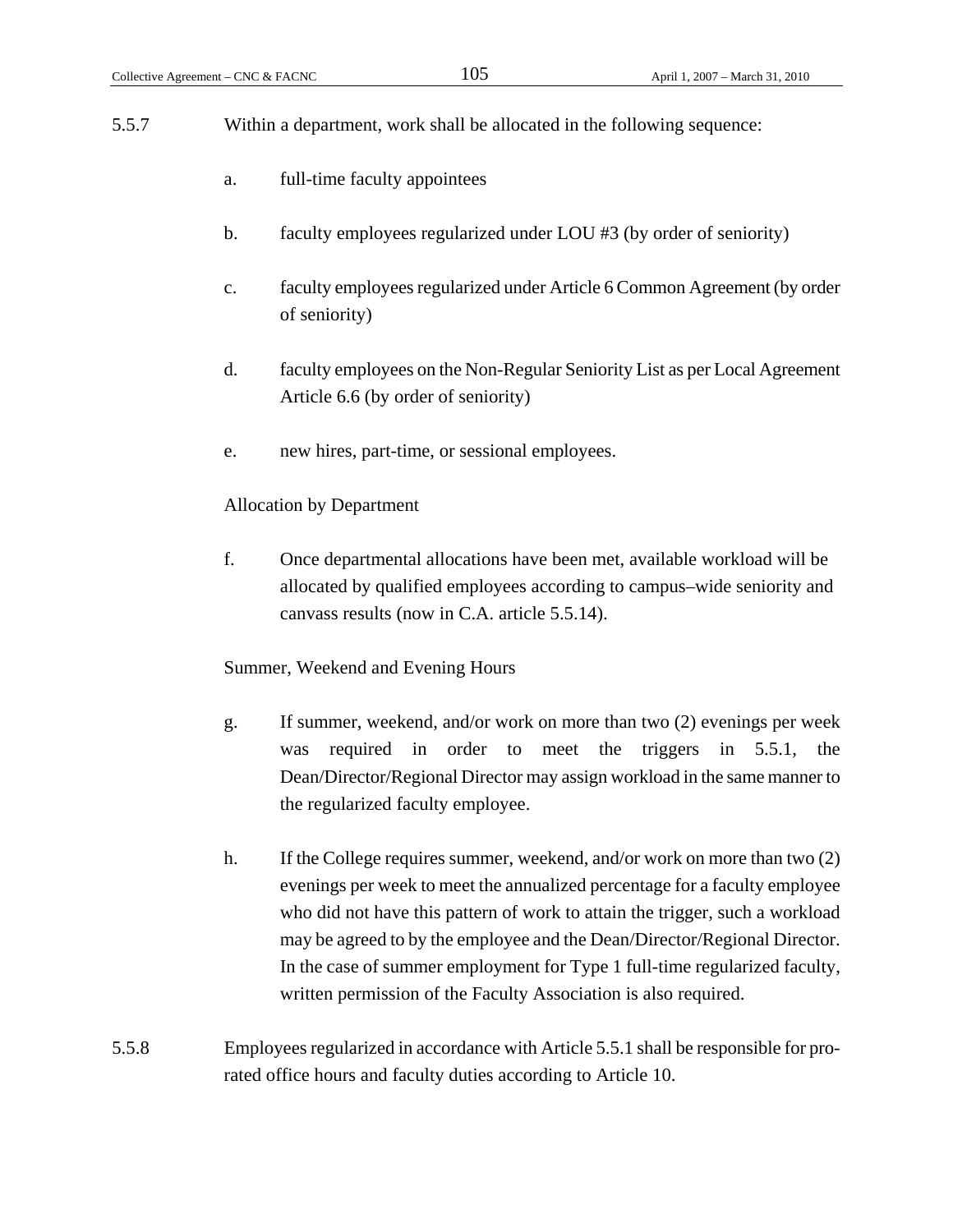## 5.5.9 Layoff for Employees Regularized to a Full-time Workload

If employees regularized to a full-time workload are laid off, Common Agreement Article 6.4, and Local Agreement Articles 6.4 and 6.7 shall apply. An employee shall not use the same years toward the severance calculation more than once.

## 5.5.10 Calculation of Workload

The appointment year for the purposes of regularization calculations shall be August 1 to July 31.

Employees regularized in accordance with this letter shall have their workload calculated as follows:

- c. For employees whose entire annual workload is in programmes with regular semesters/trimesters, and they are scheduled to work the entire semester/trimester, the percentage of their annualized workload shall be calculated based on the number of instructional hours per week as a percentage of maximum workload hours per week for the workload type. For Type 1(a) and 1(b) lecture-only workloads, if an employee is under 50% in terms of hours, but has more than 50% in terms of student numbers (5.5.15) in each semester of any year, s/he will be deemed to have a 50% workload.
- d. For employees whose entire annual workload is not in programmes with regular semesters/trimesters, or they are not scheduled to work the entire semester/trimester, the percentage of their annualized workload shall be calculated based on the total number of instructional hours as a percentage of the hours in 5.5.15.
- e. For employees in positions that require, for educational purposes, more than a maximum annual workload of 100% in a specific year, they shall have their workload reduced in the subsequent year so that the average does not exceed 100% over the two years.
- 5.5.11 Employees regularized in accordance with this letter shall have salaries, pro-rated on the Common Scale based on the percentage of their annual workload as derived in Article 5.5.10 above, paid out in the following way: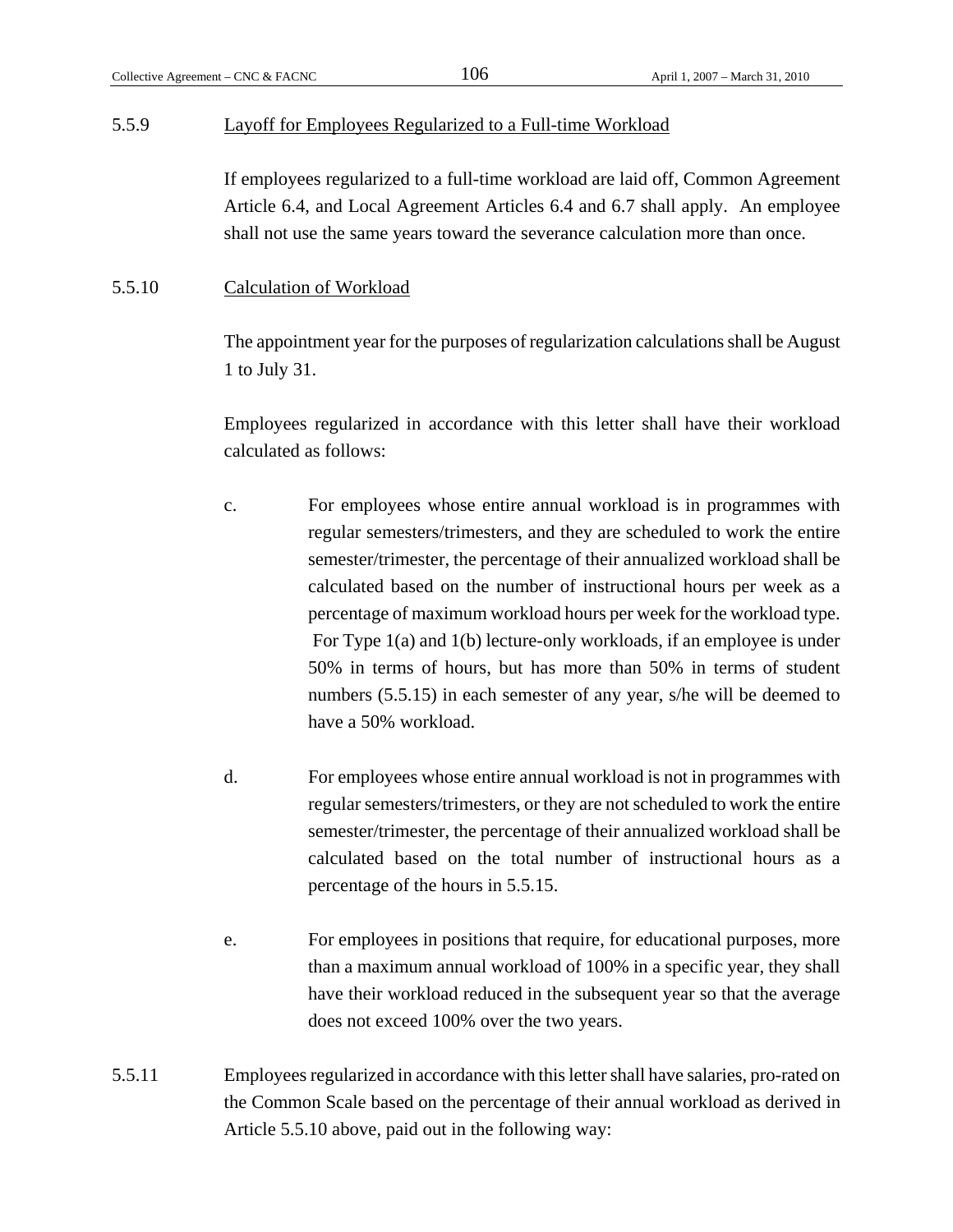- a. If the workload is a least 50%, the monthly salary will remain constant averaged over the workload levels of the two semesters or three trimesters eg. 55% overall when an employee works 50% in the first semester/trimester and 60% in the second semester/trimester; or
- b. if the workload is less than 50%, the employee shall be paid after submitting a time-sheet as the hours are worked; or
- c. if all of the employee's work is in one semester, s/he may choose between pro-rated or annualized pay providing s/he works in the fall semester/trimester.
- 5.5.12 Employees regularized in accordance with this article shall receive a letter from the College each year advising them of the anticipated percentage workload assignment for the upcoming work year. For base-funded programs, the letter shall be sent by May 15; for cost recovery programmes, the letter shall be sent by June 30. Any additional work shall be covered in a separate letter.

 The above dates may be delayed pending notification from the Union for those positions relating to Union leave.

5.5.13 Workload for Regular Part-time Faculty Employees

With regard to workload allocation, regular part-time employees shall be considered in a way similar to full-time faculty employees. If assigned an increased level of work, s/he may, in consultation with the Dean/Director/Regional Director, remain at their current level, or accept the increased level of work. If the level of work decreases, s/he may accept the reduced workload, request a leave of absence without pay, be laid off, or resign. The following provisions shall apply to workload allocation:

a. If there is additional work available beyond the annualized percentage, it shall be assigned to any qualified full-time employee who does not have a maximum workload.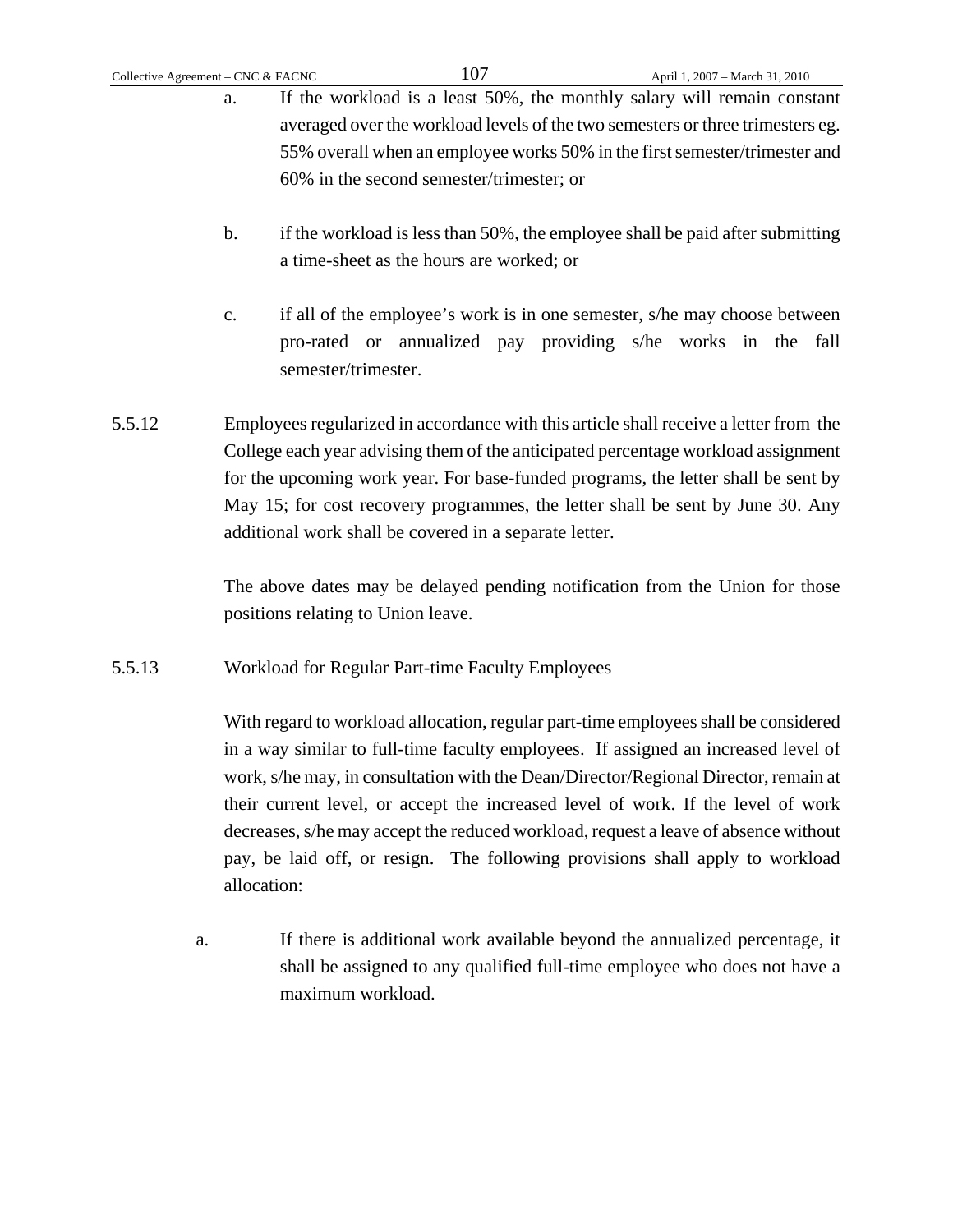- b. If there is no qualified full-time employee who can be assigned this work, it shall be offered to the regular part-time faculty employee who is qualified and who has the most cumulative service at that campus. If s/he is unable to accept the additional workload, s/he shall notify the College within seven (7) working days.
- c. If the available workload for these employees decreases to less than 50%, their appointment status shall not change, and they shall continue to receive pro-rated pay based on the percentage of their revised appointment.
- d. If an employee is unable to accept the reduced workload, s/he may choose to take a leave of absence; if the reduction continues into a second year, the employee may opt to take the workload, a second leave of absence, or be laid off, and, in special circumstances with the approval of the President, receive severance at the beginning of the second year under Article 6.8 of the local agreement.
- e. If the workload reduction occurs after the employee has accepted in writing the terms of his/her annual letter, the employee shall receive 25% of the difference between the expected percentage and the actual percentage of annual work. The employee has seven (7) days from the time of receipt of the letter of offer to indicate his/her acceptance.
- f. If no work is available for a two year period, the employee shall receive severance as per Article 6.8 of the local agreement.
- g. If an employee requests 30 consecutive days of vacation, and if it cannot be scheduled, the work may be assigned to another employee; or, by mutual agreement of the faculty employee and the Dean/Director/Regional Director, the employee may accept a pay-out of vacation time.
- h. If the workload assignment makes it impossible to schedule Professional Development or Preparation Time free of instructional responsibility, those days may be rescheduled on instructional days by mutual agreement of the faculty employee and the Dean/Director/Regional Director.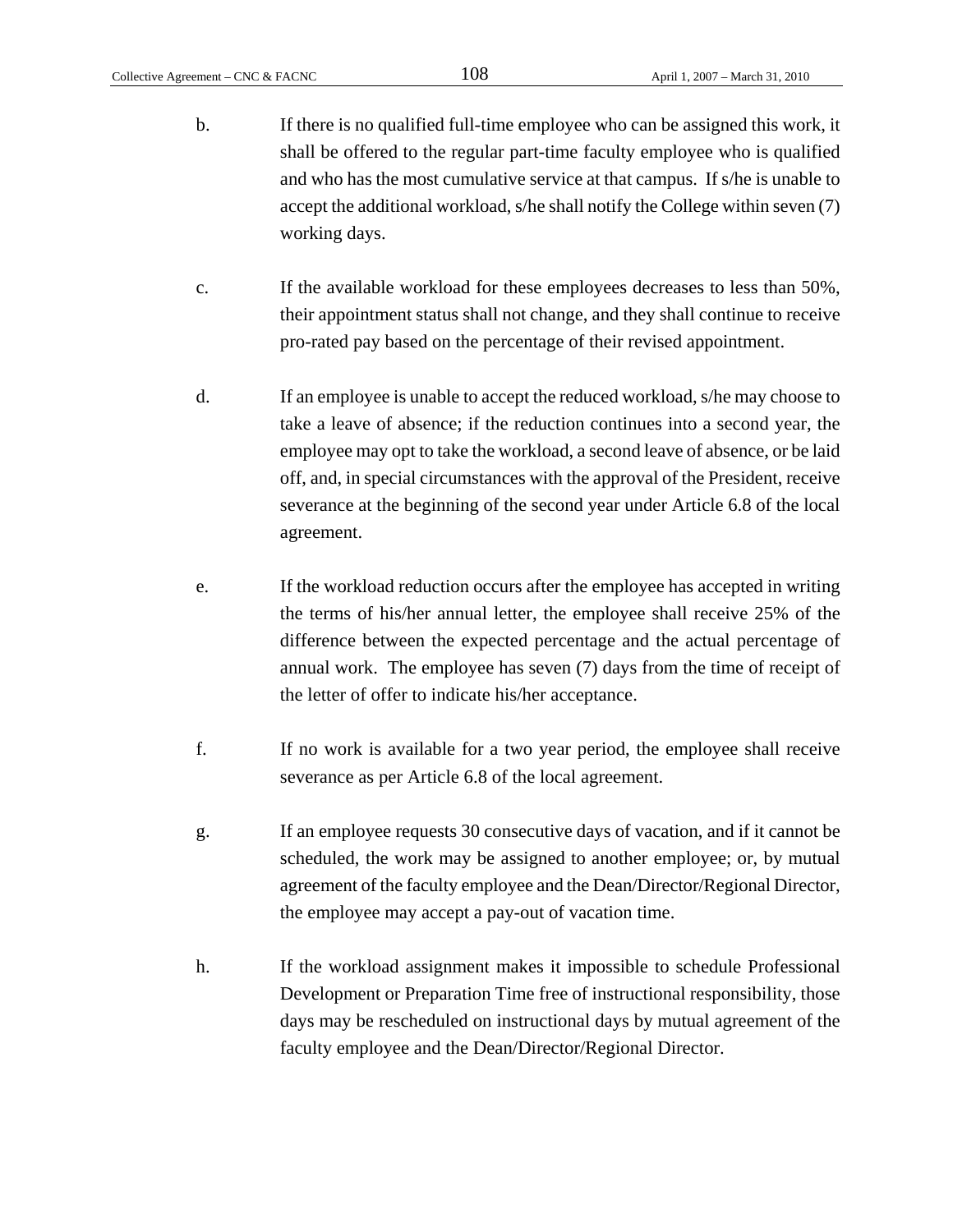# 5.5.14 Canvass of Regular Part-Time Employees

It shall be the College's responsibility to canvass all regular part-time employees by April 1 of each year to ascertain changes to qualifications and the level of employment desired beyond the annualized percentage (up to 100%). Such information shall be used to determine the qualifications and availability of the employee for purposes of appointment selection. The College shall forward a list of this information to the Faculty Association.

# 5.5.15

| ANNUAL INSTRUCTIONAL WORKLOAD MEASUREMENTS                                                                                                          |                                          |                                                    |  |  |
|-----------------------------------------------------------------------------------------------------------------------------------------------------|------------------------------------------|----------------------------------------------------|--|--|
| (for regularization calculations only)                                                                                                              |                                          |                                                    |  |  |
| Type $1(a)$ – Lecture only:                                                                                                                         | By Hours                                 | 225 hours per semester<br>450 hours per year       |  |  |
| <b>By Student</b><br><b>Numbers</b>                                                                                                                 | UT English                               | 135 students per semester<br>270 students per year |  |  |
| <b>By Student</b><br><b>Numbers</b>                                                                                                                 | Other                                    | 145 students per semester<br>290 students per year |  |  |
| Type $1(a)$ – Lecture and Lab:                                                                                                                      |                                          | 270 hours per semester<br>540 hours per year       |  |  |
| Type $1(b)$ – Lecture only:                                                                                                                         |                                          | 510 hours per year                                 |  |  |
| <b>By Students</b><br><b>Numbers</b>                                                                                                                |                                          | 145 students per semester<br>290 students per year |  |  |
| Type 1(b) – Lecture/Lab/Practicum (34 wk year): 612 hours per year<br>Type 1(b) - Lecture/Lab/Practicum (on semester): 270 hours per semester       | 540 hours per year                       |                                                    |  |  |
| Type 1(c) – Dental Hygiene & Nursing<br>Lecture only:                                                                                               | 510 hours per year                       |                                                    |  |  |
| Type 1(c) - Dental Hygiene & Nursing<br>Lecture/Lab/Practicum:                                                                                      | 612 hours per year                       |                                                    |  |  |
| Type 1 (c) - Dental Assisting:                                                                                                                      | 750 hours per year                       |                                                    |  |  |
| Type 1(d) - NCBNP Lecture only:<br>Type 1(d) - NCBNP Lecture/Lab/Practicum                                                                          | 510 hours per year<br>513 hours per year |                                                    |  |  |
| Type 2 – Applied Business Technology (PG)<br>Type 2 - College and Career Preparation<br><b>Adult Special Education</b><br>English Language Training | 787.5 hours per year                     |                                                    |  |  |
| Applied Business Technology:<br>Type 2 - Centre for Student Success:                                                                                | 840 hours per year (Regions)             |                                                    |  |  |
| Life Skills/Employability Skills:                                                                                                                   | 875 hours per year                       |                                                    |  |  |
| Type 3 - Classroom Requirement:                                                                                                                     |                                          | 980 hours per year                                 |  |  |
| Type 4* - Social Service Distance Learning:                                                                                                         | 960 hours per year                       |                                                    |  |  |
| Counsellor:                                                                                                                                         | 1110 hours per year                      |                                                    |  |  |
| Librarian:                                                                                                                                          | 1295 hours per year                      |                                                    |  |  |

\* Type 4 hours measure student contact time for counselling, and working hours for librarians and Social Service Distance Learning faculty.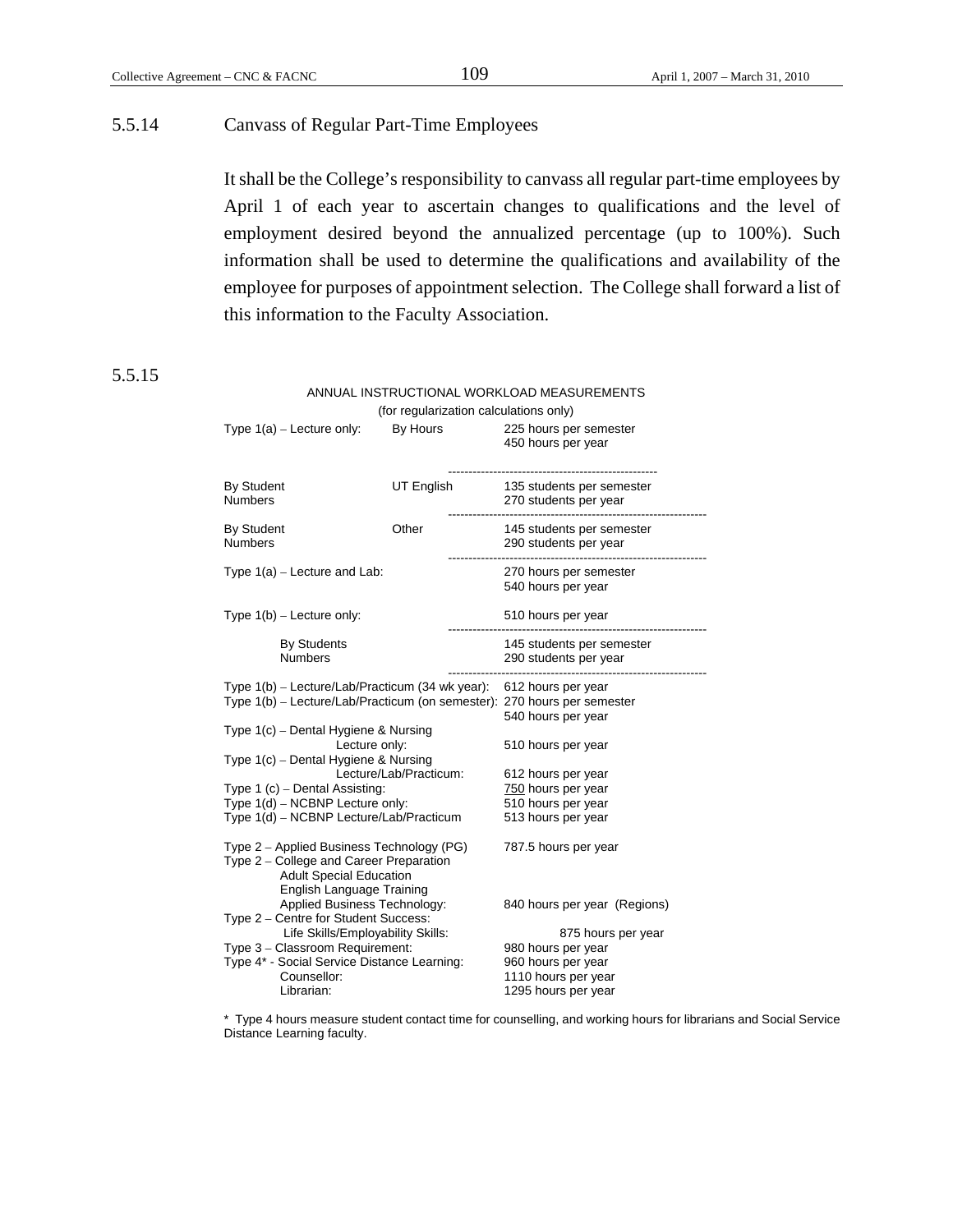## 5.6 Co-ordinator

- 5.6.1 Only a full-time or regular part-time faculty employee may be appointed as a coordinator. The appointment shall normally be one working year in length commencing August 1st. The specific duties and associated release time shall be mutually agreed upon by the faculty employee and his/her Dean/Director/ Regional Director. The faculty employee shall receive a letter of appointment outlining all conditions and responsibilities of the position; additional duties not specified in the letter of appointment shall not be assigned. A copy of this letter will be given to the Faculty Association. Any subsequent agreements will also be copied to the Faculty Association. Failure of the faculty employee to notify the President, or his/her designate, within five (5) calendar days from the date of offer means the appointment offer has been rejected. co-ordinators shall be paid an allowance as described in Schedule A.
- 5.6.2 For evaluation purposes, the co-ordinator position shall be pro-rated to the total workload of the faculty employee.
- 5.6.3 Selection of Co-ordinators

When a co-ordinator position is to be filled, faculty employees in the applicable programme area(s) shall select by May 31 one faculty member from the programme  $area(s)$  to serve a one (1) year term as the programme co-ordinator from August 1st to July 31st. The co-ordinator shall normally not serve more than three (3) consecutive terms.

5.6.4 If the faculty employee resigns from the co-ordinator position, the resignation shall normally coincide with the conclusion of an instructional term. Notwithstanding 5.6.1, a replacement for the co-ordinator position may be appointed for the remainder of the working year.

# 5.6.5 Co-ordinator Release Time

It is recognized that the co-ordinator duties vary between Divisions, and that the release time for co-ordinators should reflect a measure of time appropriate to the responsibilities. The following guidelines have been developed to ensure that job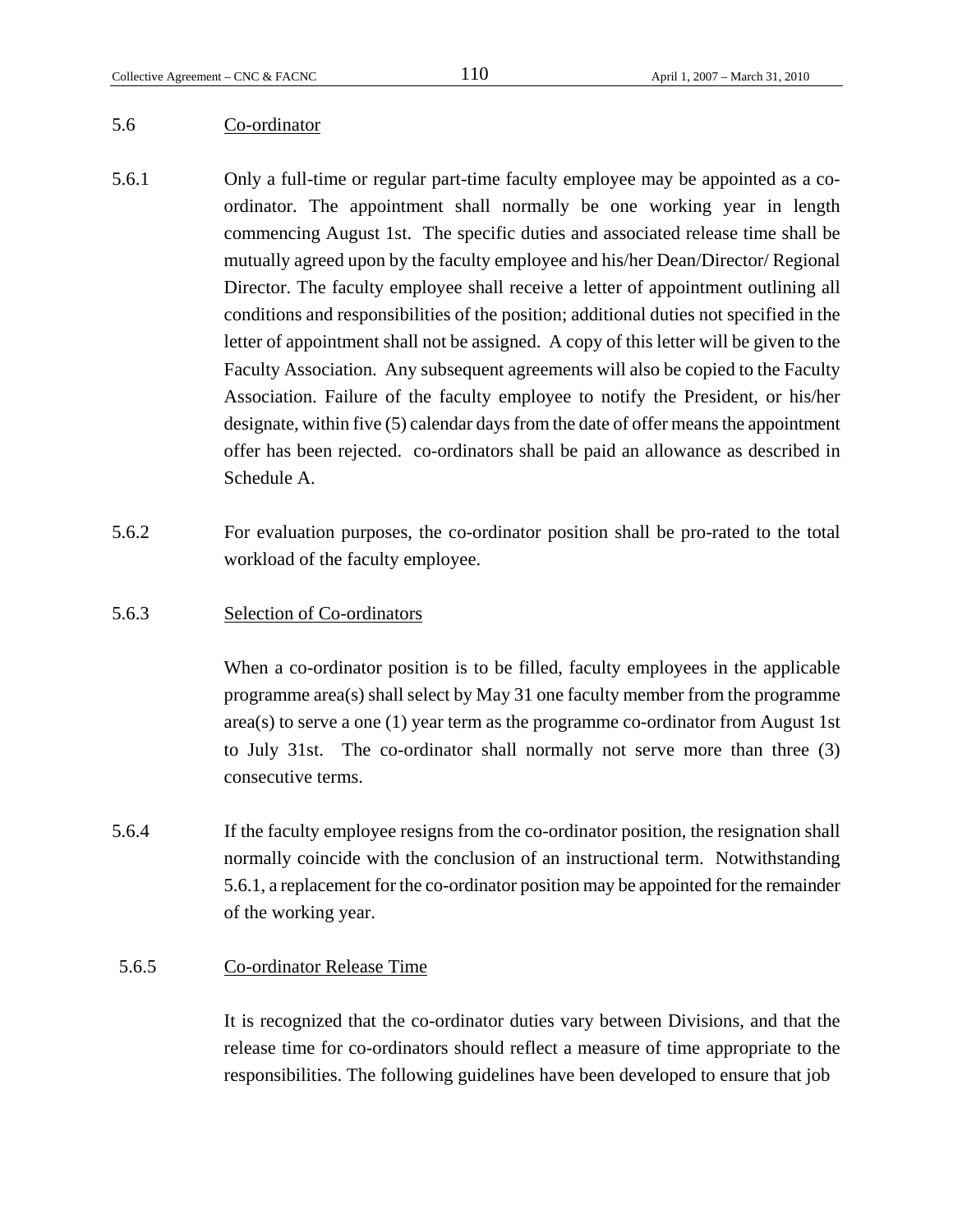duties and release time for co-ordinators are applied in a fair and consistent manner throughout the College. The College and the Faculty Association agree that:

- a. The generic job description shall be common for all co-ordinators appointed under this Article (5.6). Normal release time from teaching duties will be approximately 20% of the maximum workload and will correspond to a normal instructional unit of that workload, eg., a section in CCP or Science. Where no normal instructional unit occurs, eg., in trades and counselling, the normal release time will be 20% of the contact hours.
- b. The generic job description for all Co-ordinators is as follows:

POSITION: Co-ordinator TERM: 1 year, renewable GENERAL ACCOUNTABILITY:

Each co-ordinator is accountable to a Dean/ Director / Regional Director for providing leadership to a programme, discipline or services recognizing the professional nature of the faculty's role.

# NATURE AND SCOPE:

Co-ordinator is a faculty position and, as such, is not supervisory. Its purpose is to provide assistance to both the faculty and staff and the relevant Administrator. When co-ordinators assist with various matters, it does not mean they have responsibility for those matters; rather, that they help with them. Co-ordinators should not be viewed as administrators or managers by their colleagues.

The academic qualifications and experience for the co-ordinator position are unique to each division/region and will be commensurate with the academic and professional standards expected of senior faculty and professionals of that discipline.

# FUNCTIONS:

Instructional, Academic, Curricular Duties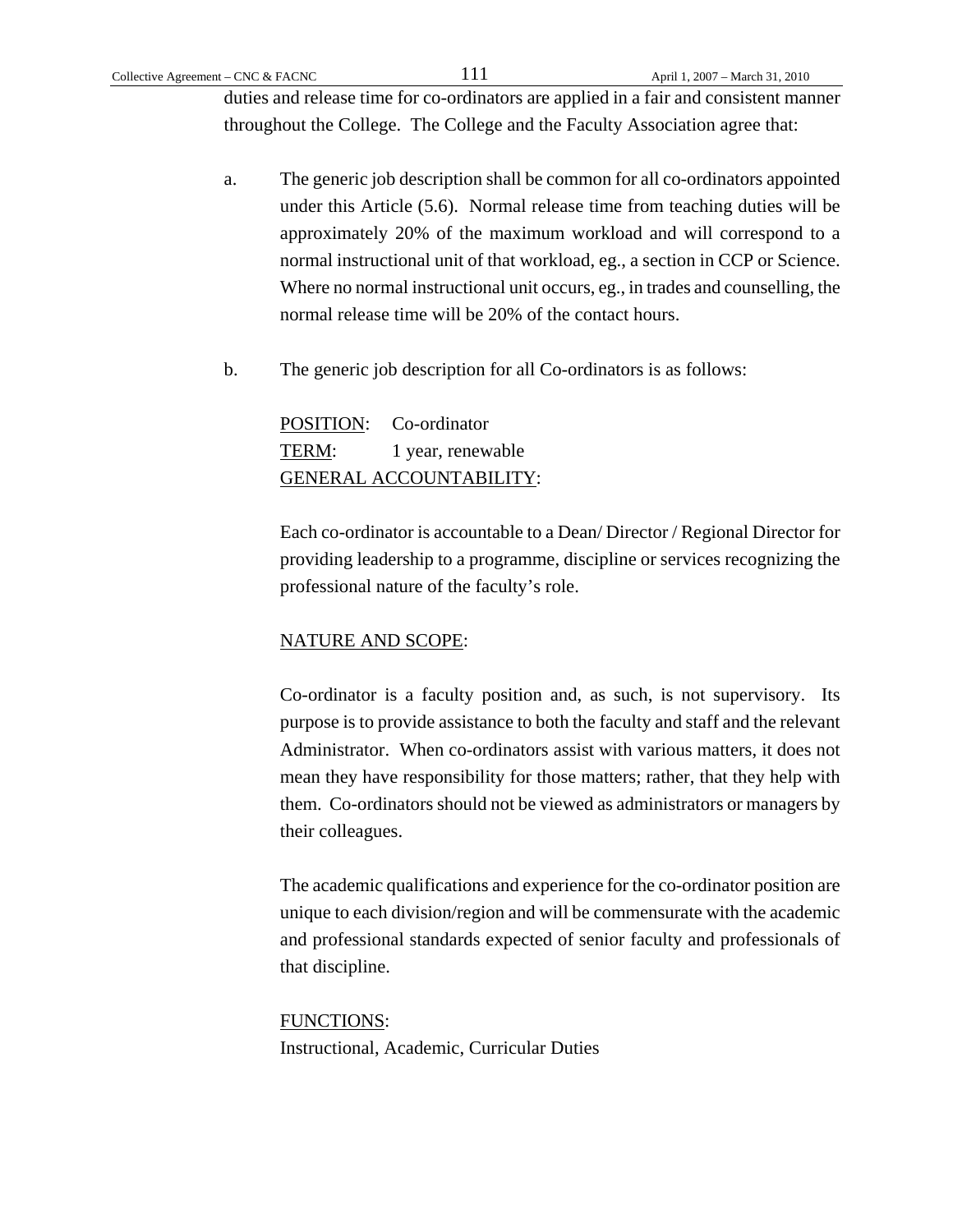- i. Provide leadership by promoting a climate supportive of and encouraging a spirit of enquiry, and be a resource with respect to services, programmes and course matters including, but not limited to, quality, content, selections, development, review, articulation with other agencies, and negotiations of transfer course credit.
- ii. Advise the Dean/Director/ Regional Director and provide liaison among faculty and staff and between faculty and the Dean/Director/ Regional Director with respect to curriculum and services.
- iii. Advocate for discipline, programme, services and faculty on programme and instructional matters and services as needed.
- iv. Advise students, where possible, with respect to programme matters and services.

# Administrative Duties

- i. Assist with budget, workloads and timetable preparation.
- ii. Chair meetings of faculty and staff on programme and discipline matters.
- iii. Assist with student advising and records as needed and appropriate.
- iv. Assist with faculty and staff recruitment and orientation.
- v. Assist with advisory committees, articulation committees, accrediting agencies, internal discipline articulation, Education Council, and regional matters.
- vi. Handle routine paper work for the discipline or programme or services and have signing authority for some matters, eg. printing, textbook orders, etc., as appropriate.
- c. The co-ordinator in some areas has additional responsibilities that are not identified in the generic description. These additional responsibilities will be approved with additional release time.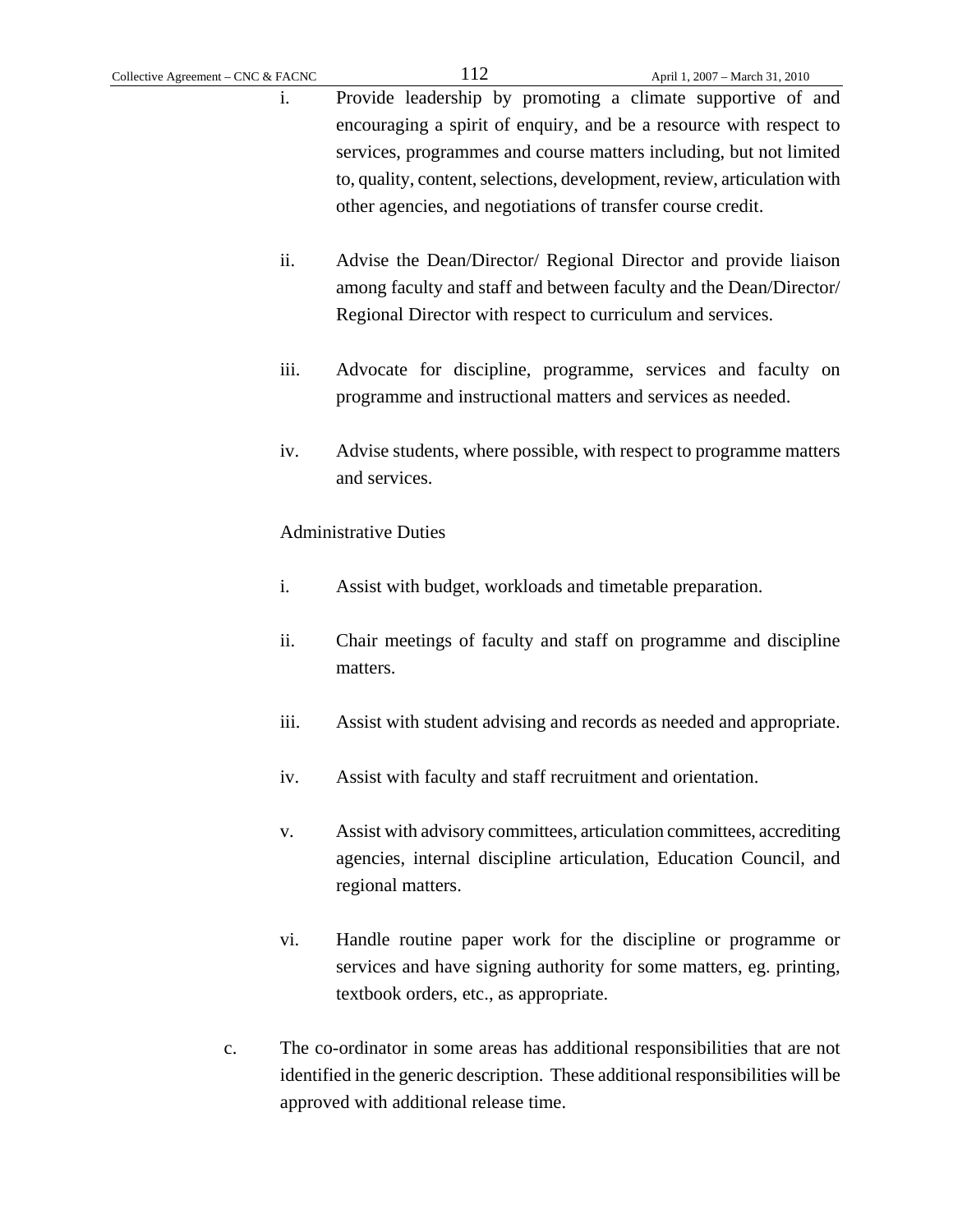d. Co-ordinators in Early Childhood Education, College and Career Preparation, Dental Clinic and Trades at Nicholson, Brink, Counselling and the Centre for Student Success shall be approved with additional responsibilities and additional release time.

## i. COUNSELLING CO-ORDINATOR

Additional Responsibilities

Coordinate

- the scheduling and activities of faculty and staff in the Counselling Department
- between Counselling and the Registrar/Admissions office regarding admission process and criteria
- assistance to the Financial Aid Office on behalf of the Counselling Department
- the schools/colleges/regional campuses outreach activities with regard to student programme advice

Additional release time 05%

Total 25%

## ii. TRADES CO-ORDINATOR

## (NICHOLSON & BRINK)

Additional Responsibilities

- respond to phone calls regarding programme enquiries;
- obtaining substitute instructors for emergency sick relief;
- general responsibility for safety of the campus.

Additional release time 05%

Total 25%

# iii. CENTRE FOR STUDENT SUCCESS

Additional Responsibilities

- orient and train new faculty and staff;
- co-ordinate faculty schedules;
- co-ordinate the Centre's administrative stenographer's work and ensure continued clerical coverage for the Centre;
- prepare Centre timetables and instructors' schedules for forwarding to admissions;
- check EMAT test results for accuracy or discrepancy of scores;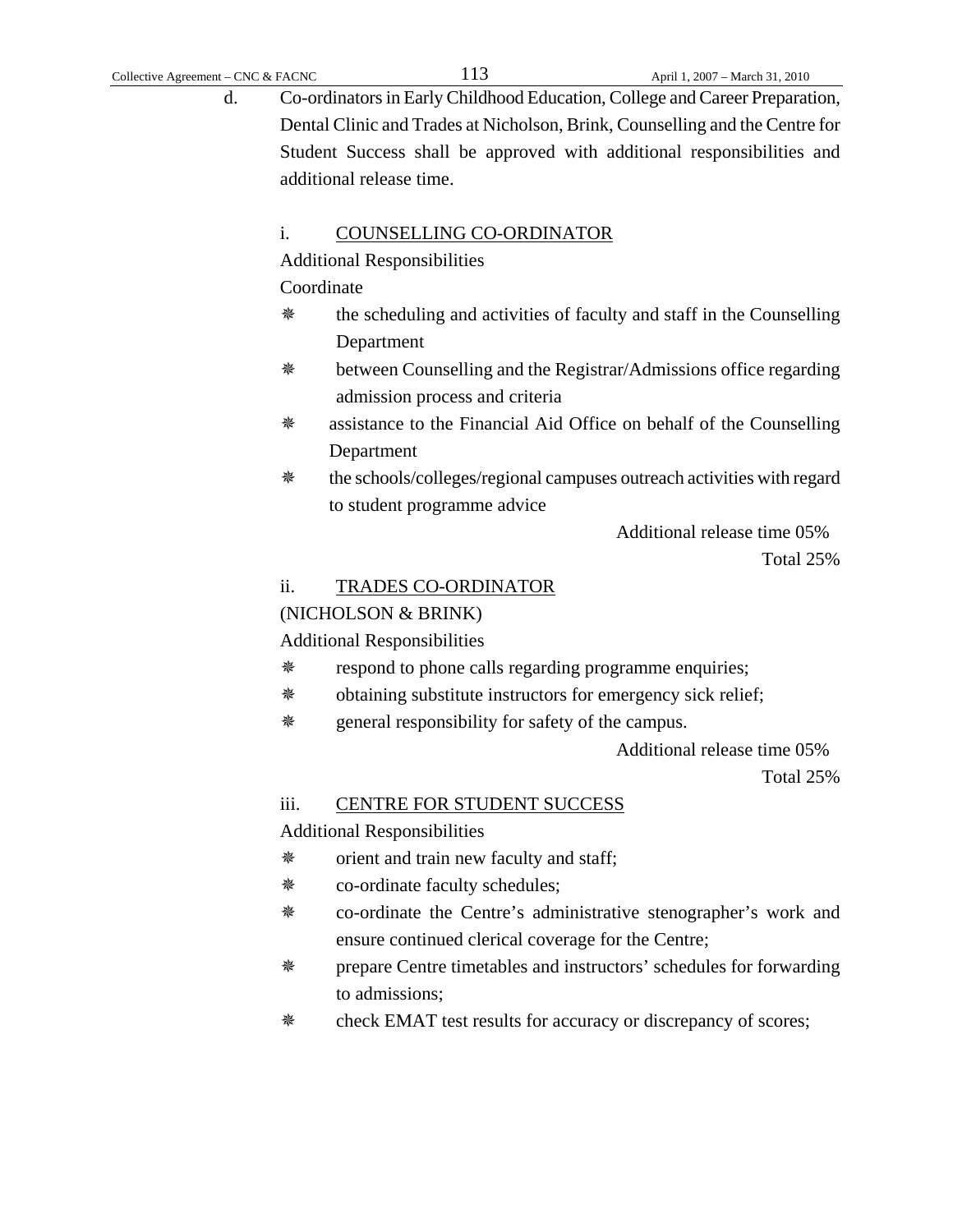placement test and interview prospective CCP students during June, July and August when the regular CCP co-ordinator is on professional development and vacation.

> Additional release time 20% Total 40%

## iv. EARLY CHILDHOOD EDUCATION CO-ORDINATOR

Additional Responsibilities

- Attend meetings, prepare reports for and recommend members to the ECE Advisory Committee and advise the Dean on membership;
- assist in maintaining liaison with provincial and local licensing boards including attending meetings of the Community Care Licensing Board;
- assist in maintaining liaison with relevant community agencies;
- maintain liaison with demonstration day care centre staff to ensure that the centre programme reflects ECE programme objectives;
- coordinate field placement for ECE students (basic & post-basic) including:
	- location of practicum site
	- scheduling students
	- preparing written information for sponsor teachers
	- meetings with sponsor teachers on a regular basis
	- arranging end of year dinner.

Additional release time 10%

Total 30%

# v. COLLEGE AND CAREER PREPARATION CO-ORDINATOR Additional Responsibilities

- responsible for CCP timetabling;
- responsible for registration including:
	- setting up procedures
	- liaison with admissions office
	- selection of students
	- transfer of students to different courses and sections
	- counselling students regarding course selection;
- $\text{*}$  initiate student progress reports;
- work with sponsors.

 Additional release time 10% Total 30%

## vi. CURRICULUM CO-ORDINATOR - DENTAL STUDIES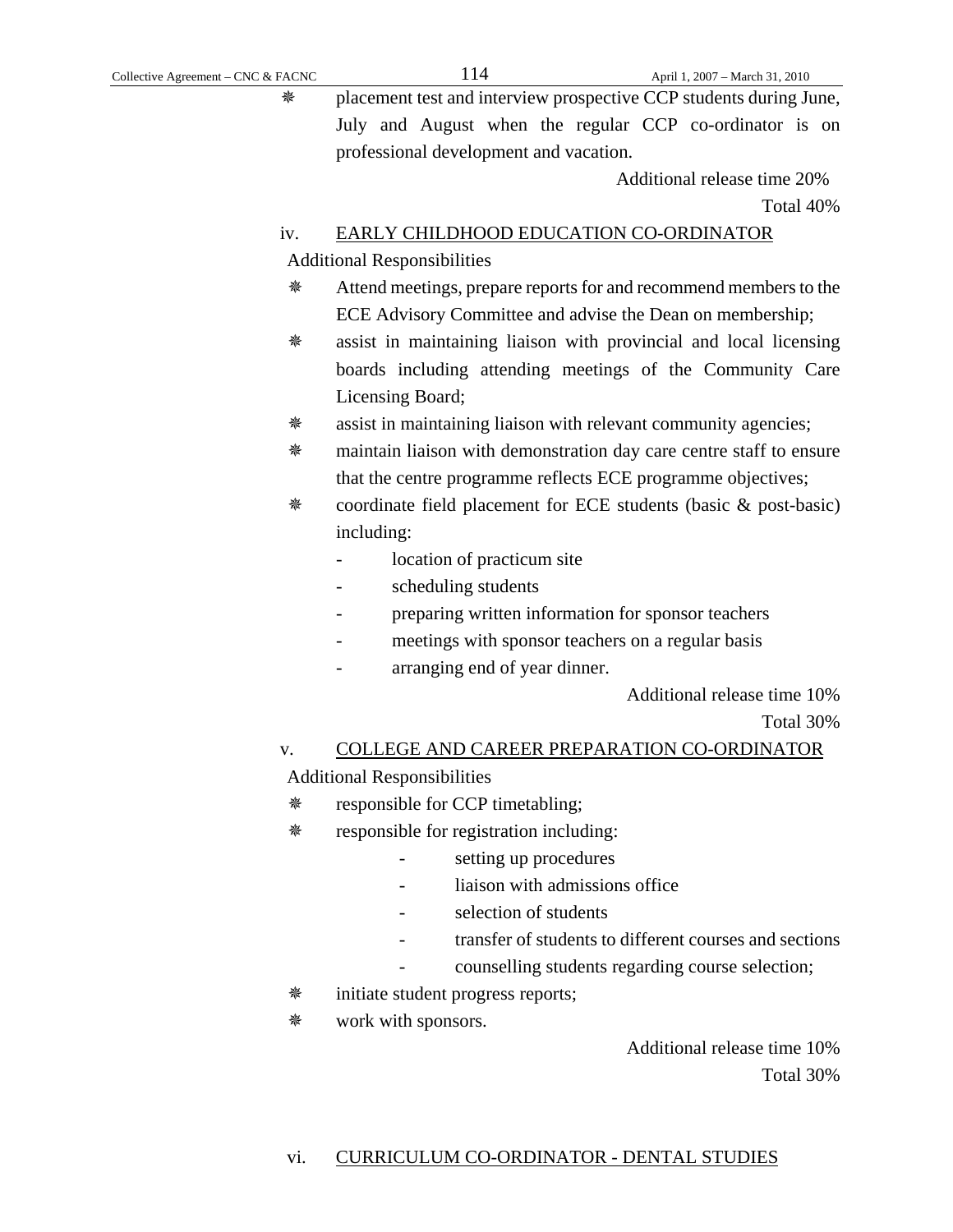Additional Responsibilities:

- facilitate evaluation, revision and changes of curriculum.
- chair, prepare and facilitate annual curriculum review.
- monitor progress of outcomes.
- coordinate requests for exemptions and challenges.
- chair of Program Committee.
- $\frac{1}{2}$  liaise with part-time faculty.
- attend PAC meetings.
- chair and prepare frequent department meetings.
- act as a liaison for provincial initiatives and projects.

Additional release time 5%

Total 25%

## vii. ATHLETIC AND RECREATION CO-ORDINATOR

Additional Responsibilities:

- orient and train new faculty and staff.
- co-ordinate schedules in the Athletics and Recreation Department to ensure adequate and continued coverage for all Athletics and Recreation Department activities such as day-to-day operations, gym.
- recruit and co-ordinate activities of coaches.
- provide leadership for Recreation programming.
- represent CNC on the BC College Athletics Association.

Additional release time 20% Total 40%

- e. The Northern Collaborative Nursing Program shall have the equivalent of forty percent (40%) release time, and the Home Support/Resident Care Program shall have the equivalent of twenty percent (20%) release time. The Faculty, in consultation with the Dean, shall determine how release time will be allocated.
- f. A Co-ordinator Review Committee comprised of two (2) Faculty appointees, and two (2) relevant Administrators shall be established to evaluate, on a yearly basis, the co-ordinator responsibilities and release time. Appropriate changes shall be recommended to the Vice President Academic. This joint standing committee will have a term of two years.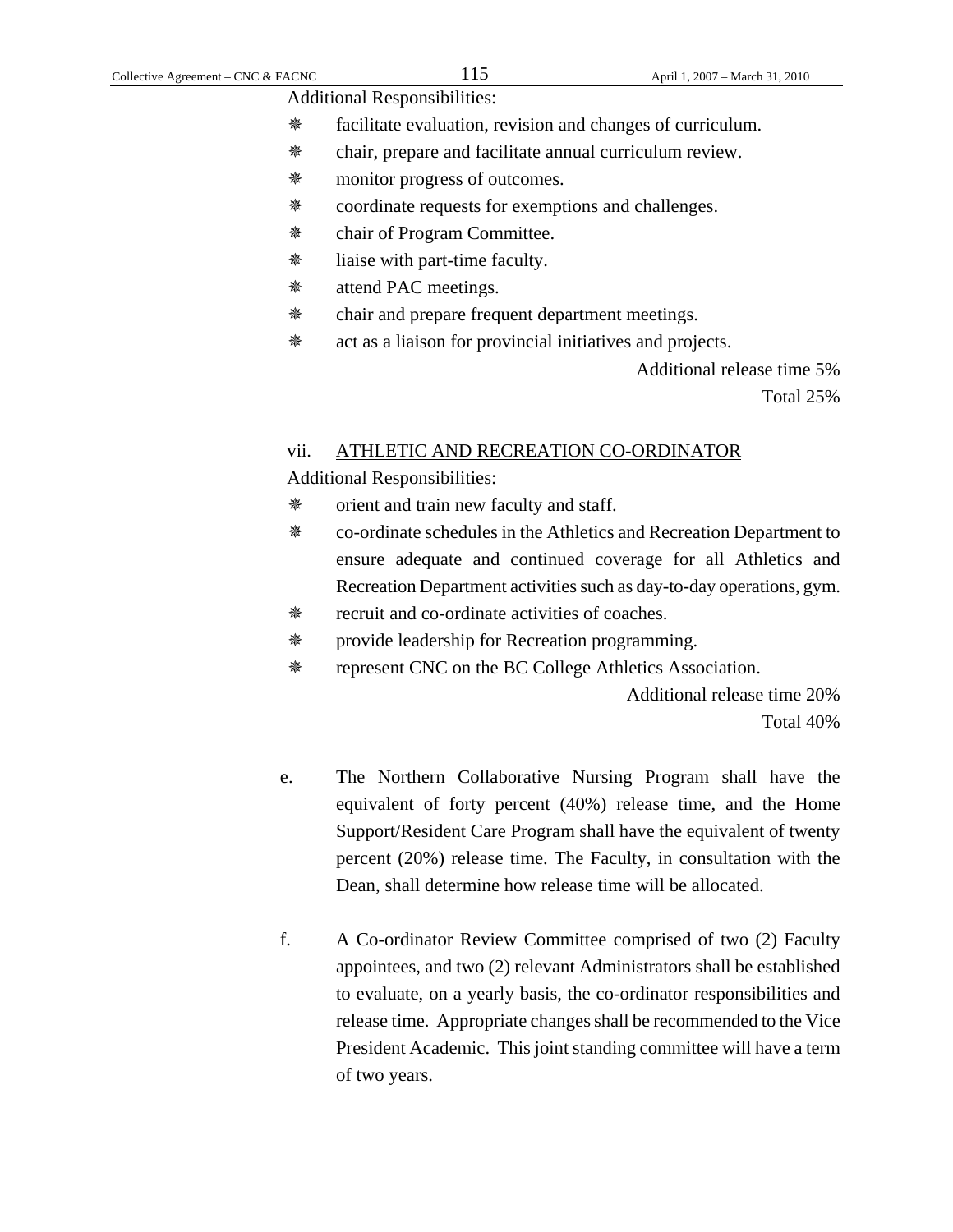- g. Co-ordinators who think that their job duties are not fairly and accurately reflected by the generic job description and additional responsibilities may appeal to the Co-ordinator Review Committee for reassessment and if additional responsibilities exist, the committee will recommend an adjustment of release time to the Vice President Academic. This review will occur in January of each year.
- 5.6.6 There shall be no change to the number of faculty co-ordinators without prior consultation between the parties.

## 5.7 Part-Time Faculty Appointments

At the time of employment and appointment, the College will acknowledge on a hiring form amongst other things:

- a. the starting date of the employment of the employee;
- b. the term of appointment;
- c. the regular scheduled hours and days to be worked each week;
- d. the hours of preparation time;
- e. the hours of professional development time;
- f. the position for which the part-time faculty employee is hired;
- g. whether or not the appointment is subject to enrollment minima;
- h. whether or not the appointment is subject to any other conditions;
- i. type of classification referred to in Article 10.

# 5.8 Part-Time Faculty Employees on the Non-Regular Seniority List

(See 6.6 Non-Regular Seniority)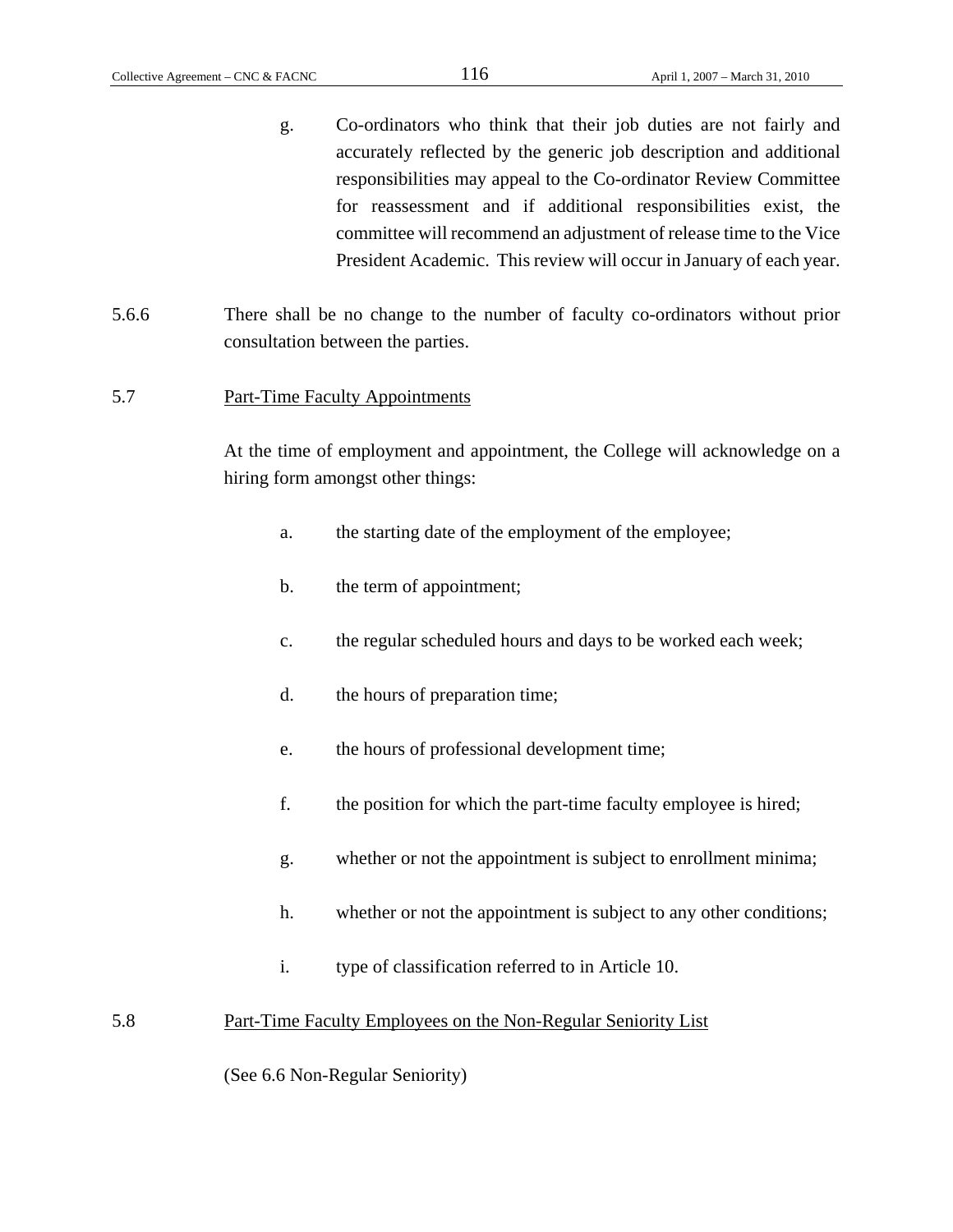- 5.8.1 A part-time faculty employee on the Non-Regular Seniority List shall be short-listed for any vacant full-time positions should he/she apply.
- 5.8.2 Part-time employees on the Non-Regular Seniority List cannot compound appointments to change their status from part-time to full-time.
- 5.9 Secondment from the College to Another Institution
- 5.9.1 Secondments may be initiated by the College, by a faculty employee or by another institution and are governed by both a contract between institutions and the provisions of the Collective Agreement. Secondments are separate from other types of Leave in the Collective Agreement and are separate from the provisions of Article 16.4 (Subsidiary Employment) and 12.5 (Exchange Leave). Without restricting the application of Article 16.4 (Subsidiary Employment), the parties recognize that the appropriate mechanism for teaching within one's discipline for another institution is secondment.

 A secondment will take place only with the prior joint agreement of both parties to the Collective Agreement and the faculty employee. The parties recognize that the terms and conditions of each secondment may vary depending on circumstances but the following principles shall apply:

- 5.9.2 The secondment shall normally be for a period of one (1) academic year subject to renewal to a maximum of two (2) years, at which time the parties will review the arrangement.
- 5.9.3. Terms and conditions of the secondment shall be agreed to in writing by all parties prior to its commencement.
- 5.9.4. The terms and conditions of the Collective Agreement shall apply except as modified to accommodate the provisions of the secondment agreement between the institutions and the requirements of the receiving institutions. In such a case alternative but equivalent terms and conditions shall be agreed to by all parties prior to the commencement of the secondment.
- 5.9.5 A copy of the secondment agreement between the institutions shall be provided to the Faculty Association and the faculty employee.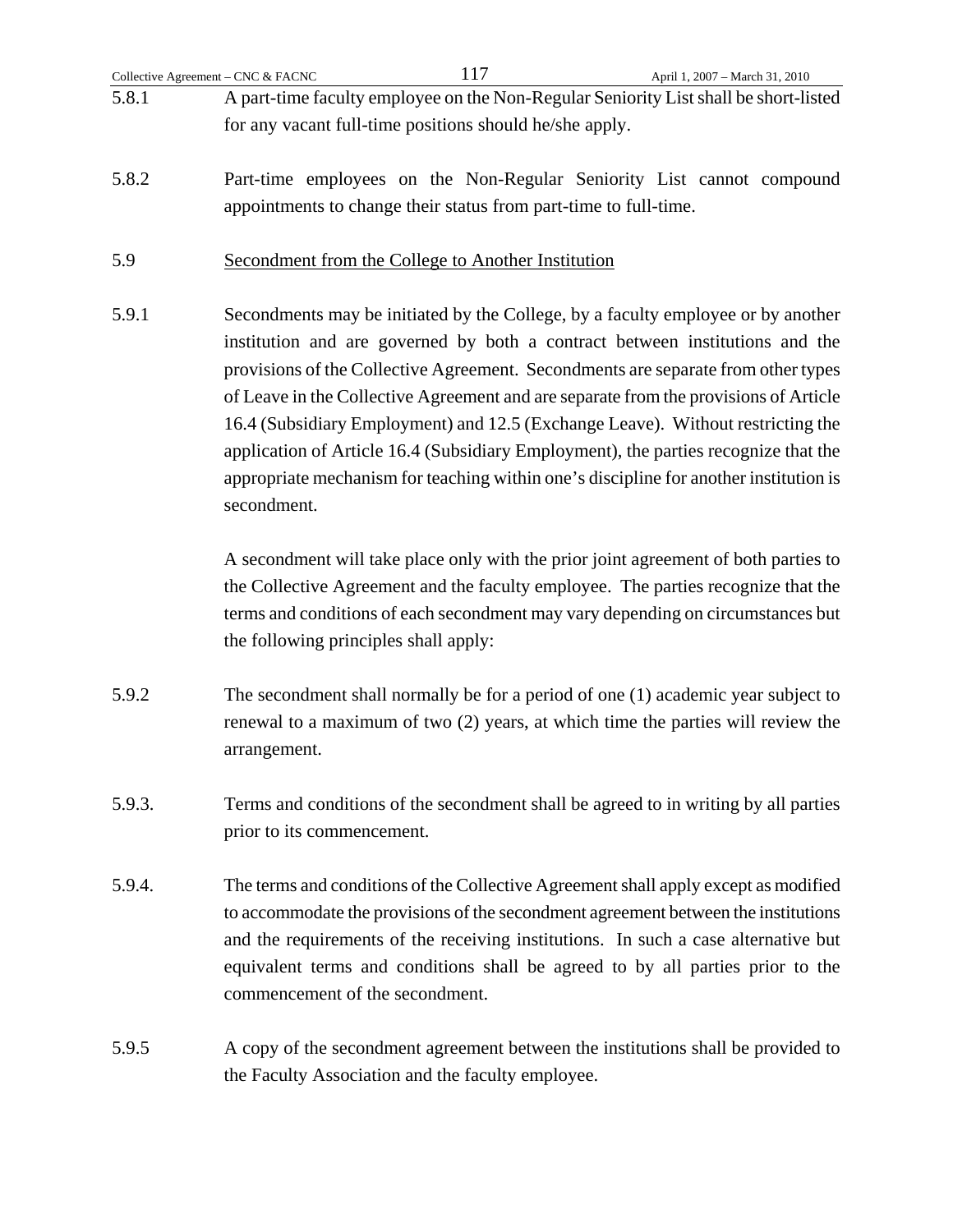5.9.6 A typical secondment might be initiated by a request from another educational institution to CNC or at the request of a faculty employee. The College, Faculty Association, and employee shall then meet to discuss the terms of the secondment and the workload of the faculty employee as outlined above. Any arrangement to such things as workload hours and preparations, student numbers, office hours, professional development opportunities and travel will be agreed to in writing prior to commencement of the secondment.

- 5.10 Secondment of Instructors to the College from Other Institutions
- 5.10.1 It is recognized that the College may enter into a secondment arrangement with another institution for the purpose of using instructors with special skills and qualifications not available within the bargaining unit, to fill full-time or part-time positions.
- 5.10.2 The terms and conditions of such a relationship shall be subject to the prior joint agreement of all parties and shall be consistent with the terms and conditions of this Collective Agreement. Secondment arrangements shall be for no longer than one (1) year.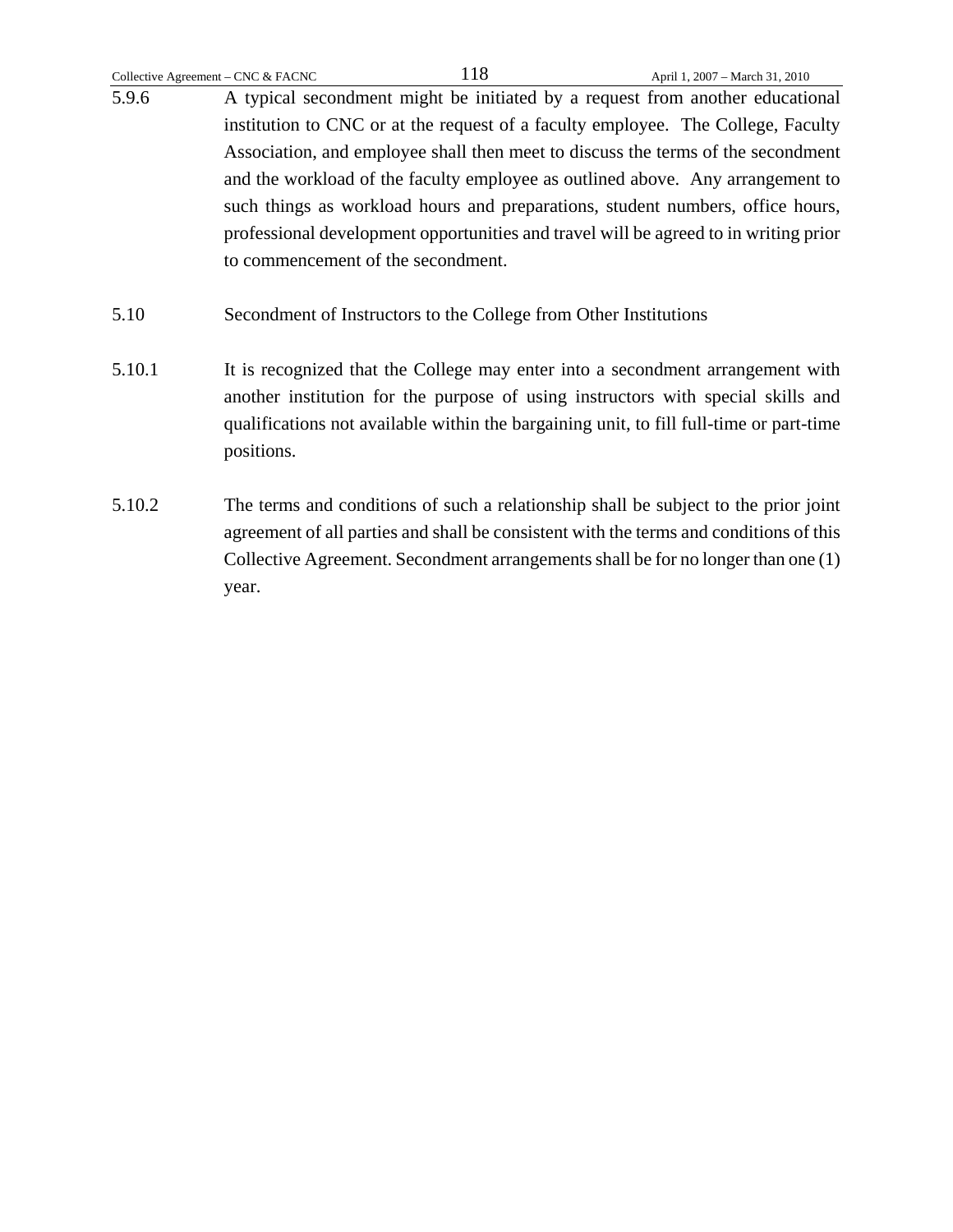## 6. SENIORITY, LAYOFF, RECALL AND RESIGNATION

# 6.1 Cancellation of Courses

A part-time faculty employee who has received and accepted a written appointment to a part-time position of more than thirty (30) hours of scheduled instruction shall be paid 10% of the scheduled instruction hours of the appointment if it is cancelled prior to its commencement with less than two (2) weeks of notice to the appointee. For part-time positions of thirty (30) hours or less of scheduled instruction, the part-time faculty employee shall be paid 15% of the scheduled instruction hours of the appointment if it is cancelled prior to its commencement with less than one (1) week of notice to the appointee.

- 6.2 Resignation Full-time and Regular Part-time Faculty Employees
- 6.2.1 An appointment may be terminated at any time by mutual consent of the faculty employee and the President.
- 6.2.2 An appointment may be terminated by a faculty employee submitting a resignation, in writing, to the President four (4) months prior to the date of resignation or three (3) months prior to the end of the faculty employee's current instructional period, e.g. semester, trimester.
- 6.3 Resignation Part-time Faculty Employees (Not Regularized)
- 6.3.1 A part-time faculty employee who is not regularized shall notify the College of his/her decision to leave the employ of the College by giving written notice fourteen (14) calendar days in advance of the effective date of resignation. The part-time faculty employee shall receive termination pay and benefits as provided for in this Agreement.
- 6.3.2 On termination by a part-time faculty employee of his/her employment, the College shall within six (6) calendar days after the date of termination of employment pay to the employee all wages owing to him/her.
- 6.3.3 a. If a part-time employee on the Non-Regular Seniority List refuses two (2) consecutive offers of appointment, under the conditions of this Article, the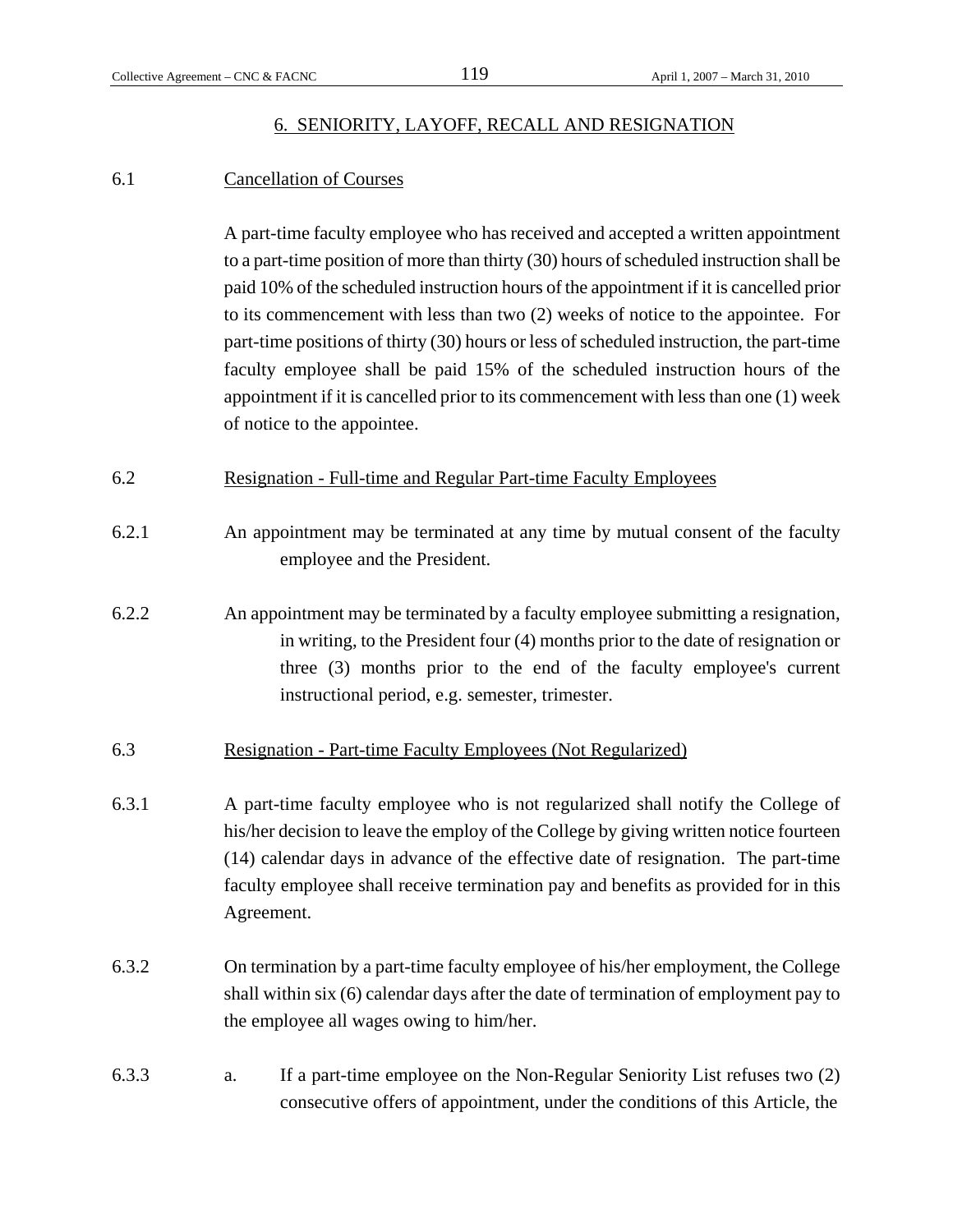College reserves the right to terminate his/her recall rights. This right shall not be exercised unreasonably.

b. When an employee informs the Human Resources Director in writing that he/she will not be available for work during a specific period up to one calendar year, the College shall not make offers of appointment during that period.

\* The employee must be available for work for at least one year prior to being eligible for another extended period when unavailable.

- 6.3.4 Where the part-time employee on the Non-Regular Seniority List fails to keep the Human Resources Office informed of his/her current address, he/she shall be considered to have resigned.
- 6.4 Seniority, Lay-off and Recall Full-time Faculty Employees
- 6.4.1 Subject to the Board's right at all times to maintain faculty competent to deliver instruction in the courses offered by the College, the College recognizes the right of an employee to exercise his or her seniority in the event of a reduction of staff and recall after lay-off.
- 6.4.2 For the purpose of this Article (6.4), no seniority shall be acquired by a member of the bargaining unit until the faculty employee is given a faculty appointment or has been regularized. Upon such appointment the seniority of the faculty employee shall be based upon the number of years of continuous employment immediately preceding the appointment. Continuous employment in this context includes consecutive sessional appointments, intermittent sessional appointments (exclusive of appointments under 5.2.2 for replacement purposes) and part-time service separated by a break in service of six (6) months or less.
- 6.4.3 Having acquired seniority in accordance with the foregoing, the faculty appointee's seniority shall not cease as a result of sickness, accident, approved leaves of absence, or lay-off of less than twenty-four (24) months. Seniority shall not continue to accrue during a period of lay-off\*.
- 6.4.4 A faculty appointee's seniority shall cease upon discharge, resignation or failure to exercise the right to recall within thirty (30) days of notification.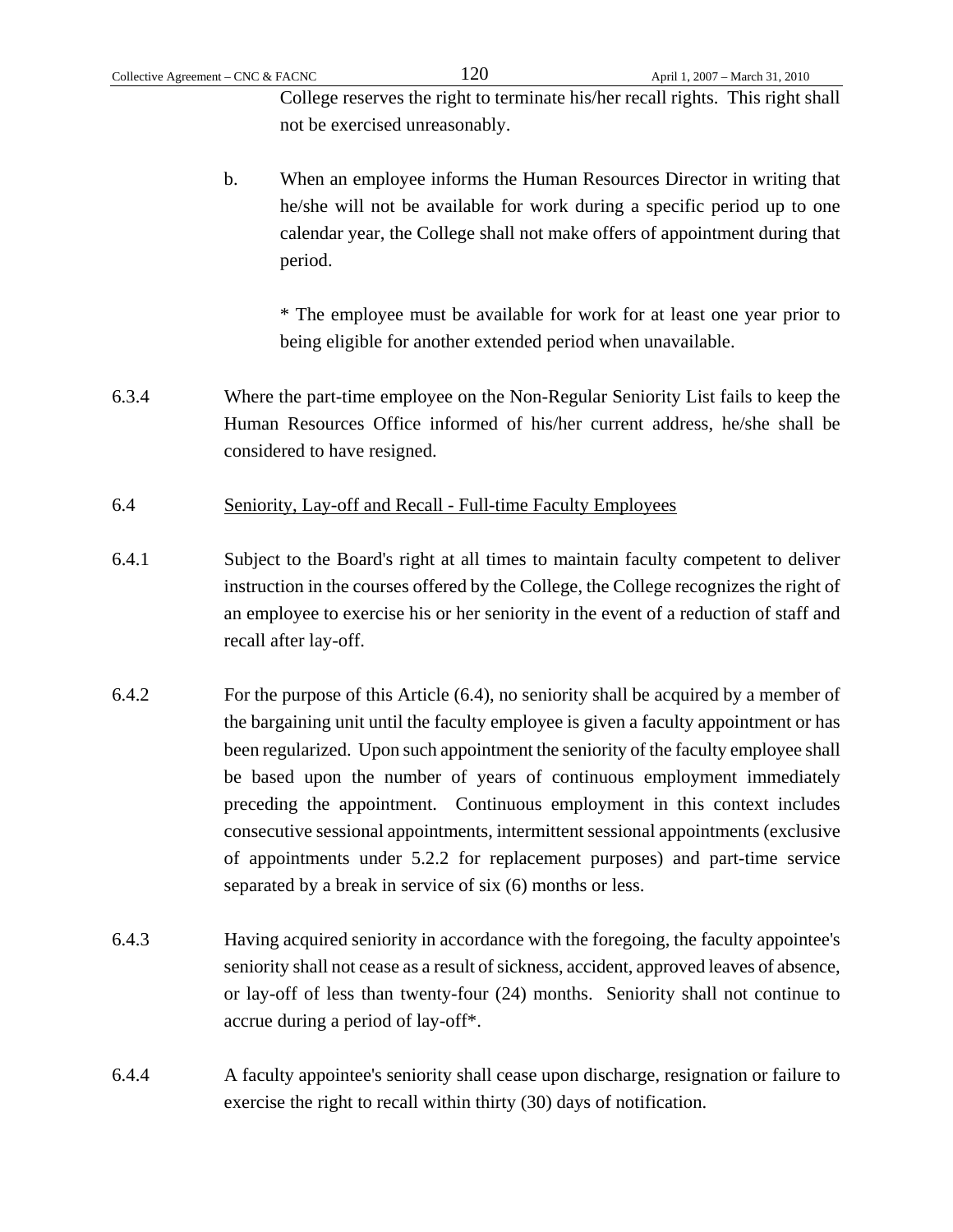- 6.4.6 An appointment may be terminated or not renewed for reasons of changes in enrolment, course offerings, or a demonstrated shortage of funds. If it appears that a faculty position may become redundant in a specific discipline due to a decrease in enrolment, changes in course offerings, or a demonstrated shortage of funds, the President shall advise the Directors of the Faculty Association and shall give them the relevant information relating to the decision on termination or non-renewal of appointment prior to taking a decision on the matter.
- 6.4.7 Where the Board determines that an appointment will be terminated or not renewed for reasons given above, the Board shall give notice of non-renewal or lay-off by March 31 for faculty appointees or four (4) months prior to the date of lay-off for the non-renewal of a probationary appointee subject to the following:
	- a. The Board shall give notice to both the Faculty Association and the affected employee;
	- b. Upon the request of the Faculty Association the issue of the employee's layoff shall be referred to the Lay-off Committee referred to in Articles 6.4 of both the Common and Local Agreement.
- 6.4.8 A Lay-off Committee shall be instituted upon the execution of this collective agreement and shall consist of four persons, two appointed by the Faculty Association and two appointed by the College and may be increased or decreased as mutually agreed to from time to time.
- 6.4.9 The duties of the Committee shall be as follows:
	- a. To consider the reasons for the lay-off;
	- b. To consider the alternatives to the lay-off;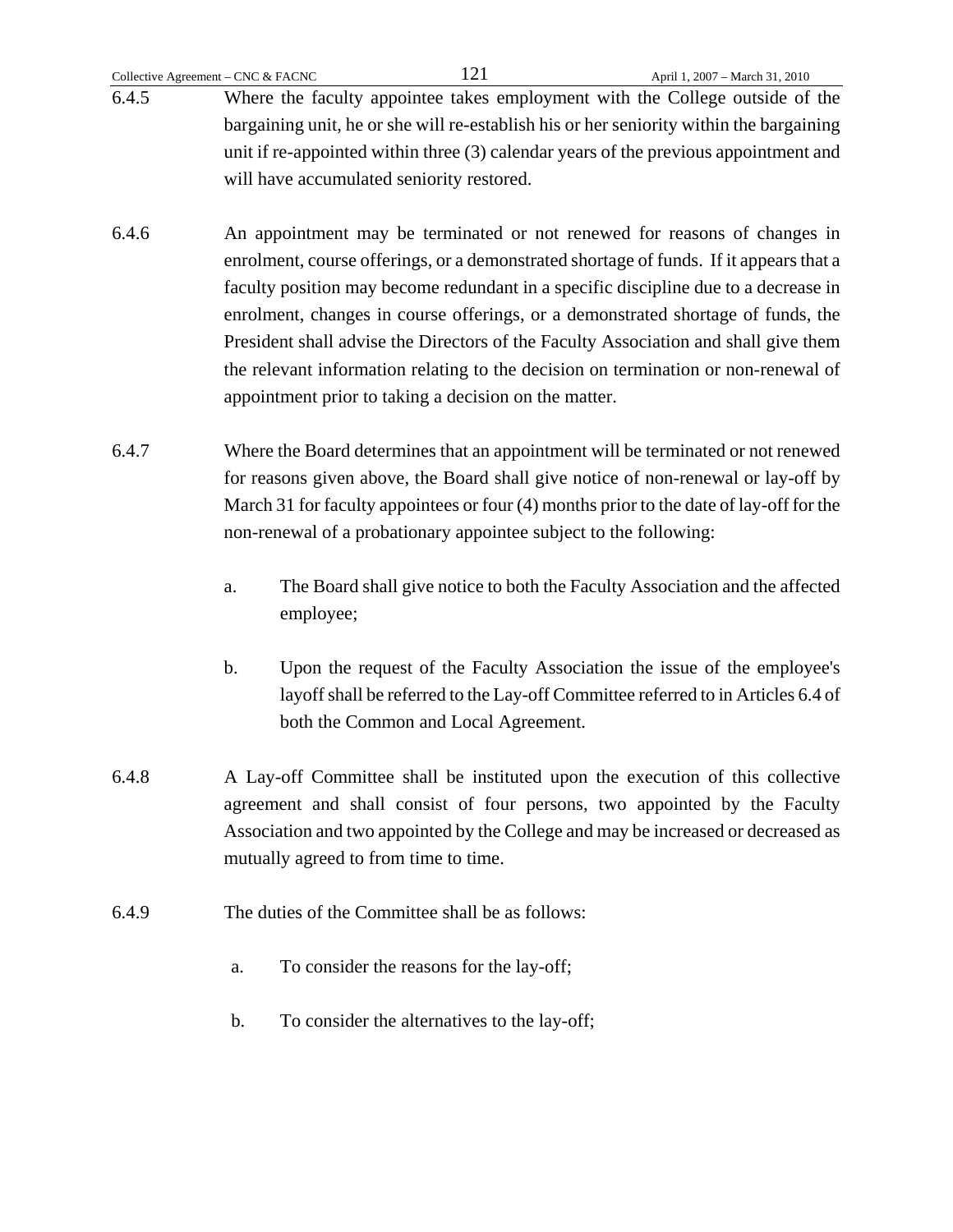- c. To consider whether or not the faculty employee proposed to be laid-off is competent and/or qualified to instruct in other disciplines within the College in respect of which he or she may exercise his or her seniority;
- d. To consider whether or not part-time faculty appointments may be terminated to permit the laid-off employee to be retained. If the reason for lay-off is a demonstrated shortage of funds (6.4.6), this provision shall not apply;
- e. To consider whether or not sessional appointments should be terminated to permit the laid-off employee to exercise his/her seniority to be retained;
- f. To consider whether or not the seniority of the proposed employee to be laid-off permits him or her to exercise a right to seek an appointment elsewhere within the bargaining unit.
- 6.4.10 The Committee shall have the authority to indicate its approval or disagreement with the decision of the College to effect the lay-off notice where a majority of the members so agree. In the event that the Committee is unable to agree on a recommendation, either party may refer the areas of disagreement to one of the named arbitrators 3.6 for final and binding decision. The arbitrator shall have full authority, including the right to rescind the lay-off, to resolve the areas of disagreement as specified in this article.
- 6.4.11 In any event the Committee and third party procedure must be concluded by July 31st unless changed by mutual agreement between the parties.
- 6.4.12 Any references or records pertaining to faculty employees whose appointments are terminated or non-renewed under this Article (6.4) shall clearly point out the reasons for lay-off or non-renewal and shall explicitly state that such action has not been the result of proper cause as defined in Article 8.4.
- 6.4.13 If, after termination or non-renewal of a faculty appointment under the provision of 6.4, the Board subsequently finds it can increase faculty strength in a specific discipline, the Board shall offer reappointment to those former employees who are qualified for the discipline in question and who have had their appointments terminated or not renewed within the previous twenty-five (25) months from the termination or non-renewal under 6.4. This shall also include employees who have accepted reassignments outlined in 6.4.9 within the previous three (3) years from the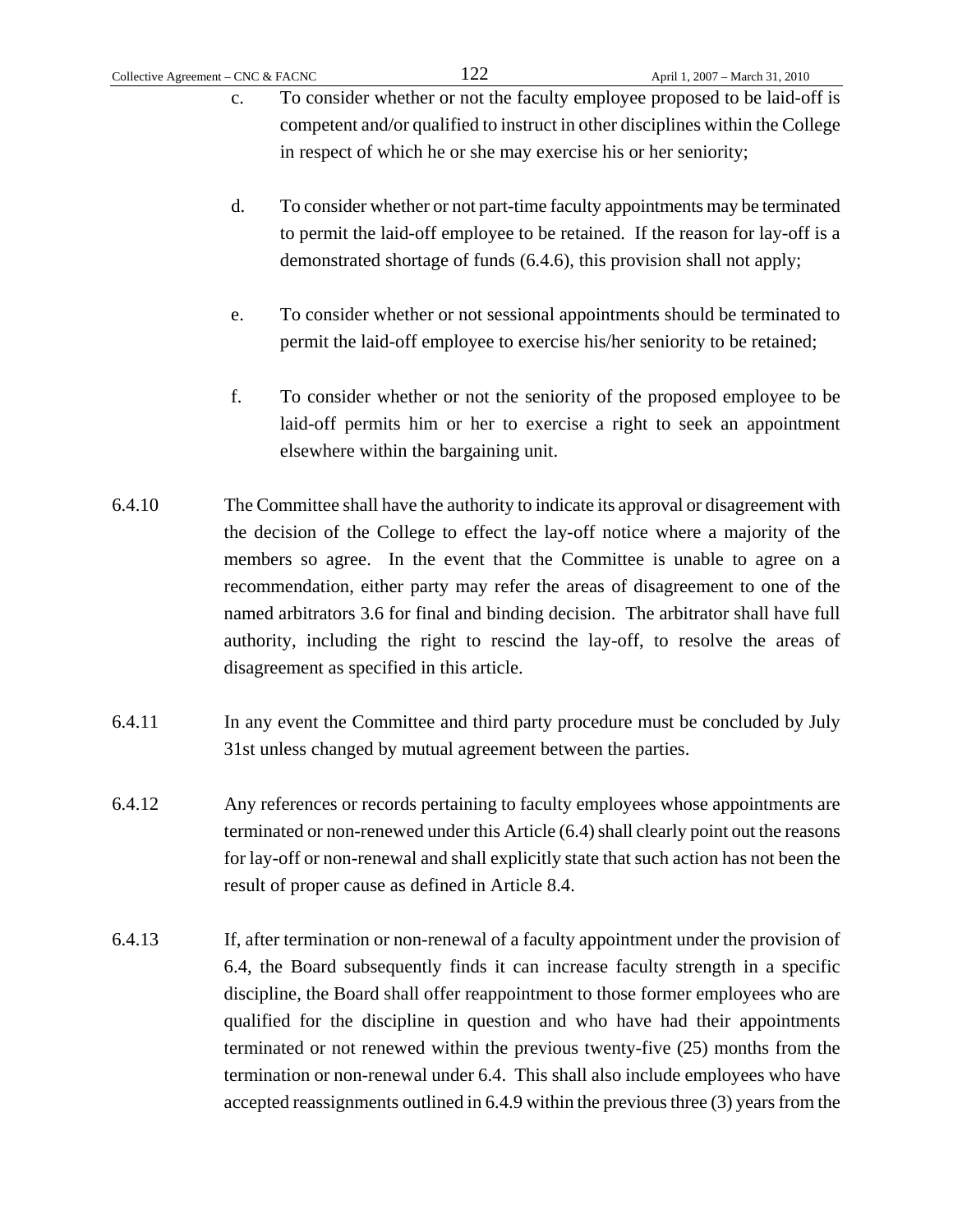date of reassignment. Such offers of reappointment shall be made in the reverse order of seniority subject to the faculty employee's qualifications for the discipline in question. In order to remain eligible for recall under this provision, the former faculty employee must keep the Human Resources Department informed of his/her mailing address and telephone number and must promptly report any changes therein. This does not preclude the College from appointing a new faculty employee to a position to be established in the period beyond the twenty-five (25) months from termination or non-renewal under Article 6.4.

- 6.4.14 Employees in receipt of recall notice shall have thirty (30) days to indicate their acceptance of the offer. Employees who do not reply to a recall notice or who refuse a recall notice shall be deemed to have resigned from the College and shall lose their seniority and right to recall.
- 6.4.15 Lay-off for faculty appointees under 6.4 shall occur only on July 31st. Termination or non-renewal of appointment for faculty employees on probationary appointments (5.3.2) under 6.4 shall occur four (4) months following written notice.

Termination of appointments that result from the proposed employee to be laid off exercising his/her seniority for displacement within the bargaining unit (6.4.9) shall be effective on the date specified in the original notice to the proposed employee to be laid off. Faculty appointees terminated as a result of displacement shall be given a minimum of two (2) months notice or pay in lieu of notice and severance pay as specified in Article 6.7.1. Sessional appointees terminated as a result of displacement will be entitled to the notice and severance pay as guaranteed by provincial statute.

# 6.5 Completion of Appointment - Regular Faculty Employees

Faculty employees whose employment with the College shall end with the completion of their current working year are free to leave the College and to receive by normal payments the balance of the salary stated in the Agreement when they have completed all contractual obligations, excluding professional development. In lieu of professional development entitlement for faculty employees, other than sessionals, in the final year of employment the College shall pay the equivalent of two weeks salary at the faculty employee's current rate. In the event that the faculty employee has already taken two weeks or more of professional development entitlement earned in their final year, this payout shall be waived.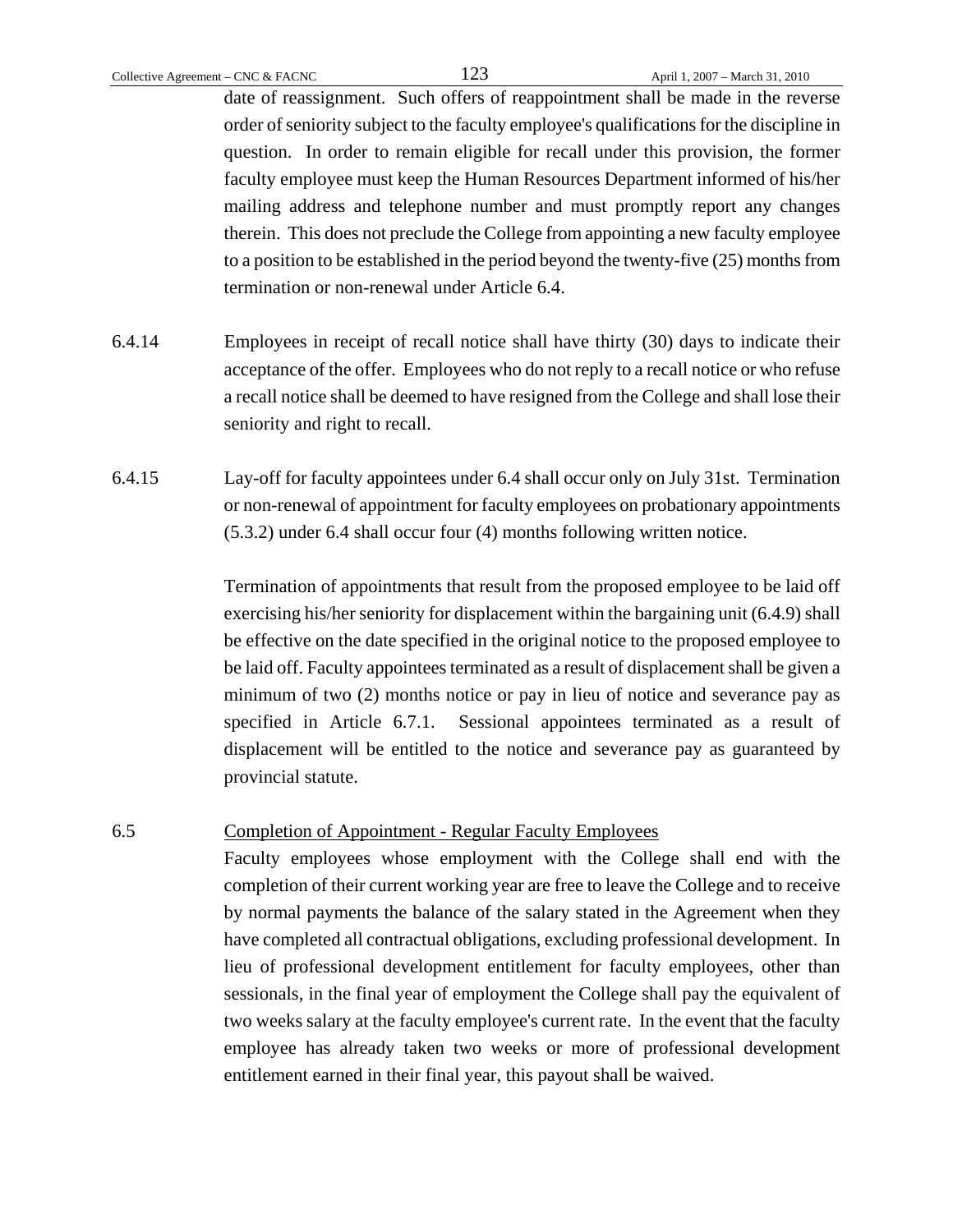## 6.6 Non-Regular Seniority

- 6.6.1 a. A faculty employee who has completed twenty-five (25) cumulative weeks of appointment at the same campus, who has received no unsatisfactory evaluations, and who is given a reappointment to a further position within eight (8) calendar months from the completion of the last appointment shall be entitled to the recall rights established in 6.6. For the purposes of Article 6.6, appointment durations include preparation, professional development and vacation time. Both consecutive and intermittent positions (exclusive of sessional positions of four (4) weeks or less) separated by five (5) months or less must count towards this total. Any extension of four (4) weeks to an appointment constitutes a reappointment.
	- b. For the purposes of the calculations of cumulative service in 6.6.1a sessional appointments shall be expressed in weeks.
	- c. For the purposes of calculation of cumulative service in 6.6.1a. part-time appointments shall be converted to weeks as follows:

| $=$ weeks | Length of appointment in hours<br>12 hours | Type 1      |
|-----------|--------------------------------------------|-------------|
| $=$ weeks | Length of appointment in hours<br>16 hours | Type 2      |
| $=$ weeks | Length of appointment in hours<br>20 hours | Type $3, 4$ |

- 6.6.2 When a sessional or part-time position becomes available at a campus, it shall be offered to the individual who is entitled to recall, who is qualified, who has the greatest cumulative service at that campus, and who has not received unsatisfactory evaluations.
- 6.6.3 If the offer of an appointment is turned down, the appointment shall be offered to the qualified individual who is entitled to recall with the next greatest cumulative service at that campus, provided he/she has not received unsatisfactory evaluations.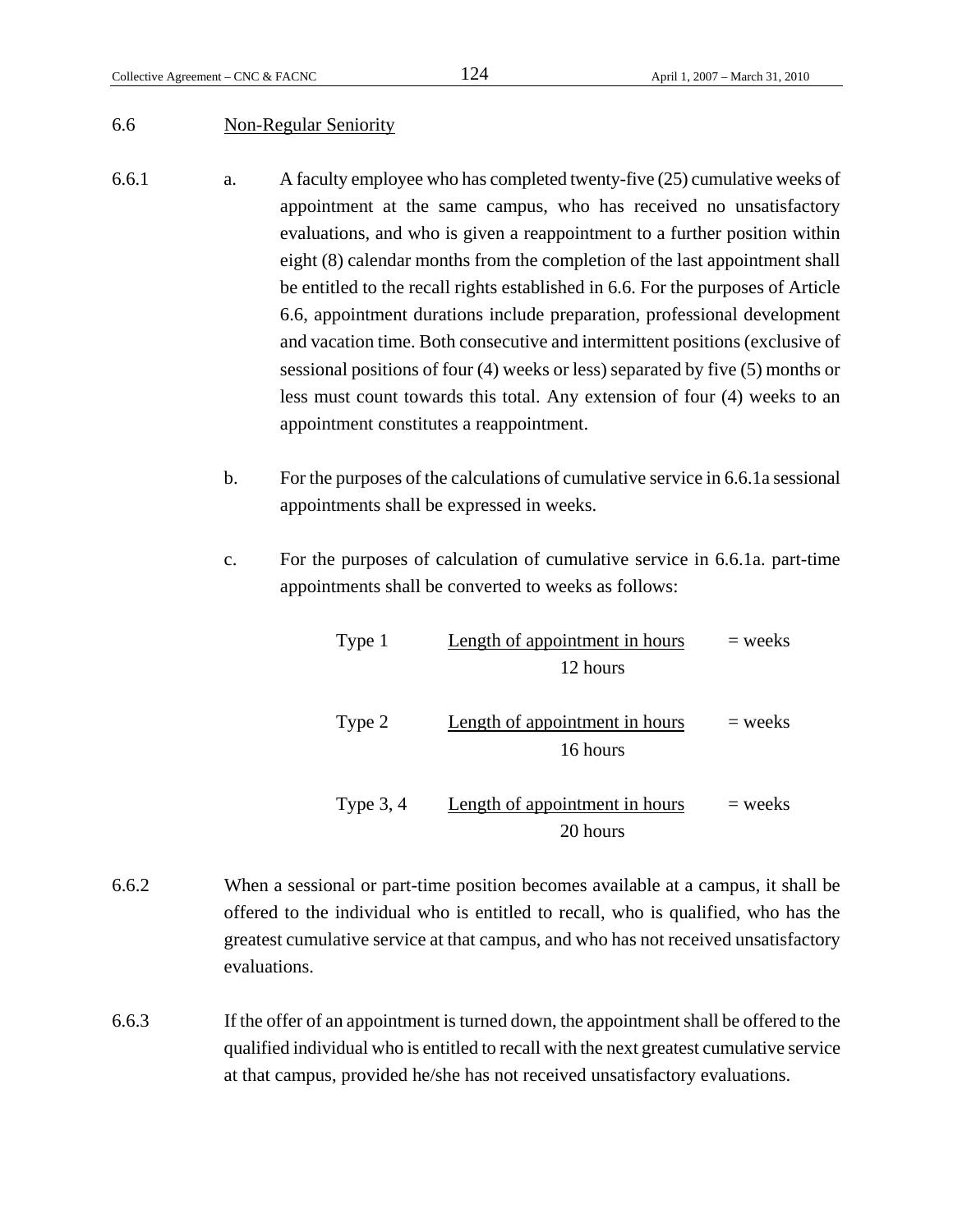|       | Collective Agreement - CNC & FACNC | 125                                                            | April 1, 2007 - March 31, 2010                                                                                                                                                                                                                                                                                                                                                                                                              |
|-------|------------------------------------|----------------------------------------------------------------|---------------------------------------------------------------------------------------------------------------------------------------------------------------------------------------------------------------------------------------------------------------------------------------------------------------------------------------------------------------------------------------------------------------------------------------------|
| 6.6.4 | and telephone number.              |                                                                | A record of cumulative service will cease when two (2) years have passed without<br>employment with the College at the same campus location; and/or the individual fails<br>to keep the Human Resources office informed in writing of his/her current address                                                                                                                                                                               |
| 6.6.5 | a.                                 | recall rights. This right shall not be exercised unreasonably. | If an individual refuses two $(2)$ consecutive offers of appointment under the<br>conditions of this Article, the College reserves the right to terminate his/her                                                                                                                                                                                                                                                                           |
|       | $\mathbf b$ .<br>period.           |                                                                | When an employee informs the Human Resources Director in writing that<br>he/she will not be available for work during a specific period up to one<br>calendar year, the College shall not make offers of appointment during the                                                                                                                                                                                                             |
|       |                                    | being eligible for another extended period when unavailable.   | *The employee must be available for work for at least one year prior to                                                                                                                                                                                                                                                                                                                                                                     |
| 6.6.6 |                                    | of day, type of work - sessional, part-time).                  | It shall be the responsibility of the person on the recall list to keep the College<br>informed in writing to the Human Resources Department of increased qualifications,<br>current address and telephone number, and changes in employment availability (time                                                                                                                                                                             |
| 6.6.7 |                                    |                                                                | It shall be the College's responsibility to canvass all appointees by January 1 of each<br>year to ascertain current qualifications, employment availability and instructional<br>interests of each employee. The College shall forward a list of this information to<br>the Faculty Association. Such information shall be used to determine the<br>qualifications and availability of the employee for purposes of appointment selection. |
| 6.6.8 | four $(4)$ weeks.                  |                                                                | On May 15 <sup>th</sup> and October 15 <sup>th</sup> of each year the Non-Regular Seniority List shall be<br>updated. A copy of the updated list shall be sent to the Faculty Association within                                                                                                                                                                                                                                            |
| 6.6.9 | under the provisions 6.6.2.        |                                                                | Full-time faculty appointees who have undergone layoff under the provisions of 6.4<br>shall have their seniority credited for the purposes of the Non-Regular Seniority List,<br>and shall be offered sessional or part-time appointments for which they are qualified                                                                                                                                                                      |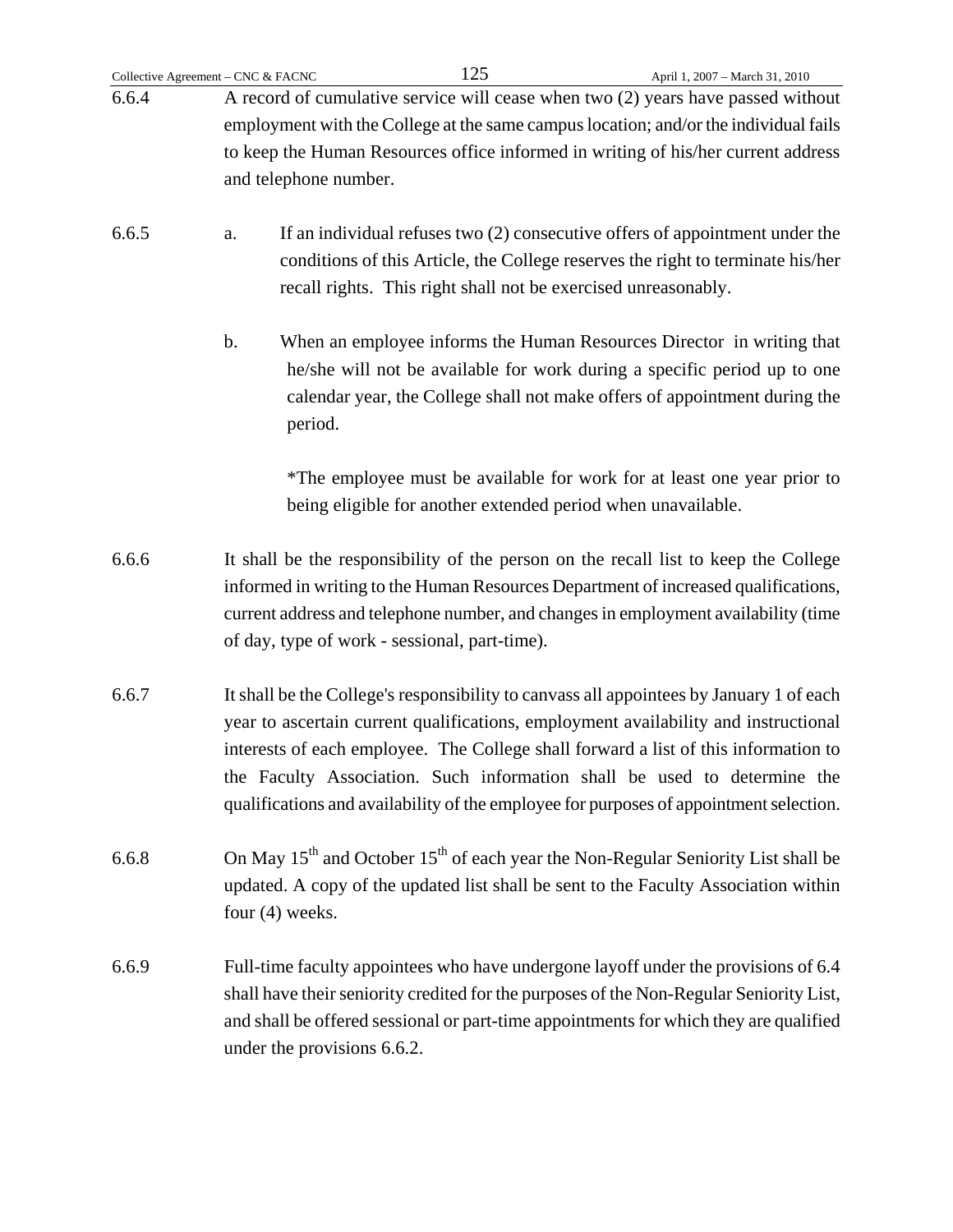| Collective Agreement - CNC & FACNC                                                            |                                                                                                                                           |                          |  | 126                                             | April 1, 2007 - March 31, 2010                                                          |
|-----------------------------------------------------------------------------------------------|-------------------------------------------------------------------------------------------------------------------------------------------|--------------------------|--|-------------------------------------------------|-----------------------------------------------------------------------------------------|
| 6.6.10                                                                                        |                                                                                                                                           |                          |  |                                                 | A full-time faculty appointee who accepts an offer of an appointment shall be           |
|                                                                                               | entitled to professional development time, vacation entitlement and preparation time                                                      |                          |  |                                                 |                                                                                         |
| in accordance with 6.6.1. The appointment shall not affect a full-time appointee's            |                                                                                                                                           |                          |  |                                                 |                                                                                         |
|                                                                                               | severance pay entitlement (as described in 6.7). The appointment period will count                                                        |                          |  |                                                 |                                                                                         |
|                                                                                               |                                                                                                                                           |                          |  |                                                 | towards the faculty appointee's seniority on the Non-Regular Seniority List.            |
| 6.6.11                                                                                        |                                                                                                                                           |                          |  |                                                 | A full-time appointee's right to recall shall be in accordance with 6.4.13, superceding |
|                                                                                               |                                                                                                                                           | the provisions of 6.6.4. |  |                                                 |                                                                                         |
| 6.6.12                                                                                        |                                                                                                                                           |                          |  |                                                 | A refusal of an offer of an appointment shall not affect a laid-off faculty appointee's |
|                                                                                               | severance pay $(6.7)$ , re-appointment to a full-time position $(6.4.13)$ , or further offers                                             |                          |  |                                                 |                                                                                         |
|                                                                                               | of employment during the lay-off period.                                                                                                  |                          |  |                                                 |                                                                                         |
|                                                                                               |                                                                                                                                           | <b>Severance Pay</b>     |  |                                                 |                                                                                         |
| 6.7                                                                                           | <b>Severance Pay - Full-time Faculty Employees</b>                                                                                        |                          |  |                                                 |                                                                                         |
| 6.7.1<br>Faculty appointees released under 6.4 shall receive severance pay in accordance with |                                                                                                                                           |                          |  |                                                 |                                                                                         |
|                                                                                               | the following provisions:                                                                                                                 |                          |  |                                                 |                                                                                         |
|                                                                                               | a.                                                                                                                                        |                          |  |                                                 | one (1) month's salary at the current salary rate for each year of a faculty            |
|                                                                                               |                                                                                                                                           |                          |  |                                                 | appointee's seniority to a maximum of seven (7) months' salary;                         |
|                                                                                               | b.                                                                                                                                        |                          |  |                                                 | an additional two (2) months' salary at the current salary rate for faculty             |
|                                                                                               |                                                                                                                                           |                          |  | appointees with eleven years of seniority; and  |                                                                                         |
|                                                                                               | $\mathbf{c}$ .                                                                                                                            |                          |  |                                                 | an additional two (2) months' salary at the current salary rate for faculty             |
|                                                                                               |                                                                                                                                           |                          |  | employees with fifteen (15) years of seniority. |                                                                                         |
| 6.7.2                                                                                         |                                                                                                                                           |                          |  |                                                 | Recall of employees who have received a payment as per 6.7.1 will be conditional on     |
|                                                                                               | the employee repaying to the College an amount equal to the payment for: severance                                                        |                          |  |                                                 |                                                                                         |
|                                                                                               | payment made under 6.7.1 MINUS the number of months laid off equated in salary.<br>Repayment of this amount shall be on reasonable terms. |                          |  |                                                 |                                                                                         |
|                                                                                               |                                                                                                                                           |                          |  |                                                 |                                                                                         |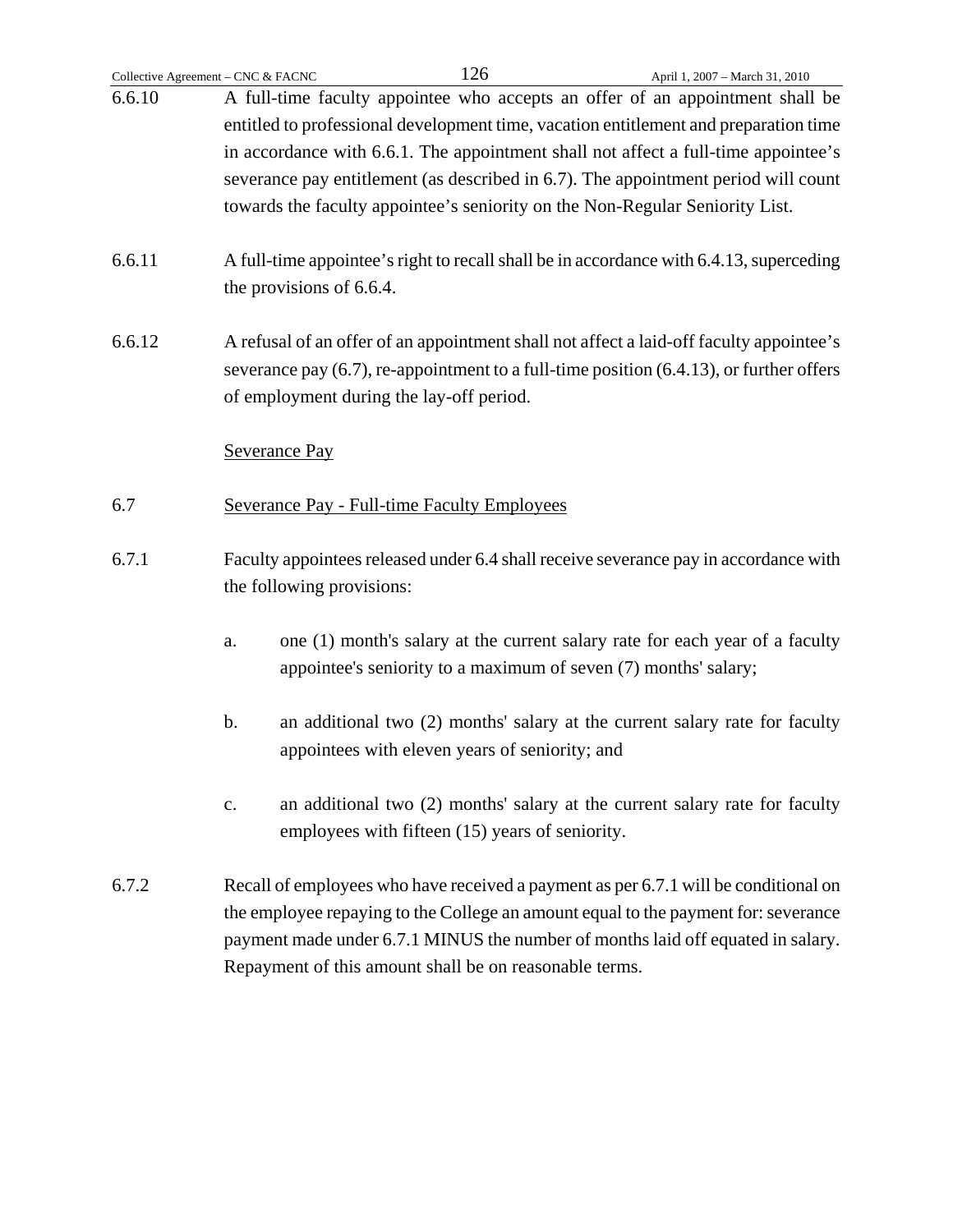- 6.8 Severance Pay Regular Part-time Faculty and Faculty on the Non-Regular Seniority List
	- a. Where the College has not offered appointments for two consecutive years, the employee shall be entitled to pro-rated severance pay. Severance pay shall be pro-rated on the basis of the average annual hours worked in the two (2) year period immediately prior to the cessation of available work taken as a percentage of the maximum hours of a full-time faculty employee in the applicable work load classification. Seniority shall be based upon the length of continuous service immediately prior to the cessation of available work, and shall not include the two (2) year period where no appointments were offered.
	- b. Only employees on the Continuing Part-time list as of March 31, 1998, Regular Part-time employees, and employees who would subsequently earn the right to go on the list under the Collective Agreement covering April 1, 1996 to March 31, 1998, shall be entitled to the severance provisions of Article 6.8 a, pending mutual agreement by the parties to any changes. It is agreed that the "average annual hours worked" referred to in Article 6.8 a excludes hours worked on sessional appointments, pending mutual agreement by the parties to any changes.

# 6.9 Severance - Part-time Faculty Employees

A part-time faculty employee failing to give notice without proper cause shall receive termination pay and benefits as provided in the statutes of the Province of British Columbia. No additional benefit entitlement as provided for in this Agreement shall apply.

# 6.10 Selection and Hiring Procedure for Faculty

The College and the Faculty Association agree the following procedures shall be used to fill full-time faculty vacancies where such vacancies will not be filled by the exercising of seniority/recall rights, automatic return to faculty by Dean/Director/Regional Director and other terms of the Collective Agreement.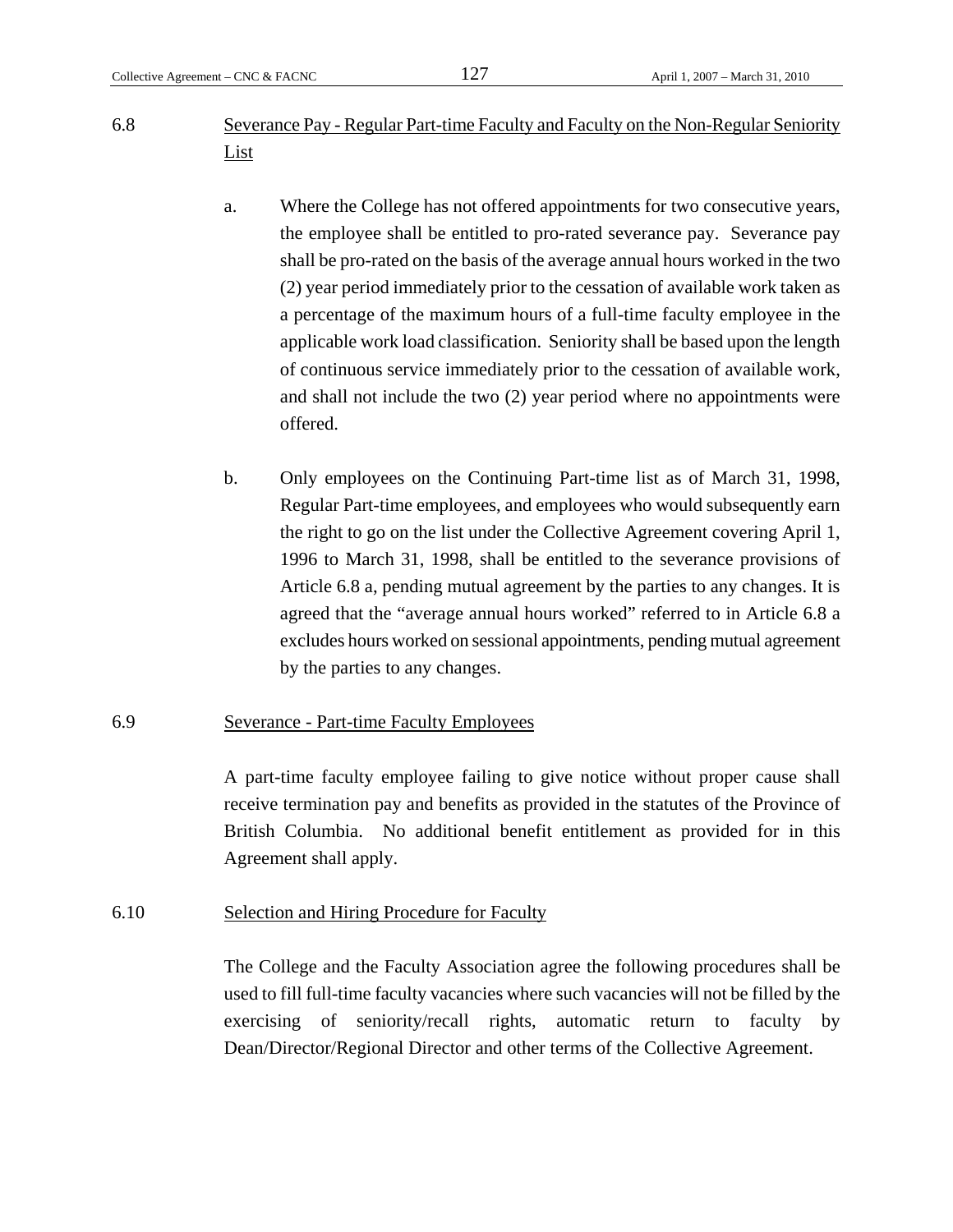The College and the Faculty Association agree that while these procedures do not apply to part-time vacancies, the intention is to involve faculty in selection and hiring of part-time faculty as circumstances permit and as it is practical.

The College and the Faculty Association agree that from time to time special circumstances may make it necessary to modify the procedures. In such cases, the parties shall mutually agree to replacement procedures. Such circumstances may include regional campus circumstances or emergency situations.

- a. The Vice President Academic shall request the appropriate Dean/Director/Regional Director to establish a Search Committee and to assume or delegate the chairing of the Committee. The Search Committee shall consist of the Co-ordinator of the programme and up to two (2) faculty selected from the programme area by the faculty of the programme area.
- b. Where it is deemed appropriate by the Search Committee, the committee may be increased to include other faculty or other persons, in an advisory capacity.
- c. The Search Committee shall recommend to the Vice President Academic, the criteria to fill the vacancy and whether the vacancy should be publicized within the College only or also advertised external to the College. The criteria shall include professional qualifications, professional experience, teaching experience, college contributions, community awareness and personal attributes so far as they are applicable to the job classification in question.
- d. Vacant positions shall be posted publicly as soon as they are identified subject to (c) above.
- e. The closing date for applications shall be stated in the publication or advertisement.
- f. All applications shall be dated and acknowledged and filed appropriately for the use by the Vice President Academic, Director/Dean/Regional Director and Co-ordinator.
- g. The Search Committee shall compile a shortlist of candidates and shall interview short-listed candidates. The Search Committee shall make a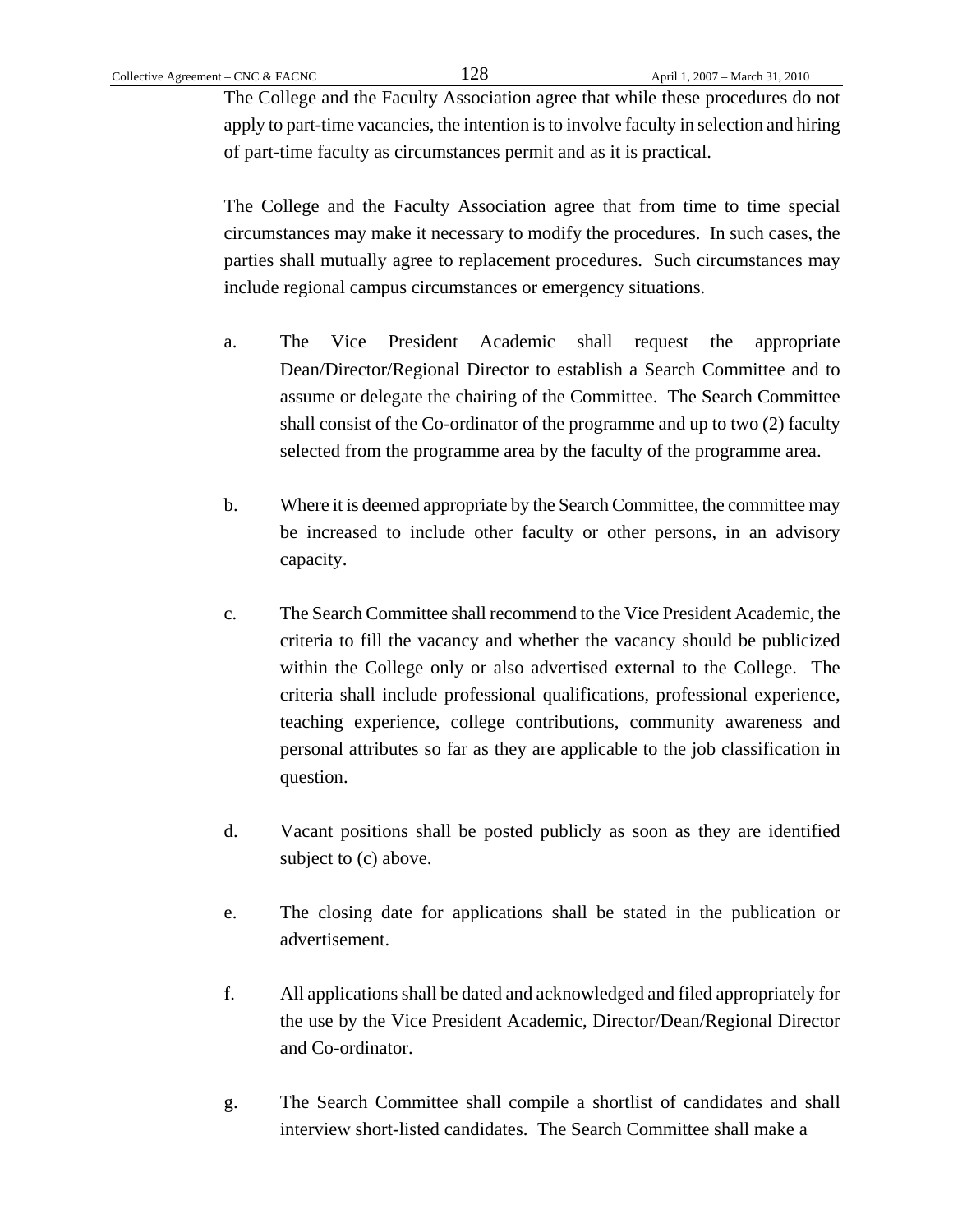recommendation to the Vice President Academic of two or more names that should be considered for appointment. These may be ranked when appropriate. The Search Committee's recommendation shall include written reasons for not selecting any internal candidates.

- h. All internal candidates shall be included in the shortlist of candidates. Internal candidates shall be considered those who have held an appointment at the College within the previous year, or have recall rights within the College.
- i. The College is committed to hiring the best qualified faculty. In the event that two (2) candidates are considered equally qualified with respect to hiring criteria, the internal candidate shall be given preference.
- j. Within five (5) working days, the Vice President Academic shall advise the Search Committee if an appointment is to be made from the shortlist, and if an appointment is to be made, which candidate and the terms and conditions of the appointment. The Vice President Academic shall advise the Search Committee of his/her reasons.
- k. Candidates recommended under (g) may not necessarily be appointed, but normally no appointment shall be made that is not recommended by the Search Committee. The Vice President Academic or designate shall communicate in writing the reasons for an internal applicant not having been selected for the position when requested by the internal applicant and/or the Faculty Association in accordance with the Freedom of Information and Protection of Privacy Act.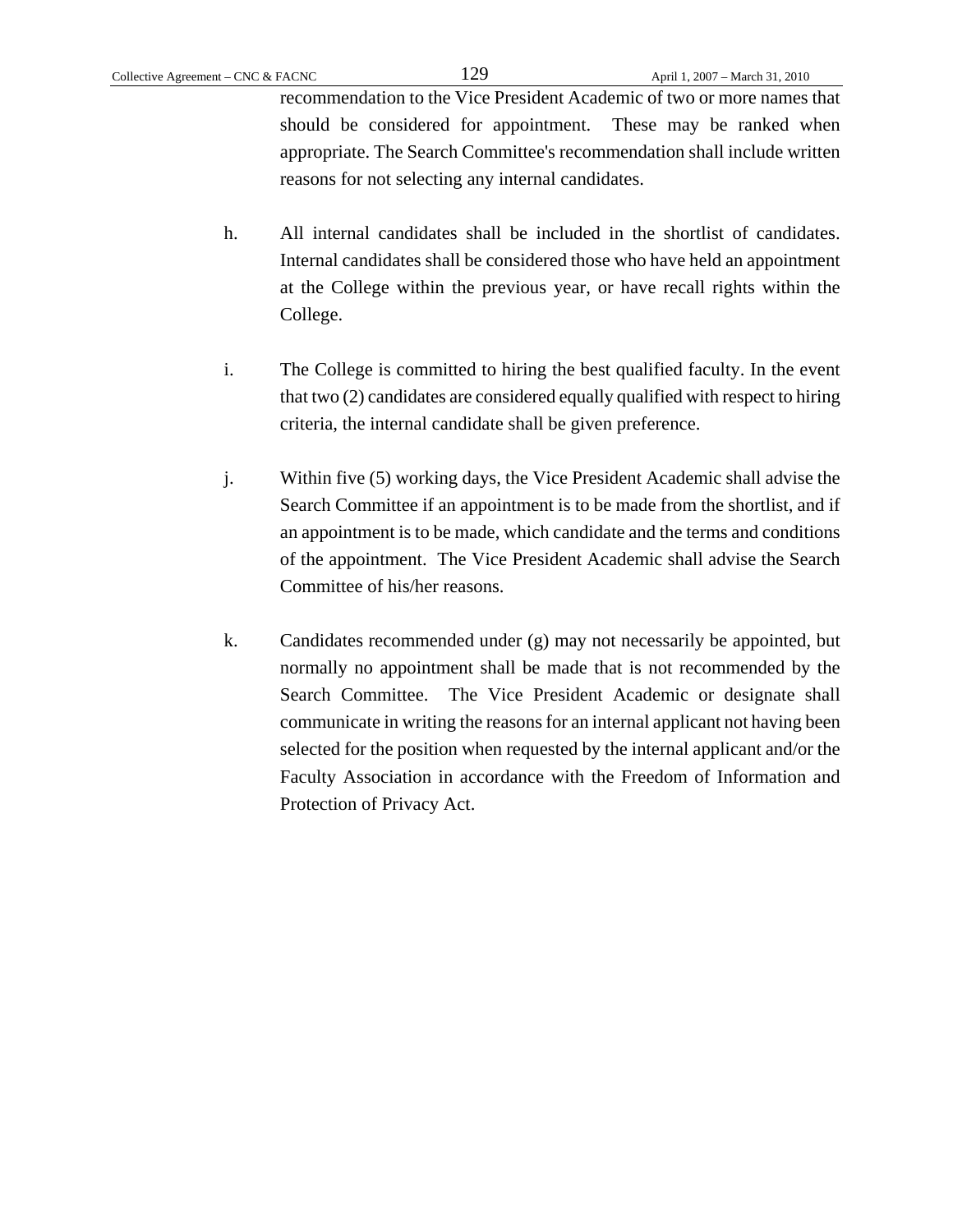# 7. EVALUATION OF FACULTY

- 7.1 General
- 7.1.1 The primary purpose of evaluation for full-time faculty is to assess performance in order to improve professional competence and effectiveness.
- 7.1.2 The primary purpose of evaluation for part-time faculty is to assess performance in order to maintain or improve the quality of College programme delivery in the public interest.
- 7.1.3 Evaluations should provide feedback and information, guidance and suggestions for the future growth of the faculty employee. It is recognized that the evaluation may also be used to provide information to the administration for purposes of determining renewal or termination of contracts and advancement on the salary scale and of recognizing outstanding performance.
- 7.1.4 Responsibility for the initiation of the evaluation process rests with the Dean/Director/Regional Director or Vice President, as appropriate. The Dean/Director/Regional Director or Vice President is responsible for ensuring that the evaluation procedures, as outlined in Article 7.2 are followed.
- 7.1.5 Regular faculty appointees may be formally evaluated annually. Sessional, Probationary and Part-time who are not regularized faculty employees may be evaluated each semester. Sessional faculty employees whose appointments are for a period of one semester or less may be evaluated once during each appointment. A part-time faculty employee shall be evaluated at least once during his/her first appointment providing his/her regular scheduled hours total at least forty-five (45) hours, as stated on his/her hiring form. In addition, evaluations may be carried out at any time at the faculty employee's request. Only in cases of specific and serious complaints presented to the Vice President, evaluations, in addition to those previously specified, may be carried out at the Dean/Director/Regional Director's or Vice President's discretion. In the absence of a formal evaluation, the performance shall be assumed to be satisfactory.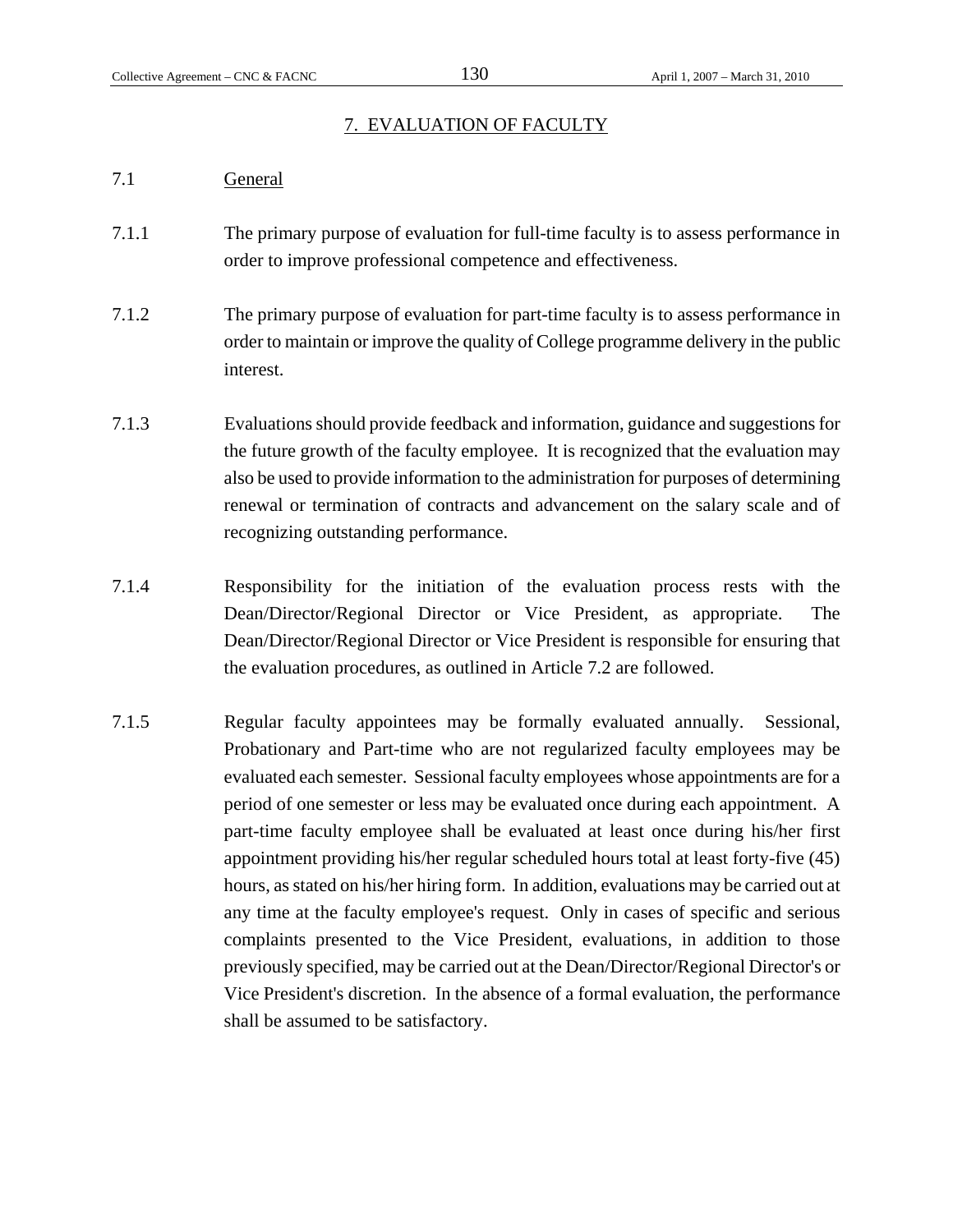## 7.2 Evaluation Procedures

- 7.2.1 Evaluation procedures designed to fairly and adequately assess performance of fulltime faculty employees shall be established and reviewed annually by the Vice President, after consultation with appropriate faculty groups at divisional/departmental meetings for their recommendations.
- 7.2.2 Evaluation procedures designed to fairly and adequately assess performance of parttime faculty employees shall be established and reviewed periodically by the Vice President, after consultation with appropriate faculty groups at divisional/departmental meetings for their recommendations.
- 7.2.3 The Director/Associate Dean/Director/Regional Director or Vice President, as appropriate, shall advise the faculty employee in advance of the evaluation procedure to be used.
- 7.2.4 The faculty employee shall review all evaluation results with the Director/Associate Dean/Director/Regional Director or Vice President, as appropriate, at a mutually agreeable time. If a faculty employee so chooses, a third party of his/her choice may be present.
- 7.2.5 The faculty employee shall sign the evaluation report indicating his/her agreement or disagreement with the conclusions of the report.
- 7.2.6 The faculty employee shall be given the opportunity to make written comments which shall be entered into the faculty employee's file with the evaluation.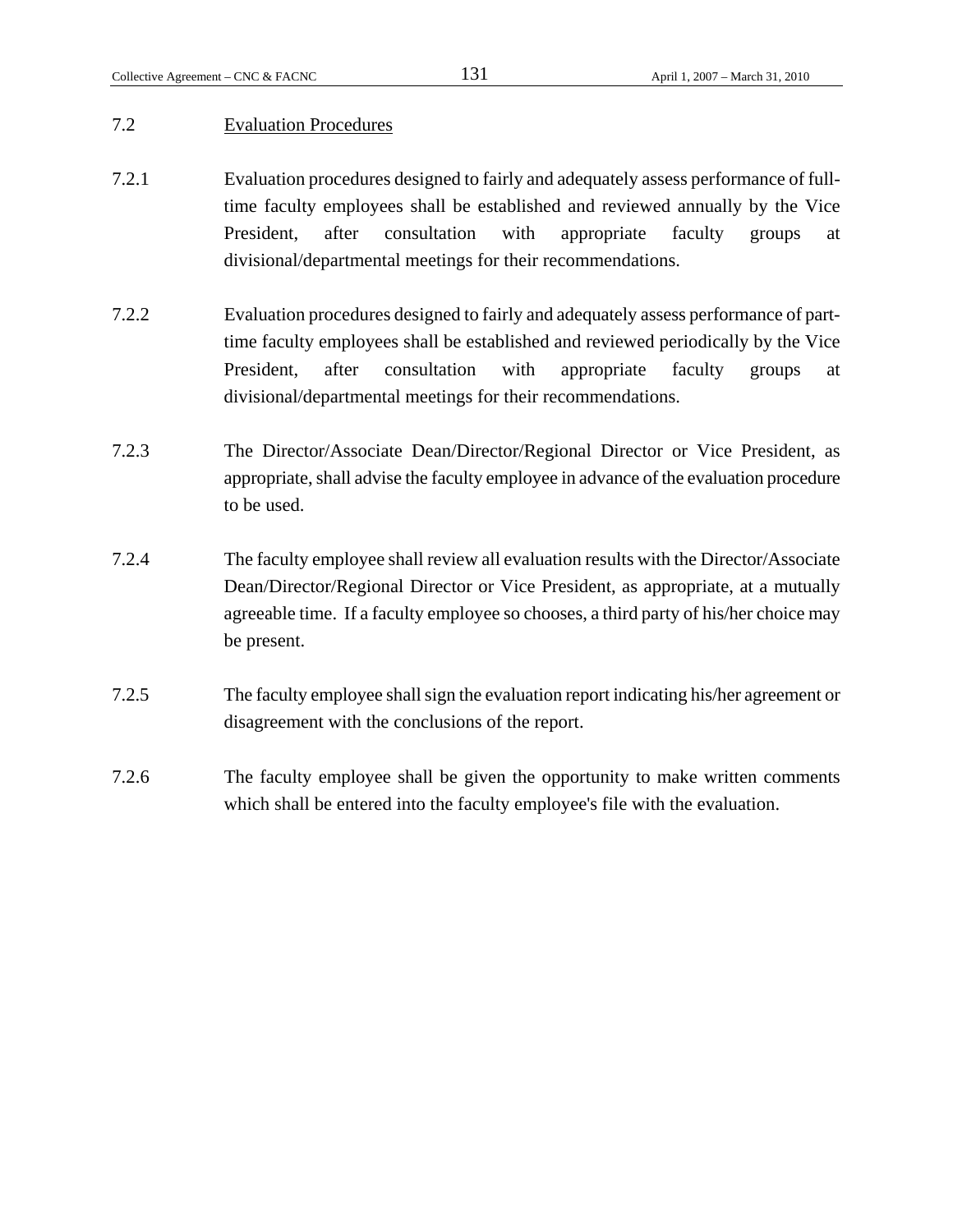# 8. PERSONNEL RECORDS, DISCIPLINE, SUSPENSION AND DISCHARGE

# 8.1 Personnel Files

- 8.1.1 During normal working hours, and in the presence of the Human Resources Director his/her designate, every faculty employee has the right of access to his/her personnel record. Upon presentation of a written request from the faculty employee and for that specific occasion only, a Director of the Faculty Association has the right of access to that faculty employee's personnel record, during normal working hours, and in the presence of the Human Resources Manager or his/her designate. Every faculty employee shall receive a copy of any document which may be the basis of disciplinary action at the time that the document is inserted in the personnel file. A faculty employee shall receive, upon request, a copy of any document in his/her personnel file.
- 8.1.2 The personnel file shall contain only valid and relevant material. The faculty employee may request, in writing at any time, that material be removed from his/her personnel file.

At an employee's request, the College shall add an employee's response to any document on his/her personnel file.

- 8.1.3 Documents of a disciplinary nature shall be removed from an employee's personnel file after a period of:
	- a. 36 months for discipline which involves a suspension or an issue which involves the health and safety of students.
	- b. 24 months for all other discipline provided there has been no further infraction within the above time limits.
- 8.2 Discipline Part-time Faculty Employees who are not Regularized
- 8.2.1 The Faculty Association recognizes the College's right to discipline, suspend, and discharge part-time faculty employees for just cause subject to the terms and conditions of this Agreement.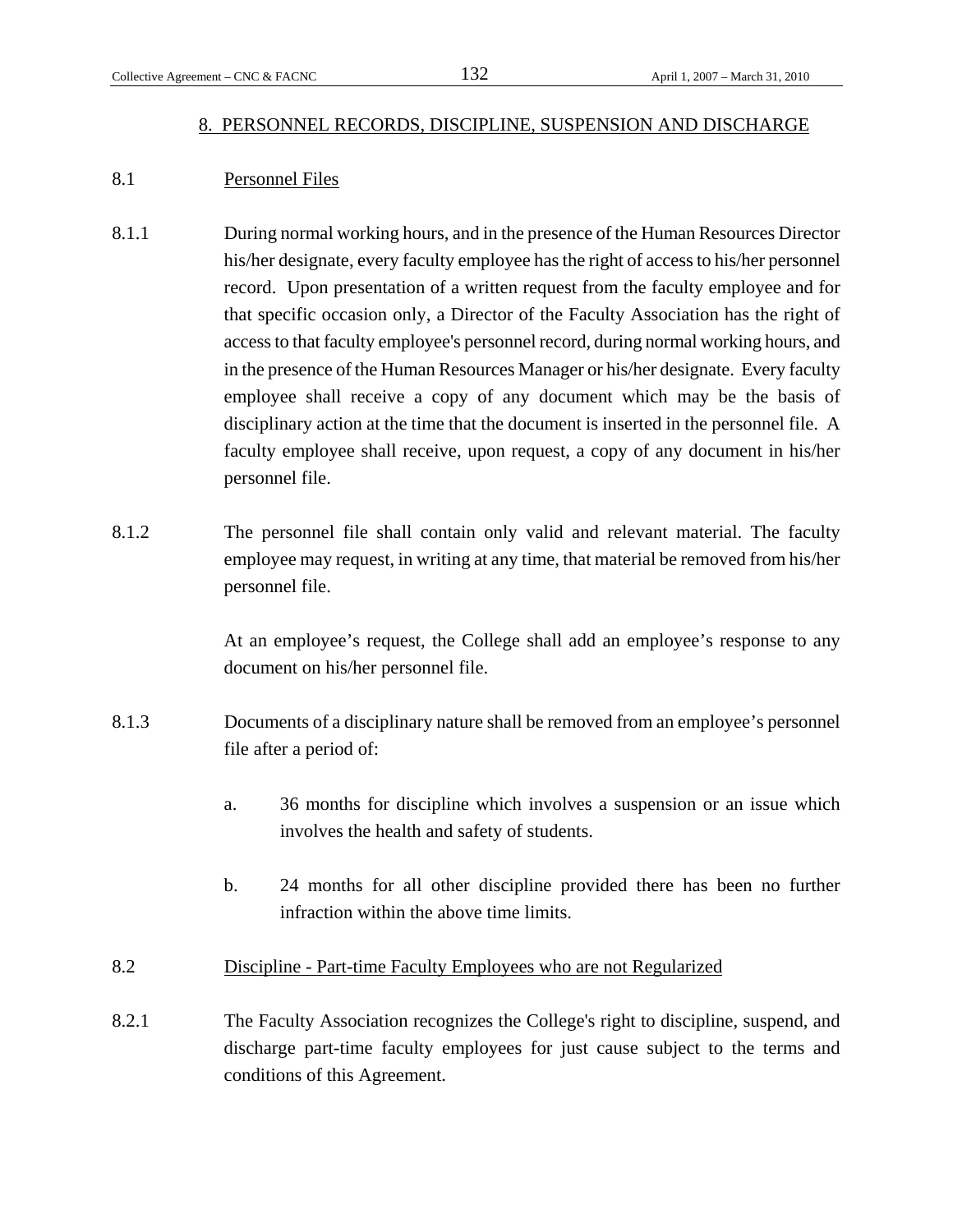| Collective Agreement - CNC & FACNC | 133<br>April 1, 2007 - March 31, 2010                                                                                                                                                                                                                                                                                                                                                                                   |
|------------------------------------|-------------------------------------------------------------------------------------------------------------------------------------------------------------------------------------------------------------------------------------------------------------------------------------------------------------------------------------------------------------------------------------------------------------------------|
| 8.2.2                              | No part-time faculty employee shall be disciplined or suspended except for just<br>cause. A part-time faculty employee shall be suspended for disciplinary reasons only<br>upon the written authority of the President.                                                                                                                                                                                                 |
| 8.2.3                              | A part-time faculty employee considered by the Faculty Association to be wrongfully<br>or unjustly disciplined, suspended, or discharged shall be entitled to recourse under<br>the grievance procedure in accordance with Article 3 of this Agreement.                                                                                                                                                                 |
| 8.2.4                              | A part-time faculty employee has the right to have a third party representative<br>present at any meeting regarding his/her discipline, suspension, or discharge.                                                                                                                                                                                                                                                       |
| 8.3                                | Suspension                                                                                                                                                                                                                                                                                                                                                                                                              |
| 8.3.1                              | Suspension shall be preceded or accompanied by notice, in writing, giving reasons<br>for the duration of the suspension.                                                                                                                                                                                                                                                                                                |
| 8.3.2                              | In cases of suspension, the President shall report the action to the Board with a<br>statement of his/her reasons.                                                                                                                                                                                                                                                                                                      |
| 8.3.3                              | The faculty employee, in accordance with Section 26(4), College and Institute Act<br>1979, may appeal the suspension to the Board.                                                                                                                                                                                                                                                                                      |
| 8.3.4                              | The President may suspend a full-time or regular faculty employee from any or all of<br>his/her faculty responsibilities when he/she has reasonable grounds for believing that<br>the presence of the faculty employee is detrimental to the well-being or functioning<br>of the College. Suspension shall normally precede or accompany action under 8.5 or<br>12.10 and shall terminate when such action is complete. |
| 8.3.5                              | Suspension of a full-time or regular faculty employee may be with or without pay<br>and benefits. However, consistent with a progressive disciplinary model, an episode<br>of suspension with pay and benefits will normally precede an episode of suspension<br>without pay and benefits.                                                                                                                              |
| 8.4                                | Dismissal - Full-time and Regular Faculty Employees                                                                                                                                                                                                                                                                                                                                                                     |
| 8.4.1                              | An appointment may be terminated for proper cause. Demonstration of proper cause<br>is the responsibility of the College, as represented by the President, and shall<br>constitute sufficient reason for dismissal. Cause shall be:                                                                                                                                                                                     |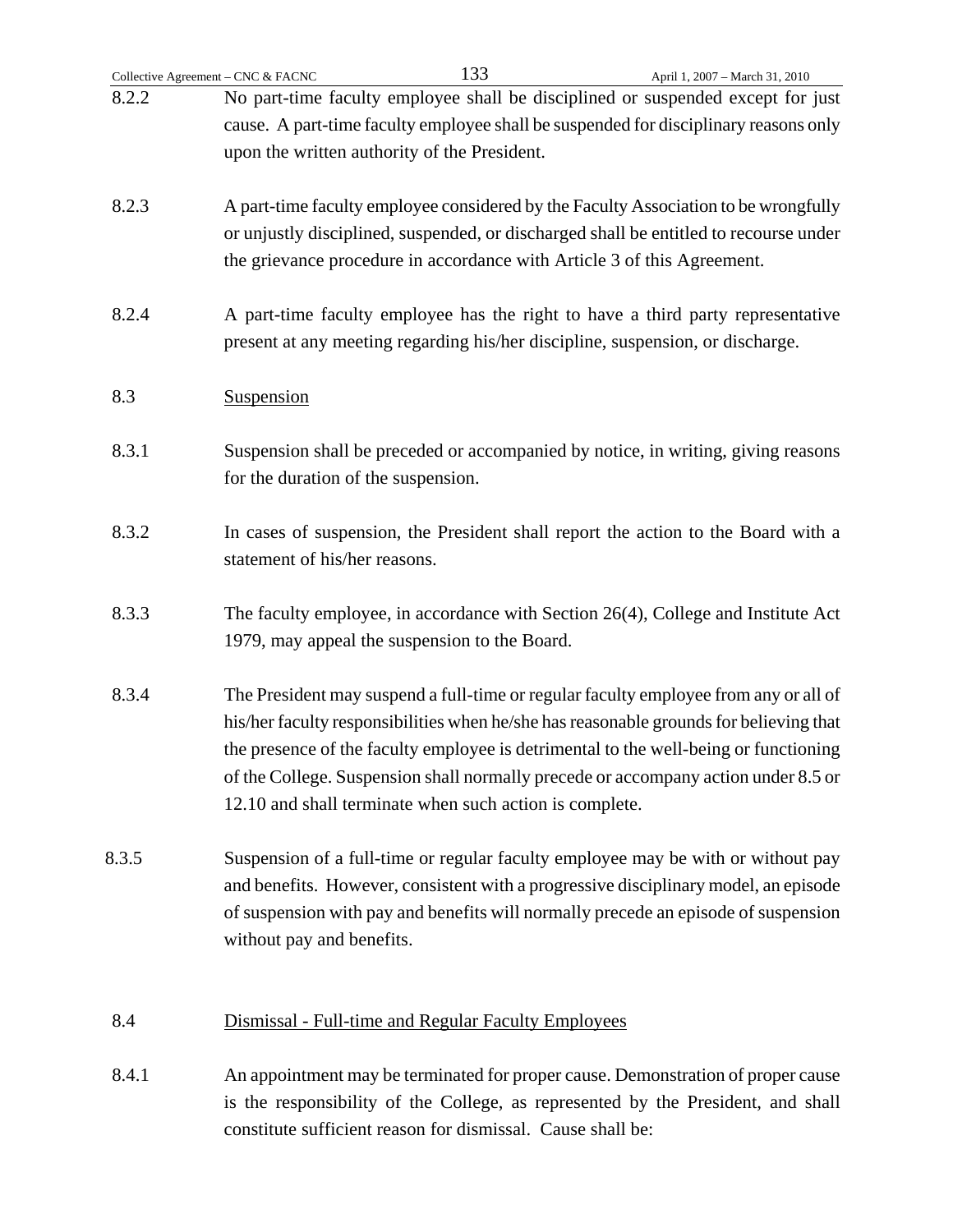a. gross misconduct,

- b. persistent neglect of faculty responsibilities (where neglect shall be taken to mean failure to correct deficiencies which have been indicated in evaluations),
- c. professional incompetence directly related to faculty responsibilities.

The specific reasons for the termination of an appointment for proper cause shall be stated, in writing, by the President. A decision to terminate a faculty employee's appointment for proper cause may be appealed to the Board.

## 8.5 Dismissal Procedures

- 8.5.1 When the President determines that there is proper cause for dismissal, he/she shall notify the faculty employee and the Directors of the Faculty Association, in writing, outlining the reasons for this determination and stating any charges which have been made and by whom they were made.
- 8.5.2 Within seven (7) calendar days of such notification, the President shall meet with the faculty employee for a full and frank discussion of the reasons for the proposed dismissal. Each party may be accompanied by observers or advisors of his/her choice. Within four (4) calendar days of the meeting:
	- a. the President may decide to withdraw dismissal proceedings, or
	- b. the faculty employee may decide to offer his/her resignation, or
	- c. the President may decide to recommend dismissal to the Board.
- 8.5.3 The faculty employee shall have the right to appear before the Board at the time a recommendation for dismissal is made, and to present or have presented his/her arguments to the Board. He/she may be accompanied by observers or spokespersons of his/her choice.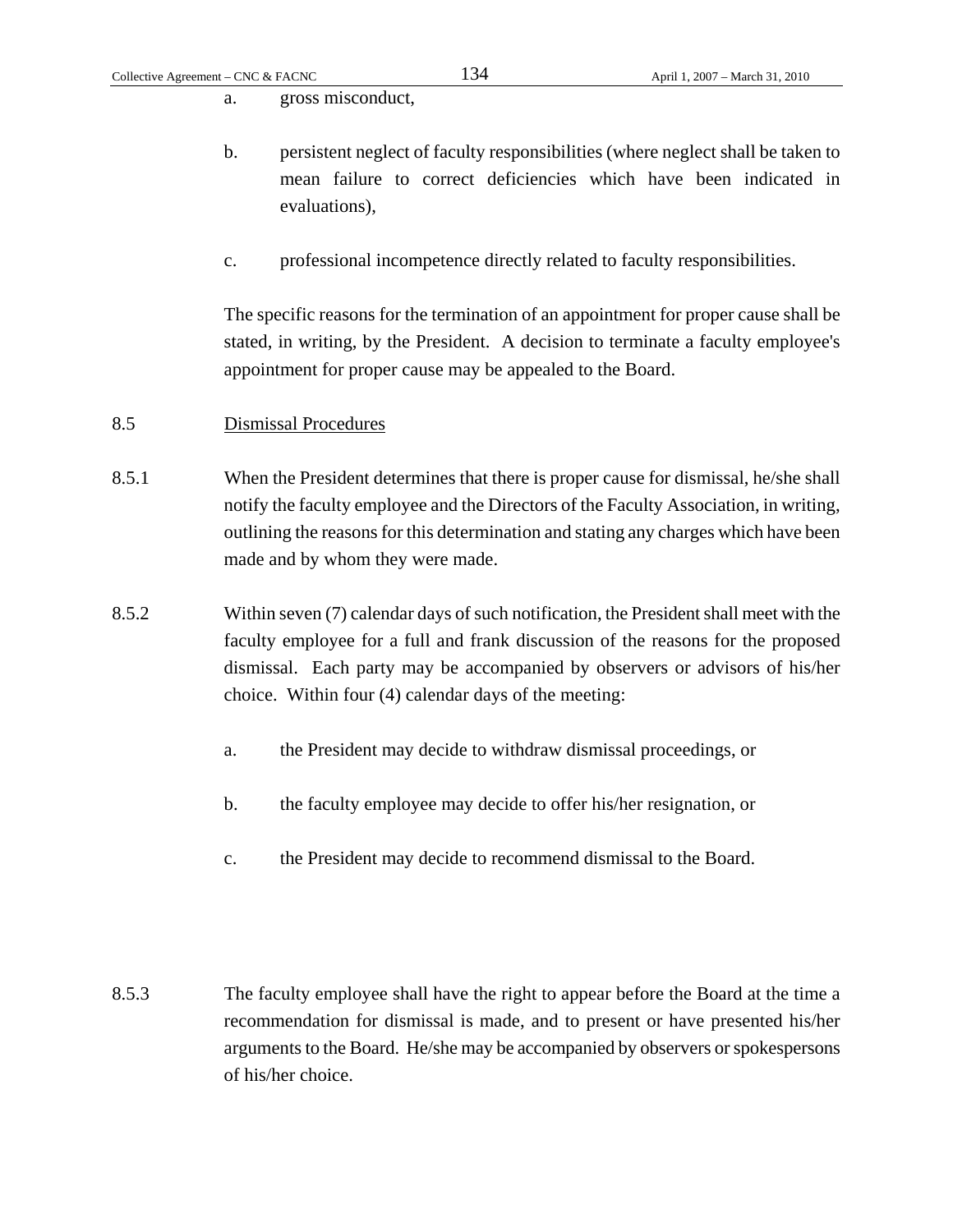|       | 135<br>Collective Agreement - CNC & FACNC                                    | April 1, 2007 - March 31, 2010                                                          |
|-------|------------------------------------------------------------------------------|-----------------------------------------------------------------------------------------|
| 8.5.4 |                                                                              | The Board shall notify the faculty employee and the Directors of the Faculty            |
|       |                                                                              | Association with respect to any dismissal recommendation, in writing, within seven      |
|       | (7) calendar days after such a decision has been reached.                    |                                                                                         |
| 8.5.5 |                                                                              | For full-time faculty and regular employees full pay and benefits shall continue        |
|       |                                                                              | during the period of the dismissal proceedings. Upon written receipt by the faculty     |
|       |                                                                              | employee of the Board's dismissal recommendation, pay and benefits shall cease.         |
|       | (from 8.5.4)                                                                 |                                                                                         |
| 8.6   | <b>Appeal Against Dismissal</b>                                              |                                                                                         |
| 8.6.1 |                                                                              | If the Board accepts a dismissal recommendation (see 8.5), the faculty employee         |
|       |                                                                              | shall have the right, within twenty (20) calendar days from the time of notification of |
|       | the Board's decision, to submit an appeal to an Arbitration Board under 3.6. |                                                                                         |
| 8.7   |                                                                              | Failure to Report for Duty - Part-time Faculty Employees who are not Regularized        |
|       |                                                                              |                                                                                         |
| 8.7.1 |                                                                              | A part-time faculty employee who fails to report for duty for two (2) consecutive       |
|       | presumed to have abandoned his/her position (see Article 8.7.2).             | classes without informing the College of the reason for his/her absence shall be        |
|       |                                                                              |                                                                                         |
| 8.7.2 |                                                                              | A part-time faculty employee shall be afforded the opportunity to rebut such            |
|       |                                                                              | presumption and demonstrate that there was just cause for not informing the College.    |
|       |                                                                              |                                                                                         |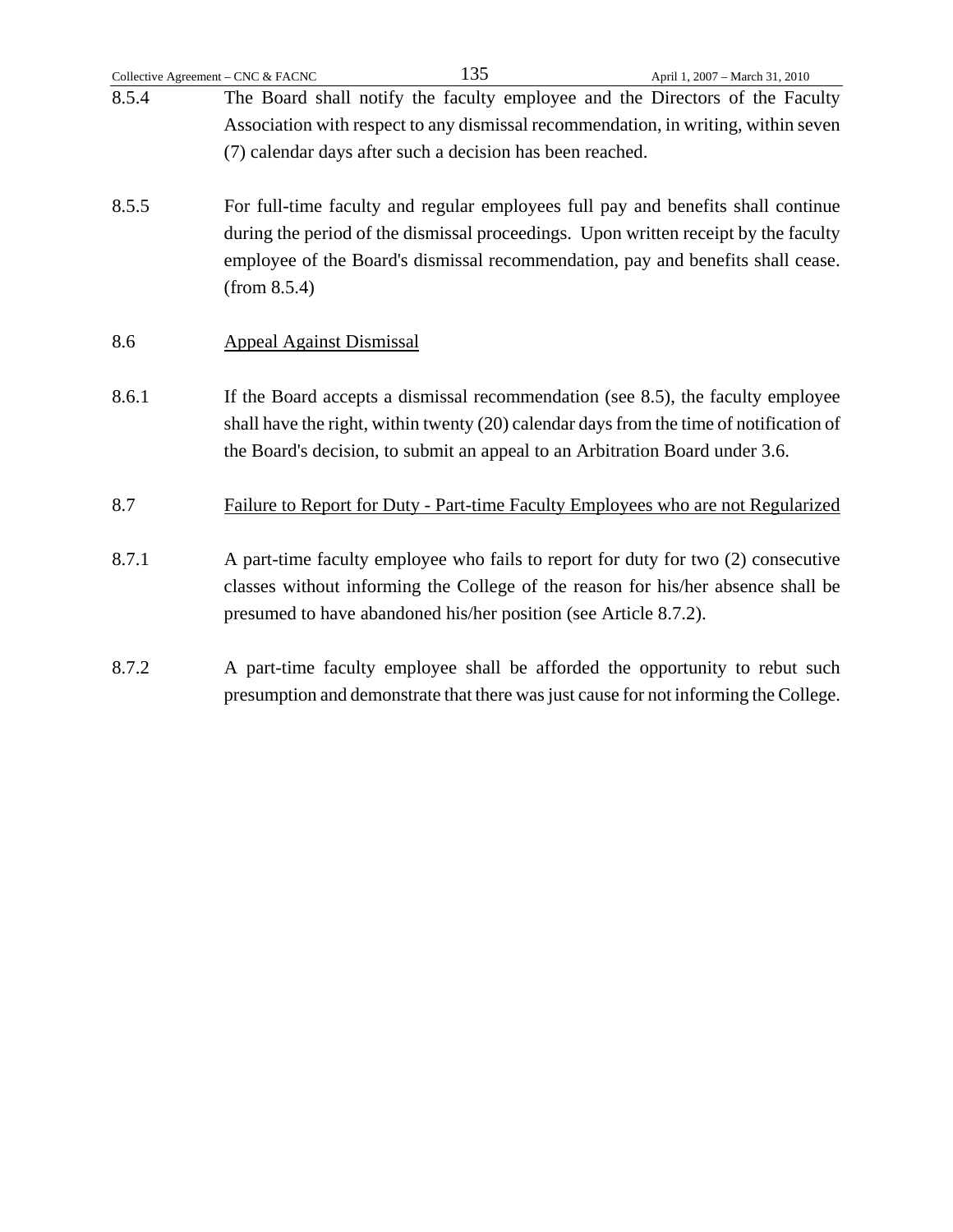## 9. TECHNOLOGICAL CHANGE

# 9.1 Technological Change

- 9.1.1 Definition: For the purposes of this Agreement, the term "technological change" means changes introduced by the College in the manner in which it carries out teaching operations and services where such change or changes affect the terms and conditions or security of employment of any member of the bargaining unit or alter the basis on which this Agreement was negotiated.
- 9.1.2 When the College is considering the introduction of a technological change:
	- a. The Board agrees to notify in writing the Directors of the Faculty Association as far as possible in advance of its intention and to update the information provided as new developments arise and modifications are made.
	- b. The foregoing notwithstanding, the Board shall provide the Directors of the Faculty Association at least six (6) months notice that a technological change is intended, with a detailed description of the change it intends to carry out.
- 9.1.3 The notice mentioned in 9.1.2 shall be given in writing and shall contain pertinent data including:
	- a. the nature of the change;
	- b. the date on which the Board proposes to effect the change;
	- c. the approximate number, type and location of faculty employees likely to be affected by the change;
	- d. the effects the change may be expected to have on the faculty employees' working conditions and terms of employment;
	- e. other pertinent data relating to the anticipated effects on faculty employees.
- 9.1.4 The notice mentioned in 9.1.2 and information listed in 9.1.3 shall also be given to the faculty employees likely to be affected.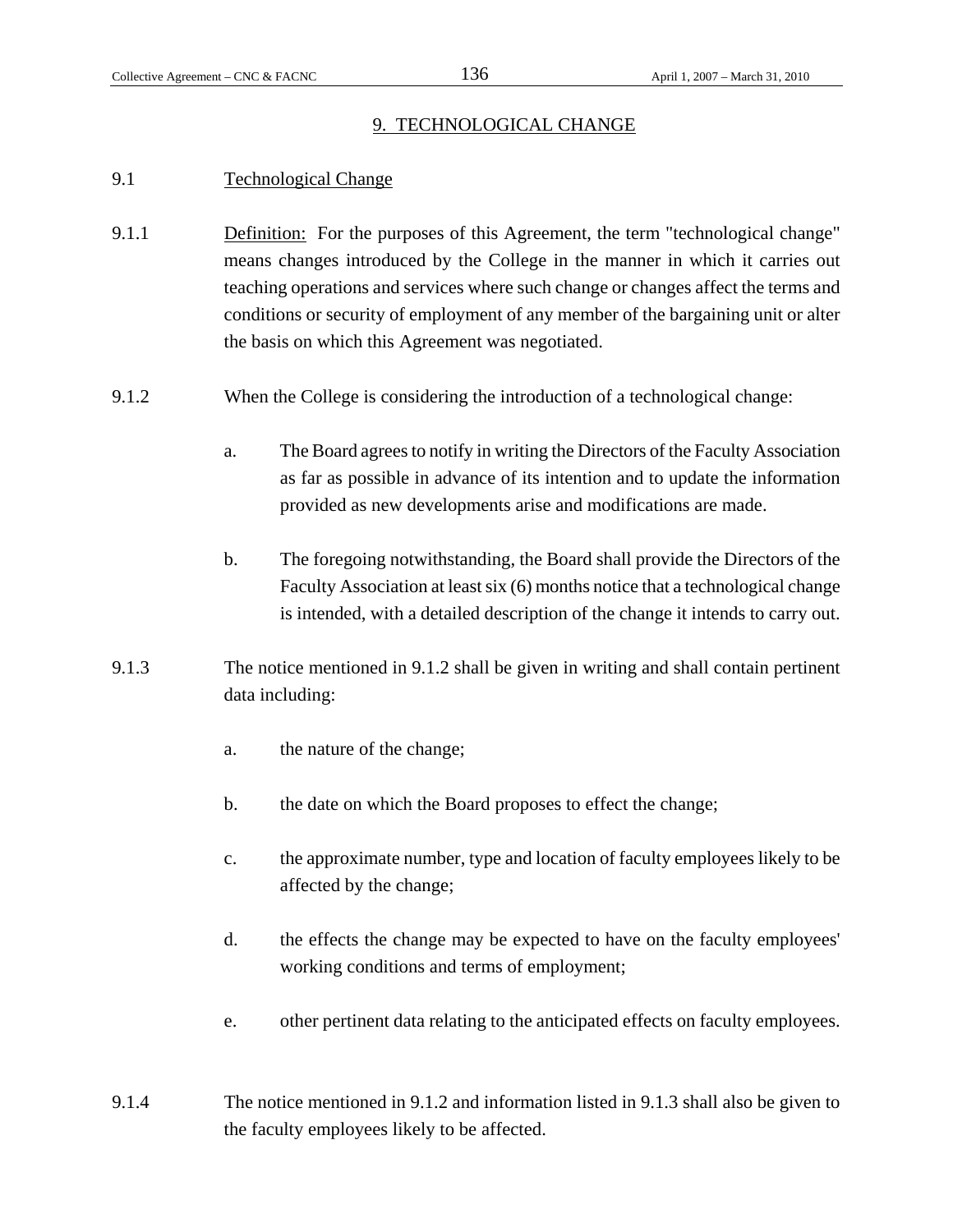| Collective Agreement - CNC & FACNC | 137                                                                                 | April 1, 2007 - March 31, 2010                                                                 |  |
|------------------------------------|-------------------------------------------------------------------------------------|------------------------------------------------------------------------------------------------|--|
| 9.1.5                              |                                                                                     | Where the Board has notified the Directors of the Faculty Association of its intention         |  |
|                                    |                                                                                     | of introducing a technological change, the parties undertake to meet within the next           |  |
|                                    | thirty 30 days in an effort to reach agreement on solutions to the problems arising |                                                                                                |  |
|                                    | from this change as they affect faculty employees.                                  |                                                                                                |  |
|                                    |                                                                                     |                                                                                                |  |
| 9.1.6                              |                                                                                     | Agreements reached between the parties under 9.1.5 shall be concluded in written               |  |
|                                    |                                                                                     | form and such agreement shall have the same effect as the provisions of the existing           |  |
|                                    | Collective Agreement and shall be subject to the grievance procedure.               |                                                                                                |  |
|                                    |                                                                                     |                                                                                                |  |
| 9.1.7                              |                                                                                     | Where the parties do not reach agreement within three (3) months of the                        |  |
|                                    |                                                                                     | commencement of formal negotiations and where various matters relating to the                  |  |
|                                    |                                                                                     | affected faculty employees remain unresolved, either party may refer such matters to           |  |
|                                    | arbitration under 3.6.                                                              |                                                                                                |  |
|                                    |                                                                                     |                                                                                                |  |
| 9.1.8                              |                                                                                     | Technological change must not be introduced by the Board while the matter is under             |  |
|                                    | discussion and/or dispute resolution under the terms of 9.1.5, 9.1.6, or 9.1.7.     |                                                                                                |  |
|                                    |                                                                                     |                                                                                                |  |
| 9.1.9                              |                                                                                     | Grievances over the application of Article 9.1 shall commence at Step 2 (i.e., the             |  |
|                                    | President) and shall be dealt with as expeditiously as possible.                    |                                                                                                |  |
|                                    |                                                                                     |                                                                                                |  |
| 9.2                                | Introduction and Evaluation of Self-Instructional or Pre-packaged Courses           |                                                                                                |  |
|                                    |                                                                                     |                                                                                                |  |
| 9.2.1                              |                                                                                     | The provisions outlined in this section $(9.2.1 \text{ to } 9.2.6)$ supersede the requirements |  |
|                                    |                                                                                     | outlined in 9.1.1 to 9.1.9 inclusive insofar as the introduction and evaluation of             |  |
|                                    | self-instructional or pre-packaged courses are concerned.                           |                                                                                                |  |
|                                    |                                                                                     |                                                                                                |  |
| 9.2.2                              |                                                                                     | Based on its commitment to educational excellence, the College shall provide                   |  |
|                                    |                                                                                     | face-to-face instruction mode over alternate forms of delivery. However, it may be             |  |
|                                    |                                                                                     | that in the course of making educational opportunities accessible to all of the people         |  |
|                                    | in the College region, that alternate or mixed modes of delivery are necessary.     |                                                                                                |  |
|                                    |                                                                                     |                                                                                                |  |
| 9.2.3                              |                                                                                     | It is agreed that where the College wishes to develop or introduce self-instructional          |  |
|                                    |                                                                                     | courses (correspondence) or introduce pre-packaged courses, the professional                   |  |
|                                    |                                                                                     | standard of such courses is of utmost concern to all involved. These courses must              |  |
|                                    |                                                                                     | meet professional standards or they shall not be offered through the College. If such          |  |
|                                    |                                                                                     | courses are being developed or introduced, recognizing that it is not possible to              |  |
|                                    |                                                                                     | delineate a method which would be universally appropriate for the evaluation of all            |  |
|                                    |                                                                                     | of the diverse curriculum available and for the many situations within which it will           |  |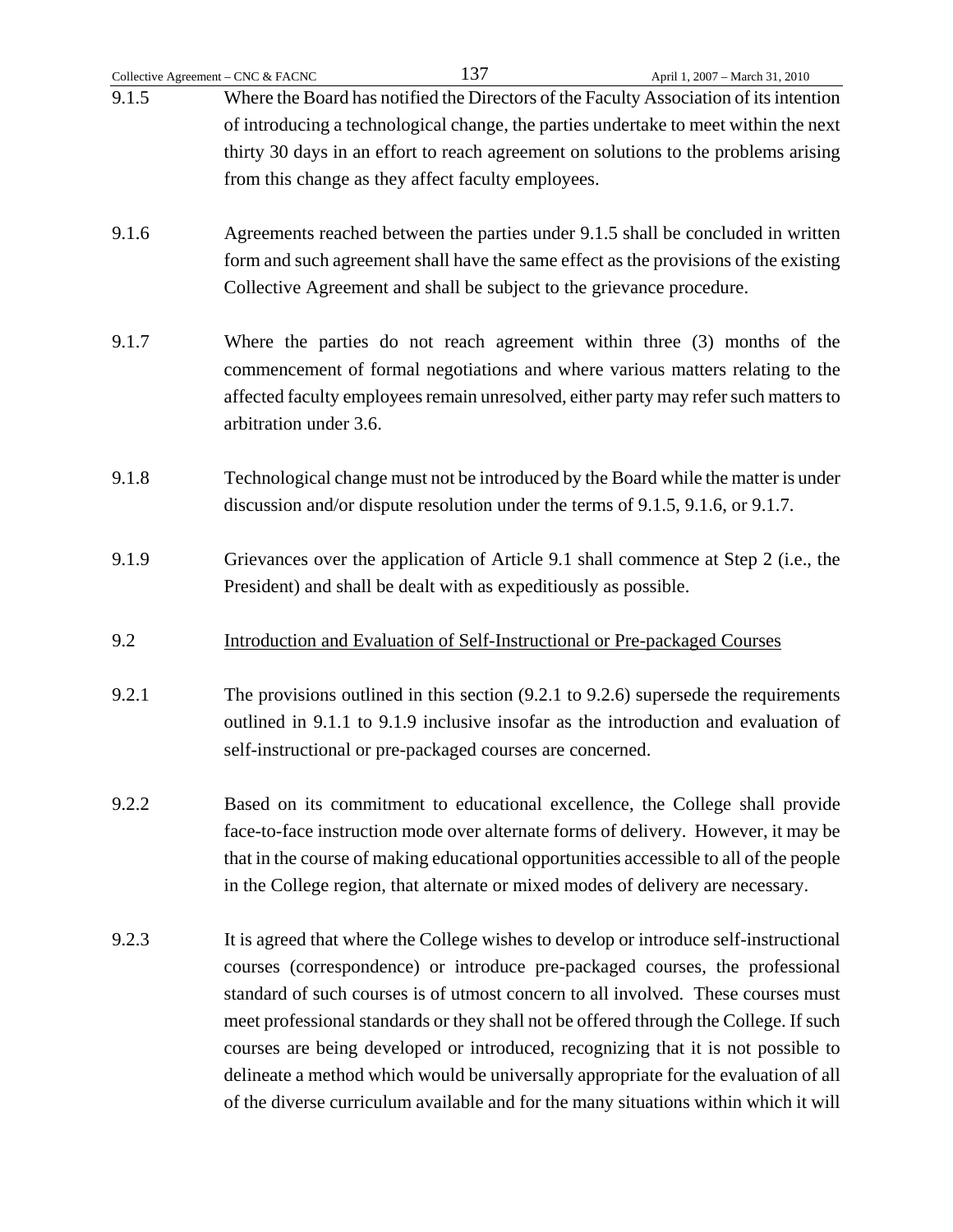be developed and utilized, the College and the Faculty Association will strike a Committee to devise a process for evaluating these courses at the initiation of the project.

- 9.2.4 The Committee members shall consist of the course writer(s) when the course is being developed by the College or a person with appropriate expertise when the course is pre-packaged, the administrator responsible for the programme area or his/her designate, a person with curriculum development expertise, and one or more faculty with content or related content expertise. Committee members other than the course writer(s) and the administrator shall be by mutual agreement of the Faculty Association and the College. Representatives of relevant professional bodies may be invited to serve as deemed appropriate by the Committee.
- 9.2.5 The Committee shall develop a comprehensive evaluation plan to ensure that the courses meet professional standards. Where the courses are developed by the College, this plan will include a formative evaluation during the development of the course as well as a summative evaluation after the course has been piloted. Students cannot be enrolled in pilot offerings of self-instructional courses or pre-packaged courses prior to the determination that the courses are of a professional standard through the evaluation process as specified by the Committee. Any deficiencies identified by a summative evaluation process after piloting the course must be corrected before the course may be offered again.
- 9.2.6 The work of the Committee will be deemed to be complete when a process for evaluation has been established. The process that the Committee establishes shall include (but not be limited to):
	- a. a means for determining whether or not the course meets professional standards;
	- b. a procedure for assessing and, where appropriate, pilot testing the course;
	- c. timelines for completing the evaluation process;
	- d. a means for appraising whether or not the evaluation process has been adhered to;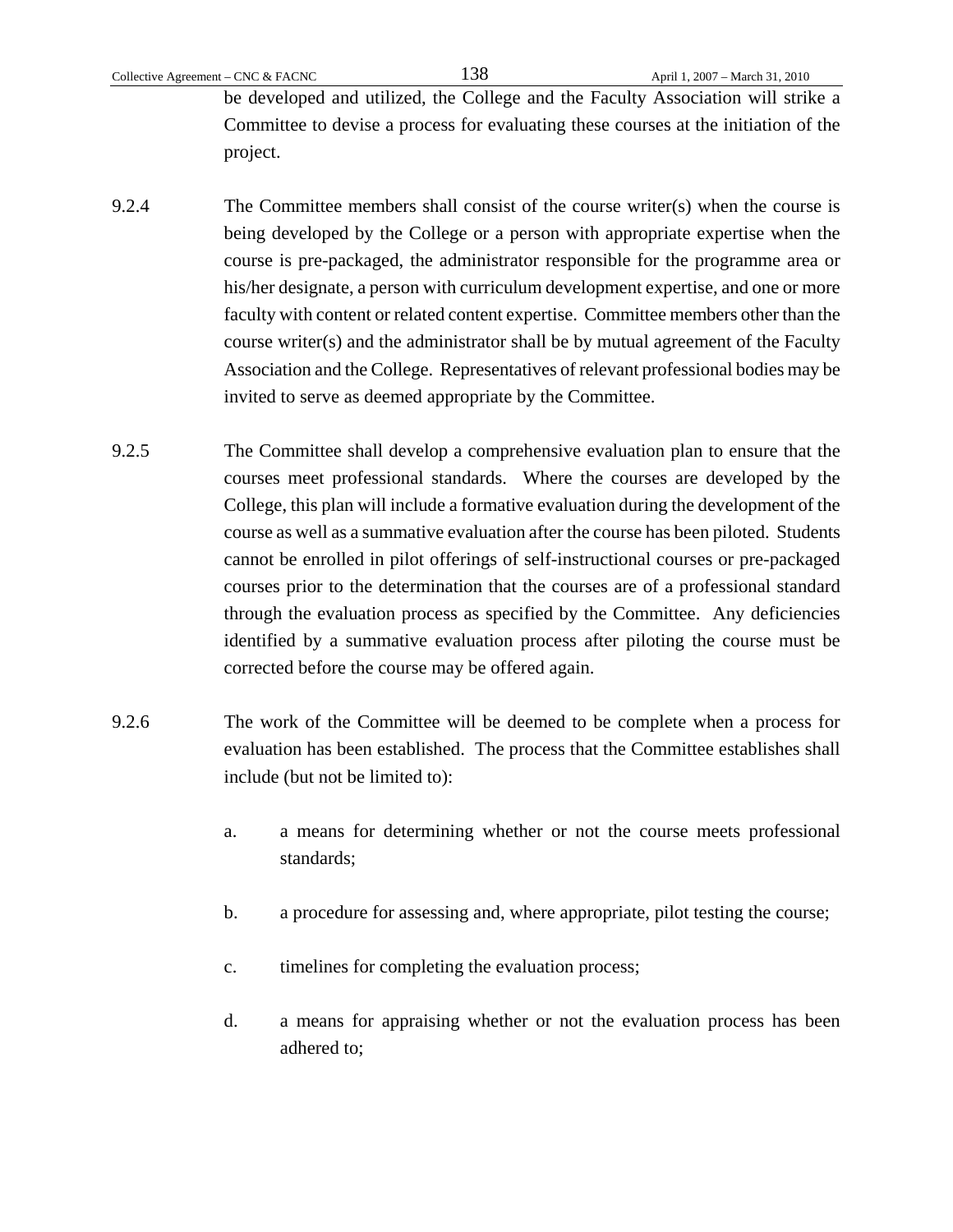e. a means to ensure that the input of all affected parties will be considered within the evaluation process.

If the Committee is unable to establish a process for evaluation, the issue shall be referred to a three person external committee. One member of the committee shall be chosen by the College, one member shall be chosen by the Faculty Association, and the third member chosen by the first two members.

 The external committee's recommendations for the establishment of an evaluation process are binding on both the Board and the Faculty Association.

#### 9.3 Introduction of Courses Transmitted Live

It is agreed that in order to maintain instructional excellence and facilitate the use of live electronic transmission systems, the following provisions must be met:

- 9.3.1 The courses must meet a professional standard which is to be evaluated during their initial presentation according to the procedures outlined in Section 9.2.3 to 9.2.6 inclusive.
- 9.3.2 Courses presented by live electronic transmission systems include, but are not limited to, interactive instructional television, television, radio, and other electromagnetic delivery systems which do not allow the entire course to be assessed before delivery to the students.

#### 9.4 Protection of Instructional Methodology & Materials

The College shall not make use of any faculty employee's lecture, laboratory, written or other course materials in such a way as to replace the actual services of any incumbent faculty employee. The College also agrees not to furnish such materials to any outside agency for rebroadcast or any other use without the employee's permission. The College shall not substitute electronic, self-instructional, package, pre-programmed educational services, or other purchased programmes or devices for the services performed by a faculty employee if any faculty employee's appointment as a faculty employee would be terminated. This article supersedes any other provisions of the contract pertaining to job security.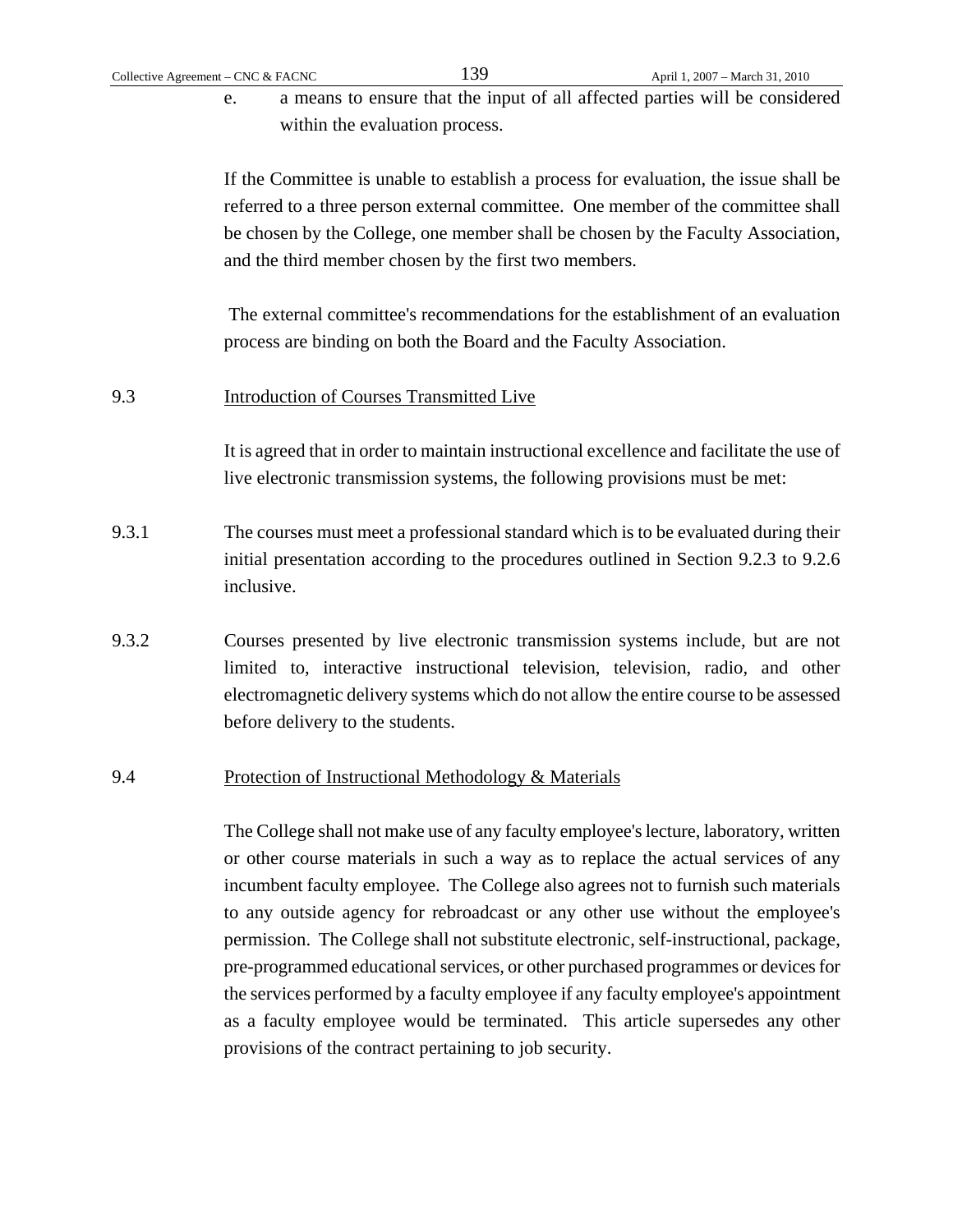### 10. FACULTY WORKLOAD

# 10.1 Faculty Classification

10.1.1 All full-time faculty employees shall be classified according to the type of position they fill as listed in this contract. These classifications must not be changed or deleted without the agreement of the Faculty Association. If new positions are created during the life of this contract, the classification shall be made with the mutual agreement of the Board and the Faculty Association; if mutual agreement cannot be reached, the issue goes to binding arbitration under Article 3.6.

> If new Arts and Science courses or new Type 1(b) or Type 1(c) programmes are created during the life of this Agreement, the placement in the classification categories will be made with the mutual agreement of the Board and the Faculty Association; if mutual agreement cannot be reached, the issue goes to binding arbitration under Article 3.6.

10.1.2 All part-time faculty employees shall be classified according to the type of programme area in which they instruct as listed in this agreement and as stated on their hiring form.

> These classifications must not be changed or deleted without the agreement of the Faculty Association. If new programme areas are created during the life of this Collective Agreement, the classification will be made with the mutual agreement of the Board and the Faculty Association; if mutual agreement cannot be reached, the issue goes to binding arbitration under Article 3.6.

10.1.3 Type 1(a) faculty employees shall be classified according to the type of course they instruct. Type 1(a) faculty employees shall work primarily as instructors or laboratory demonstrators in:

> Arts and Science Courses (as identified below) Fine Arts Diploma Programme Forest Resource Technology Geographical Information Systems New Media Communications and Design Diploma Program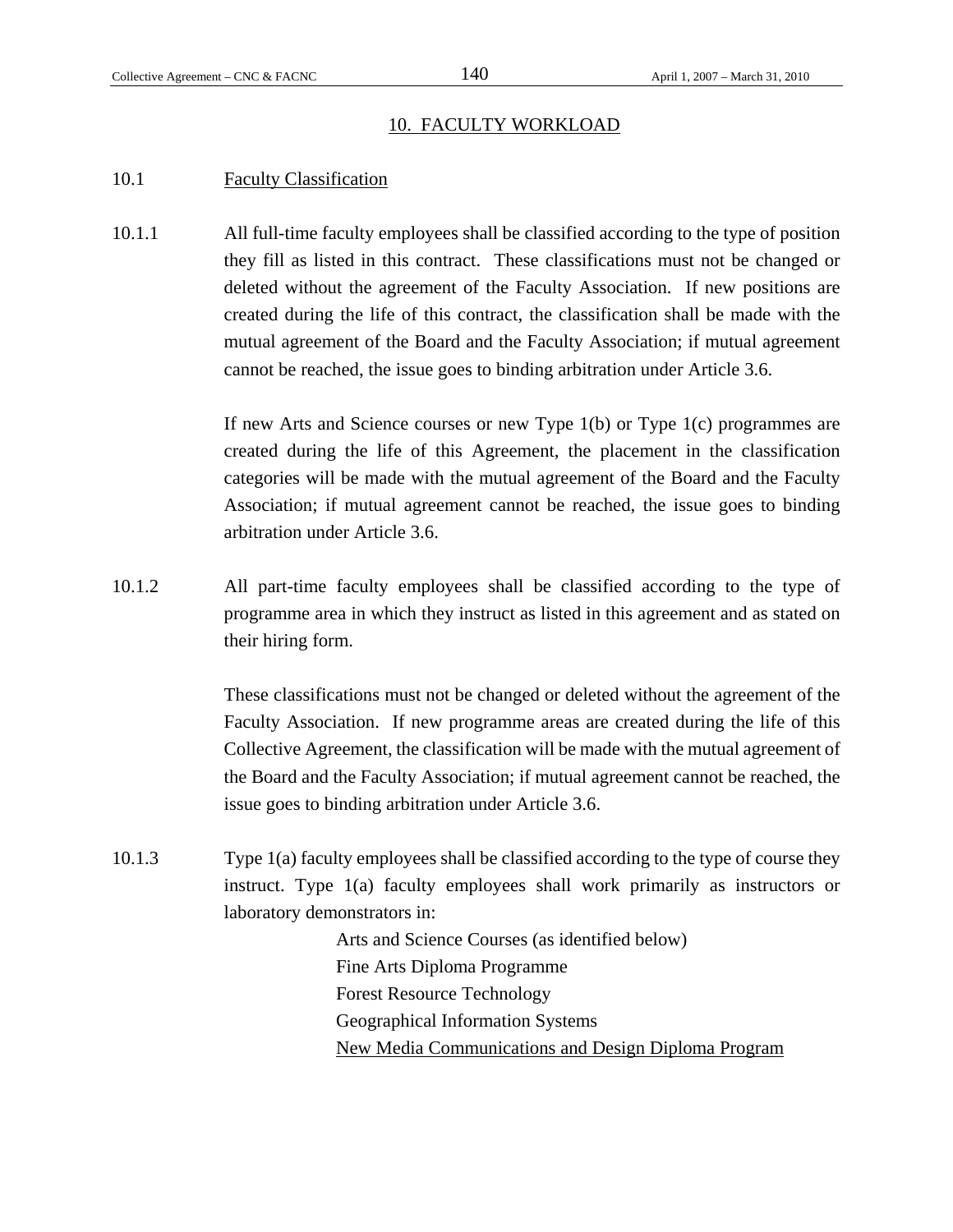For the purposes of determining Type 1(a) workload classifications the following list constitutes the Arts and Science courses referred to above: ANTH 101, 102, 201, 202 APSC 100, 120 ASTR 101, 102, 105 BIO 103, 104, 105, 107, 111, 112, 120, 201, 202, 205, 206, 207, 211 CHEM 111, 112, 113, 114, 201, 202, 203, 204, 205 CLTC 100 COM 204, 212, 222 CRIM 101, 102, 103, 106, 120, 135, 201, 230, 241 CSC 105, 109, 110, 115, 210, 212, 214, 215, 216, 218, 224 ECON 101, 102, 201, 202, 207 ENG 101, 102, 103, 104, 106, 107, 201, 202, 203, 204, 205, 206, 213, 214, 215, 216, 217, 218, 219, 220, 231, 232 \*FNST 100, 101 FORS 100,111, 112, 202, 203, 210, 213, 237, 238, 305, 306 FRENCH 101, 102 GEOG 101, 102, 103, 201, 202, 203, 204, 205, 210

GEOL 101, 102 \*HIST 101, 102, 103, 104, 204, 205, 206, 211, 213, 214, 216, 217

H.K. 100, 120, 121, 122, 123, 124, 125, 127, 200, 210, 220, 221, 222, 223, 224, 230, 240, 291, 300

HUM 101, 102 MATH 100, 101, 102, 103, 104, 105, 190, 201, 202, 203, 204, 205, 215 PHIL 101, 102, \* 106, 107, 110, 210, 205, 220, 221, 230

PHYS 101, 102, 105, 106, 204, 205, 211, 212

PSYC 101, 102, 103, 201, 202, 203, 204, 205, 206, 207, 209,210

SOC 101, 102, 201, 202, 203, 204, 206, 220, 230

WMST 101, 102\*

POL. SC. 131

The parties agree to update the list of Arts and Science Courses annually on April 1st, or the publication date of the College Calendar, whichever occurs later.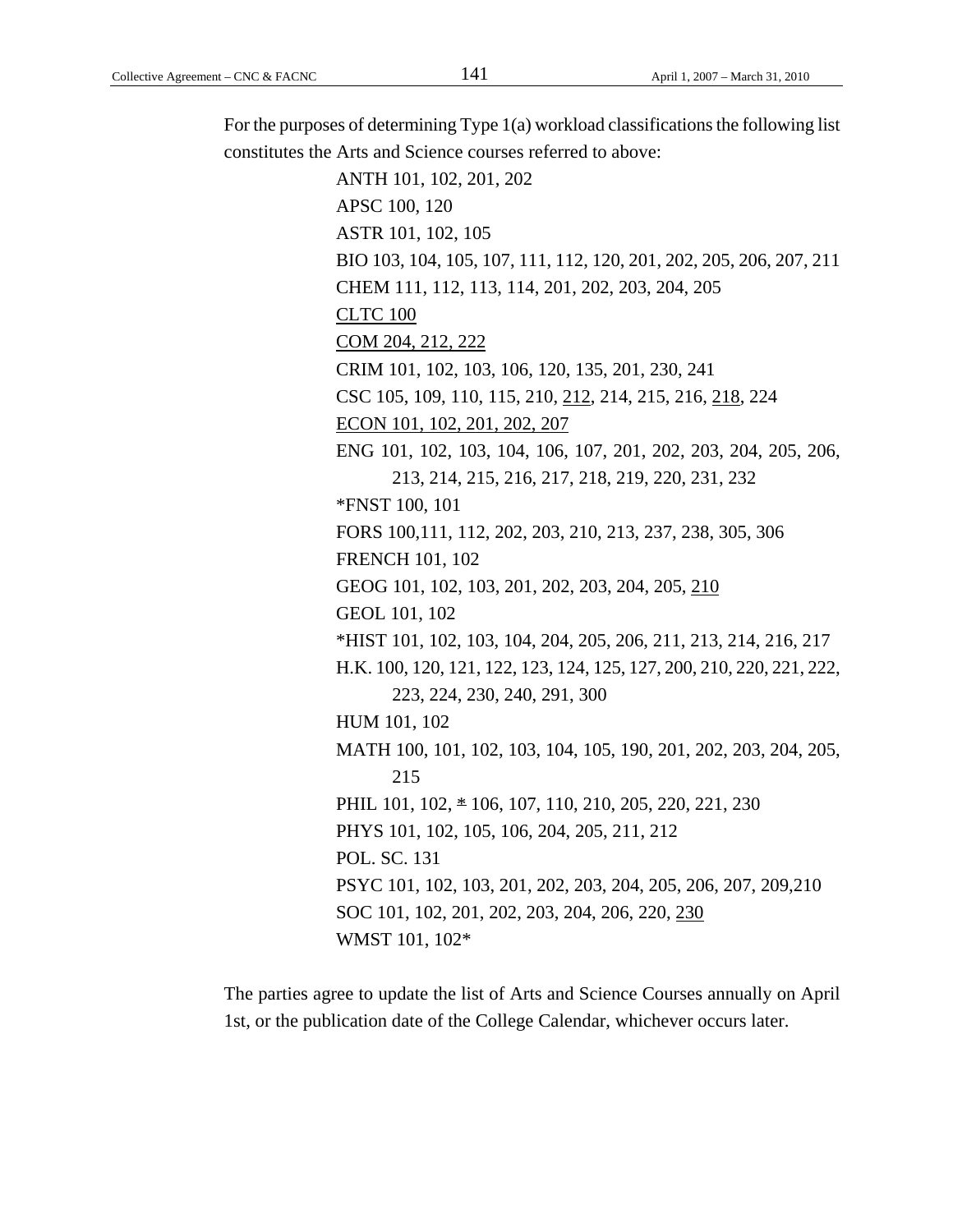| 10.1.4 | Type 1(b) faculty employees shall work primarily as instructors or laboratory       |  |  |  |
|--------|-------------------------------------------------------------------------------------|--|--|--|
|        | demonstrators in:                                                                   |  |  |  |
|        | <b>Business Administration</b>                                                      |  |  |  |
|        | <b>Computer Information Systems</b>                                                 |  |  |  |
|        | <b>Construction Management</b>                                                      |  |  |  |
|        | Early Childhood Education                                                           |  |  |  |
|        | Electronics                                                                         |  |  |  |
|        | <b>Engineering Technology</b>                                                       |  |  |  |
|        | <b>Engineering Design Technology</b>                                                |  |  |  |
|        | <b>Hospitality Administration</b>                                                   |  |  |  |
|        | Human Resource Management Programme                                                 |  |  |  |
|        | <b>Maintenance Management Programme</b>                                             |  |  |  |
|        | Native Social Work Development Programme                                            |  |  |  |
|        | *Northern Outdoor Recreation & Ecotourism                                           |  |  |  |
|        | <b>Social Services Worker</b>                                                       |  |  |  |
|        | <b>Wood Technology</b>                                                              |  |  |  |
|        |                                                                                     |  |  |  |
|        | This includes all courses required in order to receive the College of New Caledonia |  |  |  |
|        | Diploma or Certificate in the above programmes subject to 10.1.1.                   |  |  |  |
| 10.1.5 | Type 1(c) faculty employees shall work primarily as instructors or laboratory       |  |  |  |
|        | demonstrators in:                                                                   |  |  |  |
|        | <b>Dental Assisting</b>                                                             |  |  |  |
|        | Dental Hygiene                                                                      |  |  |  |
|        | *Home Support Worker/Resident Care Attendant Programme                              |  |  |  |
|        | <b>Practical Nursing</b>                                                            |  |  |  |
|        | This includes all courses required in order to receive the College of New Caledonia |  |  |  |
|        | Diploma or Certificate in the above programmes subject to 10.1.1.                   |  |  |  |
| 10.1.6 | Type 1(d) faculty employees shall work primarily as instructors in:                 |  |  |  |
|        | Northern Collaborative Baccalaureate Nursing Program ("NCBNP")                      |  |  |  |
|        |                                                                                     |  |  |  |
| 10.1.7 | Type 2 faculty employees shall work primarily as instructors in:                    |  |  |  |
|        | <b>Adult Special Education</b>                                                      |  |  |  |
|        | <b>Centre for Student Success</b>                                                   |  |  |  |
|        | College and Career Preparation                                                      |  |  |  |
|        | <b>Computerized Bookkeeping</b>                                                     |  |  |  |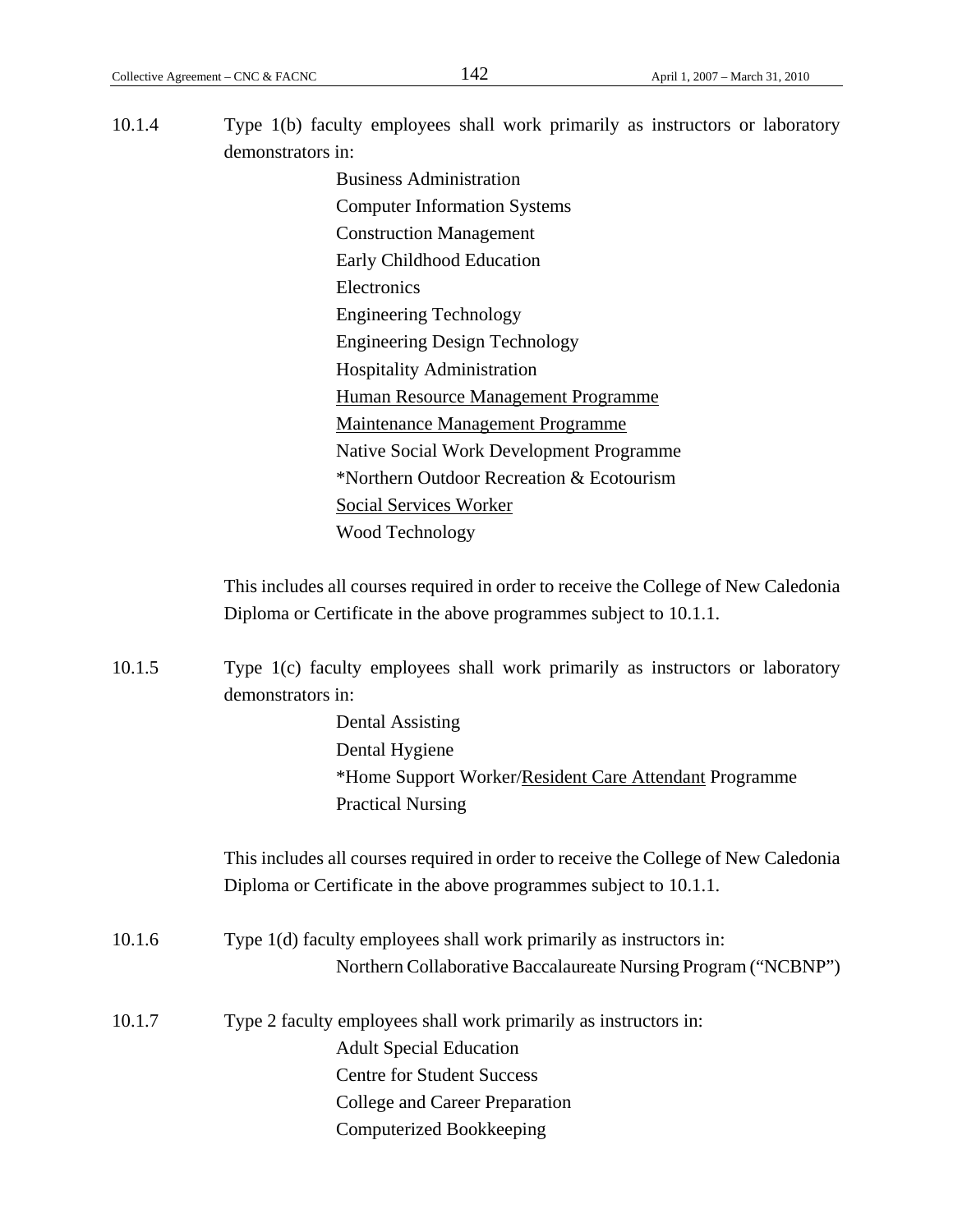| Collective Agreement – CNC & FACNC | 143                                            | April 1, 2007 – March 31, 2010 |
|------------------------------------|------------------------------------------------|--------------------------------|
|                                    | <b>Computer/Network Electronics Technician</b> |                                |
|                                    | Electronics Technician Common Core             |                                |
|                                    | <b>English Language Training</b>               |                                |
|                                    | <b>Applied Business Technology</b>             |                                |
|                                    | Life Skills                                    |                                |
|                                    | <b>Pulp and Paper Operations Programme</b>     |                                |
|                                    | VALT                                           |                                |
|                                    |                                                |                                |

10.1.8 Type 3 faculty employees shall work primarily as instructors in:

Auto Mechanical Repair Automotive Service **Carpentry** Cooperative Advanced Apprenticeship Training Culinary Arts Electrical Entry Level Training Heavy Duty Mechanics Machinist Millwrighting Planer Mill Operator Power Engineering Welding Safety and First Aid

10.1.9 Type 4 faculty employees shall work primarily

a. in: Athletics/Recreation

b. as: Counsellors Librarians Study Skills Instructors Distance Learning Faculty Extension Forester Speech/Language Pathologist Physical Therapist Occupational Therapist Curriculum Developers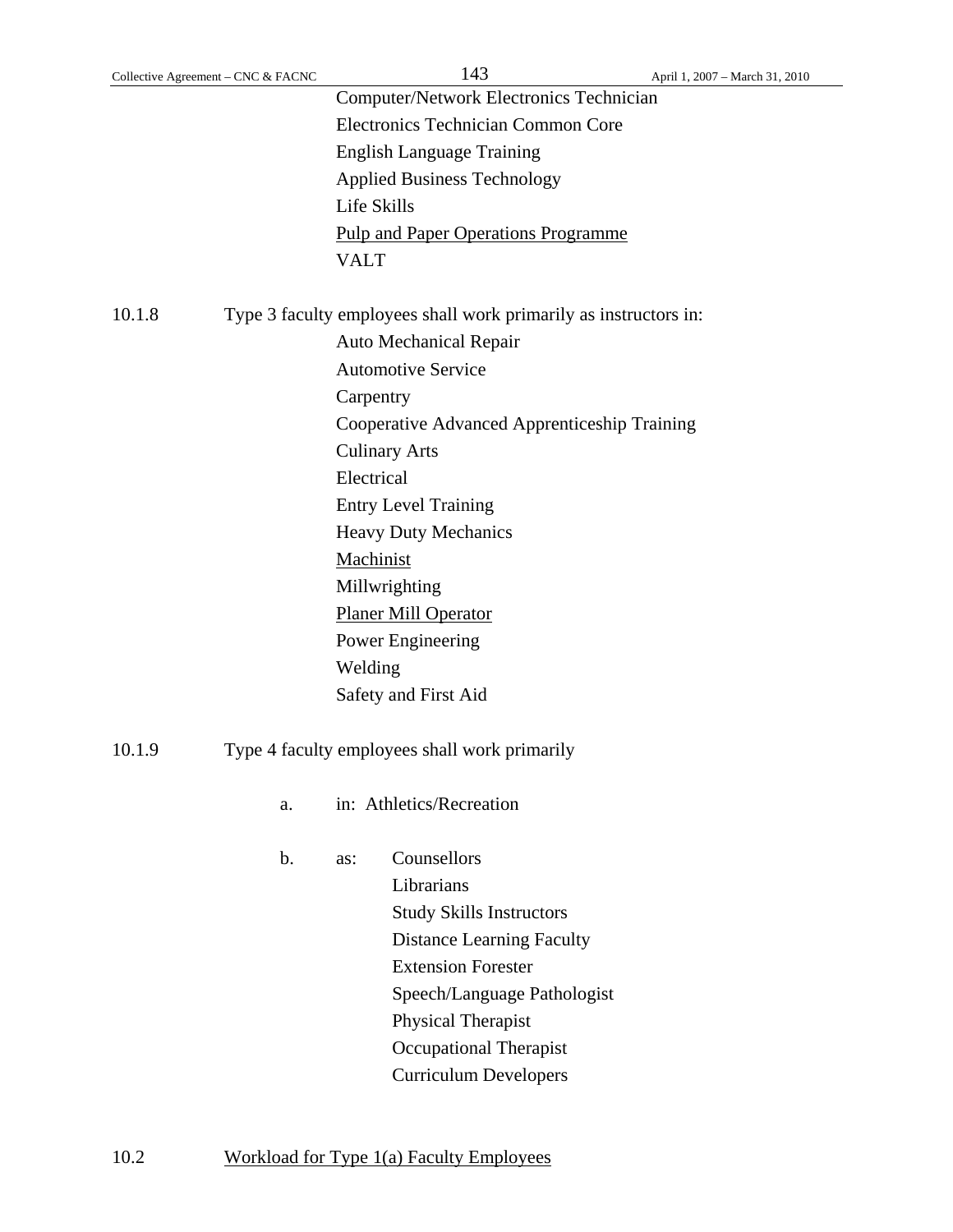10.2.1 A faculty employee teaching a workload of twelve (12) or more instructional hours per week, including equivalent duties provided for in this Agreement (see 2.4.1, 4.7, 5.6, 10.10, 10.2.11, 10.14, 10.15, and 10.17) is a full-time faculty employee.

10.2.2 A full-time faculty employee, other than a laboratory demonstrator, may be required during each teaching semester to instruct in his/her area of competence only one of the following: either

- a. a maximum of fifteen (15) lecture or seminar hours per week; or
- b. a maximum of sixteen (16) hours per week where at least one (1) laboratory or tutorial hour per week is taught in combination with lecture or seminar hours, where the laboratory section is directly associated with one of the lecture/seminar sections; or
- c. a maximum of eighteen (18) hours per week where more than three (3) laboratory hours per week are taught; or
- d. a maximum of eighteen (18) hours per week where two (2) or three (3) laboratory hours per week are taught in combination with lecture or seminar hours providing the faculty employee agrees and providing the student enrolment on the first day of classes was on the average less than 60% full for the classes taught by the faculty employee concerned; or
- e. a maximum of twelve (12) lecture or seminar hours per week where four (4) three-hour per week lecture or seminar preparations, or their equivalent, are taught; or
- f. a maximum of fifteen (15) lecture or seminar hours per week and an additional three (3) laboratory or tutorial hours per week where no more than two (2) three-hour per week preparations, or their equivalent, are taught.

These workloads may be altered only with the written agreement of the Faculty Association.

10.2.3 A full-time laboratory demonstrator may be required during one teaching semester to instruct no more than twenty-one (21) hours per week, and in the remainder of the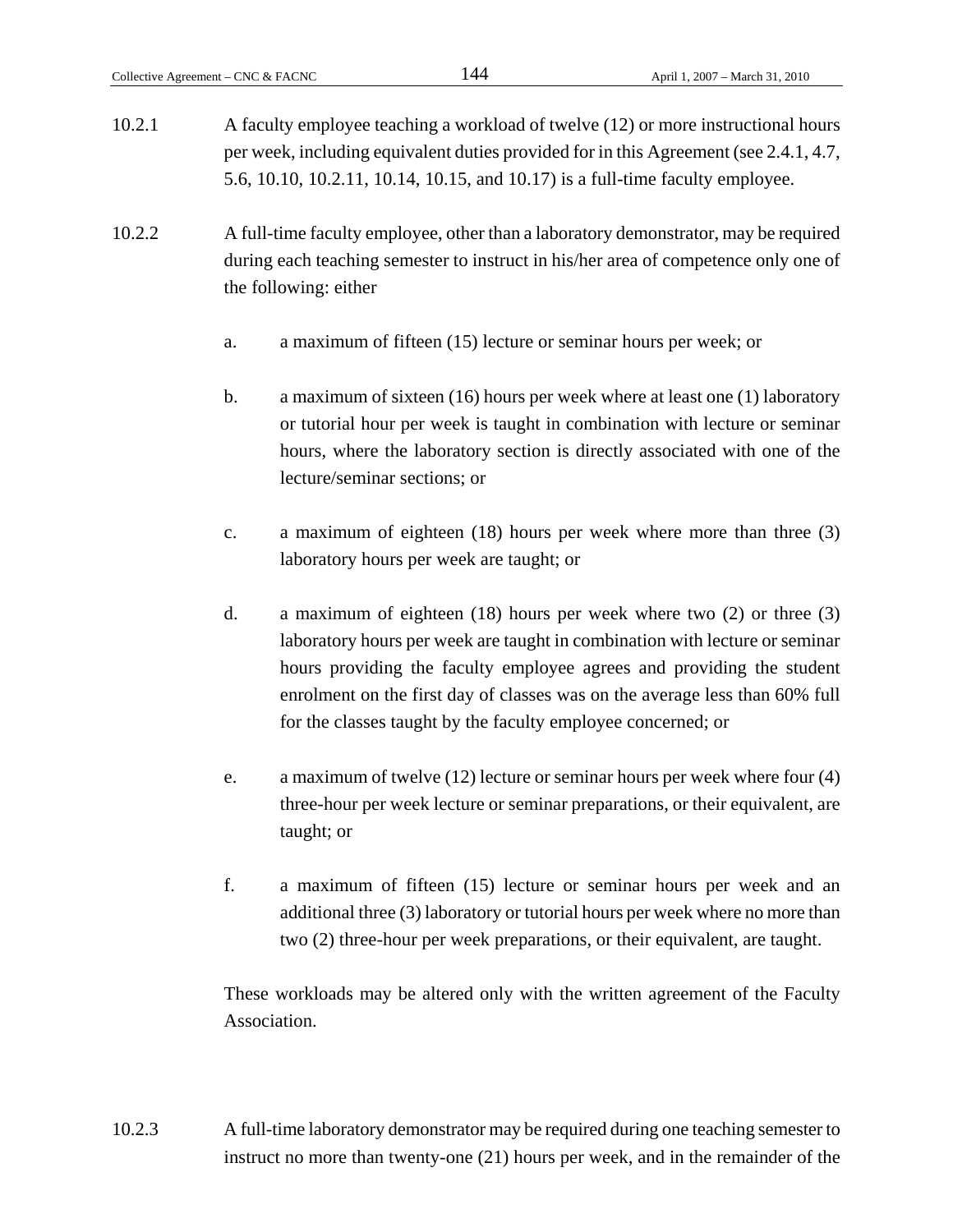teaching semester(s) no more than eighteen (18) hours per week in his/her area of competence.

- 10.2.4 At any given time during a teaching semester, a full-time faculty employee, other than laboratory demonstrator, shall not be assigned:
	- a. more than four (4) three-hour per week lecture or seminar preparations or their equivalent;
	- b. more than three (3) three-hour per week lecture or seminar preparations if two or more of the preparations are for courses with no laboratory/clinical component which the faculty employee has not taught in the previous three years.
	- c. more than three (3) three-hour per week lecture or seminar preparations if one or more of the preparations is for a course with a laboratory/clinical component which the faculty employee has not taught at the College in the previous three years.
	- d. more than five (5) three-hour per week course sections or their equivalent (excluding laboratory sections);
	- e. more than three (3) three-hour per week course sections or their equivalent of any one course;
	- f. laboratory sections of more than one course for which he/she is not teaching a lecture section.
- 10.2.5 Each hour of a self-instructional course, as described in Article 9.2, shall be considered the equivalent of a laboratory hour in calculating a full-time faculty employee's workload. It is intended that the actual work for the faculty employee involved in a three-hour self-instructional course shall be approximately the same as the work involved in the preparation, marking, and delivery of a three-hour laboratory section. Such a workload shall not include more than two different self-instructional courses at any one time. Each self-instructional course shall not require more than two student-contact hours per week of the faculty employee's time.
- 10.2.6 Any dispute between a full-time faculty employee and the appropriate administrator concerning credit for any workload resulting from the presentation of a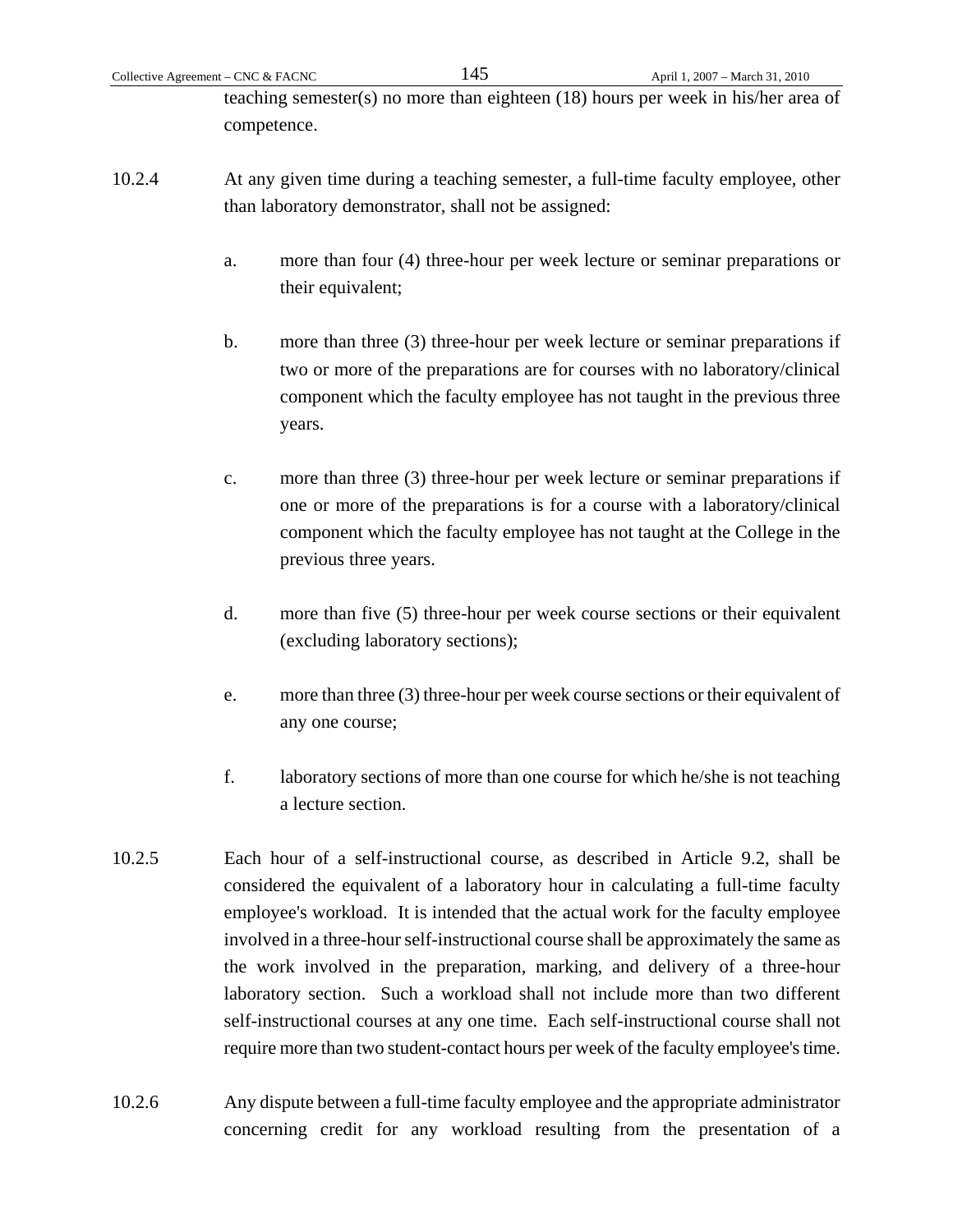Collective Agreement – CNC & FACNC  $146$  April 1, 2007 – March 31, 2010

self-instructional course shall be resolved prior to the commencement of the course. Such resolution requires the written approval of the faculty employee.

10.2.7 With the written agreement of the full-time faculty employee, the total number of instructional hours or course preparations per week may be varied in different weeks so long as the average number of hours or course preparations per week does not exceed the appropriate maxima in 10.2.2, 10.2.3, 10.2.4 or 10.2.5. This does not prevent the assignment, in any one semester, of a workload which is at or below the appropriate maxima set out in 10.2.2, 10.2.3, 10.2.4, or 10.2.5.

> For the purpose of this sub-article, the number of instructional hours or course preparations shall be the average number taken over the two teaching semesters of the working year.

- 10.2.8 A full-time faculty employee shall be available to students for consultation for five (5) scheduled office hours per week. A regular part-time faculty employee shall have pro-rated office hours. The faculty employee shall submit the times of his/her office hours to the appropriate Dean/Director/Regional Director on request.
- 10.2.9 Full-time faculty employees with no previous teaching experience shall be given three or fewer preparations in their first year of teaching.
- 10.2.10 An overload is a workload in excess of the maxima designated in 10.2.2, 10.2.3, 10.2.4, or the overall student load referred to in 10.2.13. Overloads shall be undertaken only in exceptional circumstances and are not a long-term solution. An overload shall be permitted only upon written agreement between the faculty employee and the appropriate Dean/Director/Regional Director. A faculty employee teaching an overload shall receive payment at the overload rate. No more than the maximum number of students allowed per section under 10.2.13 may be enrolled in any section taught as an overload. Such an overload allows for an increase in the overall student load referred to in 10.2.13 but the overall student load must not exceed 175 students at any given time.
- 10.2.11 Full-time faculty employees who have a teaching load of less than twelve (12) hours per week may be required by their Dean/Director/Regional Director to carry out other duties subject to 4.2, 4.7, 5.6, and 10.10. Article 10.11 (Non-Teaching Functions) is

 not applicable in this event. For the purposes of evaluation only (Article 7), non-teaching assignments shall be considered on a proportional basis to the amount of maximum teaching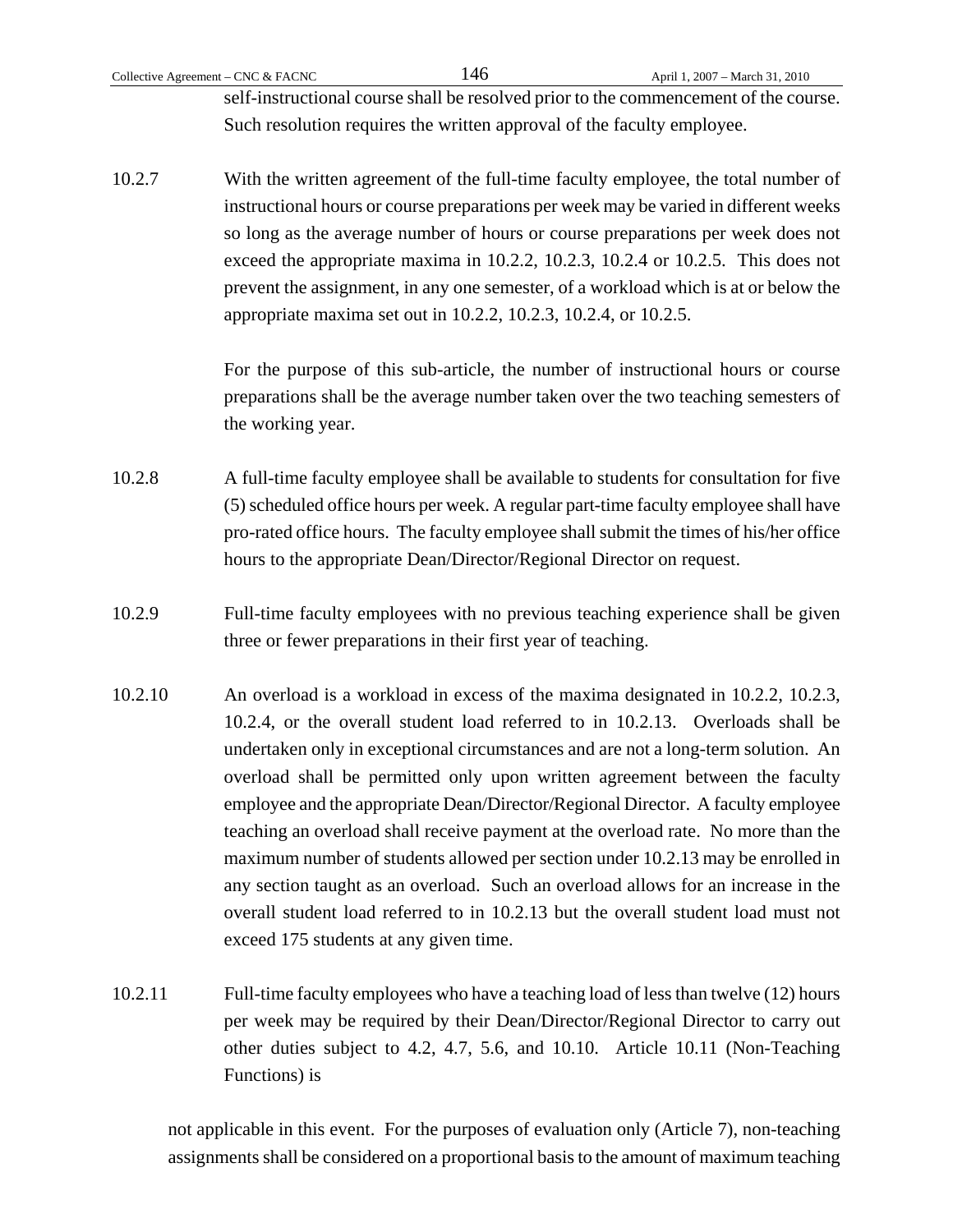load and shall not exceed 40% consideration in any event. Such assignments are not to be used in place of or for discipline, or as a substitute for a co-ordinator's appointment.

- 10.2.12 At any time during a teaching semester, a faculty employee shall not be assigned a teaching schedule which includes:
	- a. more than three (3) consecutive lecture or seminar hours; or more than four (4) consecutive lecture-laboratory, seminar-laboratory, or back-to-back laboratory hours without a half (1/2) hour break;
	- b. more than eight (8) instructional or six (6) lecture hours per calendar day;
	- c. a teaching responsibility which commences before 10:00 hours on the day following an evening lecture, seminar or laboratory section which terminates after 21:00 hours;
	- d. a working day consisting of more than twelve (12) hours from the beginning of the first work assignment to the end of the last work assignment;
	- e. more than two (2) evening classes per week for full-time faculty employees only (for the purpose of this sub-article "evening classes" shall refer to those classes where scheduled instruction continues past 19:00 hours);

 without the prior written permission of the full-time or regular part-time faculty employee. In the case of probationary and sessional appointees, the permission of the Faculty Association is also required. In the case of part-time faculty who are not regularized, sections a-d above shall not be altered.

 The teaching schedule of a part-time faculty employee shall include at least one forty-eight (48) hour break in each seven working days.

- 10.2.13 Except for self-instructional courses,
	- a. no more than 37 students shall be allowed per section;
	- b. no more than 25 students shall be allowed per technical writing section;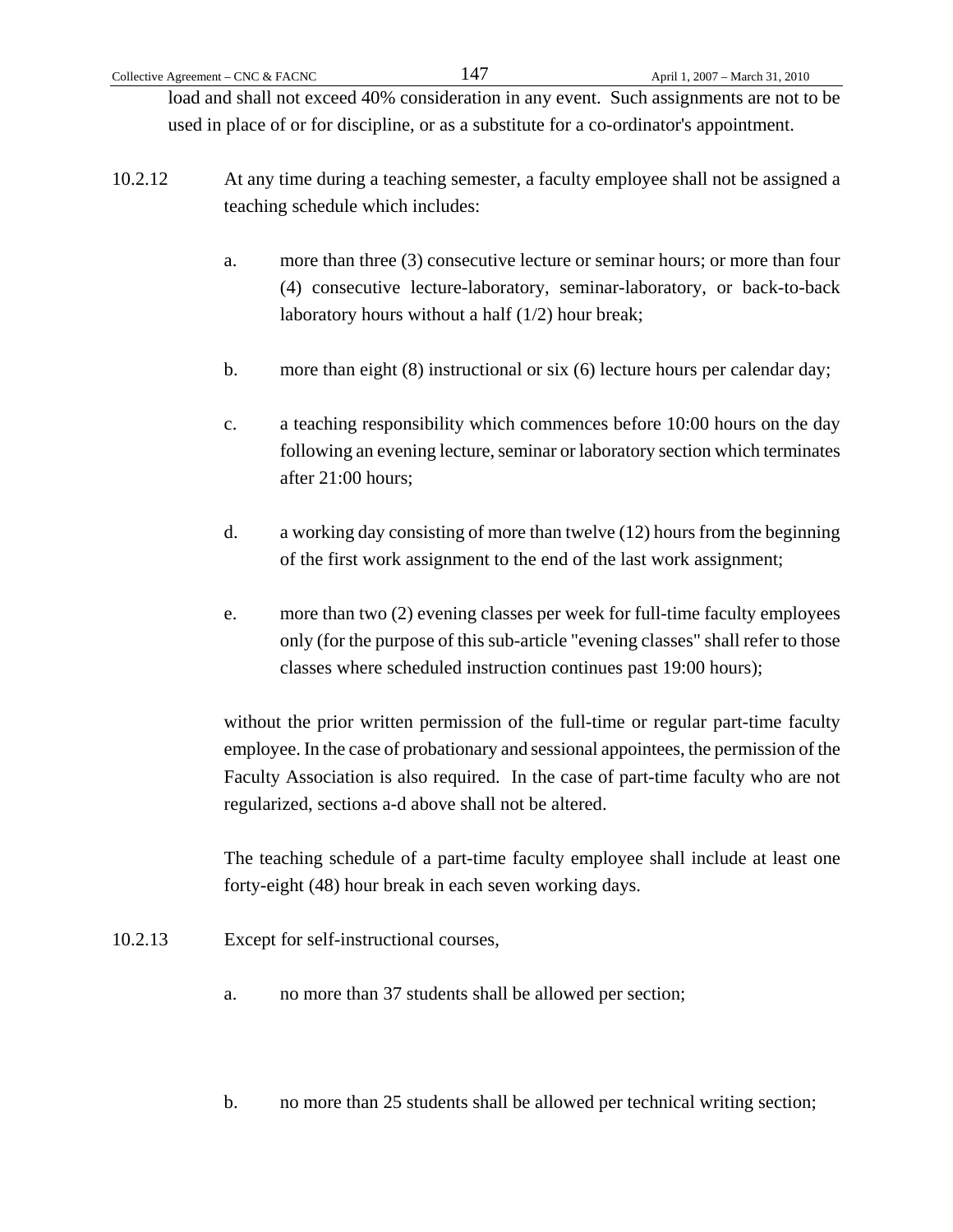c. no more than 20 students shall be allowed per university transfer lab or writing section. Maximum lab sizes for technical/career courses shall be determined by the appropriate Dean/Director/Regional Director in consultation with the faculty employees having due regard for available facilities and course objectives.

With the regular employee's written permission, the class size may be increased by 5 students. In the case of probationary, sessional, and part-time appointees who are not regularized or when the class size is to exceed the maximum by more than 5, the written permission of the Faculty Association is also required.

For full-time faculty, but excluding University Transfer English instructors, the overall student load shall be 145 students averaged between the two teaching semesters, but must not exceed 150 students at any given time. For full-time University Transfer English instructors the overall student load shall be 135 students averaged between the two teaching semesters, but must not exceed 140 students at any given time. (For the purpose of this sub-article, student load calculations shall be based on enrolment data two weeks subsequent to the commencement of classes.)

For full-time laboratory demonstrators, the overall student load shall be 120 students averaged between the two teaching semesters, but must not exceed 125 students at any given time.

10.2.14 For part-time faculty the overall student load must not exceed 100 students at any given time.

> For part-time laboratory demonstrators the overall student load must not exceed 80 students at any given time.

- 10.2.15 The above student loads are based on 3 hour per week sections and shall be pro-rated for any variation in section duration, and in the case of University Transfer English a combination of other disciplines.
- 10.2.16 Type 1(a) regular faculty employees shall be expected to devote the balance of the working year not set aside for vacation or professional development to other College activities such as teaching short courses up to a total of ten (10) hours, lecture or

 laboratory preparation, committee assignments, inventory or library research (subject to 4.1, 4.2, 4.7).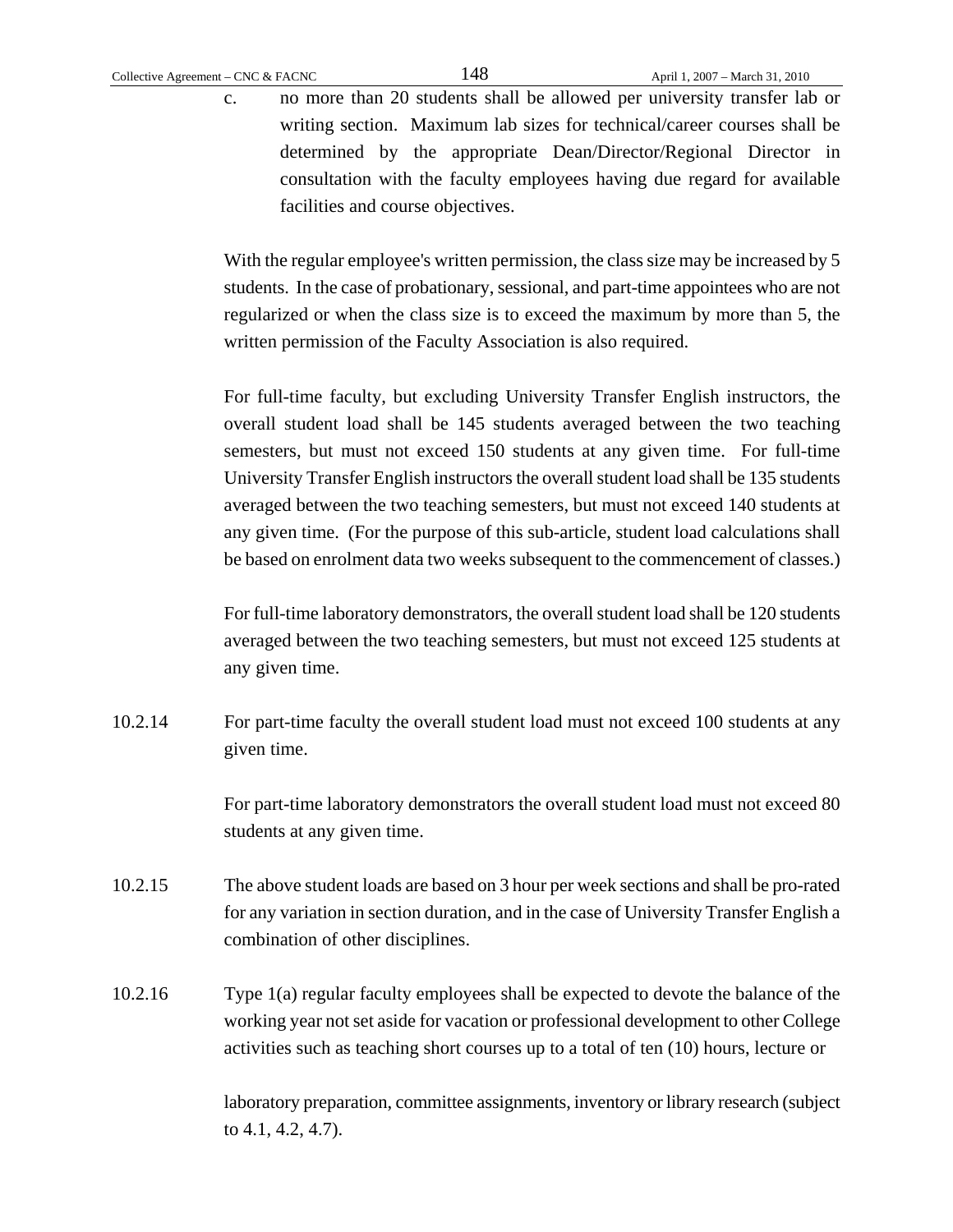- 10.2.17 Part-time faculty employees who are not regularized shall be entitled to preparation time. Preparation time shall be calculated at the rate of five percent (5%) of regular scheduled hours (5.7c), and shall be added at the commencement of the appointment.
- 10.2.18 The maximum number of students allowed per section in new professional programmes shall be negotiated by the College and the Faculty Association according to requirements established by the relevant professional body. If mutual agreement cannot be reached, the issue shall be resolved through the grievance and arbitration procedure (Article 3), beginning at the second stage (Article 3.4.2).
- 10.2.19 For full-time faculty employees "teaching semester" applies to the Type 1(a) workload classification (10.2) and denotes the fifteen (15) to sixteen (16) week period of scheduled classes (including exams and field work) falling between August 15 and December 20 and between January 1 and May 15. With the faculty employee's written permission, the College may assign a workload which is equivalent to the teaching load specified in Type 1, but which is not subject to the dates specified in the afore-mentioned articles. In the case of probationary and sessional appointees the permission of the Faculty Association is also required.
- 10.2.20 A full-time faculty employee may be expected to teach courses with an extended semester of up to twenty (20) weeks. For an extension of up to fifteen (15) workload hours, such a faculty employee shall receive five (5) consecutive working days additional vacation between the fall and spring semesters; the days shall be at the faculty employee's discretion within that period. The faculty employee shall receive an equivalent workload reduction or payment at the overload rate for each additional workload hour in excess of fifteen (15) hours.
- 10.2.21 A full-time faculty employee may teach a combination of Type 1(a), Type 1(b) and Type 1(c) workload classifications. Workload limits specified in 10.2, 10.3, and 10.4 shall be pro-rated according to the classification and shall not exceed 100% in total.
- 10.3 Workload for Type 1(b) Faculty Employees
- 10.3.1 A faculty employee teaching a workload of twelve (12) or more Type 1(b) instructional hours per week, including equivalent duties provided for in this

 Agreement (see 2.4.1, 4.7, 5.6, 10.3.11, 10.10, 10.14, 10.15 and 10.17) is a full-time faculty employee.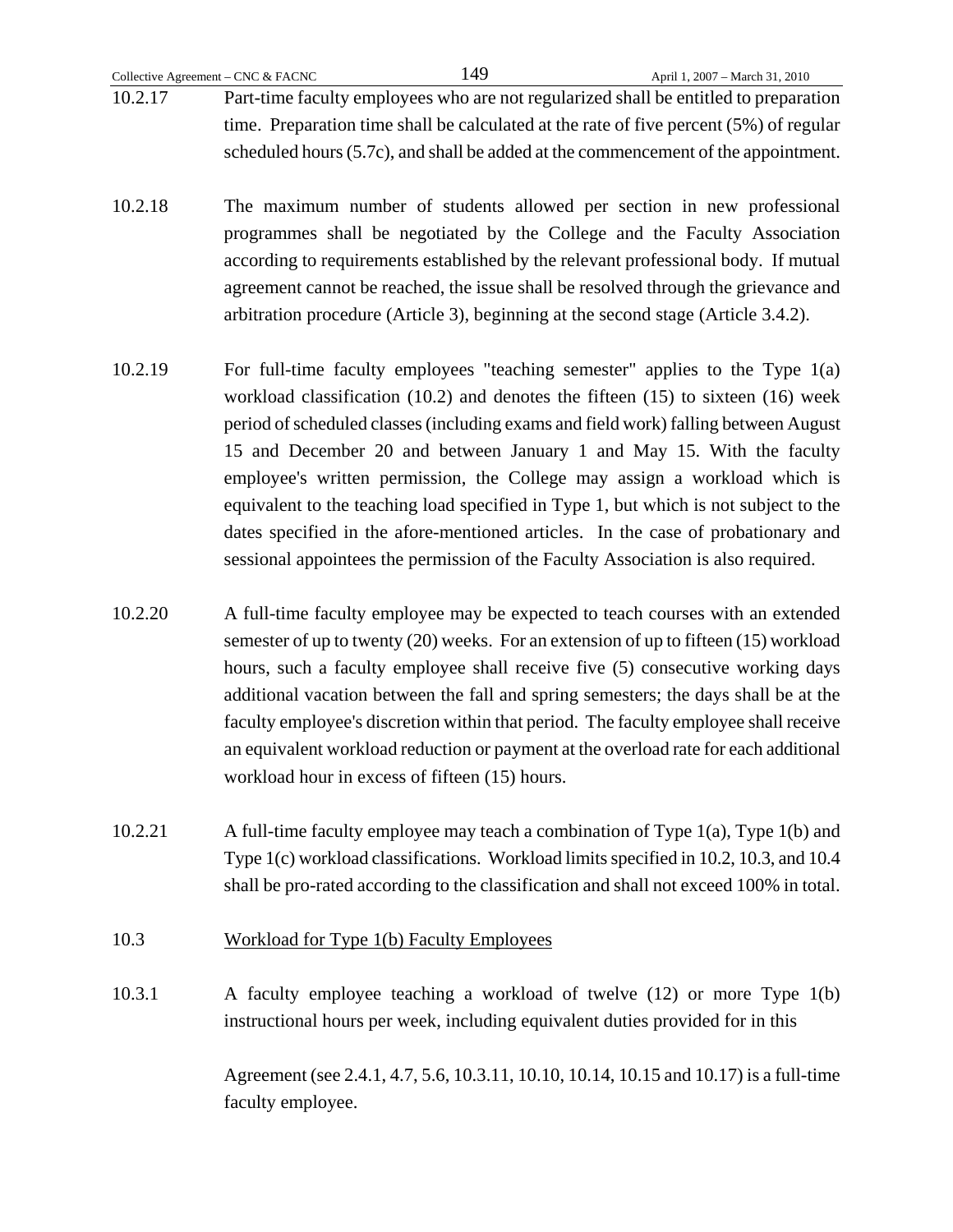- 10.3.2 A full-time faculty employee, other than a laboratory demonstrator, may be required during each teaching year to instruct in his/her area of competence only one of the following: Either
	- a. a maximum of fifteen (15) lecture or seminar hours per week; or
	- b. a maximum of eighteen (18) hours per week where more than three (3) laboratory hours per week are taught; or
	- c. a maximum of eighteen (18) hours per week where no more than fifteen (15) lecture or seminar hours consisting of four (4) sections or fewer are taught in combination with directly associated laboratory hours; or
	- d. a maximum of twelve (12) lecture or seminar hours per week where four (4) three-hour per week lecture or seminar preparations, or their equivalent are taught.

 These workloads may be altered only with the written permission of the Faculty Association.

- 10.3.3 A full-time laboratory demonstrator may be required during one teaching semester to instruct no more than twenty-one (21) hours per week, and in the remainder of the teaching semester(s) no more than eighteen (18) hours per week in his/her area of competence.
- 10.3.4 At any given time during a teaching year, a Type 1(b) full-time faculty employee, other than a laboratory demonstrator, shall not be assigned:
	- a. more than four (4) three-hour per week lecture or seminar preparations or their equivalent;
	- b. more than three (3) three-hour per week lecture or seminar preparations if two or more of the preparations are for courses with no laboratory/clinical component which the faculty employee has not taught in the previous three years.
	- c. more than three (3) three-hour per week lecture or seminar preparations if one or more of the preparations is for a course with a laboratory/clinical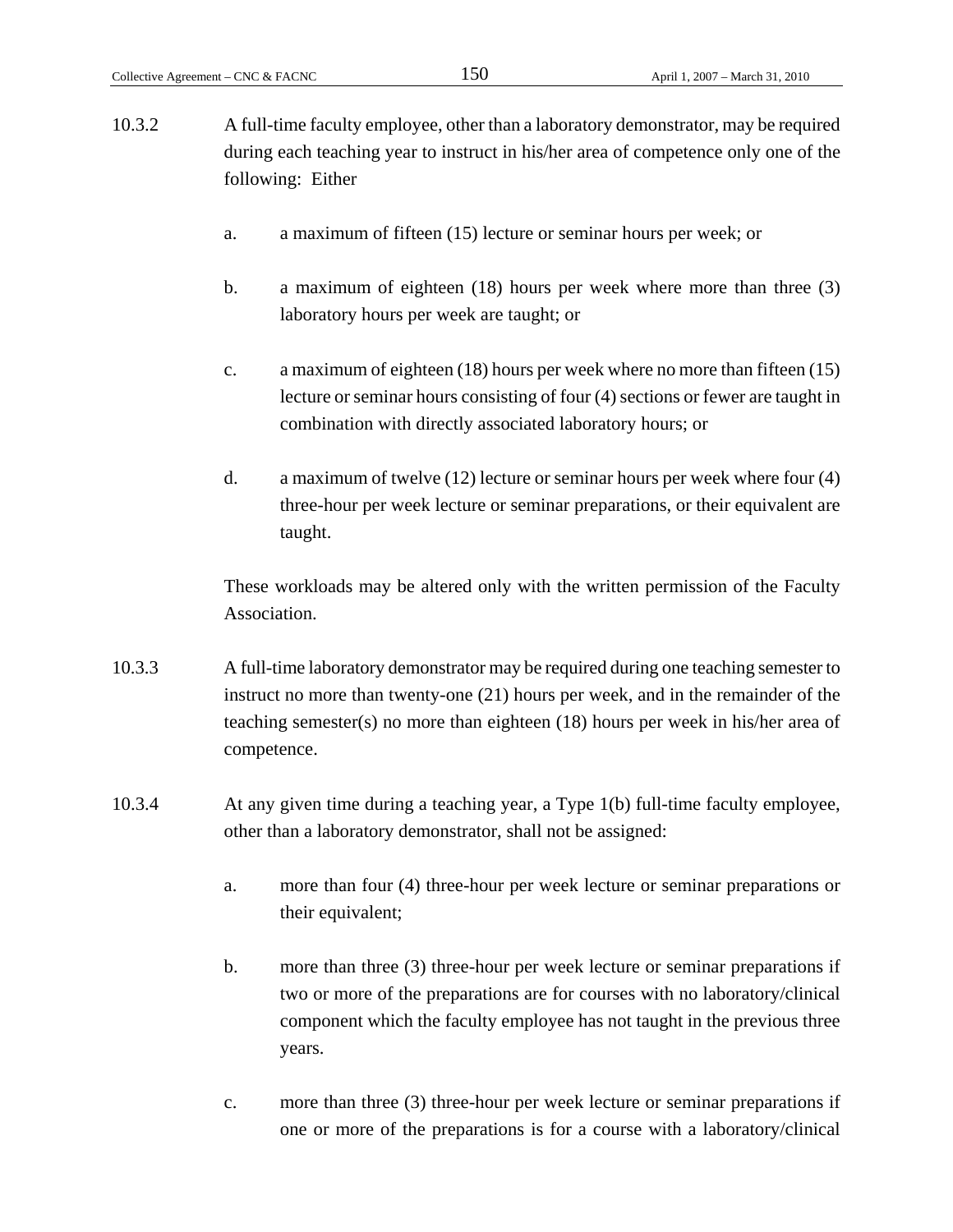component which the faculty employee has not taught at the College in the previous three years.

- d. more than five (5) three hour per week course sections or their equivalent (excluding laboratory sections);
- e. more than three (3) three-hour per week course sections or their equivalent of any one course;
- f. laboratory sections of more than one course for which he/she is not teaching a lecture section.
- 10.3.5 Each hour of a self-instructional course, as described in Article 9.2, shall be considered the equivalent of a laboratory hour in calculating a full-time faculty employee's workload. It is intended that the actual work for the faculty employee involved in a three-hour self-instructional course shall be approximately the same as the work involved in the preparation, marking, and delivery of a three-hour laboratory section. Such a workload shall not include more than two different self-instructional courses at any one time. Each self-instructional course shall not require more than two student-contact hours per week of the faculty employee's time.
- 10.3.6 Any dispute between a full-time faculty employee and the appropriate administrator concerning credit for any workload resulting from the presentation of a self-instructional course shall be resolved prior to the commencement of the course. Such resolution requires the written approval of the faculty employee.
- 10.3.7 With the written agreement of the full-time faculty employee, the total number of Type 1(b) instructional hours or course preparations per week may be varied in different weeks so long as the average number of hours or course preparations per week does not exceed the appropriate maxima in 10.3.2, 10.3.3, 10.3.4 or 10.3.5. This does not prevent the assignment, in any one semester, of a workload which is at or below the appropriate maxima set out in 10.3.2, 10.3.3, 10.3.4, or 10.3.5.

For the purpose of this sub-article, the number of instructional hours or course preparations shall be the average number taken over the teaching year.

10.3.8 A full-time faculty employee shall be available to students for consultation for five (5) scheduled office hours per week. A regular part-time faculty employee shall have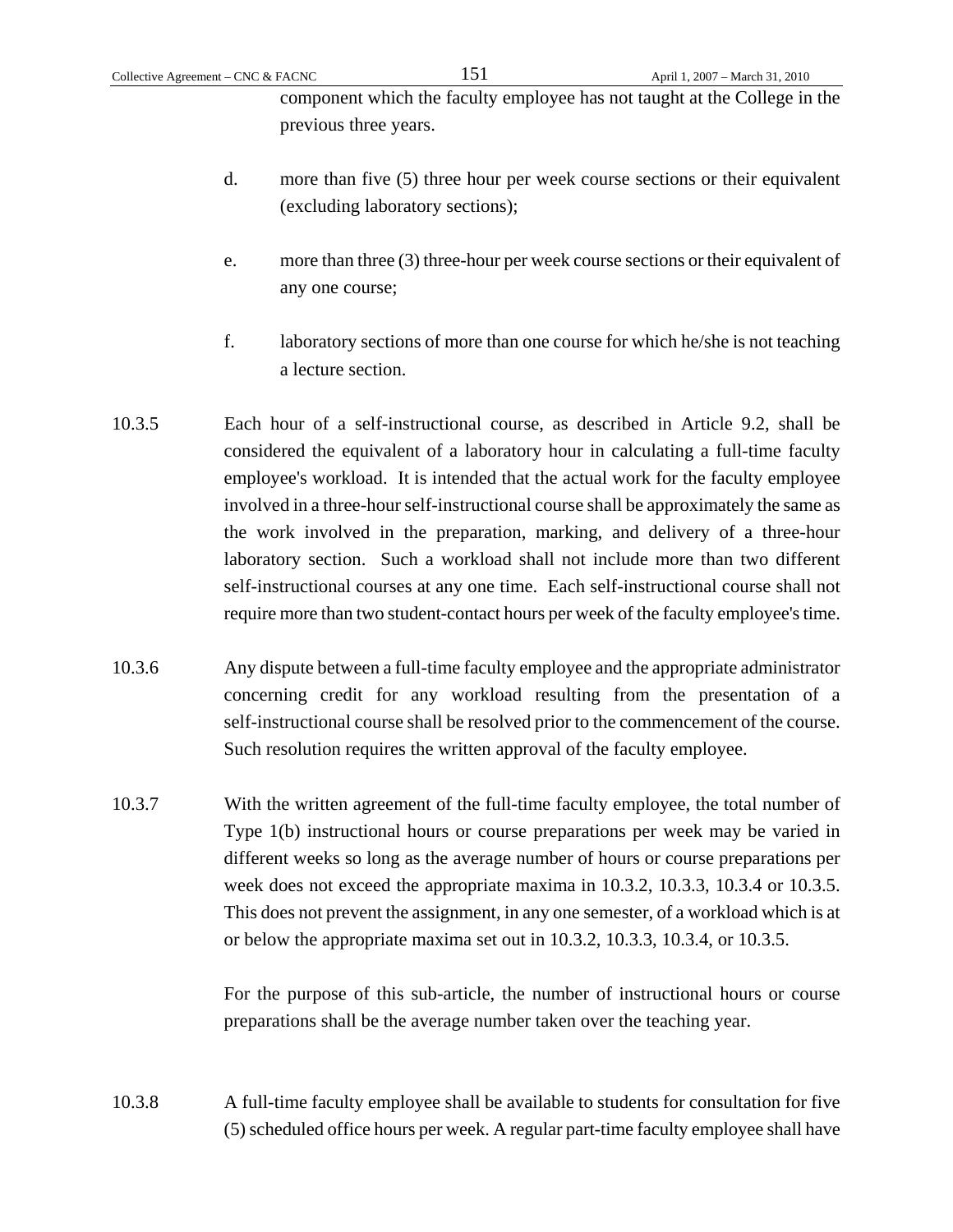|         | Collective Agreement – CNC & FACNC | 152                                                                   | April 1, 2007 - March 31, 2010                                                           |
|---------|------------------------------------|-----------------------------------------------------------------------|------------------------------------------------------------------------------------------|
|         |                                    |                                                                       | pro-rated office hours. The faculty employee shall submit the times of his/her office    |
|         |                                    | hours to the appropriate Dean/Director/Regional Director on request.  |                                                                                          |
| 10.3.9  |                                    |                                                                       | Full-time faculty employees with no previous teaching experience shall be given          |
|         |                                    | three or fewer preparations in their first year of teaching.          |                                                                                          |
| 10.3.10 |                                    |                                                                       | An overload is a workload in excess of the maxima designated in 10.3.2, 10.3.3,          |
|         |                                    | 10.3.4, or the overall student load referred to in 10.3.13. Overloads |                                                                                          |
|         |                                    |                                                                       | shall be undertaken only in exceptional circumstances and are not a long-term            |
|         |                                    |                                                                       | solution. An overload shall be permitted only upon written agreement between the         |
|         |                                    |                                                                       | faculty employee and the appropriate Dean/Director/Regional Director. A faculty          |
|         |                                    |                                                                       | employee teaching an overload shall receive payment at the overload rate. No more        |
|         |                                    |                                                                       | than the maximum number of students allowed per section under 10.3.13 may be             |
|         |                                    |                                                                       | enrolled in any section taught as an overload. Such an overload allows for an            |
|         |                                    |                                                                       | increase in the overall student load referred to in 10.3.13 but the overall student load |

10.3.11 Type 1(b) full-time faculty employees who have a teaching load of less than twelve (12) hours per week may be required by their Dean/Director/Regional Director to carry out other duties subject to 4.2, 4.7, 5.6, and 10.10. Article 10.11 (Non-Teaching Functions) is not applicable in this event. For the purposes of evaluation only (Article 7), non-teaching assignments shall be considered on a proportional basis to the amount of maximum teaching load and shall not exceed 40% consideration in any event. Such assignments are not to be used in place of or for discipline, or as a substitute for a Co-ordinator's appointment.

must not exceed 175 students at any given time.

- 10.3.12 At any time during a teaching semester, a faculty employee shall not be assigned a teaching schedule which includes:
	- a. more than three (3) consecutive lecture or seminar hours; or more than four (4) consecutive lecture-laboratory, seminar-laboratory, or back-to-back laboratory hours without a half (1/2) hour break;
	- b. more than eight (8) instructional or six (6) lecture hours per calendar day;
	- c. a teaching responsibility which commences before 10:00 hours on the day following an evening lecture, seminar or laboratory section which terminates after 21:00 hours;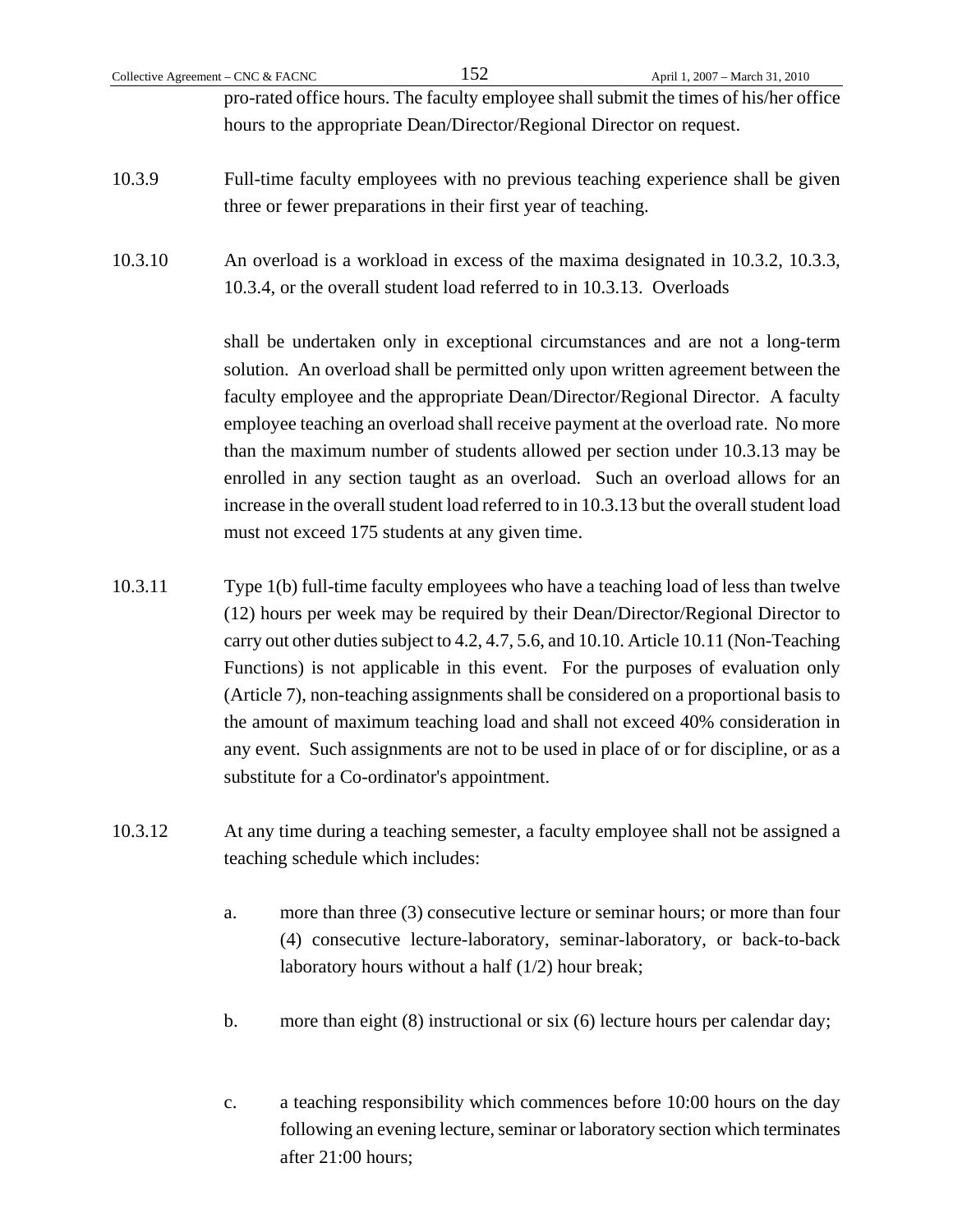- d. a working day consisting of more than twelve (12) hours from the beginning of the first work assignment to the end of the last work assignment;
- e. more than two (2) evening classes per week for full-time faculty employees only (for the purpose of this sub-article "evening classes" shall refer to those classes where scheduled instruction continues past 19:00 hours);

 without the prior written permission of the regular faculty employee. In the case of probationary and sessional appointees, the permission of the Faculty Association is also required. In the case of a part-time faculty employee who has not been regularized, sections a-d above shall not be altered.

The teaching schedule of a part-time faculty employee shall include at least one forty-eight (48) hour break in each seven working days.

- 10.3.13 Except for self-instructional courses,
	- a. no more than 37 students shall be allowed per section;
	- b. no more than 25 students shall be allowed per technical writing or communication section;
	- c. no more than 24 full-time and 6 part-time students shall be allowed per Early Childhood Education Basic Programme section; no more than 24 students shall be allowed for Early Childhood Education Post-basic Programme section;
	- d. the ratio of instructors to students in clinical and practicum situations shall not exceed 1:18 for Social Service Foundations; 1:10 for Early Childhood Education 190 (levels 1-2); and 1:5 for Early Childhood Education 199 (levels 3-4).
	- e. Maximum lab sizes for technical/career courses shall be determined by the appropriate Director/Dean/Regional Director in consultation with the faculty employees having due regard for available facilities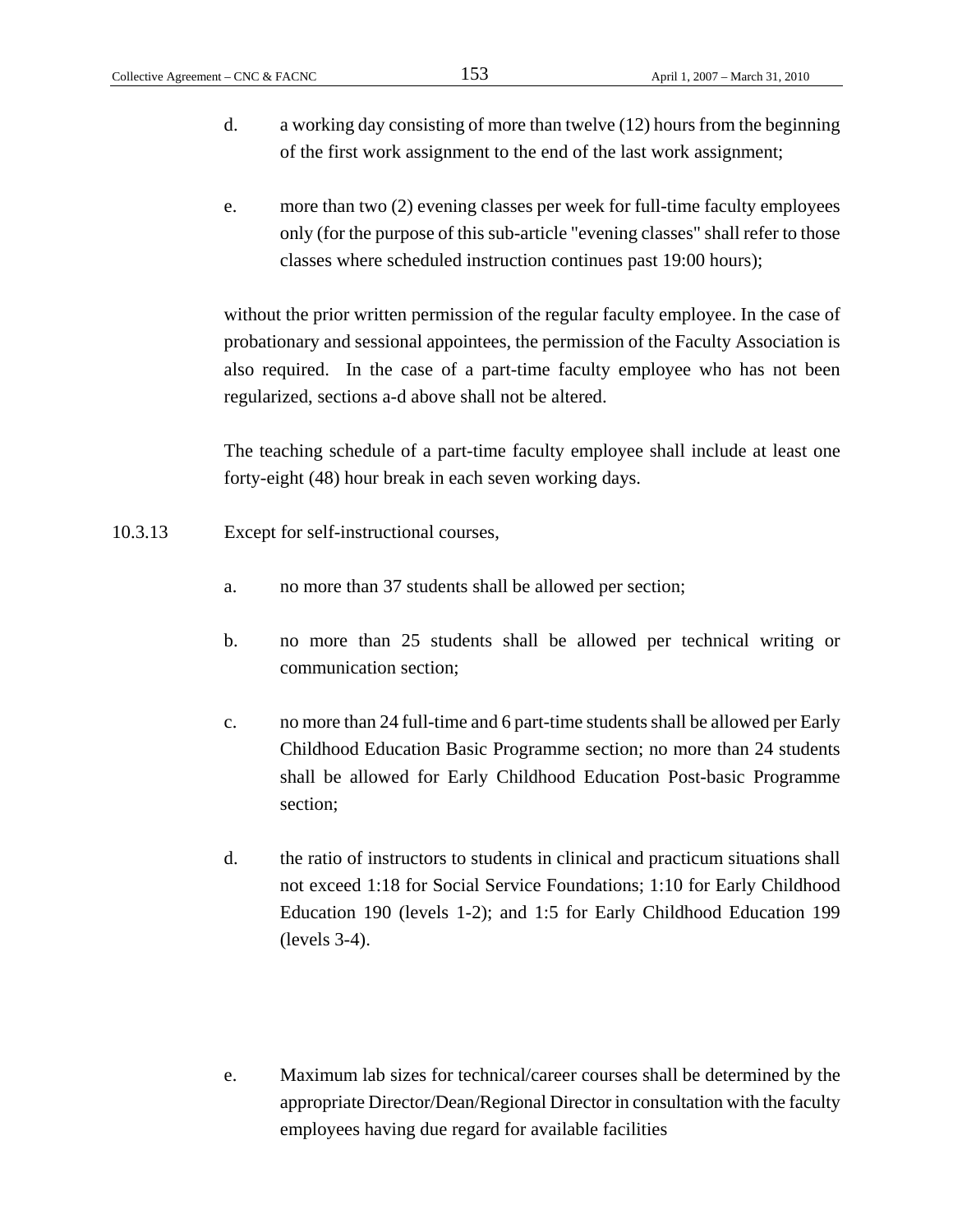and course objectives; except for Fundamental Employment Skills, in no case shall the maximum exceed 20 students.

f. In the following courses, the enrolment maxima will be twenty-eight (28) students for both lecture and laboratory sections:

| <b>ENDT</b> 150     | <b>Technology Graphics</b>   |
|---------------------|------------------------------|
| ENDT 163            | Mechanical Technology 1      |
| ENDT <sub>171</sub> | Civil Tech 1                 |
| ENDT 172            | <b>Building Technology 1</b> |
| ENDT 173            | Mechanical Technology 2      |

With the regular faculty employee's written permission, the class size in 10.3.13(a), 10.3.13(b), or 10.3.13(e) may be increased by 5 students. In the case of probationary and sessional appointees and in the case of  $10.3.13(c)$  or when the class size is to exceed the maxima by more than 5, the written permission of the Faculty Association is also required.

10.3.14 With written permission of the part-time faculty employee who has not been regularized, and with the written permission of the Faculty Association, the class size in a, b, c, or e above may be increased by 5 students.

> For full-time faculty the overall student load shall be 145 students averaged over the teaching year, but must not exceed 150 students at any given time.

> (For the purpose of this sub-article, student load calculations shall be based on enrolment data two weeks subsequent to the commencement of classes.) For full-time laboratory demonstrators, the overall student load shall be calculated by multiplying the maximum lab size by six (6) sections, averaged between the teaching semesters.

- 10.3.15 For part-time faculty the overall student load must not exceed 100 students at any given time.
- 10.3.16 The above student loads are based on 3 hour per week sections and shall be pro-rated for any variation in section duration.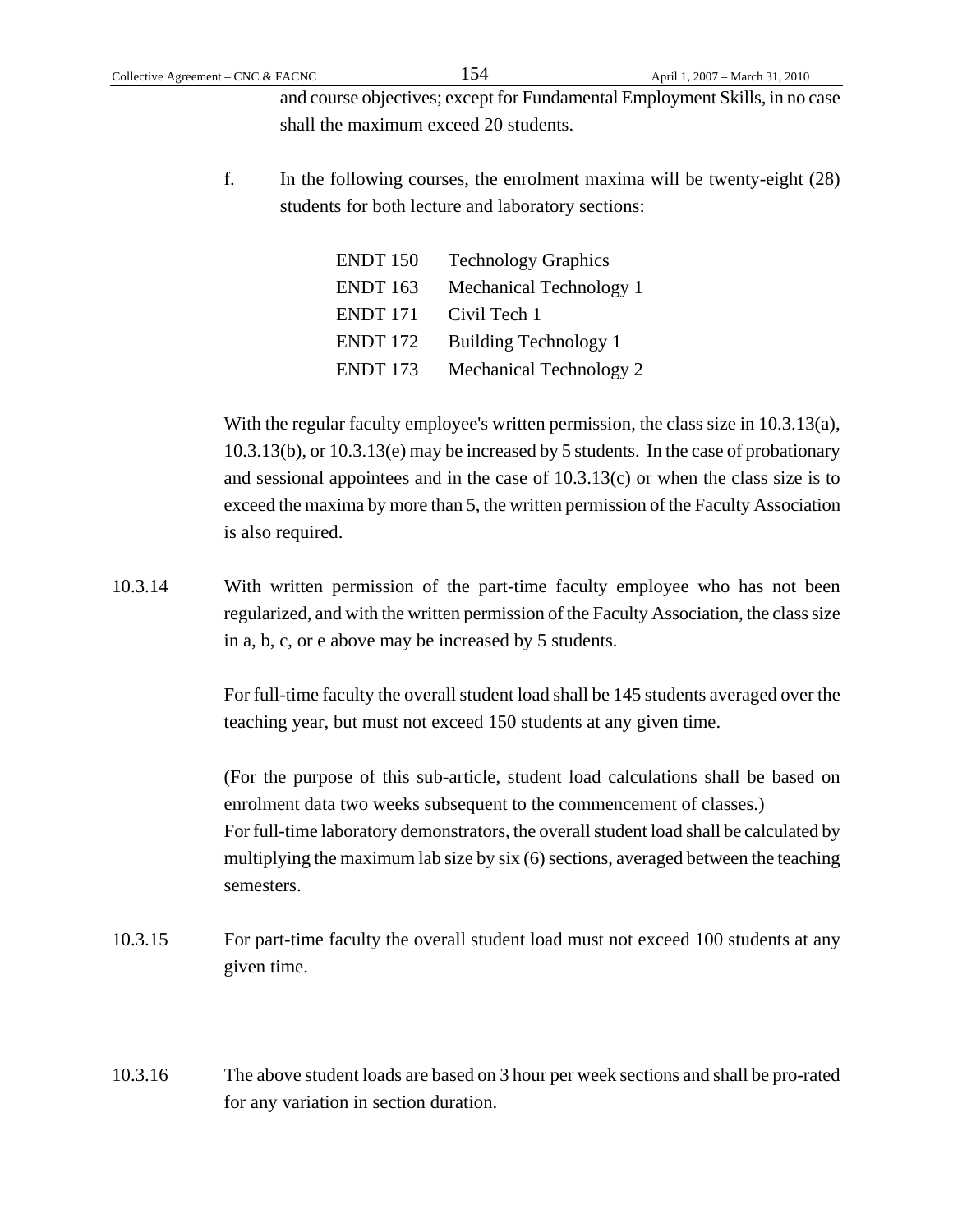|         | Collective Agreement - CNC & FACNC                                                                                                                                              | 155                                    | April 1, 2007 - March 31, 2010                                                            |  |
|---------|---------------------------------------------------------------------------------------------------------------------------------------------------------------------------------|----------------------------------------|-------------------------------------------------------------------------------------------|--|
| 10.3.17 |                                                                                                                                                                                 |                                        | All Type 1(b) full-time faculty employees shall receive a minimum of fifteen (15)         |  |
|         |                                                                                                                                                                                 |                                        | working days of preparation time per working year. A regular part-time faculty            |  |
|         | employee shall have pro-rated preparation time. This fifteen (15) day period shall be<br>free of instructional duties other than those normally associated with the preparation |                                        |                                                                                           |  |
|         |                                                                                                                                                                                 |                                        |                                                                                           |  |
|         | of courses $(4.2.6)$ .                                                                                                                                                          |                                        |                                                                                           |  |
|         |                                                                                                                                                                                 |                                        |                                                                                           |  |
| 10.3.18 |                                                                                                                                                                                 |                                        | Part-time faculty employees who are not regularized shall be entitled to preparation      |  |
|         |                                                                                                                                                                                 |                                        | time. Preparation time shall be calculated at the rate of five percent $(5\%)$ of regular |  |
|         |                                                                                                                                                                                 |                                        | scheduled hours (5.7c), and shall be added at the commencement of the appointment.        |  |
|         |                                                                                                                                                                                 |                                        |                                                                                           |  |
| 10.3.19 |                                                                                                                                                                                 |                                        | The maximum number of students allowed per section in new professional                    |  |
|         |                                                                                                                                                                                 |                                        | programmes shall be negotiated by the College and the Faculty Association                 |  |
|         |                                                                                                                                                                                 |                                        | according to requirements established by the relevant professional body. If mutual        |  |
|         |                                                                                                                                                                                 |                                        | agreement cannot be reached, the issue shall be resolved through the grievance and        |  |
|         |                                                                                                                                                                                 |                                        | arbitration procedure (Article 3), beginning at the second stage (Article 3.4.2).         |  |
|         |                                                                                                                                                                                 |                                        |                                                                                           |  |
| 10.3.20 |                                                                                                                                                                                 |                                        | For full-time faculty employees in Type 1(b) programmes the teaching year denotes a       |  |
|         |                                                                                                                                                                                 |                                        | maximum of thirty four (34) instructional weeks (including exam and field work)           |  |
|         |                                                                                                                                                                                 | falling between August 15 and June 15. |                                                                                           |  |
|         |                                                                                                                                                                                 |                                        |                                                                                           |  |
|         |                                                                                                                                                                                 |                                        | With the full-time faculty employee's written permission, the College may assign a        |  |
|         |                                                                                                                                                                                 |                                        | workload which is equivalent to the teaching load specified in Type 1, but which is       |  |
|         |                                                                                                                                                                                 |                                        | not subject to the dates specified in the afore-mentioned articles. In the case of        |  |
|         |                                                                                                                                                                                 |                                        | probationary and sessional appointees the permission of the Faculty Association is        |  |
|         | also required.                                                                                                                                                                  |                                        |                                                                                           |  |
|         |                                                                                                                                                                                 |                                        |                                                                                           |  |
| 10.3.21 |                                                                                                                                                                                 |                                        | A full-time faculty employee may teach a combination of Type $1(a)$ , Type $1(b)$ and     |  |
|         |                                                                                                                                                                                 |                                        |                                                                                           |  |
|         |                                                                                                                                                                                 |                                        | Type 1(c) workload classifications. Workload limits specified in 10.2, 10.3 and 10.4      |  |
|         |                                                                                                                                                                                 |                                        | shall be pro-rated according to the classification and shall not exceed 100% in total.    |  |
| 10.3.22 |                                                                                                                                                                                 |                                        | For full-time faculty employees there shall be a maximum of five hundred and ten          |  |
|         |                                                                                                                                                                                 |                                        | (510) hours of lecture or seminar hours per teaching year (including exams and field      |  |
|         |                                                                                                                                                                                 |                                        |                                                                                           |  |
|         |                                                                                                                                                                                 |                                        | work). If laboratory and/or practicum supervision hours are also assigned (subject to     |  |
|         |                                                                                                                                                                                 |                                        | 10.3.2), there shall be a maximum of six hundred and twelve (612) lecture, seminar,       |  |
|         |                                                                                                                                                                                 |                                        |                                                                                           |  |
|         |                                                                                                                                                                                 |                                        | laboratory hours and practicum supervision hours available for assignment (including      |  |
|         | exams and field work).                                                                                                                                                          |                                        |                                                                                           |  |

10.4 Workload for Type 1(c) Faculty Employees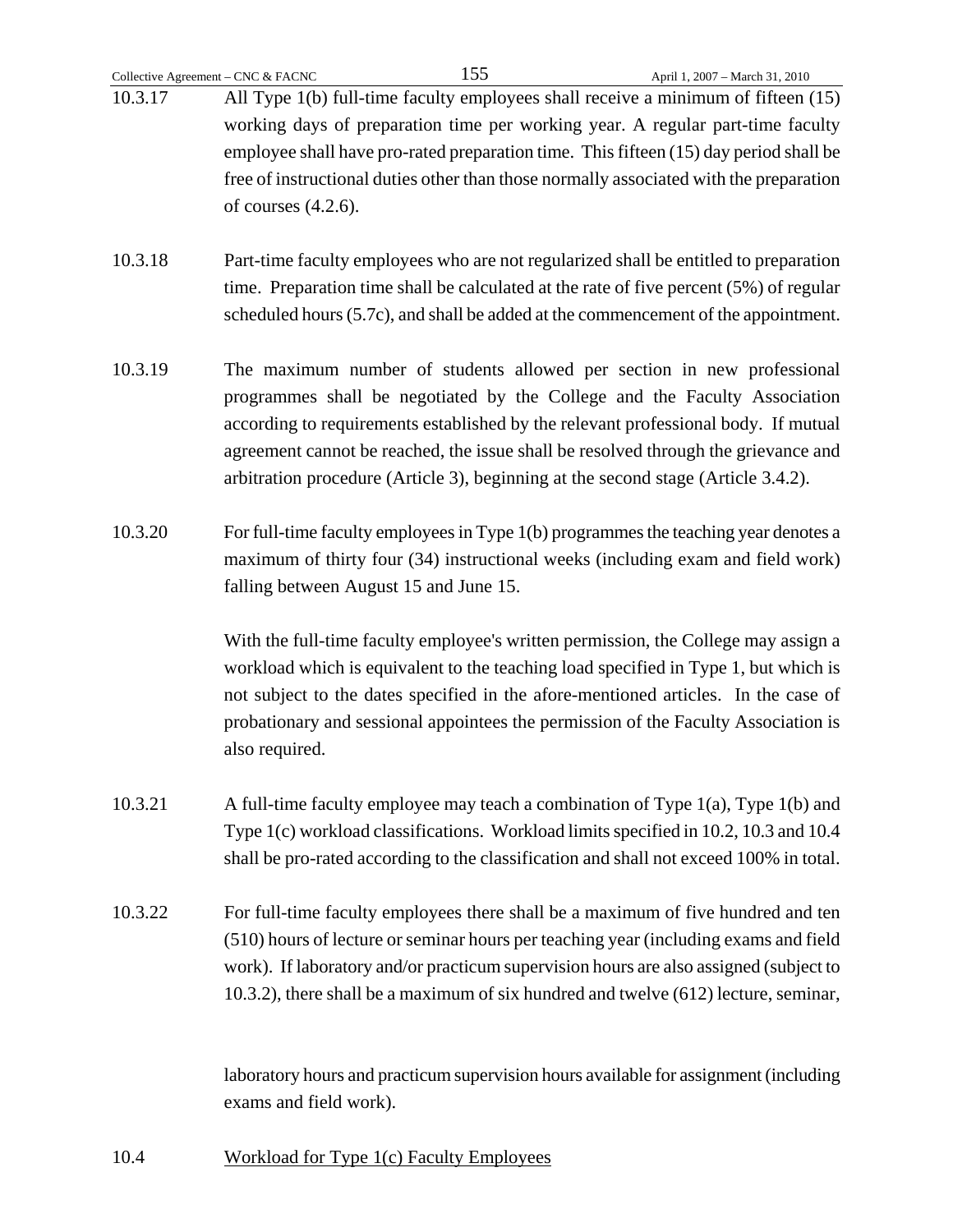- 10.4.1 A faculty employee teaching a workload of twelve (12) or more Type 1(c) instructional hours per week in the Dental Hygiene Programme, fourteen (14) or more hours per week in the Dental Assisting Programme, or fifteen (15) or more hours per week in Nursing Programmes, and sixteen (16) or more hours per week in the Practical Nursing Programmes, or eighteen (18) or more hours per week in the Long Term Care/Home Support Worker Programme including equivalent duties provided for in this Agreement (see 2.4.1, 4.7, 5.6, 10.4.11, 10.10 10.14, 10.15 and 10.17) is a full-time faculty employee.
- 10.4.2 A full-time faculty employee, other than a laboratory demonstrator, may be required during each teaching year to instruct in his/her area of competence only one of the following:
	- a. for instructors in Nursing Programmes, a maximum average of eighteen (18) scheduled hours of classroom teaching and/or practicum and clinical supervision and/or laboratory teaching per week, providing there are no more than twenty-five (25) scheduled hours in any one week in the fifth (5th) or sixth (6th) trimester, and no more than twenty-three and one-half (23.5) scheduled hours in any one week during other trimesters. For the purpose of this sub-article,

 maximum average shall be an average over the teaching year. Faculty employees teaching support courses in Nursing Programmes shall not instruct more than eighteen (18) scheduled hours in any one week, and their workloads shall be governed by the provisions of Article 10.2 - Type 1(a) or Article 10.3. - Type 1(b), as appropriate.

- b. for instructors in the Dental Hygiene Programme, a maximum average of eighteen (18) scheduled hours of classroom teaching and/or practicum and clinical supervision and/or laboratory teaching per week, provided there are no more than nineteen (19) scheduled hours in any one week. For the purpose of this sub-article, maximum average shall be an average over the teaching year.
- c. for instructors in the Dental Assisting Programme, a maximum average of twenty-two (22) scheduled hours of classroom teaching and/or practicum and clinical supervision and/or laboratory teaching per week, providing there are no more than twenty-four (24) scheduled hours in any one week. For the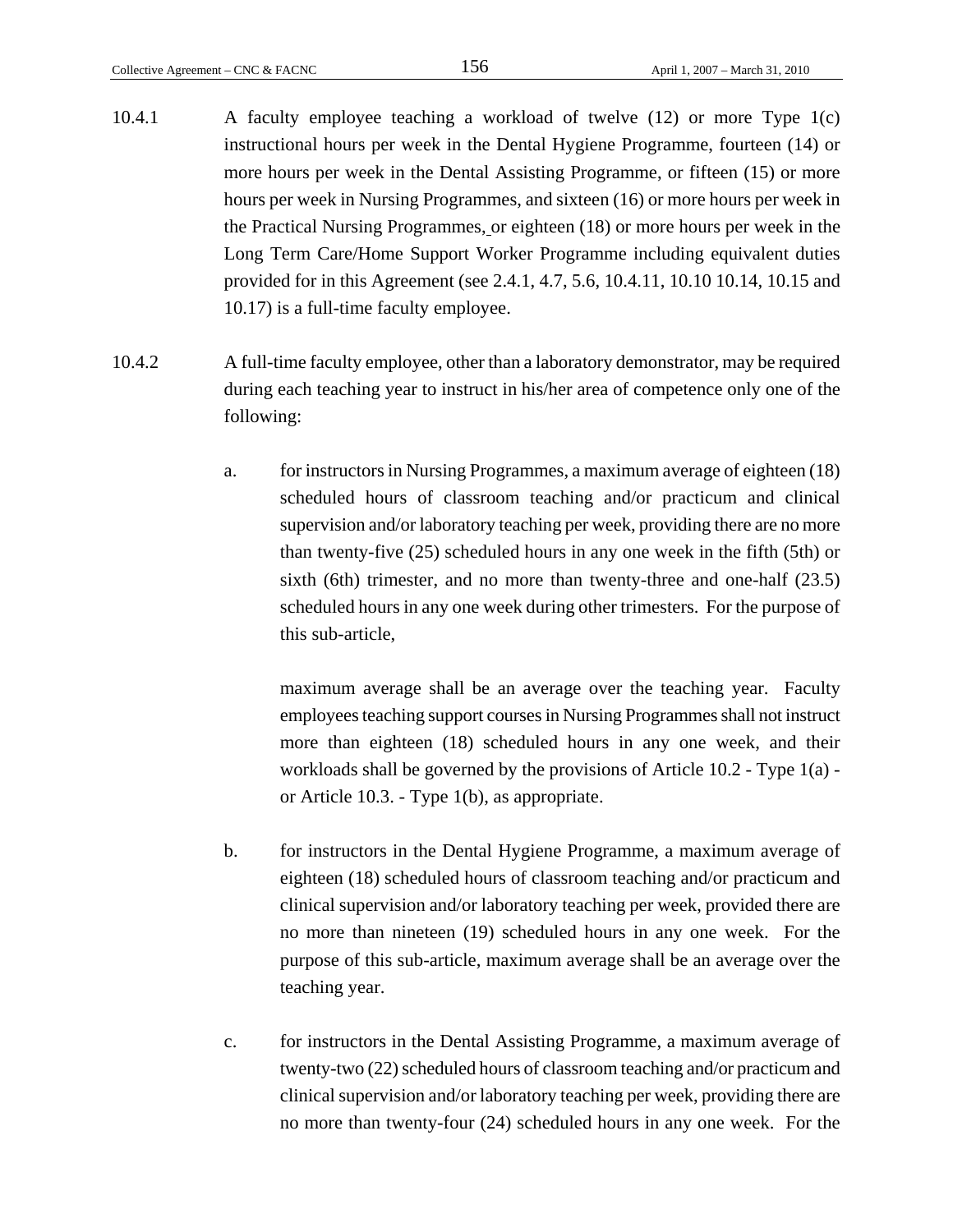purpose of this sub-article, maximum average shall be an average over the teaching year.

- d. for instructors in the \*Home Support /Resident Care Attendant Programme, a maximum of twenty-five (25) scheduled hours of classroom teaching and/or practicum and clinical supervision per week.
- e. for instructors in the Practical Nursing Programme
	- i. a maximum average of twenty (20) scheduled hours of classroom teaching, and/or practicum and clinical supervision and/or laboratory teaching per week;
	- ii. a maximum average of twenty-four (24) hours per week for practicum and/or clinical supervision only (This time shall include travel time between sites and the College, student placement, meetings and report writing);

 providing there are no more than twenty-eight (28) scheduled hours per week in semester I and no more than thirty (30) scheduled hours per week in semesters II and III for practicum and/or clinical assignments.

These workloads may be altered only with the written agreement of the Faculty Association.

10.4.3 A full-time laboratory demonstrator may be required during one teaching semester to instruct no more than twenty-one (21) hours per week, and in the remainder of the teaching semester(s) no more than eighteen (18) hours per week in his/her area of competence.

- 10.4.4 At any given time during a teaching year, a Type 1(c) full-time faculty employee, other than a laboratory demonstrator, shall not be assigned:
	- a. more than four (4) three-hour per week lecture or seminar preparations or their equivalent;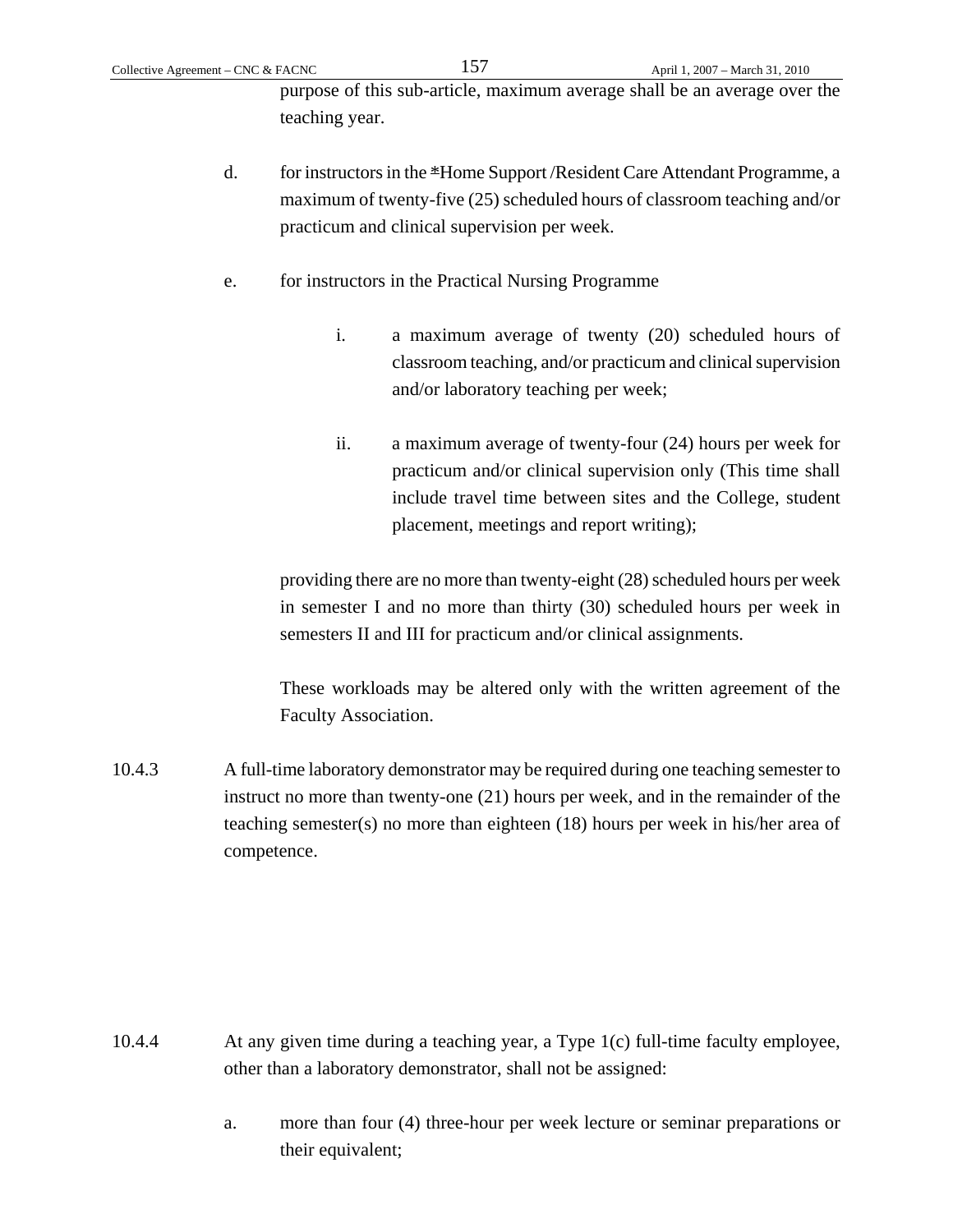- b. more than three (3) three-hour per week lecture or seminar preparations if two (2) or more of the preparations are for courses with no laboratory/ clinical component which the faculty employee has not taught in the previous three years;
- c. more than three (3) three-hour per week lecture or seminar preparations if one (1) or more of the preparations is for a course with a laboratory/clinical component which the faculty employee has not taught at the College in the previous three years;
- d. more than five (5) three hour per week course sections or their equivalent (excluding laboratory sections);
- e. more than three (3) three-hour per week course sections or their equivalent of any one course;
- f. laboratory sections (excluding clinic) for which he/she is not teaching a lecture section, except for Dental Hygiene and Practical Nursing. A faculty employee in Dental Hygiene and Practical Nursing may be assigned a maximum of two (2) laboratory sections (excluding clinic) for which he/she is not teaching a lecture section.
- 10.4.5 Each hour of a self-instructional course, as described in Article 9.2, shall be considered the equivalent of a laboratory hour in calculating a full-time faculty employee's workload. It is intended that the actual work for the faculty employee involved in a three-hour self-instructional course shall be approximately the same as the work involved in the preparation, marking, and delivery of a three-hour laboratory section. Such a workload shall not include more than two different self-instructional courses at any one time. Each self-instructional course shall not require more than two student-contact hours per week of the faculty employee's time.
- 10.4.6 Any dispute between a full-time faculty employee and the appropriate administrator concerning credit for any workload resulting from the presentation of a self-instructional course shall be resolved prior to the commencement of the course. Such resolution requires the written approval of the faculty employee.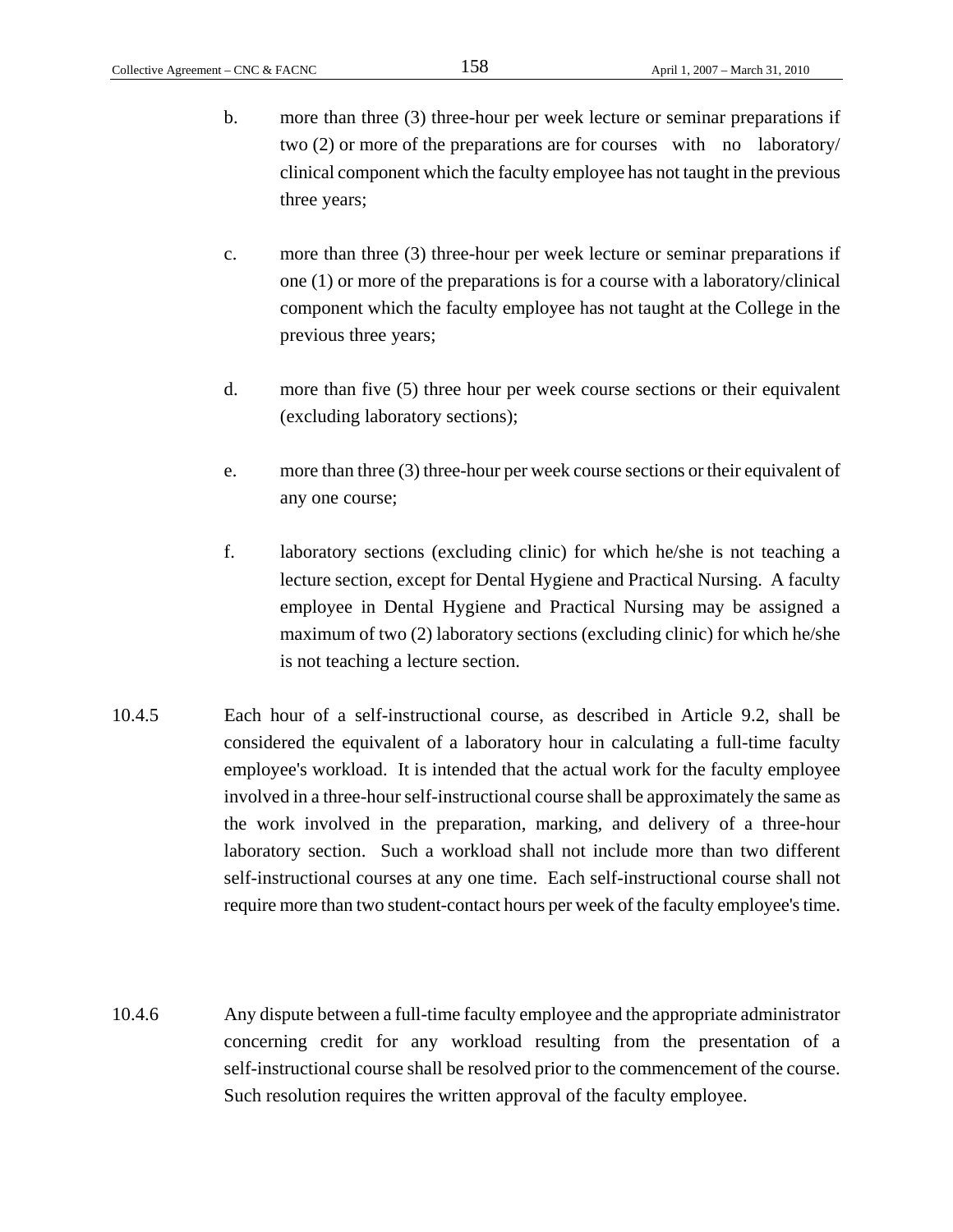| Collective Agreement - CNC & FACNC | 159<br>April 1, 2007 - March 31, 2010                                                                                                                                                                                                                                                                                                                                                                                                                                                                                                                                                                                                                                                                                                                                                                                 |
|------------------------------------|-----------------------------------------------------------------------------------------------------------------------------------------------------------------------------------------------------------------------------------------------------------------------------------------------------------------------------------------------------------------------------------------------------------------------------------------------------------------------------------------------------------------------------------------------------------------------------------------------------------------------------------------------------------------------------------------------------------------------------------------------------------------------------------------------------------------------|
| 10.4.7                             | With the written agreement of the full-time faculty employee, the total number of                                                                                                                                                                                                                                                                                                                                                                                                                                                                                                                                                                                                                                                                                                                                     |
|                                    | Type 1(c) instructional hours or course preparations per week may                                                                                                                                                                                                                                                                                                                                                                                                                                                                                                                                                                                                                                                                                                                                                     |
|                                    | be varied in different weeks so long as the average number of hours or course<br>preparations per week does not exceed the appropriate maxima in 10.4.2, 10.4.3,                                                                                                                                                                                                                                                                                                                                                                                                                                                                                                                                                                                                                                                      |
|                                    | 10.4.4 or 10.4.5. This does not prevent the assignment, in any one instructional                                                                                                                                                                                                                                                                                                                                                                                                                                                                                                                                                                                                                                                                                                                                      |
|                                    | period, of a workload which is at or below the appropriate maxima set out in 10.4.2,                                                                                                                                                                                                                                                                                                                                                                                                                                                                                                                                                                                                                                                                                                                                  |
|                                    | 10.4.3, 10.4.4, or 10.4.5.                                                                                                                                                                                                                                                                                                                                                                                                                                                                                                                                                                                                                                                                                                                                                                                            |
|                                    | For the purpose of this sub-article, the number of instructional hours or course<br>preparations shall be the average number taken over the teaching year.                                                                                                                                                                                                                                                                                                                                                                                                                                                                                                                                                                                                                                                            |
| 10.4.8                             | A full-time faculty employee shall be available to students for consultation for five<br>(5) scheduled office hours per week. A regular part-time faculty employee shall have<br>pro-rated office hours. The faculty employee shall submit the times of his/her office<br>hours to the appropriate Director/Dean/Regional Director on request. This<br>requirement does not apply when a faculty employee is out on full-time practicum<br>assignments.                                                                                                                                                                                                                                                                                                                                                               |
| 10.4.9                             | Full-time faculty employees with no previous teaching experience shall be given<br>three or fewer preparations in their first year of teaching.                                                                                                                                                                                                                                                                                                                                                                                                                                                                                                                                                                                                                                                                       |
| 10.4.10                            | An overload is a workload in excess of the maxima designated in 10.4.2, 10.4.3,<br>10.4.4, or the overall student load referred to in 10.4.13. Overloads shall be<br>undertaken only in exceptional circumstances and are not a long-term solution. An<br>overload shall be permitted only upon written agreement between the faculty<br>employee and the appropriate Dean/Director/Regional Director. A faculty employee<br>teaching an overload shall receive payment at the overload rate. No more than the<br>maximum number of students allowed per section under 10.4.13 may be enrolled in<br>any section taught as an overload. Such an overload allows for an increase in the<br>overall student load referred to in 10.4.13 but the overall student load must not<br>exceed 175 students at any given time. |
| 10.4.11                            | Type 1(c) full-time faculty employees who have a teaching load of less than twelve<br>(12) hours per week in the Dental Hygiene Programme, or fourteen (14) hours per<br>week in the Dental Assisting Programme, or fifteen (15) hours per week in Nursing                                                                                                                                                                                                                                                                                                                                                                                                                                                                                                                                                            |

Programmes, or sixteen (16) hours per week in the Practical Nurse Programme, or eighteen (18) hours per week in the Long Term Care/Home Support Worker Programme may be required by their Director/Dean/Regional Director to carry out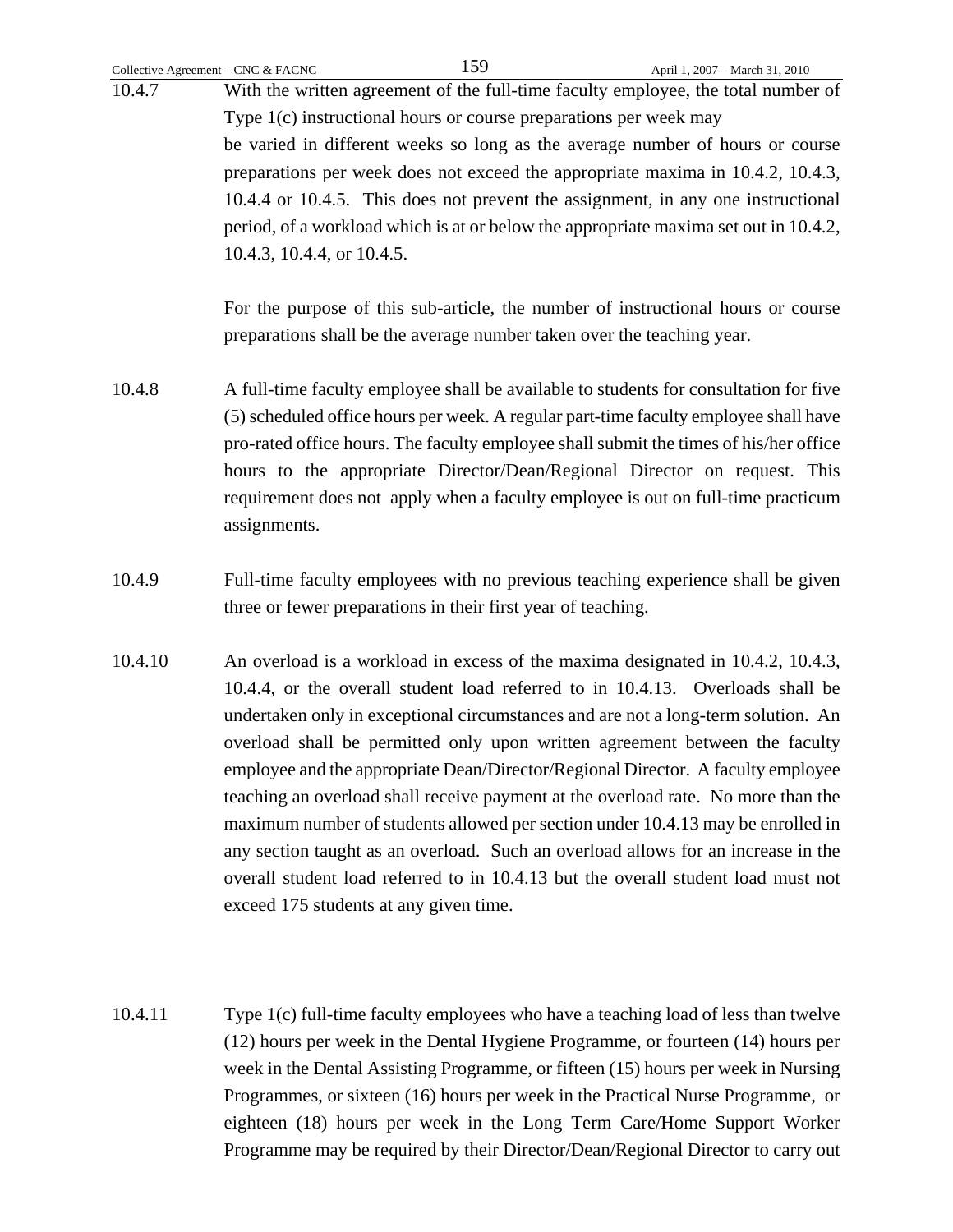other duties subject to 4.2, 4.7, 5.6, and 10.10. Article 10.11 (Non-Teaching Functions) is not applicable in this event. For the purposes of evaluation only (Article 7), non-teaching assignments shall be considered on a proportional basis to the amount of maximum teaching load and shall not exceed 40% consideration in any event. Such assignments are not to be used in place of or for discipline, or as a substitute for a Co-ordinator's appointment.

- 10.4.12 At any given time during a teaching semester, a faculty employee shall not be assigned a teaching schedule which includes:
	- a. more than three (3) consecutive lecture or seminar hours; or more than four (4) consecutive lecture-laboratory, seminar-laboratory, or back-to-back laboratory hours (excluding clinic) without a half (1/2) hour break;
	- b. more than eight (8) instructional or six (6) lecture hours per calendar day;
	- c. a teaching responsibility which commences before 10:00 hours on the day following an evening lecture, seminar or laboratory section which terminates after 21:00 hours;
	- d. a working day consisting of more than twelve (12) hours from the beginning of the first work assignment to the end of the last work assignment;
	- e. more than two (2) evening classes per week for full-time faculty employees only (for the purpose of this sub-article "evening classes" shall refer to those classes where scheduled instruction continues past 19:00 hours);

without the prior written permission of the regular faculty employee. In the case of probationary and sessional appointees, the permission of the Faculty Association is also required. In the case of part-time employee(s) who are not regularized, sections a-d above shall not be altered.

The teaching schedule of a part-time faculty employee shall include at least one forty-eight (48) hour break in each seven working days.

- 10.4.13 Except for self-instructional courses,
	- a. no more than 37 students shall be allowed per section except in the instance of team teaching;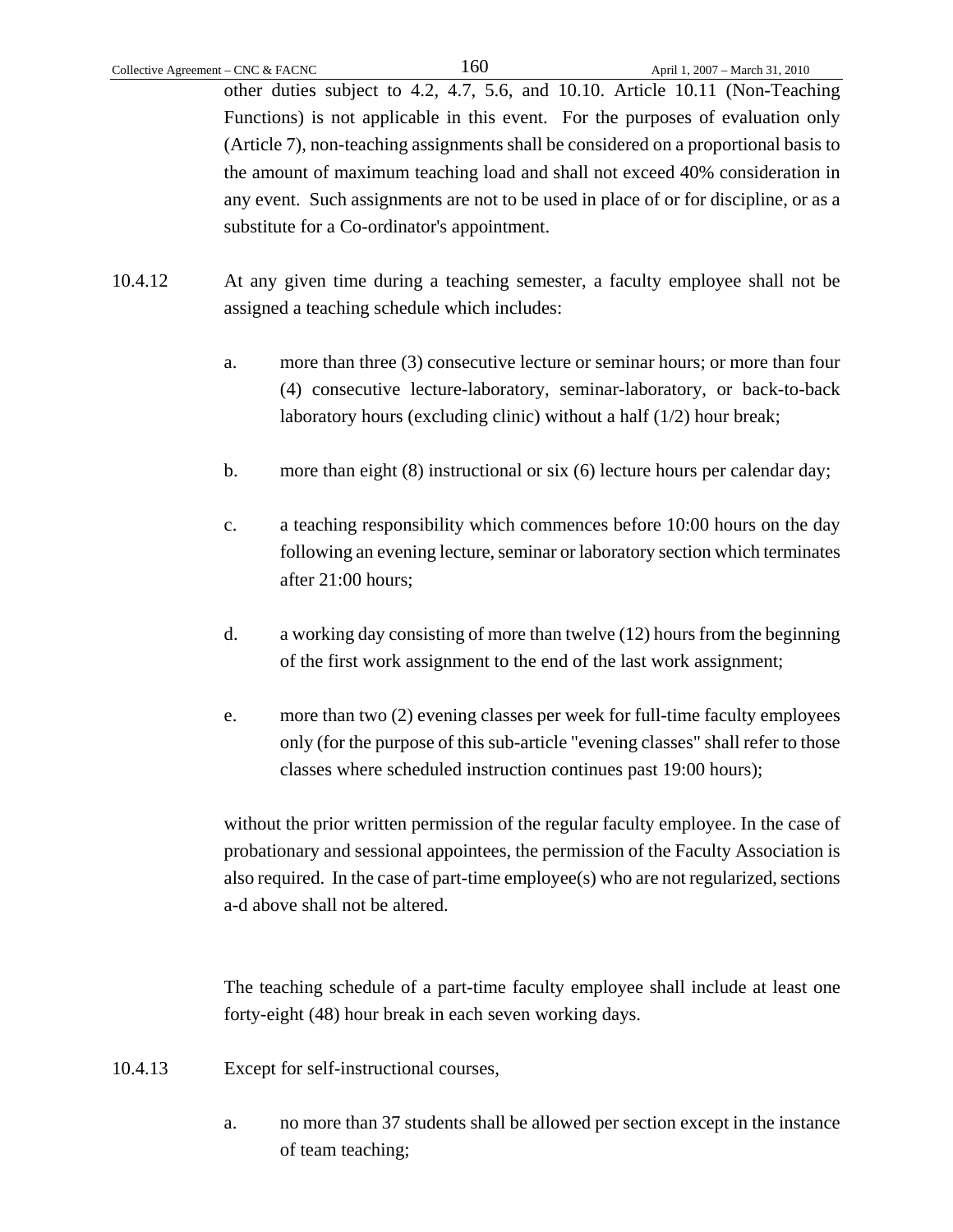- b. no more than 24 students shall be allowed per section in Dental Assisting except in the instance of team teaching;
- c. the ratio of instructors to students in clinical and practicum situations involving direct supervision shall not exceed:
	- i. 1:8 for Nursing Programmes and Practical Nurse Programme;
	- ii. 1:10 for \*Home Support/Resident Care Attendant Programme;
	- iii. 1:8 for the Dental Assisting Programme;
	- iv. 1:5 for the Dental Hygiene Programme in semesters one and two, intersession one and semesters three and four; ratios for intersession two shall be set by mutual agreement of the Dental Hygiene faculty employees and their supervisor, having due regard for the available facilities, the course objectives, the abilities of the students, and the nature of the clients.
- d. ratio of instructors to students in laboratory sections shall be set by mutual agreement of the faculty employees and the Director/Dean/Regional Director having due regard for the available facilities, the course objectives, and the abilities of the students.

With the regular faculty employee's written permission, the class size in 10.4.13(a) or 10.4.13(b), may be increased by 5 students. In the case of part-time (who are not regularized), probationary, and sessional appointees or when the class size is to

exceed the maxima by more than 5, the written permission of the Faculty Association is also required.

10.4.14 For full-time faculty the overall student load shall be 145 students averaged over the teaching year, but must not exceed 150 students at any given time. (For the purpose of this sub-article, student load calculations shall be based on enrolment data two weeks subsequent to the commencement of classes.)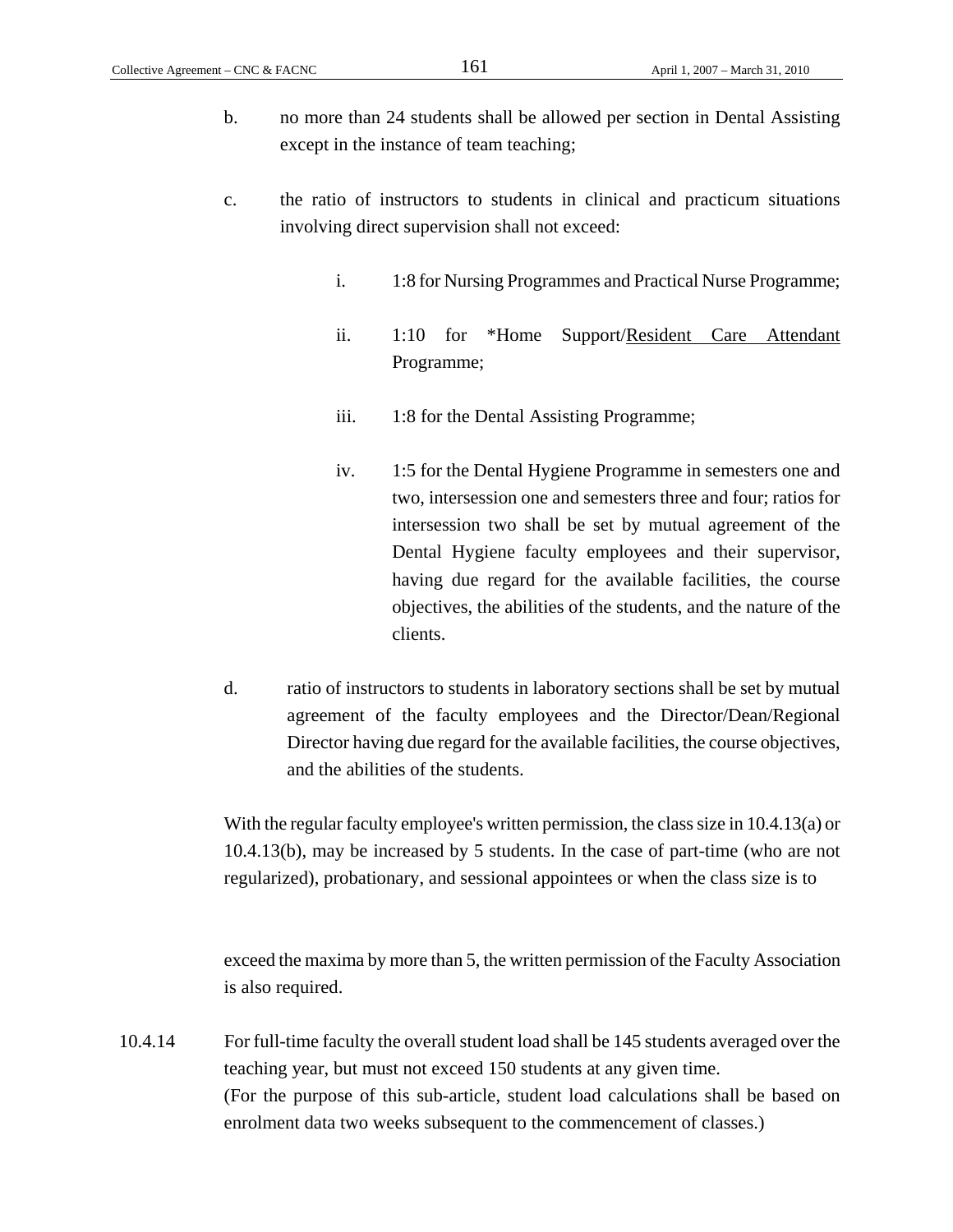For full-time laboratory demonstrators, the overall student load shall be calculated by multiplying the maximum lab size by six (6) sections, averaged between the teaching semesters.

- 10.4.15 For part-time faculty the overall student load must not exceed 100 students at any given time.
- 10.4.16 The above student loads are based on 3 hour per week sections and shall be pro-rated for any variation in section duration.
- 10.4.17 All Type 1(c) full-time faculty employees shall receive a minimum of fifteen (15) working days of preparation time per working year. A regular part-time faculty employee shall have pro-rated preparation time. This 15 day period shall be free of instructional duties other than those normally associated with the preparation of courses (4.2.6).
- 10.4.18 Part-time faculty employees who are not regularized shall be entitled to preparation time. Preparation time shall be calculated at the rate of five percent (5%) of regular scheduled hours (5.7c), and shall be added at the commencement of the appointment.
- 10.4.19 The maximum number of students allowed per section in new professional programmes shall be negotiated by the College and the Faculty Association according to requirements established by the relevant professional body. If mutual agreement cannot be reached, the issue shall be resolved through the grievance and arbitration procedure (Article 3), beginning at the second stage (Article 3.4.2).
- 10.4.20 For full-time faculty employees a teaching year denotes a maximum of thirty-five (35) instructional weeks (including exam and field work) falling between August 15 and June 15.

With the full-time faculty employee's written permission, the College may assign a workload which is equivalent to the teaching load specified in Type 1, but which is not subject to the dates specified in the afore-mentioned articles. In the case of probationary and sessional appointees the permission of the Faculty Association is also required.

10.4.21 A full-time faculty employee may teach a combination of Type 1(a), Type 1(b) and Type 1(c) workload classifications. Workload limits specified in 10.2, 10.3 and 10.4 shall be pro-rated according to the classification and shall not exceed 100% in total.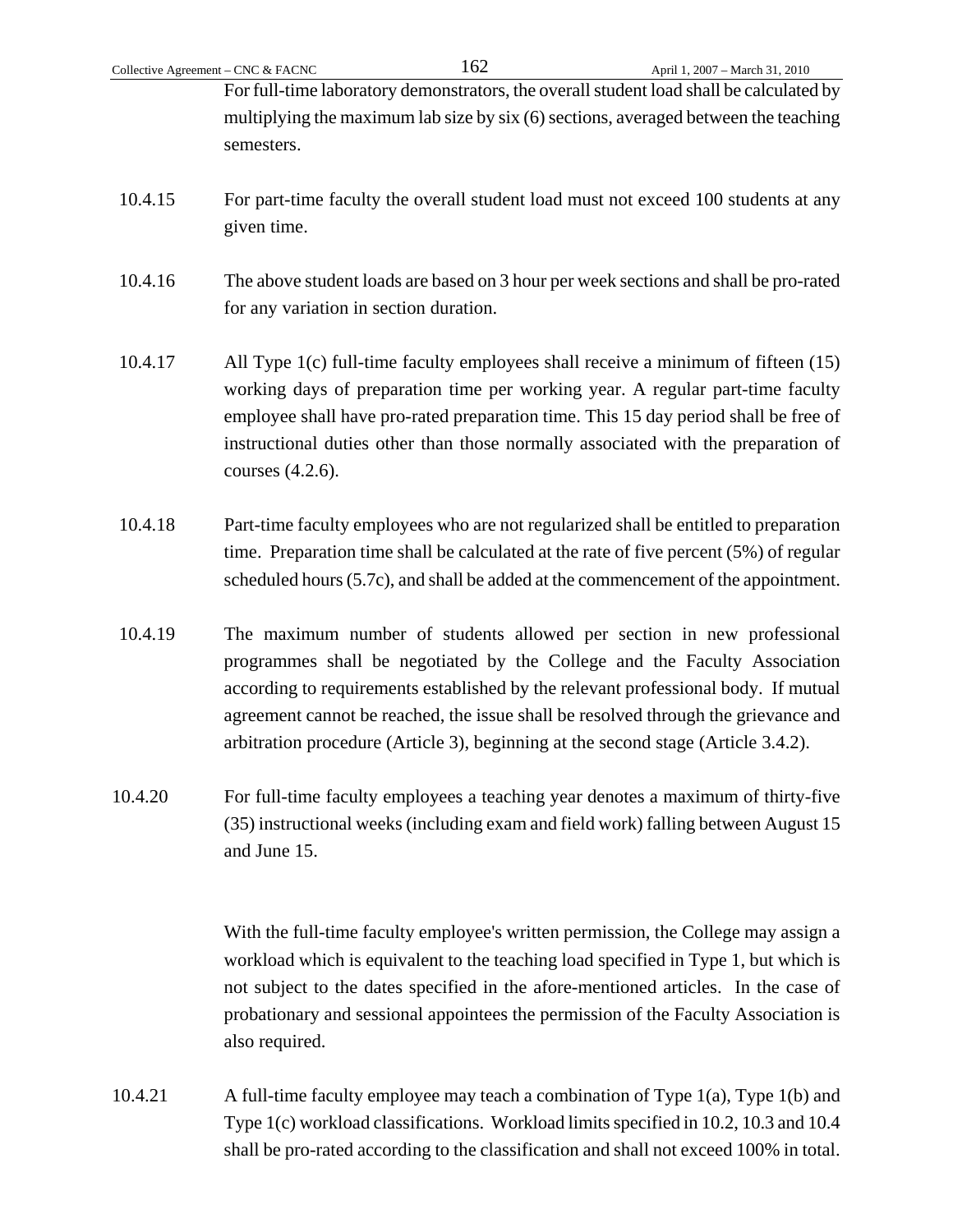10.4.22 For full-time instructors in the Dental Hygiene and Nursing Programmes there shall be a maximum of five hundred ten (510) hours of lecture or seminar hours per teaching year (including exams and field work). Additional laboratory and/or practicum supervision hours may also be assigned, in which case there shall be a total maximum of six hundred twelve (612) lecture, seminar, laboratory hours and practicum supervision hours available for assignment (including exams and field work). For full-time instructors in the Practical Nurse Programme there shall be a maximum of seven hundred (700) hours of classroom, laboratory, practicum and clinical supervision per teaching year. For full-time instructors in the Dental Assisting Programme there shall be a maximum of  $*$  seven hundred fifty (750) hours of classroom teaching and/or practicum and clinical supervision per teaching year.

#### 10.5 Workload for Type 1(d) Faculty Employees

- 10.5.1 A faculty employee teaching a workload of twelve (12) or more Type l(d) instructional hours per week in the NCBNP, including equivalent duties provided for in the Collective Agreement (see 2.4.1, 4.7, 5.6, 10.10 10.14, 10.15, and 10.17) is a full-time faculty employee. Instructional hours include lectures, seminars, laboratory instruction, clinical or field work, and practicum supervision.
- 10.5.2 A full time faculty employee in the NCBNP may be required during the teaching year to instruct in his/her area of competence only one of the following:
	- a. maximum of fifteen (15) lecture or seminar hours per week; or

b. a maximum average of sixteen (16) scheduled hours per week. In any one week, except for Nursing intersession, the maximum shall be twenty (20) scheduled hours. During the Nursing intersession, there shall be a maximum of thirty-two and one-half (32.5) scheduled hours in any one week.

For the purpose of this sub-article, the maximum average shall be an average over the teaching year.

These workloads may be altered only with the written agreement of the Faculty Association.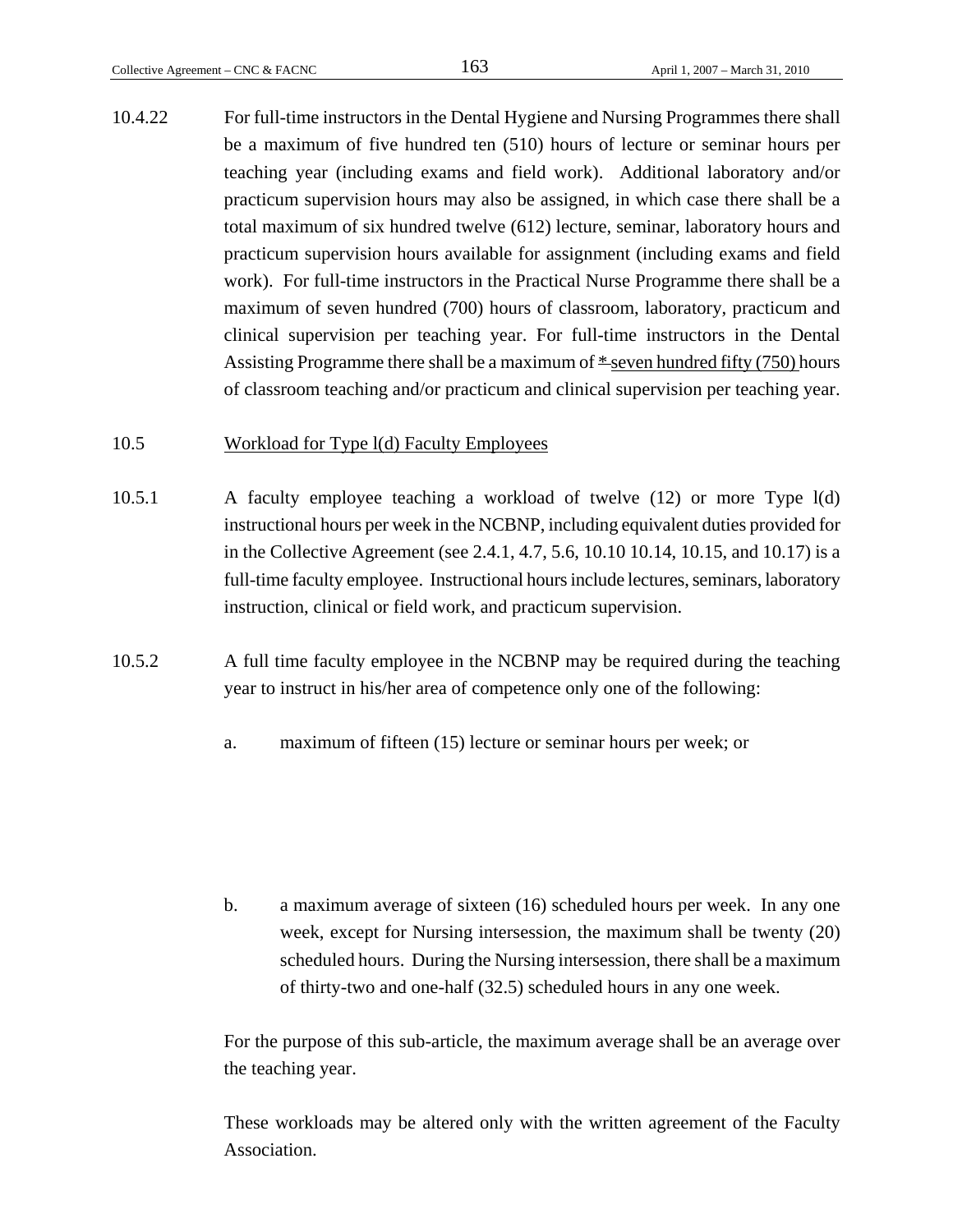- 10.5.3 At any given time during a teaching year, a full-time faculty employee in the NCBNP shall not be assigned:
	- a. more than three (3) lecture, seminar, or clinical preparations or their equivalent per semester;
	- b. more than one (1) lecture, seminar, or clinical preparation, or equivalent, during the intersession;
	- c. more than six (6) lecture, seminar, or clinical preparations, or equivalent, per year;
	- d. more than five (5) three-hour per week lecture sections or their equivalent.
- 10.5.4 Each hour of a self-instructional course, as described in 9.2 (of the Collective Agreement), shall be considered the equivalent of a laboratory hour in calculating a full-time faculty employee's workload. It is intended that the actual work for the faculty employee involved in a three-hour self-instructional course shall be approximately the same as the work involved in the preparation, marking and delivery of a three-hour laboratory section. Such a workload shall not include more than two different self-instructional courses at any one time. Each self-instructional course shall not require more than two student-contact hours per week of the faculty employee's time.

- 10.5.5 Any dispute between a full-time faculty employee and the appropriate administrator concerning credit for any workload resulting from the presentation of a selfinstructional course shall be resolved prior to the commencement of the course. Such resolution requires the written approval of the faculty employee.
- 10.5.6 With the written agreement of the full-time faculty employee, the total number of Type 1(d) instructional hours or course preparations per week may be varied in different weeks so long as the average number of hours or course preparations per week does not exceed the appropriate maxima in 10.5.2, 10.5.3 or 10.5.4. This does not prevent the assignment, in any one instructional period, of a workload which is at or below the appropriate maxima set out in 10.5.2, 10.5.3 or 10.5.4.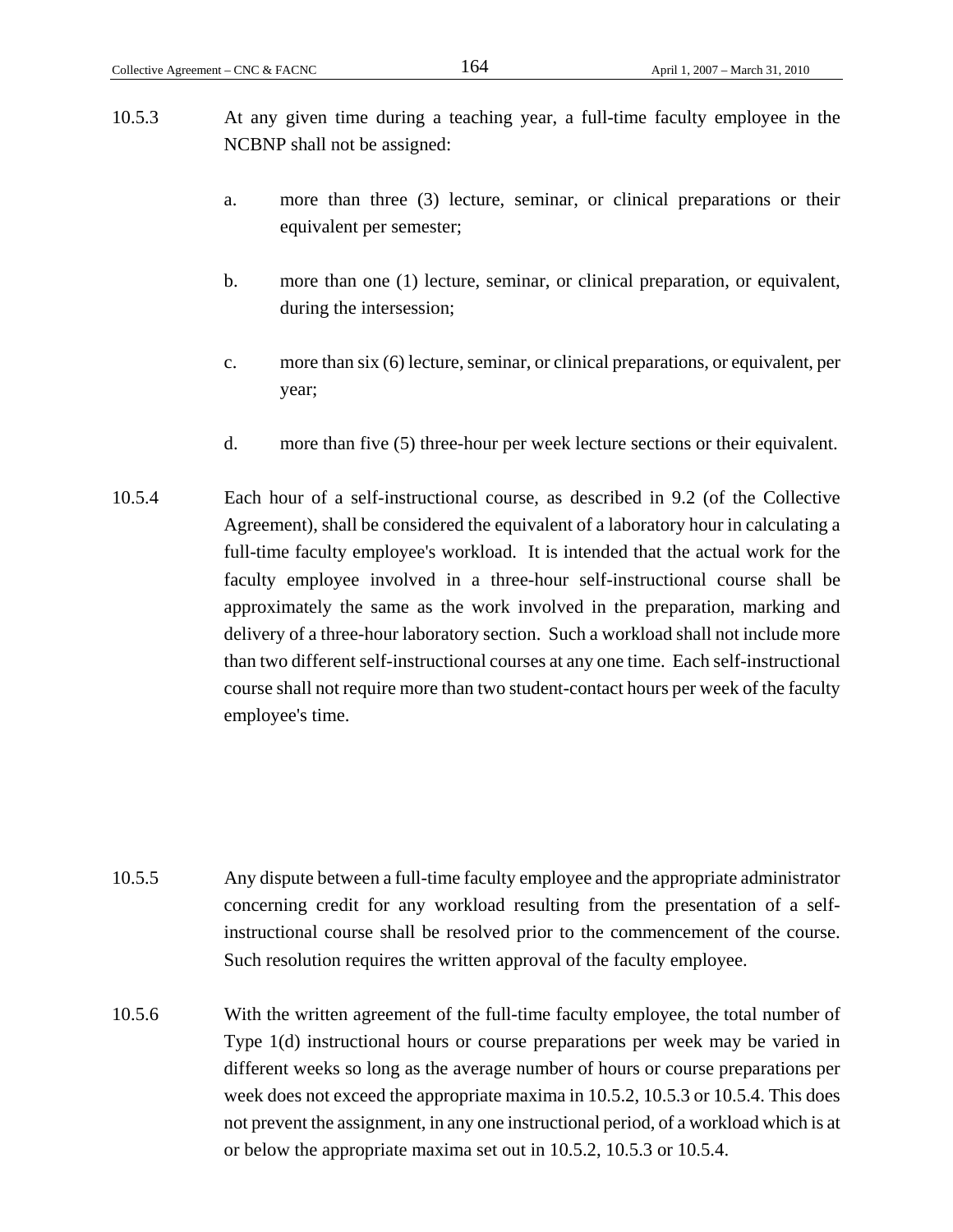For the purpose of this sub-article, the number of instructional hours or course preparations shall be the average number taken over the teaching year.

- 10.5.7 A full-time faculty employee shall be available to students for consultation for five (5) scheduled office hours per week. A regular part-time employee shall have prorated office hours. The faculty employee shall submit the times of his/her office hours to the appropriate Dean/Director/Regional Director on request.
- 10.5.8 Full-time faculty employees with no previous teaching experience shall be given three (3) or fewer preparations in their first year of teaching.
- 10.5.9 An overload is a workload in excess of the maxima designated in 10.5.2, 10.5.3, or the overall student load referred to in 10.5.13. Overloads shall be undertaken only in exceptional circumstances and are not a long-term solution. An overload shall be permitted only upon written agreement between the faculty employee and the appropriate Dean/Director/Regional Director. A faculty employee teaching an overload shall receive payment at the overload rate. No more than the maximum number of students allowed per section under 10.5.12 may be enrolled in any section taught as an overload. Such an overload allows for an increase in the overall student load referred to in 10.5.13 but the overall student load must not exceed one-hundredseventy-five (175) students at any given time.
- 10.5.10 Full-time faculty employees who have a teaching load of less than twelve (12) hours per week may be required by the Dean/Director/Regional Director to carry out other duties subject to 4.2, 4.7, 5.6 and 10.10, or may, by mutual agreement of the faculty employee and the Dean/Director/Regional Director, be assigned Scholarly Activity

 pursuant to 10.5.22. Article 10.11 (Non-Teaching Functions) is not applicable in this event. For the purposes of evaluation only (Article 7), non-teaching assignments, including Scholarly Activity, shall be considered on a proportional basis to the amount of maximum teaching load and shall not exceed forty percent (40%) consideration in any event. Such assignments are not to be used in place of or for discipline, or as a substitute for a co-ordinator's appointment.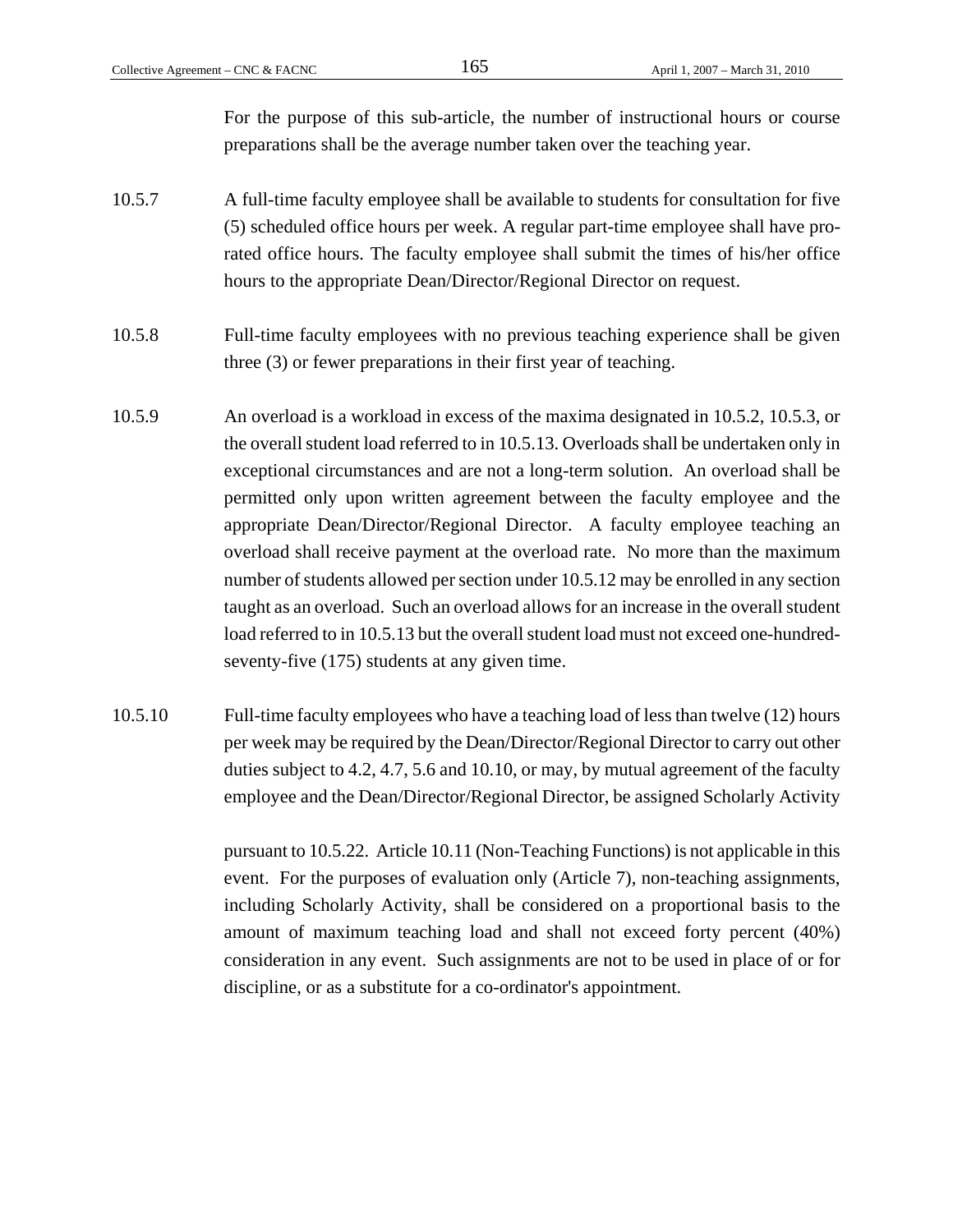- 10.5.11 At any given time during a teaching year, a faculty employee shall not be assigned a teaching schedule which includes:
	- a. more than three (3) consecutive lecture or seminar hours; or more than four (4) consecutive lecture-laboratory, seminar-laboratory, or back-to-back laboratory hours (excluding clinical) without a half  $(\frac{1}{2})$  hour break;
	- b. more than eight (8) instructional or six (6) lecture hours per calendar day;
	- c. a teaching responsibility which commences before 10: 00 hours on the day following an evening lecture, seminar, or laboratory section which terminates after 21: 00 hours;
	- d. a teaching responsibility which commences before 12:00 hours on the day following an evening clinical which is scheduled to terminate after 22:00 hours;
	- e. a working day consisting of more than twelve (12) hours from the beginning of the first work assignment to the end of the last work assignment;
	- f. more than two (2) evening classes per week for full-time faculty employees only (for the purpose of this sub-article 'evening classes' shall refer to those classes where scheduled instruction continues past 19:00 hours);
	- g. more than four (4) evening clinicals per week during intersession for fulltime faculty employees only (for the purpose of this sub-article 'evening classes' shall refer to those classes where scheduled instruction continues past 19:00 hours);

without the prior written permission of the regular faculty employee. In the case of probationary and sessional appointees, the permission of the Faculty Association is

also required. In the case of part-time faculty who are not regularized, sections a - e above shall not be altered.

The teaching schedule of a part-time faculty employee shall include at least one forty-eight (48) hour break in each of seven working days.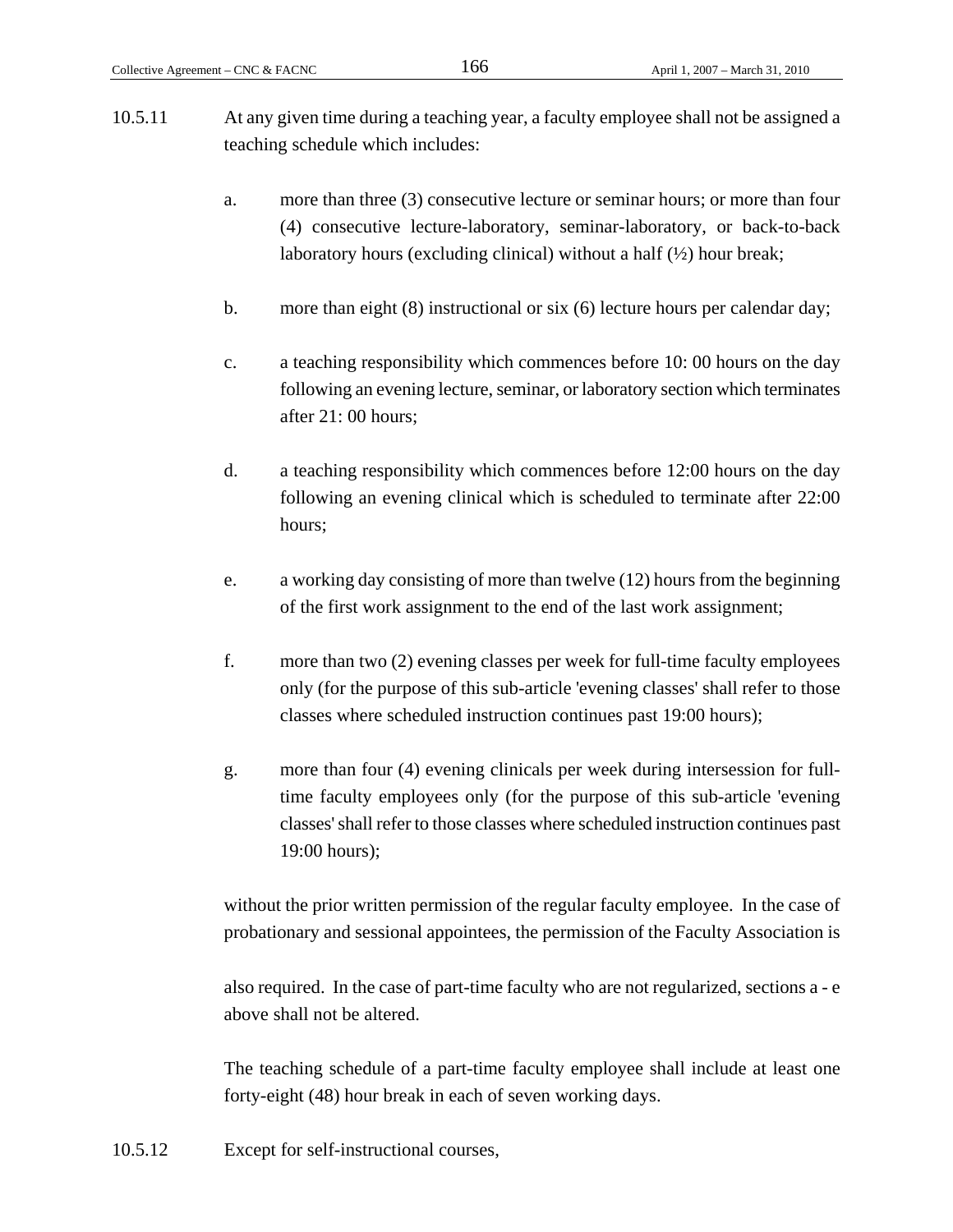- a. no more than thirty-seven (37) students shall be allowed per section except in the instance of team teaching;
- b. the ratio of instructors to students in clinical and practicum situations involving direct supervision shall not exceed 1:8;
- c. the ratio of instructors to students in:
	- i. communications laboratory sections shall be 1:18;
	- ii. health assessment and clinical laboratory sections shall be 1:10;

With the regular employee's written permission, the class size 10.5.12(a) may be increased by five (5) students. In the case of part-time (who have not been regularized), probationary and sessional appointees or when the class size is to exceed the maxima by more than five (5), the written permission of the Faculty Association is also required.

- 10.5.13 For full-time faculty employees, the overall student load shall be a maximum of one hundred-thirty-two-point-five (132.5) students averaged over the teaching year, but must not exceed one-hundred-forty (140) students at any given time. For full-time faculty employees teaching lecture sections only, the overall student load must not exceed one-hundred-forty-eight (148) students at any given time. (For the purpose of this sub-article, student load calculations shall be based on enrolment data two weeks subsequent to the commencement of classes.)
- 10.5.14 For part-time faculty the overall student load must not exceed ninety (90) students at any give time.
- 10.5.15 The above student loads are based on 3 hour per week sections and shall be pro-rated for any variation in section duration.
- 10.5.16 All Type 1 (d) full-time faculty employees shall receive a minimum of fifteen (15) working days of preparation time per working year. A regular part-time employee shall have pro-rated preparation time. This fifteen (15) day period shall be free of instructional duties other than those normally associated with the preparation of courses (4.2.6).
- 10.5.17 Part-time faculty employees who are not regularized shall be entitled to preparation time. Preparation time shall be calculated at the rate of five percent (5%) of the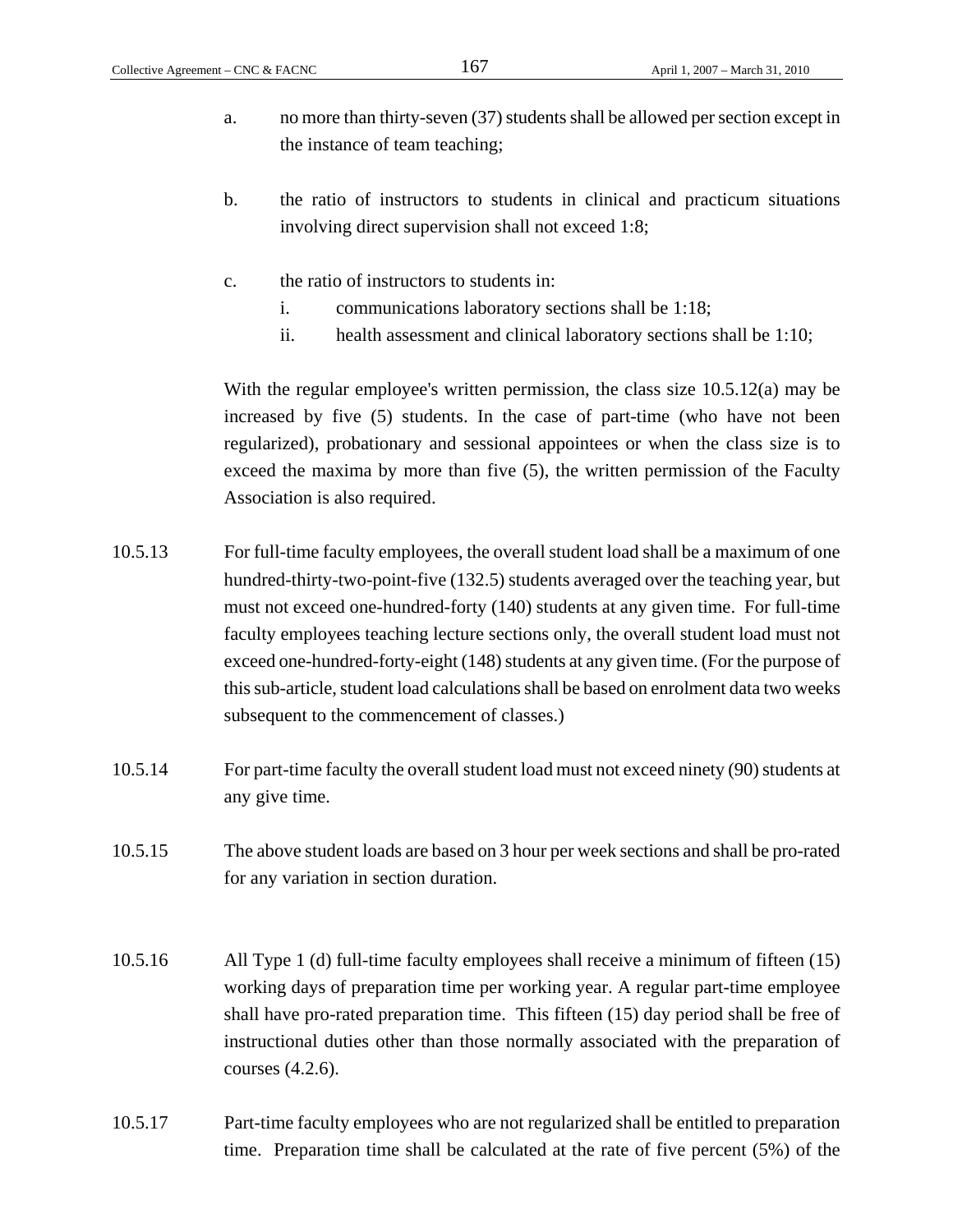regular scheduled hours (5.7c), and shall be added at the commencement of the appointment.

- 10.5.18 The maximum number of students allowed per section in new professional programmes shall be negotiated by the College and the Faculty Association according to requirements established by the relevant professional body. If mutual agreement cannot be reached, the issue shall be resolved through the grievance and arbitration procedure (Article 3.4.2).
- 10.5.19 For full-time faculty employees a teaching year denotes a maximum of thirty-five (35) instructional weeks (including exam and field work, which includes clinics) falling between August 15 and June 15.

 With the full-time faculty employee's written permission, the College may assign a workload which is equivalent to the teaching load specified in Type 1 (d), but which is not subject to the dates specified in the afore-mentioned articles. In the case of probationary and sessional appointees the permission of the Faculty Association is also required.

- 10.5.20 A full-time faculty employee may teach a combination of Type 1 (a), Type 1 (b), Type 1 (c), and Type 1 (d) workload classifications. Workload limits specified in 10.2, 10.3,10.4 and 10.5, shall be pro-rated according to the classification and shall not exceed one-hundred percent (100%) in total.
- 10.5.21 For full-time Type 1 (d) faculty employees there shall be a maximum of fivehundred-thirteen (513) hours of lecture, seminar, laboratory or field work, which includes clinical and practicum supervision, and exams, per teaching year. For fulltime Type l(d) faculty employees there shall be a maximum of five-hundred-ten (510) hours of lecture or seminar hours per teaching year (including exams and field work).

### 10.5.22 Scholarly Activity

a. Scholarly, research and creative activity shall be directed to the objective of increasing knowledge and understanding, or improving the scholarly competence of the teacher and/or of developing students in the academic disciplines insofar as is reasonably possible.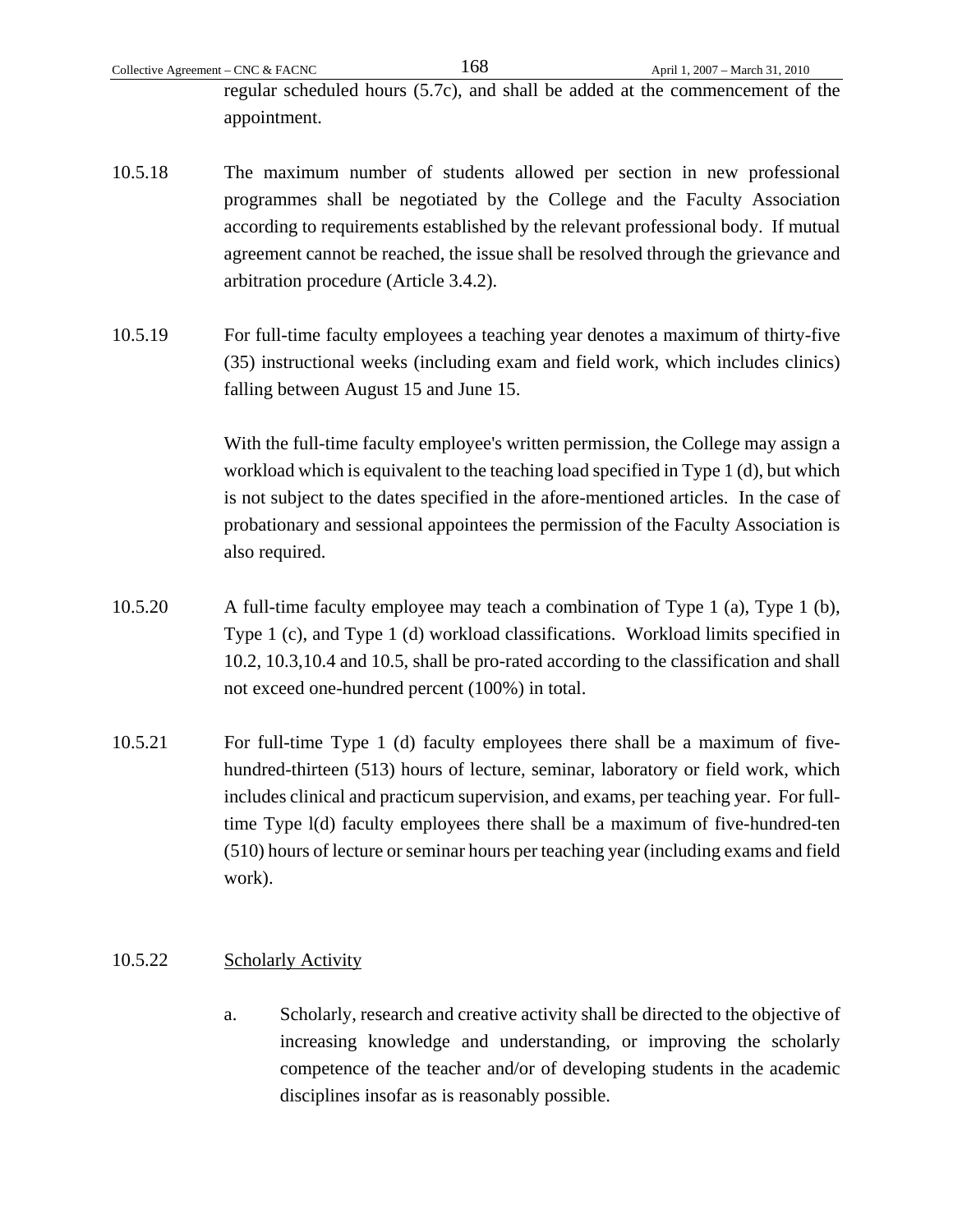- b. A full-time faculty employee who has an annual teaching assignment which includes one or more third or fourth year level course(s) shall be required to pursue a programme of scholarly activity in that year. For such full-time faculty employees there shall be ninety seven (97) hours credited for scholarly activity which shall constitute workload hours for the purpose of 10.5.21.
- c. Full-time faculty employees teaching exclusively in the first and second year levels of the NCBNP shall be provided opportunity to pursue a programme of scholarly activity subject to:
	- i. CNC will provide sixty (60) hours of scholarly activity per year to the employees in this category as a group. The minimum amount of release time for scholarly activity that can be taken by an employee under this article will be sixty (60) hours per year to be taken during any one semester.
	- ii. Unused scholarly release time shall not be carried forward except as described in  $10.5.22(c)(iii)$ .
	- iii. If a programme of scholarly activity has been approved by the NCBNP Scholarly Activity Committee, but the employee is prevented from pursuing the programme because of operational requirements or unforeseen personal circumstances, and alternative arrangements cannot be made, then the hours contemplated will be carried over to the following year(s).
- d. i. The NCBNP Scholarly Activity Committee is a joint administration faculty committee with equal representation appointed respectively by the parties.
	- ii. The faculty employee as described in 10.5.22(c) will submit a programme proposal to the NCBNP Scholarly Activity Committee to be approved. Such approval shall not be unreasonably withheld. The employee will submit a programme proposal on or before November 15 of the prior year to the Chair of the NCBNP Scholarly Activity Committee. The said Committee will provide a written response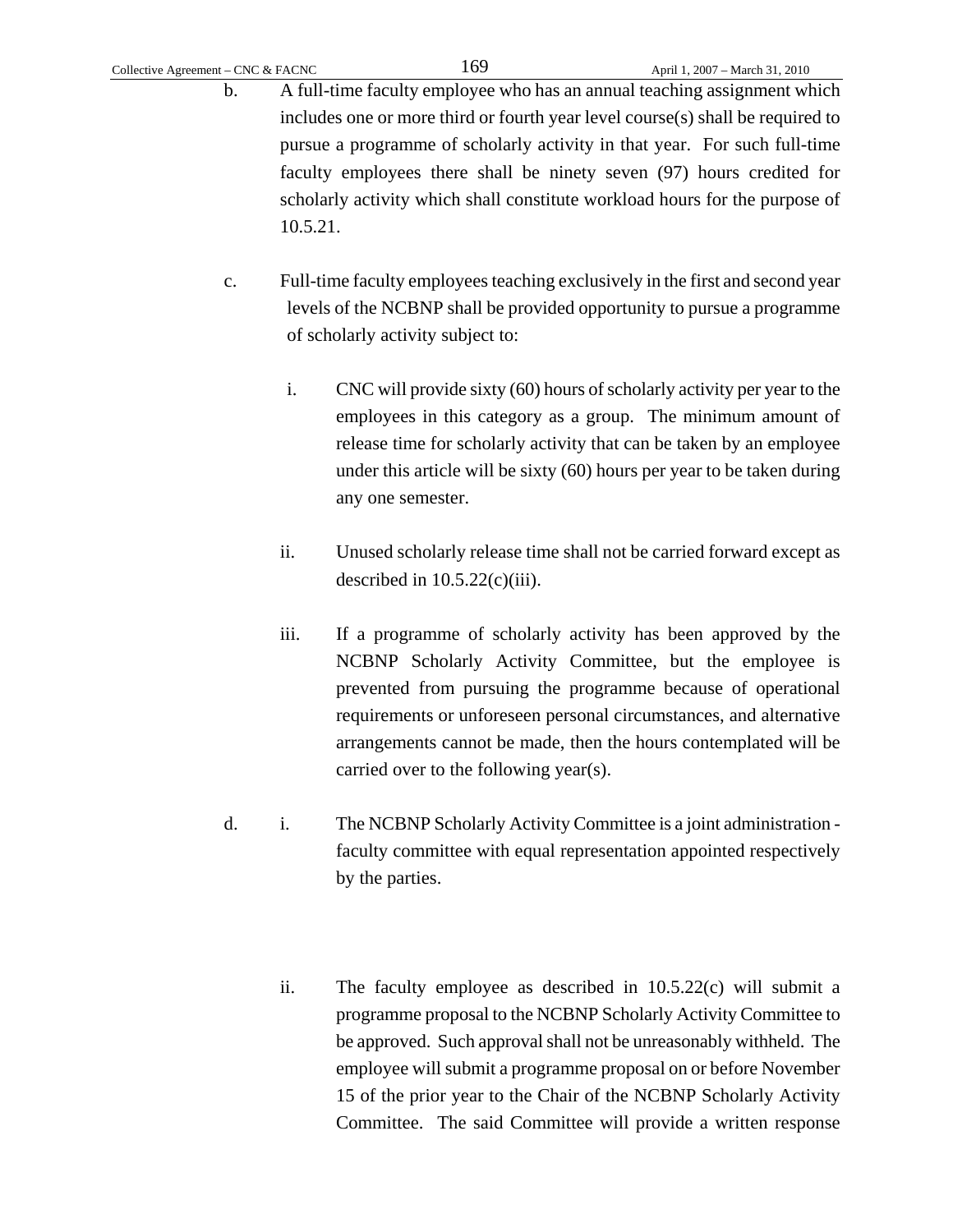within 30 calendar days to the faculty employee, with a copy to the Faculty Association and the Dean.

- e. i. The NCBNP Scholarly Review Committee is a departmental committee comprised of two NCBNP faculty employees and the Dean or designate.
	- ii. Every faculty employee engaged in scholarly activity (years 1 4) shall provide an acceptable annual report to the NCBNP Scholarly Review Committee.
	- iii. The NCBNP Scholarly Review Committee shall review scholarly activity reports received from faculty employees identified in 10.5.22(e)(ii) with the aim of protecting the integrity of that provision.
	- iv. The NCBNP Scholarly Review Committee shall provide the Vice President Academic with an annual report on all scholarly activity.

## 10.5.23 Committees

 CNC welcomes the direct participation of nursing faculty on the committees described in the NCBNP Agreement. The NCBNP Faculty will have the right to select and appoint the following number of faculty members to the following committees:

| a.             | <b>Programme Management Committee</b><br>(Section 2.2 of NCBNP Agreement)                                   | one $(1)$ member                                          |
|----------------|-------------------------------------------------------------------------------------------------------------|-----------------------------------------------------------|
| $\mathbf b$ .  | <b>Student Admissions and Progression</b><br>Committee (Section 4.3 and Appendix<br>"A" of NCBNP Agreement) | $two(2)$ members                                          |
| $\mathbf{c}$ . | Other(s)                                                                                                    | equal CNC faculty<br>and administration<br>representation |

# 10.6 Workload for Type 2 Faculty Employees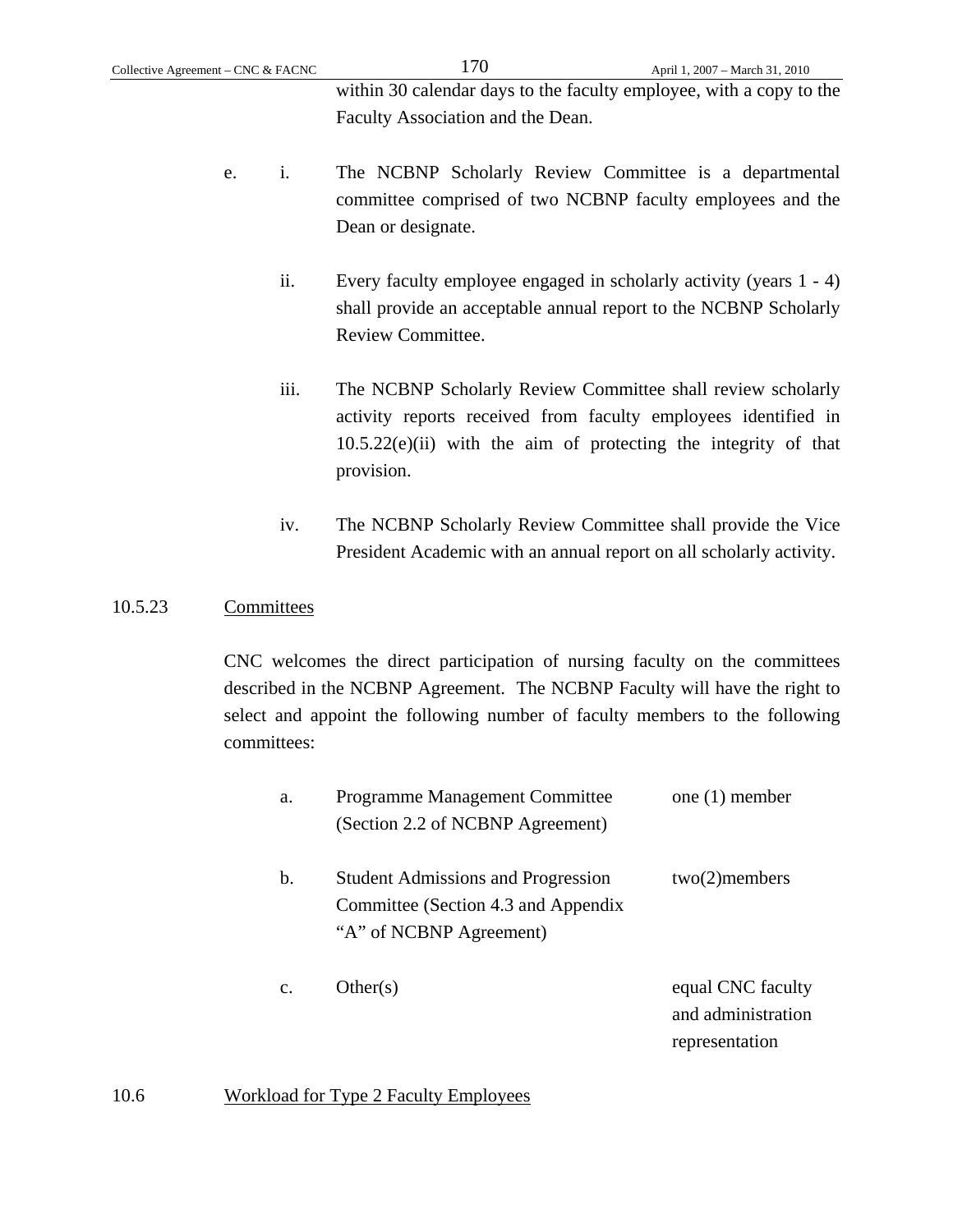- 10.6.1 A Type 2 faculty employee with sixteen (16) to twenty-five (25) hours per week of classroom teaching or practicum supervision, including equivalent duties provided for in this Agreement (see 2.4.1, 4.7, 5.6, 10.6.6, 10.10, 10.14, 10.15 and 10.17), is a full-time faculty employee.
- 10.6.2 Full-time Type 2 faculty employees teaching College and Career Preparation, Adult Special Education, or English Language Training courses, or Applied Business Technology courses in the region shall have a maximum of twenty-four (24) scheduled hours of classroom teaching or practicum supervision and under 4.2.2 be available to students for two (2) scheduled hours per week in addition to classroom or practicum time. These hours shall be pro-rated for regular part-time faculty employees.

 Full-time Type 2 faculty employees teaching Applied Business Technology courses on the Prince George campus shall have a maximum of twenty-two and one-half (22.5) scheduled hours of classroom teaching or practicum supervision and under 4.2.2 be available to students for two and one-half (2.5) scheduled hours per week in addition to classroom or practicum time. These hours shall be pro-rated for regular part-time faculty employees. Full-time faculty employees teaching Centre for Student Success courses shall have a maximum average of twenty-five (25) hours of student contact time per week. Maximum hours shall be an average over the working year, but shall not exceed thirty (30) hours at any given time. For such faculty employees, the requirements set out in 4.2.2 shall be considered to be included in these hours.

 Full-time faculty employees teaching Electronics Technician Common Core or Computer/Network Electronics Technician Diploma courses shall have a maximum of twenty-five (25) scheduled hours of classroom teaching or practicum supervision and under 4.2.2 be available to students for two and one-half (2.5) scheduled hours per week in addition to classroom and practicum time. Their teaching year shall have a maximum of thirty-four (34) instructional weeks (including exams and field work) falling between August 15 and June 15.

10.6.3 Each hour of a self-instructional course as described in Article 9.2, shall be considered the equivalent of one (1) hour of classroom teaching or practicum supervision. Such a workload shall not include more than two (2) different self-instructional courses at any one time. Each self-instructional course shall not require more than two (2) student-contact hours per week of the faculty employee's time.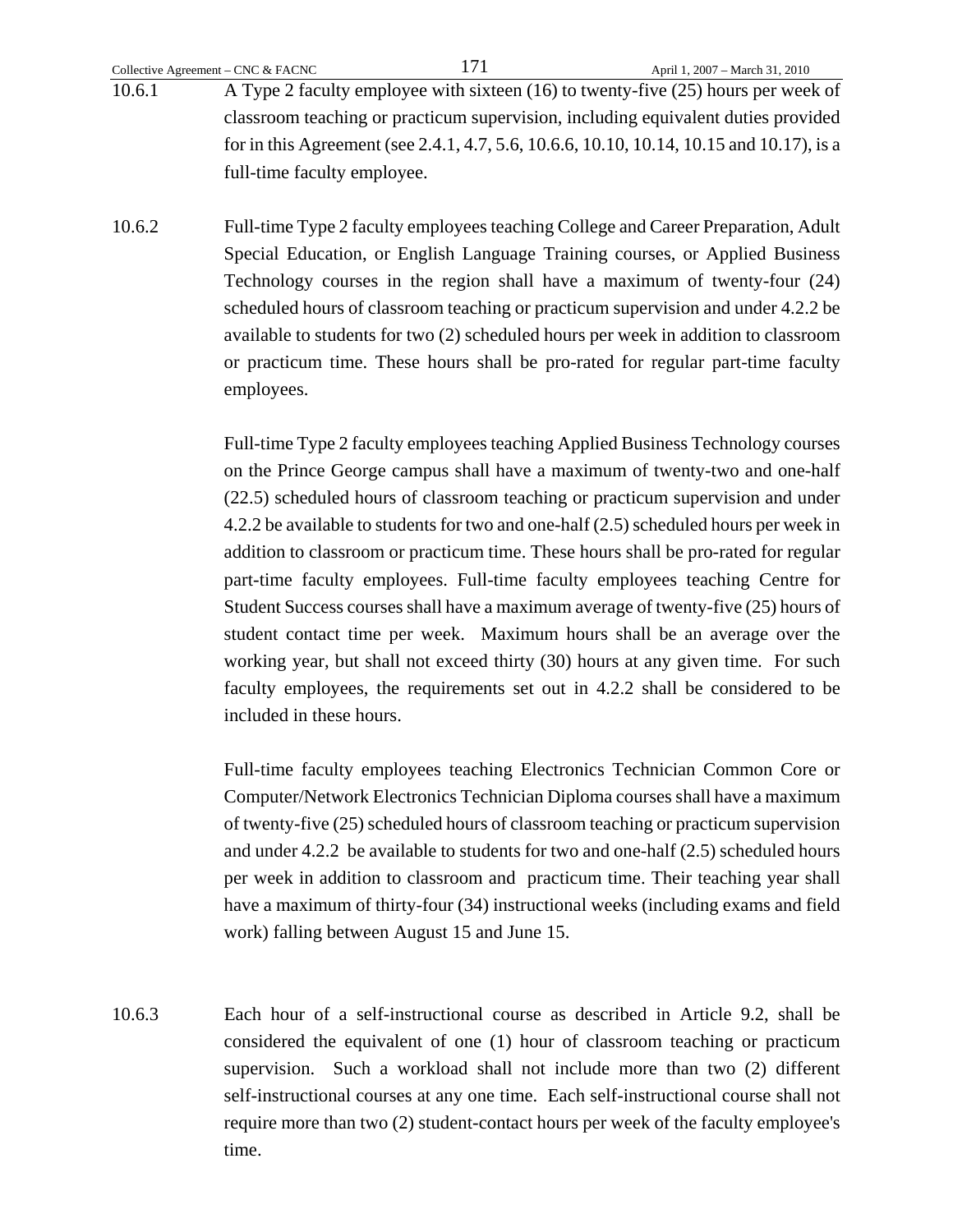- 10.6.4 Credit for any unusual workload resulting from self-instructional courses shall be determined according to 10.2.6.
- 10.6.5 Full-time faculty employees who have a teaching load of less than sixteen (16) hours per week may be required by their Director/Dean/Regional Director to carry out other duties such as marking assistance or other duties subject to 4.2, 4.7, 5.6, and 10.10. Article 10.11 (Non-Teaching Functions) is not applicable in this event. For the purposes of evaluation only (Article 7), non-teaching assignments shall be considered on a proportional basis to the amount of maximum teaching load and shall not exceed 40% consideration in any event. Such assignments are not to be used in place of or for discipline, or as a substitute for a co-ordinator's appointment.

 In some circumstances, full-time faculty employees assigned less than 50% of maximum student-contact hours in the Centre for Student Success (10.6.2) may be asked to do curriculum development with instructional duties. Such curriculum development would be in addition to the fifteen (15) day period free of other instructional duties (10.6.11).

- 10.6.6 An overload is a workload in excess of the maximum designated in 10.6.2. Overloads shall be undertaken only in exceptional circumstances and are not a long term solution. An overload shall be permitted only upon written agreement between the full-time faculty employee and the appropriate Dean/Director/Regional Director.
- 10.6.7 Except for self instructional courses:
	- a. The ratio of instructors to students in College and Career Preparation courses shall not exceed:
		- i. 1:12 for a Level I course;
		- ii. 1:16 for a Level II course;
		- iii. 1:18 for a Level III, IV, or V Science or English course;
		- iv. 1:22 for a Level III, IV, or V course other than a Science or English course;
		- v. In a class with more than one level, the instructor to student ratio of the lowest level will prevail.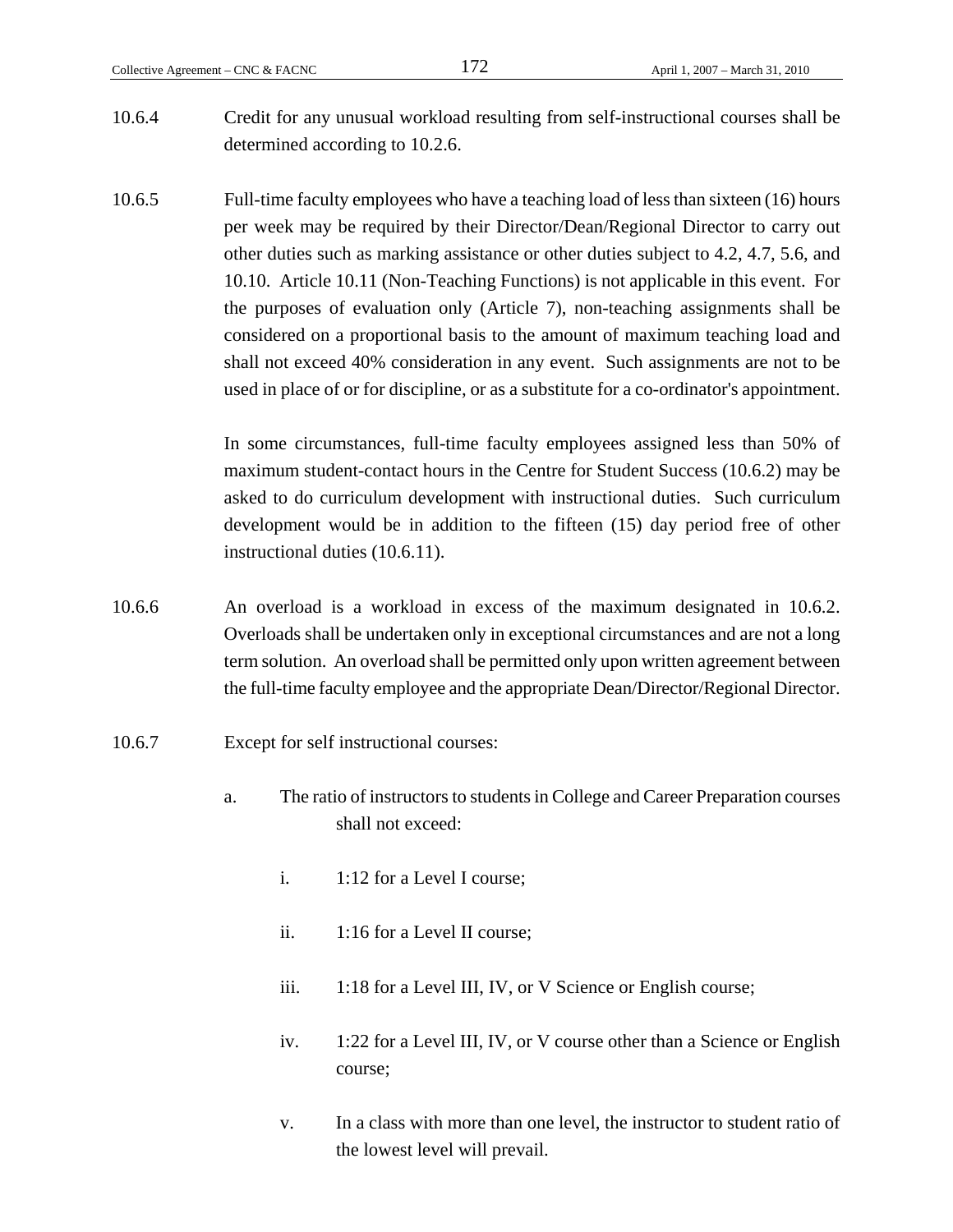- vi. In a continuous intake multi-level instruction class which includes five (5) or more fundamental level students, the instructor to student ratio in the classroom shall not exceed a weekly average of 1:12, with a maximum of sixteen (16) students at any given time.
	- . In a continuous intake multi-level instruction class which includes fewer than five (5) fundamental level students, the instructor to student ratio in the classroom shall not exceed a weekly average of 1:15, with a maximum of eighteen (18) students at any given time.
- viii. In a continuous intake intermediate, advanced, and provincial multilevel instruction class, the instructor to student ratio in the classroom shall not exceed a weekly average of 1:15, with a maximum of twenty (20) students at any given time.
- ix. The number of students enrolled shall be set by mutual agreement of the faculty employee(s), and the Director/Dean/Regional Director, having due regard for the available facilities, the number of different courses being offered, the abilities of the students, and the attendance patterns of the students. Mutual agreement shall not be unreasonably denied by the faculty employee(s) or the Director/Dean/Regional Director.
- b. The ratio of instructors to students in English Language Training classes shall not exceed 1:14 for Beginning Level classes and 1:16 for other classes.
- c. The number of students in an Adult Special Education class shall be determined by mutual agreement of the faculty employee and his/her supervisor, having due regard for the available facilities, the course objectives, and the abilities of the students.
- d. i. A full-time faculty employee teaching English 155 shall be assigned no more than twenty (20) students per student-contact hour and an overall student load of not more than one hundred (100) students per week. A full-time faculty employee teaching Mathematics 155 shall be assigned no more than twenty-five (25) students per student-contact hour and an overall student load of not more than one hundred and twenty-five (125) students per week.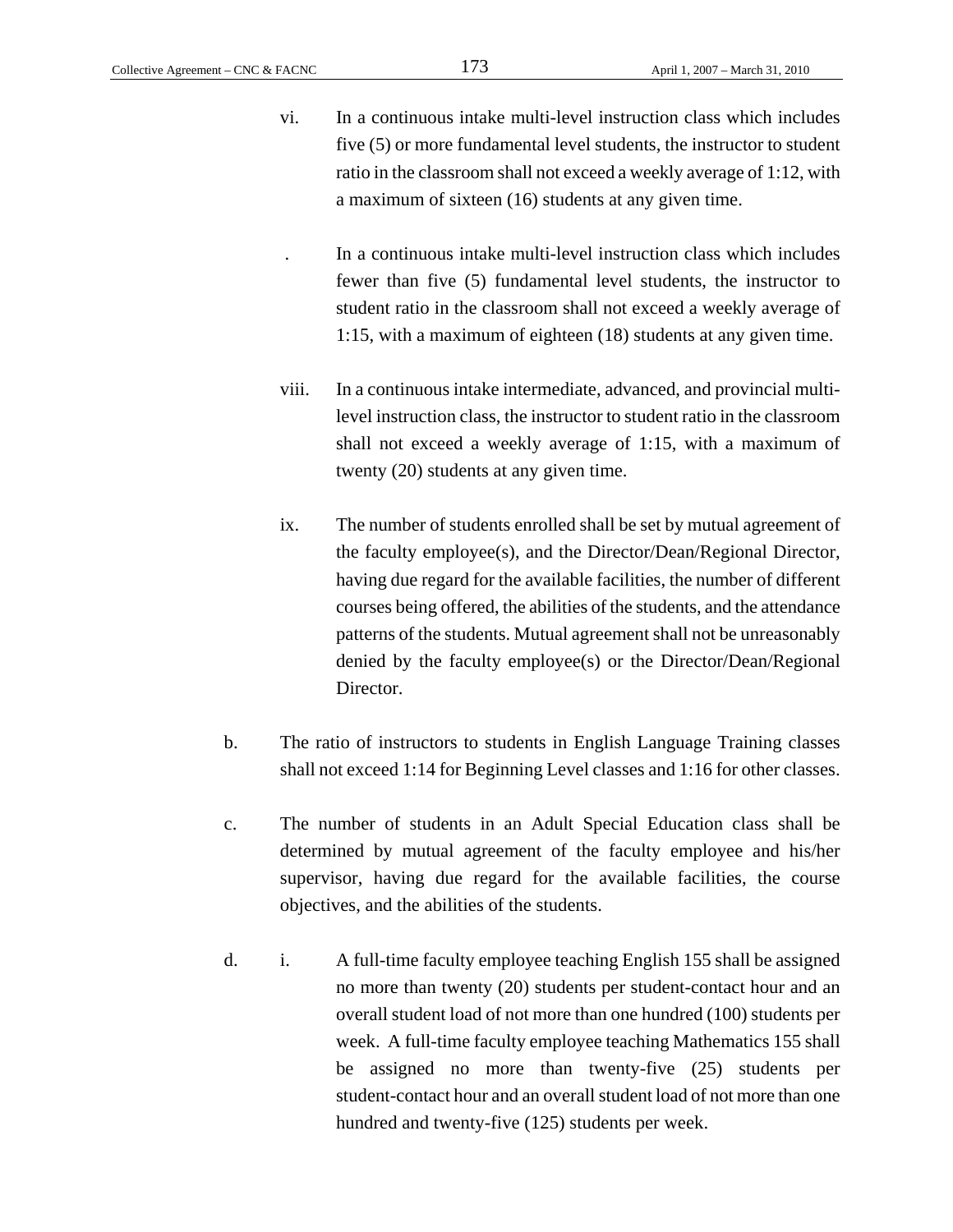ii. A part-time faculty employee teaching English 155 shall be assigned no more than twenty (20) students per student-contact hour and an overall student load of not more than sixty (60) students per week. A part-time faculty employee teaching Mathematics 155 shall be assigned no more than twenty-five (25) students per student-contact hour and an overall student load of not more than seventy-five (75) students per week.

- e. The ratio of instructors to students in Applied Business Technology classes shall not exceed:
	- i. 1:25 for courses offered on the Prince George campus;
	- ii. 1:16 for courses offered at regional campuses

With the faculty employee's written permission, the instructor to student ratios specified in a, b or e above may be increased by 3 students. In the case of probationary and sessional appointees or when the instructor to student ratio is to exceed the maxima by more than 3, the written permission of the Faculty Association is also required.

- f. i. The instructor to student ratio in the Electronics Technician Common Core Certificate programme shall not exceed 1:20. With the faculty employee's written permission, this student ratio may be increased by two (2) students. In the case of probationary, sessional or part-time appointees, or when the instructor to student ratio is to exceed the maxima, the written permission of the Faculty Association is also required.
	- ii. For the math course taught in the Electronics Technician Common Core Certificate Programme, the instructor to student ratio and workload calculation shall be equal to equivalent courses taught at CNC at the time of instruction.
- g. The ratio of instructors to students in the Computer/Network Electronics Technician Diploma Programme shall be 1:15. When the College is able to equip a 20 station laboratory, the instructor to student ratio shall be 1:20. With the faculty employee's written position, this student ratio may be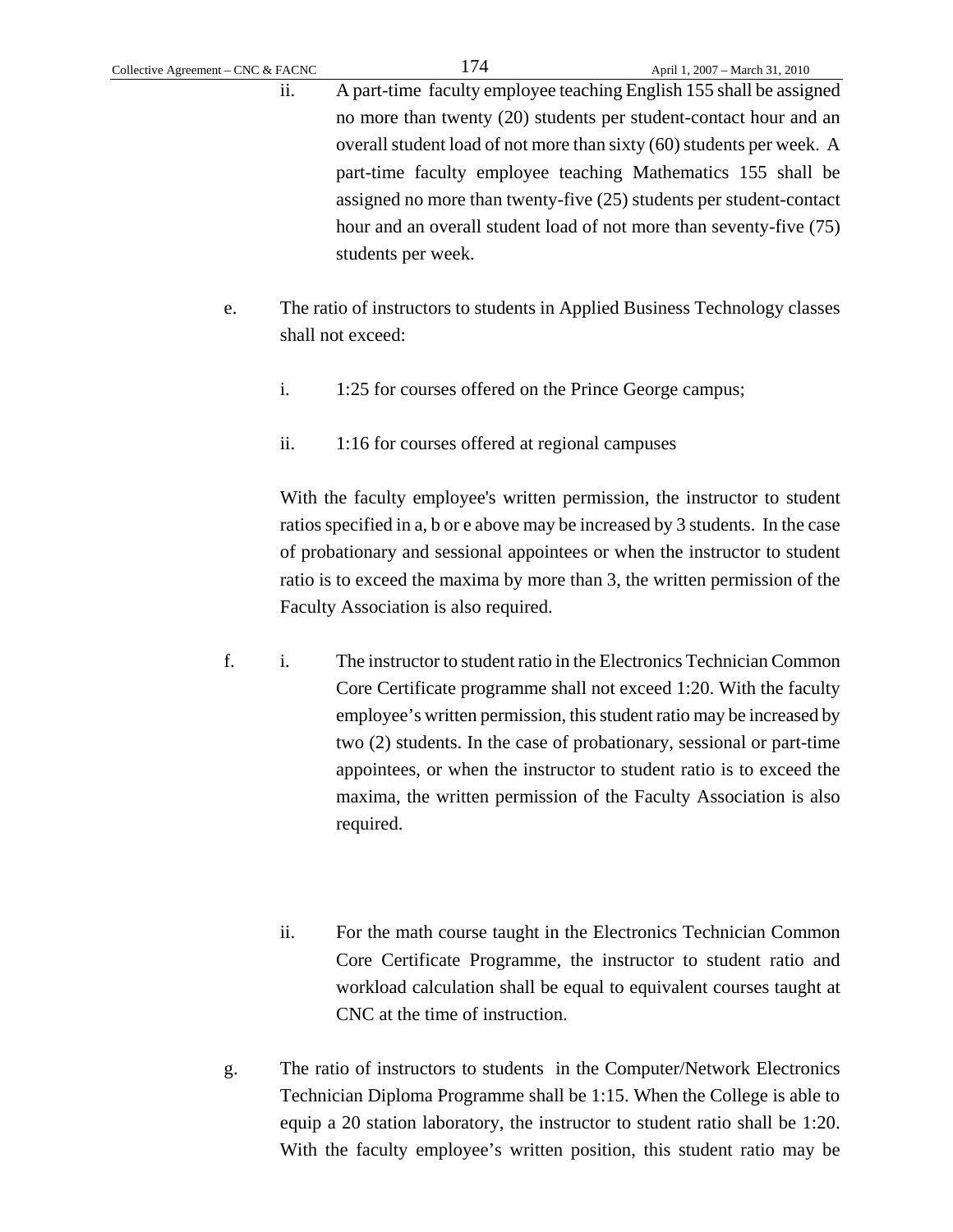increased by two (2) students. In the case of probationary, sessional or parttime appointees, the written permission of the Faculty Association is also required.

- 10.6.8 At any time during a teaching year, a faculty employee shall not be assigned a teaching schedule which includes:
	- a. more than three (3) consecutive lecture or seminar hours; or more than four (4) consecutive lecture-laboratory, seminar-laboratory, or back-to-back laboratory hours without a half (1/2) hour break;
	- b. more than eight (8) instructional or six (6) lecture hours per calendar day; or
	- c. a teaching responsibility which commences before 10:00 hours on the day following an evening lecture, seminar or laboratory section which terminates after 21:00 hours; or
	- d. a working day consisting of more than twelve (12) hours from the beginning of the first work assignment to the end of the last work assignment;
	- e. more than two (2) evening classes per week for full-time faculty employees. For the purpose of this sub-article "evening classes" shall refer to those classes where scheduled instruction continues past 19:00 hours;

without the prior written permission of the regular faculty employee. In the case of probationary and sessional appointees, the permission of the Faculty Association is also required. In the case of part-time faculty who are not regularized, sections a-d above shall not be altered.

The teaching schedule of a part-time faculty employee shall include at least one forty-eight (48) hour break in each seven working days.

10.6.9 Evaluation and appraisal of students registered in the Centre for Student Success is the responsibility of the faculty employees working in the Centre (4.2.3). Mechanical marking may be processed by non-faculty employees as long as a faculty employee does the assessment of the results and assigns any further work to the student. For the purpose of this article, mechanical marking includes the use of a marking key for questions that have a single correct answer and so can be marked right or wrong.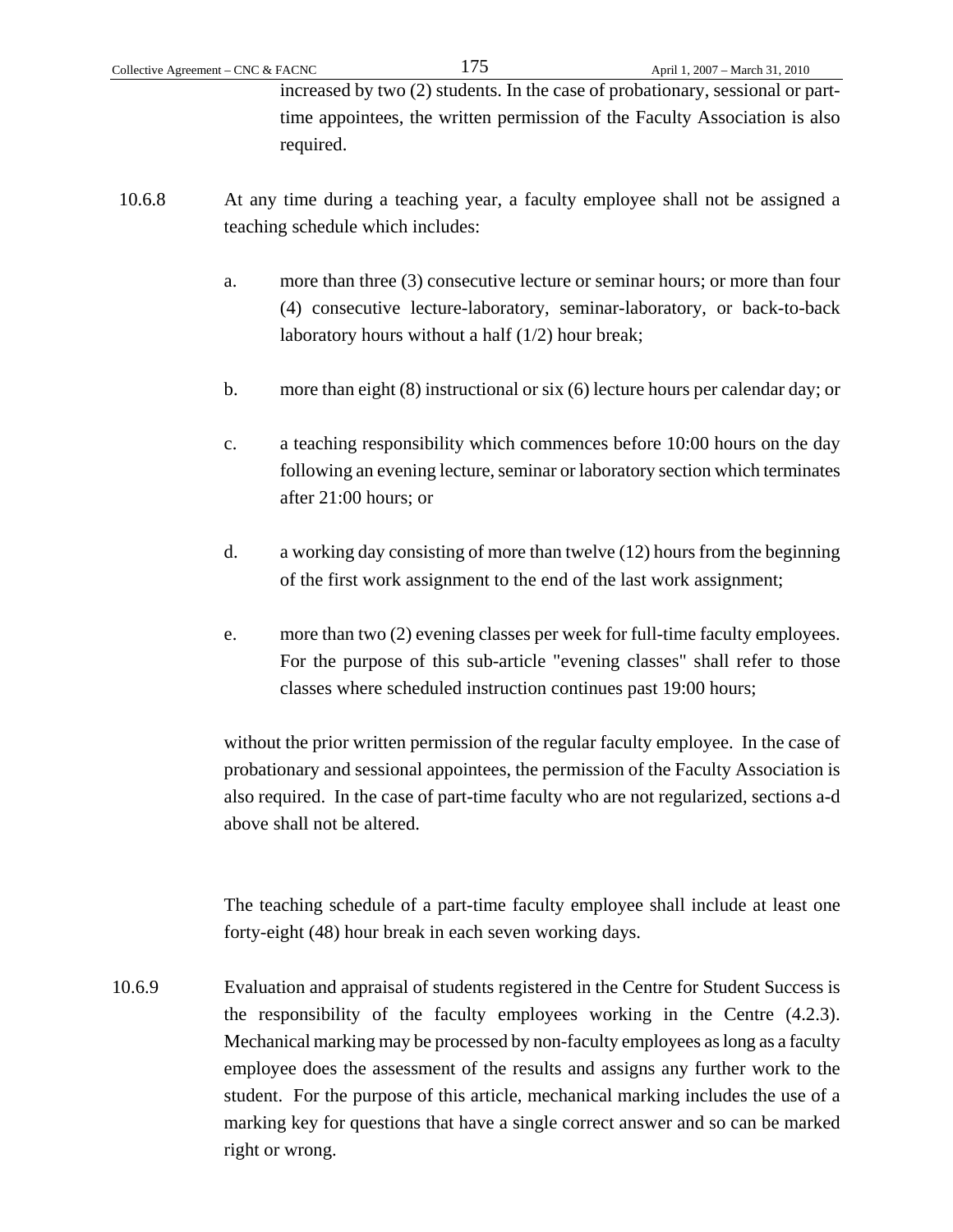- 10.6.10 Recognizing that faculty employees teaching Centre for Student Success courses are professionally responsible for the courses they teach and that they have a special level of expertise in the methods used and content of the courses, revisions to such a course curriculum shall involve consultation with the faculty employees instructing that course. It is further recognized that the College has the right to make revisions to such a curriculum after giving due consideration to the advice provided by the faculty employees through this consultation process.
- 10.6.11 All Type 2 full-time faculty employees shall receive a minimum of fifteen (15) working days of preparation time per working year. A regular part-time faculty employee shall have pro-rated preparation time. This fifteen (15) day period shall be free of instructional duties other than those normally associated with the preparation of courses (4.2.6).
- 10.6.12 Part-time faculty employees who are not regularized shall be entitled to preparation time. Preparation time shall be calculated at the rate of five percent (5%) of regular scheduled hours (5.7c), and shall be added at the commencement of the appointment.
- 10.6.13 The number of different courses assigned to a faculty employee who is instructing in a College and Career Preparation continuous intake program shall be set by mutual agreement of the faculty employee(s) and the Dean/Director/Regional Director, having due regard for the available facilities, and the teaching methodology being used. Mutual agreement shall not be unreasonably denied by the faculty employee(s) or the Dean/Director/Regional Director. In the case of probationary appointees, or non-regular faculty employees who are not on the Non-Regular Seniority List, the written permission of the Faculty Association is also required.

#### 10.7 Workload for Type 3 Faculty Employees

- 10.7.1 A Type 3 faculty employee with from twenty (20) to thirty (30) hours per week of student-contact time, including equivalent duties provided for in this Agreement (see 2.4.1, 4.7, 5.6, 10.6.6, 10.10, 10.14, 10.15, and 10.17), is a full-time faculty employee.
- 10.7.2 Type 3 faculty employees' classroom requirement shall be twenty-eight (28) hours per week with two (2) hours per week of office hours. A regular part-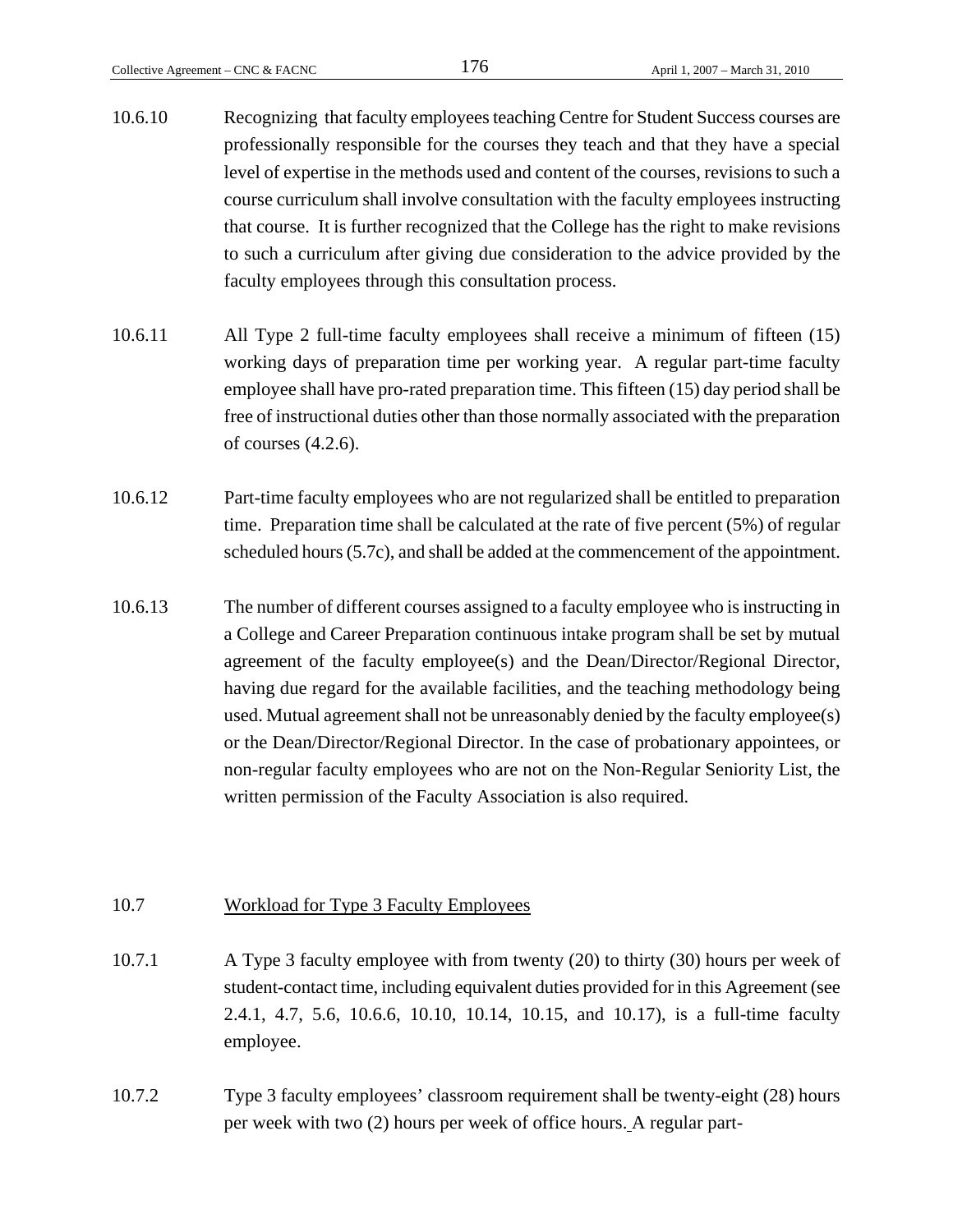time faculty employee shall have pro-rated office hours. Faculty shall ensure that the students have been given learning assignments normal to the course and training objectives during office hours.

- 10.7.3 Each hour of a self-instructional course as described in Article 9.2 shall be considered the equivalent of one (1) hour of student-contact time in calculating a faculty employee's workload. Such a workload shall not include more than two (2) different self-instructional courses at any one time. Each self-instructional course shall not require more than two (2) student-contact hours per week of a faculty employee's time.
- 10.7.4 Credit for any unusual workload resulting from self-instructional courses shall be determined according to 10.2.6.
- 10.7.5 An overload is a workload in excess of the maximum designated in 10.7.2. An overload shall be permitted only upon written agreement between the faculty employee and the appropriate Director/Dean/Regional Director.
- 10.7.6 Full-time faculty employees who have a teaching load of fewer than twenty (20) hours per week student-contact time as defined in 10.7 may be required by their Director/Dean/Regional Director to carry out other duties such as marking assistance or other duties subject to 4.2, 4.7, 5.6, and 10.10. Article 10.11 (Non-Teaching Functions) is not applicable in this event. For the purposes of evaluation only (Article 7), non-teaching assignments shall be considered on a proportional basis to the amount of maximum teaching load and shall not exceed 40% consideration in any event. Such assignments are not to be used in place of or for discipline, or as a substitute for a co-ordinator's appointment.
- 10.7.7 Except for self-instructional courses, the number of students in Type 3 classes shall be determined as follows:
	- a. In Trades programmes where the number of students is assigned by the Apprenticeship Branch (now Industry Training and Apprenticeship or ITA) and in Power Engineering and Welding, there shall be a maximum of sixteen (16) students allowed per class. Exceptions will be made with the written permission of the faculty employee and the Faculty Association.
	- b. In the CAAT and ELT programmes, the ratio of instructors to students shall not exceed 1:16 for shop training activities. With the faculty employee's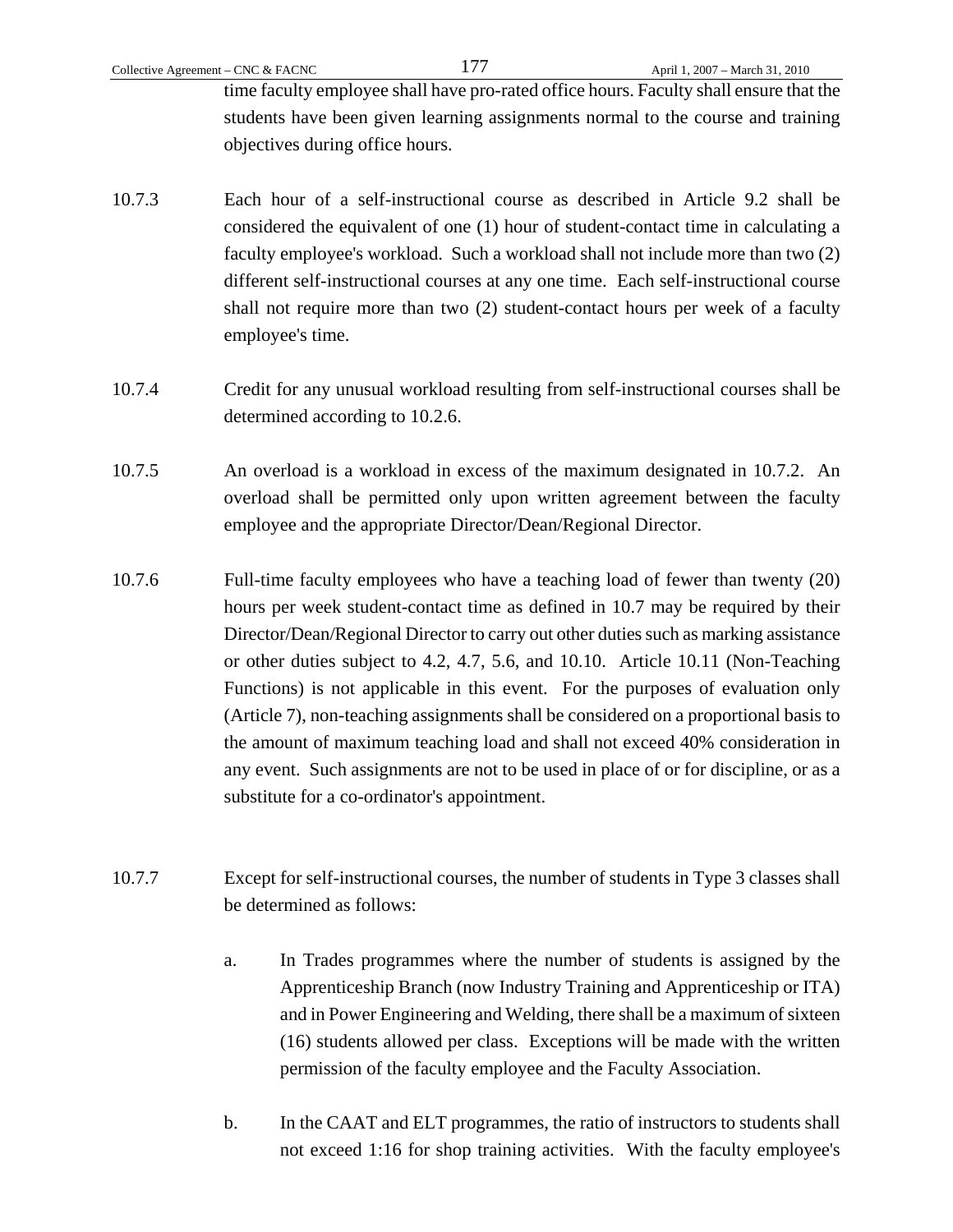written permission, these ratios may be increased by the College. In the case of probationary and sessional appointees, the permission of the Faculty Association is also required.

- c. In other Type 3 areas, the number of students in a particular course shall be determined by the Director/Dean/Regional Director in consultation with the faculty employees, having due regard for the available facilities and course objectives.
- 10.7.8 At any time during a teaching year, a faculty employee shall not be assigned a teaching schedule which includes:
	- a. more than three (3) consecutive lecture or seminar hours; or more than four (4) consecutive lecture-laboratory, seminar-laboratory, or back-to-back laboratory hours without a half (1/2) hour break;
	- b. more than eight (8) instructional or six (6) lecture hours per calendar day;
	- c. a teaching responsibility which commences before 10:00 hours on the day following an evening lecture, seminar or laboratory section which terminates after 21:00 hours;
	- d. a working day consisting of more than twelve (12) hours from the beginning of the first work assignment to the end of the last work assignment;
	- e. more than two (2) evening classes per week for full-time faculty employees (for the purposes of this sub-article "evening classes" shall refer to classes where scheduled instruction continues past 19:00 hours);

without the prior written permission of the regular faculty employee. In the case of probationary and sessional appointees the permission of the Faculty Association is also required. In the case of part-time faculty who are not regularized, sections a-d above shall not be altered.

The teaching schedule of a part-time faculty employee shall include at least one forty-eight (48) hour break in each seven working days.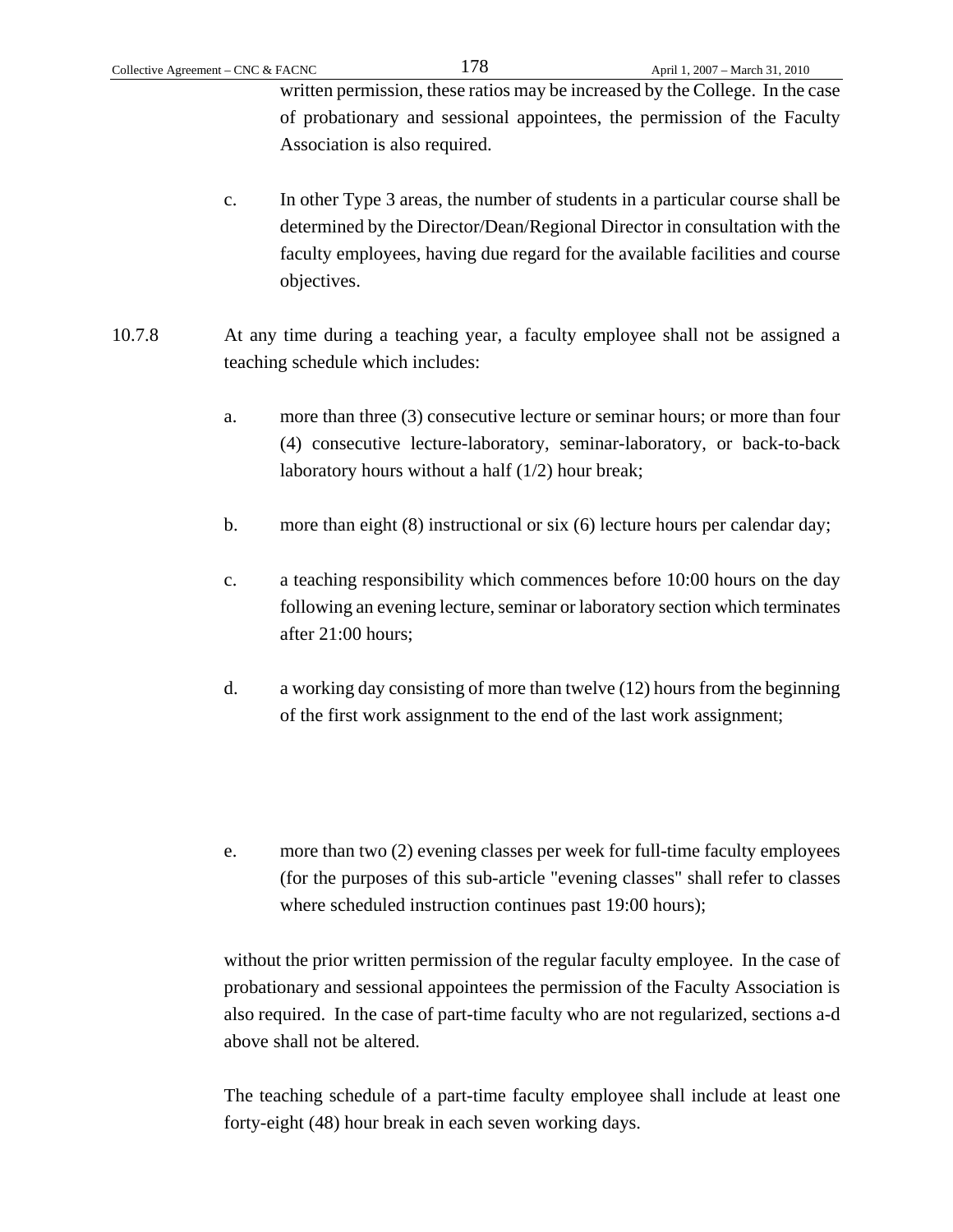| Collective Agreement - CNC & FACNC |                                                                                                                                                                                                                                                                                                                                                                                                                                                                                                                                          | 179 | April 1, 2007 - March 31, 2010 |
|------------------------------------|------------------------------------------------------------------------------------------------------------------------------------------------------------------------------------------------------------------------------------------------------------------------------------------------------------------------------------------------------------------------------------------------------------------------------------------------------------------------------------------------------------------------------------------|-----|--------------------------------|
| 10.7.9                             | All Type 3 full-time faculty employees shall receive a minimum of fifteen (15)<br>working days of preparation time per working year. A regular part-time faculty                                                                                                                                                                                                                                                                                                                                                                         |     |                                |
|                                    | employee shall have pro-rated preparation time. This fifteen (15) day time period<br>shall be free of instructional duties other than those normally associated with the<br>preparation of courses (4.2.6).                                                                                                                                                                                                                                                                                                                              |     |                                |
| 10.7.10                            | Part-time faculty employees who are not regularized shall be entitled to preparation<br>time. Preparation time shall be calculated at the rate of five percent (5%) of regular<br>scheduled hours (5.7c), and shall be added at the commencement of the appointment.                                                                                                                                                                                                                                                                     |     |                                |
| 10.8                               | <b>Workload for Type 4 Faculty Employees</b>                                                                                                                                                                                                                                                                                                                                                                                                                                                                                             |     |                                |
| 10.8.1                             | A Counsellor or Study Skills Instructor with an average of from twenty (20) to thirty<br>(30) hours of student-contact time or a Librarian with an average of from twenty-two<br>(22) to thirty-five (35) hours of work or a Distance Learning Faculty with forty-three<br>(43) or more students, including equivalent duties provided for in this Agreement<br>(see 2.4.1, 4.7, 5.6, 10.10, 10.14, 10.15 and 10.17), is a full-time faculty employee.                                                                                   |     |                                |
| 10.8.2                             | A full-time faculty employee working as a Counsellor or Study Skills Instructor shall<br>be available for a maximum average of thirty (30) hours per week student-contact<br>time, provided there are no more than thirty-five (35) hours of student-contact time<br>in any one week. For the purpose of this article, maximum hours shall be an average<br>over the working year. With the faculty employee's written permission, the<br>maximum hours of student-contact time in any one week may be increased by five<br>$(5)$ hours. |     |                                |
| 10.8.3                             | A full-time faculty employee working as a Librarian shall work a maximum average<br>of thirty-five (35) hours per week. For the purpose of this article, maximum hours<br>shall be an average over the working year.                                                                                                                                                                                                                                                                                                                     |     |                                |
| 10.8.4                             | The normal workload for full-time faculty employees in Athletics/Recreation shall be<br>determined by mutual agreement between the faculty employee and the appropriate<br>Dean/Director/Regional Director.                                                                                                                                                                                                                                                                                                                              |     |                                |
| 10.8.5                             | A full-time faculty employee working as a Social Service Distance Learning Faculty<br>shall work a maximum average of thirty (30) hours per week. For the purpose of this<br>clause, maximum hours shall be averaged over the working year. Clause 1.10.16, the<br>definition of Working Days shall not apply.                                                                                                                                                                                                                           |     |                                |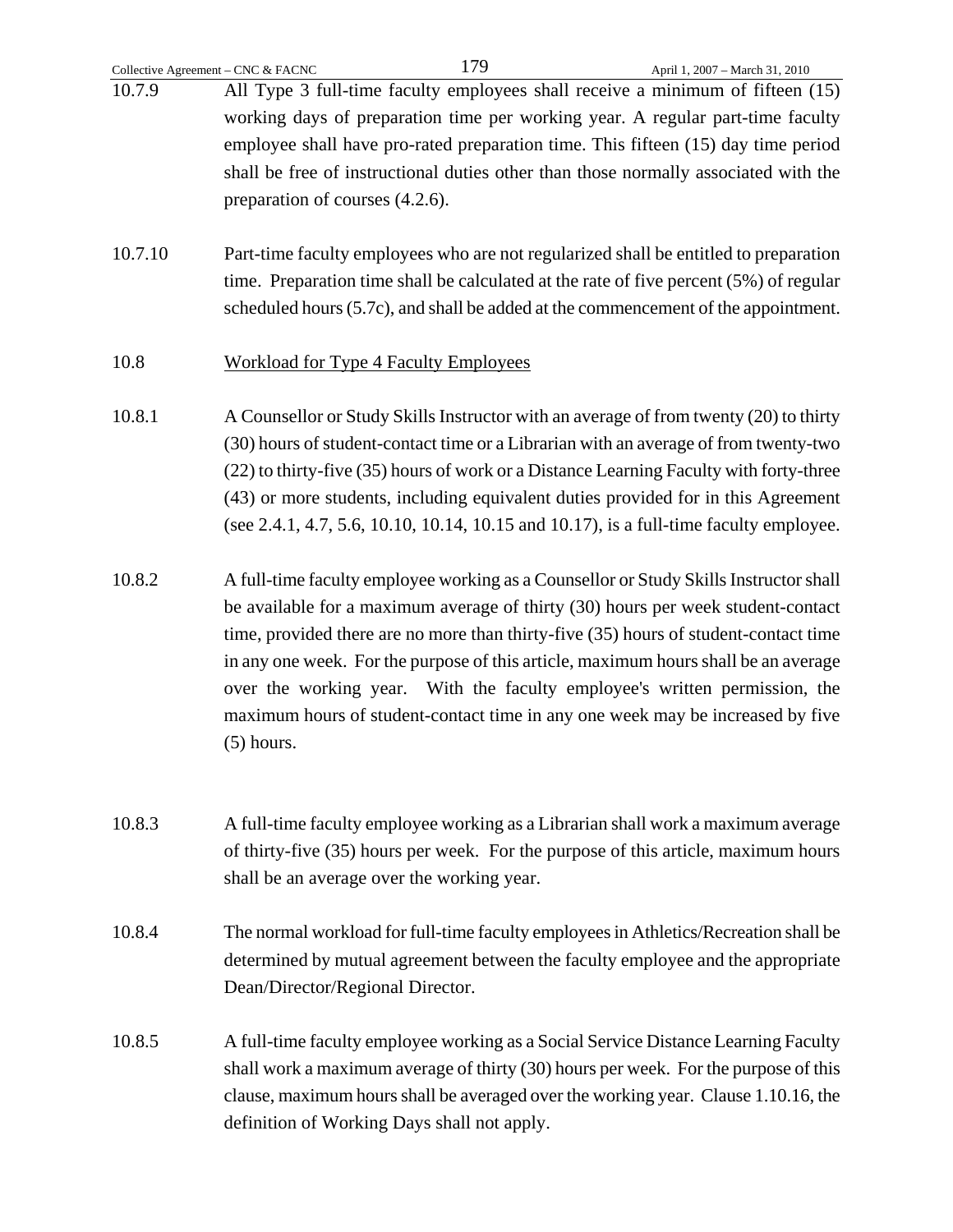Each full-time Social Service Distance Learning faculty employee shall have a maximum load of sixty-six (66) students, as determined by registration. No increase of this maximum shall be allowed.

 For the purpose of calculating full-time and maximum workloads, each student represents half an hour of instruction and course development. In addition, the equivalent of ten percent (10%) of base workload is added to account for student attrition.

- 10.8.6 A part-time Social Services Distance Learning faculty employee may instruct up to forty-two (42) students per semester, as determined by registration, or work up to a maximum of nineteen (19) hours. Under special circumstances, 10.8.7 may be waived with the mutual agreement of the instructor, the Faculty Association and the College.
- 10.8.7 At any time during a teaching year, a part-time Social Services Distance Learning faculty employee shall not be assigned a teaching schedule which includes:
	- a. more than three (3) consecutive lecture or seminar hours; or more than four (4) consecutive lecture-laboratory, seminar-laboratory, or back-to-back laboratory hours without a half (1/2) hour break;
	- b. more than eight (8) instructional or six (6) lecture hours per calendar day;
	- c. a teaching responsibility which commences before 10:00 hours on the day following an evening lecture, seminar or laboratory section which terminates after 21:00 hours;
	- d. a working day consisting of more than twelve (12) hours from the beginning of the first work assignment to the end of the last work assignment;
	- e. more than two (2) evening classes per week for full-time faculty employees (for the purposes of this sub-article "evening classes" shall refer to classes where scheduled instruction continues past 19:00 hours).

In the case of part-time faculty, sections a-d above shall not be altered.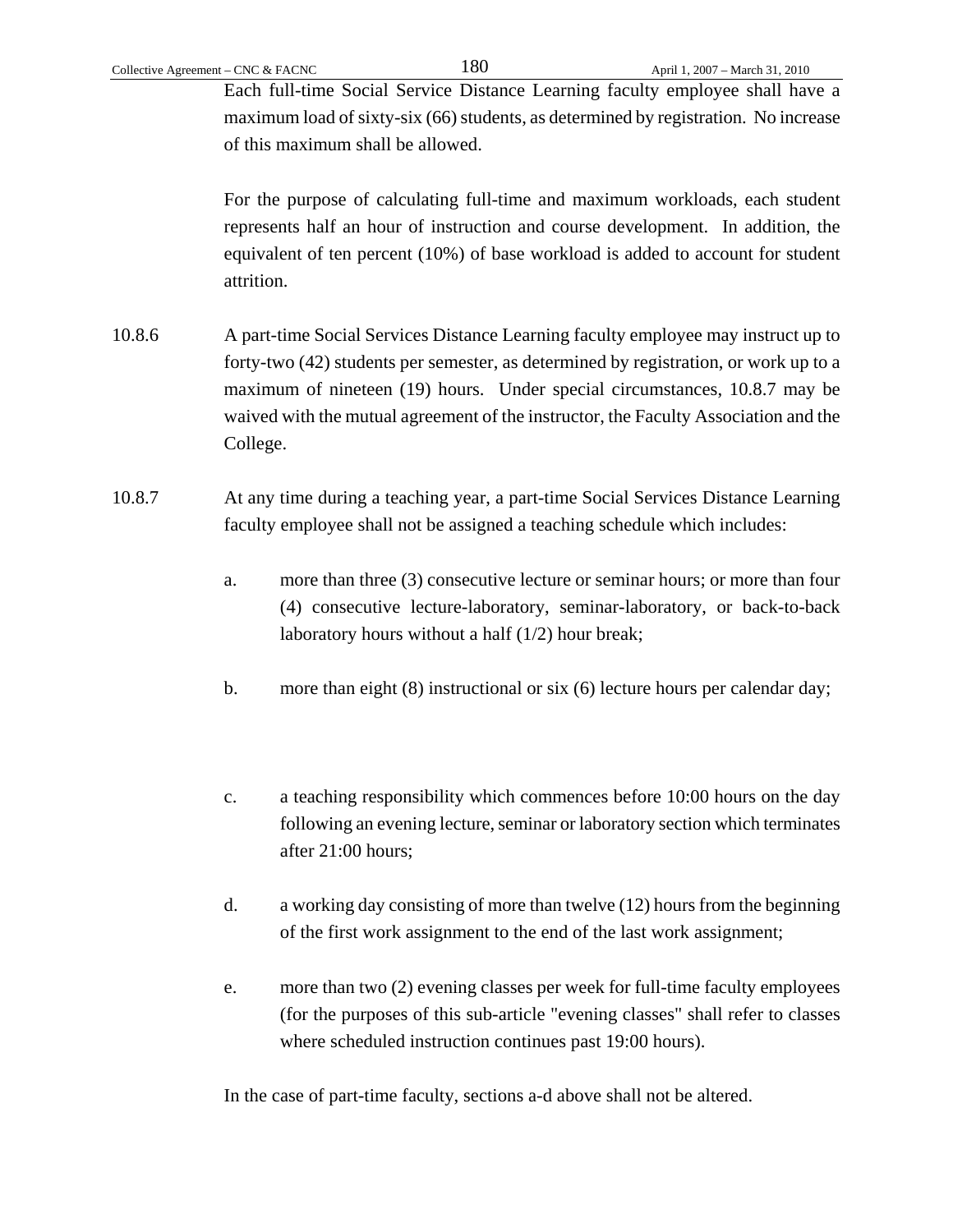The teaching schedule of a part-time faculty employee shall include at least one forty-eight (48) hour break in each seven working days.

- 10.8.8 An overload is a workload in excess of the maxima designated in 10.8.2 and 10.8.3. Overloads shall be undertaken only in exceptional circumstances and are not a long-term solution. An overload shall be permitted only upon written agreement between the faculty employee and the appropriate Dean/Director/Regional Director.
- 10.8.9 The normal workload for full-time faculty working exclusively in programme and curriculum development, with no student contact hours, shall be determined by mutual agreement between the employee and the appropriate Dean/Director/Regional Director. In the case of probationary and sessional appointees, the agreement of the Faculty Association is also required.
- 10.8.10 For Type 4 full-time faculty employees, each hour of a self-instructional course described in Article 9.2 shall be considered the equivalent of one hour per week of their workload as defined under 10.8.2 to 10.8.8 inclusive. Such a workload shall not include more than two (2) different self-instructional courses at any one time. Each self-instructional course shall not require more than two (2) student-contact hours per week of a faculty employee's time.
- 10.8.11 When a Type 4 part-time faculty employee instructs a course he/she shall be subject to the limitations of the appropriate type (i.e. Type 1, 2, or 3) as set out in Article 10.
- 10.8.12 a. Part-time faculty employees who are not regularized shall be entitled to preparation time. Preparation time shall be calculated at the rate of five percent (5%) of regular scheduled hours (5.7c), and shall be added at the commencement of the appointment.
	- b. Notwithstanding the above, part-time librarians, counsellors, and curriculum developers who have no assigned instructional duties shall not be entitled to preparation time.
- 10.8.13 The College is committed to giving priority to providing an enhanced counselling service throughout the College Region.
- 10.9 Faculty Teaching General Interest Courses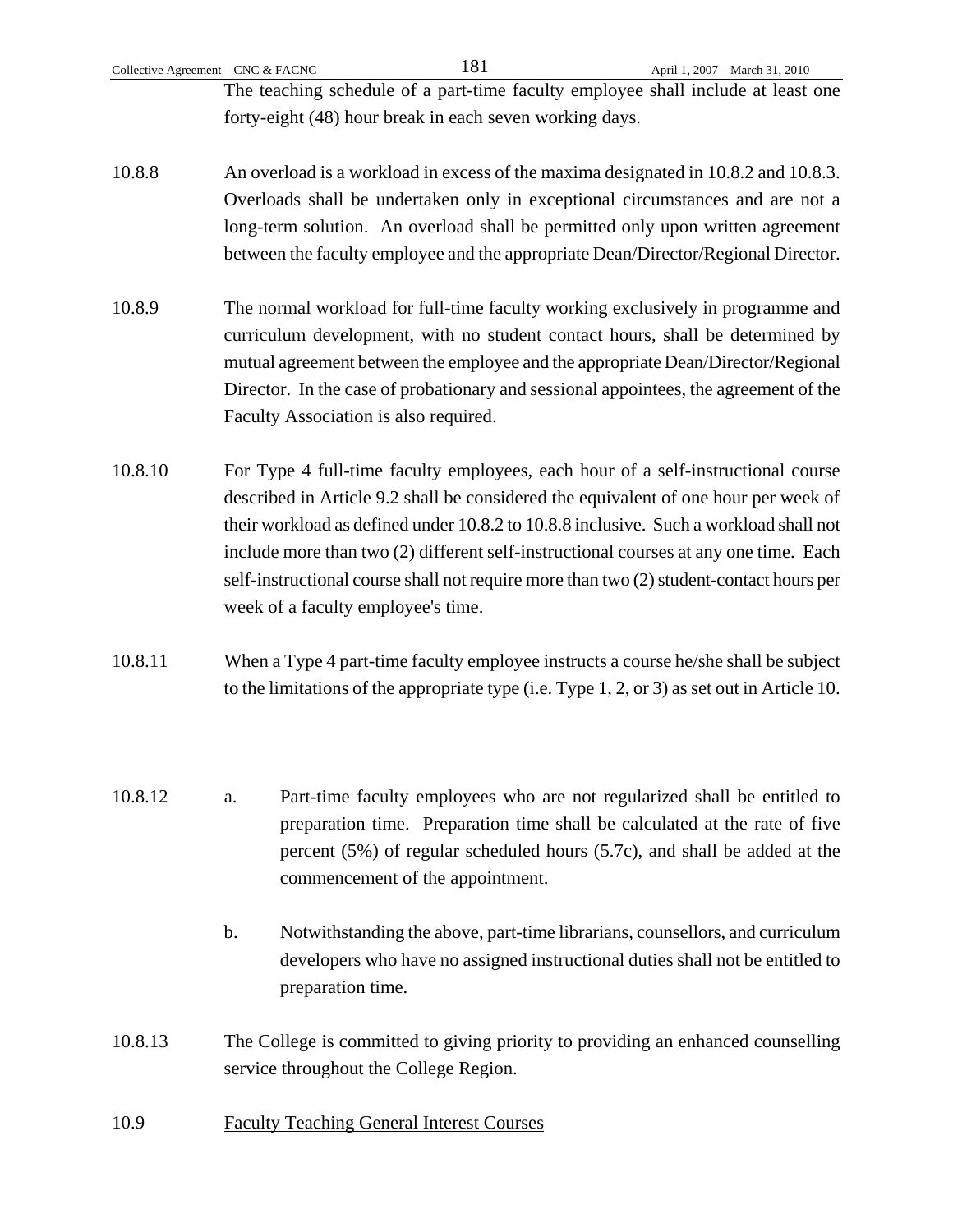A faculty employee may be required to teach a general interest course under the terms specified in this Agreement. However, it is specifically agreed that if a faculty employee voluntarily teaches a general interest course, the faculty employee cannot compound the positions held or the related instructional hours, and the course shall not be considered part of his/her workload (10); the rate of pay and working conditions will be mutually agreed to by the College and the faculty employee.

General Workload Assignments

### 10.10 Major Curriculum Revisions

 For the purpose of this article, "major curriculum revisions" are determined by the College and result from:

- a. An internal or external programme or course review, or
- b. A decision of the College Board.

For the purpose of this article a "developed course" has available such materials as: a detailed course outline, a list of topics and a proposed schedule for their delivery, representative samples of assignments and lab experiments, student evaluation guidelines, identified instructional resources, and course pre-requisites and co-requisites.

Workload arrangements made in accordance with this article are exempted from the provisions of 10.11 (Non-Teaching Functions)

- 10.10.1 If a full-time faculty employee is assigned the development of a new course/programme or the preparation of major curriculum revisions of a course/programme in advance of implementation, the amount of workload release shall be determined by mutual agreement of the faculty employee and his/her Dean/Director/Regional Director.
- 10.10.2 If a full-time faculty employee is required to deliver a course/programme concurrent with its undergoing major revisions or a course/programme which is not developed, each hour of student-contact time (including lecture, seminar, laboratory, tutorial, and practicum hours, but excluding office hours and clinical hours) shall be considered the equivalent of no less than two (2) student-contact hours for the purposes of calculating workload under Articles 10.2.2, 10.3.2, 10.4.2, 10.5.2, 10.6.2,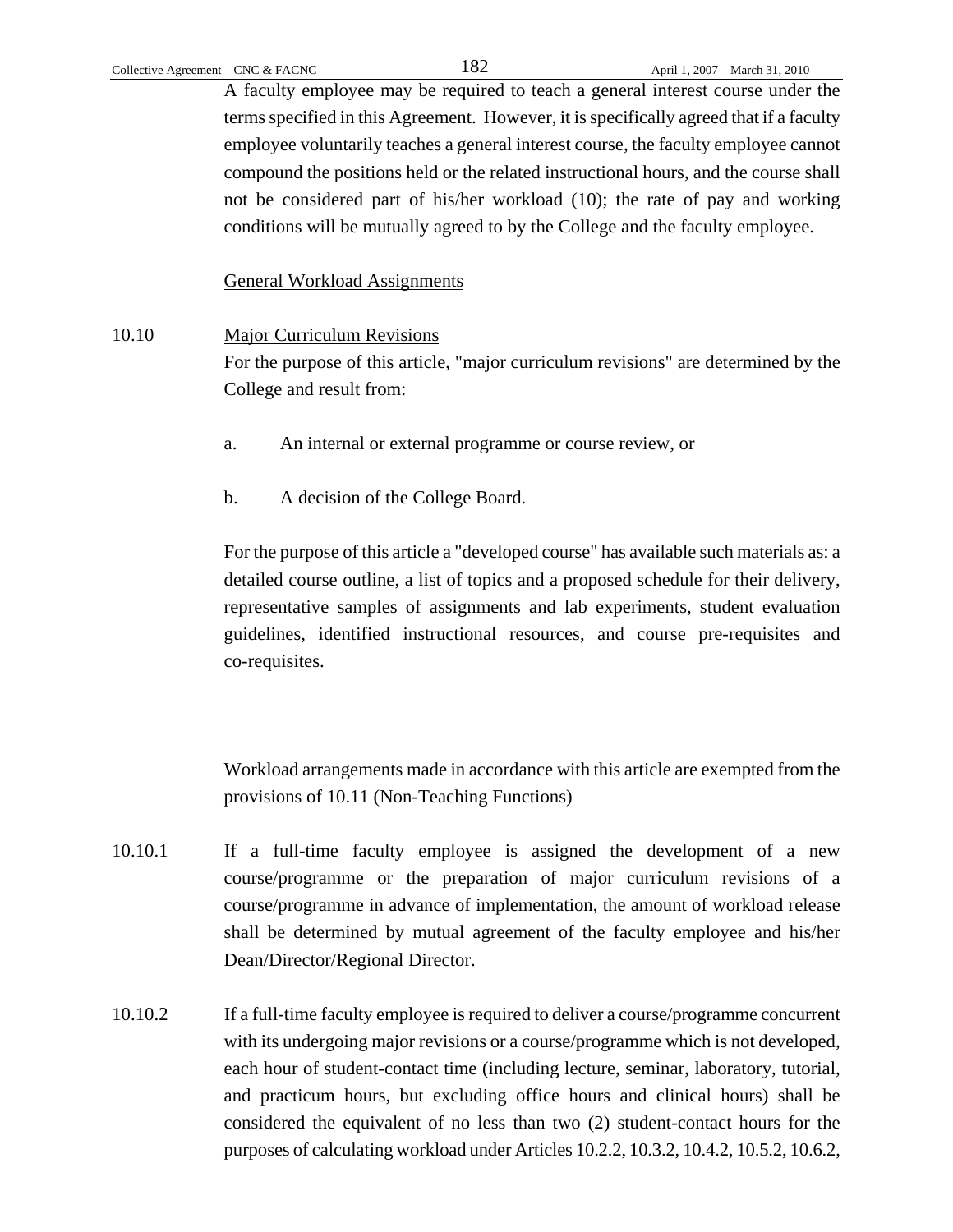or 10.7.2. Each student enrolled in such a course/programme shall be considered the equivalent of one and one-half (1 1/2) students for the purpose of calculating overall student load under Articles 10.2.13, 10.3.13, 10.4.13, and 10.5.3. This calculation of workload shall apply to the initial section of the course only. Credit for clinical hours shall be determined by mutual agreement of the faculty employee and his/her Dean/Director/Regional Director.

## 10.11 Non-Teaching Functions

- a. A full-time faculty or regular part-time employee shall not be required to participate extensively in any non-teaching function itemized in 4.2.6, 4.2.7, 4.3.6, 4.4.5, 4.5.3, or 4.6.7. More than two (2) hours per week on an average carrying out these responsibilities under these articles constitutes extensive participation.
- a. Part-time faculty who are not regularized shall be paid a stipend equivalent to the hourly pay when their Director/Dean/Regional Director requires them to attend a divisional meeting.

## 10.12 Scholarly/Professional Activity

10.12.1 Full-time and regular part-time faculty employees whose responsibilities do not require their presence at the College during the full ten (10) months may, with approval of the College, teach, engage in research or other work, improve their qualifications through studies, or other work, or engage in other professional development activities, subject to 16.4.

## 10.13 Supervision

10.13.1 A full-time or regular part-time faculty employee shall not be required to supervise or oversee any class outside of the faculty employee's normal workload.

### 10.14 Coaching

10.14.1 A full-time or regular part-time faculty employee coaching a British Columbia College Athletic Association (B.C.C.A.A.) League sport may be given a reduced workload.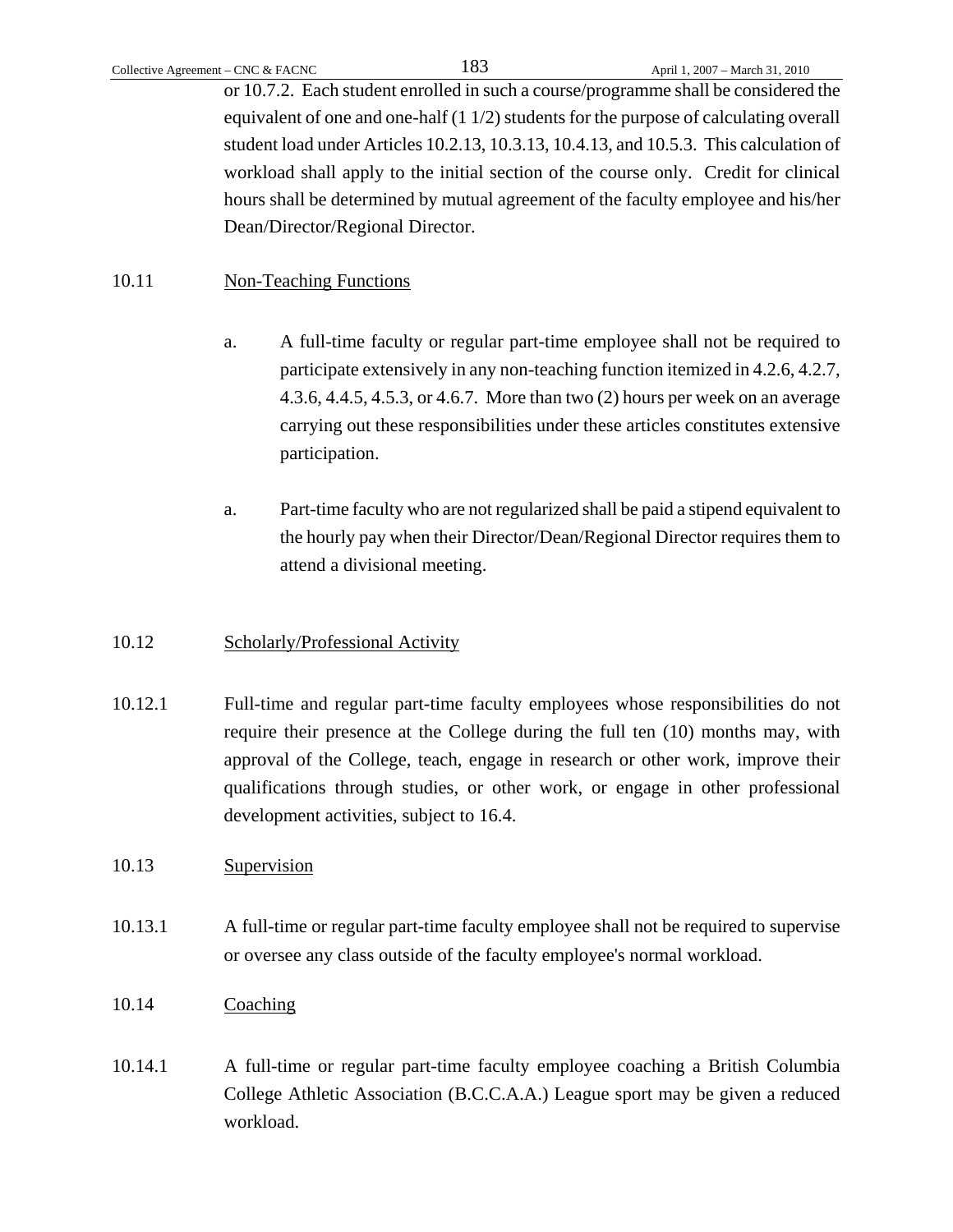### 10.15 Travel

10.15.1 A faculty employee may be assigned duties which involve travel and shall be credited with additional workload hours for travel. Travel hours are counted as lecture hours for Types  $1(a)$ ,  $1(b)$ ,  $1(c)$ ,  $1(d)$ , and 2, and workload hours for Types 3 and 4, according to the following table:

| Prince George to:  | Type $2/3/4$ | Type $1(a)/(b)/(c)(d)$ |
|--------------------|--------------|------------------------|
| Vanderhoof         | 3.0 hours    | 1.50 hours             |
| Quesnel            | 3.5 hours    | $1.75$ hours           |
| Fort St. James     | 4.5 hours    | 2.25 hours             |
| <b>Fraser Lake</b> | 4.5 hours    | 2.25 hours             |
| Mackenzie          | 5.5 hours    | 2.75 hours             |
| <b>Burns Lake</b>  | 6.0 hours    | 3.00 hours             |
| McBride            | 6.0 hours    | 3.00 hours             |
| Valemount          | 8.0 hours    | 4.00 hours             |
| Granisle           | 9.0 hours    | 4.50 hours             |
| Tumbler Ridge      | 12.0 hours   | 6.00 hours             |

- a. Travel hours which are not included in the faculty employee's duty time within a campus area and which are not to the faculty employee's normal work place(s) shall be set by mutual agreement of the faculty employee and his/her supervisor.
- b. When a full-time faculty employee is assigned faculty duties which require travel by air or to out-of-region sites, the faculty employee's non-instructional workload shall be based on a thirty (30) hour week and the travel time shall be subtracted from this amount.

 Instructional hours for the week will be as per the appropriate classification (Type 1, 2, 3, or 4) and shall be pro-rated and shall not exceed 100% in total.

c. For part-time faculty times for other regular trips by motor vehicle or other regular trips by air shall be set only by mutual agreement of the Board and the Faculty Association.

Travel time to a given location shall be agreed in writing between the College, the faculty employee and the Faculty Association.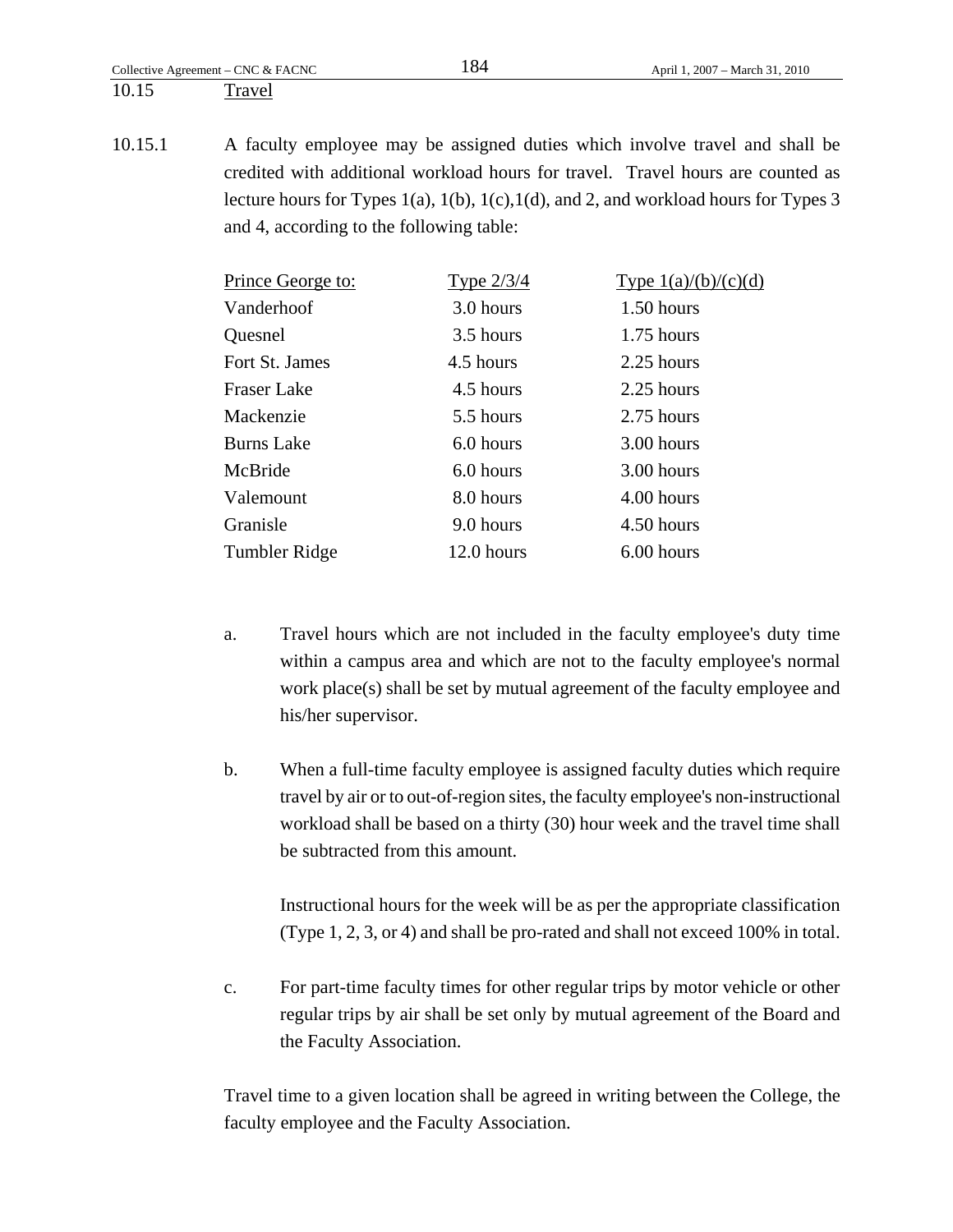- 10.15.2 Adjustments to workloads and/or travel time remuneration for overnight stays and for other unusual circumstances shall be made on an individual basis. Arrangements as to the number of trips required and as to whether or not an overnight stay is required shall be determined by mutual agreement between the full-time faculty employee and the appropriate Director/Dean/Regional Director. No reasonable overnight arrangements shall be denied.
- 10.15.3 A full-time faculty employee teaching under this article cannot be required to make more than one trip per week outside a radius of fifty (50) kilometres from his/her normal place of work. For travel involving workload hours (as specified in 10.15.1) equal to or greater than 6.0 hours for Types 2/3/4 and equal to or greater than 3.0 hours for Type 1 (a)/(b)/(c)/(d), the round trip shall not exceed forty-eight (48) hours in duration, except with the approval of the faculty employee. For travel involving workload hours of less than these amounts, the round trip shall not exceed twenty-four (24) hours in duration, except with the approval of the faculty employee.

## 10.16 Travel Expenses

- 10.16.1 If a faculty employee is required to travel on College business and uses his/her own vehicle, the College shall reimburse the faculty employee at a rate not less than the College-approved rate. The College shall also pay full premium for any additional insurance that may be required.
- 10.17 Community Affairs
- 10.17.1 Any extensive participation (10.11) in community affairs, projects or activities requested by a full-time and regular part-time faculty employee's Director/Dean/Regional Director as part of the faculty employee's job responsibility shall be considered part of the faculty employee's workload, subject to 4.7 and 5.6.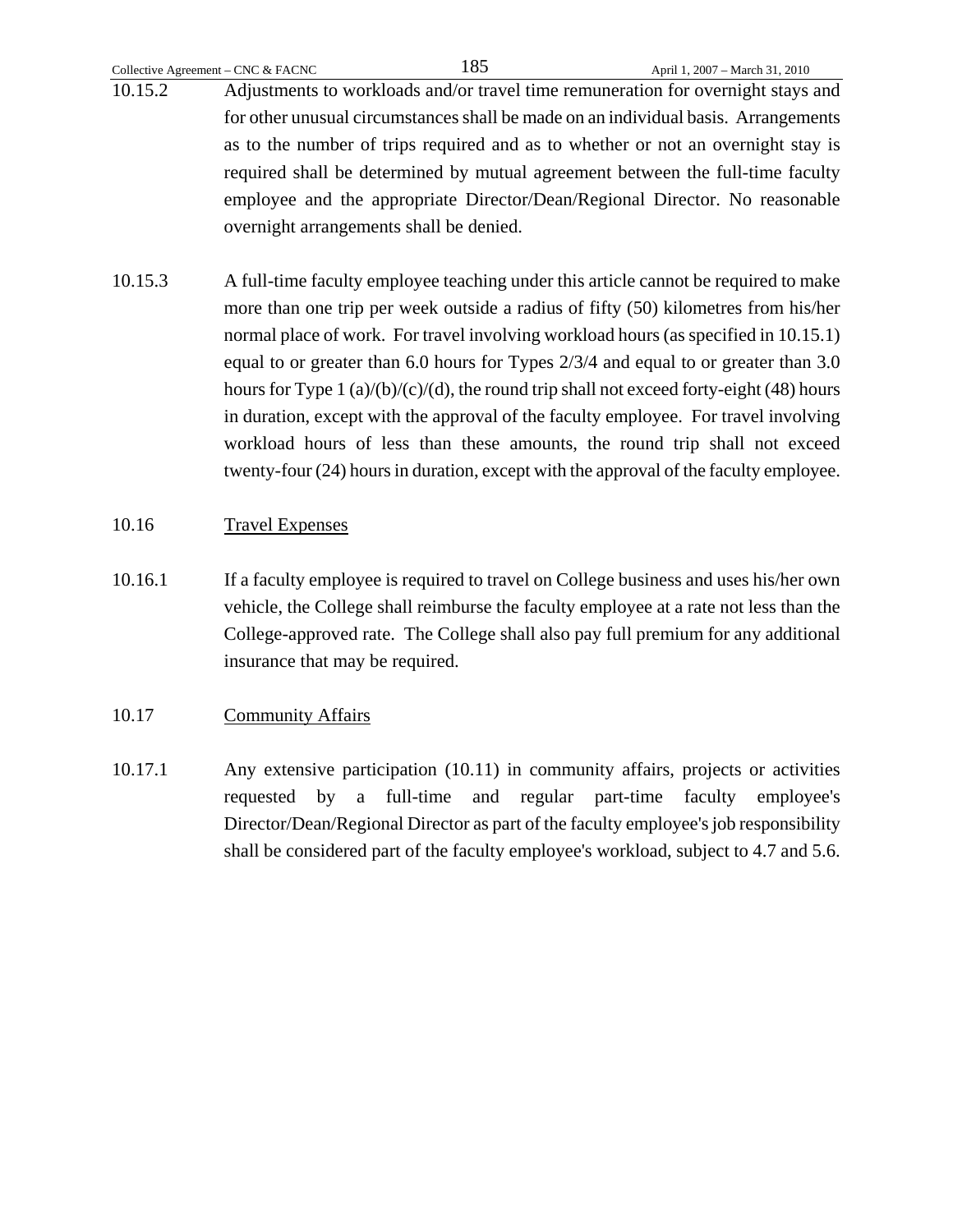Collective Agreement – CNC & FACNC  $186$  April 1, 2007 – March 31, 2010

### 10.18 Professional Development

- 10.18.1 All full-time faculty employees on probationary or faculty appointment shall receive a minimum of twenty (20) full working days of liaison or professional development time per working year except in the final year of employment (6.5). A regular parttime faculty employee shall have pro-rated professional development. Full-time faculty shall not be required to take professional development time in increments of less than one day. If a faculty employee's appointment, other than sessional, is for a period different from the working year, he/she shall receive pro-rated professional development time.
- 10.18.2 Upon achieving eligibility for the Non-Regular Seniority List, faculty employees shall be entitled to professional development time.
	- d. Professional development for sessional appointments shall be calculated at the rate of two (2) working days for each instructional month of the appointment, with the total number of days rounded.
	- e. Professional development for part-time appointments shall be calculated at ten (10) percent of the total hours of the appointment.

Professional development time shall be non-cumulative from one working year to another, and any unused entitlement shall be forfeited.

10.18.3 Since professional development needs vary greatly between individuals and disciplines, faculty shall be expected to identify and act upon their own professional development needs. A faculty employee may be required by his/her Dean/Director/Regional Director to submit a written proposal for approval regarding his/her professional development activities by a date determined by the appropriate Dean/Director/Regional Director. The faculty employee shall be notified of such approval as soon as possible after the date of the request but in any event within one (1) month of the date determined for submission. The schedule may be changed thereafter at the request of the employee if acceptable to the Dean/Director/Regional Director or Vice President concerned. No reasonable request shall be refused. If the faculty employee has not submitted and had approved a schedule for his/her professional development activities within one (1) month of the date determined for submission, the College reserves the right to schedule the times for outstanding professional development entitlement. Professional development beyond that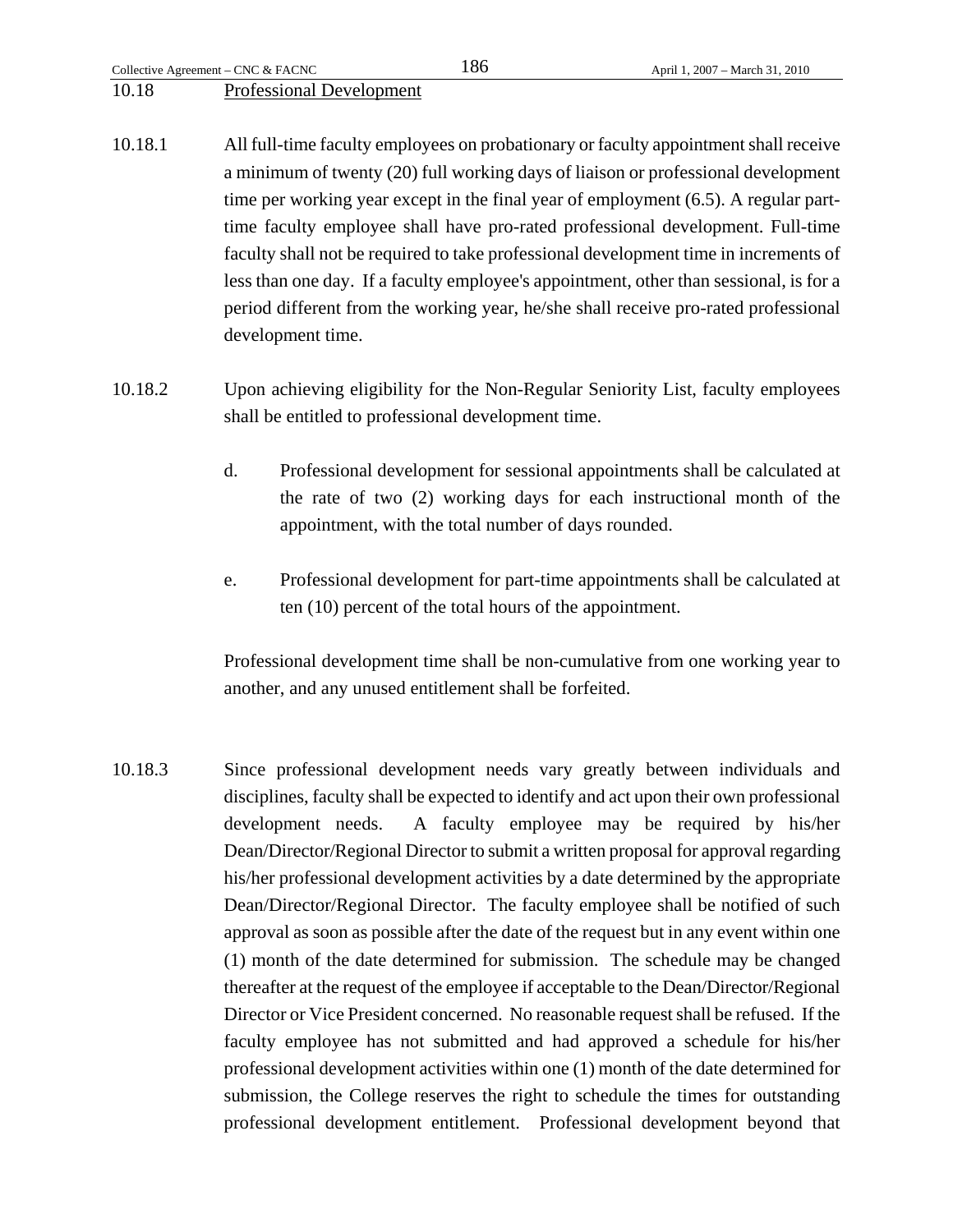specified in this Agreement or in the initial letter of appointment shall not be a condition of employment.

- 10.18.4 The times chosen for professional development shall be submitted, in writing, by the faculty employee for approval by the appropriate Dean/Director/Regional Director. Such approval shall not be unreasonably withheld.
- 10.19 Workload Assignment
- 10.19.1 Workload assignments shall be made in consultation with the regular and probationary faculty of a department, and shall be made in a fair and equitable manner. This provision shall not require the College to change their present practice with respect to timetables.
- 10.19.2 The Vice President Academic shall provide copies of the faculty workload assignments to the Faculty Association within thirty (30) calendar days of the beginning of each term.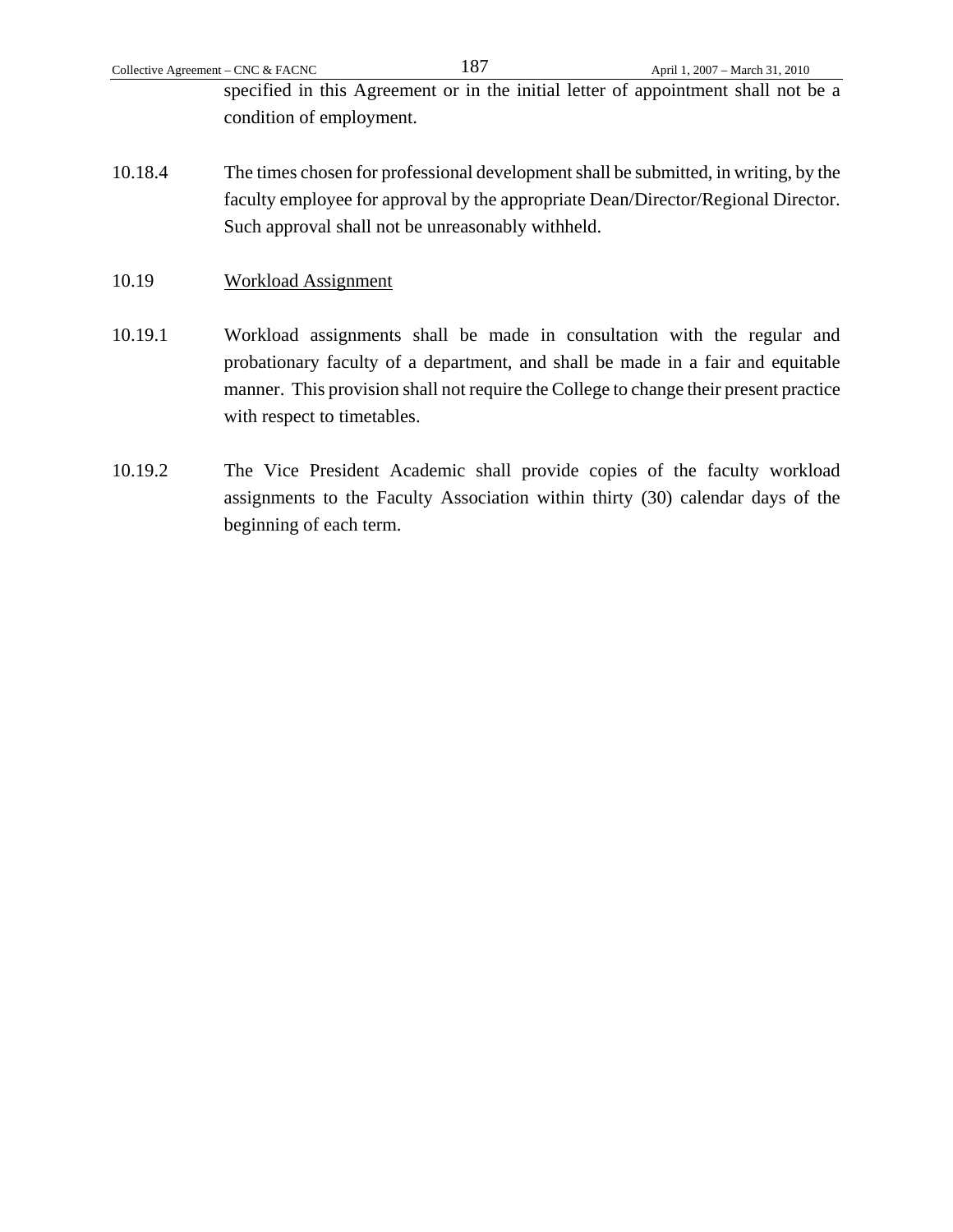#### 11. SALARIES

#### 11.1 Criteria for Placement - Full-time Faculty Employees

- 11.1.1 The following criteria shall be used in determining the minimum salary step on which a new full-time faculty employee shall be placed:
	- a. A person without a relevant two (2) year Career/Technical Diploma or Certificate, or Bachelor's Degree or equivalent shall be placed on Step 10.
	- b. A person with a relevant two (2) year Career/Technical Diploma or Certificate, shall be granted an additional one-half (1/2) step.
	- c. A person with a Bachelor's Degree or equivalent (such as an Interprovincial Trades Qualification) shall be placed on Step 9.
	- a. A person with a Master's Degree or equivalent shall be placed on Step 8.
	- e. A person with a Doctorate Degree or equivalent shall be placed on Step 7.
	- f. A person with a Bachelor's or Master's Degree in Education or other equivalent certification of training in instructional methods in addition to teaching area expertise shall be granted an additional step.
	- g. One-half salary step shall be granted for each year of relevant public school teaching experience. For the purpose of this clause, a year shall be calculated as ten (10) months of instructional employment.
	- h. One-half salary step shall be granted for each year of relevant experience.
	- i. One salary step shall be granted for each year of relevant full-time, post-secondary teaching experience or the equivalent in relevant, cumulative part-time post-secondary teaching experience. For the purposes of this clause, a year shall be calculated as eight (8) months of instructional employment.
- 11.1.2 Experience and/or qualifications under the above categories shall not normally be counted twice.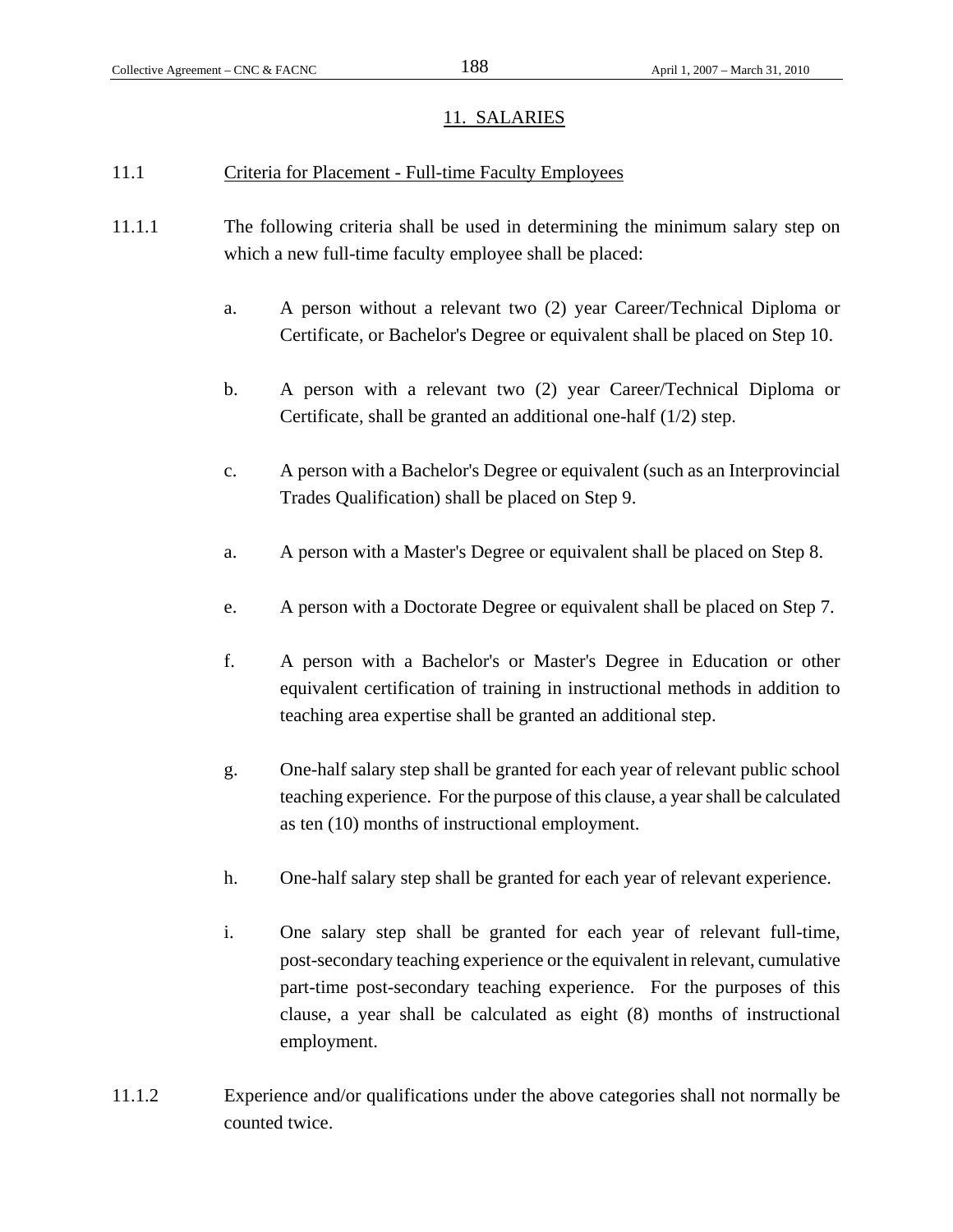| Collective Agreement - CNC & FACNC | 189<br>April 1, 2007 - March 31, 2010                                                                                                                                                                                                                                                                                                                                                                                                    |
|------------------------------------|------------------------------------------------------------------------------------------------------------------------------------------------------------------------------------------------------------------------------------------------------------------------------------------------------------------------------------------------------------------------------------------------------------------------------------------|
| 11.1.3                             | The College is not obliged to offer an initial salary higher than Step 6 of the<br>a.<br>faculty salary scale, even if the sum of 11.1.1 totals more than five (5) steps.                                                                                                                                                                                                                                                                |
|                                    | This clause shall not apply for full-time faculty whose immediate past<br>$\mathbf b$ .<br>employer is another British Columbia Community College.                                                                                                                                                                                                                                                                                       |
| 11.1.4                             | Nothing in this Agreement shall prevent a full-time faculty employee from being<br>hired on a salary step above the minimum as determined in 11.1.                                                                                                                                                                                                                                                                                       |
| 11.1.5                             | On the basis of the criteria in Article 11.1.1, new full-time faculty employees shall be<br>placed on their salary steps by the President. The President of the Faculty<br>Association shall then be informed of the qualifications of the faculty employee and<br>the salary step on which he/she has been placed.                                                                                                                      |
| 11.2                               | <b>Salary Increments - Full-time and Regular Faculty Employees</b>                                                                                                                                                                                                                                                                                                                                                                       |
| 11.2.1                             | Merit increases by one or more salary increments shall be for satisfactory<br>performance based upon annual evaluation (see Article 7). Such increases shall<br>become effective on August 1 providing that the faculty employee has been<br>employed a minimum of nine (9) months as of that date. Outstanding performance<br>shall normally be recognized by a double increment.                                                       |
| 11.2.2                             | If an annual increment is to be withheld, the Dean/Director/Regional Director must<br>state the reasons in writing to the faculty employee after conclusion of the annual<br>evaluation.                                                                                                                                                                                                                                                 |
| 11.2.3                             | If approved in writing by the President at the time a leave of absence is granted, the<br>increment date shall not be delayed for such periods during the leave of absence<br>when the faculty employee is on an assignment related to the employee's normal<br>faculty duties at the College. Such approval must not be unreasonably withheld.                                                                                          |
| 11.3                               | Salary Schedule - Full-time and Regular Faculty Employees                                                                                                                                                                                                                                                                                                                                                                                |
| 11.3.1                             | A faculty employee shall be paid an annual salary determined in accordance with the<br>per annum rates in Schedule A appended to this Agreement. The salary shall be<br>payable in twenty-four (24) approximately equal installments, one on or before the<br>15th and one on or before the end of each calendar month. If authorized by the<br>faculty employee in writing, the salary installments shall be deposited to the credit of |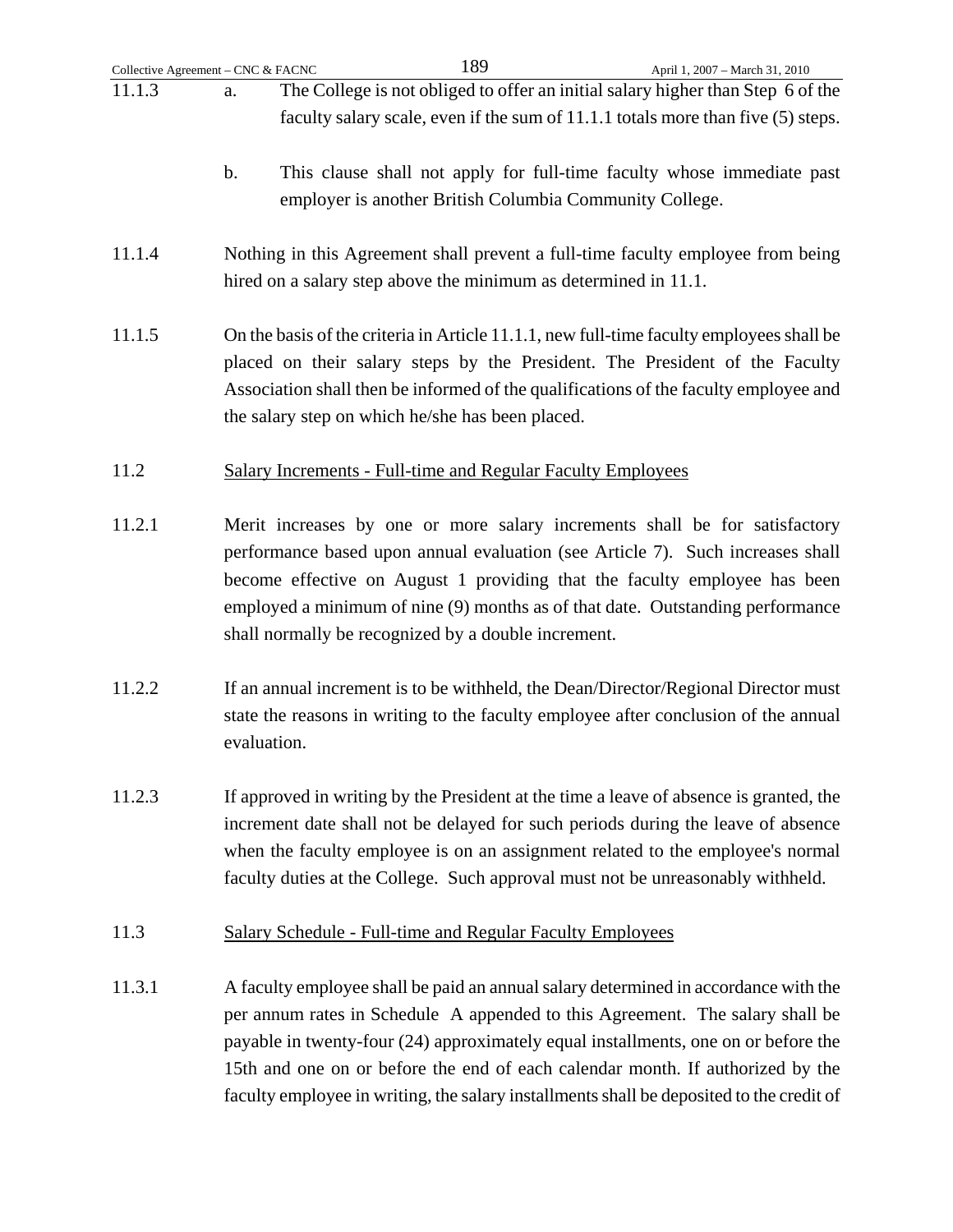| Collective Agreement – CNC & FACNC          | 190 | April 1, 2007 – March 31, 2010                                                    |
|---------------------------------------------|-----|-----------------------------------------------------------------------------------|
|                                             |     | the faculty employee's account in a savings institution in accordance with Part 3 |
| Section 20 of the Employment Standards Act. |     |                                                                                   |

### 11.4 Advancement to Higher Steps - Full-time and Regular Faculty Employees

- 11.4.1 A faculty employee who completes a relevant degree or other relevant certification qualifies for a higher salary placement and must notify the President. The salary increase shall be effective from the first day of the month immediately following the date upon which the new qualification is received.
- 11.5 Criteria for Placement Part-time Faculty Employees who have not been regularized.
- 11.5.1 The following criteria shall be used in determining the minimum salary step on which a part-time faculty employee shall be placed:
	- a. A person with a Bachelor's Degree or equivalent (such as an Interprovincial Trades Qualification) in a field related to the area of instruction shall be credited with one step.
	- b. A person with a Master's Degree or equivalent in a field related to the area of instruction shall be credited with two steps.
	- c. A person with a Doctor's Degree or equivalent shall be credited with three steps.
	- d. A person with a Bachelor's or Master's Degree in Education or other equivalent certification of training in instructional methods in addition to teaching area expertise shall be credited with one additional step.
	- e. One-half step shall be granted for each year of relevant public school teaching experience. For the purposes of this clause, a year shall be calculated as ten (10) months of instructional employment.
	- f. One-half step shall be granted for each year of other relevant experience.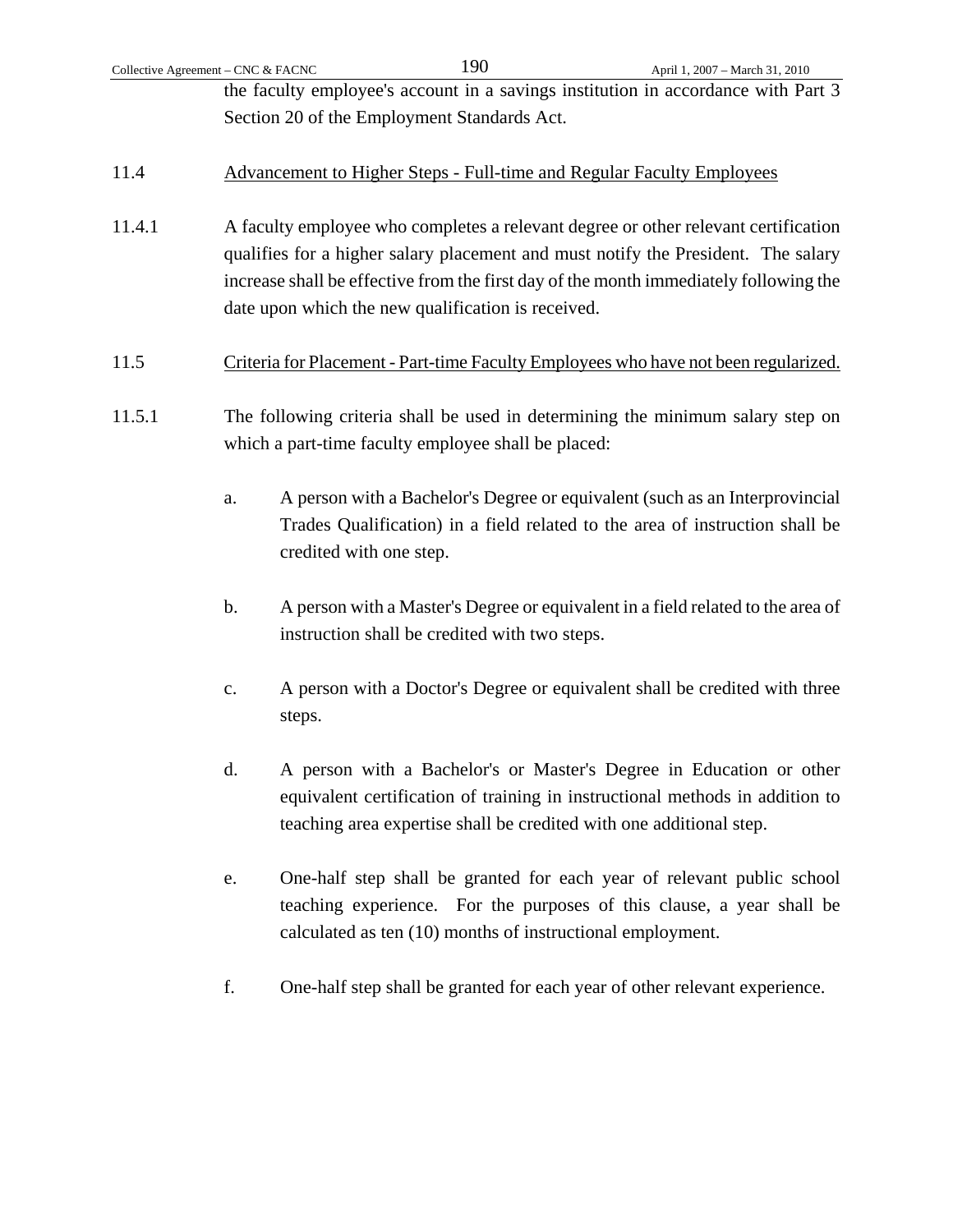g. One step shall be granted for each year of relevant full-time, post-secondary teaching experience or for the equivalent in relevant part-time post-secondary teaching experience. For the purposes of this clause, a year shall be calculated as eight (8) months of instructional employment.

Experience and/or qualifications under the above categories shall not normally be counted twice. No more than a total of six (6) education/experience steps shall be granted for criteria a, b, c, d, e, and f above.

- 11.5.2 Nothing in this Agreement shall prevent a part-time faculty employee from being hired on a salary step above the minimum described in 11.5.3.
- 11.5.3 On the basis of the criteria in Article 11.5.1, part-time faculty employees shall be placed on their salary steps by the President. The President of the Faculty Association shall then be informed of the qualifications of the part-time faculty employee and the salary step on which he/she has been placed.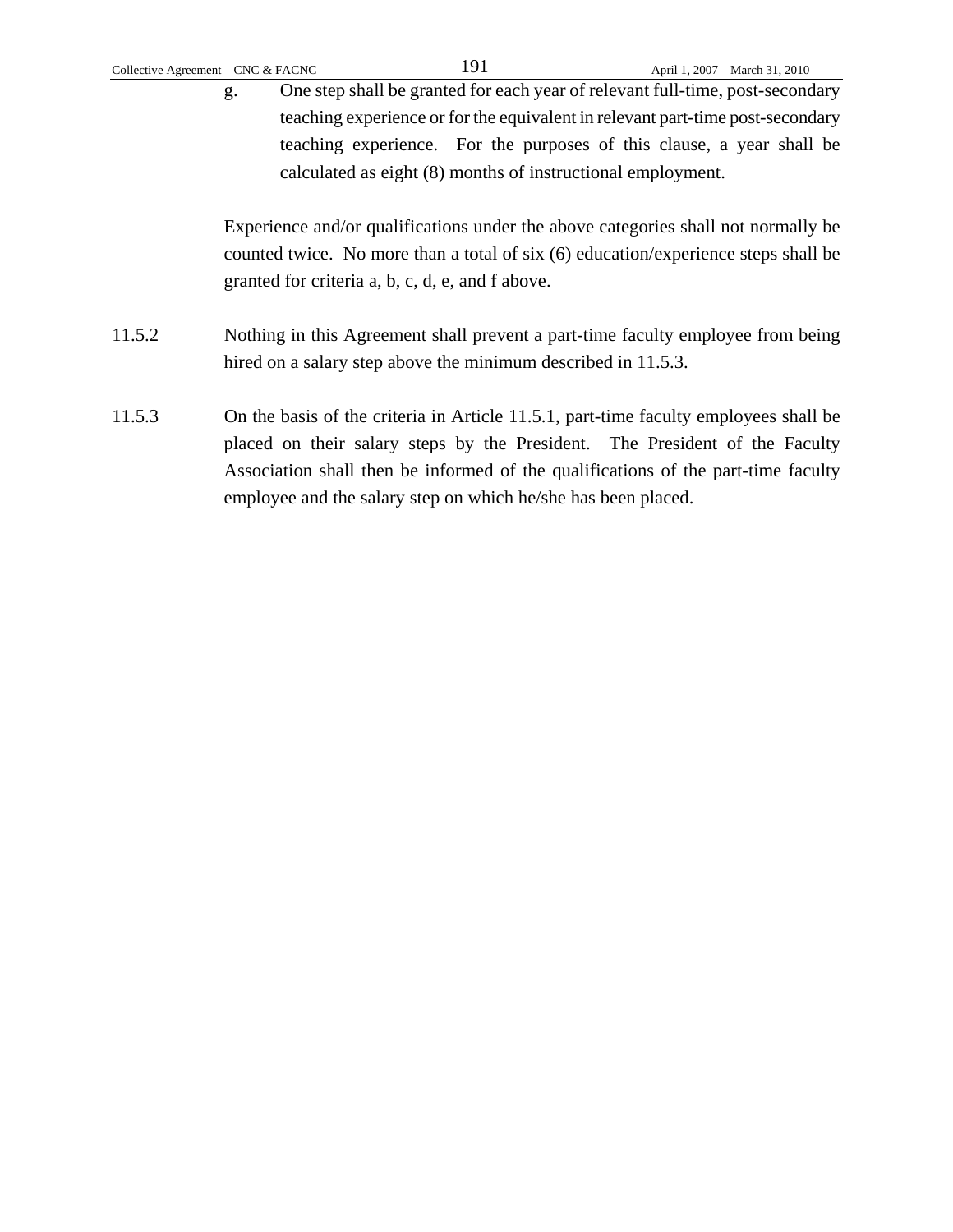### 12. LEAVES, PAID AND UNPAID

#### Vacation Entitlement

#### 12.1 Vacation Entitlement - Full-time and Regular Faculty Employees

 During each working year, a faculty employee shall receive a vacation period of forty-three (43) working days which shall include a period of not less than thirty (30) consecutive working days if requested by a faculty employee. If a faculty employee's appointment, other than a sessional appointment, is for a period different from the working year, he/she shall receive two-twelfths (2/12) of the period of the appointment as vacation time. A regular part-time faculty employee shall have prorated vacation time.

- a. Faculty employees shall prepare a vacation schedule for their area and submit it by a date determined by the appropriate Director/Dean/Regional Director or Vice President. The faculty employee shall be notified of such approval as soon as possible after the date of the request but in any event within one (1) month of the date determined for submission. The schedule may be changed thereafter at the request of the faculty employee if acceptable to the Director/Dean/Regional Director or Vice President concerned. No reasonable request shall be refused.
- b. Vacation time will normally be taken when instructional services are not required and vacation entitlement shall not normally be carried forward from one working year into the next. If a faculty employee has not submitted and had approved a schedule for his/her vacation entitlement within one (1) month of the date determined for submission, the College reserves the right to schedule the times for the outstanding vacation entitlement.

### 12.2 Vacation Entitlement - Part-time Faculty Employees

12.2.1 Part-time faculty employees on the Non-Regular Seniority List are entitled to prorated vacation pay calculated on the employees' total wages for the year. All other part-time faculty employees are entitled to four (4) percent calculated on the employees' total wages for the year.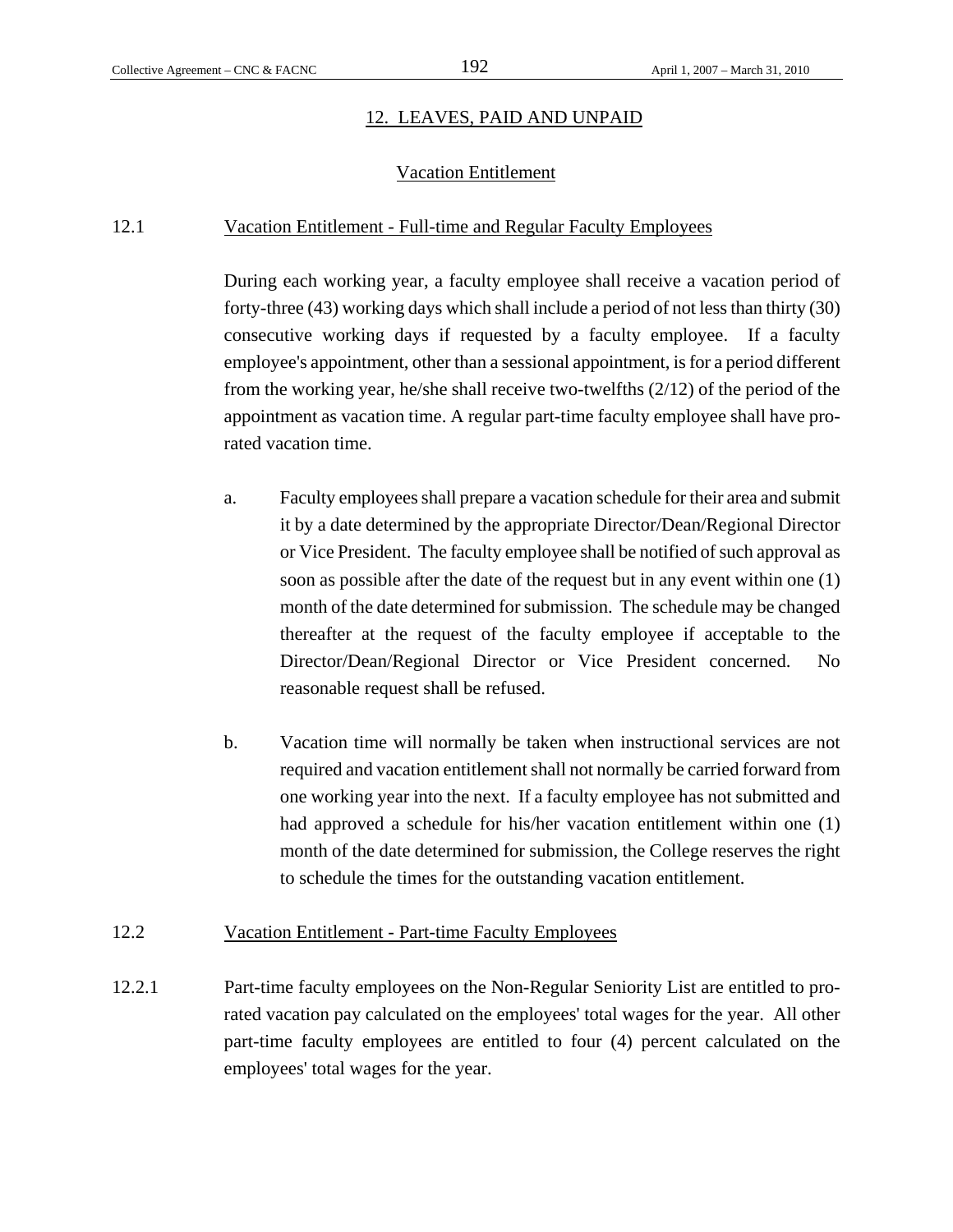| 12.2.2 | A part-time faculty employee whose employment ceases before he/she has completed<br>one (1) calendar week of employment is not entitled to annual vacation pay as<br>outlined in 12.2.1.                                                                                                                                                |
|--------|-----------------------------------------------------------------------------------------------------------------------------------------------------------------------------------------------------------------------------------------------------------------------------------------------------------------------------------------|
| 12.2.3 | Payment of vacation pay in accordance with Article 12.2.1 shall occur on every pay<br>period/paycheque.                                                                                                                                                                                                                                 |
| 12.3   | <b>Statutory Holidays</b>                                                                                                                                                                                                                                                                                                               |
| 12.3.1 | <b>Statutory Holidays - Full-time and Regular Faculty Employees</b>                                                                                                                                                                                                                                                                     |
|        | The College shall grant as paid statutory holidays: New Year's Day, Good Friday,<br>Easter Monday, Victoria Day, Canada Day, B.C. Day, Labour Day, Thanksgiving<br>Day, Remembrance Day, Christmas Day, Boxing Day and all other such holidays as<br>declared by the City of Prince George, Province of British Columbia, or Government |

12.3.2 Statutory Holidays - Part-time Faculty Employees

statutory holidays.

 A part-time faculty employee on the Non-Regular Seniority List shall be paid a prorated amount of Statutory Holidays based on the average hours worked in the four (4) weeks preceding the holiday provided the holiday falls on his/her regularly scheduled instructional day.

of Canada. A regular part-time faculty employee shall receive pro-rated pay for

- 12.3.3 Part-time faculty who are not on the Non-Regular Seniority List shall receive 1.6% of pay in lieu of statutory holiday pay.
- 12.3.4 When a full-time or regular faculty employee is on vacation, professional development, or preparation time and a day of paid holiday falls within that period, the paid holiday shall not count as a day of vacation, professional development, or preparation time.
- 12.3.5 No full-time or regular faculty employee shall have a teaching assignment between Boxing Day and New Year's Day. However, all full-time and regular faculty employees without duly approved vacation or professional development time are on duty and on call. For the purpose of this clause, on duty and on call shall mean that the faculty employee is performing College business within the College region,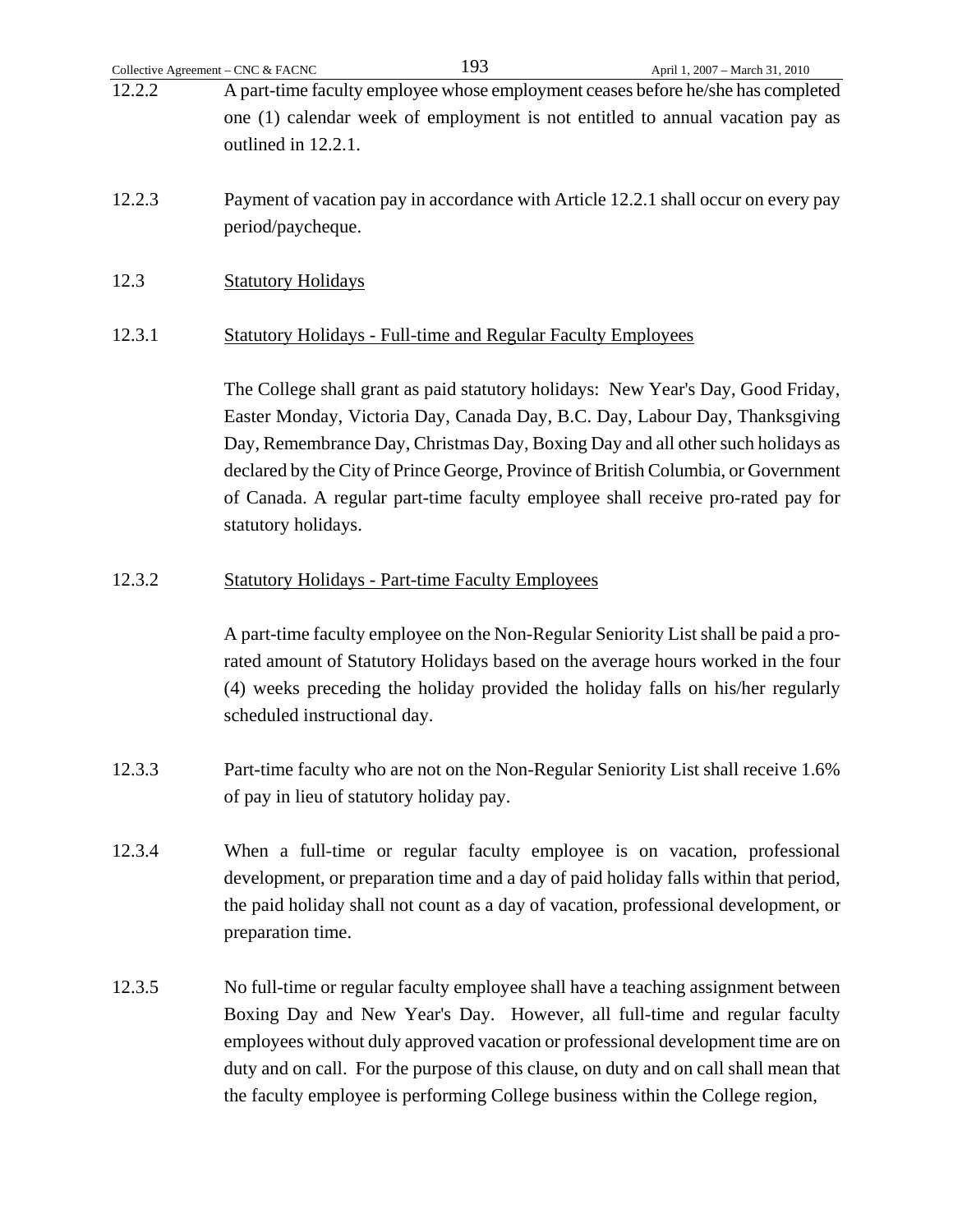unless other arrangements have received the prior approval from the appropriate Dean/Director/Regional Director.

## 12.4 Educational Leave

12.4.1 Educational leave is a period of subsidized leave enabling a regular faculty employee to be freed from regular responsibilities and to be provided with sufficient resources to enable him/her to pursue educational or professional development recognized as beneficial to the College. Contractual provisions covering educational leave are included in Article 13.

## 12.5 Exchange Leave

- 12.5.1 Exchange leave involves a programme whereby a regular faculty employee exchanges, for an extended period of time, his/her position and responsibilities with a qualified person from another institution. A faculty employee on exchange leave will gain professionally from the insights into the workings of another institution, and also from the obvious benefits which may result from a change in environment, geography and personal experience.
- 12.5.2 An employee on faculty appointment may negotiate on his/her own to exchange positions with an instructor of comparable qualifications and experience.
- 12.5.3 The President and the appropriate Vice President or Dean/Director/Regional Director shall recommend suitable candidates for exchange leave to the Board.
- 12.5.4 The exchange leave shall normally be for one full semester or for one academic year.
- 12.5.5 The salary of the faculty employee on exchange leave shall be paid by the College of New Caledonia, and the replacement's salary by the exchange institution. This may be modified, however, in cases where exchange leave presents problems of inequities in salary, and the College President and Board shall then attempt to arrive at a financial arrangement that is feasible and agreeable to all parties.
- 12.5.6 On returning from the exchange programme, the exchangee is assured of resuming at least his/her previous faculty position and duties.
- 12.5.7 The exchange time shall count in full for increment purposes.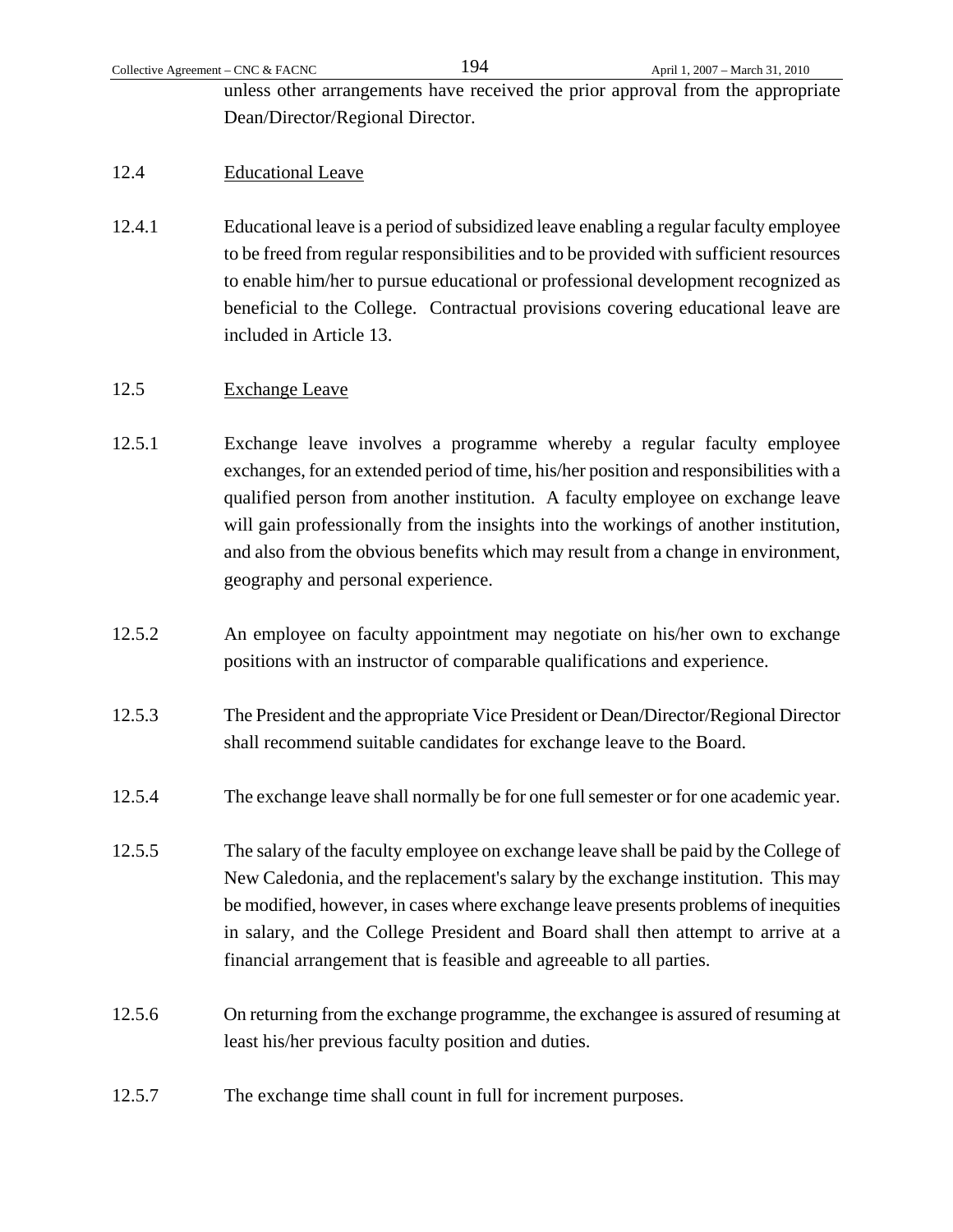- 12.5.8 The College shall, during the period of exchange leave, continue to contribute to the employee benefit plans which are applicable to the faculty employee.
- 12.5.9 As a condition of granting the exchange leave, the incoming faculty employee must sign a statement to the effect that he/she shall abide by the non-monetary conditions and procedures laid down by this Agreement. The College shall extend to the incoming faculty employee non-monetary benefits of this Agreement such as workload, evaluation procedures, and other such working conditions.
- 12.5.10 Whatever would normally constitute grounds for dismissal or suspension under this Agreement shall be considered grounds for the termination of the exchange agreement.

## 12.6 **Jury Duty and Court Appearance**

- 12.6.1 When summoned to serve on a jury or when subpoenaed or summoned as a witness in criminal or civil proceedings, the full-time or regular part-time faculty employee continues to receive his/her regular salary and shall pay the College any money he/she receives for jury duty.
- 12.6.2 Leave of absence for less than two (2) weeks to appear in one's own defense shall be with full pay and benefits; absence in excess of two (2) weeks shall be without pay. If subsequently acquitted, the full-time or regular part-time faculty employee shall receive his/her retroactive salary. The faculty employee shall notify the appropriate Vice President or the President, as soon as possible, of the impending court appearance.

## 12.7 Compassionate Leave

 In the case of death or serious illness, a full-time or regular part-time faculty employee, not on leave of absence without pay, shall be entitled to up to three (3) days of compassionate leave with full pay and benefits subject to advance notification to the College. An additional two (2) days of paid leave shall be granted for reasonable traveling requirements. The leave shall be extended at the request of an employee for up to total of forty (40) days leave in the event of the death of a faculty employee's spouse (including common-law or same gender) or child, using sick leave, leave without pay, or vacation time. Additional compassionate leave may be granted with or without pay by the President. A maximum of fifteen (15) days paid compassionate leave shall be granted in any one calendar year.

## Sick Leave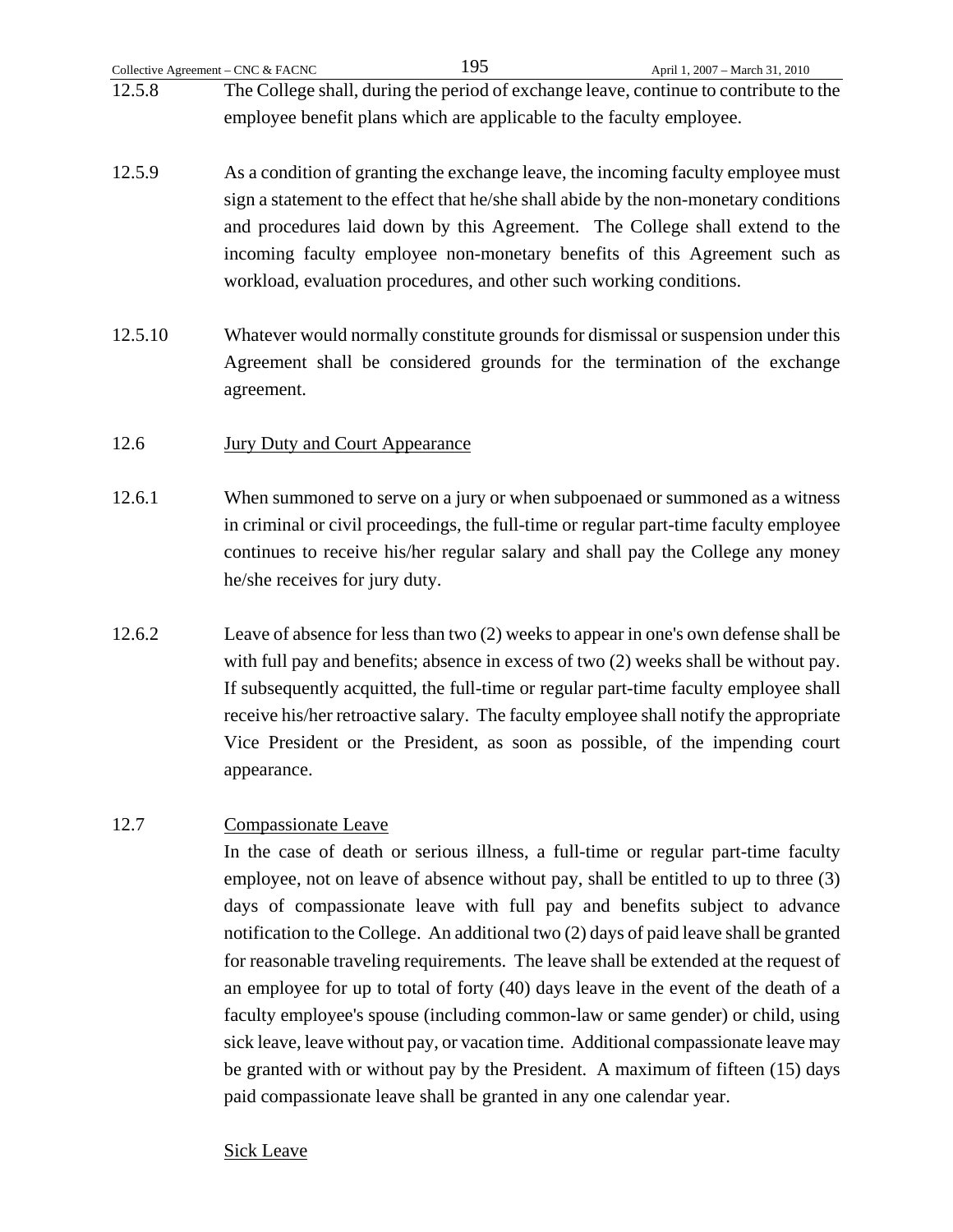#### 12.8 Sick Leave - Full-time and Regular Faculty Employees

- 12.8.1 Full-time faculty employees shall be credited with one-and-one-half (1 1/2) days of sick leave per month for each month of continuous service up to a maximum of 120 days. When the employee is on leave, the accumulation of sick leave shall continue only if the absence is with pay. All absences on account of illness or injury shall be charged against an employee's sick leave credits. A regular part-time faculty employee shall be credited with and receive pro-rated sick time.
	- a. Faculty employees must report all absences on account of illness or injury. There shall be no charge against an employee's sick leave credits when his/her absence on account of illness or injury is less than one-half day. When the period of absence on account of illness is at least one-half day but less than a full day, one-half day only shall be charged on sick leave.
	- b. In the event that a faculty employee suffers a serious long-term illness and except for sessional appointees, the employee may borrow against future earned sick leave provided that a qualified medical practitioner certifies that the employee is seriously ill, that the nature of the illness is specified, and that the employee's request for leave is submitted in writing. The borrowed leave entitlement shall be up to 22 working days in the first year of employment, up to 44 working days in the second year of employment, and up to 66 working days in the third and subsequent years of employment. Sessional appointees may borrow against future earned sick leave to the maximum entitlement possible based upon the term of their appointment  $(5.2.1)$ .
	- c. If a faculty employee receives or is entitled to receive benefits under the Disability Insurance Plan or under the Workers' Compensation Act, the benefits shall be paid directly to the faculty employee. The Board shall pay to the faculty employee the difference between the benefit and the faculty employee's full salary for as long as the accumulated and borrowed sick leave credits permit. In such cases, the charge against the faculty employee's sick leave credits shall be in the same proportion that the Board's payment bears to the full salary of the faculty employee computed at the end of each month to the nearest half-day.
	- d. On return after absence of five (5) days or longer, a proof of illness may be requested by the College. The proof of illness may take the form of a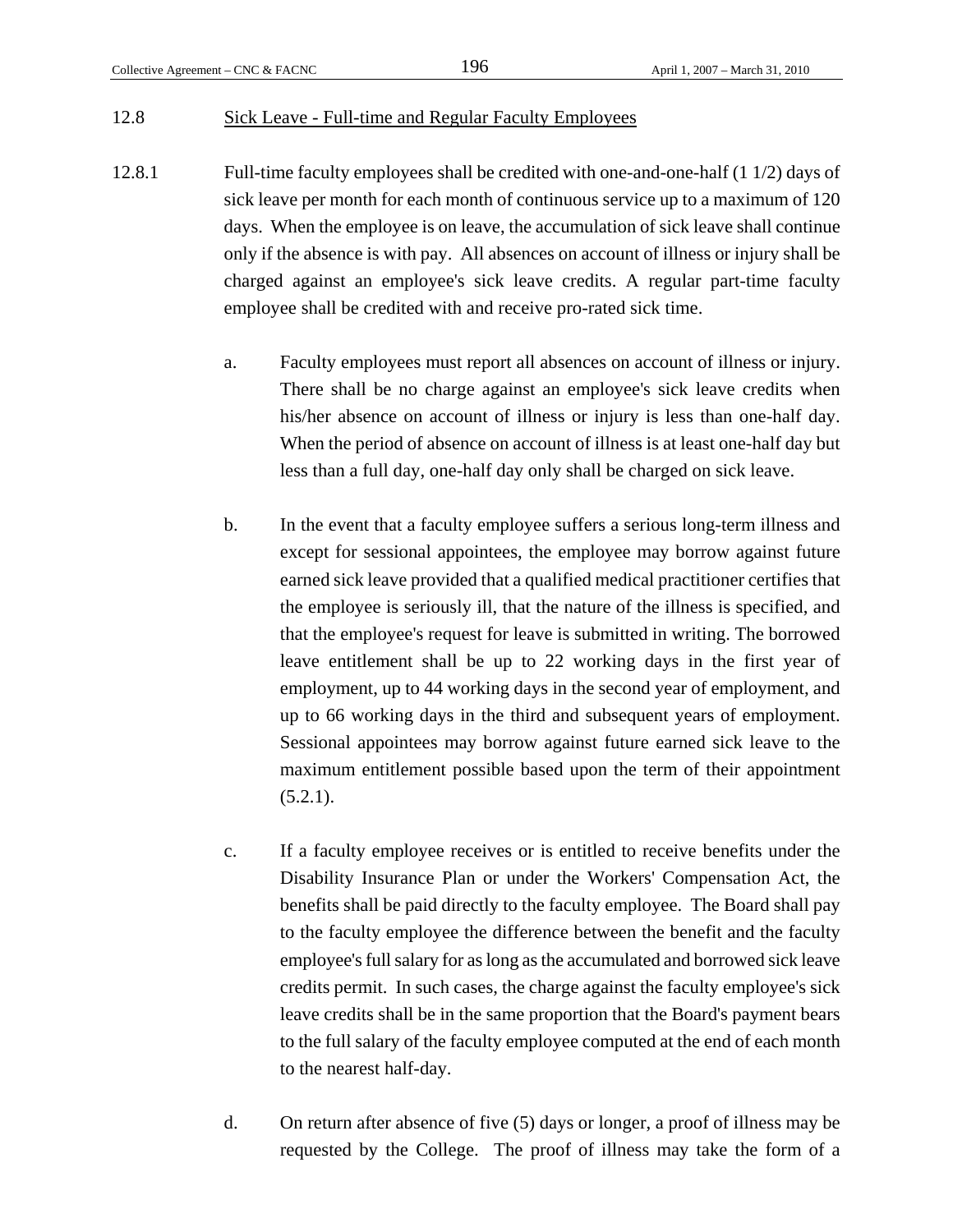medical certificate. If a faculty employee has repeated absences of a short term duration, he/she may be advised that proof of illness will be required for future absences.

- e. Upon retirement, when a faculty employee has fulfilled the requirements to qualify for a pension under the Pension (College) Act, a faculty employee shall be paid the cash equivalent to his/her accumulated sick leave up to a maximum of 60 days. The cash equivalent shall be at the rate of pay in effect immediately prior to retirement.
- f. Designated statutory holidays which fall within faculty employee's sick leave shall not be charged against his/her accumulated sick leave credits.
- g. In the case of illness of a member of the immediate family of a faculty employee, when no one at home other than the faculty employee can provide for the needs of the ill person, the faculty employee is entitled, to use annual sick leave entitlement for this purpose up to a maximum of ten (10) days per working year. If a faculty employee has used the ten (10) days of family sick leave in an entitlement year, and the employee requires up to twelve (12) days of paid sick leave for use in a personal disability in the same year, then the College agrees to grant up to four (4) days of additional paid sick leave. It is understood that there will be no banking of the additional sick leave time into subsequent years except in the case of an employee who has used family sick leave to the extent that he/she does not have a possible twelve (12) days of personal sick leave in an entitlement year.

#### 12.9 Sick Leave - Part-time Faculty Employees on the Non Regular Seniority List

12.9.1 Part-time faculty employees on the Non Regular Seniority List shall be credited with sick leave on the basis of one and one-half (1.5) hours of sick leave for each twentyone (21) hours of appointment. The employee shall be entitled to an accrual of all unused sick leave up to a maximum of 120 hours for future benefit. When the faculty employee is on leave, the accumulation of sick leave shall continue only if the

> absence is with pay. Accrued sick leave shall terminate upon resignation or termination (6.3 and 8.2).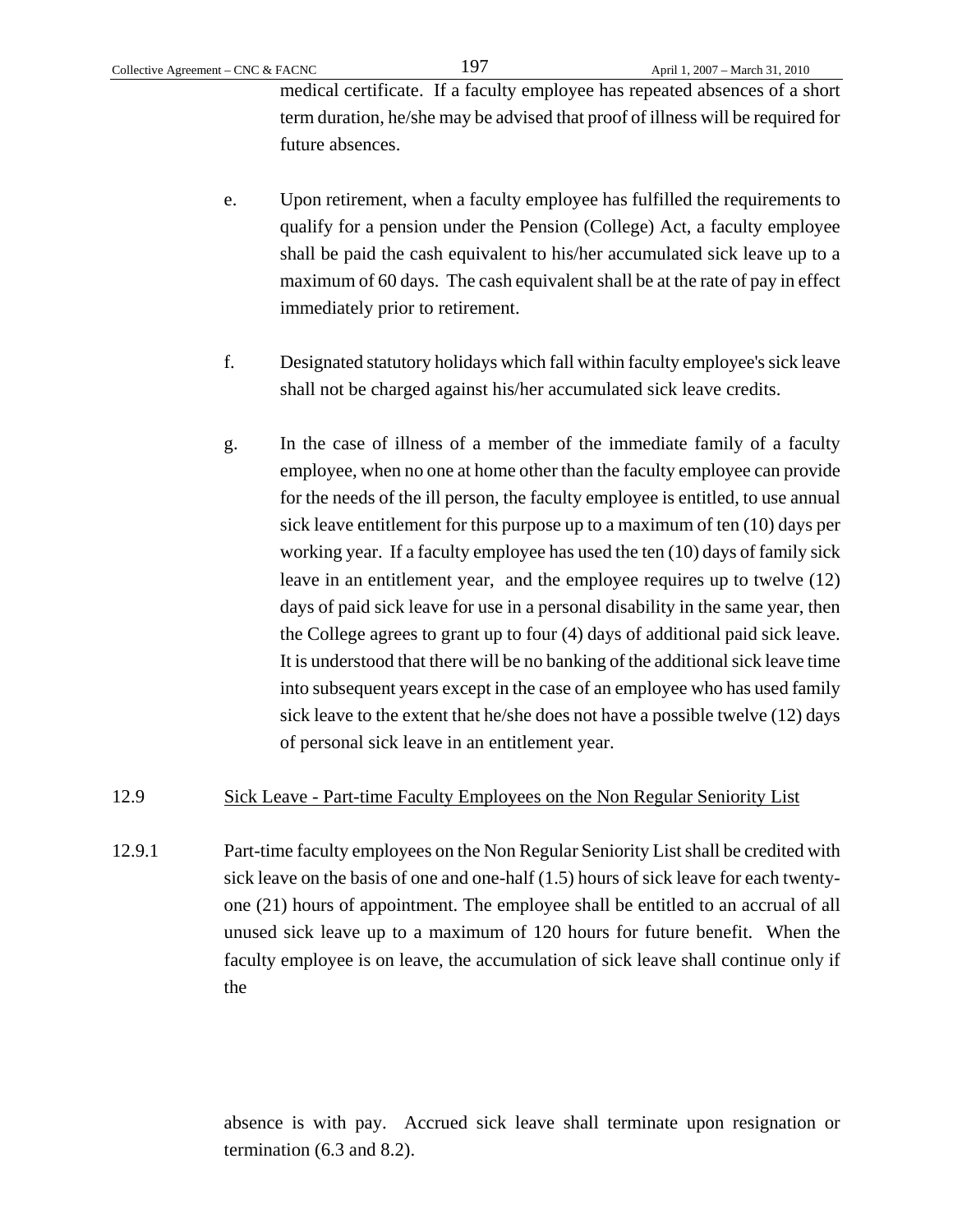- 12.9.2 A deduction shall be made from accumulated sick leave for all scheduled instructional hours missed due to illness which are not rescheduled in accordance with Article 12.16.2. 12.9.3 Part-time faculty employees must report all absences on account of illness or injury. Sick leave will not be payable for absences where benefits are received under the Workers' Compensation Act. 12.9.4 In the case of illness of a member of the immediate family of a faculty employee,
- when no one at home other than the faculty employee can provide for the needs of the ill person, the faculty employee is entitled to use sick leave credits for this purpose.
- 12.9.5 Proof of illness may be requested by the College. The proof of illness may take the form of a medical certificate. If a faculty employee has repeated absences of a short term duration, he/she may be advised that proof of illness will be required for future absences.
- 12.10 Physical and Mental Disability Full-time and Regular Faculty Employees
- 12.10.1 If any faculty employee is unable to fulfill properly his/her faculty responsibilities by virtue of physical or mental disability, he/she shall be given sick leave and, when eligible, disability benefits.
- 12.10.2 If the faculty employee is unwilling to accept release from duties, a medical practitioner, selected by mutual agreement of the President and the Directors of the Faculty Association, shall determine whether or not the employee is capable of performing regular duties. If the parties cannot reach mutual agreement on a medical practitioner, the College and the Faculty Association shall each designate a medical practitioner; those two practitioners shall then jointly select a medical practitioner to determine whether or not the faculty employee is capable of performing regular duties.

12.10.3 If the medical practitioner certifies that there is a high probability that the faculty employee will not be able to resume normal faculty responsibilities in the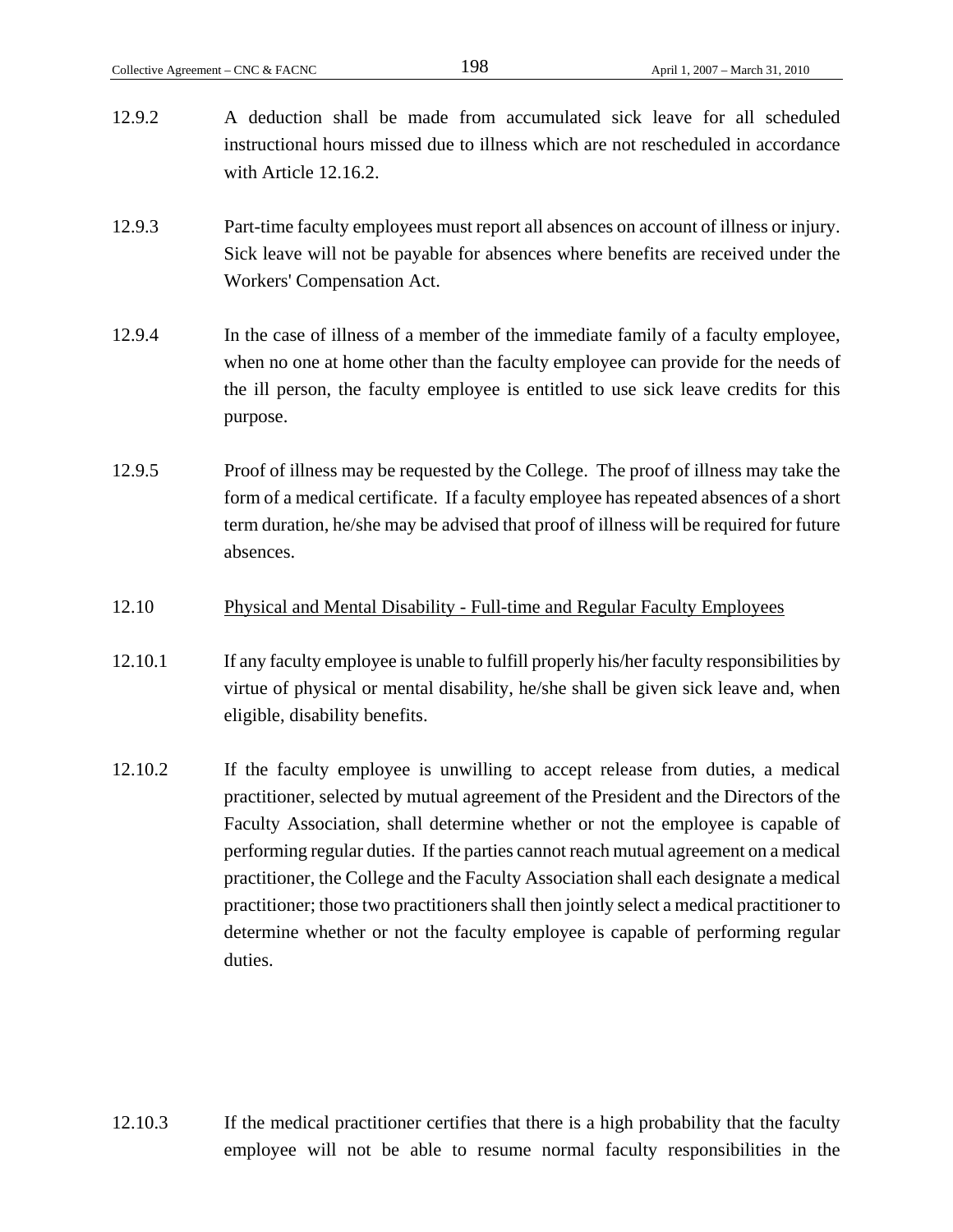twelve-month period following expiration of his/her sick leave, the President shall give the faculty employee an extended leave of absence without pay to commence upon expiration of his/her sick leave.

12.10.4 A faculty employee granted sick leave, disability benefits, or a leave of absence without pay under this article, shall not return to work until the medical practitioner described above deems that the faculty employee is fully capable of resuming his/her faculty responsibilities.

### 12.11 Maternity/Adoption Leave

- 12.11.1 Maternity/adoption leave without pay shall be granted on application to the President. The duration and other terms shall be decided by the President on an individual basis, taking into account individual needs as far as possible, but shall be subject to the following provisions:
	- a. If the leave will affect part or all of any semester, the full-time and regular faculty employee shall give as much notice as possible, to allow satisfactory arrangements to be made for any classes involved.
	- b. The leave shall not exceed twelve (12) months.
	- c. The College shall maintain its share of fringe benefits during the leave.
	- d. On completion of the leave, the regular faculty employee shall resume his/her faculty position without disadvantage in seniority, salary, or increases in salary and/or fringe benefits.
	- e. Maternity/adoption leave shall be extended for up to an additional six (6) months where a doctor's certificate is presented certifying that, for medical reasons, the health of either the mother or the child dictates such extensions.
	- f. Vacations and seniority shall continue to accumulate during maternity/adoption leave.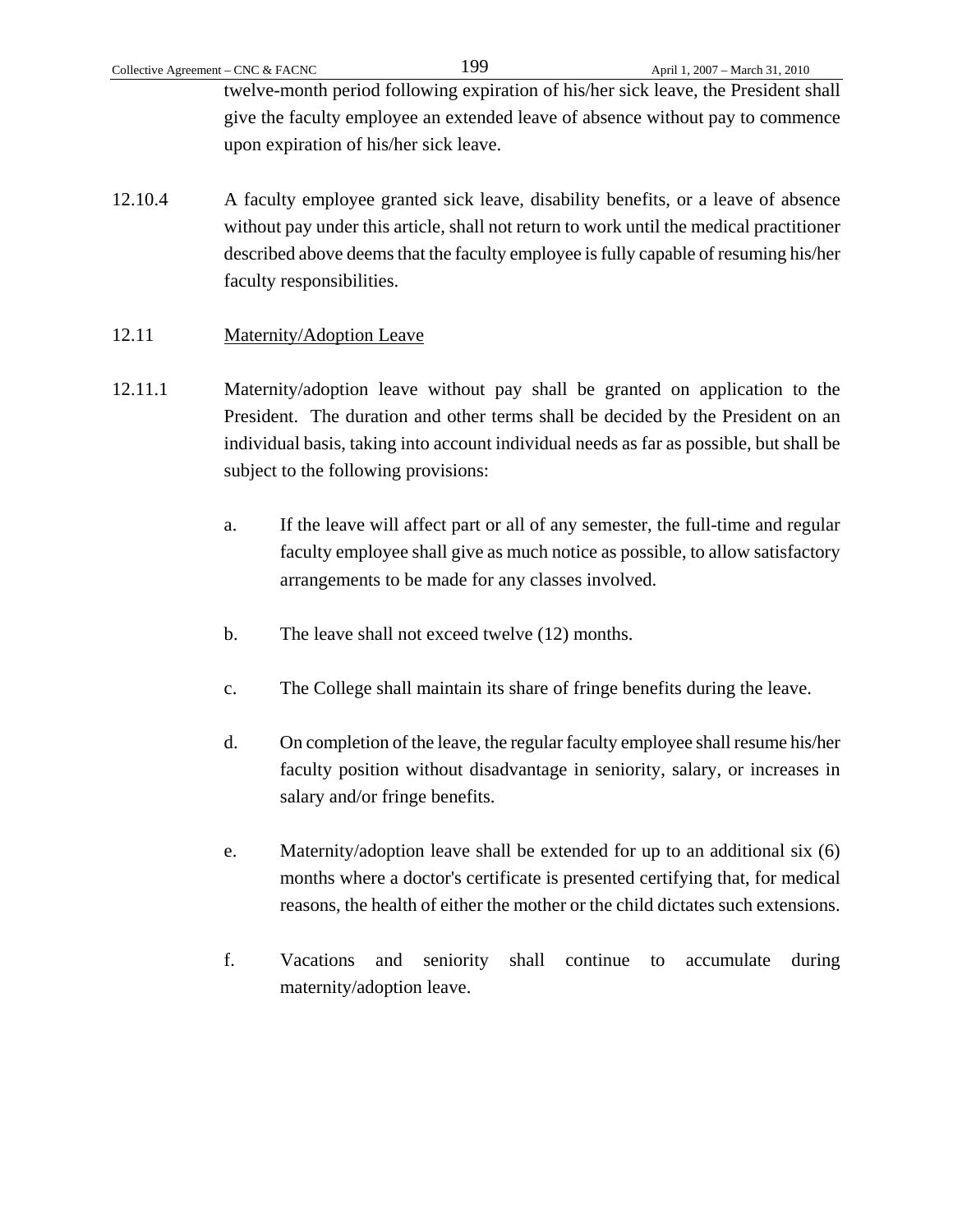## 12.12 Paternity Leave

 A full-time or regular faculty employee shall be entitled to, on written request, up to three (3) days time off without loss of pay to attend the birth of his child provided the employee is scheduled to work during this time. All absences on account of paternity leave shall be charged against an employee's family sick leave entitlement  $(12.8.1(g)).$ 

## 12.13 Parental Leave

 A full-time or regular faculty employee, on written request, is entitled to twelve (12) weeks of parental leave without pay subject to the following conditions:

- a. If the leave will affect part or all of any semester, the faculty employee shall give as much notice as possible to allow satisfactory arrangements to be made for any classes involved.
- b. The leave for a natural mother must begin when maternity leave expires, unless the mother and the College agree otherwise.
- c. The leave for a spouse of the natural mother must commence within fifty-two (52) weeks of the child's date of birth.
- d. The leave for adopting parents must commence within fifty-two (52) weeks of the date the child comes into actual custody.
- e. On completion of the leave, the faculty employee shall resume his/her faculty position without disadvantage in seniority, salary, or increases in salary and/or fringe benefits.
- f. Vacations and seniority shall continue to accumulate during parental leave.
- g. If the newborn child or adopted child will be or is at least 6 months of age at the time the child comes into the actual care and custody of the mother or father, and if it is certified by a medical practitioner or the agency that placed the child that an additional period of parental care is required because the child suffers from a physical, psychological or emotional condition, the employee is entitled to a further parental leave for a period not exceeding 5 consecutive weeks.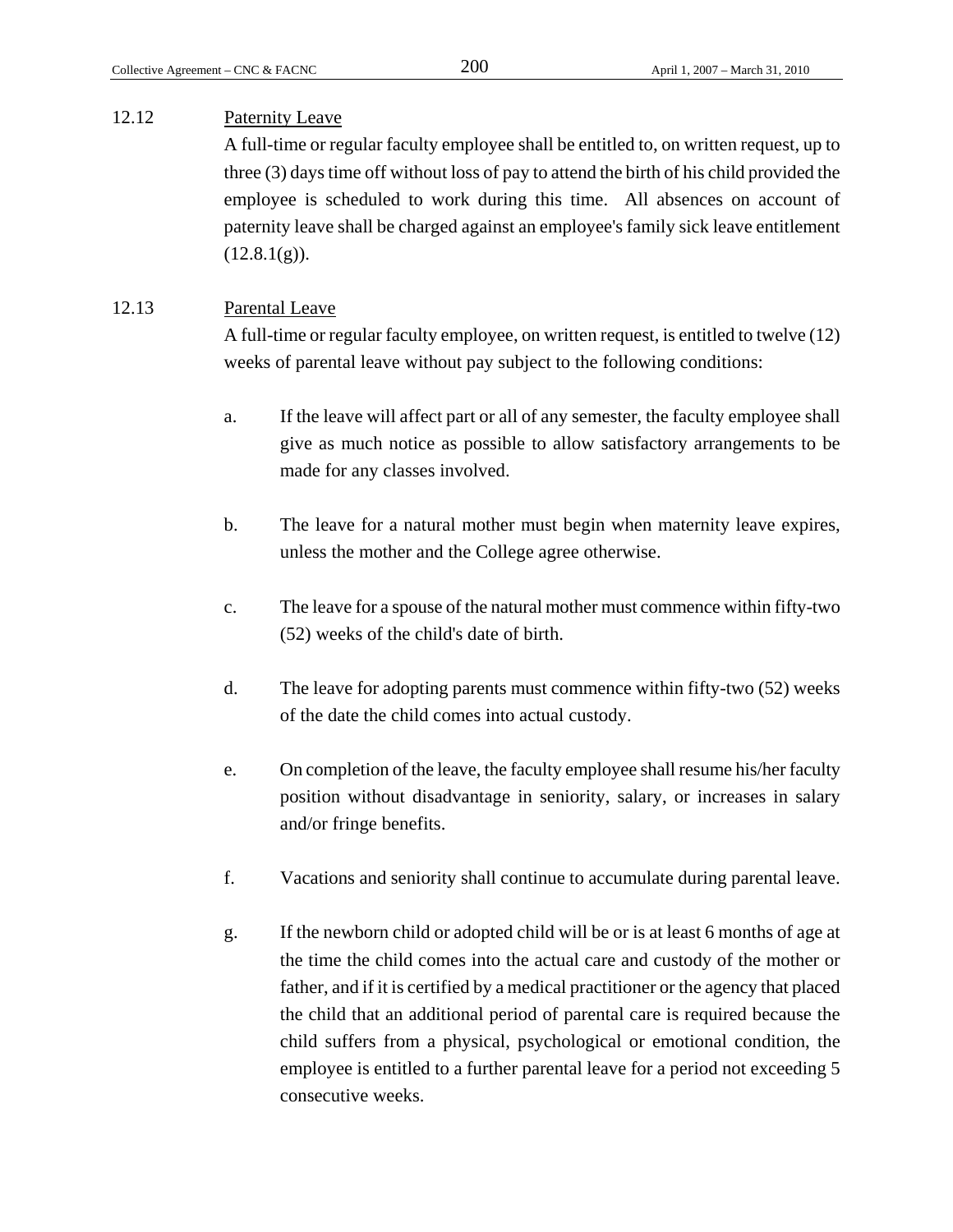|       | Collective Agreement – CNC & FACNC     | 201 | April 1, 2007 – March 31, 2010                                                   |
|-------|----------------------------------------|-----|----------------------------------------------------------------------------------|
| 12.14 |                                        |     | Maternity/Adoption/Parental Leave provisions do not apply beyond the termination |
|       | of the employee/employer relationship. |     |                                                                                  |

12.15 Leaves - Part-time Faculty on the Non-Regular Seniority List Part-time faculty employees on the Non-Regular Seniority List shall have the right to pro-rated Compassionate Leave as per 12.7, and pro-rated Maternity/Paternity/Parental/Adoption Leave as per 12.11. Prorating shall be done on the basis of appointment hours as a percentage of the maximum full-time workload classification.

### 12.16 Short Term Personal Leave

- 12.16.1 The full-time or regular faculty employee, with the prior approval of the President, or his/her designate, may take a short term leave for personal reasons. Such leave shall be without pay unless otherwise authorized.
- 12.16.2 The part-time faculty employee on the Non-Regular Seniority List, with the prior approval (where possible) of the President, or his/her designate, may take a shortterm leave for personal reasons (such as personal illness when sick leave credits have been exhausted, being summoned to serve on a jury, or being subpoenaed or summoned as a witness in criminal or civil proceedings).

 Provided that he/she has notified the appropriate Vice President or the President and received prior approval, the part-time faculty employee on the Non-Regular Seniority List shall receive at his/her request, unpaid leave of absence.

 Part-time faculty on the Non-Regular Seniority List granted leave in accordance with this article shall be given the opportunity of rescheduling instructional hours missed due to his/her absence, or such other arrangements to fulfill his/her instructional obligations that receive the prior approval of the Vice President or the President. Such approval shall not be unreasonably withheld. If the total hours of instruction are fulfilled, the part-time faculty employee on the Non-Regular Seniority List shall not have his/her total contract hours reduced.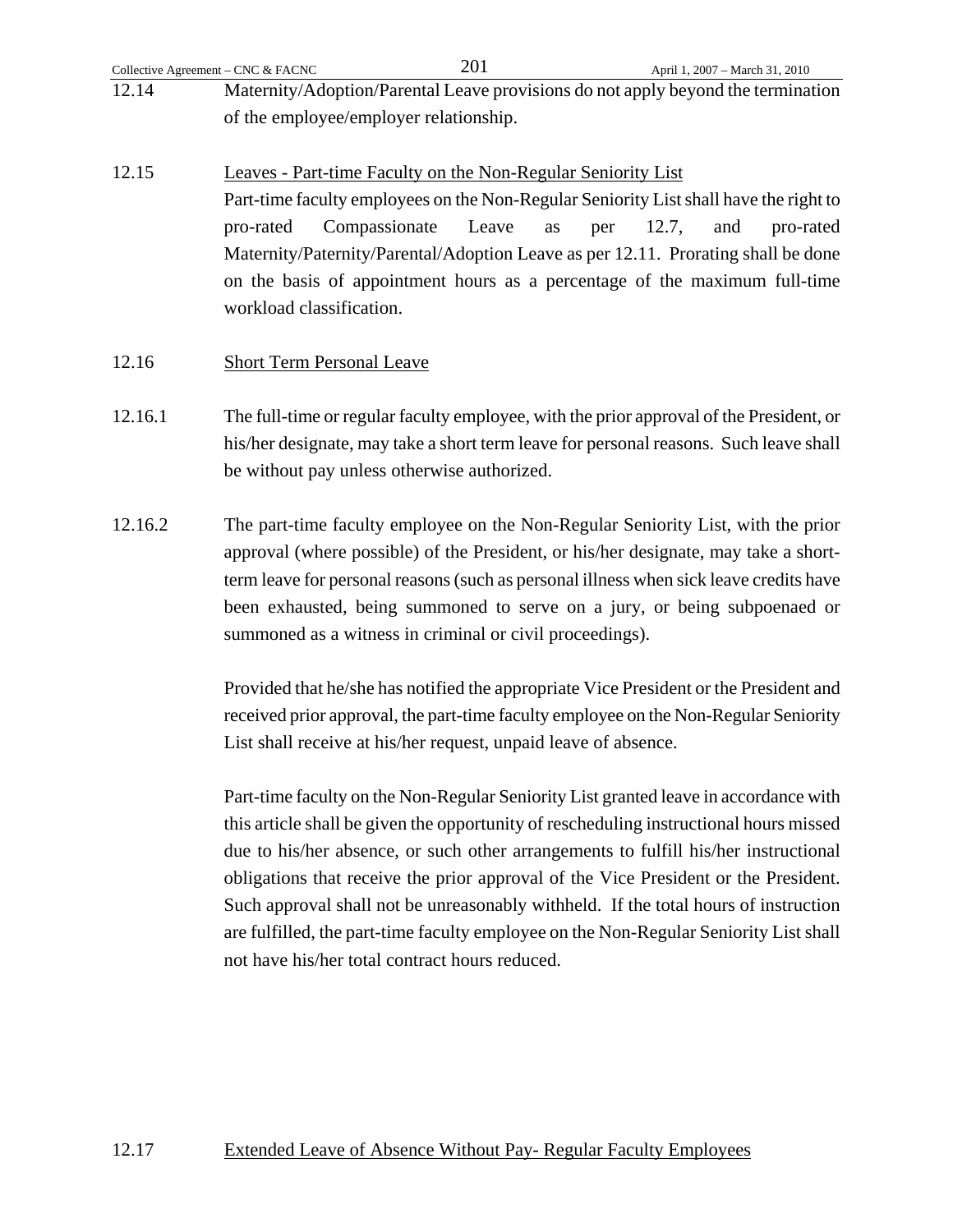- 12.17.1 A regular faculty employee who has been in the service of the College for a minimum of five (5) years and who has not been granted a leave under this provision in the two (2) years immediately preceding the request shall be granted an extended leave of absence without pay by the Board, subject to the following conditions:
	- a. The faculty employee notifies the Vice President or the President, in writing, at least four (4) months in advance of the commencement of leave of absence that he/she wishes a leave of absence.
	- b. The period of the leave shall coincide with one or more instructional periods or with a logical portion of an instructional period. Except for disciplines with more than 8 regular faculty employees, no more than one instructor shall be absent from any one discipline at a time. In discipline areas with more than eight (8) regular faculty employees, no more than 20% of these faculty shall be absent at a time. The leave of absence shall normally be for a period not to exceed twelve (12) months.

In the case(s) of leave of absence for periods in excess of twelve (12) months or extensions to leaves (12.17.3), the faculty employee on leave will be expected to return to his/her former position or its equivalent for at least one (1) year prior to being eligible for another leave under this article.

- 12.17.2 An extended leave of absence without pay may be granted to a regular faculty employee by the Board on the recommendation of the President, subject to the following conditions:
	- a. The applicant notifies the appropriate Director/Dean/Regional Director or the President, in writing, at least four (4) months in advance of the commencement of leave of absence that he/she wishes a leave of absence.
	- b. The conditions covering the proposed leave of absence are acceptable to the Board.
	- c. The leave of absence shall normally be for a period not to exceed twelve (12) months. The President may grant a leave of absence for a period longer than twelve (12) months or may grant an extension to an existing leave of absence.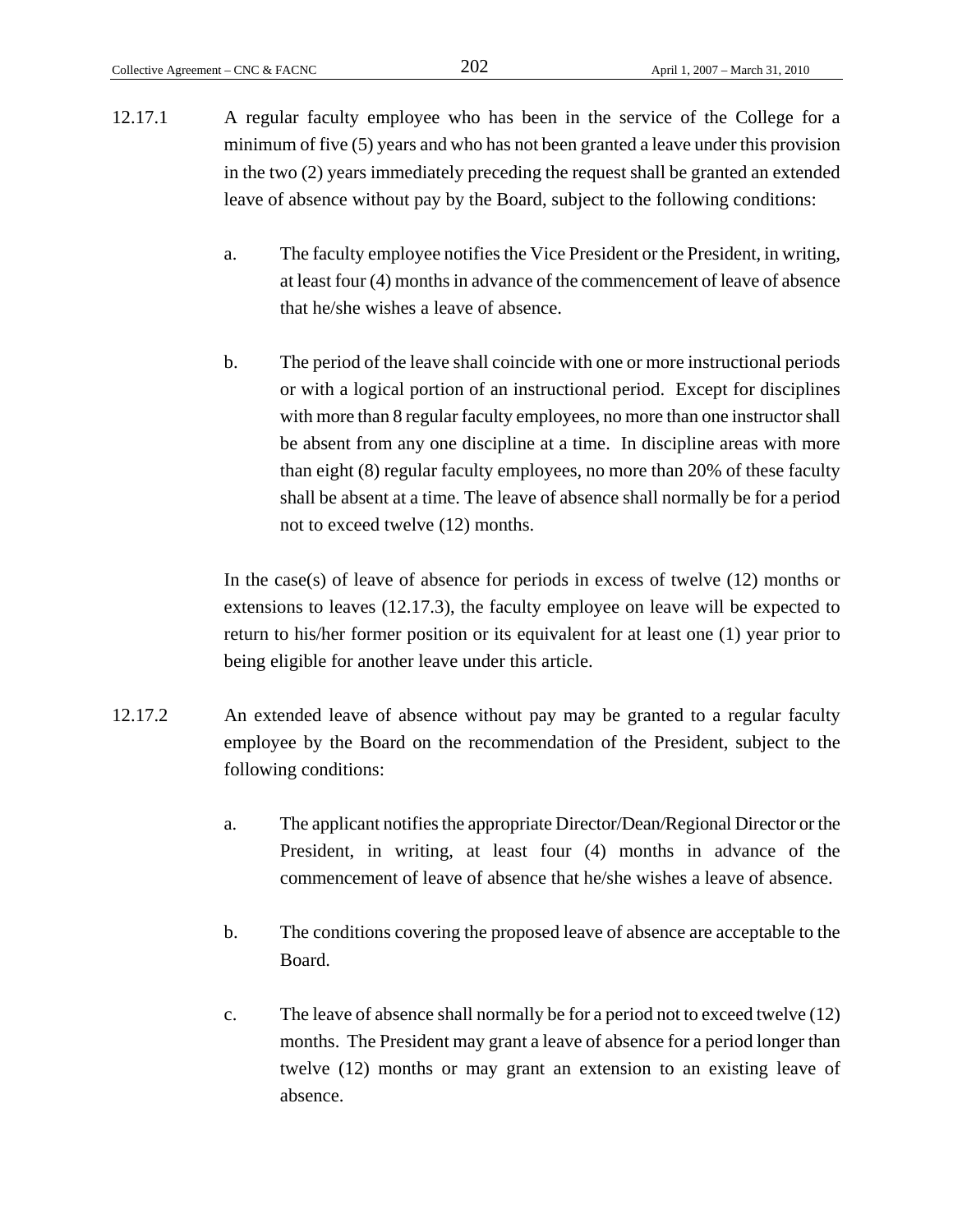| Collective Agreement - CNC & FACNC |       |                                                                                                                                                   | 203                                       | April 1, 2007 - March 31, 2010                                                                                                                                                                                |
|------------------------------------|-------|---------------------------------------------------------------------------------------------------------------------------------------------------|-------------------------------------------|---------------------------------------------------------------------------------------------------------------------------------------------------------------------------------------------------------------|
| 12.17.3<br>a.                      |       |                                                                                                                                                   |                                           | A leave of absence without pay or an extension to a leave of absence                                                                                                                                          |
|                                    |       |                                                                                                                                                   |                                           | without pay for a period longer than twelve months $(12.17.1)$ but not                                                                                                                                        |
|                                    |       | to exceed twenty-four (24) months in total, shall be granted when the                                                                             |                                           |                                                                                                                                                                                                               |
|                                    |       |                                                                                                                                                   | purpose of the leave is:                  |                                                                                                                                                                                                               |
|                                    |       | i.                                                                                                                                                | duration than twelve (12) months;         | completion of a formal educational programme of longer                                                                                                                                                        |
|                                    |       | ii.                                                                                                                                               |                                           | extended service with a charitable or non-institutional<br>government agency, e.g., C.U.S.O., C.I.D.A., F.A.O.;                                                                                               |
|                                    |       | iii.                                                                                                                                              | government agency;                        | extended secondment by another educational institution or a                                                                                                                                                   |
|                                    |       | iv.                                                                                                                                               | other purposes acceptable to the Board.   |                                                                                                                                                                                                               |
|                                    | $b$ . |                                                                                                                                                   | conditions of article $12.17.3(a)$ apply. | If the leave of absence without pay is for a period immediately prior<br>to or subsequent to an educational leave, the total period of the two<br>leaves shall not exceed twenty-four (24) months, unless the |
| 12.17.4                            |       | On returning from leave of absence, the regular faculty employee is assured of<br>resuming at least his/her previous faculty position and duties. |                                           |                                                                                                                                                                                                               |
|                                    |       |                                                                                                                                                   |                                           |                                                                                                                                                                                                               |

- 12.17.5 For the purpose of fringe benefits, the faculty employee on leave of absence is regarded as a regular faculty employee, subject to carrier contract conditions. All contributions, including the College's share, shall be the responsibility of the faculty employee in question. The faculty employee may, if he/she wishes, waive the benefits for the period of leave of absence.
- 12.17.6 Salary increment(s) for a period of leave of absence may be granted at the discretion of the President. Any salary increment earned in the last year of teaching service shall, however, be payable on the return of the regular faculty employee from leave of absence.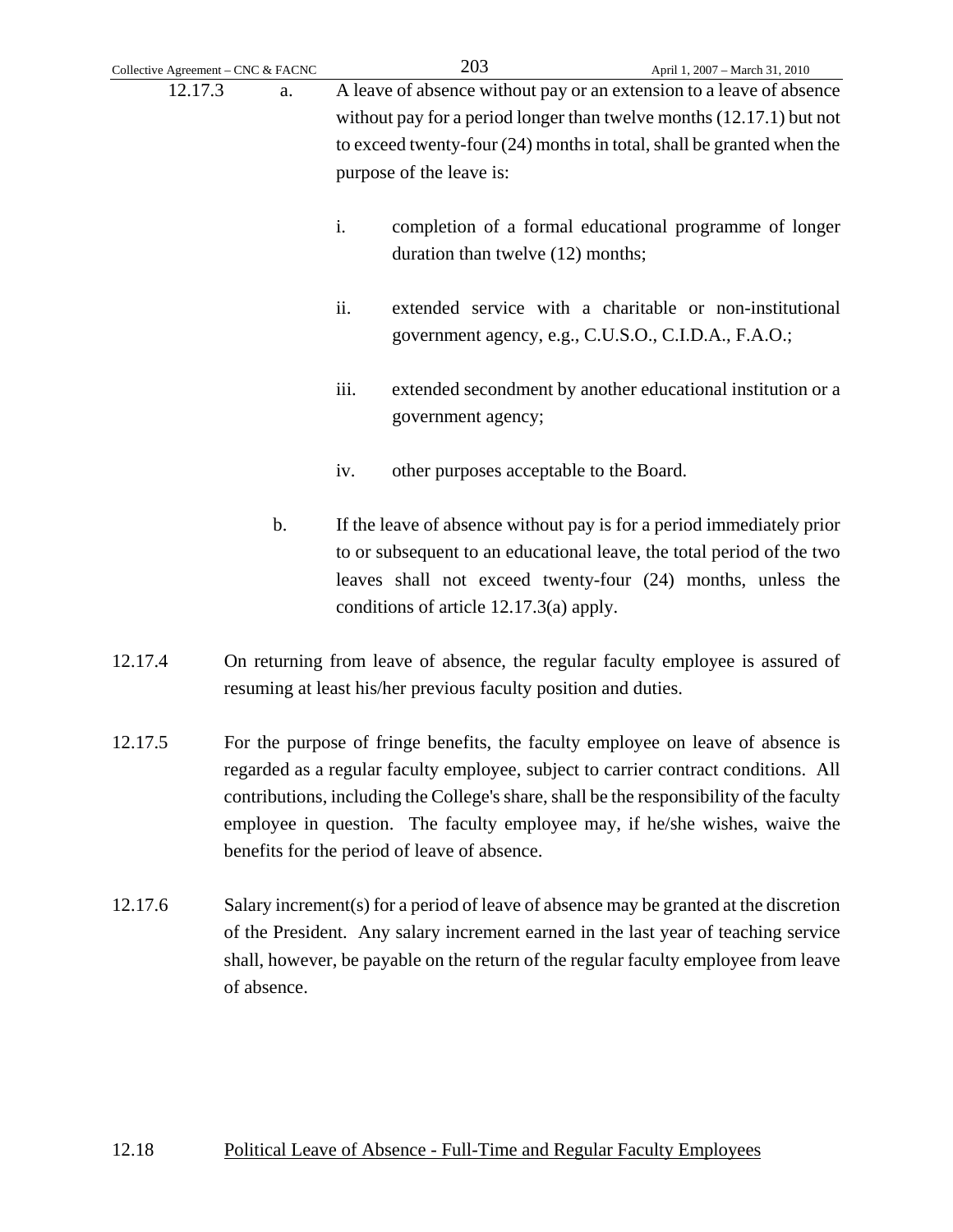- 12.18.1 To enable a full-time or regular faculty employee to contest a federal, provincial, municipal or other local election, a political leave of absence without pay may be granted by the Board on the recommendation of the President, for a period of up to six (6) weeks for a federal or provincial election and up to two (2) weeks for a municipal or other local election, except when the campaign period coincides with a normal vacation period. The leave shall be subject to the following conditions:
	- a. The request for political leave of absence must be submitted at least two (2) weeks prior to the first day of the leave period.
	- b. The work of the division of the College shall not suffer unduly.
	- c. The faculty employee shall pay the College's share of fringe benefits.
- 12.18.2 In the event that the regular faculty employee is elected to a municipal or other local part-time government office, short-term leaves of absence may be granted by the President to allow the faculty employee to perform the duties of that office.
- 12.18.3 In the event that a regular faculty employee is elected to a full-time political office, he/she shall be granted an extended leave of absence for up to a maximum period of seven years or two consecutive terms of office without pay. The Board may extend this leave of absence. Such a leave of absence shall be governed by the provisions of 12.17.3, 12.17.4, and 12.17.5.
- 12.19 Partial Leaves Regular Faculty Employees
- 12.19.1 Part-time leave of absence without pay may be granted at the discretion of the College to regular faculty appointees only. No reasonable request shall be denied.
- 12.19.2 The applicant must notify the President, in writing,  $\pm \underline{b}y$  March  $31<sup>st</sup>$ , with a copy to his/her Dean/Director/Regional Director, that he/she wishes a partial leave of absence in the subsequent academic year. If granted, the period of leave shall coincide with one or more instructional periods. The College shall notify the faculty employee, in writing, by April  $30<sup>th</sup>$ ,  $*$ as to whether the leave is approved or not. This time limit may be extended with the mutual agreement of the faculty employee and the College.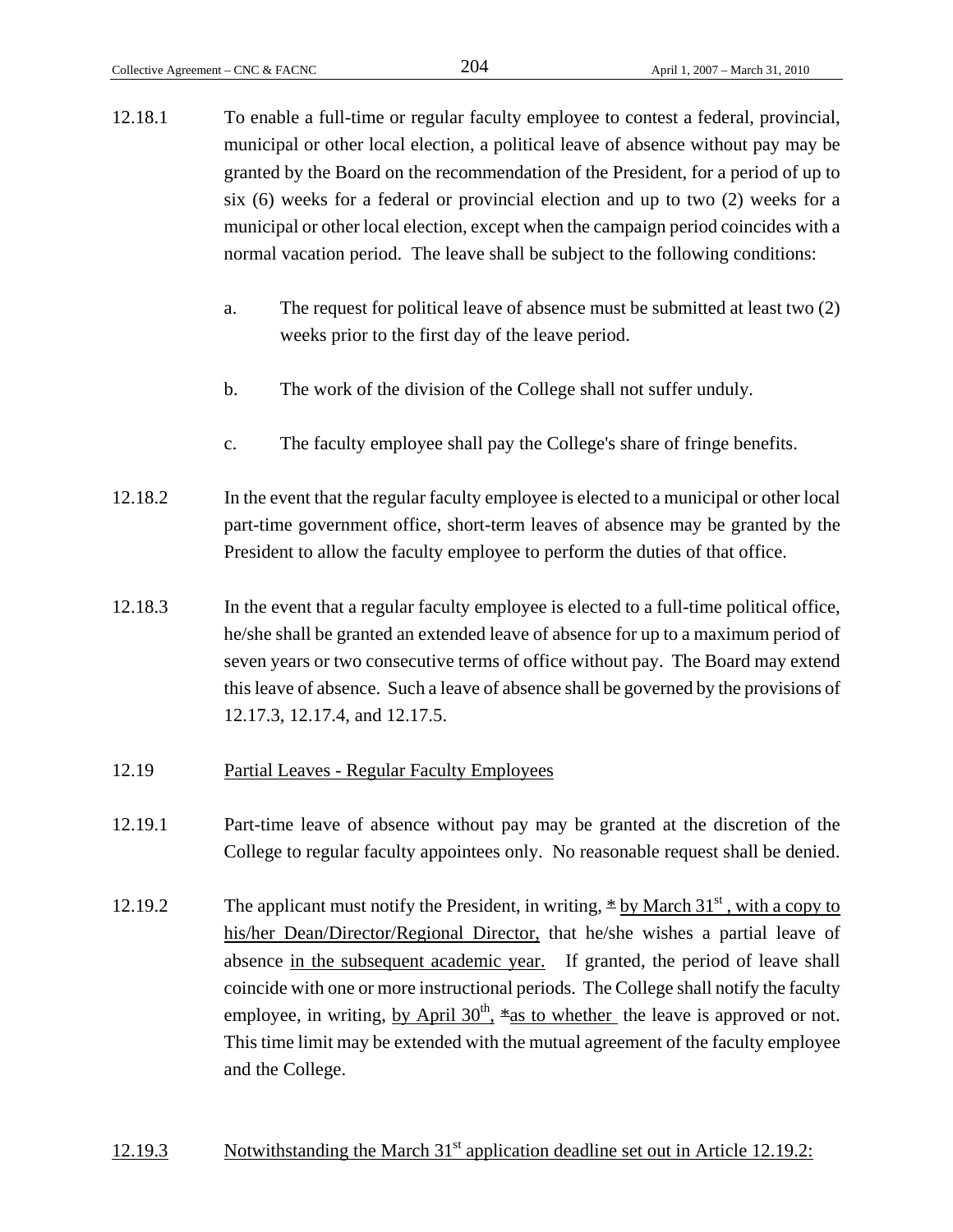- a. A faculty employee may request a partial leave by April  $30<sup>th</sup>$  as a result of a labour adjustment strategy (see Article 6.4.2.1.b of the Common Agreement) that had only been identified subsequent to March  $31<sup>st</sup>$ . In such circumstances the College shall notify the faculty employee, in writing, by May  $30<sup>th</sup>$  as to whether the leave is approved or not.
- b. A faculty employee may request a partial leave by August  $31<sup>st</sup>$  for a partial leave that would not commence before January  $1<sup>st</sup>$ . In such circumstances the College shall notify the faculty employee, in writing, by September  $30<sup>th</sup>$  as to whether the leave is approved or not. The Parties recognize that for the purpose of planning it is preferred that all applications for partial leave be received by March  $31<sup>st</sup>$  in accordance with Article 12.19.2 or April  $30<sup>th</sup>$  in accordance with Article 12.19.3.a and accordingly preference will be given to applications made in accordance with those articles.
- 12.19. 4 The normal partial leave is a 50% workload reduction as defined in Article 10 and spans two working years. Salary increments for the period of the partial leave of absence may be granted at the discretion of the President. Any salary increments earned in the last year of teaching service shall, however, be payable upon the return of a faculty employee from a leave of absence. A faculty employee on partial leave of absence shall receive salary, vacation, preparation time, professional development time and other paid leaves of absence on a pro-rata basis.
- 12.19.5 A faculty employee on partial leave shall receive full fringe benefit coverage paid by the College, subject to carrier conditions.
- 12.19. 6 During and after a partial leave of absence, the faculty employee is assured of maintaining at least his/her previous faculty positions and duties.

# 12.20 Job Sharing

 Where a full-time faculty position (excluding sessional and probationary positions) exists, it may be shared between two full-time faculty employees in accordance with the following: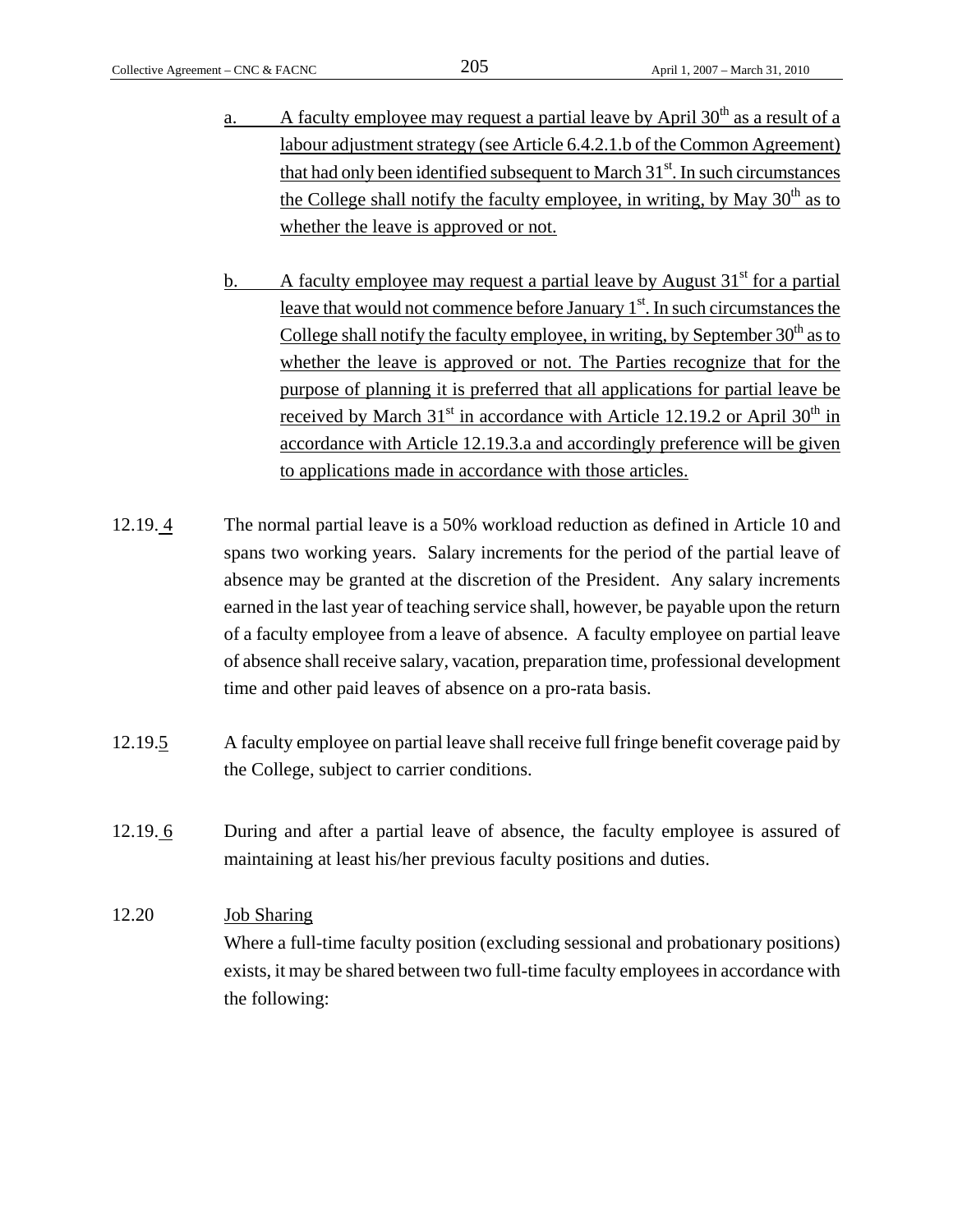- a. The affected employee shall indicate in writing the reason for the request including the workload percentage the employee wishes to share, and with whom the employee contemplated the job sharing arrangement. The request must be submitted at least four (4) months prior to the anticipated date of the commencement of job sharing. The written agreement of the employee with whom the job sharing arrangement is proposed must accompany the request.
- b. The employee with whom it is contemplated the position shall be shared must be qualified to perform the duties and responsibilities of the position. Faculty employees who engage in job sharing are expected to carry out their full share of regular faculty responsibilities on a pro-rated basis.
- c. Where the request is approved by the President, each employee shall be provided with a letter covering the terms and conditions of the Job Sharing arrangement.
- d. The Job Sharing arrangement shall be for a minimum period of one (1) working year unless otherwise initially agreed, and shall continue for a maximum period of two (2) calendar years.
- e. If one of the employees participating in the Job Sharing arrangement vacated his/her position the balance of the hours of work shall be assumed by the second employee in the Job Sharing arrangement for the balance of the affected working year.
- f. Each employee shall receive a salary pro-rated upon the workload percentage assumed.
- g. Each employee in the Job Sharing agreement shall receive vacation, preparation time, professional development time and other paid leaves of absence on a pro-rated basis to his/her workload percentage.
- h. Each employee in the Job Sharing agreement shall receive fully paid benefits for Medical Services Plan, Extended Health Benefits and Dental Plan (subject to carrier conditions). Other fringe benefits shall be offered (subject to carrier conditions) on a pro-rated basis. If the faculty employee desires full fringe benefits, he/she shall arrange to pay the College's share of the cost not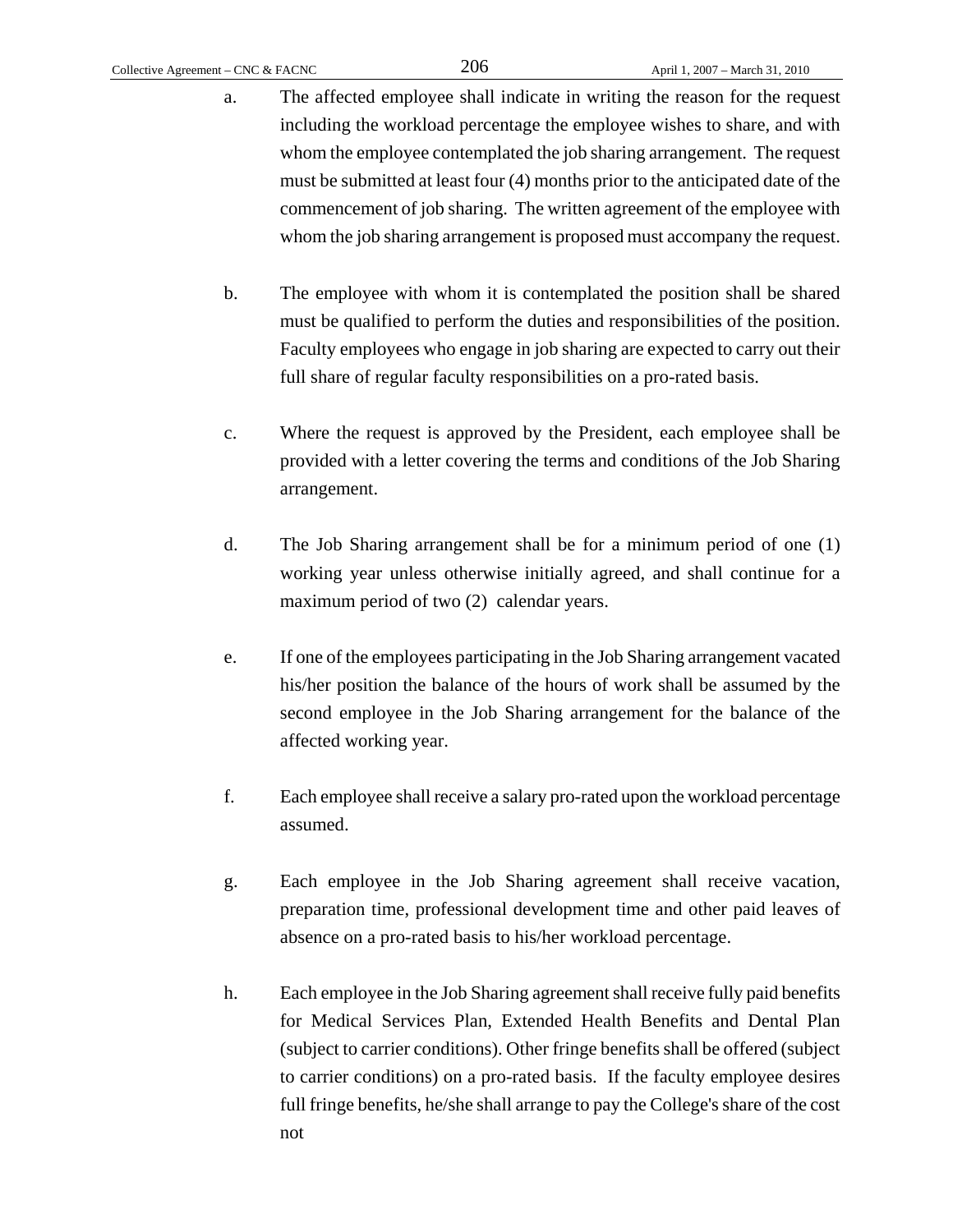covered by the pro-rated arrangement and the College shall continue full coverage subject to carrier conditions.

- i. At the conclusion of the Job Sharing arrangement, each faculty employee is assured of resuming at least his/her previous faculty position and duties.
- j. Other conditions not specifically mentioned herein shall be as described in the Collective Agreement. Matters not covered by the Collective Agreement shall be agreed to by the College and the employees involved.

#### 12.21 Conditions of Extended Leaves - Full-time and Regular Faculty Employees

 The conditions of educational leave, exchange leave, maternity/adoption leave, parental leave, political leave, extended leave without pay and partial leave (12.4, 12.5, 12.11, 12.16, 12.17, and 12.18) must be stated in writing by the President according to the conditions of the Agreement, and a written reply must be made by the applicant within thirty (30) days. A full-time or regular faculty employee does not cease to be an employee by virtue of being on an authorized leave under this Agreement.

#### 12.22 Self-Funded Leave Plan

- 12.22.1 Subject to the rules of compliance with regulations under the Income Tax Act, the College and the Association shall maintain a Self-Funded Leave Plan.
- 12.22.2 The College and the Association in cooperation with PPWC shall maintain a committee of equal numbers of representatives to administer the Self-Funded Leave Plan.
- 12.22.3 Changes to the Self-Funded Leave Plan will occur only with the consent of all parties.
- 12.22.4 Copies of the Self-Funded Leave Plan shall be available from the College or the Association upon request.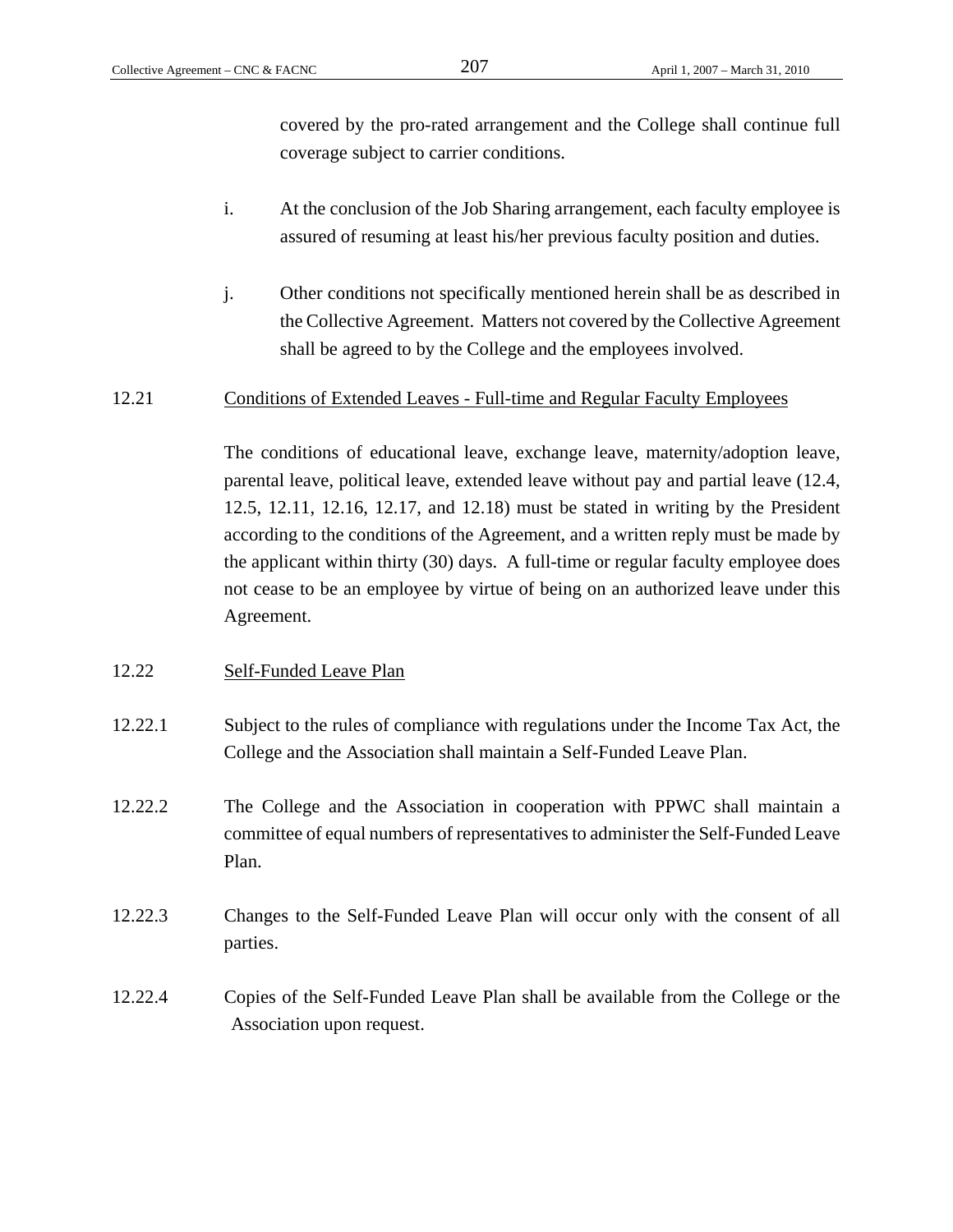#### 13. PROFESSIONAL DEVELOPMENT FUNDING

#### 13.1 Professional Development Funds

- 13.1.1 To support professional development activities the College shall budget annually for professional development in the following manner:
	- a. A Professional Development Fund (PDF) shall be established to support professional development activities as defined in 13.2. The PDF is a continuing fund and any unallocated funds shall carry over to the next budget year.
	- b. At the beginning of each fiscal year (April 1), the Board shall place in the Professional Development Fund the following amounts:
		- i. 0.8% of the total faculty salary for the previous budget year.
		- ii. funds necessary to cover the salary and benefits, as specified in this agreement, of 54 person-months of educational leave calculated at 60% of top of scale of the full-time and regular faculty salary scale (Schedule A).
	- c. The value of the Professional Development Fund shall be the sum of the annual contribution (13.1.1b) and the unallocated funds (13.1.1a) from the previous year(s) less dispersals to date.
	- d. The value of the Education Leave Allocation shall be the sum of the annual contribution (13.1.1.b.ii) and 5% of the unallocated educational leave funds from the previous year (13.2.2).
- 13.1.2 Nothing in this Agreement prevents the College from funding professional development activities in addition to those activities supported through the Professional Development Fund (13.1.1).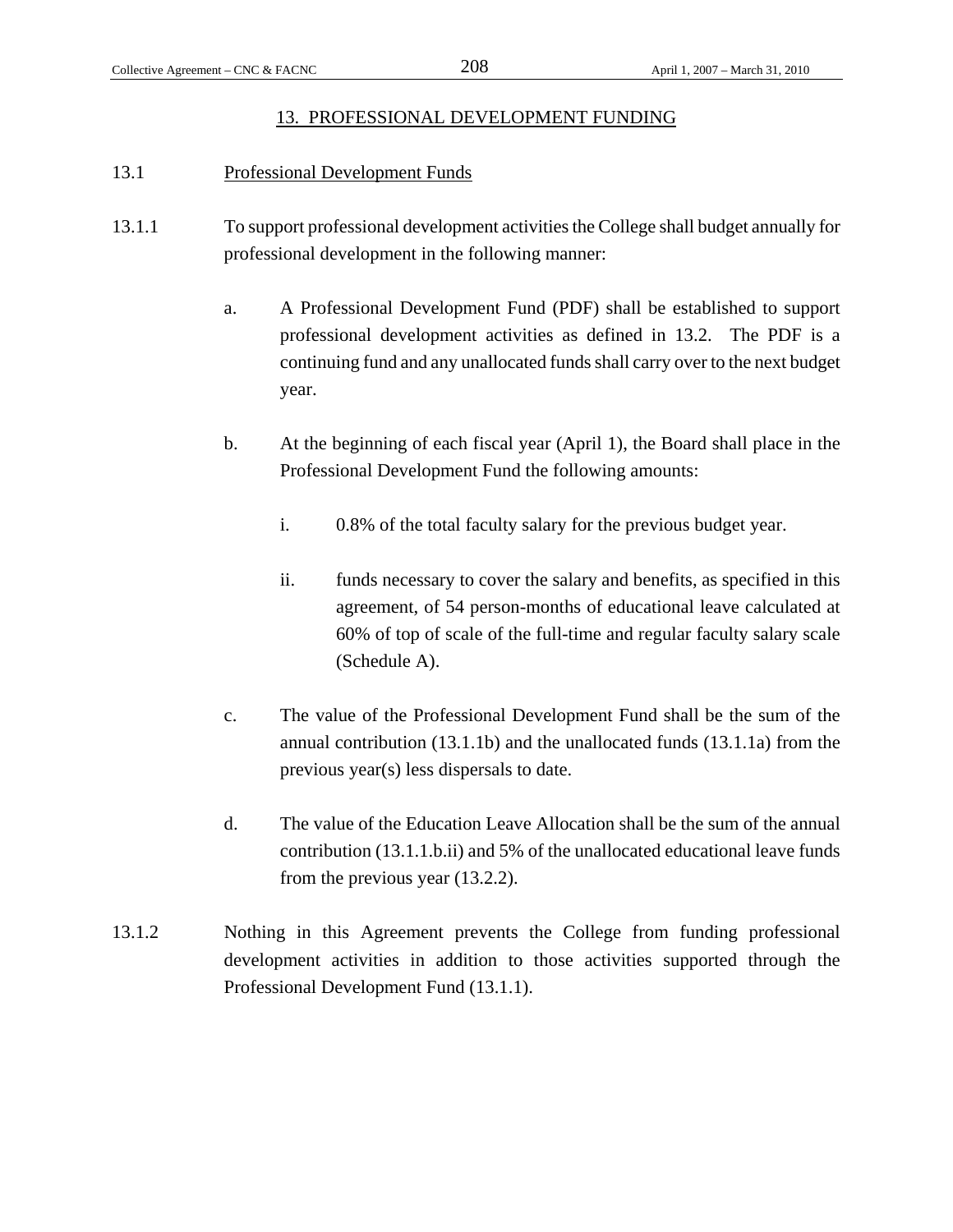development activities as defined in 13.2.2 and 13.2.3.

- 13.2.2 Educational leave is a period of subsidized leave enabling a regular faculty employee to be freed from regular responsibilities and to be provided with sufficient resources to enable him/her to pursue educational or professional development recognized as beneficial to the College. Proposed educational leave activities must bear a relationship to the faculty employee's teaching duties at the College. Proposals should fall into one or a combination of the following categories:
	- a. Directed study through an educational institution (such study need not lead to a degree, certificate, etc.);
	- b. Teaching at another institution;
	- c. Directed research at an educational institution, research body, governmental body, etc.;
	- d. Employment in related area;
	- e. Independent study.
- 13.2.3 Short term professional development activities are activities that enhance present skills and knowledge, adapt to new work methods, and prepare for career advancements within the College and any other activities acceptable to the Professional Development Committee subject to 13.6 and 13.4.2.
- 13.3 Allocation of Professional Development Funds
- 13.3.1 The funds specified in 13.1.1(b)(ii) (i.e. 54 person-months calculated at 60% of top of scale of the full-time and regular faculty salary schedule) of the Professional Development Fund are to be allocated for the purpose of educational leaves as defined in 13.2.2. The intent of the parties is that the full Educational Leave entitlement shall be used each year. However, in the event that this does not occur, the parties agree that a maximum of 5% of the Educational Leave allocation may be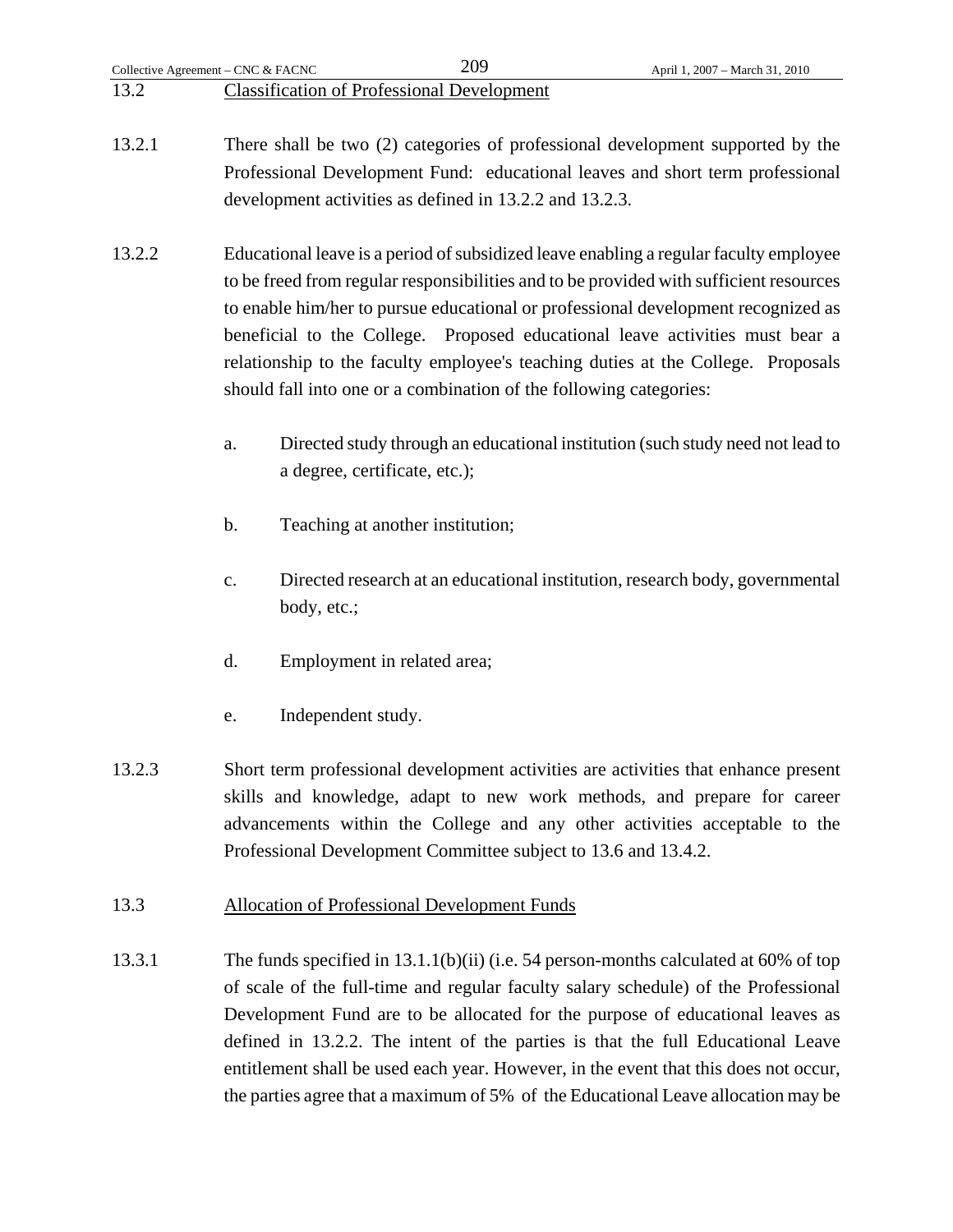carried forward to the next budget year as Educational Leave allocation. The balance of the PDF is to be allocated for short term professional development as defined in 13.2.3.

#### 13.4 Committees

- 13.4.1 The Educational Leave Committee is a committee of the Faculty Association elected according to the Constitution and By-laws of the Faculty Association. The Educational Leave Committee carries out those functions described in 13.5.
- 13.4.2 The Professional Development Committee is a joint committee of the Faculty Association and the College consisting of an equal number of members selected by each party. The Professional Development Committee carries out those functions described in 13.6.
	- a. The Professional Development Committee (PDC) shall consist of a minimum of six (6) people; three (3) nominated by the Board and three (3) nominated by the Faculty Association.
	- b. The Professional Development Committee (hereinafter referred to as the "PDC") is empowered to establish its own size and structure subject to 13.4.2.a. The Faculty Association and the Board will nominate their own representatives. Should the size be increased, equal representation shall be maintained.
	- c. The PDC is responsible for maintaining operating procedures and policies for the management of the Professional Development Fund (PDF) established in 13.1.1.b. and the distribution of such funds. Such procedures and policies are subject to the terms of the Collective Agreement and must contain provisions addressing the following:
		- i. establishment of the positions of Chairperson, Vice-Chairperson, Treasurer and other officers and positions as deemed necessary. The Chairperson will be a member of the Faculty Association;
		- ii. a list of responsibilities and duties of the officers of the PDC;
		- iii. procedures for filling officers' positions;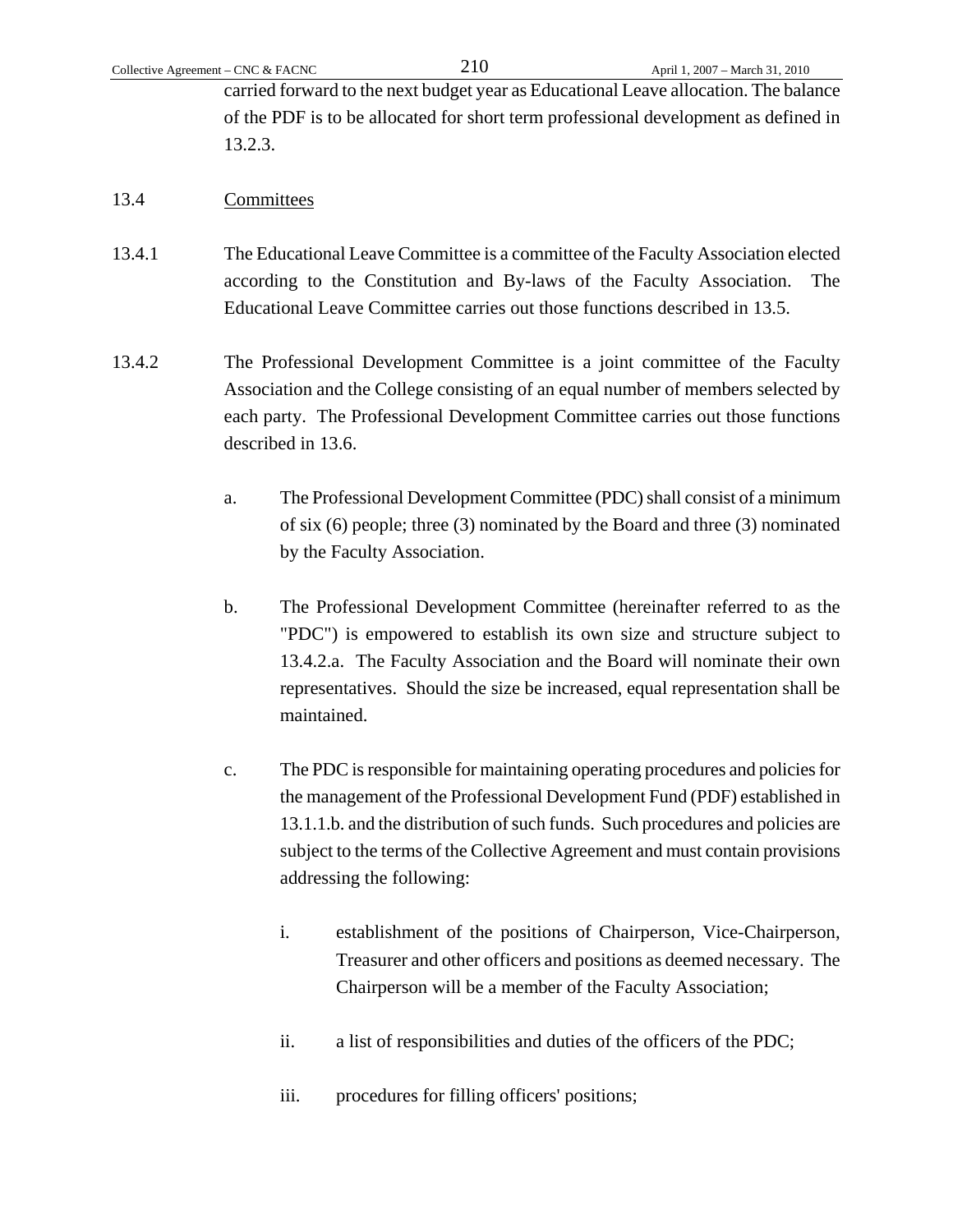- iv. policies establishing types of activities that are considered short term professional development activities subject to 13.2.3;
- v. policies addressing eligibility for participating in professional development activities funded by the PDF;
- vi. policies for allocation and distribution of the PDF;
- vii. procedures for receiving and approving applications for professional development funds and a procedure to provide for the disbursement of the PDF through the College accounts payable system;
- viii. procedures for periodic reporting on the use of professional development funds;
- ix. a procedure for producing a year-end report;
- x. procedures for reviewing and changing PDC operating procedures and policies and a procedure for reporting procedures and policies to the Board and the Faculty Association.
- d. The PDC shall operate with a fiscal year beginning April 1 of each year.
- e. The PDC shall publish its operating policies and procedures no less than annually.
- 13.5 Procedures for Educational Leaves
- 13.5.1 Faculty employees are advised that in developing educational leave proposals consideration should be given to the educational priorities of the College after consultation with the Director/Dean/Regional Director or Vice President.
- 13.5.2 The Board shall grant educational leaves (as defined in 13.2.2) for an equivalent of 54 person-months or the number determined by 13.3.1 for each year. Faculty employees, excluding sessional appointees, who are to be granted educational leave must meet the requirements of 13.5.3 and have their proposals for educational leave approved by the President under 13.5.7.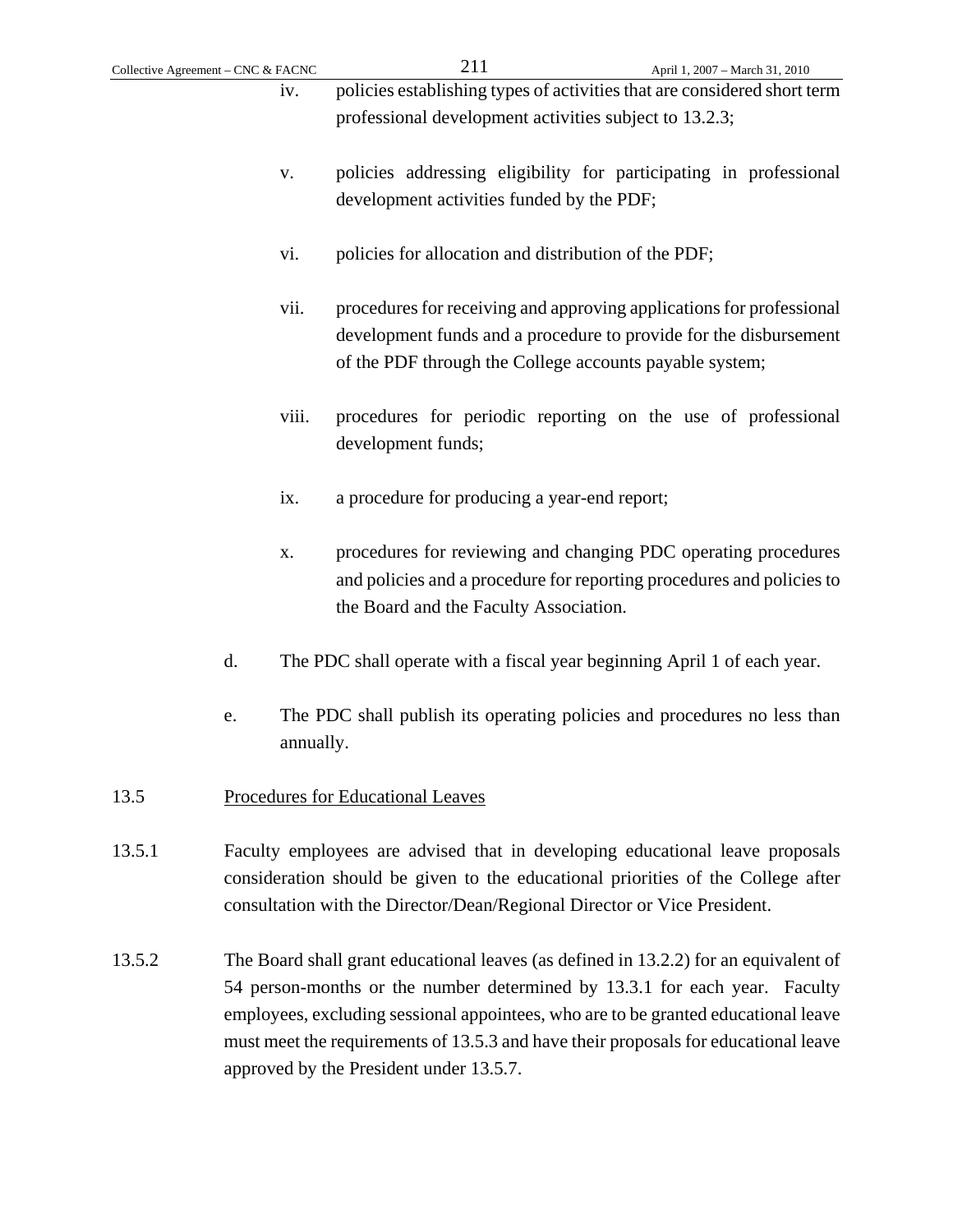- 13.5.3 To qualify for educational leave, the faculty employee must have a regular faculty appointment with at least five (5) continuous years of service in the bargaining unit or must have at least five (5) years of continuous service since his/her last educational leave. For the purpose of qualifying for educational leave in accordance with this article, continuous service shall be defined in accordance with article 6.4.2. The Faculty Association shall determine which leaves do not count toward the accumulation of the required total five (5) years. Such leaves shall not, however, be an interruption of continuous service for the purpose of this sub-article.
- 13.5.4 The Authorized and Alternate Candidate List shall be forwarded by the Educational Leave Committee of the Faculty Association to the President by September 20 of the year prior to the year during which proposed leaves would take place.
- 13.5.5 Those candidates who are on the Authorized List (see 13.5.4) may apply for educational leave for the following year to the Educational Leave Committee of the Faculty Association.
- 13.5.6 The Educational Leave Committee must submit all proposals to the President and recommend, in writing, acceptance or rejection of all educational leave proposals by November 30.
- 13.5.7 By January 15 the President shall approve or reject, in writing, each proposal for educational leave, notifying both the applicant and the Educational Leave Committee of his/her decision. Approval or rejection of proposals shall be based exclusively on the educational merits of the proposal and must not be dependent upon budgetary consideration. Such approval must not be unreasonably withheld. If a faculty employee's proposal is rejected, the President must give his/her reasons in writing. In the case of rejection, the faculty employee has two weeks in which to revise, in consultation with the Educational Leave Committee, and submit this revised proposal for immediate consideration by the President.
- 13.5.8 Faculty employees whose names are on the Authorized List or who are Alternate Candidates may withdraw their names prior to March 1 by notifying the Educational Leave Committee in writing. After March 1, faculty employees may withdraw their names only with the permission of the President.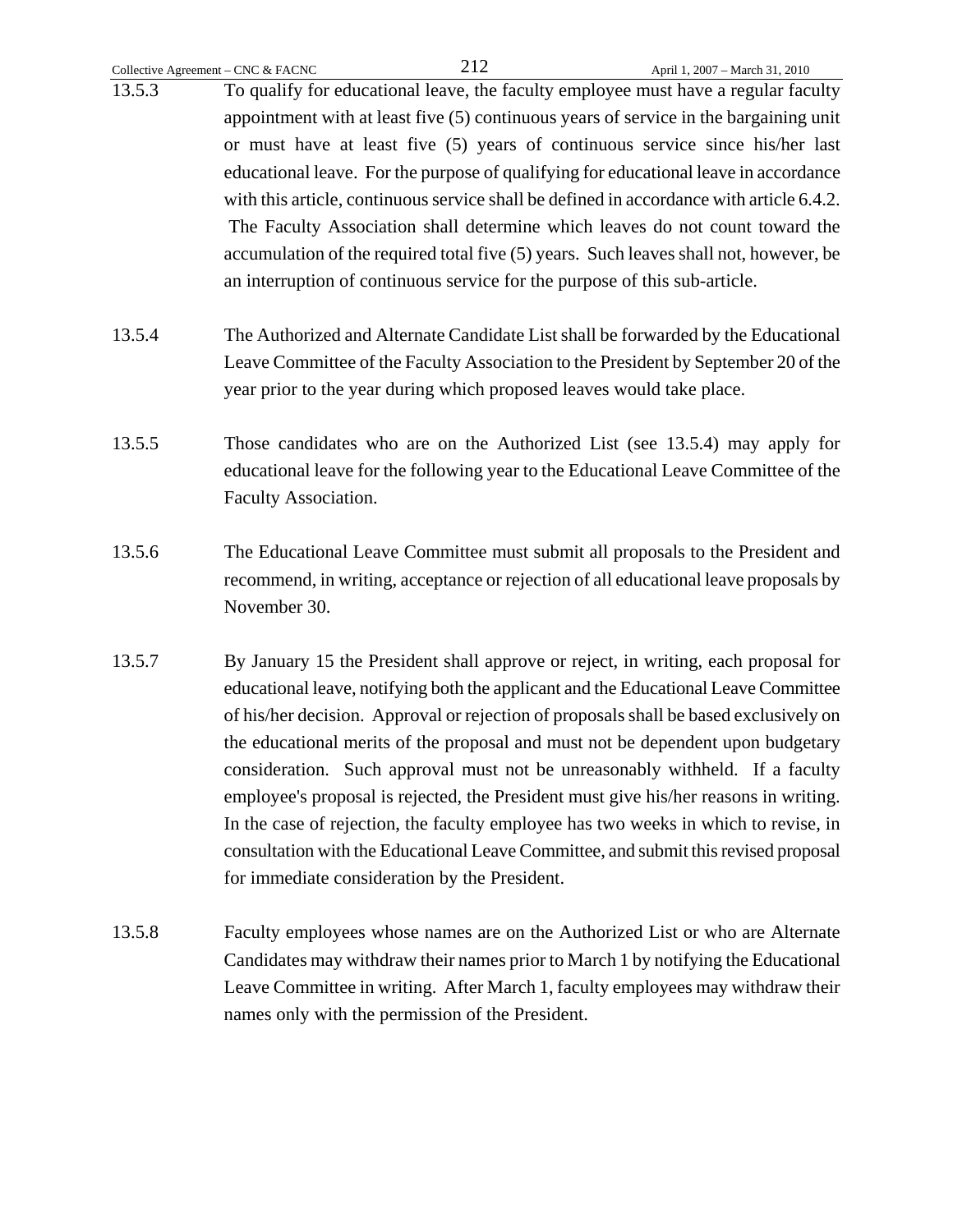- 13.5.9 In cases of rejection or withdrawal, the next Alternate Candidate may apply for educational leave no later than thirty (30) calendar days following final rejection or withdrawal. The Educational Leave Committee will have ten (10) calendar days to process the proposal and submit it to the President. The President will have ten (10) calendar days to accept or reject the proposal under the procedures of 13.5.7.
- 13.5.10 The Educational Leave Committee shall consider, on an individual basis, any proposals for educational leave of less than nine months in duration.
- 13.5.11 The Educational Leave Committee must review substantial changes in the educational leave proposal and recommend to the President acceptance or rejection. All changes are to be approved by the President. Requests for proposed changes should be made at the earliest possible date. Such approval shall not be unreasonably withheld.
- 13.5.12 Educational leave shall be available to qualifying faculty employees according to the following options:
	- a. eight (8) or nine (9) months at 60% salary she/he would receive if not on educational leave.
	- b. two (2) to seven (7) months at 80% salary she/he would receive if not on educational leave.

 Educational leaves of less than 9 months duration shall coincide with an instructional period for the faculty employee or as agreed to by the College. A maximum of six (6) faculty employees may be on educational leave at any one time unless otherwise mutually agreed to by the parties.

- 13.5.13 The educational leave period shall not conflict with the paid vacation period or the twenty (20) day professional development period.
- 13.5.14 Faculty employees on leave may draw bursaries, grants, scholarships, salaries, etc., which supplement their financial resources. Any compensation which, together with leave salary, would exceed 100% of the salary he/she would have received if not on educational leave shall reduce the College's contributions accordingly. Traveling expenses or special allowances awarded under the terms of any scholarship or grant shall not affect the faculty employee's salary.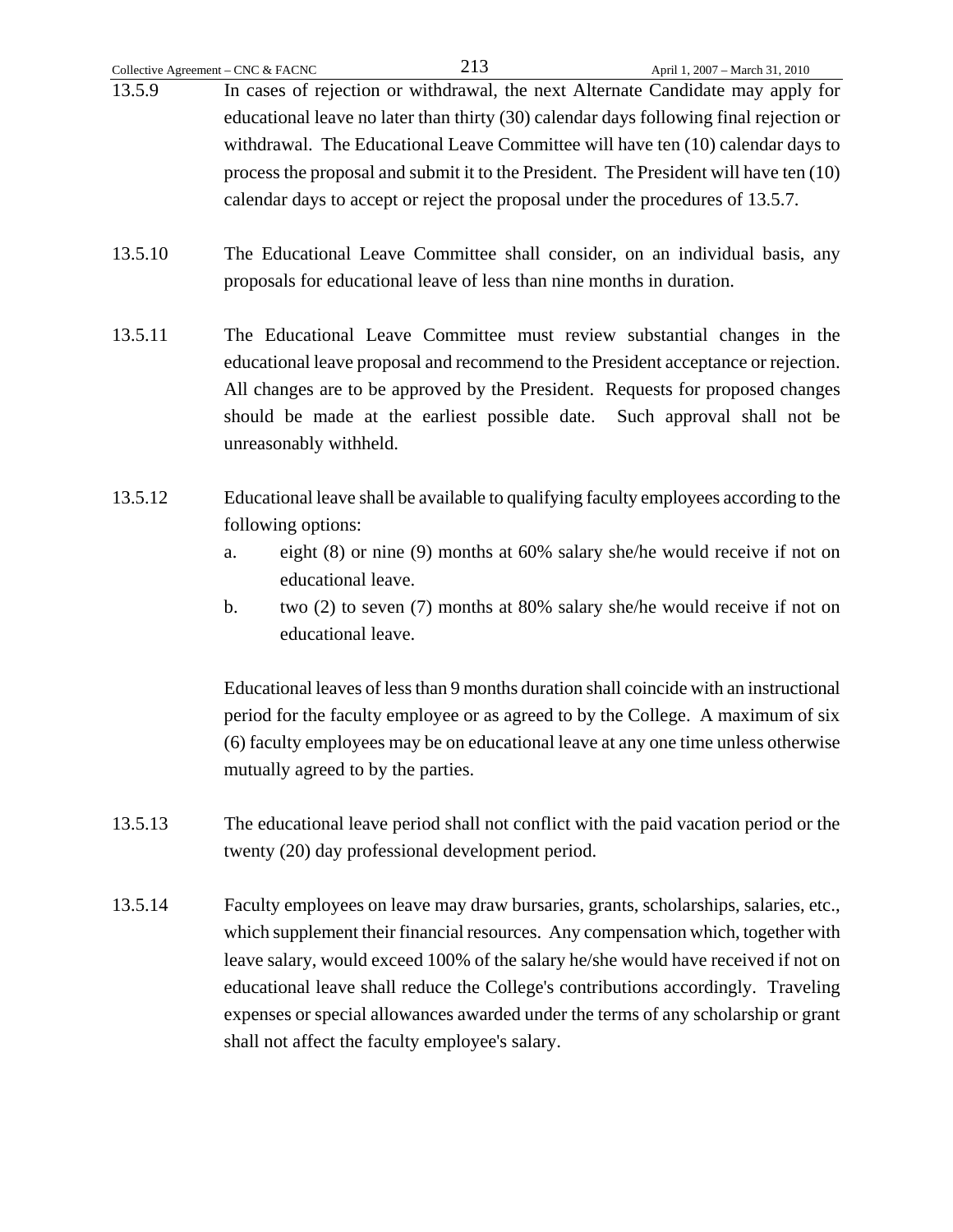- 13.5.15 For the purposes of employee benefits, contributions to the benefit plans and pension plans, the faculty employee on educational leave is regarded as a regular faculty employee of the College (subject to Carrier conditions). The College shall maintain its share as set down in the Agreement (Article 14). In addition, the College shall make any additional employer and employee contributions required by the College Pension Plan to ensure that faculty employees who are participating in the Plan are credited with full-time pensionable service at full salary while on educational leave.
- 13.5.16 The College's contribution toward the educational leave salary shall be a debt by the faculty employee to the College. This debt shall be cancelled on a basis of one month's full-time service as a faculty employee following the educational leave for each month of educational leave. In the event of default of the above obligations, the faculty employee shall be required to refund the amount owed to the College except where the default is caused by termination or non-renewal of contract under 8.4.1 or 6.4.
- 13.5.17 The faculty employee shall report on activities undertaken during educational leave and submit a statement of remunerations as set down in 13.5.14 to the President and the Educational Leave Committee.
- 13.5.18 On returning from an educational leave the faculty employee is assured of resuming at least his/her previous faculty position and duties.
- 13.6 Procedures for Short -Term Professional Development Activities
- 13.6.1 The Board shall advise the Professional Development Committee of the amount of funds to be available for short term professional development activities as determined by 13.2 and 13.3.1 no later than April 1 for the period of one year following. The PDC shall have the authority to approve dispersal of such funds in accordance with normal College accounting practices subject to 13.6.2, 13.6.3 and 13.6.4.
- 13.6.2 The Professional Development Committee has the responsibility of preparing guidelines for the disbursement of short term professional development activity funds, receiving faculty employees' applications for the use of such funds, and approving the disbursement of such funds. Such guidelines shall contain reasonable timelines for the approval and dispersal of such funds subject to 13.6.3 and 13.6.4, shall require that the faculty employee contribute no less than 20% of the cost of a short term professional development activity, shall require that faculty employees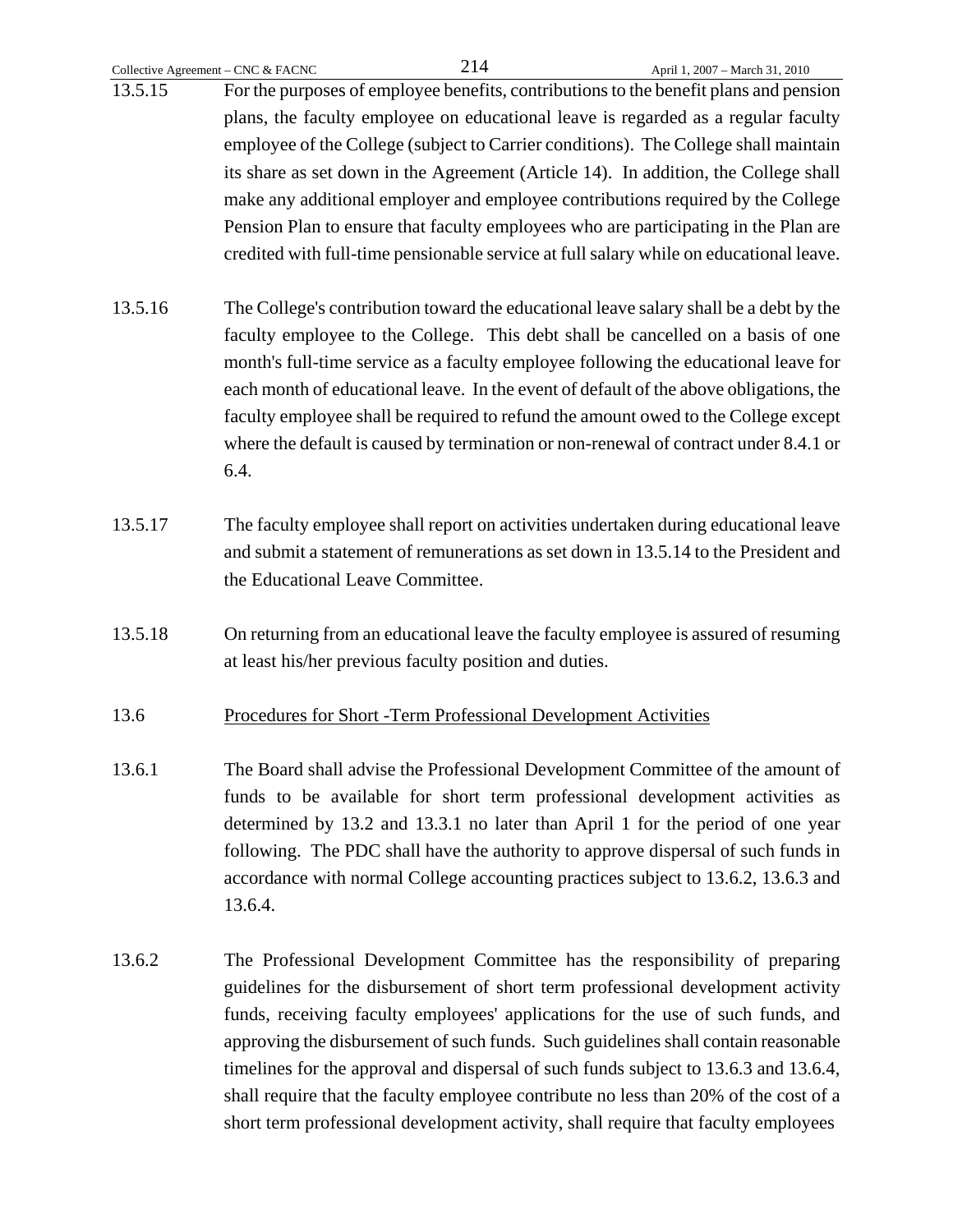report on activities and provide statements of expenses, and shall include an internal accounting process which conforms to normal accounting practices.

- 13.6.3 All faculty employees may apply to the Professional Development Committee (PDC) for funds to pursue short term professional development activities.
- 13.6.4 Short-term professional development funds shall be used for, but not be limited to, such activities as attending courses and conferences, travel expenses, and other activities acceptable to the PDC. Such funds are not to be used for articulation expenses, replacement costs of faculty on approved professional development time, or regular College business, or for training or education required rather than authorized or recommended by the College.
- 13.6.5 The PDC is accountable to the Board and Faculty Association. A year-end financial summary and a copy of the annual College audit shall be provided to both parties. Either party has the right to request periodic financial statements and details of short term professional development activities funded.

# 13.7 Technology Fund

 The College shall make a pool of \$14, 000 available to fund release time for faculty employees who are required to use significantly different software or technology concurrent with their regular workload. Faculty employees so affected may apply to the Vice President – Academic in writing by May 1 of each year. A decision will be made by the Vice President in consultation with the Faculty Association by June 1 of each year.

13.8 Annual Accounting of Funds Upon request by the Faculty Association, the College shall provide an annual accounting of the use of the Local Negotiations Fund first established in 2001 and now distributed into various provisions of the Collective Agreement, specifically the Professional Development Fund described at Article 13.1.1.b.i, the Technology Fund described at 13.7, and Professional Fees described at Article 15.8.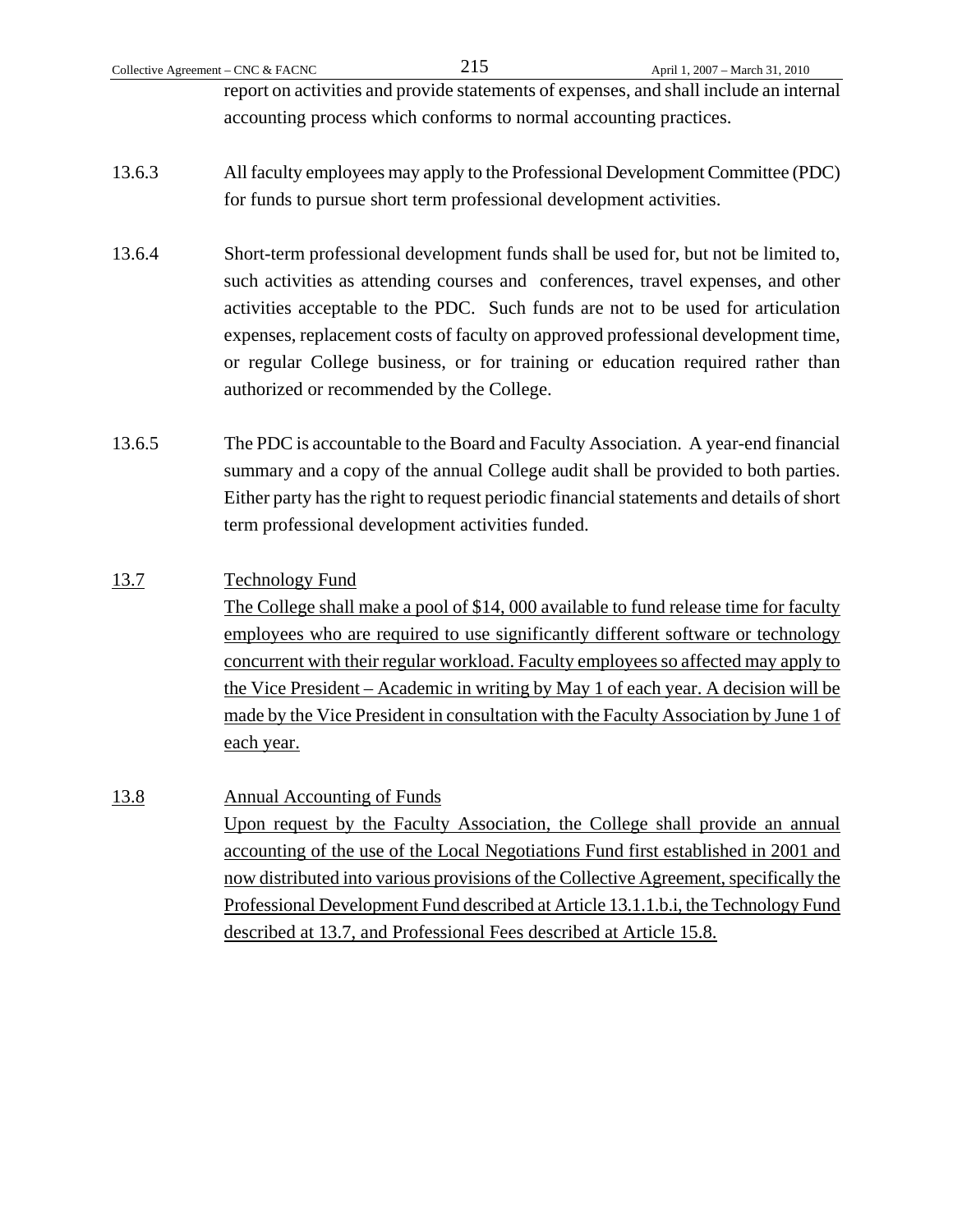#### 14. HEALTH AND WELFARE BENEFITS

#### 14.1 Pension Plan

- 14.1.1 All new faculty employees are eligible to join the government-operated College Pension Plan in accordance with current legislation. New employees shall be informed of their rights under this plan. The College and the employee shall each make the required contributions to the Plan.
- 14.1.2 Subject to approval of the Pension Corporation, the Employer will match the employee's contribution for three (3) years of additional pensionable service for employees who retire between the age of fifty-five (55) and sixty-five (65), and who have ten (10) years of service with the Employer and who are eligible under terms of the (College) Pension Plan. Employees who wish to apply for this benefit must submit notice of their intention to the College prior to December 1st of the year prior to the fiscal year the employee wishes to retire.
- 14.2 Employee Family Assistance Programme An Employee Family Assistance Programme shall be established for faculty employees and their families. The cost of the benefit to the employee shall be shared equally between the College and the employee. Terms and conditions of the programme shall be as agreed in the EFAP Contract.
- 14.3 Every new full-time and regular faculty employee shall be advised of his/her benefits.

### 14.4 Medical Insurance plus Extended Coverage

 (compulsory for new appointees except where the employee can demonstrate equivalent coverage for self and dependents). The standard provincial medical insurance with travel rider is available to all full-time and regular employees. Vision care providing coverage for the costs of eyeglasses or contact lenses up to \$300, shall be included in the Extended Health Care Plan. Coverage and eligibility shall be governed by the terms of these plans. The College shall pay the full premium.

14.5 Lens Coverage - Full-time and Regular Faculty Employees Those full-time and regular faculty employees who teach in shop/lab areas and who can demonstrate damage to spectacle lenses as a result of metal sparks, abrasion, chemical etching or flying objects, experienced at work shall receive a 100%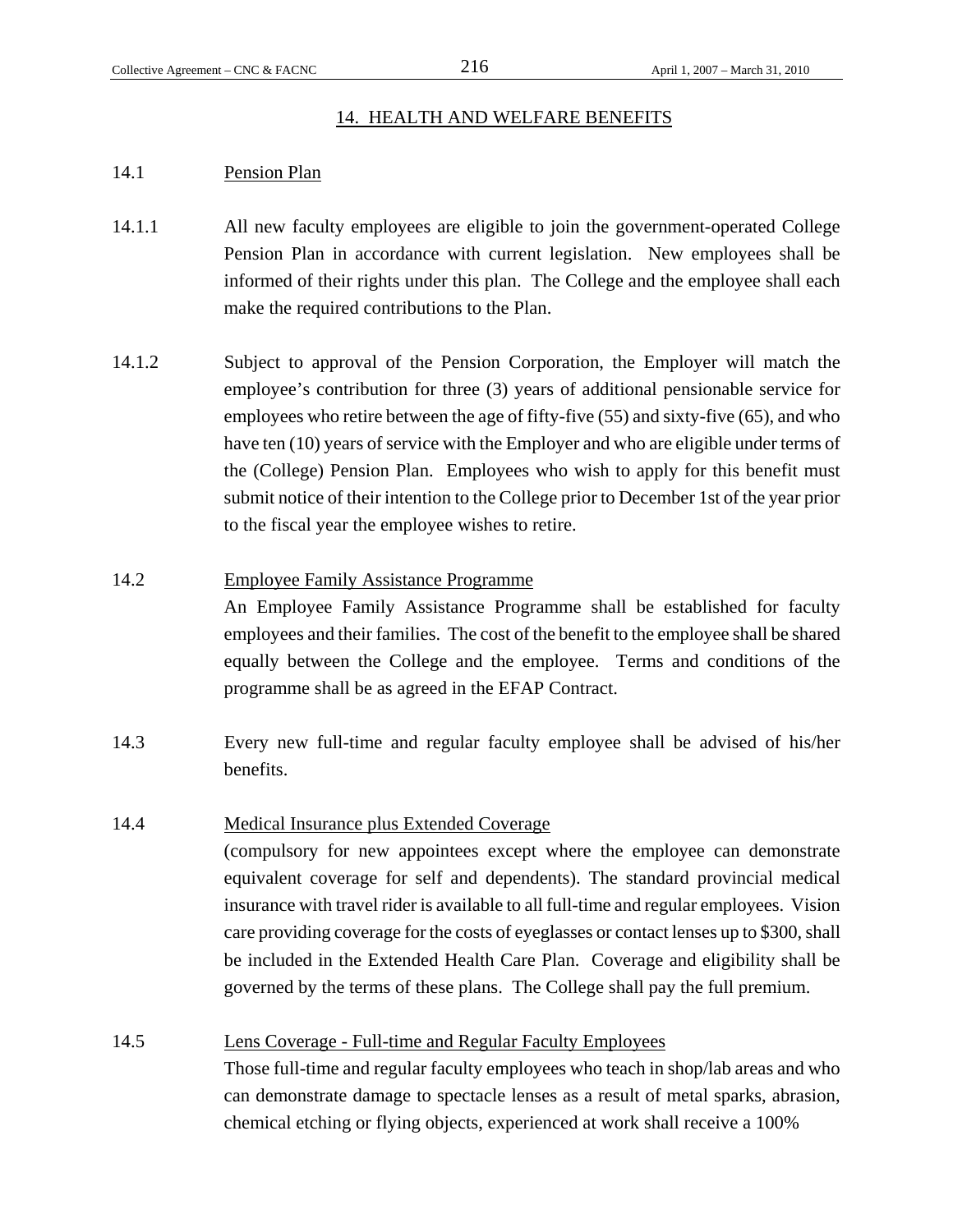reimbursement of their lens replacement cost from the College. This reimbursement provision is limited to one claim per working year.

- 14.6 Group Life and Disability Insurance Full-time and Regular Faculty Employees Group Life and Disability Insurance becomes effective after an initial waiting period of three (3) months. Membership is compulsory for all new full-time and regular employees.
	- a. Group Life Benefits are payable on the basis of three (3) times of the annual salary rate rounded to the next higher \$1,000.00. The College contributes 100% of the premium for group life insurance. Group life benefits reduce by 50% at age 65 and terminate at age 70 or earlier retirement.
	- b. Disability Insurance Disability benefits commence ninety (90) calendar days from the date of disability. Monthly disability benefits are 60% of the monthly salary up to a maximum of \$2,500.00. Effective January 1, 1999 the maximum monthly benefit is \$3,000; effective April 1, 2000 the maximum monthly benefit is \$3, 500. Disability benefits may continue up to age 65. The faculty employee contributes 100% of the premium for disability insurance.
- 14.7 Dental Plan Full-time and Regular Faculty Employees (compulsory for new full-time and regular appointees except where the employee can demonstrate equivalent coverage for self and dependents). The College is to pay 100% of premiums.

## 14.8 Benefits - Part-time Faculty Employees On the Non-Regular Seniority List

- 14.8.1 Part-time faculty employees on the Non-Regular Seniority List who are presently on a contract of ten (10) weeks or more duration shall be entitled to participate in the following benefits (subject to the carrier conditions). Participation is compulsory except where the employee can demonstrate equivalent coverage for self and dependants:
	- i. medical insurance
	- ii. extended health coverage
	- iii. dental insurance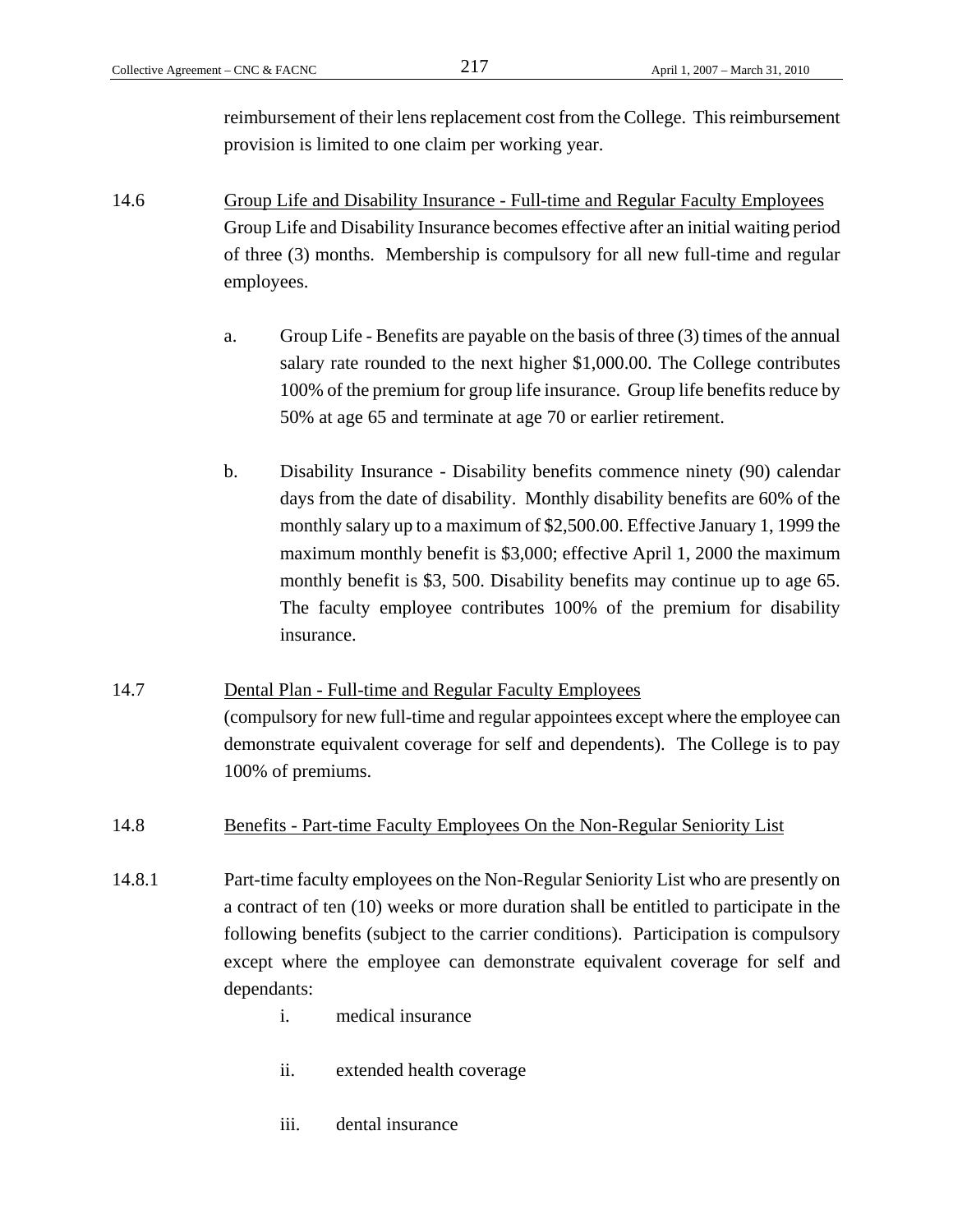The College shall pay 100% of the premiums for medical insurance, extended health coverage and dental insurance for part-time faculty on the Non-Regular Seniority List, who shall also be entitled to Part C (Orthodontics) under the dental plan.

14.9 Bridging of Benefits for Part-time and Sessional Non-Regular Faculty The College shall bridge benefits for faculty on the Non-Regular Seniority List whose appointment of ten (10) weeks or more terminates in one (1) calendar month, and whose subsequent appointment of ten (10) weeks or more commences in the subsequent calendar month.

> Part-time faculty on the Non-Regular Seniority List and sessional faculty who qualify for the College benefit plans during the term of their employment, and who have a reasonable expectation of employment with the College within six (6) months following termination of their contract, shall have the option of continuing participation in the College benefit plan(s) for up to an additional six  $(6)$  months provided he/she pays the full premium cost(s).

# 14.10 Benefits for Faculty on Long Term Disability

- a. Faculty who go on Long Term Disability shall have their benefits paid by the College for a period of two years immediately after their sick leave provisions have expired.
- b. Benefits If an employee is denied long term benefits the College will pay the benefit premiums for the employee until the appeal(s) to the denial of long-term benefits are resolved.

# 14.11 Moving Expenses - Full-time Faculty Employees

- a. The College shall pay moving expenses for all new full-time faculty employees.
- b. The term "moving expenses" includes charges normally made by a moving company for packing, transportation and insurance of household effects. Travel expenses not to exceed the amount of one-way economy air fare for the new full-time faculty employee and his/her family shall be considered moving expenses.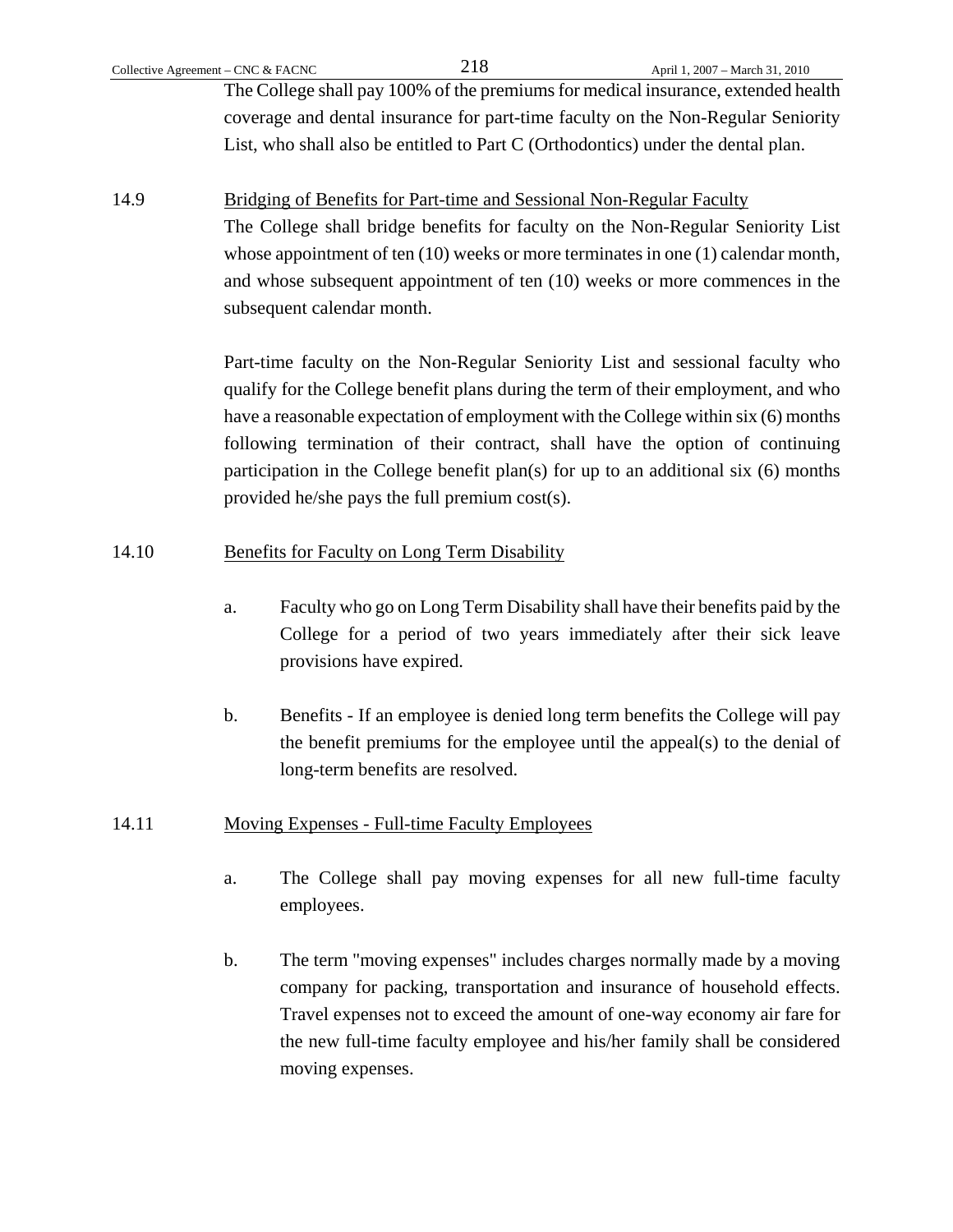- c. Moving expenses as described in 14.11(b) shall be paid by the College up to a maximum of one-twelfth (1/12) of the faculty employee's initial annual salary step on the appropriate scale.
- d. Subject to the Bursar's approval, moving expenses may be charged directly to the College.
- e. Receipts for moving expenses incurred by new employees must be submitted to the Bursar for reimbursement.
- f. All costs above and beyond moving expenses as described in 14.11(b) must be approved in advance by the Bursar or his/her designate.

# 14.12 Changes to Benefit Contracts

 There shall be no substantial changes to the contracts. The College shall consult with the Directors of the Faculty Association at least thirty (30) days prior to entering into any modification of the contracts which would result in changed benefits, changed costs, or a change in carrier. In the event that a modification of the disability insurance contract is contemplated which would result in a change of benefits, a change in costs, or a change in carrier, the approval of the Directors of the Faculty Association is required. Copies of all contracts and any changes to contracts referred to in Article 14 (Health and Welfare Benefits) shall be given immediately to the Directors of the Faculty Association.

- 14.13 Early Retirement Incentive Plan
- 14.13.1 Where it is deemed possible by the Layoff Committee (6.4.9) to offset the impact of layoffs through the offering of early retirement incentives to an instructor, an incentive may be offered.

# 14.13.2 Eligibility

 The College may offer to any employee the choice of an early retirement incentive provided the employee meets the following qualifications:

- a. is age 55 or over, or has a minimum of twenty (20) continuous years of service, and
- b. has a minimum of ten (10) years of pensionable service, and
- c. is a regular employee at the time of early retirement, and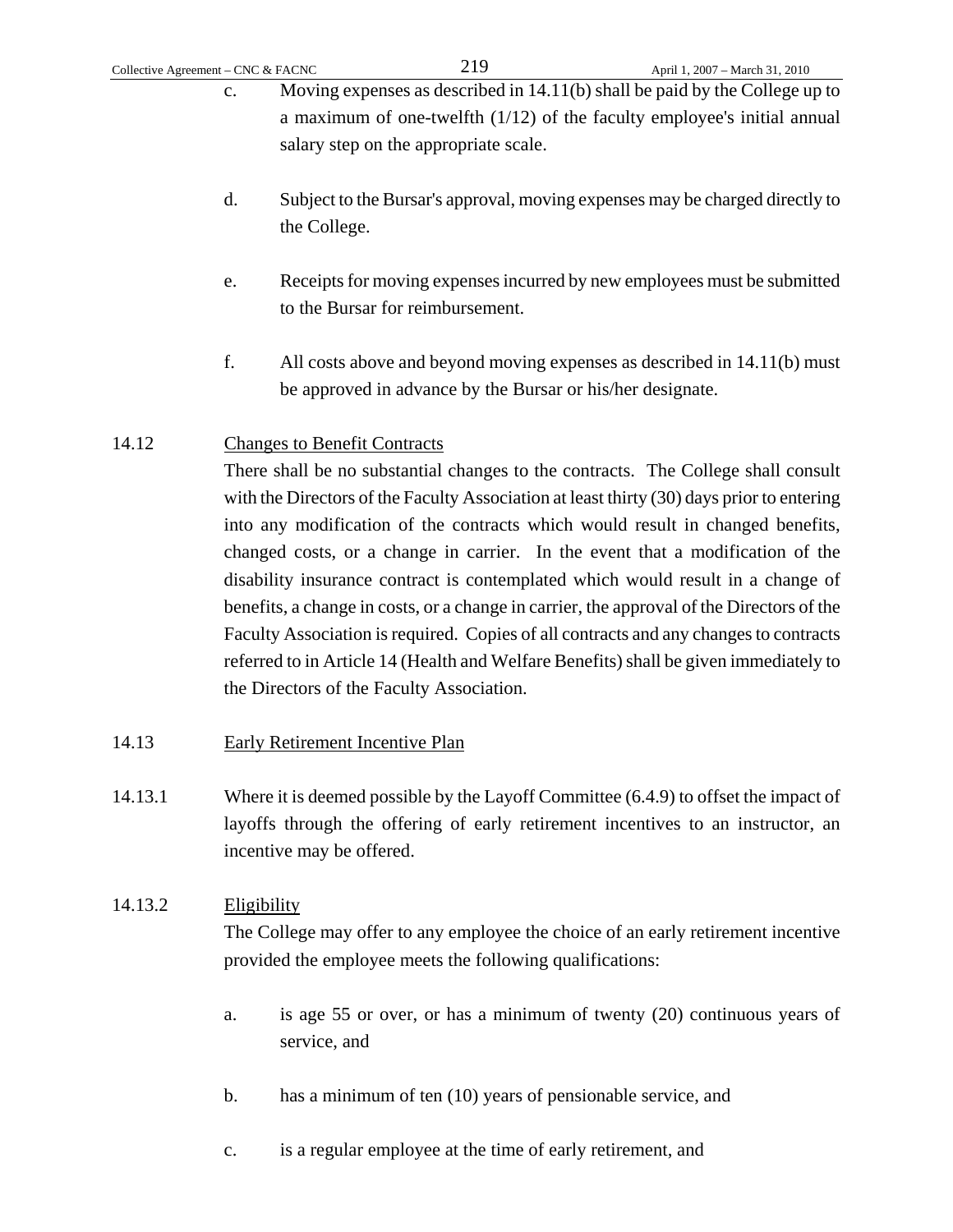- d. elects to cease employment with the College for purposes of retirement.
- e. For the purposes of this article, pensionable service denotes all periods of employment during which an employee was eligible to contribute to the College Pension Plan.

#### 14.13.3 Process

- a.  $*$ -In an academic year in which the College intends to offer any early retirements, the College shall send a letter to all faculty employees who meet the criteria in 14.13.2 advising them of that fact in October of  $\pm$ that year. Employees who are interested in a potential early retirement shall respond within thirty (30) days.
- b. If early retirement incentives are offered, the order shall be:
	- i. to offset layoff
	- ii. to eligible faculty by seniority.

### 14.13.4 Agreement

 An employee who has been offered an early retirement incentive by the College has the right to accept or decline within thirty (30) calendar days of the offer being made.

 In the event of acceptance of an offer of early retirement, the employee's date of retirement shall be effective on a date mutually agreed upon between the College and the employee.

#### 14.13.5 Early Retirement Incentive

 The retirement incentive will be paid in one lump sum on the date of retirement or, for optimum tax advantage, on an agreed-upon deferred date or in predetermined installments acceptable to the employee and will be based on scale salary without allowances in the following amounts: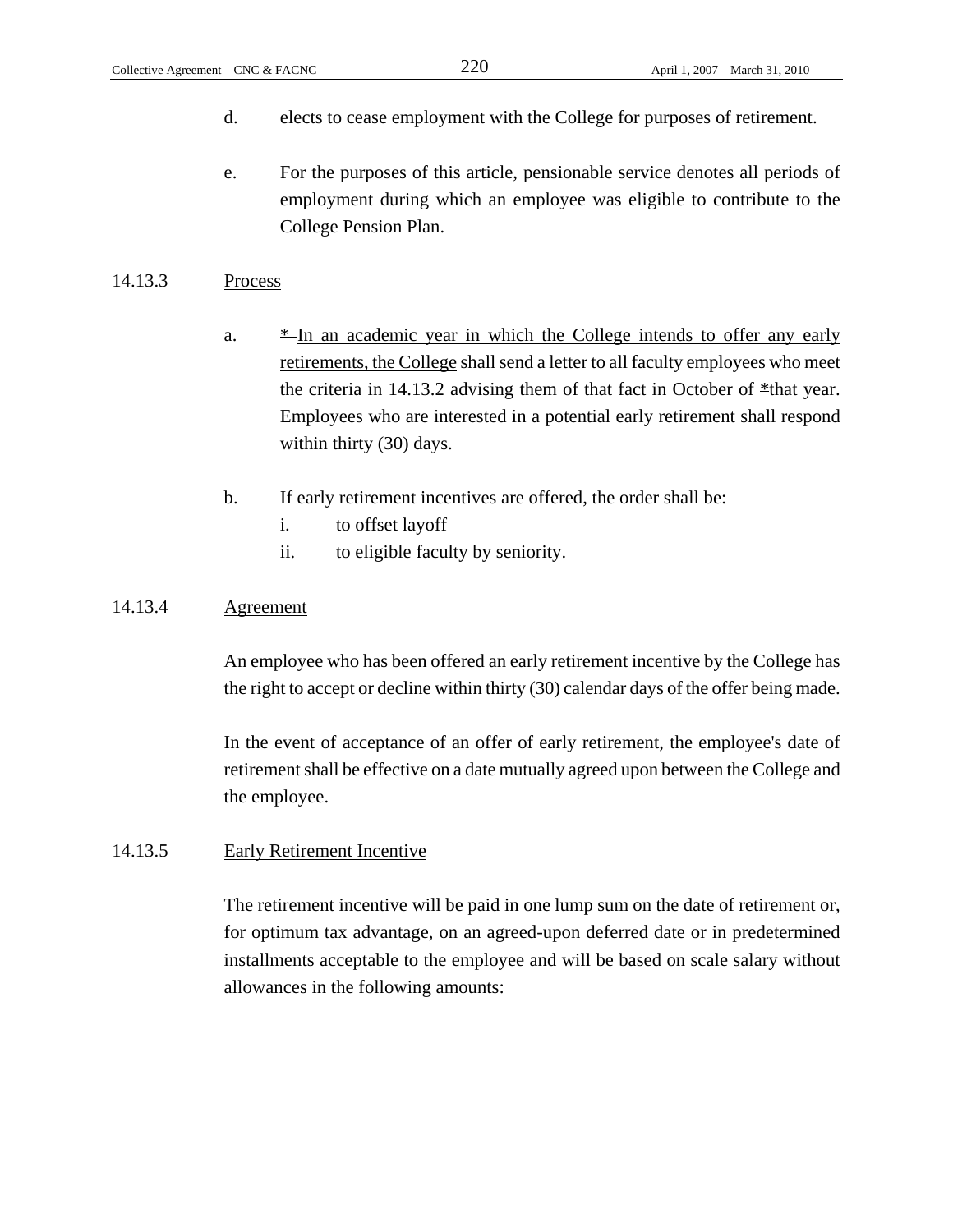| <b>Full Years to Retirement:</b> | Payout:               |
|----------------------------------|-----------------------|
| 1                                | 20% of annual salary  |
| 2                                | 40% of annual salary  |
| 3                                | 60% of annual salary  |
| 4                                | 80% of annual salary  |
| 5 or more                        | 100% of annual salary |

#### 14.13.6 Protection of Medical Benefit Coverage

- a. Early retiring employees in receipt of a College pension are advised that they may apply for basic medical and extended health benefit and dental coverage through the Pension Corporation when they file a claim for pension. The Pension Corporation makes appropriate deductions from the monthly pension for premiums. Retired employees in receipt of a pension are advised that they are not allowed to choose to join these plans at a later date.
- b. Early retiring employees not immediately commencing receipt of a College pension may elect to continue their basic medical, extended health and dental benefit coverage through the College during the period preceding receipt of pension, but in any event, not longer than five (5) years following retirement, provided that:
	- i. written notification of the intent to continue these benefits is provided to the Human Resources Department six (6) weeks prior to the date of early retirement (election must be made at this time);
	- ii. the individual maintains B.C. residency, and;
	- iii. the participant pays all premium costs.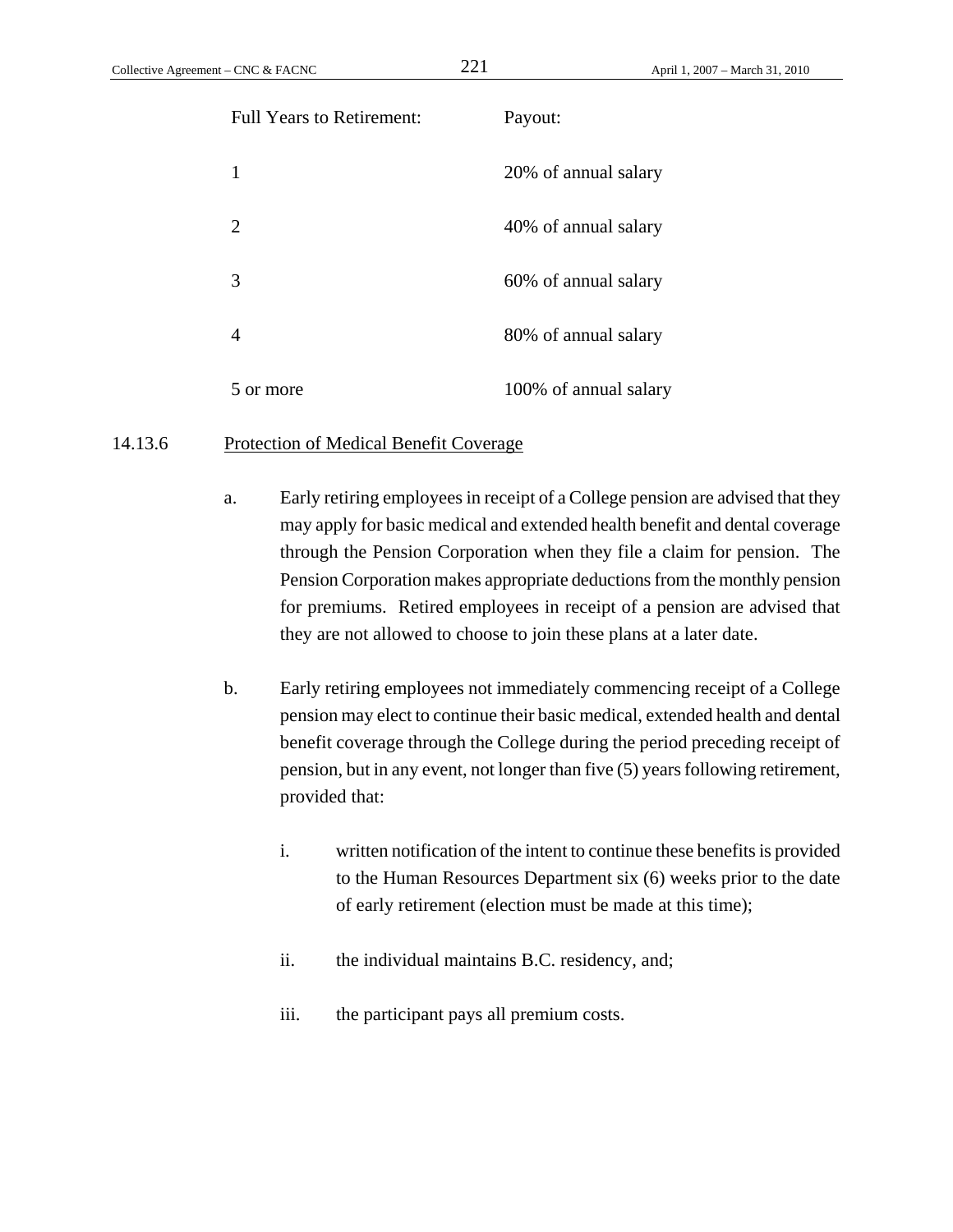## 14.13.7 Financial Counselling

 Each instructor who is offered an early retirement incentive is entitled to receive personal financial counselling conducted by a firm of qualified financial consultants selected by the College. Three (3) hours of consultation is available and up to three hundred dollars (\$300.00) for such consultation(s) shall be paid by the College.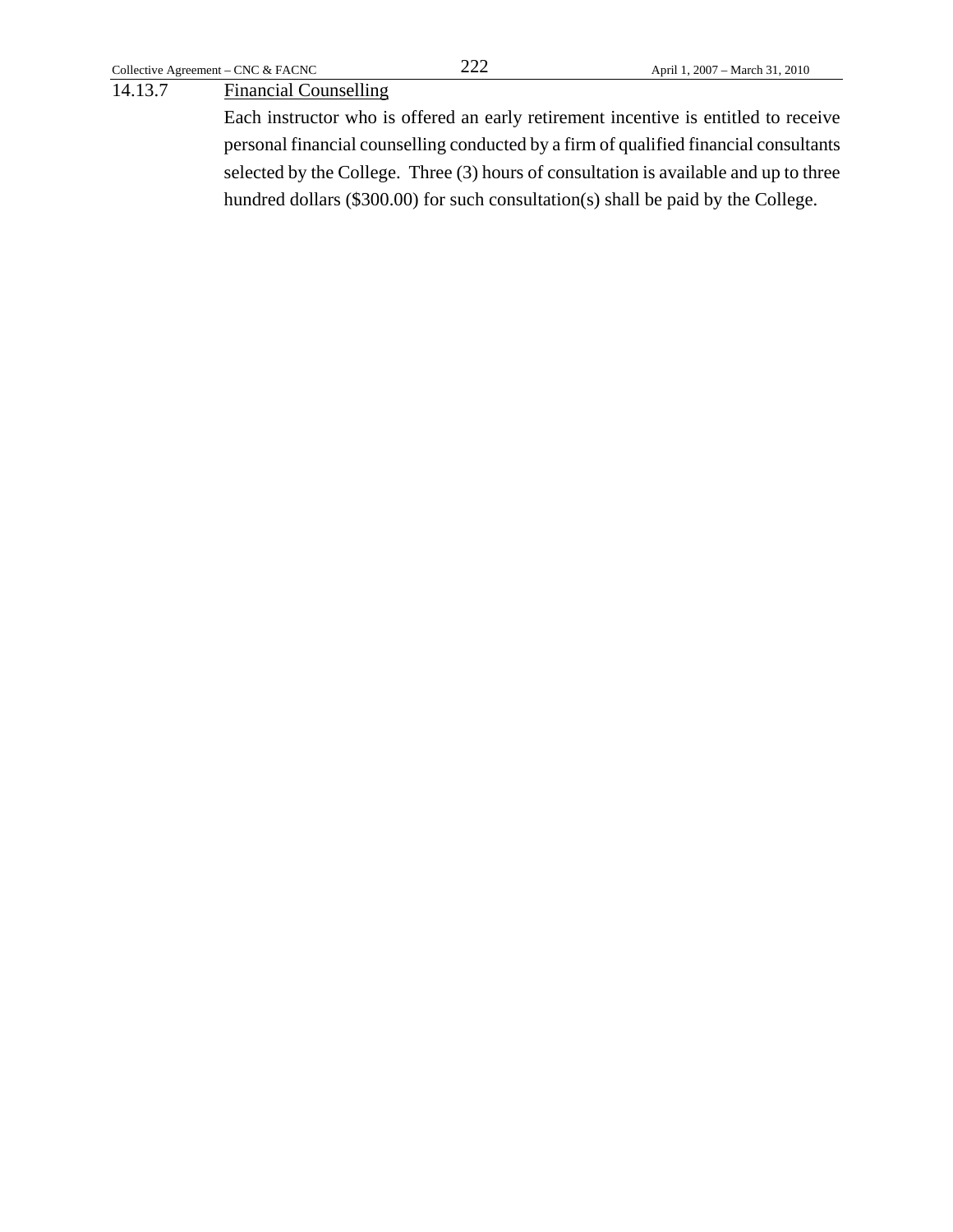# 15. EMPLOYEE RIGHTS

#### 15.1 No Discrimination

 The College shall not refuse to employ, or to continue to employ, or to advance a person, nor shall it discriminate against that person in respect of employment or condition of employment on the basis of any of the following factors:

- a. gender, or
- b. age, or
- c. race, or
- d. sexual orientation, or
- e. physical disability, or
- f. current or past psychiatric history, or
- g. number of dependents, or
- h. union activities.

#### 15.2 Employment of Workers with Disabilities

- a. The College and the Faculty Association recognize that employment of individuals with disabilities is desirable and that efforts should be made to facilitate such employment.
- b. Employees who have been physically injured in the employ of the College or who, after a prolonged illness, are unable to carry out their previous duties, will be given hiring preference for such other work as may be available, providing the employee is able to perform the duties or can be reasonably trained to perform the duties.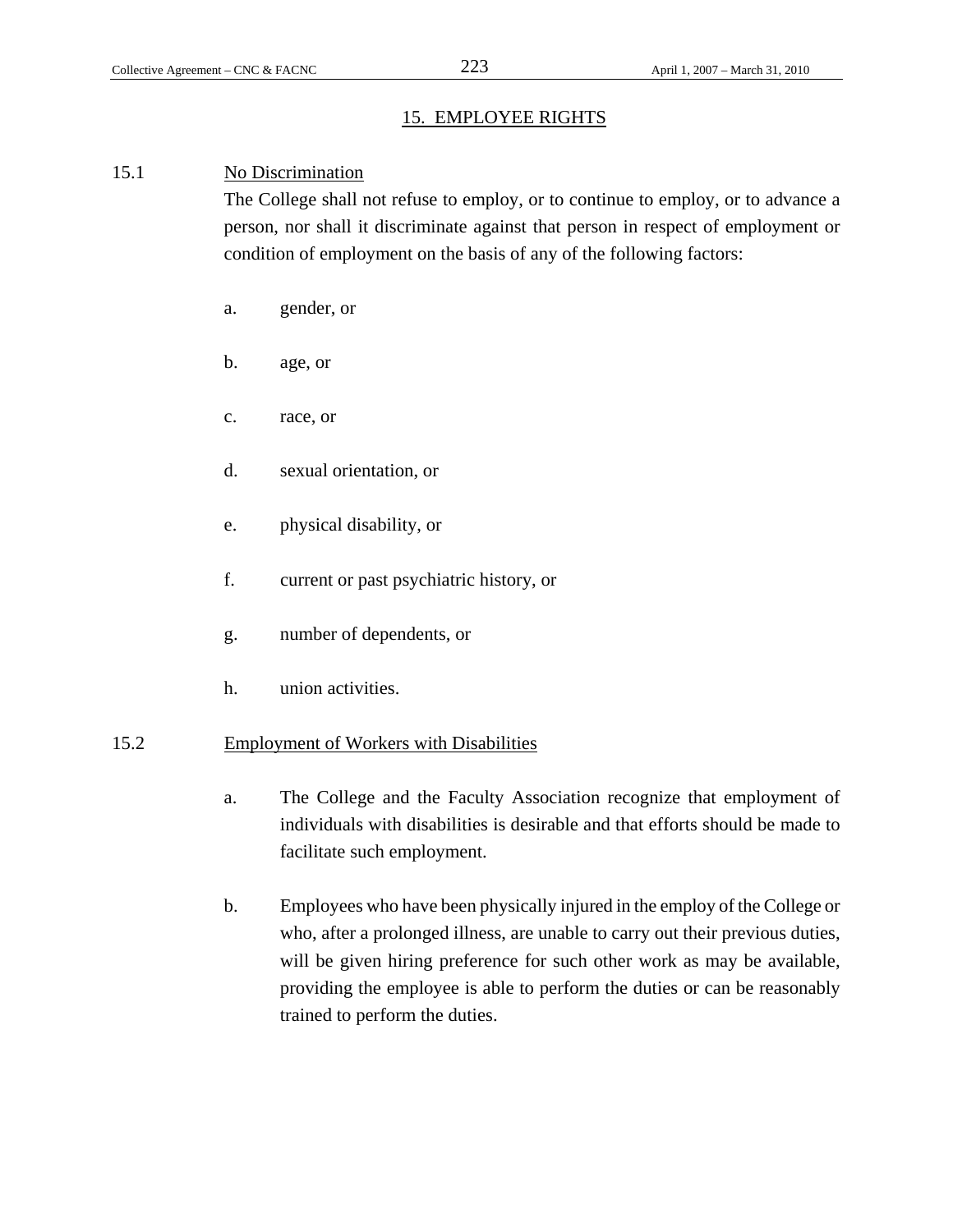c. Other conditions or benefits provided by the Collective Agreement can only be modified by mutual agreement of the parties if modifications are required to facilitate employment of individuals with disabilities.

## 15.3 Harassment

 The College and the Association recognize the right of all employees to work in, and all students to learn in, an environment free from harassment.

 The parties agree that proven harassment is a violation of a person's rights, dignity and personal well-being. Where complaints of harassment are substantiated, appropriate disciplinary measures, up to and including dismissal are supported and endorsed by the parties.

## 15.3.1 Sexual Harassment

 Sexual harassment is defined as unwelcome conduct and/or comments of a sexual nature that detrimentally affects the work or study environment or lead to adverse job related consequences.

 Sexual harassment includes, but is not limited to conduct which may be physical, verbal or which by innuendo suggests:

- a. An implied or expressed promise of reward for complying with a sexually oriented request;
- b. A reprisal, or an implied or expressed threat of reprisal, directed at one's employment for refusing to comply with a sexually oriented request;
- c. A denial of opportunity or an implied or expressed threat to deny an opportunity, for refusing to comply with a sexually oriented request.

Other examples of sexual harassment include:

- d. Verbal harassment or abuse, such as sexist jokes told or carried out after having been advised that the conduct is embarrassing or offensive, and sexist jokes that are by their nature embarrassing or offensive.
- e. Unwelcome remarks about a person's body, clothing or sexual activities.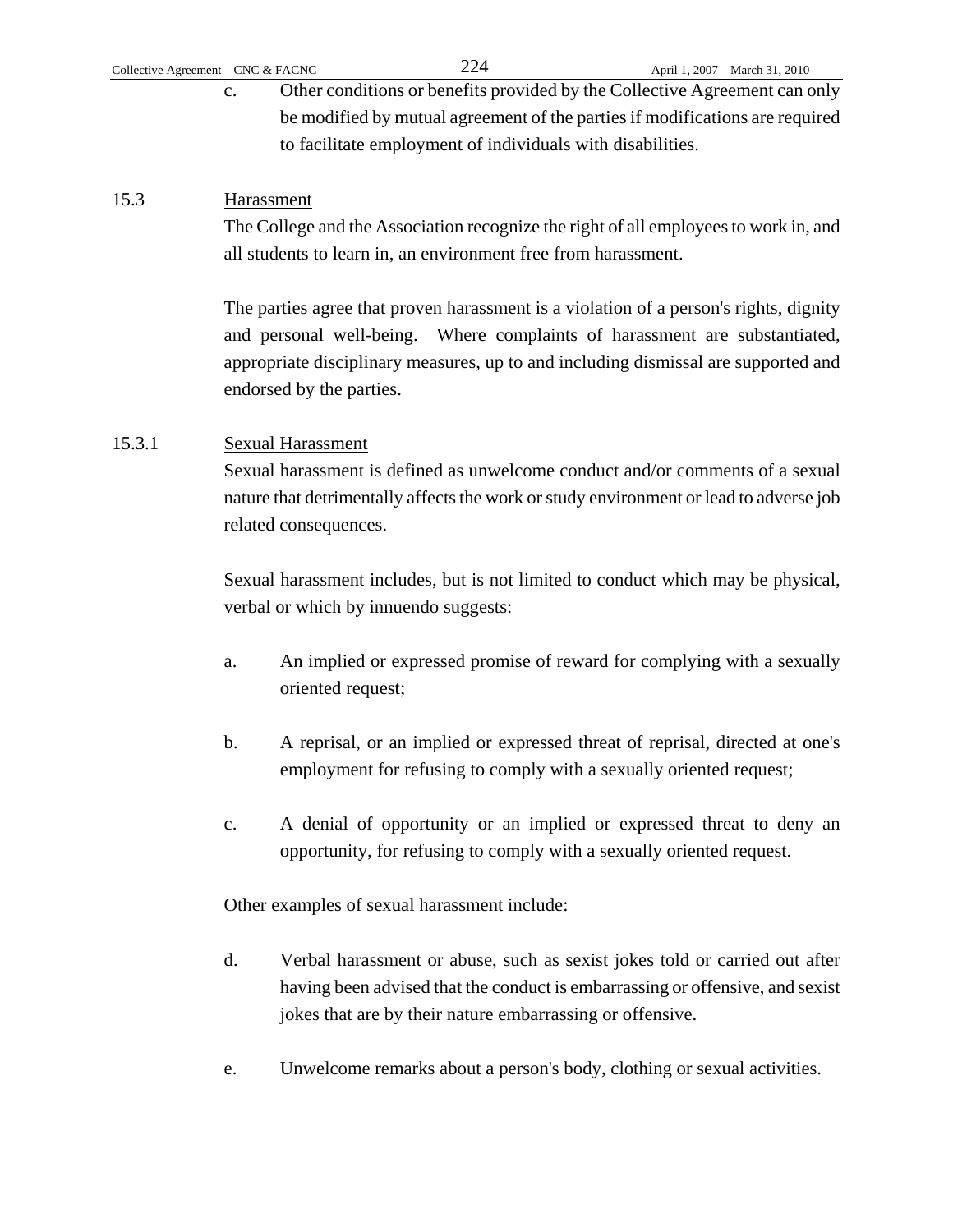- f. Displays or distribution of pictures, posters, calendars, objects, literature or other materials that are, by a reasonable standard, sexually suggestive, sexually demeaning or pornographic. The legitimate study, display, use or distribution of such materials or art forms of a sexual nature that are within appropriate academic norms are not considered sexual harassment.
- g. Unwanted and unnecessary touching, patting, pinching, or other unwelcomed physical contact.
- h. Suggestive comments or gestures of a sexual nature.
- i. Compromising invitations.

# 15.3.2 Personal Harassment

 Personal harassment by either employees or employer representatives is defined as repeated offensive comments and/or actions that, by a reasonable standard, create an abusive or intimidating work or learning environment.

 Personal harassment may occur as a single incident or over a period of time. A combined series of incidents - of which any one in isolation would not necessarily be considered harassment - may also constitute harassment. Comments or actions that serve a legitimate, work or study related purpose shall not constitute personal harassment under this article.

Examples of personal harassment include, but are not limited to:

- a. Physical threat, intimidation, or assault or unwelcome physical contact such as touching, patting, pinching, and punching;
- b. Implied or expressed threat, reprisal or denial of opportunity for refusal to comply with a request which serves no legitimate work or study related purpose;
- c. Display or distribution of pictures, posters, calendars, objects, literature or other material that are racist or, that are, by a reasonable standard, considered derogatory to a particular person or group of persons including students. The legitimate study, display, use or distribution of such materials that are within appropriate academic norms is not considered personal harassment.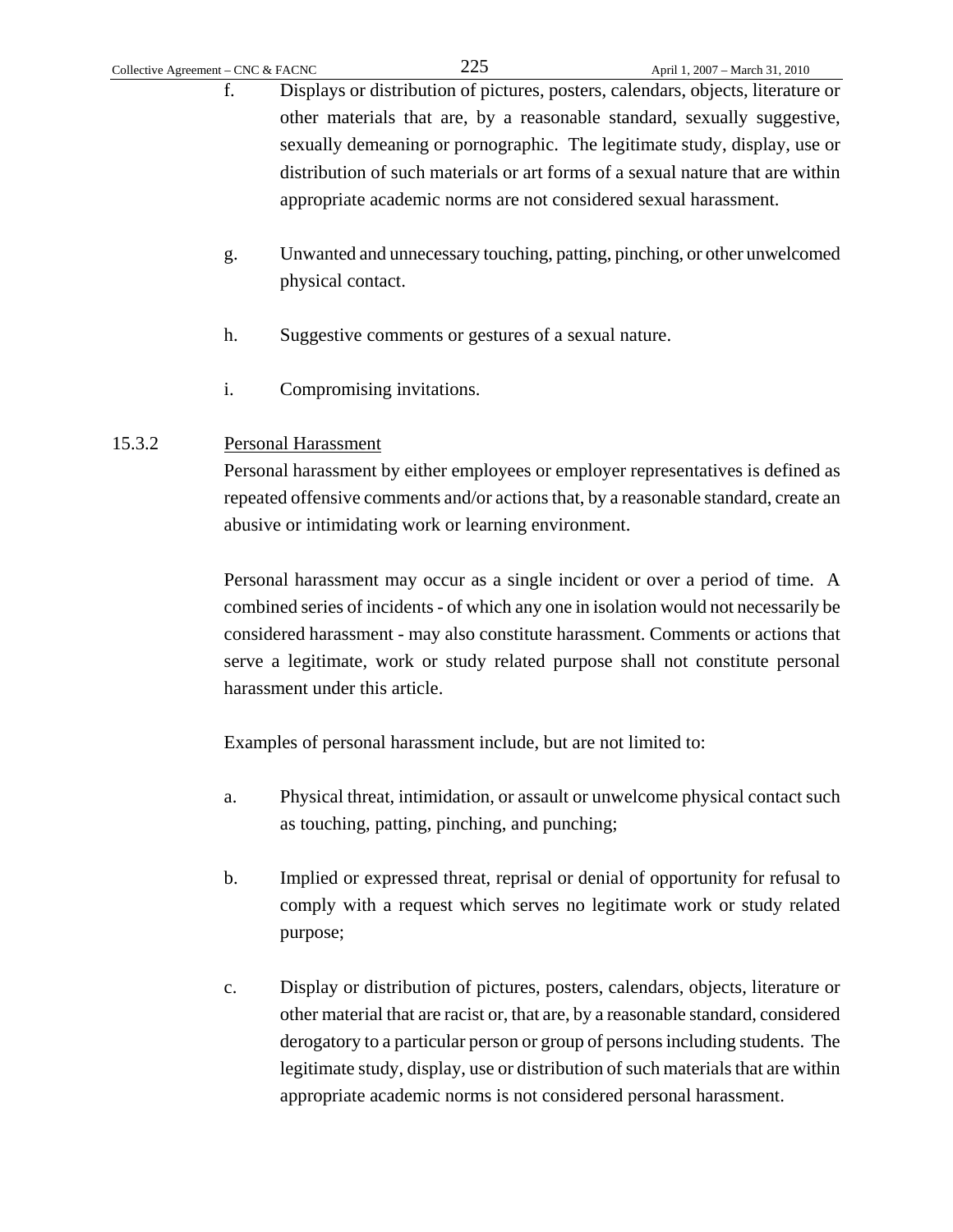#### 15.3.3 Personal Harassment

 The parties agree that the College will follow the procedures outlined in Articles 2.3 - 2.6 inclusive in the Common Agreement for all harassment complaints defined under the Local Agreement in Article 15.3.2 (Personal Harassment).

## 15.4 Academic Freedom

 Society benefits from the search for knowledge and its free exposition. Academic freedom is essential to both these purposes in the teaching function of the College as well as in its scholarship and research. Every faculty employee is entitled to exercise academic freedom in the performance of their duties.

 Academic freedom is the freedom to examine, question, teach, and learn and it involves the right to investigate, speculate, and comment without regard to prescribed doctrine. Academic freedom ensures the following:

- a. freedom in the conduct of teaching;
- b. freedom in undertaking research and making public the results thereof;
- c. freedom from institutional censorship.

 Academic freedom carries with it the duty to use that freedom in a responsible way and in a manner consistent with the scholarly obligation to base teaching and research on an honest search for knowledge and the obligation to follow the curriculum requirements of the instructional assignment.

## 15.5 Indemnity

- 15.5.1 The College will maintain liability insurance, through the Ministry of Advanced Education, to indemnify fully faculty employees, and former faculty employees to the maximum amount as determined by the Ministry, against judgments arising out of actions brought against faculty employees and former faculty employees acting in the normal course of their employment with the College. The College agrees to inform the Faculty Association of the terms of this coverage and of any changes in the coverage.
- 15.5.2 The College further agrees to retain counsel to defend faculty employees and former faculty employees in any action brought against employees acting in the normal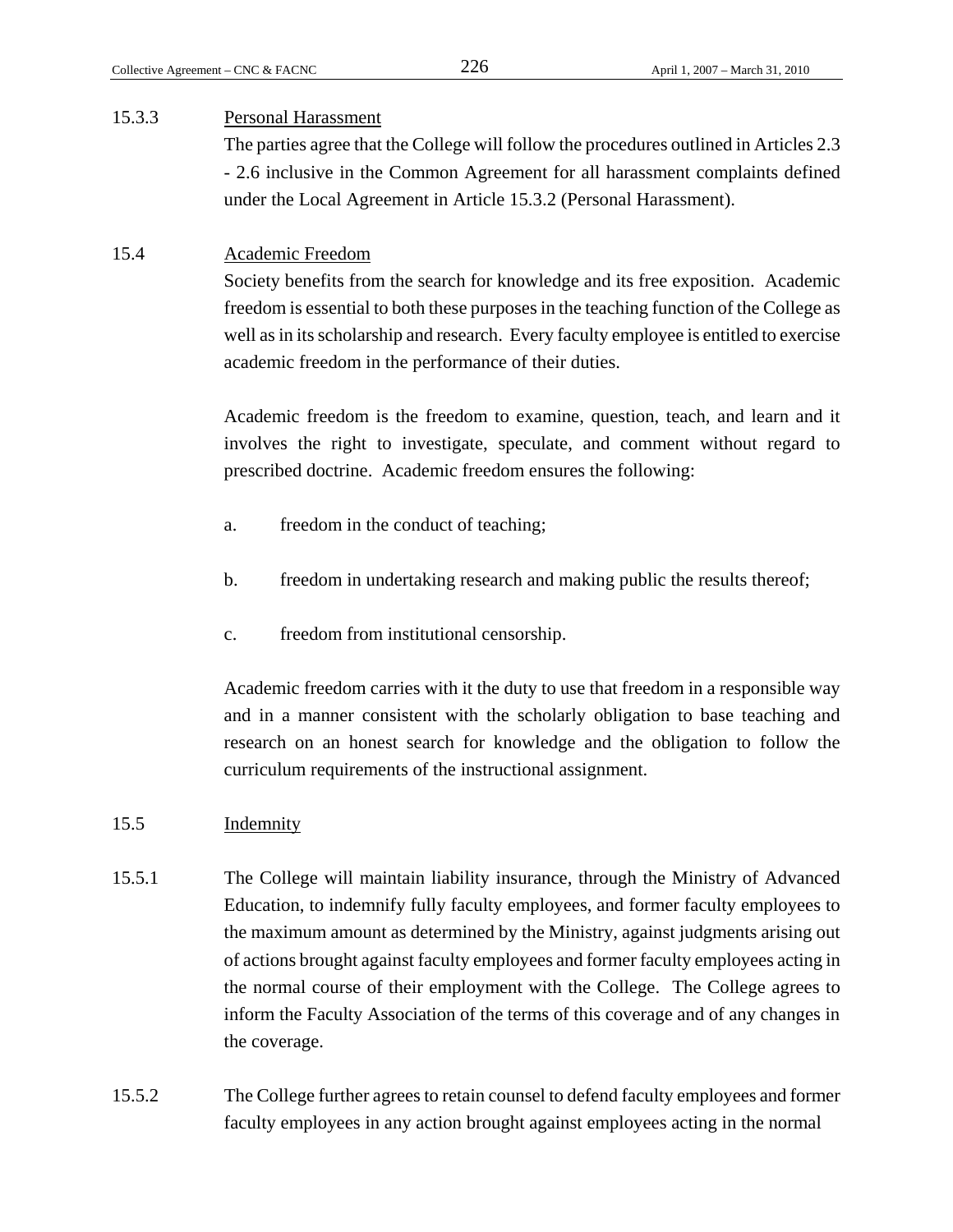| Collective Agreement – CNC & FACNC |              | 227                                        | April 1, 2007 - March 31, 2010                                                                                                                                                                                                                                |
|------------------------------------|--------------|--------------------------------------------|---------------------------------------------------------------------------------------------------------------------------------------------------------------------------------------------------------------------------------------------------------------|
|                                    |              |                                            | course of their employment with the College and to pay the legal costs and necessary                                                                                                                                                                          |
|                                    |              | disbursements associated with the defense. |                                                                                                                                                                                                                                                               |
| 15.5.3                             | the College. |                                            | The College shall not seek indemnity against faculty employees and former faculty<br>employees in any case in which the College is sued for conduct of faculty employees<br>and former faculty employees acting in the normal course of their employment with |

15.5.4 The College will provide advance notice to those current and former faculty employees who are named by an investigation, inquiry or complaint under this article as soon as the College becomes aware.

# 15.6 Health and Safety

- 15.6.1 The College agrees to make reasonable and proper provisions for the maintenance of high standards of health and safety in the work place.
- 15.6.2 The Faculty Association and the College agree to comply with all regulations made pursuant to the Workers' Compensation Act, the Workplace Act or any other statute of the Province of British Columbia pertaining to the working environment.

# 15.6.3 Occupational Health and Safety Committee

 The College shall maintain an Occupational Health and Safety Committee in keeping with the Industrial Health and Safety Regulations of Worksafe BC and ensure such committees carry out all duties and responsibilities in accordance with said regulations. There shall be no fewer than two (2) faculty employees appointed by the Association on the committee.

 The Occupational Health and Safety Committee shall assist in creating a safe place of work, shall recommend actions which will improve the effectiveness of the occupational health and safety programme, and shall promote compliance with the Industrial Health & Safety regulations.

Without limiting the generality of the foregoing, the Committee shall:

a. make recommendations for the establishment and enforcement of safety and health policies and practices.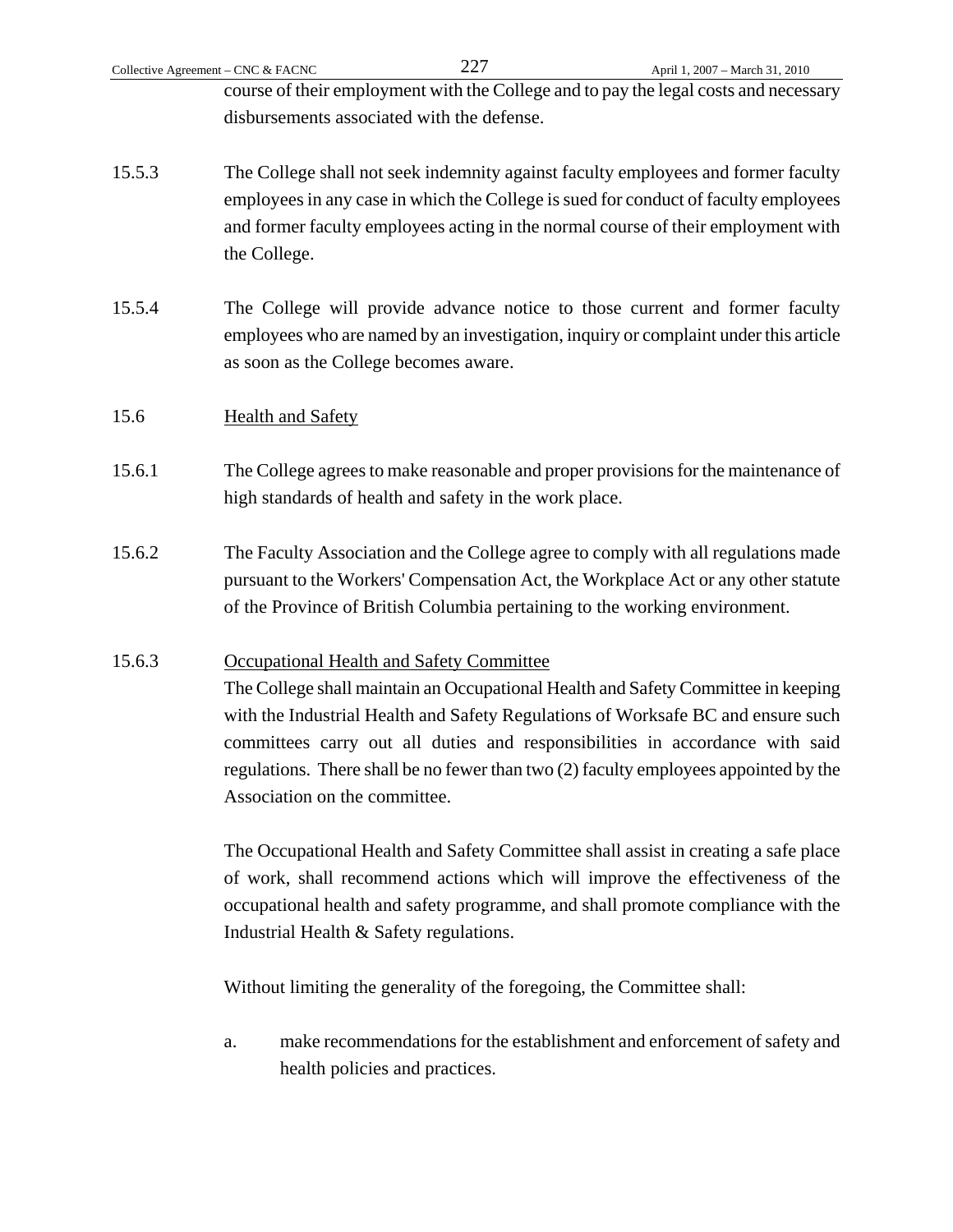- b. participate in the identification of dangers to the safety and health of employees of the College and recommend to the appropriate Vice President means of controlling the dangers.
- c. advise on and promote safety and health programmes for the education and information of the employer and employees.
- d. receive, consider, and where necessary investigate complaints/reports respecting safety and health of employees and make recommendations to the appropriate Vice President.
- e. participate in inspections at places of employment concerning the safety and health of employees. Copies of inspection reports are to be submitted to the Occupational Health and Safety Committee.

 All Association-appointed Committee representatives engaged in health and safety responsibilities shall be considered to be performing assigned duties while involved in safety and health inspections, accident investigations, meetings, or related activities.

 Copies of the minutes of the Occupational Health and Safety Committee meetings shall be distributed to both the Association and the College.

 The College in consultation with Worksafe BC and the Occupational Health and Safety Committee shall provide training to the Occupational Health and Safety Committee dealing with the objectives and the duties of the Committee.

- 15.6.4 Employees have the right to be informed of any known risk to their health and safety.
- 15.6.5 Pursuant to Regulation 8.24 of the Industrial Health and Safety Regulations, a faculty employee may refuse to perform assigned work when the employee has reasonable cause to believe that to do the assigned work may be a danger to the health and safety of him/her self or anyone at or near the workplace. In this event, the faculty employee shall forthwith report the situation to his or her Dean/Director/Regional Director or the Safety Co-ordinator. The situation shall then be investigated and, if possible, resolved through the following sequence: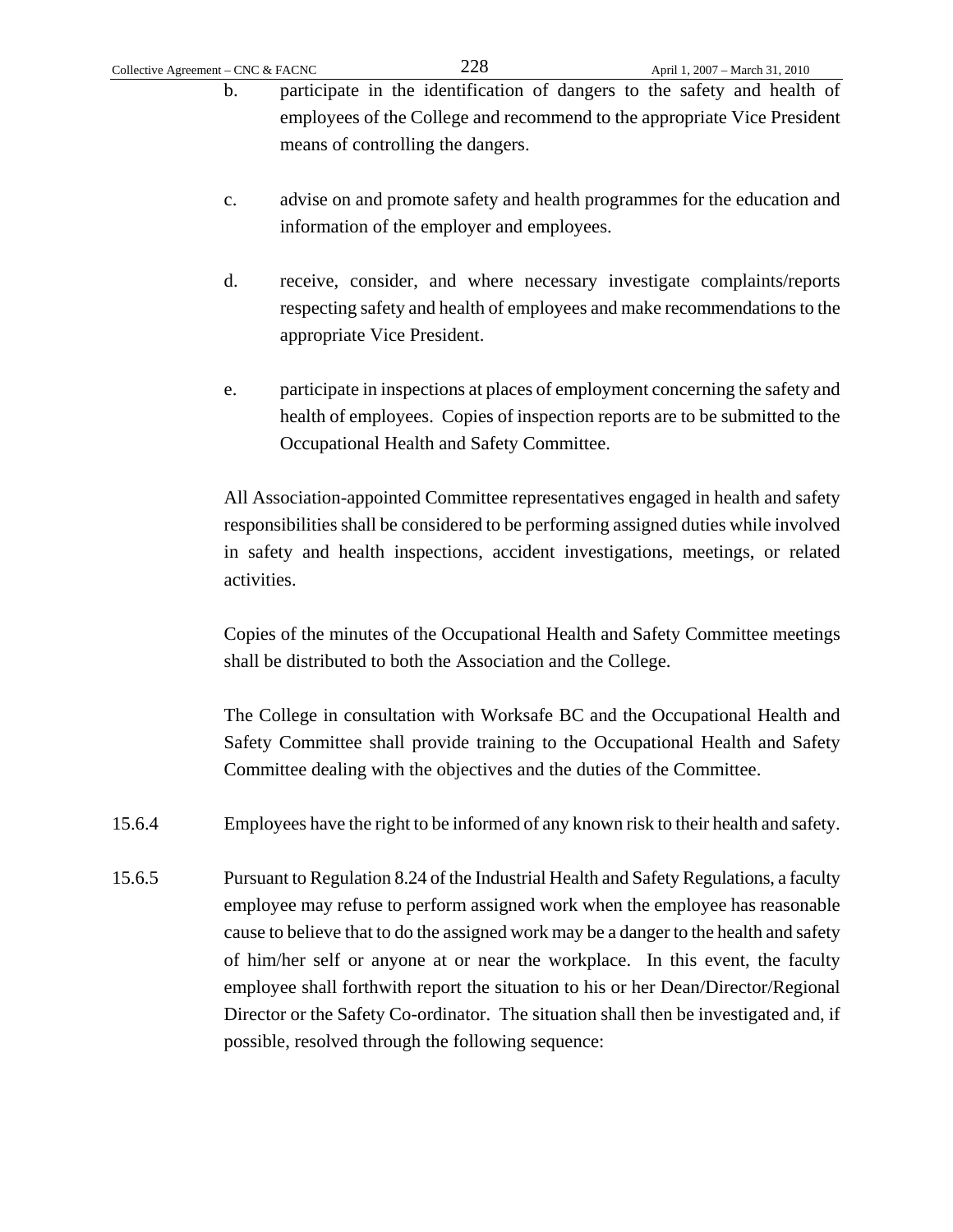- a. by the appropriate Dean/Director/Regional Director and the employee concerned and/or his/her Faculty Association representative;
	- b. by a faculty representative of the Occupational Health and Safety Committee and the Safety Co-ordinator;
	- c. by an officer of the Worksafe BC or relevant inspector.

The Faculty Association shall be informed by the Dean/Director/Regional Director of all complaints at step a. of the above sequence.

## 15.6.6 Violence in the Workplace

Employees have the right to know when they are exposed to the risk of violence in the workplace. The employer will inform employees of risks from persons known to have a history of violent behaviour and whom employees are likely to encounter in the course of their work.

An employee has the right to remove her/himself from any situation in which she/he perceives an immediate threat of violence to her/himself by a student. The faculty member has the right to remain away from the workplace if she/he continues to perceive her/himself to remain under threat until such time as the College has taken action to resolve the situation.

An employee who takes action as outlined in the above paragraph must report the fact to his/her manager as soon as possible, along with relevant details. The College will investigate and take action as necessary. If the faculty employee is dissatisfied with the result, the faculty member may refer the case to the Worksafe BC.

# 15.6.7 First Aid Provisions

 Where a faculty employee agrees with the College to perform first aid duties in addition to their normal duties of the job, the cost of obtaining and renewing the Occupational First Aid Certificate shall be borne by the College, and leave to take the necessary courses shall be granted with pay. An additional payment will be granted to the faculty employee at no less than the Designated First Aid Attendant monthly rate or pro rata as applicable as identified in the College First Aid Attendant/Coverage Policy 01.06.04.PR.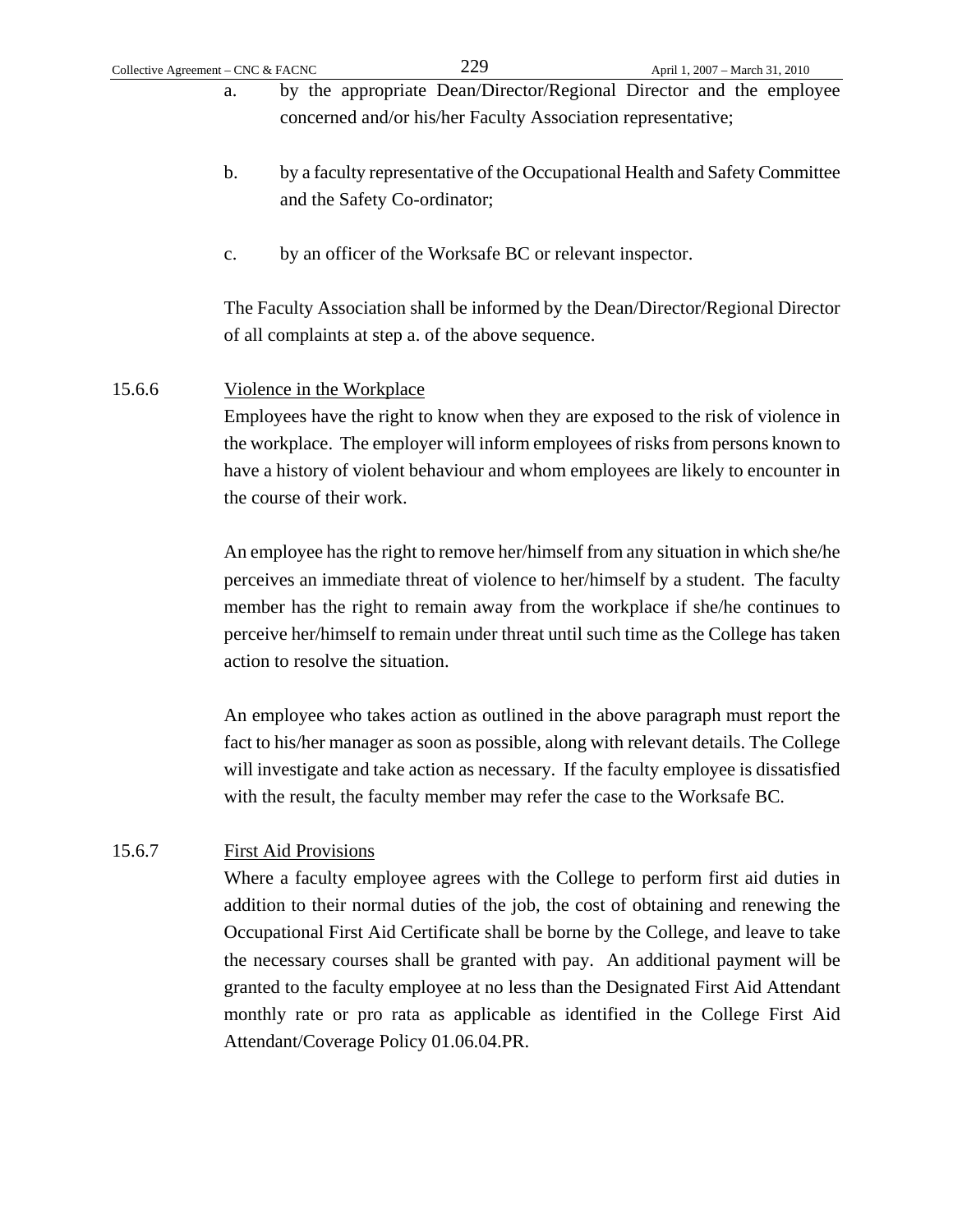#### 15.6.8 Injury Pay

 A faculty employee who is injured on the job during working hours and is required to leave for treatment or is sent home for such injury shall receive payment for the remainder of his/her shift without deduction from sick leave.

#### 15.6.9 Emergency Transportation

 Transportation to the nearest physician or hospital for faculty employees requiring medical care as a result of an on-the-job accident shall be at the expense of the Employer.

#### 15.6.10 Safety Equipment and Apparel

- a. If a faculty employee is required, under Worksafe BC Regulations, to wear safety-toed footwear, the College agrees to reimburse the employee eighty percent (80%) of the cost of the footwear upon presentation of a receipt for one pair per calendar year.
- b. Where a faculty employee wears corrective lenses and is required to work in an environment requiring safety glasses or goggles, the College shall provide, at no cost to the faculty employee, CSA approved corrective safety glasses to be replaced annually or whenever the corrective safety lenses are damaged.
- f. i. If a faculty employee is required to use hearing protection in a given work environment, the College shall provide, at no cost to the faculty employee, CSA approved hearing protection devices appropriate to the work environment.
	- ii Faculty employees must wear hearing protection in accordance with Worksafe BC Regulations.

#### 15.7 Tuition Fee Exemption

 Regular, Non-Regular Seniority List (Article 6.6)& Sessional Faculty (Article 5.1) members, their spouses and dependent children shall be exempted from tuition fees for all CNC courses providing that:

a. they are not one of the minimum number required to ensure "go" status of the course.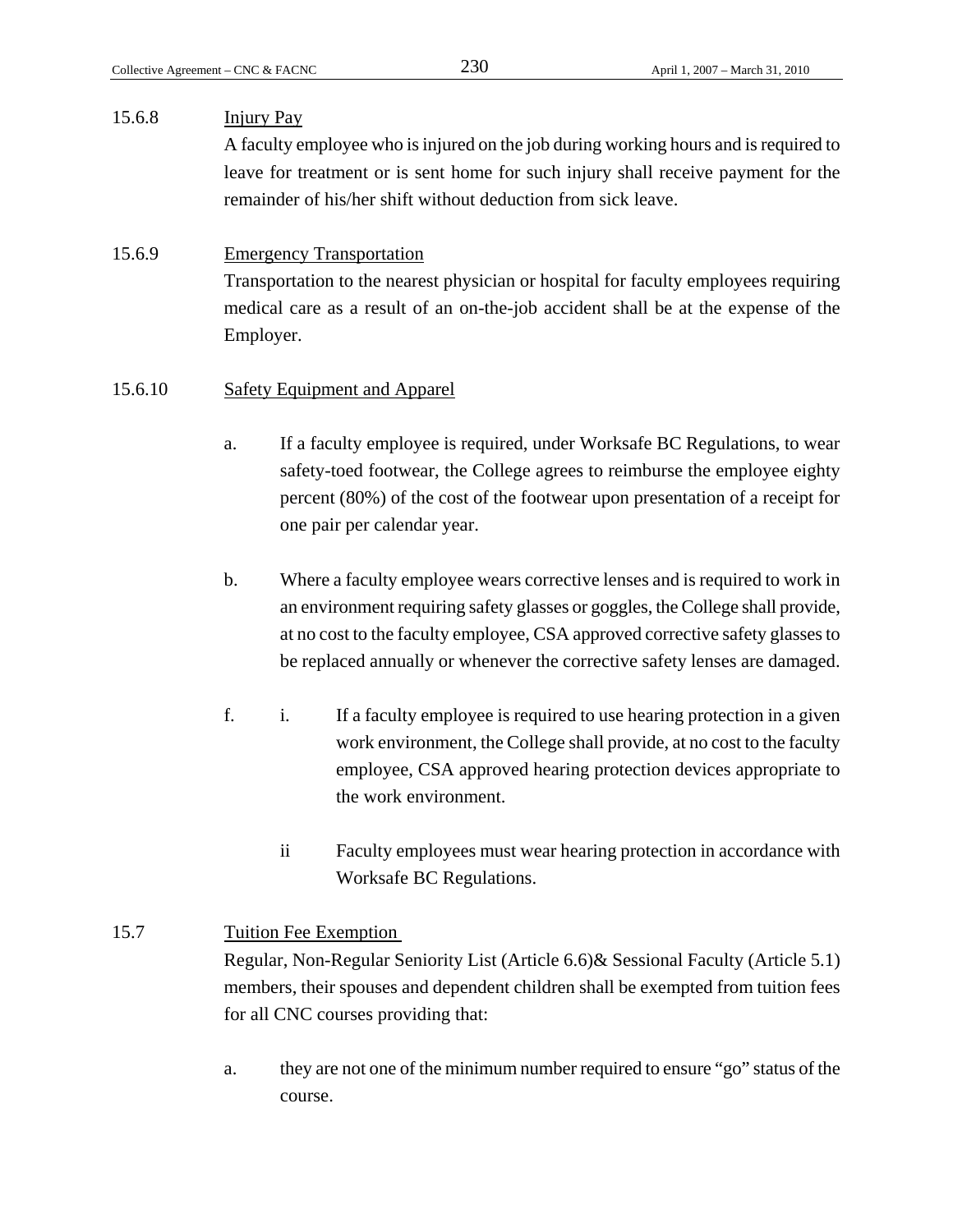b. there is a vacant seat for the employee spouse or dependent children on the first day of class. If there is a vacant seat on the first day of class and an employee, spouse or dependent child has guaranteed a seat by paying the tuition, he/she shall be entitled to a tuition refund for the course. If a seat becomes vacant after the first day of class and there is no prospective feepaying student on a wait list, and a employee, spouse or dependent child has not guaranteed a seat by paying the tuition, he/she shall be exempted from paying tuition fees. For those courses where the college pays the course instructor on a per student basis, the employee, spouses, or dependent child is responsible for the instructor costs per student.

Admission requirements shall apply to all prospective students and shall not be waived for the purposes of this article.

The prospective student is not exempted from any other non-tuition fees or material costs which students may be required to pay, or from any other requirements students are expected to fulfill.

For the purposes of this article, dependent children shall be defined as children under the age of twenty-five (25) years residing with the employee.

## 15.8 Professional Fees

The College shall pay a regular faculty employee's professional fees if membership in the professional organization is required as a condition of employment.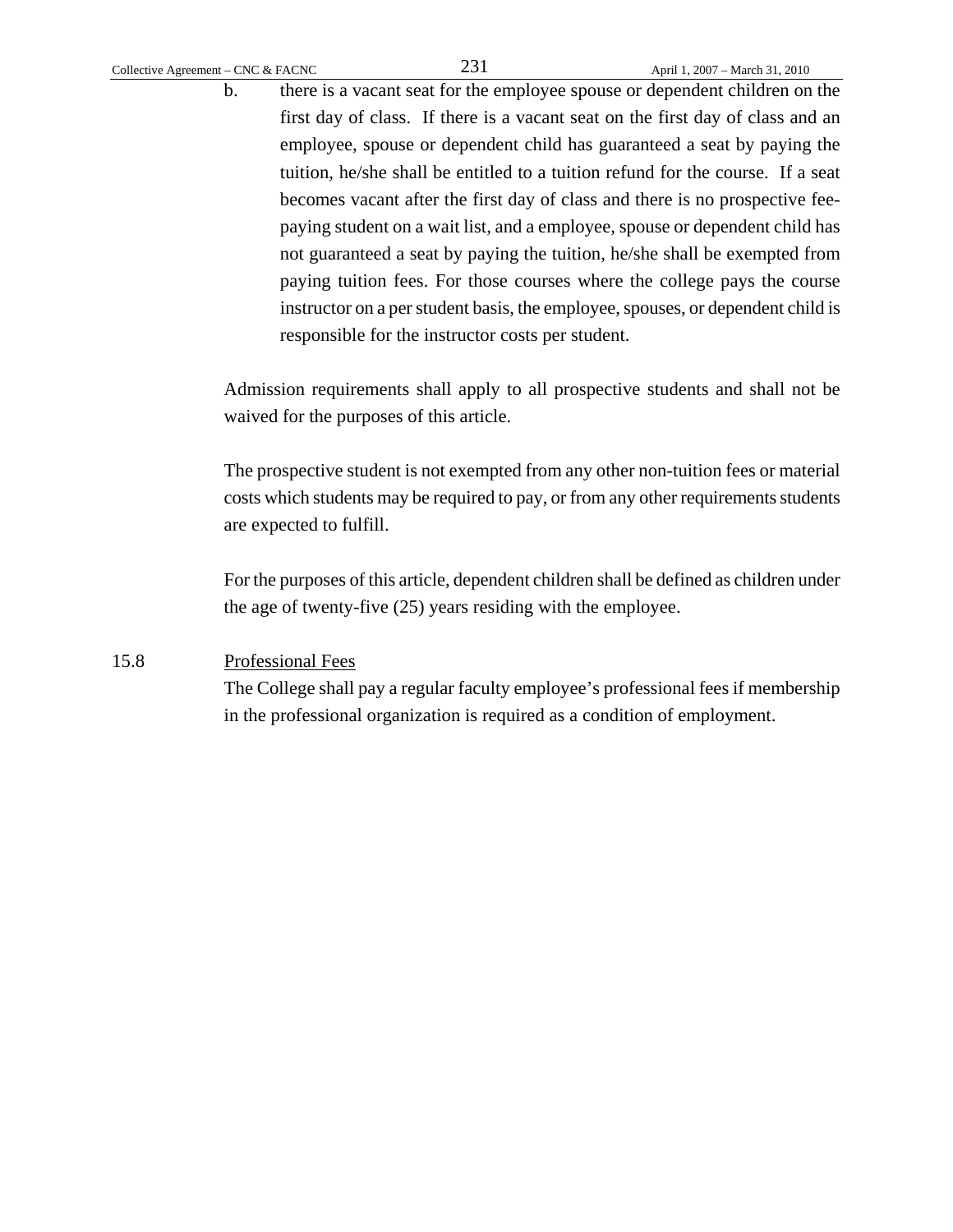#### 16. GENERAL PROVISIONS

#### 16.1 Appointment of Administrators

16.1.1 The Faculty Association shall be notified a minimum of  $*$  fifteen (15) calendar days in advance of any College decision to fill instructional administrative positions.  $*$ The Faculty Association shall be notified in advance of any College decision to assign new supervisory responsibilities to existing instructional administrative positions.

> The College agrees no new instructional administrative positions shall be proposed or created without consultation with the Faculty Association. For the purposes of this article, consultation shall mean no less than thirty (30) calendar days notification of the proposed position including a rationale for the creation of such a position, an opportunity to discuss the qualifications, duties, responsibilities and other relevant matters for the position and an opportunity to formally respond to the proposal.

- 16.1.2 The College and the Faculty Association agree that continuing instructional administrative vacancies and continuing senior administrative vacancies, \* shall be filled according to the following procedure:
	- a. The President or his/her designate shall strike and Chair a Search Committee. The Search Committee, excluding the Chair:
		- $\pm$  Shall have at least four (4) members; and  $\pm$
		- i. Shall have an equal number of administrators and faculty employees (this is not meant to preclude additional members from other areas).

Faculty employees on the Search Committee shall be appointed by the Faculty Association and should represent the various areas of the College.

- b. The Search Committee Chair shall consult the Search Committee with regard to the position description and advertisement.
- c. The Search Committee Chair and the Search Committee shall: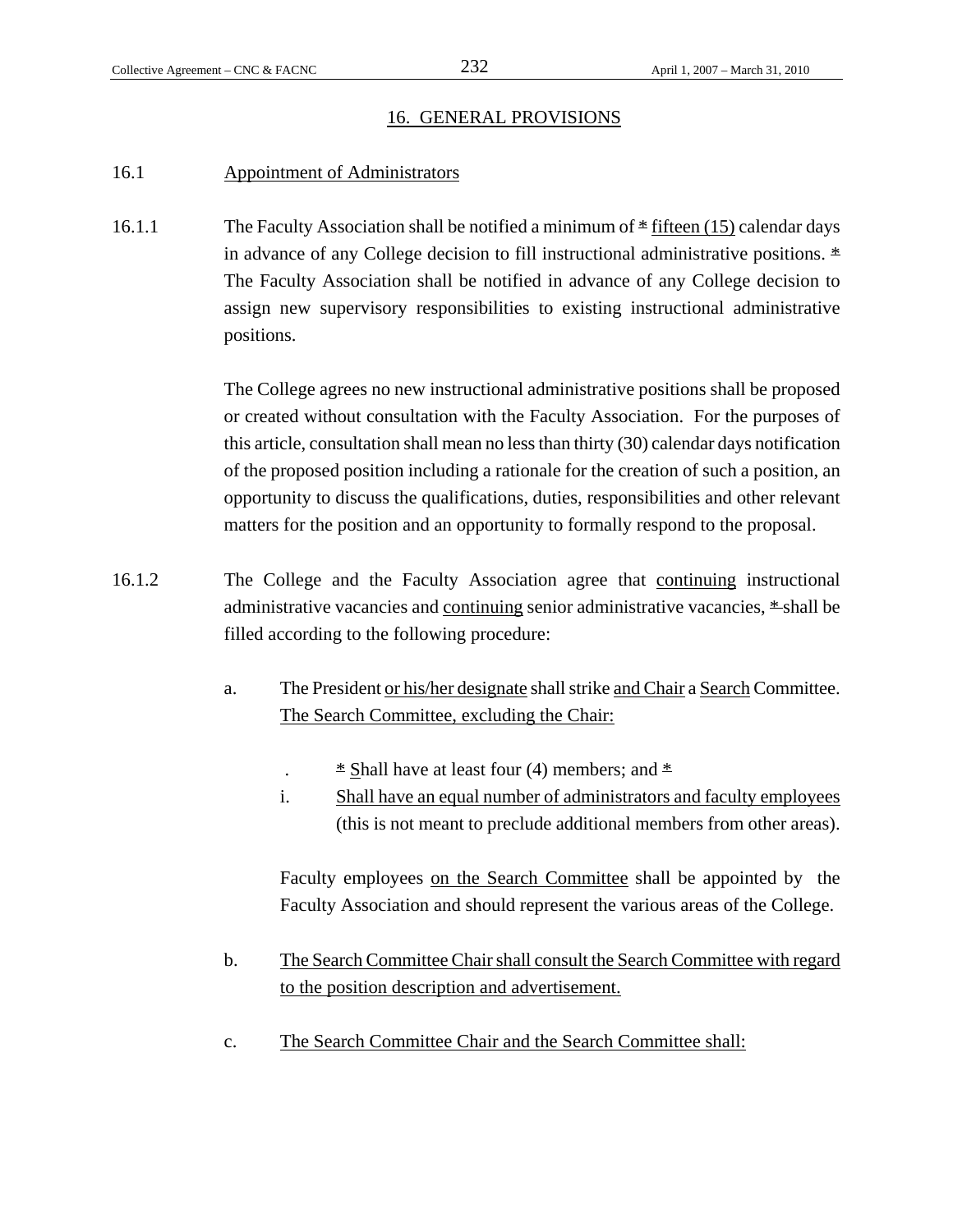- Review the list of candidates and select candidates for short-listing. i. Interview candidates who are short-listed.
- ii. Receive advice from the Faculty Sub-Committee representative(s) and any other representatives from appropriate committees with regard to the final interviewed candidates.
- a. The Search Committee shall make recommendations to the Search Committee Chair on the selection of a preferred candidate. It is intended that the Search Committee reach agreement on a preferred candidate but failing that, may make multiple recommendations to the Search Committee Chair.
- b. The Search Committee Chair, when not the President, will make a final recommendation to the President.
- c. A Faculty Sub-Committee, normally not to exceed six (6) faculty employees, may be appointed by the Directors of the Faculty Association to assist the Search Committee and the \*Chair. \*The Faculty Sub-Committee may interview  $*$  the final candidates. The faculty employees on the Faculty Sub-Committee should represent the various areas of the College.

 $*$ At least one (1) member of the Faculty Sub-Committee should also serve on the Search Committee. Requests for additional representatives on the Sub-Committee by the Faculty Association shall not be unreasonably denied provided that the total number on the Faculty Sub-Committee is consistent with sound recruitment practices.\*

- 16.1.3 For the purposes of this article, Regional Directors and administrative positions in the student services area to which faculty report shall be considered instructional administrative positions.
- 16.1.4 When filling the position of President, the procedures as set out in Article 16.1.2. a, b, c, d and f shall apply except that:
	- a. the Search Committee Chair shall be the Chair of the College Board or another member of the Board as designated by the Chair of the College Board.
	- b. With regard to Article 16.1.2.c.i the Search Committee will make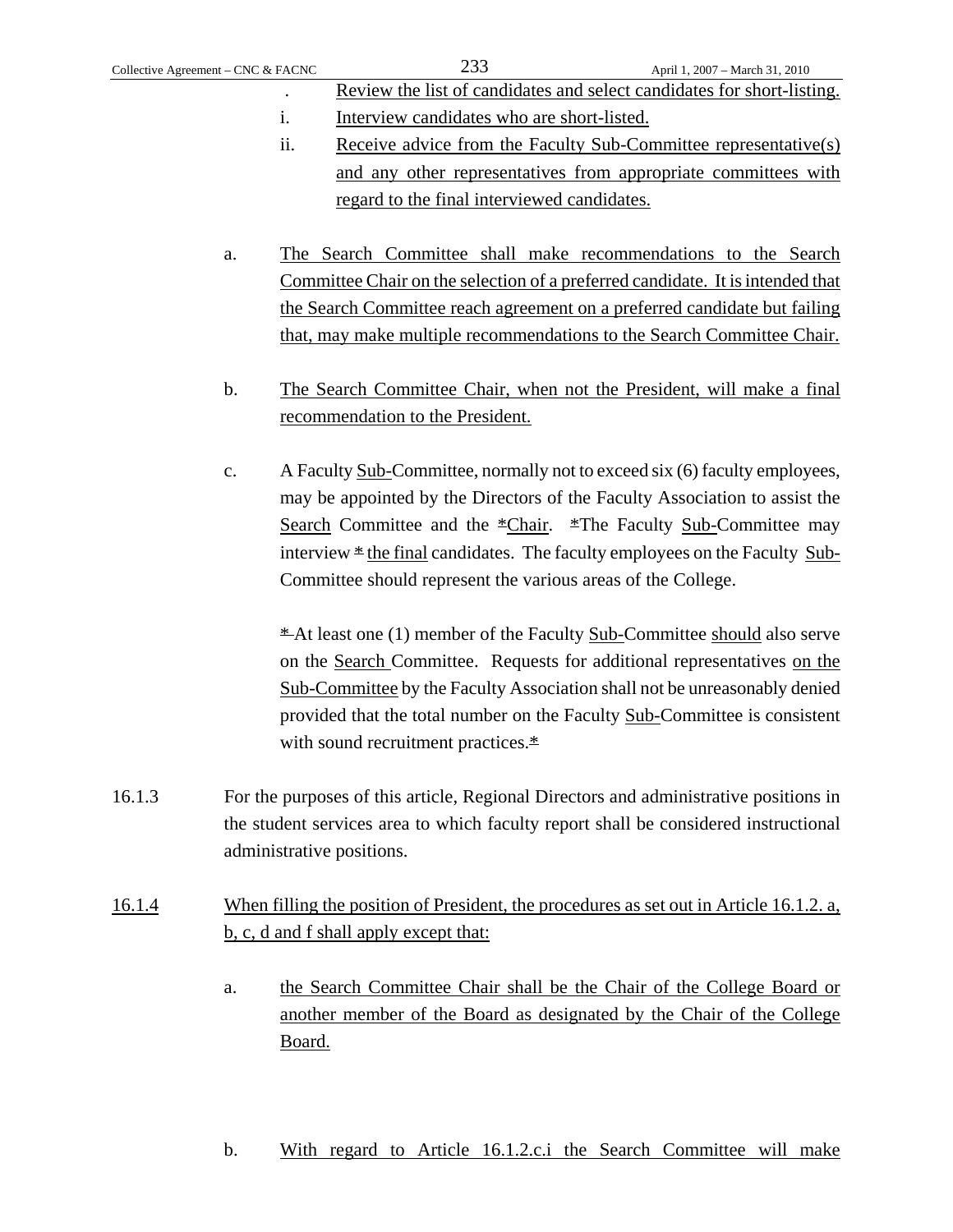recommendations to the Chair regarding the short listing of candidates. \*

# 16.1.5 When filling acting instructional administrative vacancies and acting senior administrative vacancies:

- a. Where such acting positions will be filled for 12 months or longer:
	- . The Faculty Association shall be notified a minimum of fifteen (15) calendar days in advance of any College decision to fill such acting positions.
	- i. The procedures as set out in either Article 16.1.2 or Article 16.1.4 shall apply.
- a. Where such acting positions will be filled for less than 12 months;
	- . The Faculty Association shall be notified a minimum of fifteen (15) calendar days in advance of any College decision to fill such acting positions.
	- i. The Faculty Association shall be kept informed with regard to the College's intentions for filling continuing positions.
	- ii. In no case shall an acting position exceed twelve months without following the procedures outlined in either Article 16.1.2 or Article 16.1.4, except as mutually agreed to by the Parties.
- 16.1.6 For the purpose of information sharing, the College agrees that if a Co-ordinator's position (see Articles 4.7 and 5.6) in a programme area is discontinued and an administrative position with responsibility encompassing that programme area is created within the subsequent eighteen (18) months, then the College shall provide the Faculty Association with the following data prior to filling the administrative position:
	- a. A copy of the job description of the new administrative position and
	- b. An outline of how the responsibilities (in addition to teaching duties) previously assigned or delegated by the College to the Co-ordinator will be handled.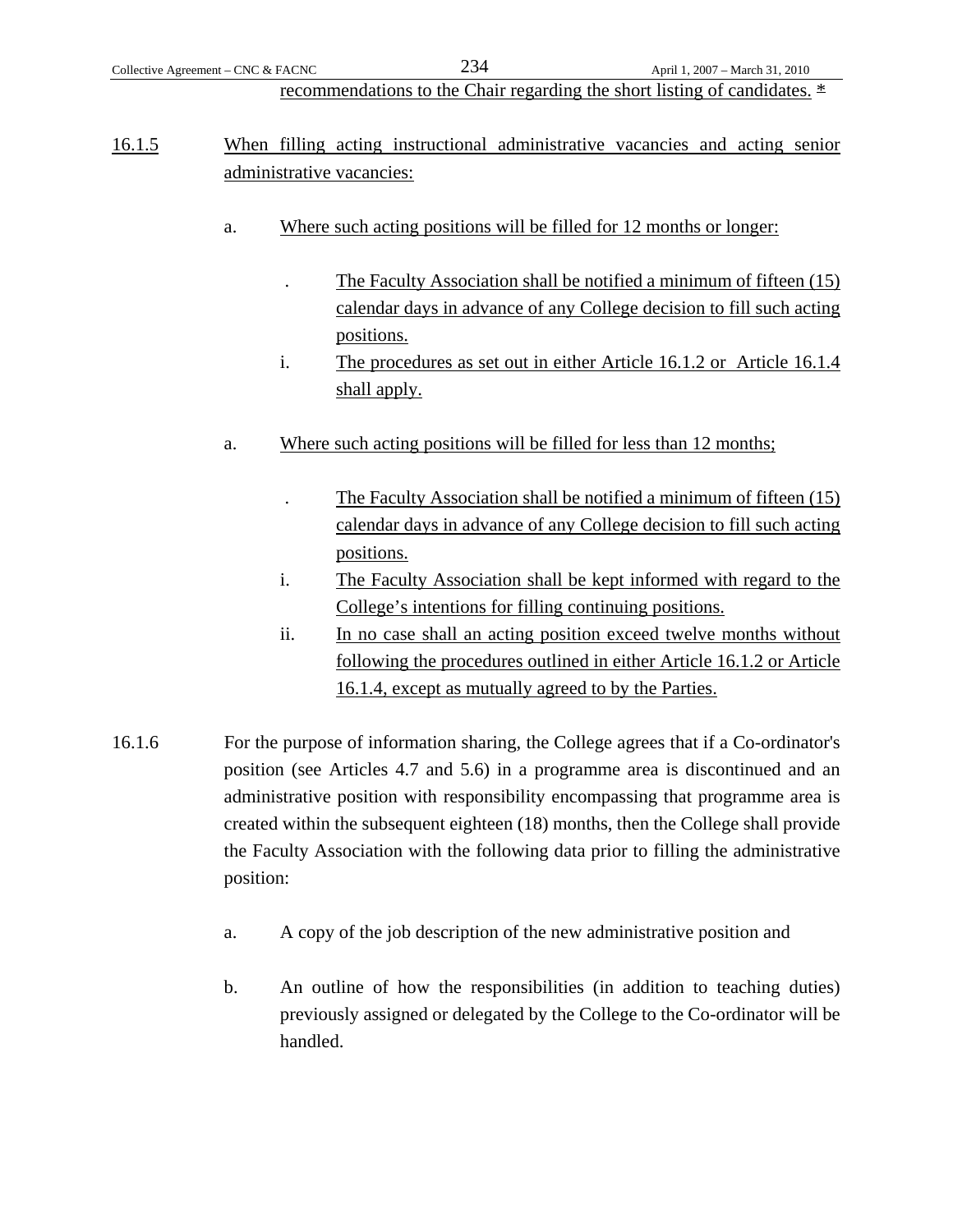|        | Collective Agreement - CNC & FACNC | 235                                                                         | April 1, 2007 - March 31, 2010                                                                                                                                                                                                                                                                                                                                                                                                                                                                                                                                                                                                                                                                                             |
|--------|------------------------------------|-----------------------------------------------------------------------------|----------------------------------------------------------------------------------------------------------------------------------------------------------------------------------------------------------------------------------------------------------------------------------------------------------------------------------------------------------------------------------------------------------------------------------------------------------------------------------------------------------------------------------------------------------------------------------------------------------------------------------------------------------------------------------------------------------------------------|
| 16.2   |                                    | <b>Management Performing Teaching Duties</b>                                |                                                                                                                                                                                                                                                                                                                                                                                                                                                                                                                                                                                                                                                                                                                            |
| 16.2.1 |                                    | employee as specified in 10.2.1, 10.3.1, 10.4.1, 10.5.1 10.6.1 or 10.7.1.   | Averaged over a teaching year, a member of management shall not instruct more<br>than one-half $(1/2)$ of the minimum teaching workload for a full-time faculty                                                                                                                                                                                                                                                                                                                                                                                                                                                                                                                                                            |
| 16.2.2 | 10.6.2 or 10.7.2.                  |                                                                             | During any one week, a member of management shall not instruct more than one-half<br>$(1/2)$ of the maxima teaching workload specified in 10.2.2, 10.3.2, 10.4.2, 10.5.2,                                                                                                                                                                                                                                                                                                                                                                                                                                                                                                                                                  |
| 16.2.3 | format.                            |                                                                             | The maximum number of students or the student/instructor ratios in classes taught by<br>a member of management shall not exceed the numbers specified in 10.2.13, 10.3.13,<br>10.4.13, 10.5.12, 10.6.7, or 10.7.7. The maximum class sizes or student/instructor<br>ratios specified in these articles shall apply to courses taught in a team-teaching                                                                                                                                                                                                                                                                                                                                                                    |
| 16.3   | Copyright                          |                                                                             |                                                                                                                                                                                                                                                                                                                                                                                                                                                                                                                                                                                                                                                                                                                            |
| 16.3.1 |                                    | patent shall be jointly vested until the Arbitrators' decision is received. | The College encourages faculty employees to participate in creative activities which<br>may lead to publications or patents. However, if such activities involve significant<br>use of College time or materials, or if College funds or technical or secretarial<br>assistance are specifically directed to such activities, the faculty employee should<br>have discussions with the President and reach a written agreement as to whether the<br>copyright or patent shall be jointly vested or vested in the faculty employee or in the<br>College. If written agreement is not reached, the issue of copyright or patent vesting<br>may be referred to arbitration in accordance with Article 3.6.1. The copyright or |
| 16.3.2 |                                    | the approval of the appropriate Vice President.                             | Faculty employees are warned that they are responsible for obtaining permission<br>from, or clearing requirements of, copyright owners if they wish to duplicate, copy or<br>otherwise use copyrighted materials in their classes, laboratories, or for circulation<br>by the Resource Centre. The College may pay any royalties involved in such use, on                                                                                                                                                                                                                                                                                                                                                                  |
| 16.4   |                                    | <b>Subsidiary Employment - Full-time and Regular Faculty Employees</b>      |                                                                                                                                                                                                                                                                                                                                                                                                                                                                                                                                                                                                                                                                                                                            |
|        | a.                                 |                                                                             | Regular faculty employees shall not knowingly undertake employment or<br>participate in contracts which constitute a conflict of interest with the                                                                                                                                                                                                                                                                                                                                                                                                                                                                                                                                                                         |

College.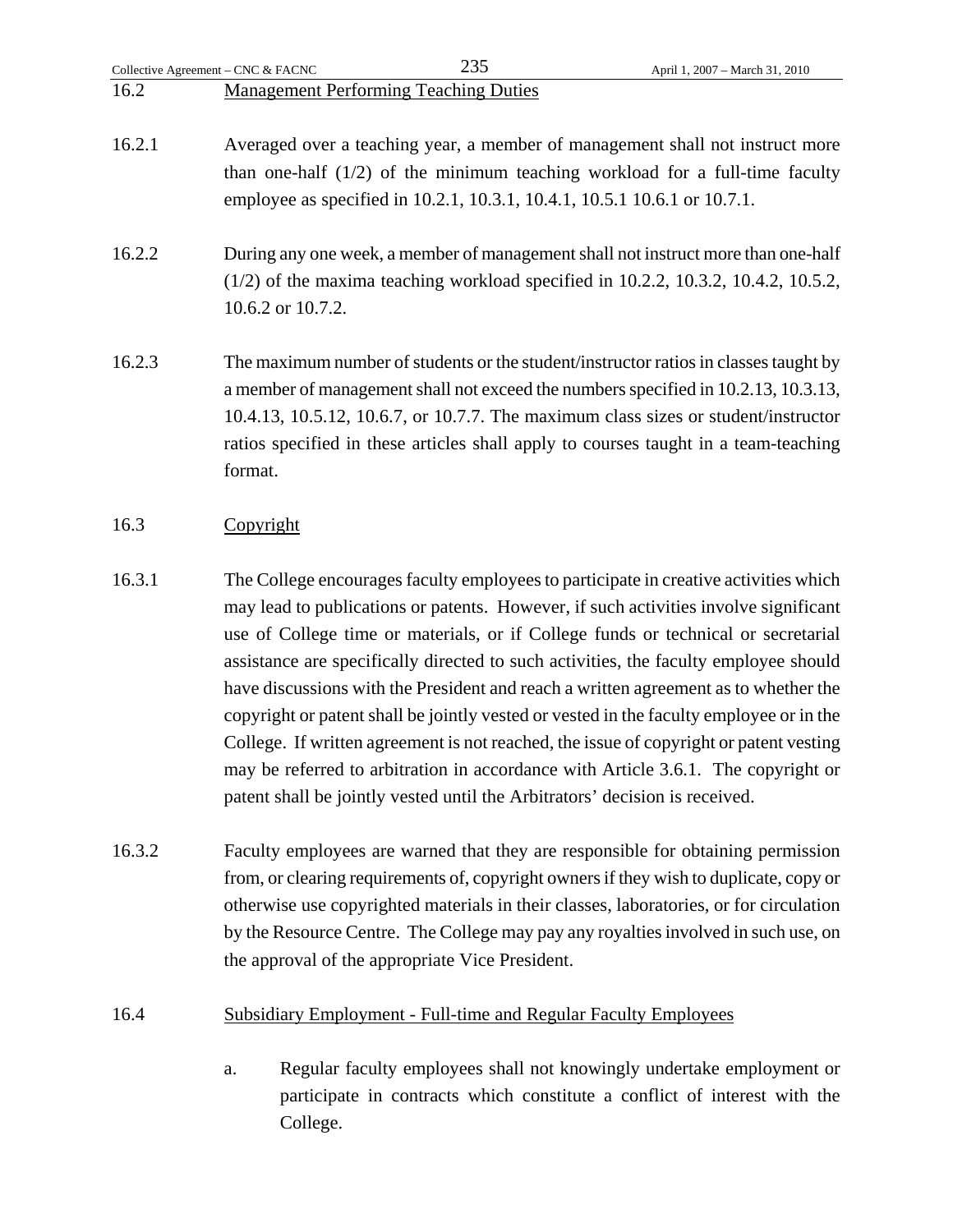b. Full-time and regular faculty employees who undertake employment outside of the College shall provide at least thirty (30) days' prior written notification to the President. The written notification shall include sufficient detail to permit the President to make an assessment regarding possible conflict of interest. The notice shall indicate if the subsidiary employment shall extend past one (1) academic year. The President may deny subsidiary employment, in writing, within fourteen (14) calendar days of receipt of notice, if it constitutes a conflict of interest. The President reserves the right to review his/her decision regarding the conflict of interest annually if the subsidiary employment extends past one (1) academic year. It is agreed that if the thirty (30) days' prior notification is not provided, the President may also deny the subsidiary employment; however, denial due to failure to provide the thirty (30) days' notice shall not be unreasonable.

# 16.5 Governance - Education Council

 Subject to future changes in legislation, an Education Council shall be established in accordance with the provisions of Bill 22 - Colleges and Institutes Amendment Act, 1994. It is understood that the provisions of the Act (not the Collective Agreement) apply to the operations of the Council.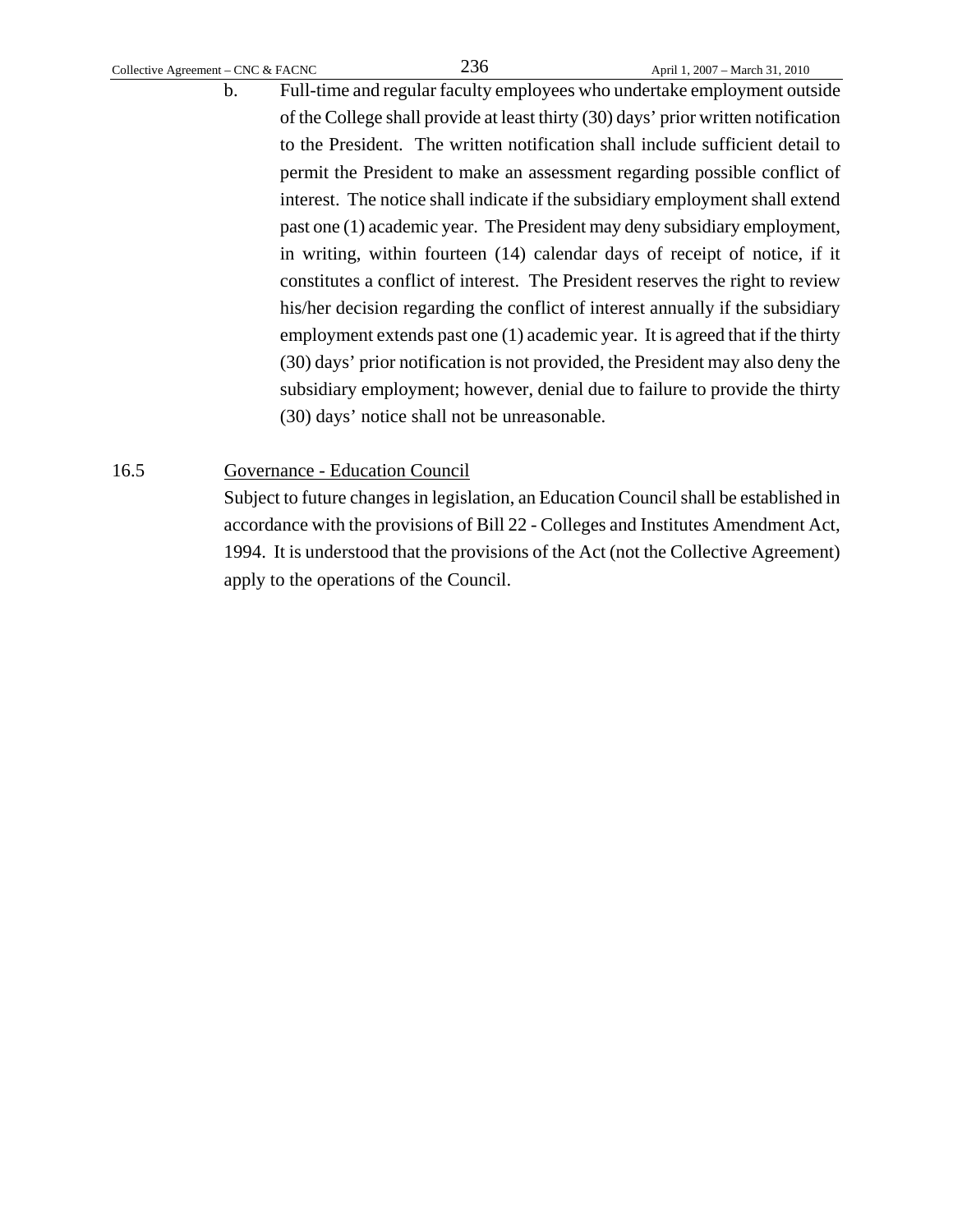# SCHEDULE A FULL-TIME FACULTY SALARY SCALE

|             |                               | Effective April 1, 2007 |          |          | Effective April 1, 2008 |          |          | Effective April 1, 2009 |          |
|-------------|-------------------------------|-------------------------|----------|----------|-------------------------|----------|----------|-------------------------|----------|
| <b>Step</b> | Annual                        | <b>Monthly</b>          | Weekly   | Annual   | <b>Monthly</b>          | Weekly   | Annual   | <b>Monthly</b>          | Weekly   |
| 1           | \$78,729                      | 6,560.75                | 1,514.02 | \$80,972 | 6,747.67                | 1,557.15 | \$83,231 | 6,935.92                | 1,600.60 |
| 2           | \$74,795                      | 6,232.92                | 1,438.37 | \$76,366 | 6,363.83                | 1,468.58 | \$77,970 | 6,497.50                | 1,499.42 |
| 3           | \$69,671                      | 5,805.92                | 1,339.83 | \$71,134 | 5,927.83                | 1,367.96 | \$72,628 | 6,052.33                | 1,396.69 |
| 4           | \$66,819                      | 5,568.25                | 1,284.98 | \$68,223 | 5,685.25                | 1,311.98 | \$69,655 | 5,804.58                | 1,339.52 |
| $\sqrt{5}$  | \$64,372                      | 5,364.33                | 1,237.92 | \$65,724 | 5,477.00                | 1,263.92 | \$67,104 | 5,592.00                | 1,290.46 |
| 6           | \$61,925                      | 5,160.42                | 1,190.87 | \$63,225 | 5,268.75                | 1,215.87 | \$64,553 | 5,379.42                | 1,241.40 |
| 7           | \$59,477                      | 4,956.42                | 1,143.79 | \$60,726 | 5,060.50                | 1,167.81 | \$62,002 | 5,166.83                | 1,192.35 |
| 8           | \$57,030                      | 4,752.50                | 1,096.73 | \$58,228 | 4,852.33                | 1,119.77 | \$59,450 | 4,954.17                | 1,143.27 |
| 9           | \$54,583                      | 4,548.58                | 1,049.67 | \$55,729 | 4,644.08                | 1,071.71 | \$56,899 | 4,741.58                | 1,094.21 |
| 10          | \$52,135                      | 4,344.58                | 1,002.60 | \$53,230 | 4,435.83                | 1,023.65 | \$54,348 | 4,529.00                | 1,045.15 |
| 11          | \$49,688                      | 4,140.67                | 955.54   | \$50,731 | 4,227.58                | 975.60   | \$51,797 | 4,316.42                | 996.10   |
|             | <b>Co-ordinator Allowance</b> |                         | 2,219.13 |          |                         | 2,265.74 |          |                         | 2,313.32 |

Calculation of Overload **(Annual Salary not including Co-ordinators Allowance)** 

Type 1(a), 1(b), 1(c), 1(d): salary p.a./52 weeks/18 hours per week X 1.5 (time and one half) Type 2: salary p.a./52 weeks/25 hours per week X 1.5 (time and one half) Type 3: salary p.a./52 weeks/30 hours per week X 1.5 (time and one half)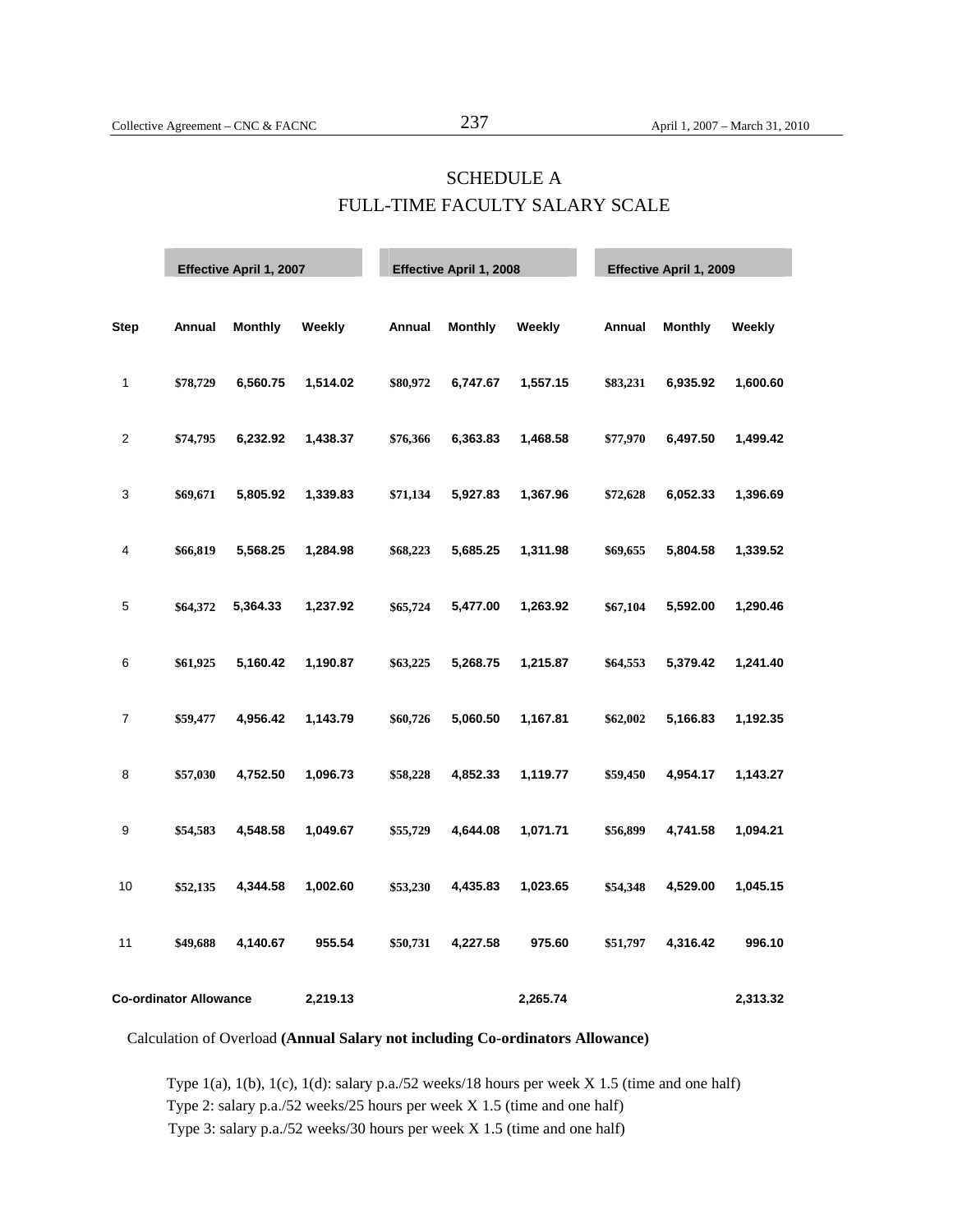# **SCHEDULE B PART-TIME FACULTY SALARY SCALE**

| Effective April 1, 2007 |             |             |             | Effective April 1, 2008 |             |             |             |
|-------------------------|-------------|-------------|-------------|-------------------------|-------------|-------------|-------------|
| <b>STEP</b>             | <b>TYPE</b> | <b>TYPE</b> | <b>TYPE</b> | <b>STEP</b>             | <b>TYPE</b> | <b>TYPE</b> | <b>TYPE</b> |
|                         | 1           | 2/3         | 4           |                         | 1           | 2/3         | 4           |
| 1                       | 47.54       | 34.24       | 28.52       | 1                       | 48.54       | 34.96       | 29.12       |
| $\mathbf{2}$            | 49.71       | 35.81       | 29.83       | $\overline{\mathbf{2}}$ | 50.76       | 36.56       | 30.46       |
| 3                       | 51.94       | 37.40       | 31.14       | 3                       | 53.03       | 38.18       | 31.79       |
| 4                       | 54.13       | 38.98       | 32.47       | 4                       | 55.27       | 39.80       | 33.15       |
| 5                       | 56.31       | 40.57       | 33.80       | ${\bf 5}$               | 57.49       | 41.43       | 34.50       |
| 6                       | 58.52       | 42.14       | 35.11       | 6                       | 59.75       | 43.02       | 35.85       |
| $\overline{7}$          | 60.71       | 43.73       | 36.43       | $\overline{7}$          | 61.98       | 44.65       | 37.19       |
| 8                       | 62.91       | 45.29       | 37.76       | 8                       | 64.24       | 46.24       | 38.55       |
| 9                       | 65.10       | 46.88       | 39.07       | 9                       | 66.47       | 47.87       | 39.89       |
| 10                      | 67.30       | 48.45       | 40.38       | 10                      | 68.72       | 49.46       | 41.23       |

#### **Effective April 1, 2009**

| <b>STEP</b>    | <b>TYPE</b> | <b>TYPE</b> | <b>TYPE</b> |  |
|----------------|-------------|-------------|-------------|--|
|                | 1           | 2/3         | 4           |  |
| 1              | 49.56       | 35.70       | 29.73       |  |
| $\mathbf{2}$   | 51.82       | 37.33       | 31.10       |  |
| 3              | 54.14       | 38.99       | 32.46       |  |
| 4              | 56.43       | 40.64       | 33.85       |  |
| 5              | 58.70       | 42.30       | 35.23       |  |
| 6              | 61.01       | 43.92       | 36.60       |  |
| $\overline{7}$ | 63.29       | 45.59       | 37.98       |  |
| 8              | 65.58       | 47.21       | 39.36       |  |
| 9              | 67.86       | 48.87       | 40.73       |  |
| 10             | 70.16       | 50.50       | 42.09       |  |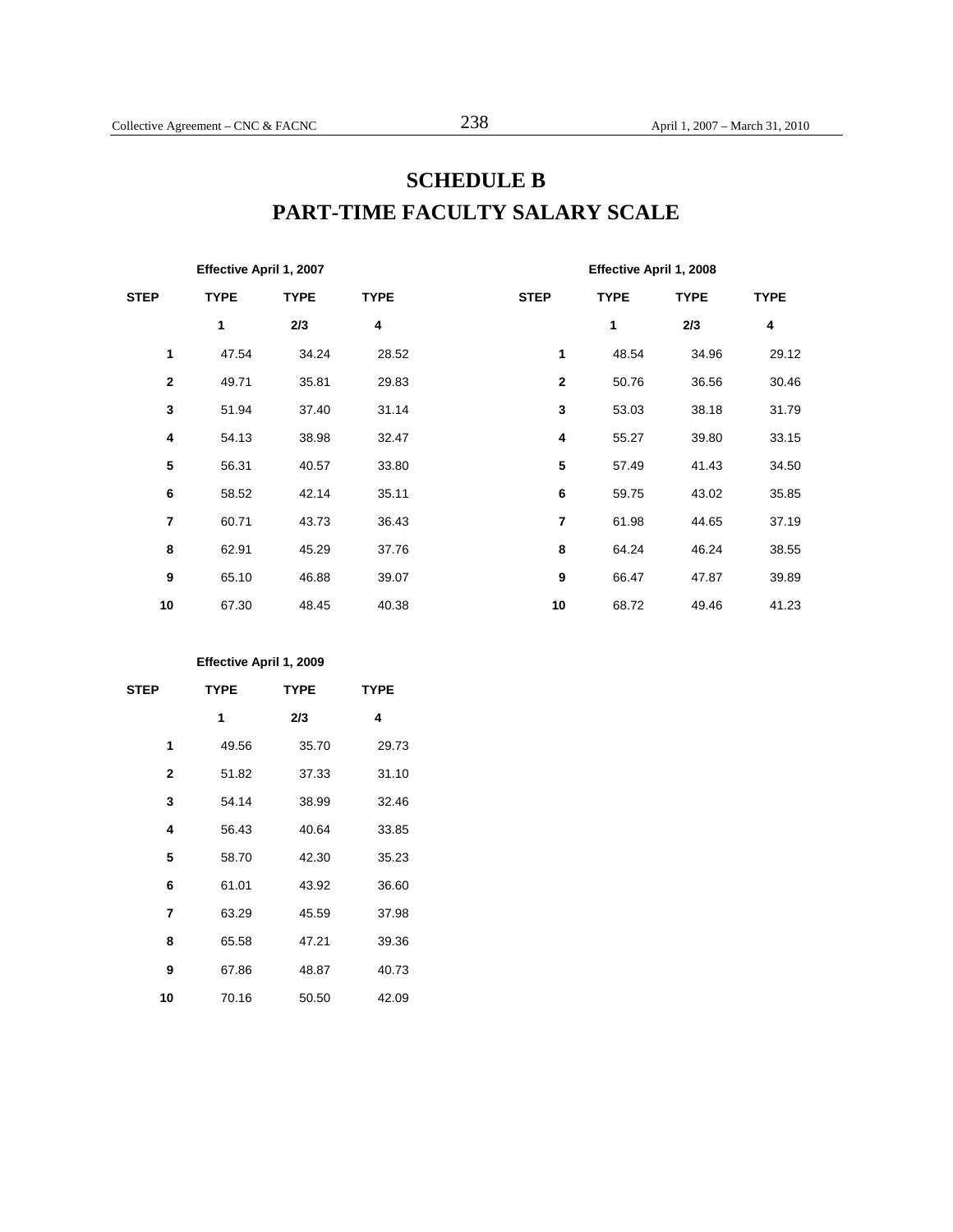IN WITNESS WHEREOF the College Board has caused this collective agreement (comprised of the Common Agreement and the Local Agreement) be sealed with the seal of the College of New Caledonia Board, Prince George, BC and signed by the Chair and the Bursar of the College Board and the Faculty Association of the College of New Caledonia has caused these presents to be executed under the hands of its proper officers duly authorized in that behalf, this \_\_\_\_\_\_\_ day of

\_\_\_\_\_\_\_\_\_\_\_\_\_\_\_\_\_\_\_\_\_\_\_\_\_\_\_\_\_\_ \_\_\_\_\_\_\_\_\_\_\_\_\_\_\_\_\_\_\_\_\_\_\_\_\_\_\_\_\_\_\_\_\_\_

\_\_\_\_\_\_\_\_\_\_\_\_\_\_\_\_\_\_\_\_\_\_\_\_\_\_\_\_\_\_ \_\_\_\_\_\_\_\_\_\_\_\_\_\_\_\_\_\_\_\_\_\_\_\_\_\_\_\_\_\_\_\_\_\_

 $\overline{\phantom{a}}$  , which is a set of the set of the set of the set of the set of the set of the set of the set of the set of the set of the set of the set of the set of the set of the set of the set of the set of the set of th

 $A.D., 2007.$ 

SIGNED, SEALED AND DELIVERED SEALED WITH THE SEAL OF THE BY THE FACULTY ASSOCIATION OF BOARD OF THE COLLEGE OF NEW THE COLLEGE OF NEW CALEDONIA CALEDONIA

Prince George, BC, and signed in the presence of:

GEORGE DAVISON, PRESIDENT BRUCE SUTHERLAND, CHAIR FACNC LOCAL 3 COLLEGE OF NEW CALEDONIA

BOARD

FACNC LOCAL 3 COLLEGE OF NEW CALEDONIA

SHELDON CLARE, VP CONTRACT PENNY FAHLMAN, VICE-PRESIDENT CHAIR FINANCE/ADMINISTRATION/BURSAR

> NICK RUBIDGE CEO, PSEA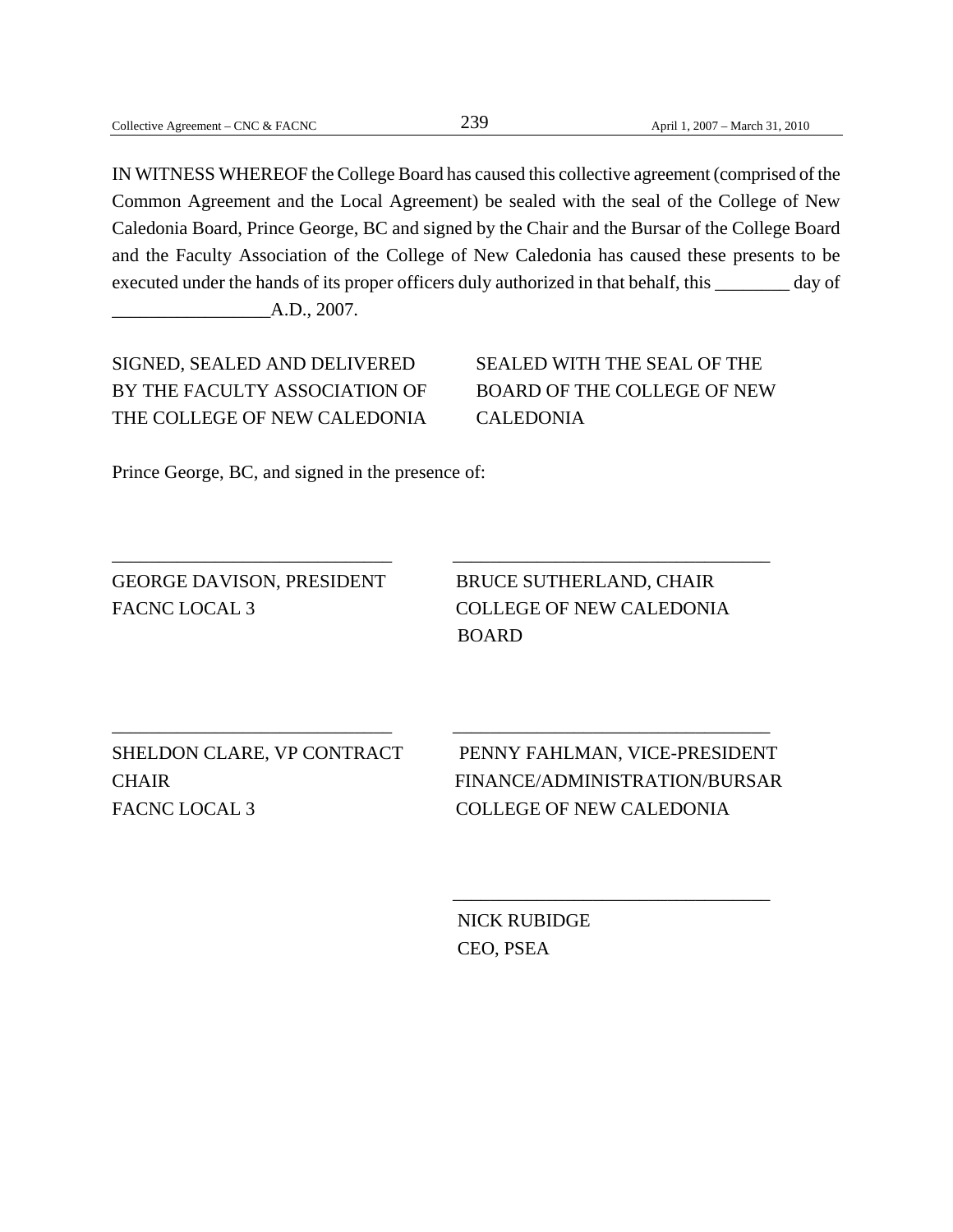# **LETTER OF AGREEMENT BETWEEN: THE COLLEGE OF NEW CALEDONIA BOARD AND: FACULTY ASSOCIATION OF THE COLLEGE OF NEW CALEDONIA**

#### **RE: DEAN APPOINTMENTS AND RE-ESTABLISHMENT OF SENIORITY**

Effective August 1, 1991, the Faculty Association agrees to recognize bargaining unit seniority for Dean appointees equivalent to teaching assignments during the term of the appointment. Such seniority is acquired at the time the individual becomes a member of the Faculty Association normally at the completion of the appointment.

Individuals accepting a Dean appointment must notify the Faculty Association in writing within thirty (30) days of accepting the appointment, that it is their intention to seek such accumulated seniority under the terms of this letter should they become members of the Faculty Association at the completion of the appointment. Individuals seeking Faculty Association seniority shall pay the equivalent union dues, initiation fees and other assessed charges equivalent to their teaching assignments.

The terms of this letter are in addition to those in the Collective Agreement.

\_\_\_\_\_\_\_\_\_\_\_\_\_\_\_\_\_\_\_\_\_\_\_\_\_\_\_\_\_\_\_ \_\_\_\_\_\_\_\_\_\_\_\_\_\_\_\_\_\_\_\_\_\_\_\_\_\_\_\_\_\_\_

\_\_\_\_\_\_\_\_\_\_\_\_\_\_\_\_\_\_\_\_\_\_\_\_\_\_\_\_\_\_\_ \_\_\_\_\_\_\_\_\_\_\_\_\_\_\_\_\_\_\_\_\_\_\_\_\_\_\_\_\_\_\_

COLLEGE OF NEW CALEDONIA FACULTY ASSOCIATION OF CNC

DATE: January 17, 2007 Originally signed: April 5, 2005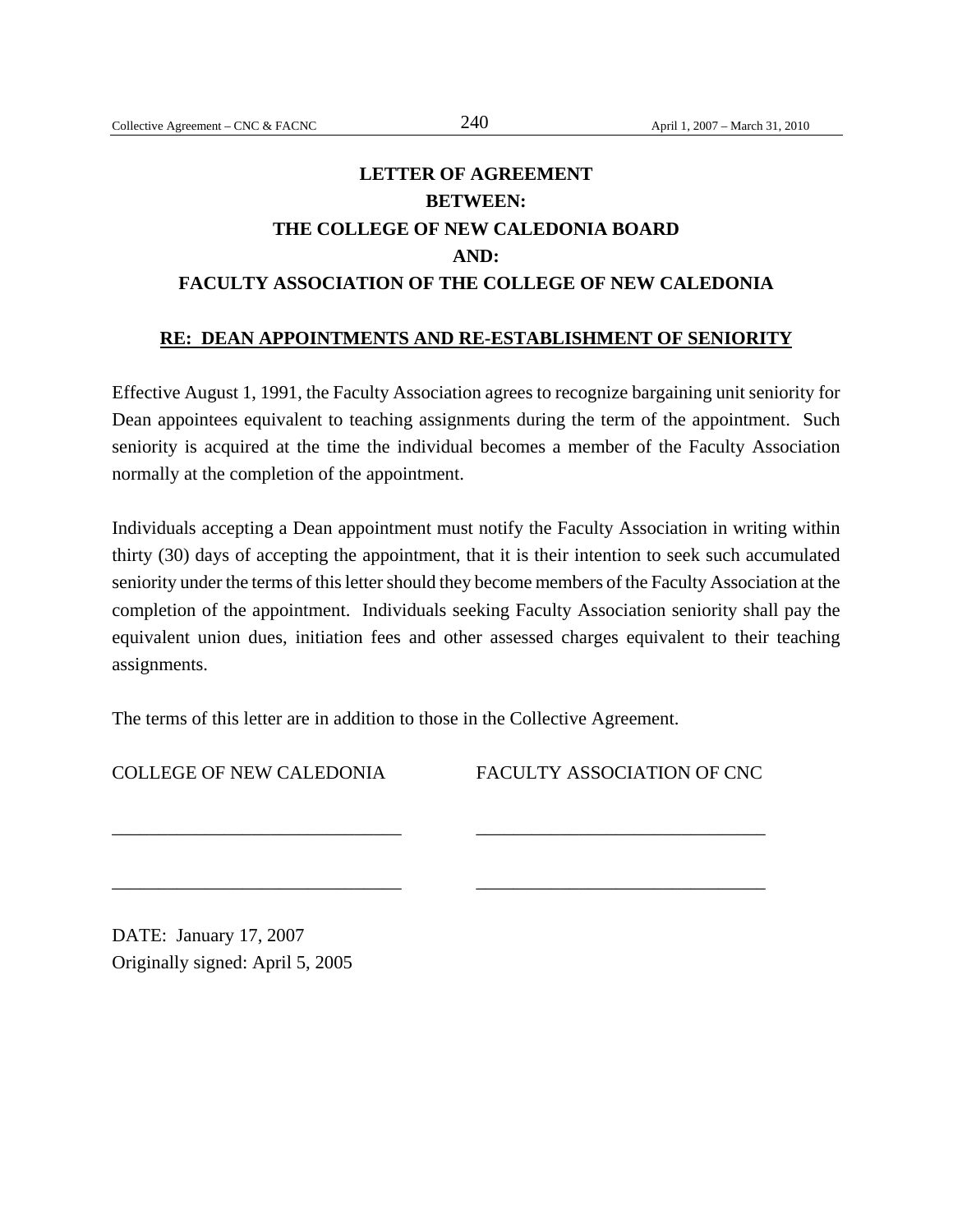# **LETTER OF AGREEMENT BETWEEN: THE COLLEGE OF NEW CALEDONIA BOARD AND: THE FACULTY ASSOCIATION OF THE COLLEGE OF NEW CALEDONIA**

## **RE: PROVISION OF ADDITIONAL EDUCATIONAL RESOURCES**

The College has the duty to accommodate students. Both the College and the Faculty Association agree to promote the educational opportunities of all students, including those who may significantly affect routine, instruction, or the learning environment of the class.

#### **POLICY FOR PROVISION OF ADDITIONAL EDUCATIONAL RESOURCES**

Whenever possible instructors shall be notified prior to the start of class when a student with intensive support needs enrolls. When an instructor believes that a student's presence is creating demands that are above and beyond what is a typical workload, the instructor and the instructor's administrator shall follow the following procedure for requesting additional educational resources. A Standing Committee on Additional Educational Resources shall be formed, and it shall consider requests, recommend to the Vice President Academic additional educational resources (including funding sources where appropriate), and monitor the implementation of its recommendations. This committee shall consist of, at minimum, a representative from Disability Support Services, a representative from Counselling and an academic administrator. When a situation arises, the Standing Committee shall consult the referring instructor, his/her administrator, and the student.

#### **PROCEDURE FOR REQUESTING ADDITIONAL EDUCATIONAL RESOURCES**

- 1. The instructor and/or programme administrator shall make referrals to existing resources and access them as appropriate.
- 2. If the instructor/program administrator determines that the concern cannot be met by existing resources, he/she shall refer the concern to the Standing Committee on Additional Educational Resources.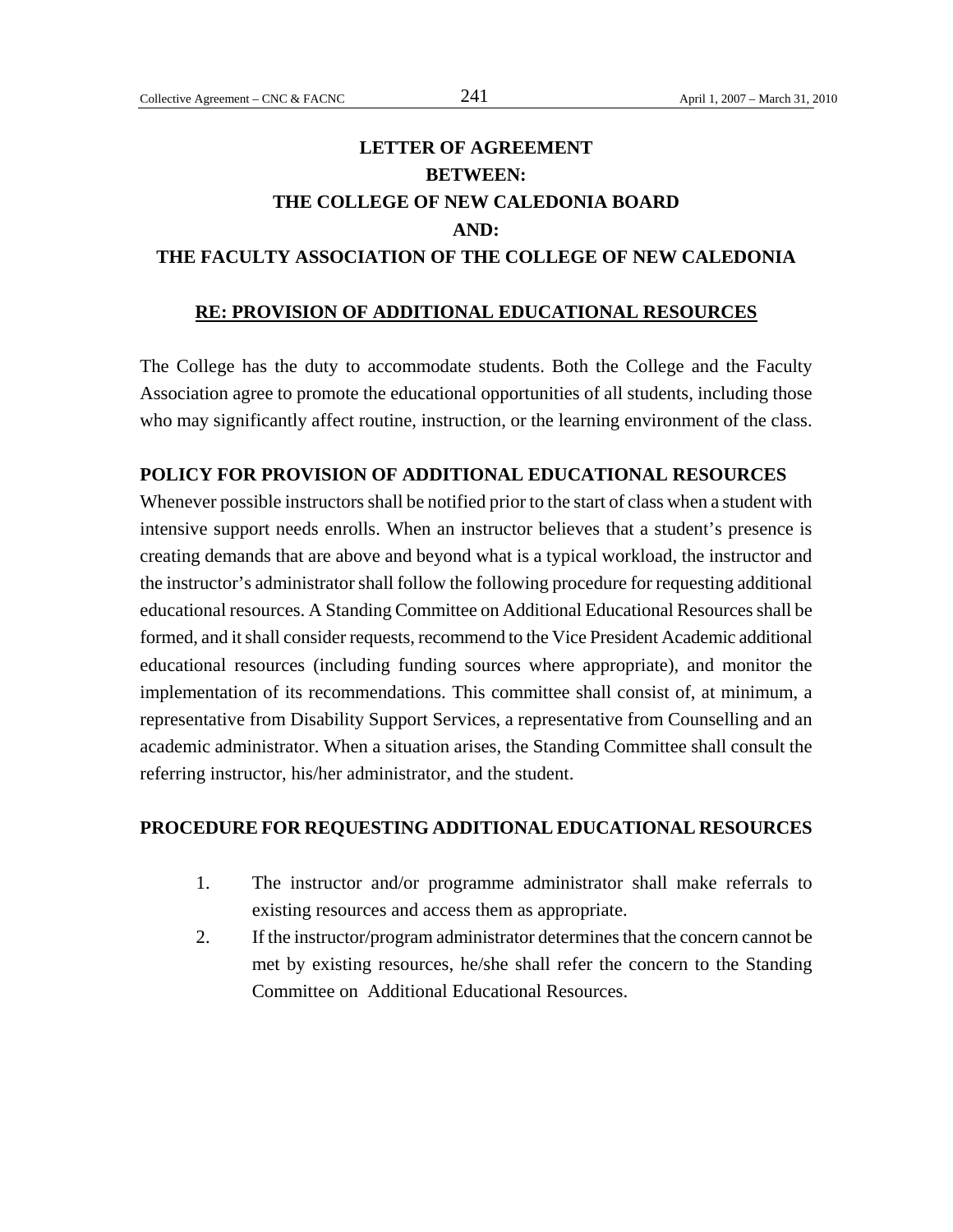- 3. The Standing Committee shall:
	- a. review the referral to ensure that all existing resources have been accessed.
	- b. identify means by which the referring concern can be addressed. These may include such things as recommending additional support services eg. peer or paid aide, recommending specific equipment, identifying instructional strategies, referring to internal or external support service, referring to another program or another class, recommending a delay or registration to another semester or recommending that the student withdraw.
	- c. arrange for implementation when a specific resource has been recommended.
	- d. monitor the efficacy of the suggestions recommended.

\_\_\_\_\_\_\_\_\_\_\_\_\_\_\_\_\_\_\_\_\_\_\_\_\_\_\_\_\_\_\_ \_\_\_\_\_\_\_\_\_\_\_\_\_\_\_\_\_\_\_\_\_\_\_\_\_\_\_\_\_\_\_

\_\_\_\_\_\_\_\_\_\_\_\_\_\_\_\_\_\_\_\_\_\_\_\_\_\_\_\_\_\_\_ \_\_\_\_\_\_\_\_\_\_\_\_\_\_\_\_\_\_\_\_\_\_\_\_\_\_\_\_\_\_\_

COLLEGE OF NEW CALEDONIA FACULTY ASSOCIATION OF CNC

DATE: February 23, 2007 Originally signed: March 16, 2001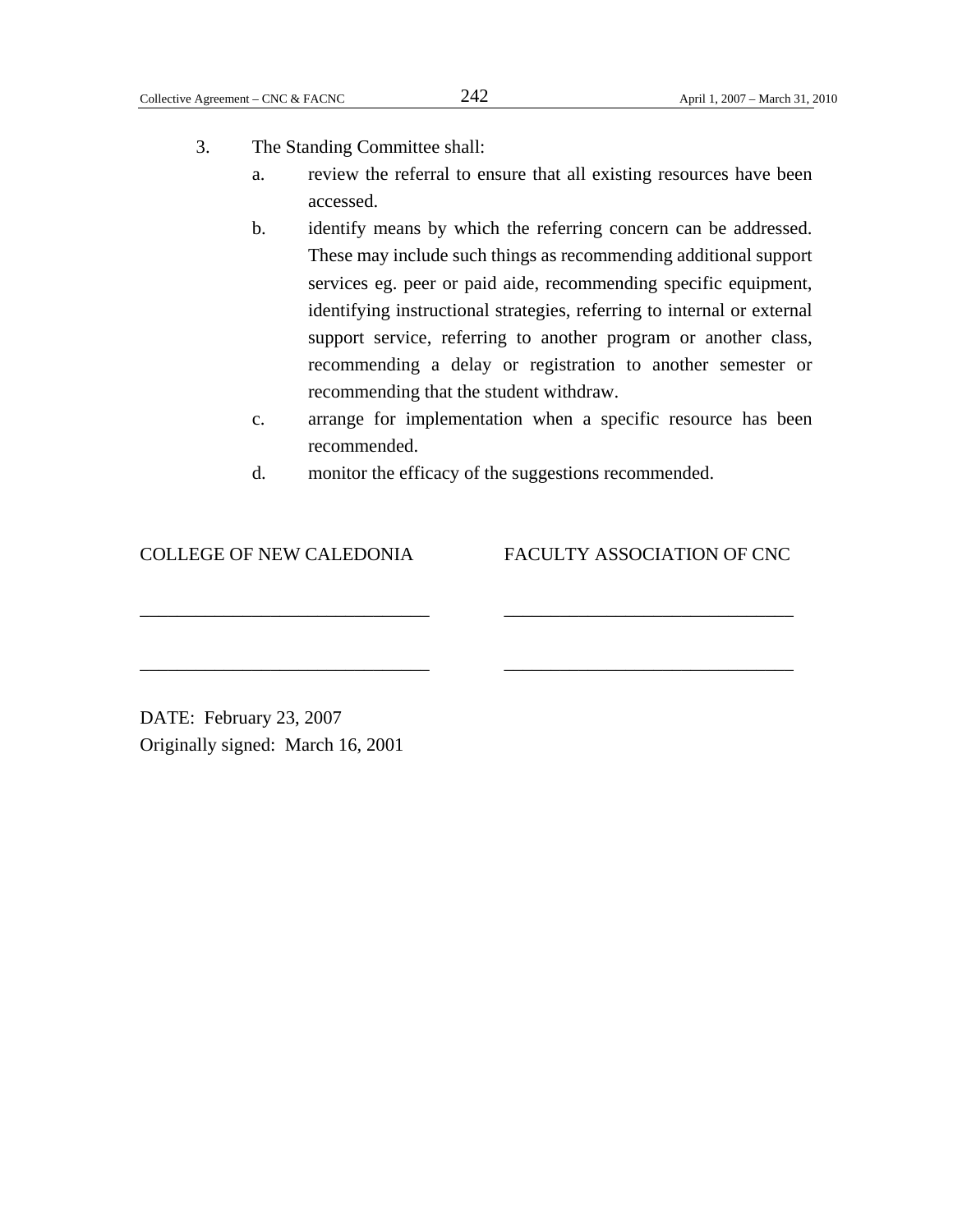# **LETTER OF AGREEMENT BETWEEN: THE COLLEGE OF NEW CALEDONIA AND: THE FACULTY ASSOCIATION OF THE COLLEGE OF NEW CALEDONIA**

# **RE: TRANSITION FOR THE NORTHERN COLLABORATIVE BACCALAUREATE NURSING PROGRAM (the "NCBNP")**

As of the signing of this agreement the local parties agree that the following faculty employees were listed in the Letter of Agreement on the Transition for the Northern Collaborative Baccalaureate Nursing Programme (June 1, 1999):

1. Friedrich, Kori 2. Ollech, Sandy 3. Sullivan, Gail

The parties understand that these listed faculty employees have the order of seniority listed above. The terms and conditions that applied in the Letter of Agreement on the NCBNP of June 1, 1999 continue to apply.

\_\_\_\_\_\_\_\_\_\_\_\_\_\_\_\_\_\_\_\_\_\_\_\_\_\_\_\_\_\_\_ \_\_\_\_\_\_\_\_\_\_\_\_\_\_\_\_\_\_\_\_\_\_\_\_\_\_\_\_\_\_\_

\_\_\_\_\_\_\_\_\_\_\_\_\_\_\_\_\_\_\_\_\_\_\_\_\_\_\_\_\_\_\_ \_\_\_\_\_\_\_\_\_\_\_\_\_\_\_\_\_\_\_\_\_\_\_\_\_\_\_\_\_\_\_

COLLEGE OF NEW CALEDONIA FACULTY ASSOCIATION OF CNC

DATE: February 23, 2007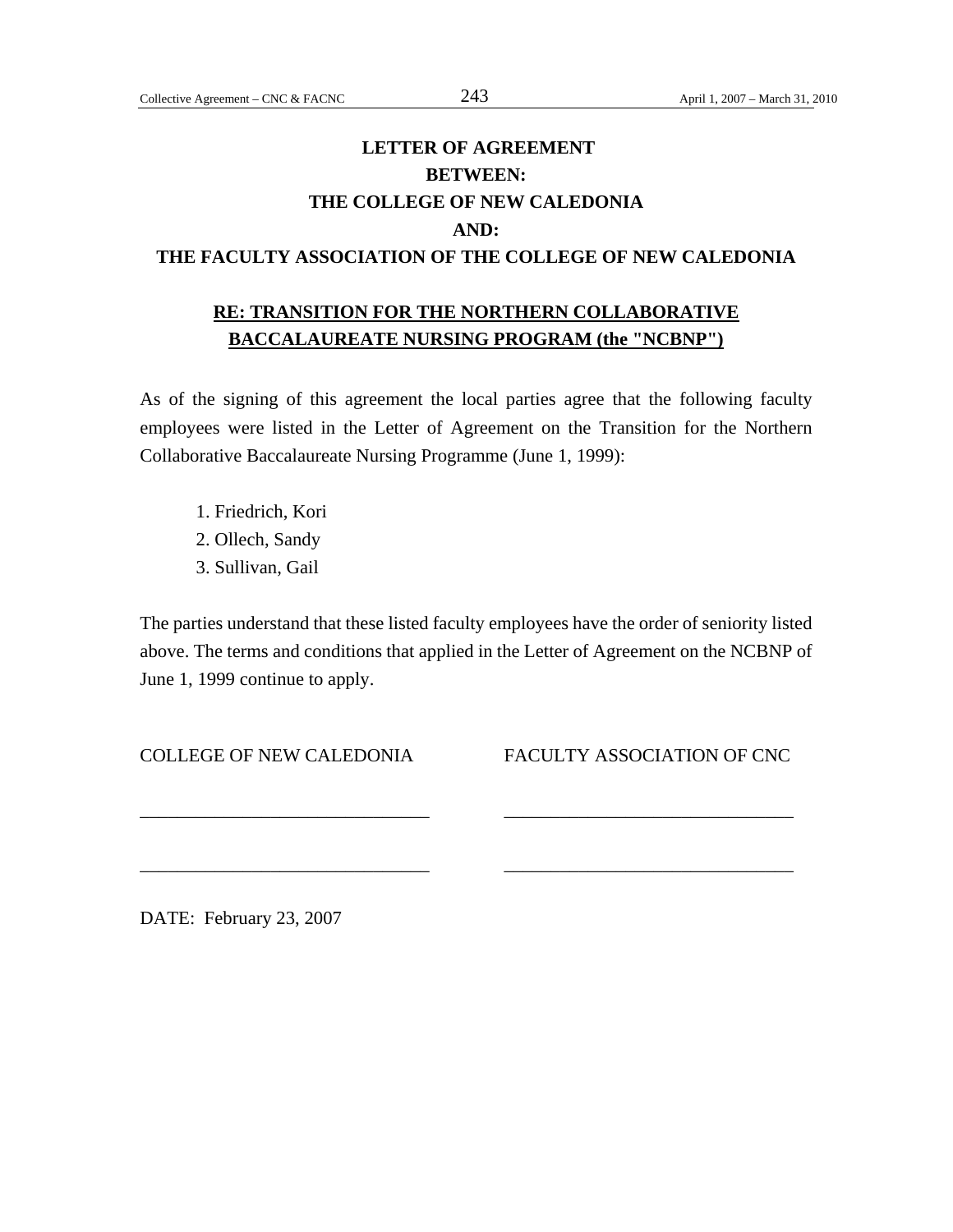# **LETTER OF AGREEMENT BETWEEN: THE COLLEGE OF NEW CALEDONIA AND: THE FACULTY ASSOCIATION OF THE COLLEGE OF NEW CALEDONIA**

### **RE: WORK ON STATUTORY HOLIDAYS**

Due to the nature of contract training, faculty employees may be required to work on a statutory holiday. If a faculty employee is required to work on a statutory holiday, the following shall apply:

- 1. When a regular faculty employee or a faculty employee on the Non-Regular Seniority List is required to work on a statutory holiday, he/she must give prior written permission. In the case of sessional or part-time appointees not on the Non-Regular Seniority list, the permission of the Faculty Association is also required.
- 2. An employee who works on a statutory holiday must be paid one and one half (1 1/2) times the employees' regular wage for time worked for that day.
- 3. In addition, the College must give the employee a working day off with pay.

This agreement expires at the end of the current collective agreement unless specifically renewed by the parties.

\_\_\_\_\_\_\_\_\_\_\_\_\_\_\_\_\_\_\_\_\_\_\_\_\_\_\_\_\_\_\_ \_\_\_\_\_\_\_\_\_\_\_\_\_\_\_\_\_\_\_\_\_\_\_\_\_\_\_\_\_\_\_

\_\_\_\_\_\_\_\_\_\_\_\_\_\_\_\_\_\_\_\_\_\_\_\_\_\_\_\_\_\_\_ \_\_\_\_\_\_\_\_\_\_\_\_\_\_\_\_\_\_\_\_\_\_\_\_\_\_\_\_\_\_\_

COLLEGE OF NEW CALEDONIA FACULTY ASSOCIATION OF CNC

DATE: March 8, 2007 Originally signed: April 5, 2005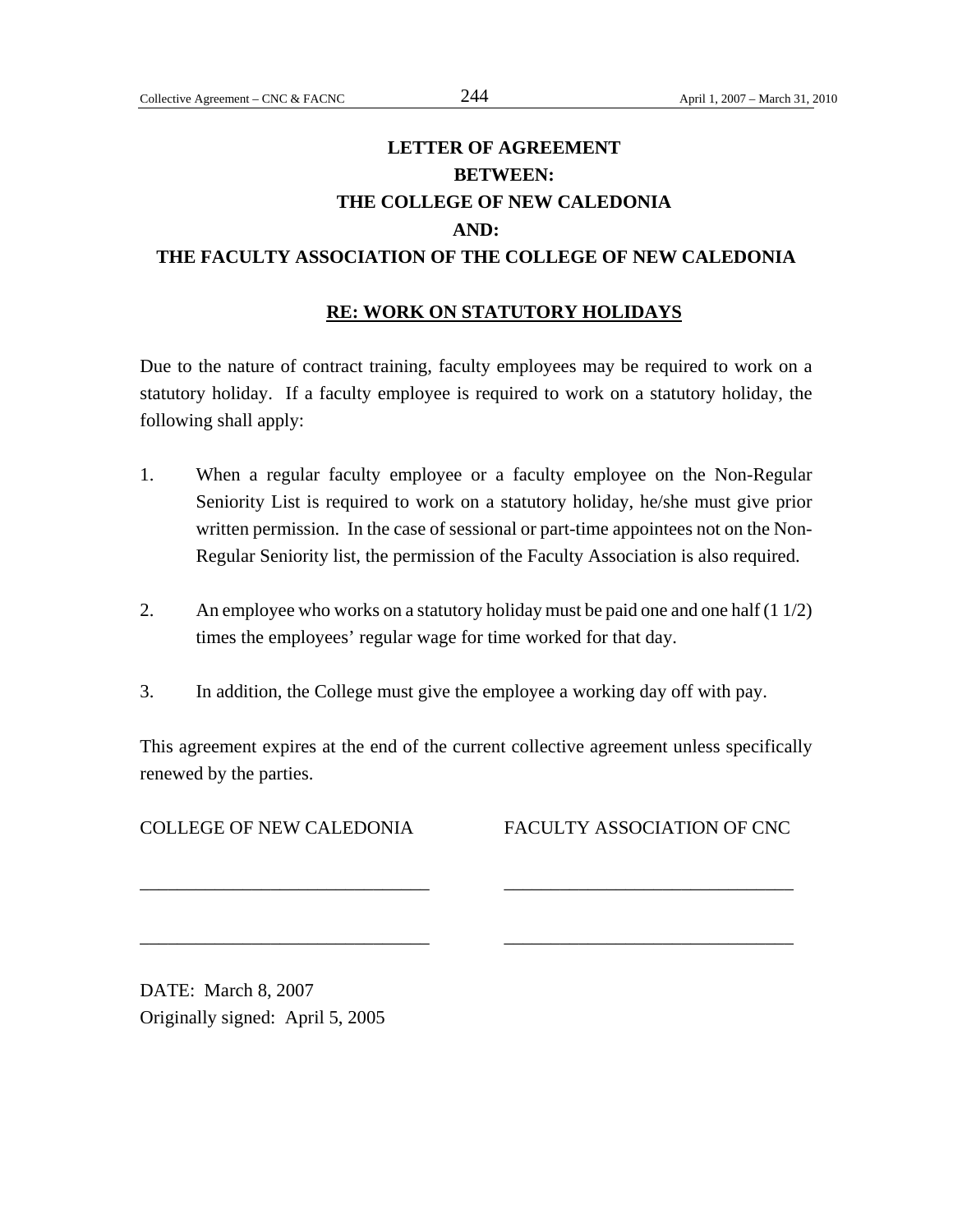# **LETTER OF AGREEMENT BETWEEN: THE COLLEGE OF NEW CALEDONIA AND: THE FACULTY ASSOCIATION OF THE COLLEGE OF NEW CALEDONIA**

#### **RE: ON-LINE DISTRIBUTED LEARNING CREDIT COURSE OFFERINGS**

In order to provide workload language for online distributed learning courses that have been offered $*$  or are being developed at CNC, and to review such activities, the parties agree that online distributed learning shall be governed by the following for the remainder of this collective agreement:

1. **Education Council:** Online distributed learning courses represent an alternate method of delivery of course material; therefore, Education Council need not approve distributed learning courses on current course material unless this involves major curriculum revisions. However, if the course being developed is actually a new course, Education Council's approval will be required as it is for any other course. Education Council's acceptance of such offerings shall in no way limit the application of Article 9 (Technological Change) of the local collective agreement.

#### 1. **Curriculum Development:**

a. A full-time or regular faculty employee developing an online course shall be provided with a minimum of one (1) section of release for every course he or she develops. The workload release will be determined by mutual agreement of the faculty employee and his or her Dean/Director/Regional Director. The extent to which the College provides technical assistance to the faculty employee in placing the course materials online may be a factor in determining the workload release. This workload agreement shall occur in advance of implementation.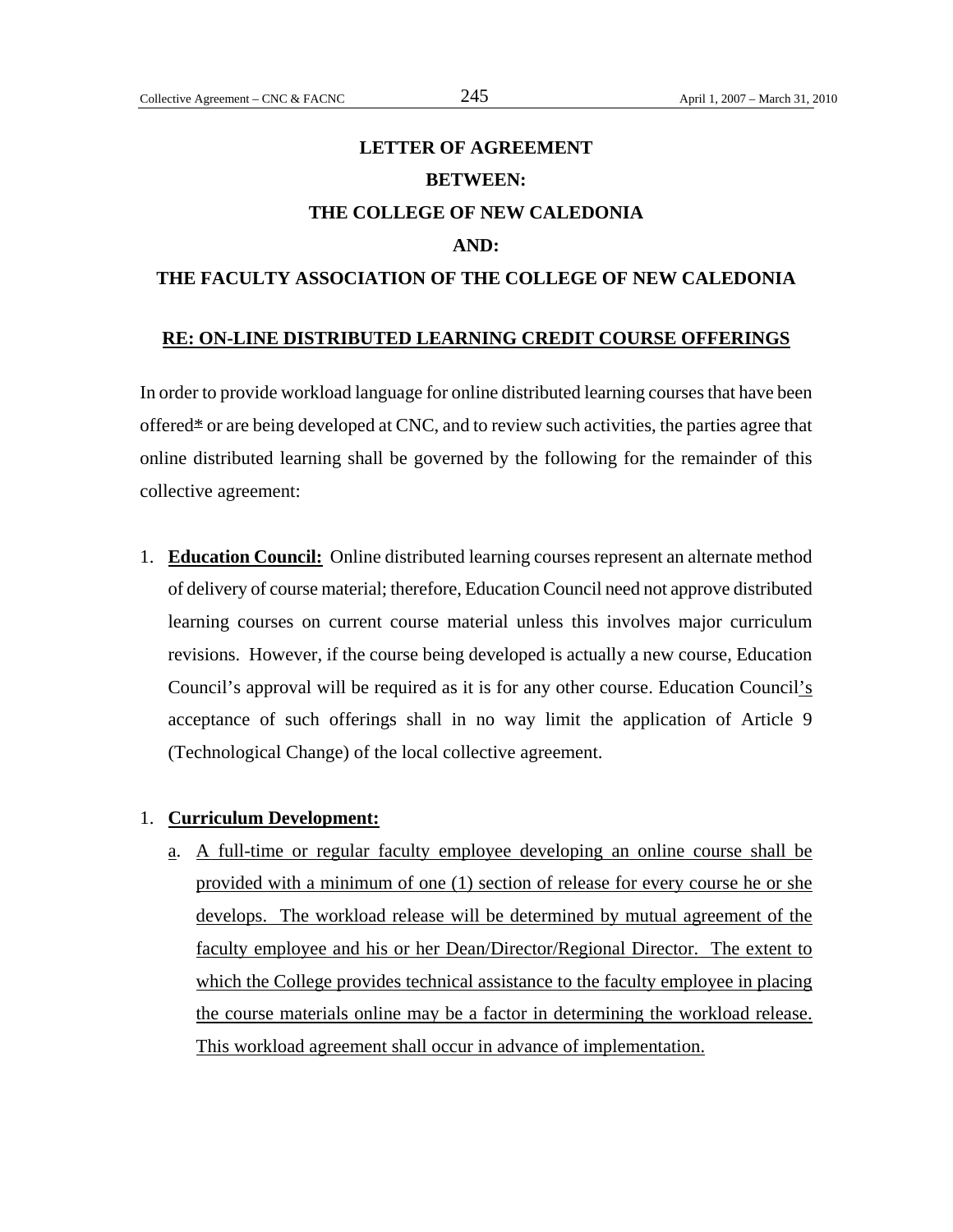- a. If a full-time or regular faculty employee is required to prepare major curriculum revisions or successfully makes a case that major curriculum revisions are necessary, the workload release shall be determined by mutual agreement of the faculty employee and his/her Dean/Director/Regional Director as outlined in Article 10.10.1 of the Local Agreement. This workload agreement shall occur in advance of implementation.
- b. Non-regular part-time faculty employees developing or revising course materials are considered Type4. The hours required for the course development shall be reached by mutual agreement of the faculty employee and his/her Dean/Director/Regional Director. This workload agreement shall occur in advance of implementation. The written agreement of the Faculty Association is also required. It is recognized that the nature of on-line development opportunities requires that the parties reach agreement in a timely manner.

#### 3. **Course Instruction:** \*

- a. For faculty employees, the course delivery hours will equal the length of the course.
- b. Since the online environment may be a new experience, faculty employees using this medium for the first time will be given additional time to assist with delivery. This additional time will be determined by mutual agreement between the faculty employee and his or her Dean/Director/Regional Director. This workload agreement shall occur in advance of the implementation. The Faculty Association shall be informed of this workload agreement in accordance with Article 10.19.2 of the Local Agreement.
- 1. **Class Size:** The number of students to be enrolled shall be set by mutual agreement of the faculty employee and the Dean/Director/Regional Director having due regard for the method of delivery, the kind of course offered and the demands of an online environment. Mutual agreement shall not be unreasonably denied by the faculty employee or the Dean/Director/Regional Director.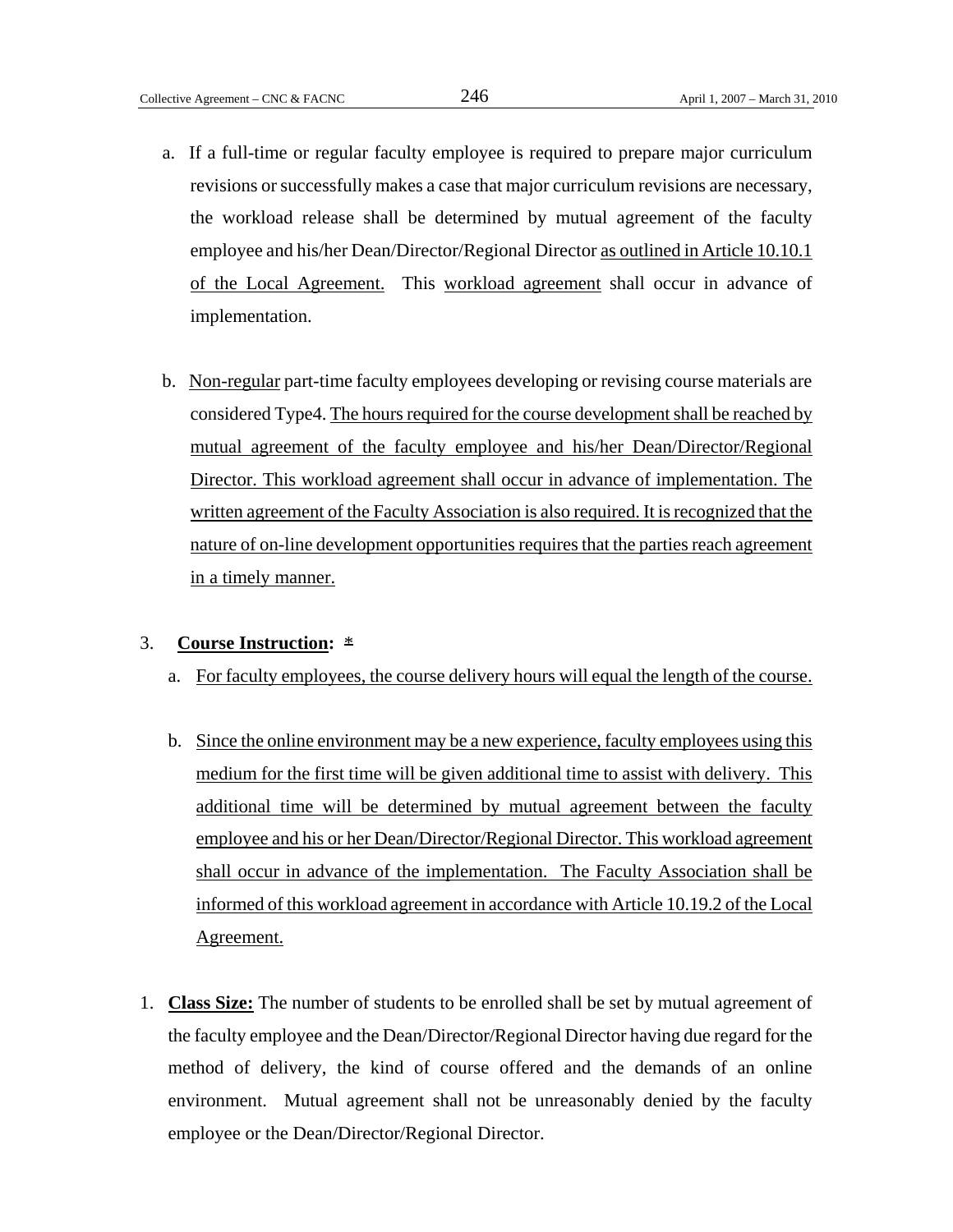- 2. **Workload Classification:** Delivery workload will be according to the workload classification in Article 10 of the Local Agreement.
- 3. **Technical Support and Training:** \*The College will provide adequate technical support and training for all faculty employees teaching online courses.\*
- 4. **Copyright:** \*
	- a. The copyright provisions of Article 16.3 of the local agreement and Article 5 of the Common Agreement apply.
	- b. When external funding is acquired for curriculum development, copyright provisions of the funding contract apply.
- 1. As per Article 6.6.9 of the Common Agreement, no regular employee will be laid off as a direct result of the introduction of distributed learning or education technology. \*

This letter of agreement expires on renewal of this Agreement unless specifically renewed by the parties.

\_\_\_\_\_\_\_\_\_\_\_\_\_\_\_\_\_\_\_\_\_\_\_\_\_\_\_\_\_\_\_ \_\_\_\_\_\_\_\_\_\_\_\_\_\_\_\_\_\_\_\_\_\_\_\_\_\_\_\_\_\_\_

\_\_\_\_\_\_\_\_\_\_\_\_\_\_\_\_\_\_\_\_\_\_\_\_\_\_\_\_\_\_\_ \_\_\_\_\_\_\_\_\_\_\_\_\_\_\_\_\_\_\_\_\_\_\_\_\_\_\_\_\_\_\_

COLLEGE OF NEW CALEDONIA FACULTY ASSOCIATION OF CNC

DATE: March 2, 2007 Originally signed: April 5, 2005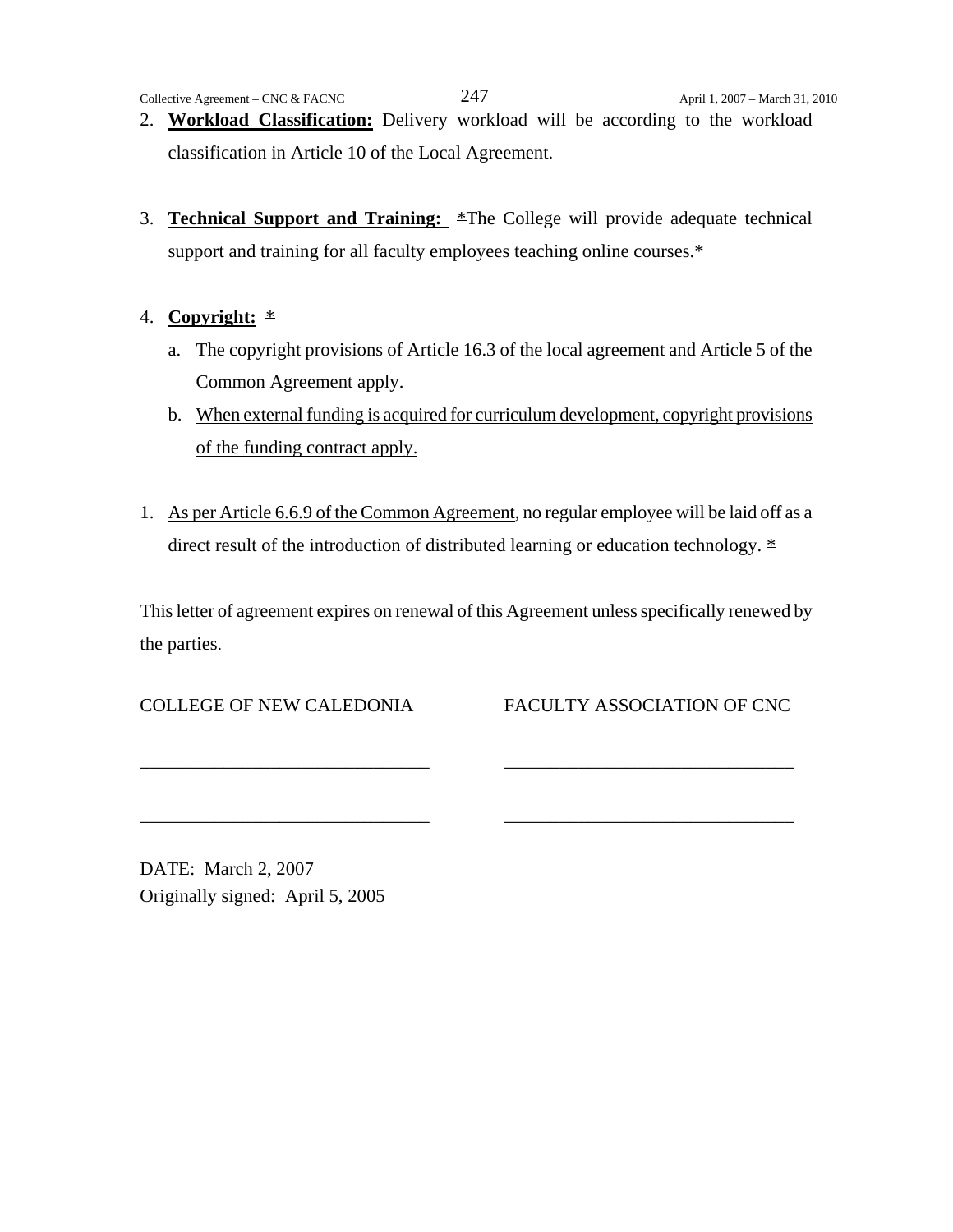# **LETTER OF AGREEMENT BETWEEN: THE COLLEGE OF NEW CALEDONIA AND: THE FACULTY ASSOCIATION OF THE COLLEGE OF NEW CALEDONIA**

## **RE: PRIOR LEARNING ASSESSMENT - PLA (ARTICLE 4) – COMMON AGREEMENT**

In order to provide an opportunity for review of PLA related activities, the parties agree to the following:

- 1. After a PLA candidate has been referred to the discipline or content specialist faculty employee by the PLA Co-ordinator, an initial consultation will be conducted between the PLA Co-ordinator and the faculty employee.
- 2. After consultation with the PLA Co-ordinator, the methodology and length of time to perform PLA for a specific course shall be mutually agreed on by the administrator (Dean, Regional Director, or Director) and the faculty employee prior to any work being conducted. The work required for PLA includes but is not limited to "classroom-based and individual advising; classroom-based and individual assessment, training and upgrading; development of assessment tools; and training in the use of flexible assessment". Faculty employees shall keep academic administrators apprised of any changes to initial work estimates.
- 3. Each hour of PLA work is equivalent to one hour of faculty employee's hourly pay at the time the PLA work is conducted.
- 4. Full-time faculty employees, who, pursuant to the Collective Agreement have full workloads (meaning the maximum number of students and/or the maximum number of hours) and who provide PLA work shall be paid overload rates as per the Collective Agreement or by mutual agreement may opt to take a section(s) release in a future academic term.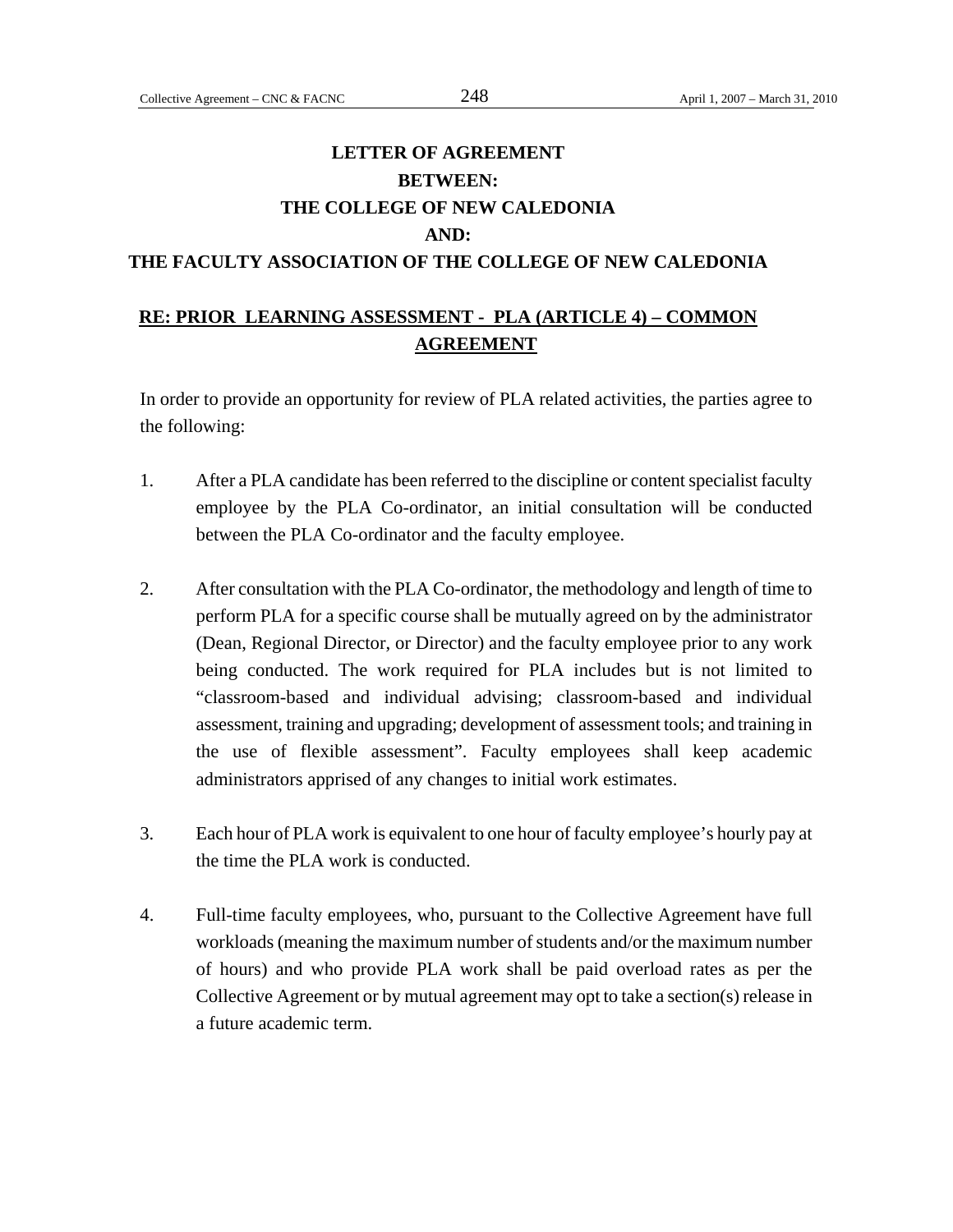- 5. Part-time faculty shall be paid hour for hour for PLA work. For part-time employees who are at or near their maximum part-time workload, PLA work shall not change their appointment status from part-time to sessional unless PLA takes more than three (3) hours per week above the part-time maximum hours.
- 6. Employer-paid training time and expenses in the methodology and application of PLA shall be made available on an annual basis.
- 7. The parties agree that this letter of agreement shall be reviewed in April 2002. At that time, the College shall provide the Union with information relating to the number, length, and types of PLA that have occurred within the various divisions and regions.

\_\_\_\_\_\_\_\_\_\_\_\_\_\_\_\_\_\_\_\_\_\_\_\_\_\_\_\_\_\_\_ \_\_\_\_\_\_\_\_\_\_\_\_\_\_\_\_\_\_\_\_\_\_\_\_\_\_\_\_\_\_\_

\_\_\_\_\_\_\_\_\_\_\_\_\_\_\_\_\_\_\_\_\_\_\_\_\_\_\_\_\_\_\_ \_\_\_\_\_\_\_\_\_\_\_\_\_\_\_\_\_\_\_\_\_\_\_\_\_\_\_\_\_\_\_

#### COLLEGE OF NEW CALEDONIA FACULTY ASSOCIATION OF CNC

DATE: January 17, 2007 Originally signed: March 28, 2001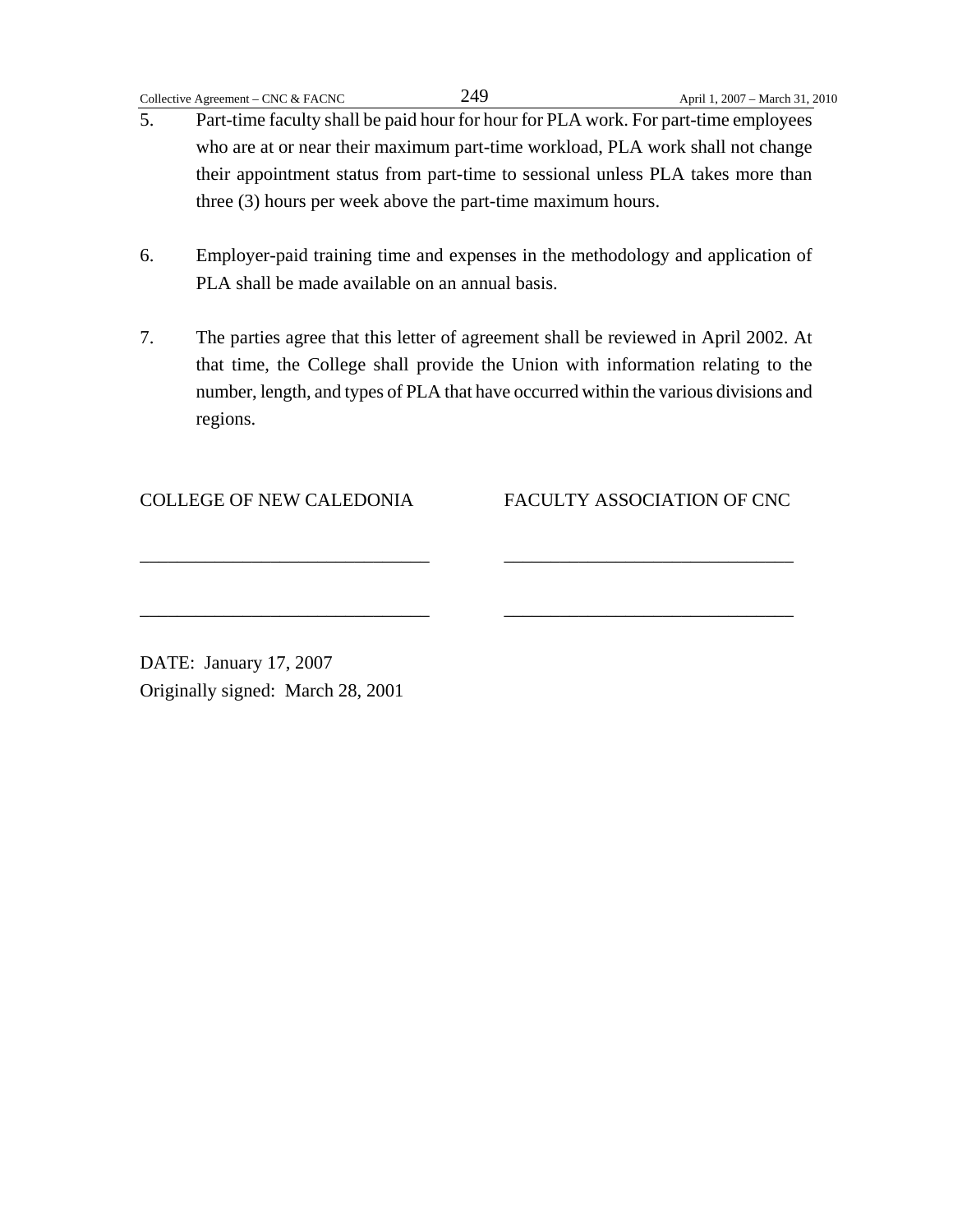# **LETTER OF AGREEMENT BETWEEN: THE COLLEGE OF NEW CALEDONIA AND: THE FACULTY ASSOCIATION OF THE COLLEGE OF NEW CALEDONIA**

## **RE: LOU #3**

As of the signing of this agreement the local parties agree that the following faculty employees were listed in Letter of Understanding #3 of the Common Agreement (1998- 2001):

Marion Tamkin, Beth Carver, Val Waughtal, Heather Mohr.

The parties understand that these listed faculty employees have the right to appointments before any regular part-time employees. The terms and conditions that applied in Letter of Understanding #3 continue to apply unless explicitly superseded by later provisions.

\_\_\_\_\_\_\_\_\_\_\_\_\_\_\_\_\_\_\_\_\_\_\_\_\_\_\_\_\_\_\_ \_\_\_\_\_\_\_\_\_\_\_\_\_\_\_\_\_\_\_\_\_\_\_\_\_\_\_\_\_\_\_

\_\_\_\_\_\_\_\_\_\_\_\_\_\_\_\_\_\_\_\_\_\_\_\_\_\_\_\_\_\_\_ \_\_\_\_\_\_\_\_\_\_\_\_\_\_\_\_\_\_\_\_\_\_\_\_\_\_\_\_\_\_\_

COLLEGE OF NEW CALEDONIA FACULTY ASSOCIATION OF CNC

DATE: January 17, 2007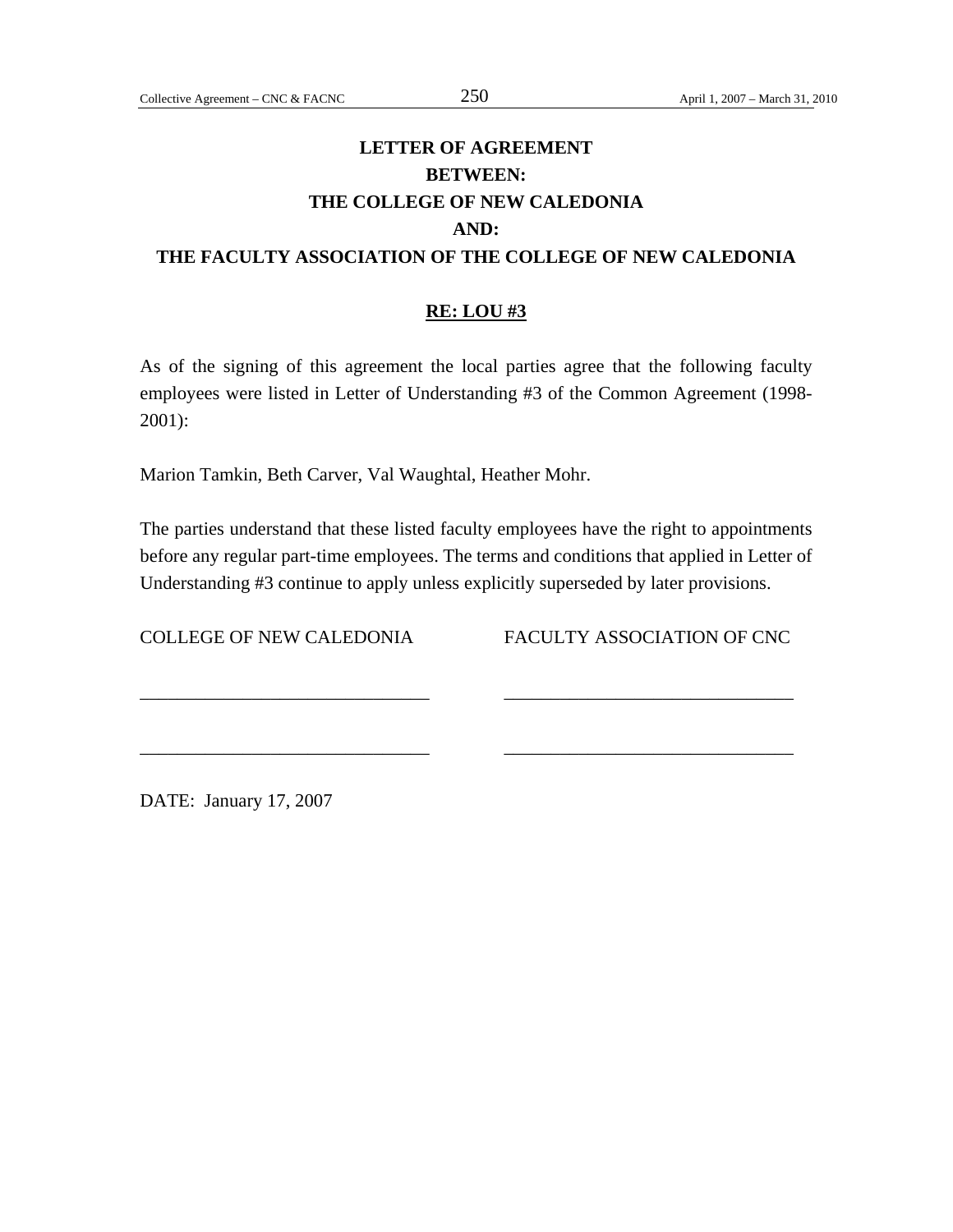## **LETTER OF AGREEMENT BETWEEN: COLLEGE OF NEW CALEDONIA AND: THE FACULTY ASSOCIATION OF CNC**

## **RE: LIST OF FACULTY REGULARIZED UNDER ARTICLE 6 OF THE COMMON AGREEMENT**

1. The following individuals shall be regularized as of August 1, 2000, with regard to pay and workload. These individuals shall be deemed to have met the probationary period requirements.

Bennett, Bruce\* Galbraith, Evelyn\* Smith, Beth\*

| DUNNU, DIUCC             |   |
|--------------------------|---|
| Benoit, Gerri-Lynne*     | K |
| Brbot-Cook, Rosemary*    | N |
| Clare, Sheldon*          | N |
| Crellin, Alison          | N |
| Djuric, Anna* (on leave) | R |
|                          |   |

Eeddy, Mona Stewart, Heather Aichael-Didier, Dani Tompkins, Eric\* ourke, David

AcCabe, Susan Sturt, Dawn (on leave) Fealis, Waneta\* VanNice, Michelle

- 2. The individuals identified by an asterisk shall be regularized to a full-time appointment effective August 1, 2000.
- 3. For those individuals not identified by an asterisk, the parties shall agree on a workload percentage for Regular Part-time faculty based on their workload percentage over the last two years and the expected work in the two semesters/trimesters following August 1, 2000.
- 4. Those individuals who took leave prior to agreement on Article 6.1 of the Common Agreement shall be notified of the change in their employment status and shall be given the opportunity to return to work for the January 2001 semester under the changed status if they so desire.

\_\_\_\_\_\_\_\_\_\_\_\_\_\_\_\_\_\_\_\_\_\_\_\_\_\_\_\_\_\_\_ \_\_\_\_\_\_\_\_\_\_\_\_\_\_\_\_\_\_\_\_\_\_\_\_\_\_\_\_\_\_\_

\_\_\_\_\_\_\_\_\_\_\_\_\_\_\_\_\_\_\_\_\_\_\_\_\_\_\_\_\_\_\_ \_\_\_\_\_\_\_\_\_\_\_\_\_\_\_\_\_\_\_\_\_\_\_\_\_\_\_\_\_\_\_

COLLEGE OF NEW CALEDONIA FACULTY ASSOCIATION OF CNC

DATE: March 8, 2007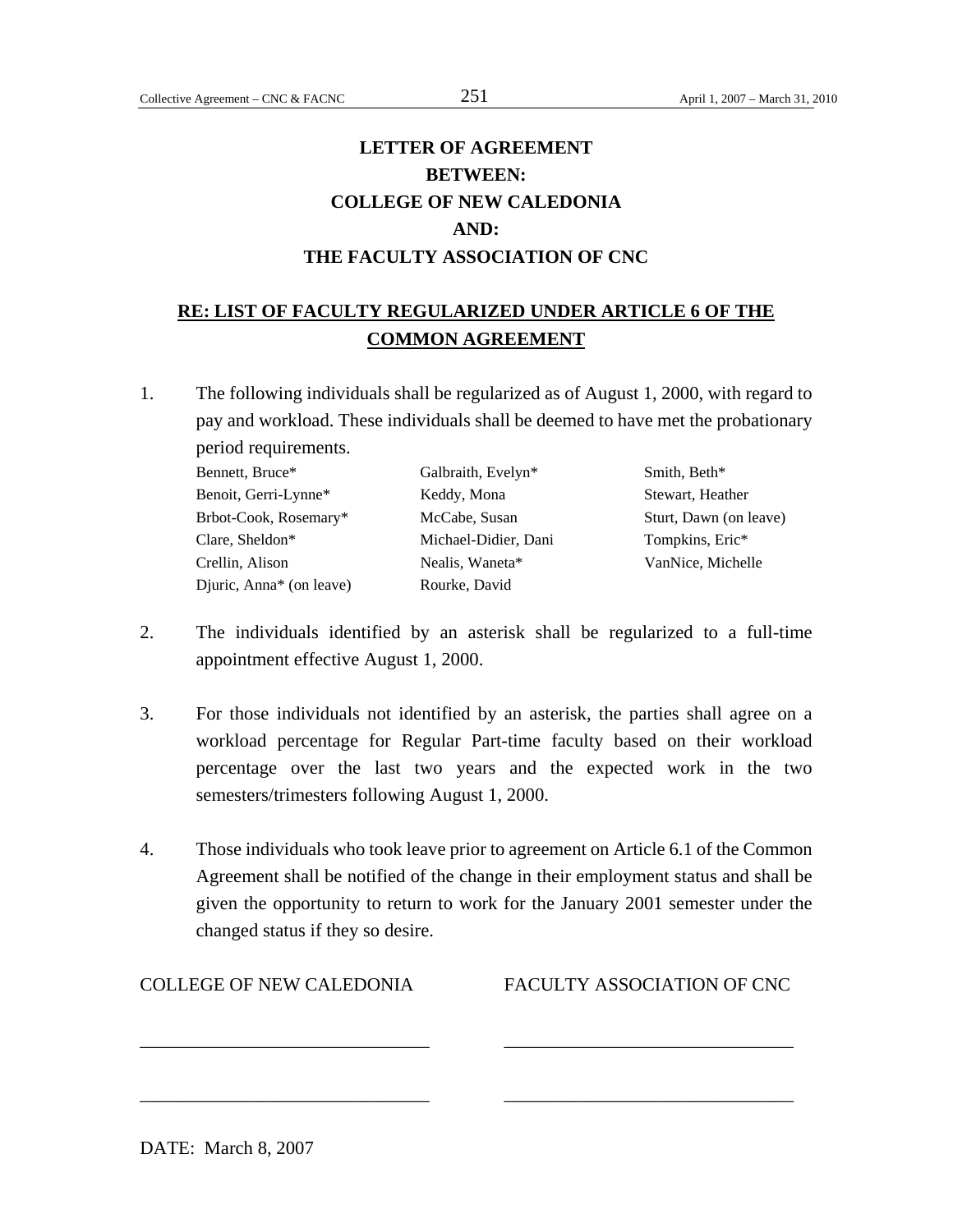# **LETTER OF AGREEMENT BETWEEN: THE COLLEGE OF NEW CALEDONIA AND: THE FACULTY ASSOCIATION OF THE COLLEGE OF NEW CALEDONIA**

## **RE: INFORMAL HARASSMENT COMPLAINT GUIDELINES & APPLICATION OF ARTICLE 2 (Harassment) - COMMON AGREEMENT**

When a harassment complaint is received by an academic administrator (Dean, Director, and/or Regional Director), the following process will apply:

The academic administrator shall meet with the complainant and/or the alleged harasser and try to resolve informally the complaint in an expeditious manner. If the complaint is resolved then the manner will be considered closed.

If the complaint is not resolved, the academic administrator will refer the complainant and the alleged harasser to Article 2 (Harassment) - Common Agreement and inform the Director of Human Resources and the President or Chief Steward of the Faculty Association that the harassment complaint has been received, and whether or not the complainant and the alleged harasser agree to consensual mediation.

Should the complainant and the alleged harasser agree to mediation, the local parties will meet to discuss the nature of complaint and select a mediator from the list of local mediators.

In the event that the complainant or alleged harasser does not agree to mediation, or a resolution is not reached during mediation, the local parties agree that an investigator will be selected from the list of investigators named by JADRC or a local investigator may be chosen by mutual agreement of the parties.

\_\_\_\_\_\_\_\_\_\_\_\_\_\_\_\_\_\_\_\_\_\_\_\_\_\_\_\_\_\_\_ \_\_\_\_\_\_\_\_\_\_\_\_\_\_\_\_\_\_\_\_\_\_\_\_\_\_\_\_\_\_\_

\_\_\_\_\_\_\_\_\_\_\_\_\_\_\_\_\_\_\_\_\_\_\_\_\_\_\_\_\_\_\_ \_\_\_\_\_\_\_\_\_\_\_\_\_\_\_\_\_\_\_\_\_\_\_\_\_\_\_\_\_\_\_

| <b>COLLEGE OF NEW CALEDONIA</b> |  |
|---------------------------------|--|
|---------------------------------|--|

FACULTY ASSOCIATION OF CNC

DATE: January 17, 2007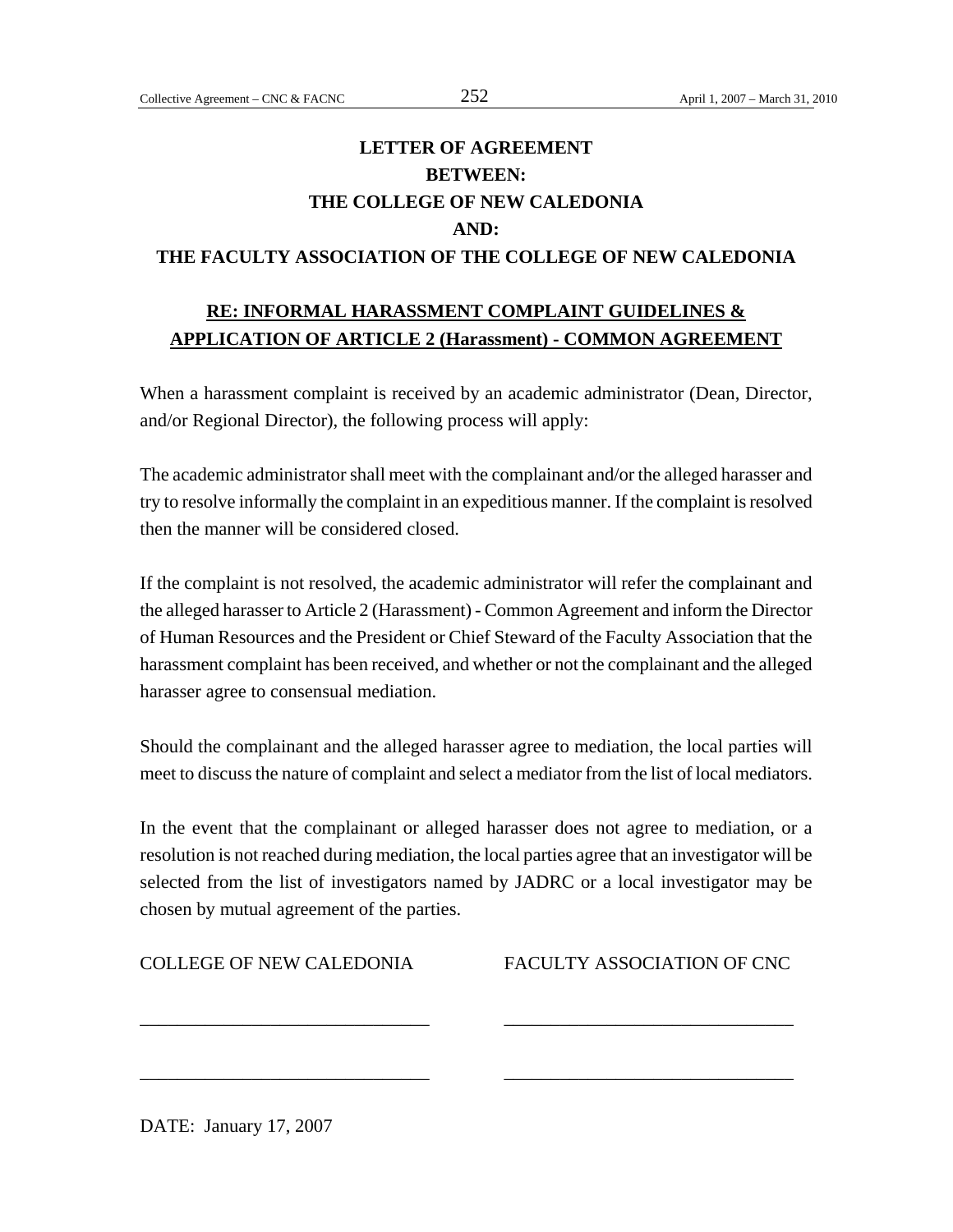## **LETTER OF AGREEMENT BETWEEN: THE COLLEGE OF NEW CALEDONIA AND: THE FACULTY ASSOCIATION OF THE COLLEGE OF NEW CALEDONIA**

## **RE: EARLY INTERVENTION SERVICES WITHOUT PREJUDICE/WITHOUT PRECEDENT**

The parties agree that the following positions from the Early Intervention Services program at the Lakes District Campus shall be included in the bargaining unit: Occupational Therapist, Physical Therapist, and Speech/Language Pathologist in. As per Articles 10.1.1 and 10.1.2 of the Collective Agreement, the parties agree that these positions will be classified as Type 4 workloads. As Type 4 faculty positions, all terms and conditions of the Collective Agreement shall apply with only the following amendments:

- 1. A Speech/Language Pathologist, Physical Therapist, and/or Occupational Therapist with an average of twenty two (22) to thirty-five (35) hours of service delivery is a full-time faculty employee.
- 2. A full-time Speech/Language Pathologist, Physical Therapist, and/or Occupational Therapist shall work a maximum of thirty-five (35) hours per week. For the purpose of this article, maximum hours shall be an average over the working year. With the faculty employee's written permission, the maximum hours of service delivery in any one week may be increased by five (5) hours.
- 3. Vacation entitlement for a full-time employee:

A full-time employee in this category shall initially receive a vacation period of twenty-three (23) working days, which shall include a period of not less than twenty (20) consecutive working days if requested by the faculty employee.

It is specifically agreed that Chantal Phillips shall receive a vacation period of twenty-four and one half (24.5) days effective 24 months after the date of signing of this letter of agreement. Thereafter, she will receive 1.5 days of additional vacation in each subsequent year until the entitlement reaches a maximum of forty-three (43) days, the same number of vacation days as all other full-time employees covered by the Collective Agreement.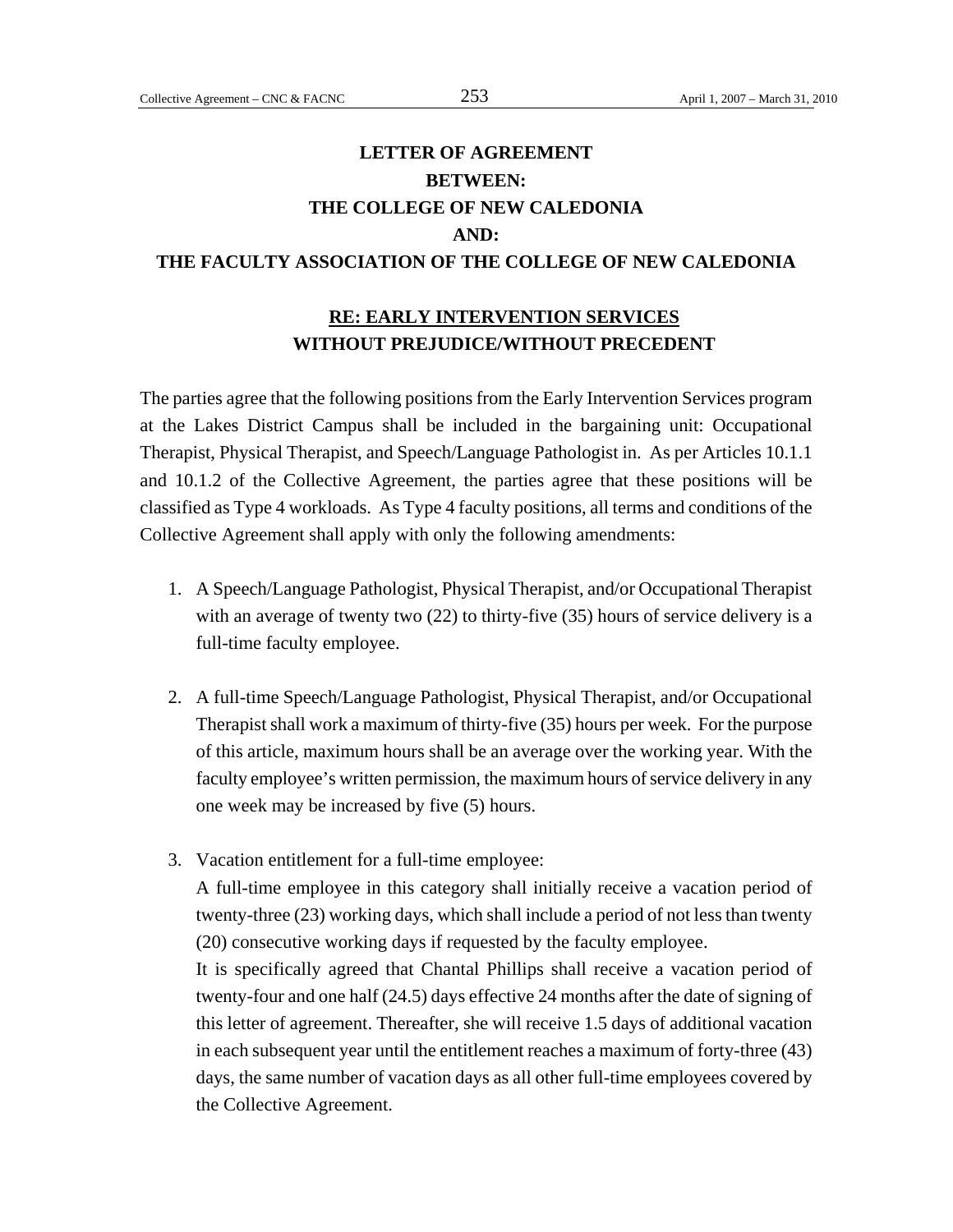Other full-time Speech/Language Pathologist, Physical Therapist, and/or Occupational Therapist shall start to progress on the special vacation entitlement granted to Chantal Phillips starting at the beginning of their fifth year of employment unless other arrangements can be negotiated with the funding agency or authority.

- 4. Vacation entitlement for a part-time employee: A part-time Speech/Language Pathologist, Physical Therapist, and/or Occupational Therapist receives pro-rated vacation pay based upon the entitlement specified in #4 above, calculated on the employees' total wages for the year.
- 5. The scheduling of vacation shall be as per Article 12.1 (a) and 12.1(b) of the Collective Agreement. It is agreed that vacation entitlement will normally be taken at a time that is least likely to interrupt service delivery.
- 6. Given that the Article 6 Regularization provisions have not been finalized at the time of this letter of agreement; and given that this letter is only for a two year term; the parties agree that regularization provisions for this category will included in any renewal of this letter.
- 7. Given that therapy must be provided on a regular on-going basis throughout the year, professional development will be taken at times mutually agreed upon by the employee and the Regional Director such that professional development does not interrupt service delivery. It is expressly agreed that professional development time for this category of employees may be taken in increments of less than a day.
- 8. Either the Union or the employer can serve notification to renew or terminate this agreement after two years from the date of signing.

\_\_\_\_\_\_\_\_\_\_\_\_\_\_\_\_\_\_\_\_\_\_\_\_\_\_\_\_\_\_\_ \_\_\_\_\_\_\_\_\_\_\_\_\_\_\_\_\_\_\_\_\_\_\_\_\_\_\_\_\_\_\_

\_\_\_\_\_\_\_\_\_\_\_\_\_\_\_\_\_\_\_\_\_\_\_\_\_\_\_\_\_\_\_ \_\_\_\_\_\_\_\_\_\_\_\_\_\_\_\_\_\_\_\_\_\_\_\_\_\_\_\_\_\_\_

COLLEGE OF NEW CALEDONIA FACULTY ASSOCIATION OF CNC

DATE: March 1, 2007 Originally signed: August 24, 2000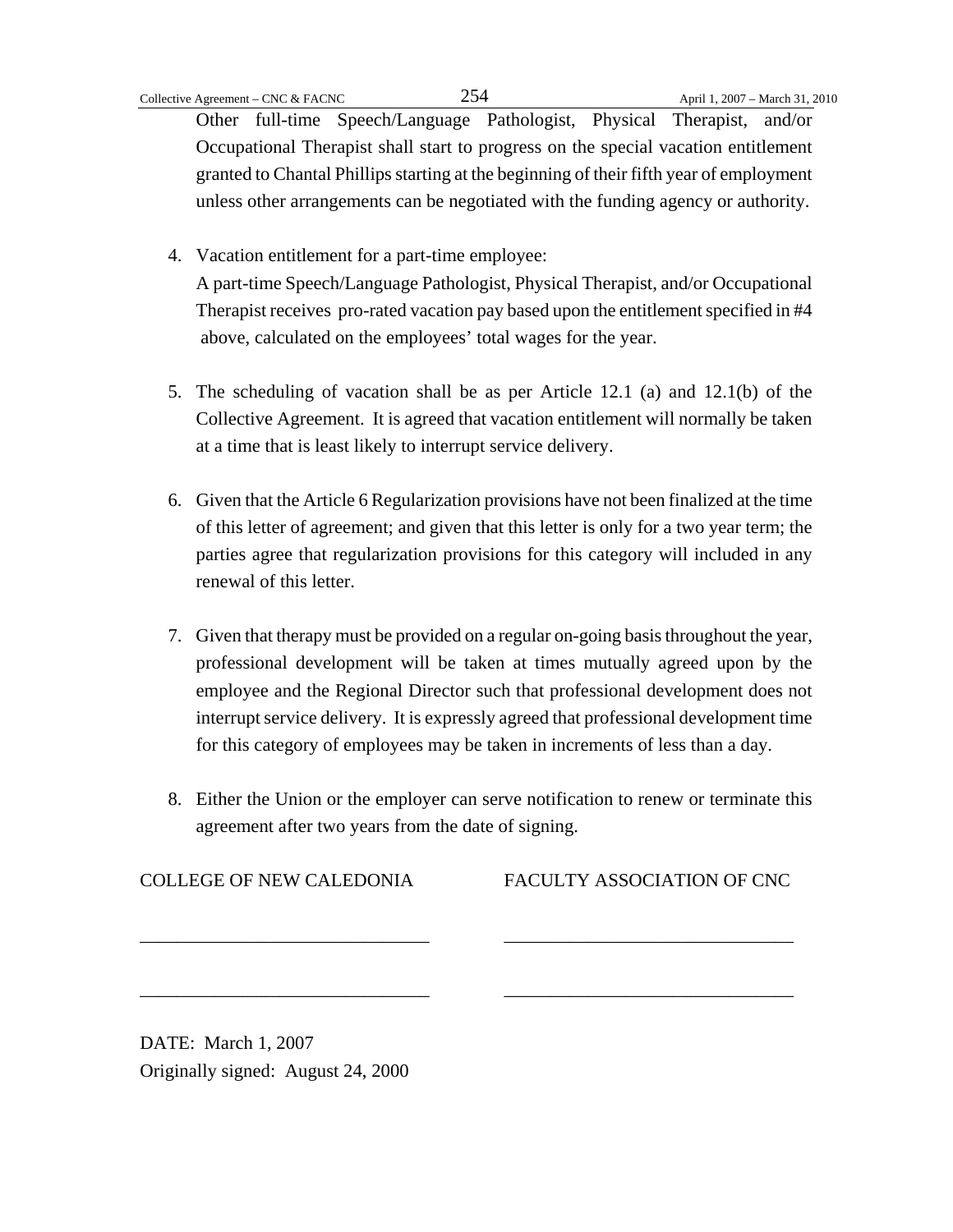# **LETTER OF AGREEMENT BETWEEN: COLLEGE OF NEW CALEDONIA AND: CNC FACULTY ASSOCIATION**

#### **RE: CRIMINAL RECORDS CHECK POLICY COMMITTEE**

The parties agree to establish a College committee to determine a policy for criminal record checks of employees.

The policy shall include, but not be limited to:

- (c) Notifying faculty members in advance that criminal record checks would be conducted;
- (d) Outlining the requirements for which employees would need to have criminal record checks and when such checks would have to take place;

The committee shall consist of at least two representatives of the Faculty Association and at least two representatives of the College.

The committee shall be established no later than September 30, 2007. The Committee shall report to the parties no later than January 31, 2008.

\_\_\_\_\_\_\_\_\_\_\_\_\_\_\_\_\_\_\_\_\_\_\_\_\_\_\_\_\_\_\_ \_\_\_\_\_\_\_\_\_\_\_\_\_\_\_\_\_\_\_\_\_\_\_\_\_\_\_\_\_\_\_

\_\_\_\_\_\_\_\_\_\_\_\_\_\_\_\_\_\_\_\_\_\_\_\_\_\_\_\_\_\_\_ \_\_\_\_\_\_\_\_\_\_\_\_\_\_\_\_\_\_\_\_\_\_\_\_\_\_\_\_\_\_\_

COLLEGE OF NEW CALEDONIA FACULTY ASSOCIATION OF CNC

DATE: January 17, 2007 Originally signed: May 9, 2005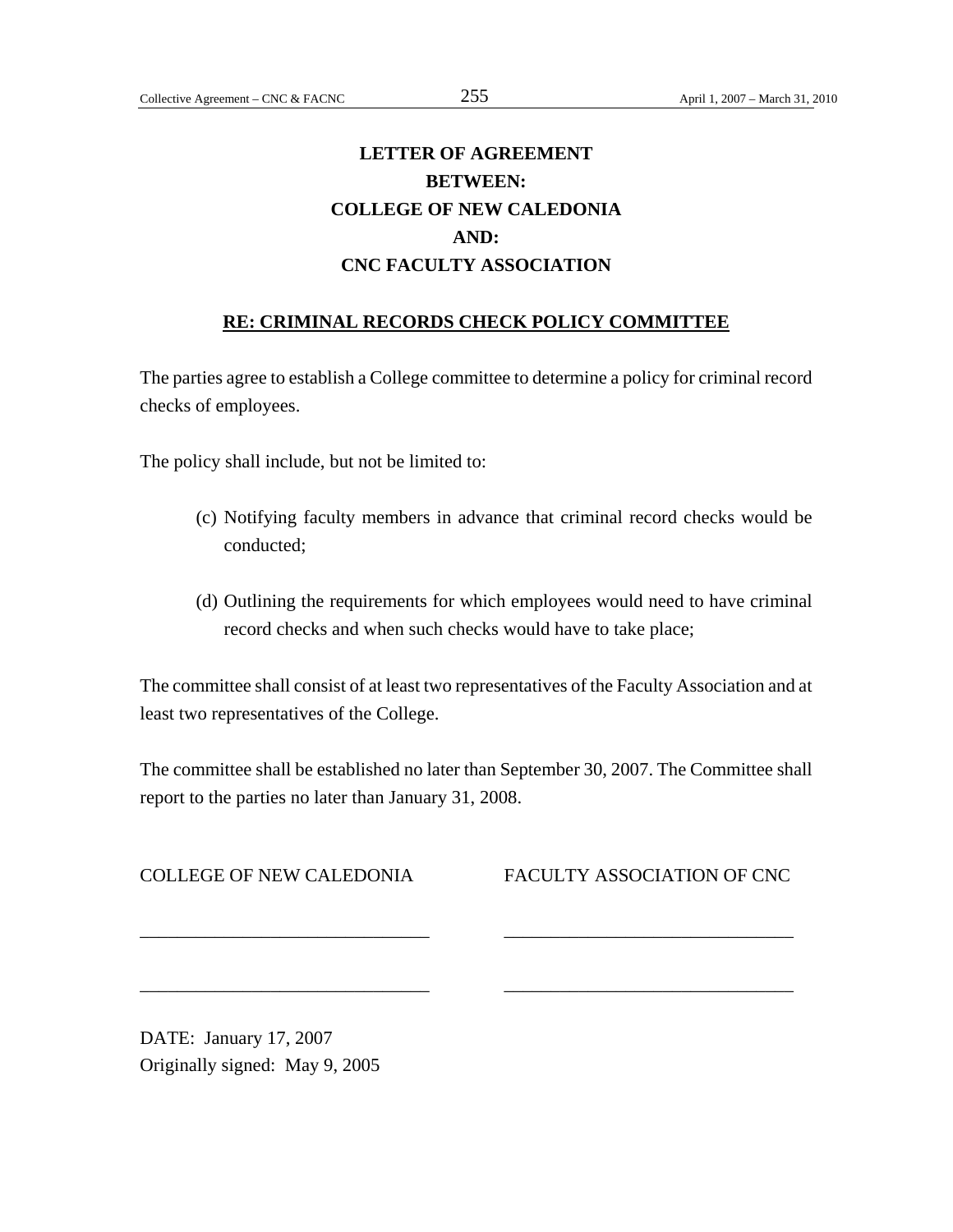# **LETTER OF AGREEMENT BETWEEN: COLLEGE OF NEW CALEDONIA AND: CNC FACULTY ASSOCIATION**

## **RE: PART-TIME FACULTY SALARY SCALE**

The parties agree to create a joint committee consisting of at least three Faculty Association and three College of New Caledonia representatives to examine the part-time faculty salary scale (also referred to as the "secondary scale" in the Common Agreement) during the life of the 2007-2010 Collective Agreement.

The purpose of the committee will be as follows:

- 1. To identify, collect and review data relevant to the exploration of alternatives to the current part-time faculty salary scale; and
- 2. To explore cost-neutral alternatives to the current part-time faculty salary scale.

Factors that may be taken into account include the workload types of faculty employees, rates of pay, the number of steps and length of the scale, the method of advancement on the scale, or other relevant considerations.

The committee may call on other resources, either in Prince George or from regional campuses, to assess the effect of changes to the secondary scales.

The committee shall begin meeting before June 30, 2007, and will meet at least twice per year leading up to negotiations for the renewal of the 2007-10 Collective Agreement. In order for any change to the part-time faculty salary scale to be adopted it must be agreed upon between the parties as an outcome of future negotiations.

This Letter of Agreement expires at the end of the 2007-10 Collective Agreement.

\_\_\_\_\_\_\_\_\_\_\_\_\_\_\_\_\_\_\_\_\_\_\_\_\_\_\_\_\_\_\_ \_\_\_\_\_\_\_\_\_\_\_\_\_\_\_\_\_\_\_\_\_\_\_\_\_\_\_\_\_\_\_

\_\_\_\_\_\_\_\_\_\_\_\_\_\_\_\_\_\_\_\_\_\_\_\_\_\_\_\_\_\_\_ \_\_\_\_\_\_\_\_\_\_\_\_\_\_\_\_\_\_\_\_\_\_\_\_\_\_\_\_\_\_\_

COLLEGE OF NEW CALEDONIA FACULTY ASSOCIATION OF CNC

DATE: March 13, 2007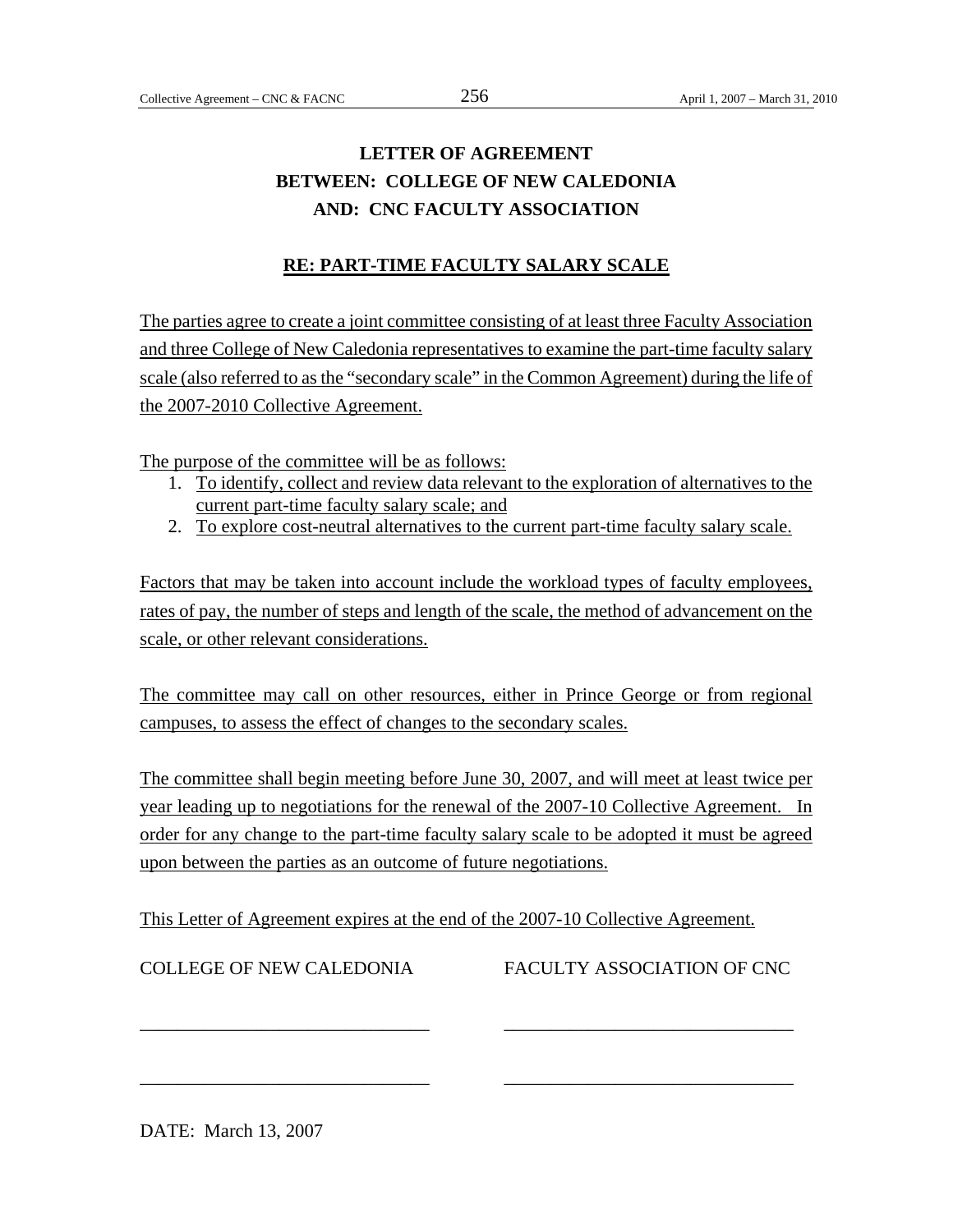## **MEMORANDUM OF AGREEMENT**

**Between: College of New Caledonia** 

(hereinafter referred to as the Employer)

## **And: Faculty Association of the College of New Caledonia**

(hereinafter referred to as the Faculty Association)

#### **And: Pulp Paper and Woodworkers of Canada, Local 29**

(hereinafter referred to as the PPWC)

This Memorandum is subject to ratification of the principles of the parties signatory hereto, and all parties agree to recommend to their respective principles, acceptance of all terms and conditions contained herein and the attached documents.

This Memorandum sets out the terms and conditions which have been agreed between the Parties with respect to matters raised as a consequence of a Section 34 Application before the Industrial Relations Council regarding employees associated with the Volunteer Adult Literacy Training Program (VALT).

It is hereby agreed that:

1) The existing positions associated with the VALT program shall be part of either the PPWC or Faculty Association bargaining units.

As agreed, the existing position in Prince George shall be part of the Faculty Association, the existing position in Quesnel shall be part of the Faculty Association. The remaining positions in Burns Lake, Vanderhoof, and Mackenzie shall remain in the PPWC bargaining unit. When employees in Burns Lake, Vanderhoof, and Mackenzie are doing tutor training and assessment of students, they shall be faculty employees.

- 2) All faculty contracts relating to VALT programs will not longer be considered General Interest Contracts.
- 3) The College will accept the mutual decision of the PPWC and the Faculty Association in determining the bargaining unit status of positions associated to VALT, and any other positions which may in the future be in dispute.
- 4) The Parties have defined a dispute resolution mechanism to settle bargaining unit jurisdictional disputes in the future. The dispute resolution mechanism is attached as "Appendix A".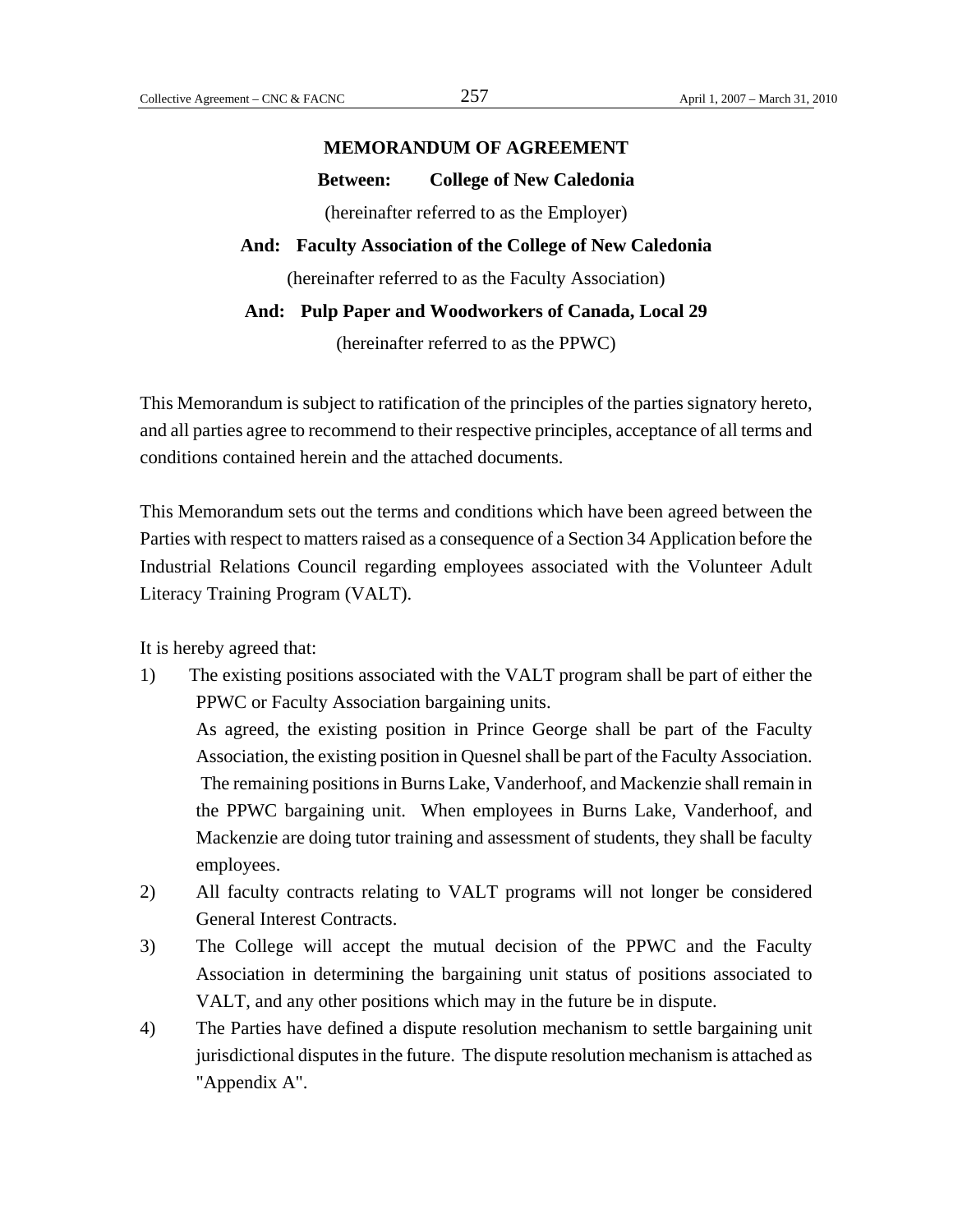- 5) The Parties will accept the definition of "primarily engaged in teaching functions" as the interpretation guidelines in future disputes. The definition is attached hereto as "Appendix B".
- 6) Existing positions, other than VALT will not be the subject of a dispute unless and until there is a significant change in the job duties of the position.

| Signed on behalf of                              | Signed on behalf of the    |  |
|--------------------------------------------------|----------------------------|--|
| FACULTY ASSOCIATION OF                           | PULP PAPER AND WOODWORKERS |  |
| THE COLLEGE OF NEW CALEDONIA OF CANADA, Local 29 |                            |  |

\_\_\_\_\_\_\_\_\_\_\_\_\_\_\_\_\_\_\_\_\_\_\_\_\_\_\_\_\_\_\_\_\_ \_\_\_\_\_\_\_\_\_\_\_\_\_\_\_\_\_\_\_\_\_\_\_\_\_\_\_\_\_\_\_\_\_

\_\_\_\_\_\_\_\_\_\_\_\_\_\_\_\_\_\_\_\_\_\_\_\_\_\_\_\_\_\_\_\_\_ \_\_\_\_\_\_\_\_\_\_\_\_\_\_\_\_\_\_\_\_\_\_\_\_\_\_\_\_\_\_\_\_\_

Signed on behalf of THE COLLEGE OF NEW CALEDONIA

\_\_\_\_\_\_\_\_\_\_\_\_\_\_\_\_\_\_\_\_\_\_\_\_\_\_\_\_\_\_\_\_\_

Date: January 17, 2007

*Original memorandum was dated Dec. 9, 1993, and signed by* 

*FACULTY ASSOCIATION OF THE COLLEGE OF NEW CALEDONIA THE COLLEGE OF NEW CALEDONIA T. A. Weninger George A. Davison Joan M. Connors* 

*PULP PAPER AND WOODWORKERS OF CANADA, LOCAL 29 Nancy Bull Sue McAllister*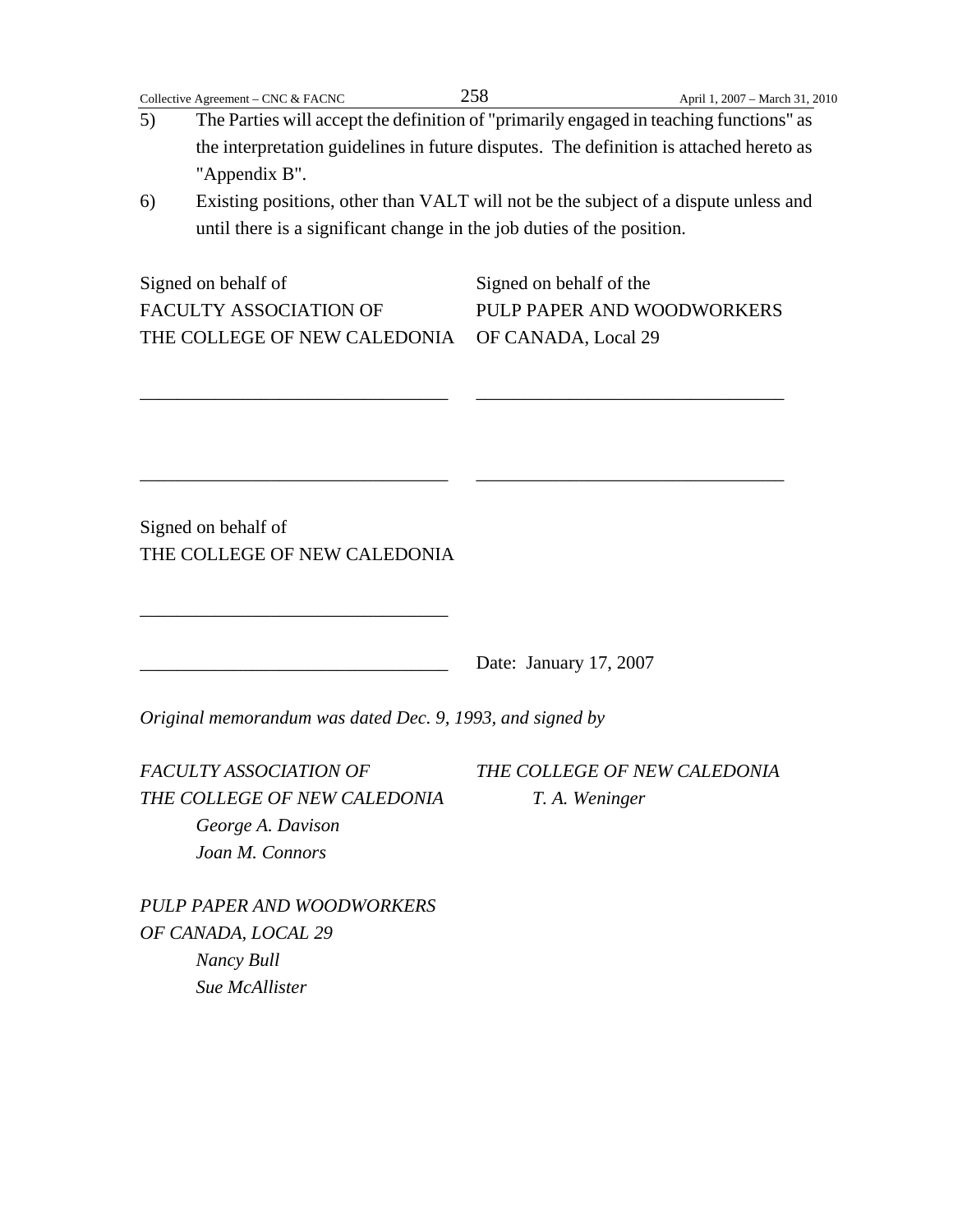#### Appendix A

This memorandum sets out the terms and agreements that have been reached between the PPWC, Local 29, the Faculty Association of the College of New Caledonia and the College of New Caledonia with respect to matters raised as a consequence of the Section 34 application regarding employees associated with VALT (Volunteer Adult Literacy Training).

- (1) The parties agree that positions associated with VALT shall be part of either the PPWC or the Faculty Association bargaining units. Faculty contracts related to VALT will no longer be General Interest contracts.
- (2) The College agrees to accept the mutual agreement of the PPWC and the Faculty Association as determining the bargaining unit status of positions associated with VALT.
- (3) In the event of a jurisdictional dispute the following process will be followed:
	- (g) The process can be initiated by any party, by written notice to the other party, when a position is created or the duties of an existing position are changed. The written notice must be given within ten (10) calendar weeks of the time either party could have reasonably become aware of the action.
	- (b) Upon initiation, all parties shall meet and within twenty-one (21) days shall attempt to reach a mutual agreement. The parties may, by mutual consent, waive any stage or time limits of the procedures described in 3a and 3b.
	- (c) If an agreement is not reached, the matter shall proceed to an informal arbitration process.
		- An arbitrator shall be chosen on a random basis from the following list of names.

| <b>Bob Blasina</b> | *Bob Diebolt  |
|--------------------|---------------|
| Shona Moore        | *Irene Holden |

The matter will be heard by the arbitrator within ten  $(10)$  weeks of the date s/he is selected. In the event that the arbitrator selected cannot hear the matter within this 10 week time limit, the parties shall make a further choice, using the random selection process, until an arbitrator is available to conduct a hearing within the ten (10) week time limit.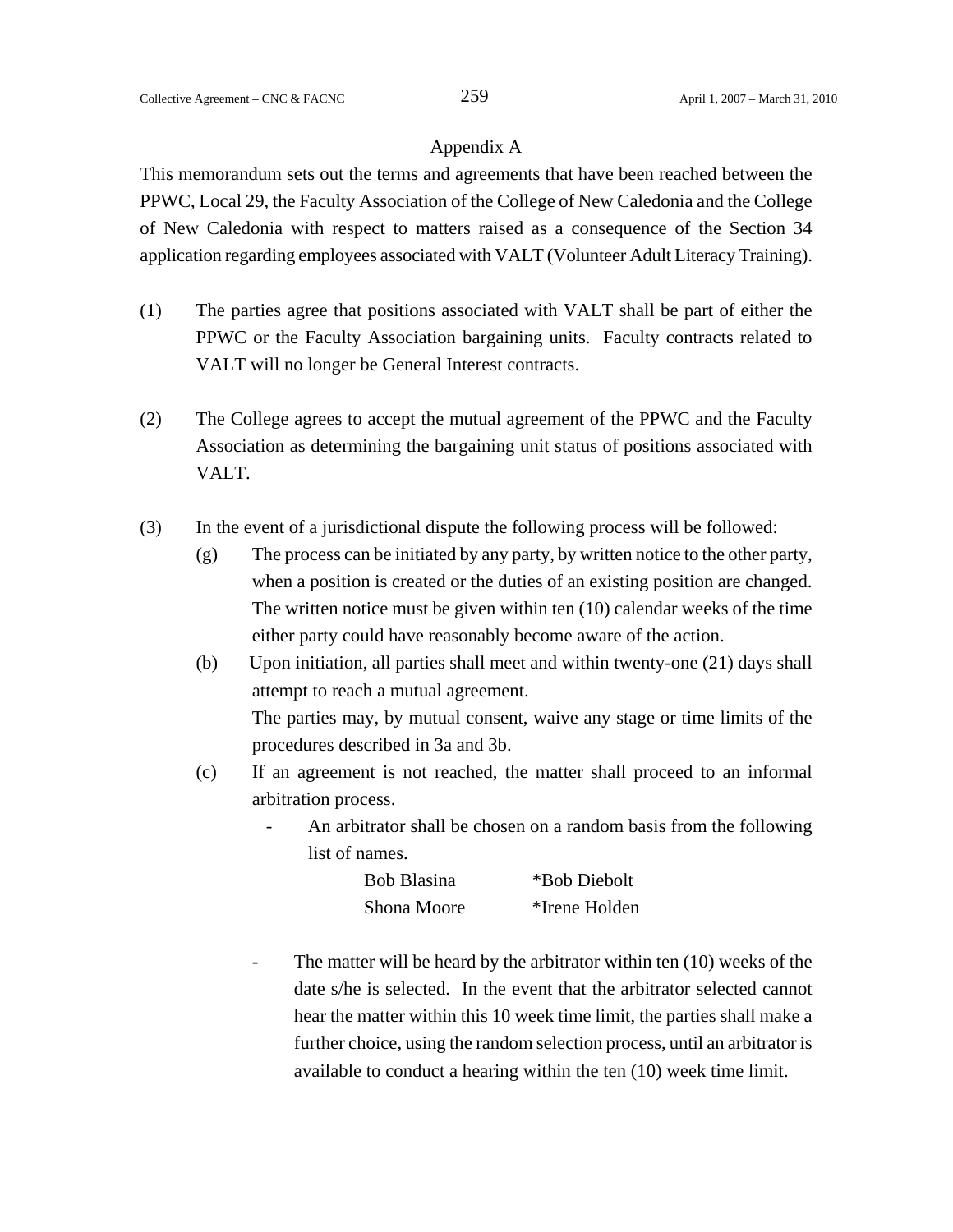### Appendix B

## ARBITRATOR'S INTERPRETATION GUIDELINE

\_\_\_\_\_\_\_\_\_\_\_\_\_\_\_\_\_\_\_\_\_\_\_\_\_\_\_\_\_\_\_\_\_\_\_\_\_\_\_\_\_\_\_\_\_\_\_\_\_\_\_\_\_\_\_\_\_\_\_\_\_\_\_\_\_\_\_\_\_\_\_\_

This guideline is intended to assist the arbitrator in determining whether or not a disputed position is "primarily engaged in teaching functions".

#### Outline of Teaching Functions

Inclusion of the following elements in a position may lead to the individual being considered to be "primarily engaged in teaching".

- 7) The exercise of professional judgement and training to determine what is educationally appropriate in:
	- c. the development/alteration of curricula
	- d. the selection, introduction and/or initial delivery of new or consequential materials, concepts, ideas or techniques to individuals or groups of individuals in an educational setting
	- e. the specification of educational data, activities and resources
- 8) The provision of professional advice to individuals in an educational setting which requires specialized subject expertise and knowledge that is acquired through training and education such as in the fields of librarians and counsellors.
- 9) The exercise of professional judgement in the independent assessment and/or evaluation of individual performance and grade assignment

### Factors Relating to "Primarily Engaged In"

The following factors may be considered, though none by itself determine the issue.

- 7) The nature and degree of the functions actually performed;
- 8) Education, training and background required;
- 9) Terms and conditions of employment.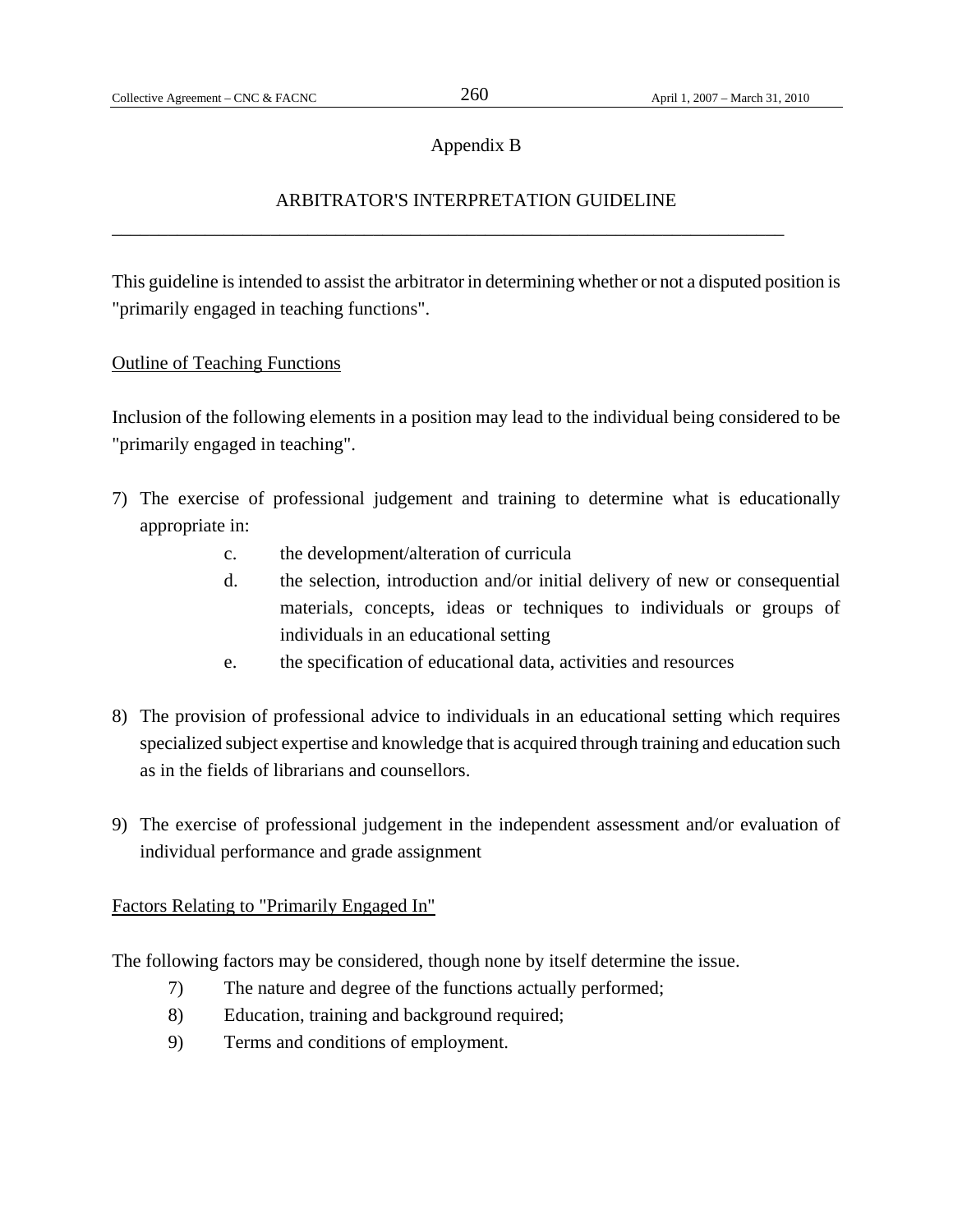The arbitrator is limited to the issue at hand and must apply the facts, as presented by the parties, to an "interpretable basis" that provides demarcation between the PPWC bargaining unit and the Faculty Association bargaining unit.

- Costs shall be shared equally between the parties.

- No party shall use legal representation at the table but will have the opportunity to seek counsel's advice as deemed necessary. Each party will appoint a designated spokesperson. - All parties will make every effort to present their position in a manner which will limit the arbitration process to one day. In the event that a number of issues are being discussed, the time allowed may be adjusted.

- The arbitrator shall report his/her decision within one calendar week to all parties.

10) The College agrees to accept the definition "primarily engaged in teaching functions" that the PPWC and the Faculty Association agree upon and the mechanism for resolving disputes.

| College of New Caledonia                                  | PPWC, Local 29               |
|-----------------------------------------------------------|------------------------------|
| <b>Faculty Association</b>                                | Date                         |
| Original memorandum was dated Dec. 9, 1993, and signed by |                              |
| <b>FACULTY ASSOCIATION OF</b>                             | THE COLLEGE OF NEW CALEDONIA |
| THE COLLEGE OF NEW CALEDONIA                              | T. A. Weninger               |
| George A. Davison                                         |                              |
| Joan M. Connors                                           |                              |
|                                                           |                              |

*PULP PAPER AND WOODWORKERS OF CANADA, LOCAL 29 Nancy Bull Sue McAllister*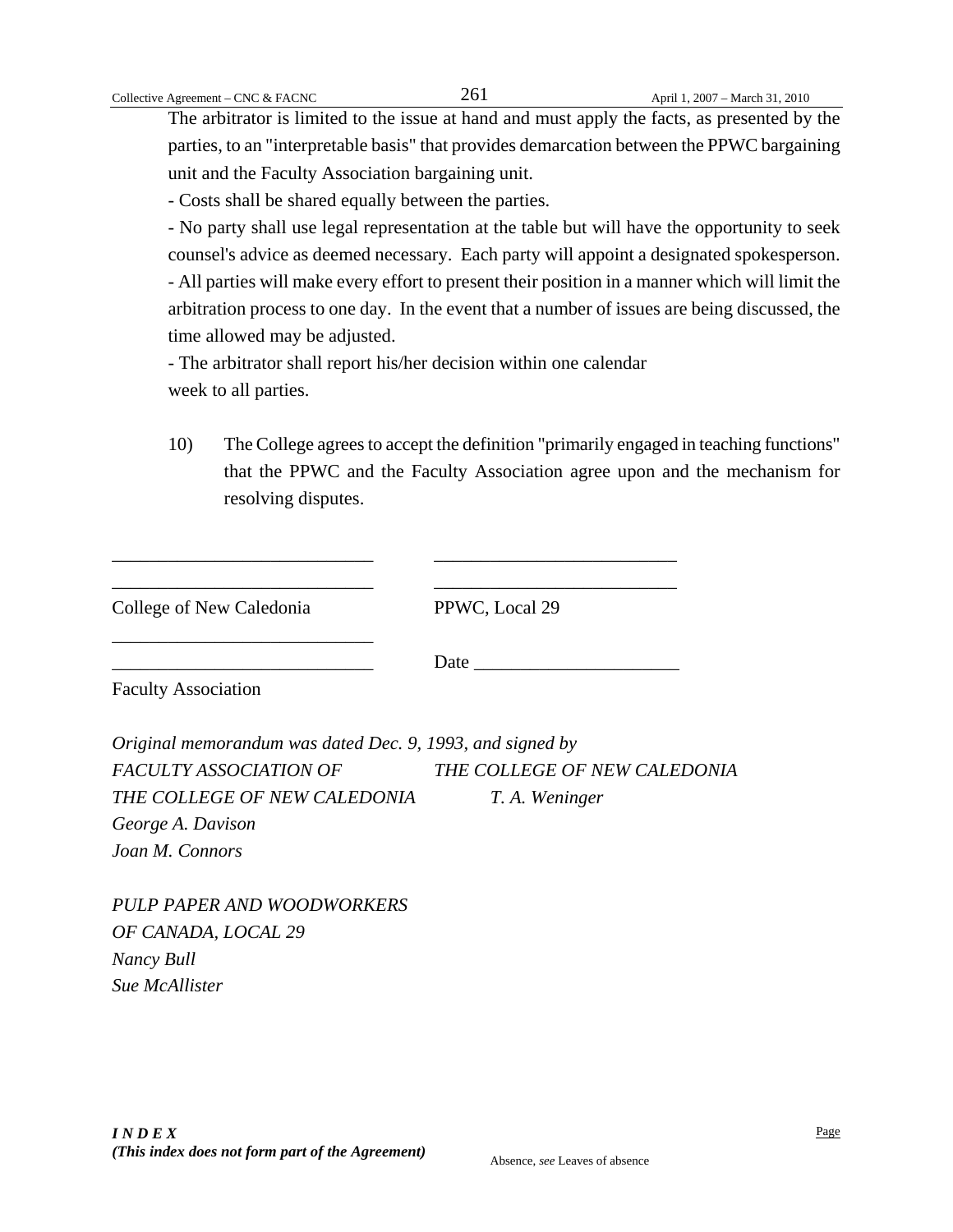| Common Agreement: Letter of Understanding 1058                       |
|----------------------------------------------------------------------|
| Accidents, see Deaths; Safety                                        |
|                                                                      |
|                                                                      |
|                                                                      |
| statutes & termination pay/benefits (6.4.15, 6.9) 123, 127           |
|                                                                      |
| see also BC Human Rights Code; BC Labour Relations                   |
| Code; Canada Labour Code; College and Institute Act;                 |
| Copyright; Education Council; Employment Insurance;                  |
| Employment Standards; Freedom of Information; Income                 |
| Tax Act; Industrial Health and Safety; Institute of                  |
| Technology Act; Pension; Workers' Compensation;                      |
| Public Sector Employer's Act; Workplace Act                          |
| Additional Educational Resources (Letter of Agreement) 241           |
| Administrators                                                       |
|                                                                      |
| Deans & seniority (Letter of Agreement) 240                          |
|                                                                      |
|                                                                      |
|                                                                      |
|                                                                      |
| Adoption leave (12.11, 12.13, 12.15, 12.21)199, 200, 201, 207        |
|                                                                      |
| see also Family                                                      |
| Adult Special Education, classification of faculty (10.1.7) 142      |
| Agreement                                                            |
|                                                                      |
|                                                                      |
| Common Agreement:                                                    |
|                                                                      |
|                                                                      |
|                                                                      |
| Anthropology, classification of faculty (10.1.3) 141                 |
| Appeals                                                              |
|                                                                      |
|                                                                      |
| see also Grievances; Arbitration                                     |
| Applied Business Technology, classification of faculty (10.1.7)  143 |
| Applied sciences, classification of faculty (10.1.3)141              |
| Appointments, see Administrators; Faculty                            |
|                                                                      |
| Apprenticeship training, classification of faculty (10.1.8) 143      |
|                                                                      |
|                                                                      |
|                                                                      |
|                                                                      |
|                                                                      |
|                                                                      |
|                                                                      |
|                                                                      |
|                                                                      |
|                                                                      |
|                                                                      |
|                                                                      |
|                                                                      |
| workload for new 1(d) programs (10.5.18) 168                         |
|                                                                      |
| Common Agreement:                                                    |
|                                                                      |
|                                                                      |
|                                                                      |
|                                                                      |
|                                                                      |

**Page** 

| Assessment, see Evaluation                                                 |  |
|----------------------------------------------------------------------------|--|
|                                                                            |  |
| Athletics/Recreation                                                       |  |
|                                                                            |  |
|                                                                            |  |
|                                                                            |  |
| see also Human Kinetics; Northern Outdoor Recreation                       |  |
| Auto Mechanical Repair, classification of faculty (10.1.8) 143             |  |
| Automotive Service, classification of faculty (10.1.8)143                  |  |
| Bargaining                                                                 |  |
|                                                                            |  |
|                                                                            |  |
|                                                                            |  |
|                                                                            |  |
| Common Agreement:                                                          |  |
|                                                                            |  |
| see also Employers' Bargaining Committee;                                  |  |
| FPSE; Provincial Bargaining Council; PSEA                                  |  |
| BC College Athletic Association (5.6.5.d.vii, 10.14.1) 115, 184            |  |
| <b>BCGEU Government and Service Employees' Union</b>                       |  |
|                                                                            |  |
|                                                                            |  |
|                                                                            |  |
|                                                                            |  |
|                                                                            |  |
| <b>BC Human Rights Code</b>                                                |  |
| Common Agreement: harassment (2.1, 2.2.1, 2.5) 2, 5                        |  |
| Common Agreement: Human Resources Database (3.1.1.c) 7                     |  |
| <b>BC Labour Relations Code</b>                                            |  |
|                                                                            |  |
|                                                                            |  |
|                                                                            |  |
|                                                                            |  |
|                                                                            |  |
|                                                                            |  |
| BC Medical Plan, see Benefits; Medical                                     |  |
| BC Ministry, see Ministry of Advanced Education                            |  |
|                                                                            |  |
|                                                                            |  |
|                                                                            |  |
|                                                                            |  |
| BC Statutes, see Acts, legislation                                         |  |
|                                                                            |  |
|                                                                            |  |
|                                                                            |  |
|                                                                            |  |
|                                                                            |  |
| maternity/adoption/parental leave (12.11.1.c, 12.13) 199, 200              |  |
|                                                                            |  |
|                                                                            |  |
|                                                                            |  |
|                                                                            |  |
|                                                                            |  |
|                                                                            |  |
|                                                                            |  |
|                                                                            |  |
| Joint Committee on Benefits Administration (9) 27                          |  |
|                                                                            |  |
|                                                                            |  |
|                                                                            |  |
| partial sick leave/disability (Letter of Understanding 4)51                |  |
| joint review of benefits (Letter of Understanding 7) 54                    |  |
| benefits issues (Letter of Understanding 11) 59<br>Bereavement, see Family |  |

| Board |  |
|-------|--|
|       |  |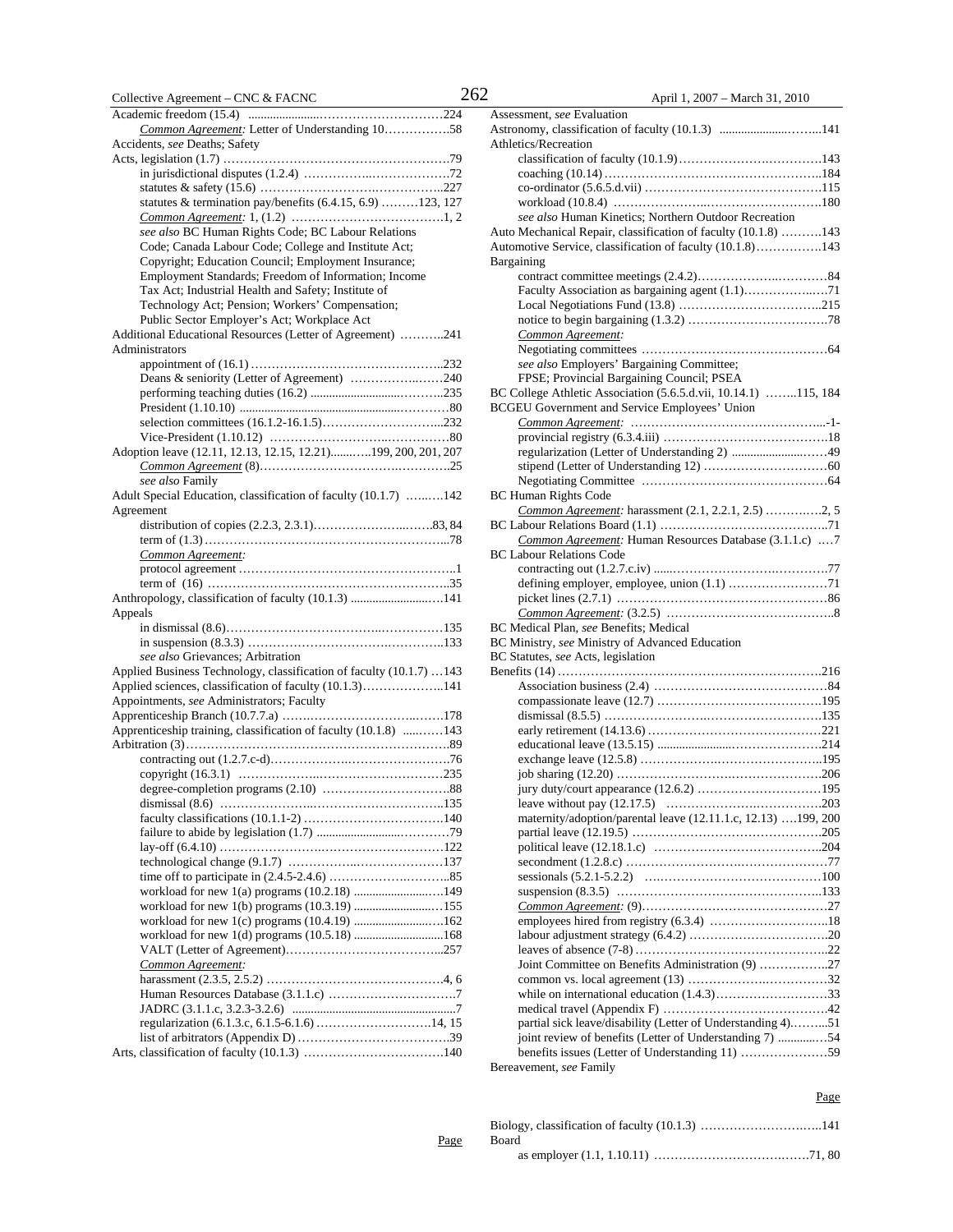| COHECHVE Agreement – CNC $\alpha$ FACNC<br>∸           |
|--------------------------------------------------------|
|                                                        |
|                                                        |
| Bullying                                               |
| Common Agreement: Letter of Understanding 5 52         |
|                                                        |
| Bumping, see Displacement                              |
| Burns Lake, see Lakes District                         |
| Business, classification of faculty (10.1.4) 142       |
| CAAT, see Cooperative Advanced Apprenticeship Training |
| Camosun College                                        |
| Common Agreement:                                      |
| Canada Revenue Agency                                  |
|                                                        |
|                                                        |
|                                                        |
|                                                        |
|                                                        |
| Cariboo, see University College of the Cariboo         |
| Carpentry, classification of faculty (10.1.8) 143      |
| CCP, see College and Career Preparation                |
|                                                        |
| <b>Centre for Student Success</b>                      |
|                                                        |
|                                                        |
| Chemistry, classification of faculty (10.1.3) 141      |
|                                                        |
| Class size, see Workload                               |
|                                                        |
|                                                        |
|                                                        |
|                                                        |
| Collective Agreement, see Agreement                    |
| College and Career Preparation (CCP)                   |
|                                                        |
|                                                        |
|                                                        |
|                                                        |
| College and Institute Act                              |
|                                                        |
|                                                        |
|                                                        |
| College of New Caledonia                               |
|                                                        |
|                                                        |
| regularization (Letter of Understanding 2) 49          |
|                                                        |
| see also references throughout                         |
| College of the Rockies                                 |
|                                                        |
| College Pension Plan, see Pension                      |
| Commerce, classification of faculty (10.1.3) 141       |
|                                                        |
| Committees                                             |
| see Additional Educational Resources; Administrators-  |
| selection; Bargaining; Benefits-Joint Committee;       |
| Contracting out; Educational Leave; Evaluation;        |
| Human Resources Database; JADRC; Co-ordinators-        |
| Committee; Faculty-selection; Faculty<br>Review        |
| Association-joint committee; International Education;  |
|                                                        |
| Joint Labour-Management; Lay-Off; Leaves of            |
| absence-leaves for college committees; Meetings;       |
| Professional Development; Respectful<br>Nursing;       |
| Working Environment; Safety; Self-funded leaves;       |
| Self-instructional courses; Transfers/Mergers          |
|                                                        |
|                                                        |
|                                                        |
|                                                        |
|                                                        |
| see also Political leave                               |
| Community education                                    |
| see Continuing/Community Education                     |
| <b>Community Skills Centres</b>                        |
|                                                        |
|                                                        |
|                                                        |
|                                                        |
| Page                                                   |

| see also Family |  |
|-----------------|--|

| Collective Agreement - CNC & FACNC                     | 263 | April 1, 2007 – March 31, 2010                                       |  |
|--------------------------------------------------------|-----|----------------------------------------------------------------------|--|
|                                                        |     | Computer Information Systems, classification of faculty (10.1.4) 142 |  |
|                                                        |     | Computer/Network Electronics, classification of faculty (10.1.7)143  |  |
| Bullying                                               |     | Computer science, classification of faculty (10.1.3) 141             |  |
| <b>Common Agreement:</b> Letter of Understanding 5 52  |     | Computerized Bookkeeping, classification of faculty (10.1.7)142      |  |
| Bumping, see Displacement                              |     | Confidentiality, see Files, employee; Freedom of information         |  |
| Burns Lake, see Lakes District                         |     | Conflict of interest, see Subsidiary employment                      |  |
|                                                        |     | Construction Management, classification of faculty (10.1.4) 142      |  |
| CAAT, see Cooperative Advanced Apprenticeship Training |     |                                                                      |  |
| Camosun College                                        |     | Common Agreement:                                                    |  |
|                                                        |     |                                                                      |  |
| Canada Revenue Agency                                  |     | see also CTM; General interest courses                               |  |
|                                                        |     |                                                                      |  |
|                                                        |     |                                                                      |  |
|                                                        |     |                                                                      |  |
|                                                        |     | Contracts, see Contracting out; CTM; Subsidiary employment           |  |
| Cariboo, see University College of the Cariboo         |     | Cooperative Advanced Apprenticeship Training                         |  |
| Carpentry, classification of faculty (10.1.8) 143      |     |                                                                      |  |
| CCP, see College and Career Preparation                |     |                                                                      |  |
| <b>Centre for Student Success</b>                      |     |                                                                      |  |
|                                                        |     | Co-ordinator Review Committee (5.6.5.f) 115                          |  |
|                                                        |     | PLA Co-ordinator (Letter of Agreement)248                            |  |
| Chemistry, classification of faculty (10.1.3) 141      |     |                                                                      |  |
|                                                        |     |                                                                      |  |
| Class size, see Workload                               |     |                                                                      |  |
|                                                        |     | Common Agreement:                                                    |  |
|                                                        |     |                                                                      |  |
|                                                        |     |                                                                      |  |
| Collective Agreement, see Agreement                    |     | distributed learning (Letter of Agreement) 245                       |  |
| College and Career Preparation (CCP)                   |     |                                                                      |  |
|                                                        |     | Correspondence, see Self-instructional courses                       |  |
|                                                        |     | Counsellors                                                          |  |
| CSS Co-ordinator and CCP (5.6.5.d.iii) 114             |     |                                                                      |  |
| College and Institute Act                              |     |                                                                      |  |
|                                                        |     |                                                                      |  |
|                                                        |     | Standing Committee on Additional Educational                         |  |
|                                                        |     | Resources (Letter of Agreement) 241                                  |  |
| College of New Caledonia                               |     |                                                                      |  |
|                                                        |     | Courses                                                              |  |
| regularization (Letter of Understanding 2) 49          |     | see Cancellation; Contracting out; Curriculum;                       |  |
|                                                        |     | Distributed; General interest; Self-instructional;                   |  |
| see also references throughout                         |     | Transmitted; Tuition fee exemption                                   |  |
| College of the Rockies                                 |     | Court appearance leave (12.6, 12.16.2)195, 201                       |  |
|                                                        |     |                                                                      |  |
| College Pension Plan, see Pension                      |     | Criminal Record Check committee (Letter of Agreement) 255            |  |
| Commerce, classification of faculty (10.1.3) 141       |     | Criminology, classification of faculty (10.1.3) 141                  |  |
| Committees                                             |     | CTM Contract Training and Marketing Society                          |  |
| see Additional Educational Resources; Administrators-  |     |                                                                      |  |
| selection; Bargaining; Benefits-Joint Committee;       |     | Culinary Arts, classification of faculty (10.1.8) 143                |  |
| Contracting out; Educational Leave; Evaluation;        |     | Curriculum                                                           |  |
| Human Resources Database; JADRC; Co-ordinators-        |     | developers, classification of faculty (10.1.9) 143                   |  |
| Review Committee; Faculty-selection; Faculty           |     |                                                                      |  |
| Association-joint committee; International Education;  |     | distributed learning (Letter of Agreement) 245                       |  |
| Joint Labour-Management; Lay-Off; Leaves of            |     |                                                                      |  |
| absence-leaves for college committees; Meetings;       |     |                                                                      |  |
| Nursing; Professional Development; Respectful          |     |                                                                      |  |
| Working Environment; Safety; Self-funded leaves;       |     | Database, see Files; Human Resources Database                        |  |
| Self-instructional courses; Transfers/Mergers          |     |                                                                      |  |
|                                                        |     | Deans and seniority (Letter of Agreement) 240                        |  |
|                                                        |     | Deaths                                                               |  |
|                                                        |     |                                                                      |  |
|                                                        |     |                                                                      |  |
| see also Political leave                               |     | Common Agreement:                                                    |  |
| Community education                                    |     |                                                                      |  |
| see Continuing/Community Education                     |     |                                                                      |  |
| <b>Community Skills Centres</b>                        |     | accidental death (Letter of Understanding 7) 54                      |  |
|                                                        |     | Deferred Salary Leave Application                                    |  |
|                                                        |     |                                                                      |  |
|                                                        |     |                                                                      |  |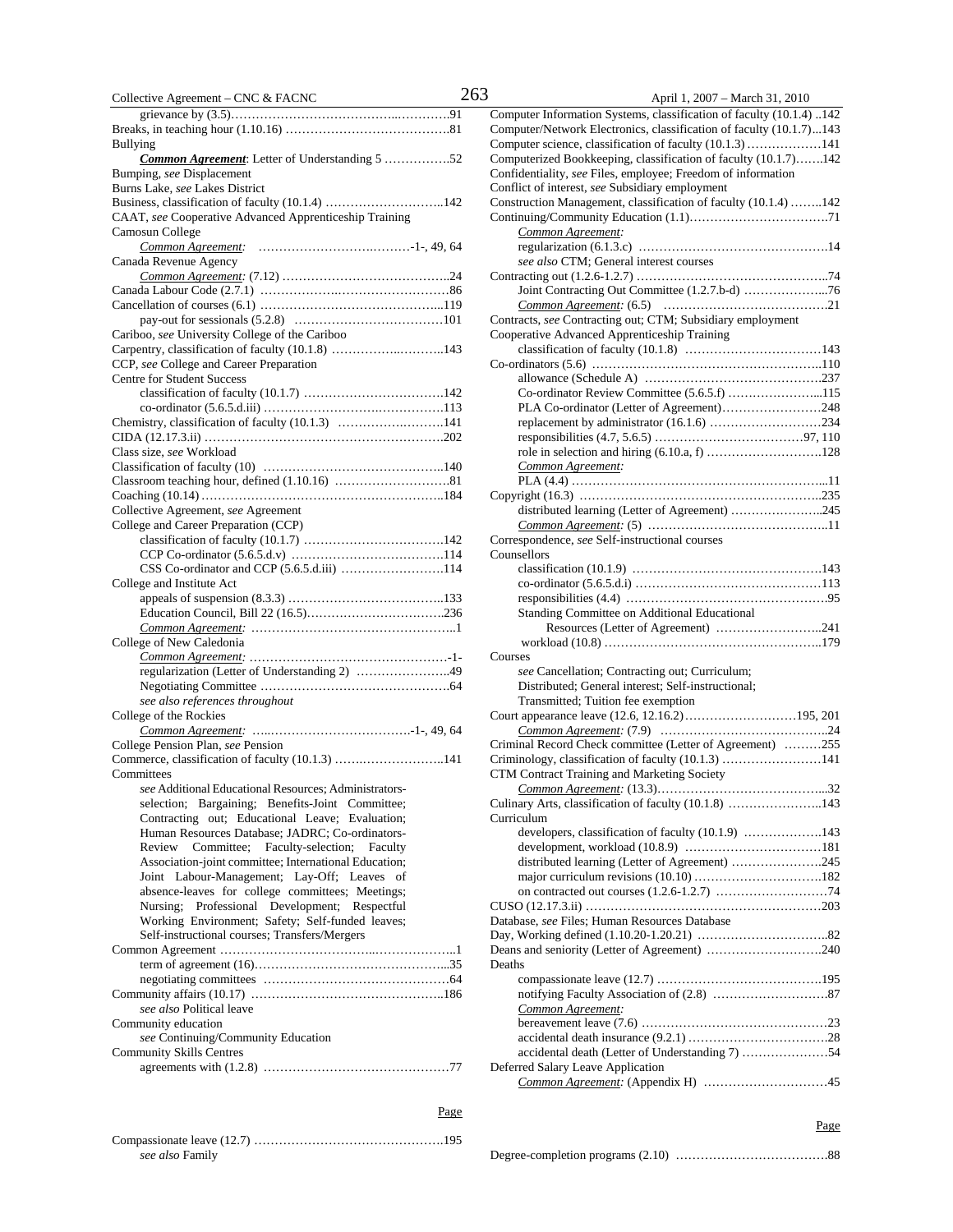| Collective Agreement - CNC & FACNC                                           |  |
|------------------------------------------------------------------------------|--|
|                                                                              |  |
|                                                                              |  |
|                                                                              |  |
|                                                                              |  |
|                                                                              |  |
| joint review of plan (Letter of Understanding 7) 54                          |  |
|                                                                              |  |
| and benefits discussion (Letter of Understanding 11) 59<br>see also Benefits |  |
| <b>Dental Studies</b>                                                        |  |
|                                                                              |  |
|                                                                              |  |
| Disability                                                                   |  |
| employment of workers with disability (15.2) 223                             |  |
| extended sick leave (12.8.1, 12.10) 196, 198                                 |  |
| Group Life/Disability insurance (14.6, 14.12) 217, 219                       |  |
|                                                                              |  |
| payment under Disability Insurance Plan (12.8.1.c) 196                       |  |
| students with intensive support needs (Letter of Agreement) 241              |  |
|                                                                              |  |
| partial disability benefits (Letter of Understanding 4) 51                   |  |
| joint review of plan (Letter of Understanding 7) 54                          |  |
|                                                                              |  |
| <b>Disability Support Services</b>                                           |  |
| Standing Committee on Additional Educational                                 |  |
|                                                                              |  |
| Discharge, see Dismissal                                                     |  |
|                                                                              |  |
|                                                                              |  |
|                                                                              |  |
|                                                                              |  |
| Dismemberment insurance                                                      |  |
|                                                                              |  |
| joint review of plan (Letter of Understanding 7) 54                          |  |
|                                                                              |  |
|                                                                              |  |
|                                                                              |  |
| notifying employee by March 31 (6.4.7)121                                    |  |
|                                                                              |  |
|                                                                              |  |
| Common Agreement:                                                            |  |
|                                                                              |  |
|                                                                              |  |
| see also Resignation                                                         |  |
| Dispute resolution, see Arbitration; Grievances; JADRC                       |  |
| Distance learning, see Distributed learning                                  |  |
| Distributed learning                                                         |  |
| Distributed Learning (Letter of Agreement) 245                               |  |
|                                                                              |  |
|                                                                              |  |
|                                                                              |  |
|                                                                              |  |
|                                                                              |  |
| see also Technological change                                                |  |
| Douglas College                                                              |  |
|                                                                              |  |
|                                                                              |  |
| Duties, see Faculty-Responsibilities                                         |  |
| Ear, see Hearing                                                             |  |
| Early Childhood Education                                                    |  |
|                                                                              |  |
|                                                                              |  |
| Early Intervention Services (Letter of Agreement) 253                        |  |
|                                                                              |  |

April 1,  $2007 - March 31, 2010$ 

| $\Delta p$ H 1, 2007 – March 91, 2010                                                                   |
|---------------------------------------------------------------------------------------------------------|
| Early retirement, see Pension, retirement                                                               |
| ECE, see Early Childhood Education                                                                      |
| Economics, classification of faculty (10.1.3) 141<br>Ecotourism, classification of faculty (10.1.4) 142 |
|                                                                                                         |
|                                                                                                         |
| Distributed Learning (Letter of Agreement) 245                                                          |
| Educational leave (12.4, 12.17.3, 13)194, 203, 208                                                      |
|                                                                                                         |
|                                                                                                         |
| Educational technology                                                                                  |
| see Distributed learning; Technological change                                                          |
| EFAP Employee Family Assistance Program (14.2) 216                                                      |
| Elections, see Political leave<br>Electrical, classification of faculty (10.1.8) 143                    |
| Electronics, classification of faculty (10.1.4) 142                                                     |
| Electronics Technician Common Core                                                                      |
|                                                                                                         |
| ELT, see English Language Training; Entry Level Training                                                |
| Employee, see Faculty                                                                                   |
| Employee Family Assistance Program (14.2) 216                                                           |
| Employee files, see Files                                                                               |
|                                                                                                         |
|                                                                                                         |
| Employers' Association, see PSEA                                                                        |
| Employers' Bargaining Committee                                                                         |
|                                                                                                         |
|                                                                                                         |
| <b>Employment Insurance</b>                                                                             |
| Common Agreement: maternity/parental leave (8.5) 26                                                     |
|                                                                                                         |
| <b>Engineering Design Technology</b>                                                                    |
|                                                                                                         |
| workload for ENDT courses (10.3.13.f) 154                                                               |
|                                                                                                         |
| Engineering Technology, classification of faculty (10.1.4) 142                                          |
| English                                                                                                 |
|                                                                                                         |
|                                                                                                         |
|                                                                                                         |
| English Language Training, classification of faculty (10.1.7) 143                                       |
| Enterprise Development Centre seminars (1.10.14) 81                                                     |
| <b>Entry Level Training</b>                                                                             |
|                                                                                                         |
| Equipment                                                                                               |
|                                                                                                         |
| instructional equipment (4.2.6, 4.6.6) 94, 97                                                           |
| see also Laboratory; Safety                                                                             |
|                                                                                                         |
|                                                                                                         |
|                                                                                                         |
|                                                                                                         |
| Common Agreement:                                                                                       |
|                                                                                                         |
| see also Probationary                                                                                   |
| Evening work                                                                                            |
|                                                                                                         |
|                                                                                                         |
|                                                                                                         |
|                                                                                                         |
|                                                                                                         |
|                                                                                                         |
| for Type 4 Distance Learning (10.8.7.e) 181                                                             |
|                                                                                                         |
|                                                                                                         |
| Extended health, see Medical                                                                            |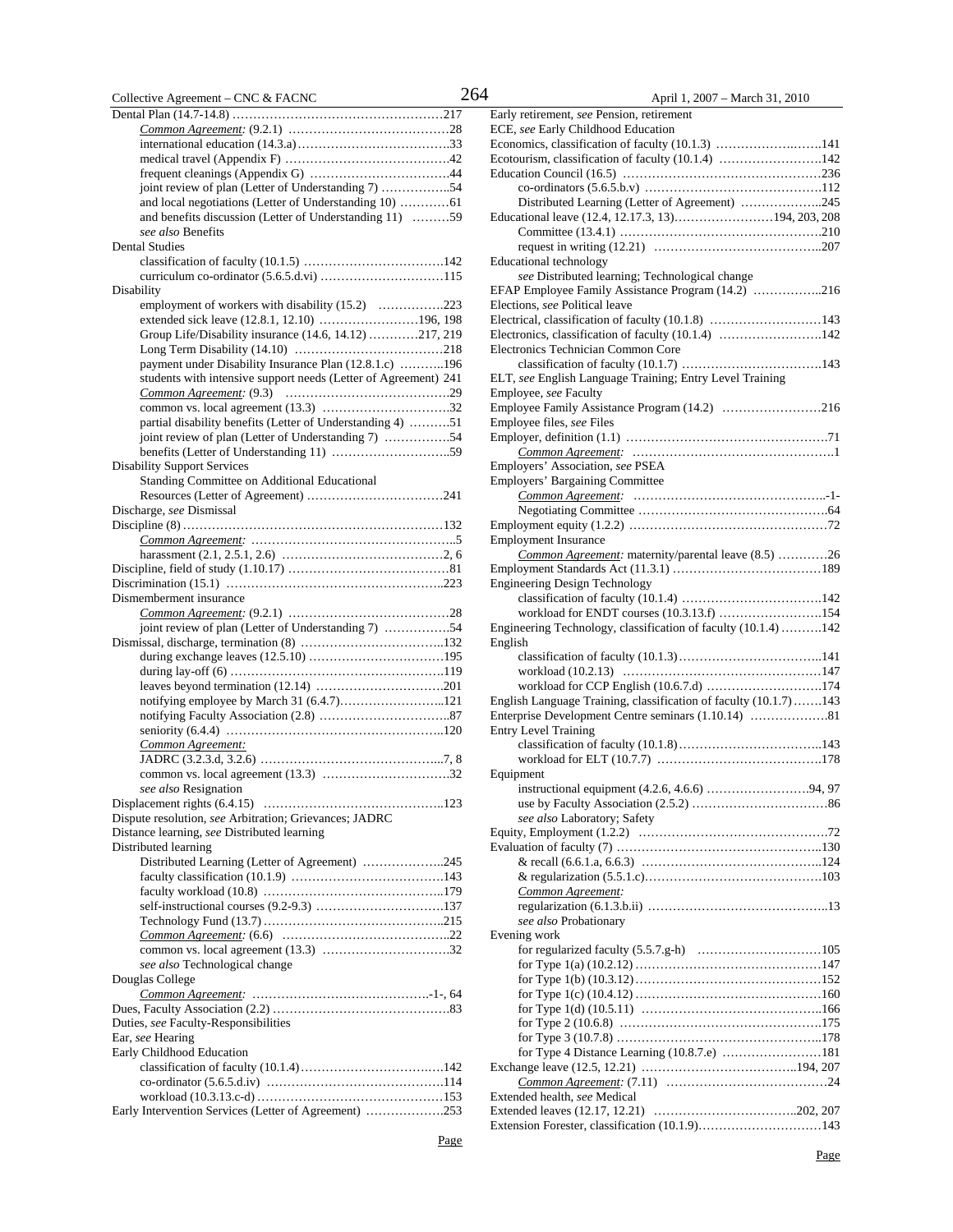| Eyeglasses, see Vision                                       |
|--------------------------------------------------------------|
|                                                              |
| Faculty                                                      |
|                                                              |
|                                                              |
|                                                              |
|                                                              |
|                                                              |
|                                                              |
|                                                              |
|                                                              |
|                                                              |
| <b>Faculty Association</b>                                   |
|                                                              |
|                                                              |
|                                                              |
|                                                              |
|                                                              |
|                                                              |
|                                                              |
|                                                              |
|                                                              |
|                                                              |
|                                                              |
|                                                              |
| Common Agreement:                                            |
| leaves for committee/union/association business (3.4) 10     |
| Family                                                       |
|                                                              |
| Employee Family Assistance Program (14.2) 216                |
| family sick leave (12.8.1.e, 12.9.4) 197, 198                |
|                                                              |
| Maternity/Adoption leave (12.11, 12.15, 12.21) 199, 201, 207 |
| Non-Regular Seniority List & family leaves (12.15) 201       |
|                                                              |
| Parental leave (12.5, 12.13, 12.21)200, 201, 207             |
|                                                              |
| Common Agreement:                                            |
| members of family (7.1, 8.1, Appendix I) 21, 25, 46          |
| bereavement/compassionate/family leave                       |
|                                                              |
|                                                              |
|                                                              |
|                                                              |
| Federation of Post-Secondary Educators, see FPSE             |
| Fees, see Professional fees; Tuition fee exemption           |
| FES, see Fundamental Employment Skills                       |
|                                                              |
| Common Agreement:                                            |
|                                                              |
| see also Freedom of Information; Human Resources Database    |
| Fine Arts, classification of faculty (10.1.3) 140            |
| First aid, see Safety                                        |
| First Nations studies, classification of faculty (10.1.3)141 |
|                                                              |
| Forestry                                                     |
|                                                              |
| Extension Forester classification (10.1.9)143                |
| Forms                                                        |
| Common Agreement:                                            |
|                                                              |
| Registry of Laid Off Employees Form (Appendix E2) 41         |
| Deferred Salary Leave Application (Appendix H)45             |
|                                                              |
|                                                              |
| FPSE Federation of Post-Secondary Educators of BC            |
|                                                              |
|                                                              |
|                                                              |
| Fraser Valley, see University College of the Fraser Valley   |

| Freedom of Information and Protection of Privacy                   |
|--------------------------------------------------------------------|
|                                                                    |
|                                                                    |
| Common Agreement:                                                  |
|                                                                    |
|                                                                    |
|                                                                    |
| Fringe benefits, see Benefits                                      |
|                                                                    |
|                                                                    |
| see also Faculty                                                   |
| Fundamental Employment Skills, workload (10.3.13.e) 154            |
| Funding, see Labour adjustment                                     |
|                                                                    |
| General interest courses                                           |
|                                                                    |
|                                                                    |
|                                                                    |
| General leave of absence                                           |
|                                                                    |
| Geographical Information Systems                                   |
|                                                                    |
| Geography, classification of faculty (10.1.3) 140                  |
| Geology, classification of faculty (10.1.3) 141                    |
| Glasses, see Vision                                                |
| Governance, see Board; Education Council                           |
|                                                                    |
|                                                                    |
|                                                                    |
| discipline, suspension, discharge (8.2.3) 133                      |
|                                                                    |
|                                                                    |
|                                                                    |
|                                                                    |
|                                                                    |
| workload for new 1(a) programs (10.2.18) 149                       |
|                                                                    |
|                                                                    |
| workload for new 1(c) programs (10.4.19) 162                       |
|                                                                    |
| Common Agreement:                                                  |
|                                                                    |
|                                                                    |
|                                                                    |
|                                                                    |
|                                                                    |
| Group life, see Life insurance                                     |
|                                                                    |
|                                                                    |
| referral to Common Agreement (3.4.7, 15.3.3) 91, 226               |
|                                                                    |
|                                                                    |
|                                                                    |
|                                                                    |
| Health, see Benefits; Safety                                       |
|                                                                    |
| Common Agreement:                                                  |
| Hearing aid benefits (9.2.1, Letter of Understanding 11) 28, 59    |
| Heavy Duty Mechanics, classification of faculty (10.1.8) 143       |
| Hiring, see Selection                                              |
|                                                                    |
| Holidays                                                           |
| see Statutory holidays; Vacation                                   |
| Home Support/Resident Care                                         |
|                                                                    |
|                                                                    |
| Hospitality Administration, classification of faculty (10.1.4) 142 |
|                                                                    |
| Human Kinetics, classification of faculty (10.1.3) 141             |
|                                                                    |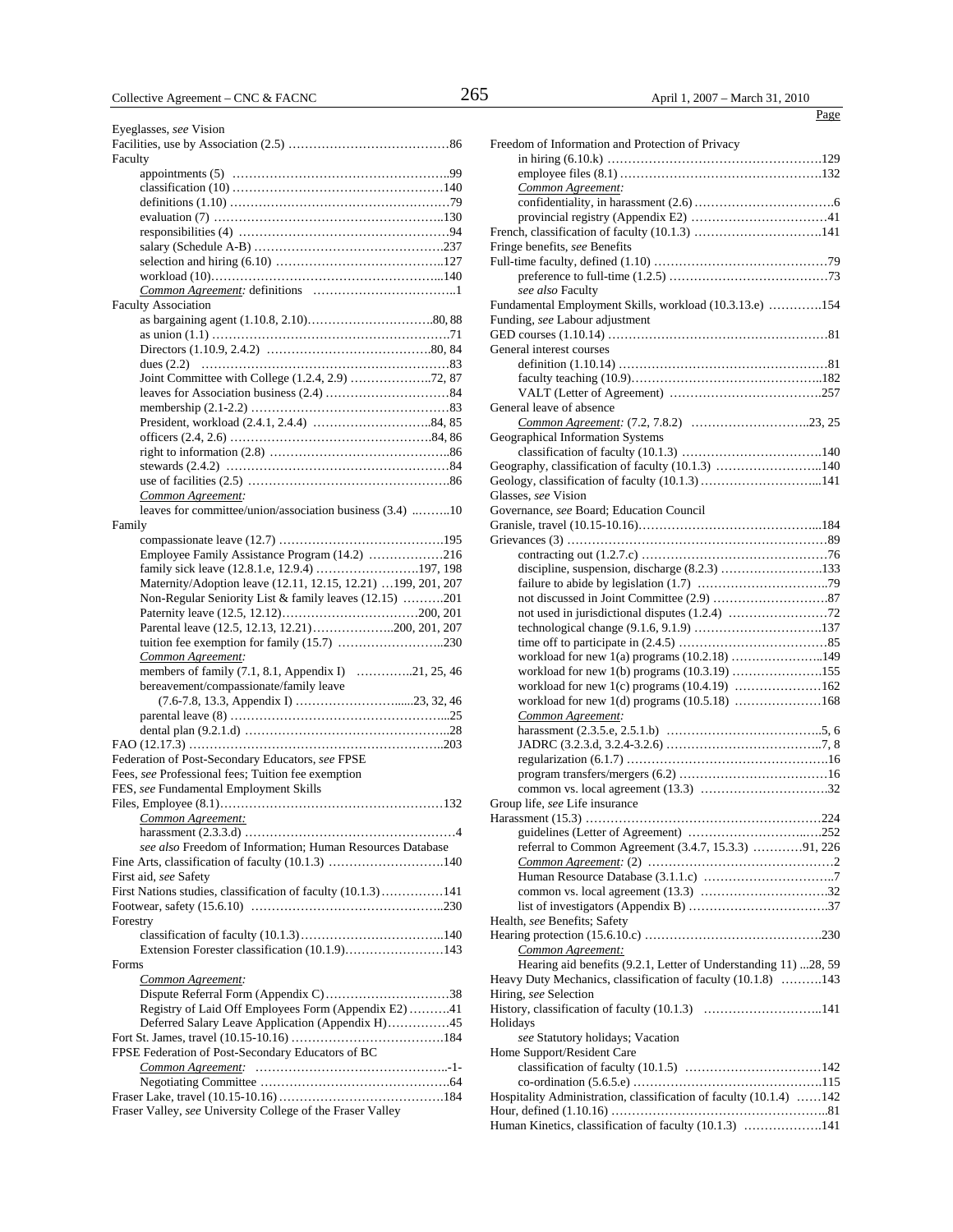| Human Resources Database                                                                                   |
|------------------------------------------------------------------------------------------------------------|
|                                                                                                            |
|                                                                                                            |
| Human Resource Management, classification of faculty (10.1.4)142                                           |
| Human Rights, see BC Human Rights Code                                                                     |
| Humanities, classification of faculty (10.1.3) 141                                                         |
| Illness, see Sick leave                                                                                    |
| <b>Income Tax Act</b>                                                                                      |
|                                                                                                            |
| Common Agreement:                                                                                          |
|                                                                                                            |
| Increments, see Salary                                                                                     |
|                                                                                                            |
| Industrial Health and Safety Regulations (15.6) 227<br>see also Safety; Workers' Compensation; Worksafe BC |
| Industry Training and Apprenticeship (10.7.7.a) 178                                                        |
| Institute of Technology Act                                                                                |
|                                                                                                            |
| Insurance, see Disability; Indemnity; Life; Medical; Travel                                                |
| Intellectual property, see Copyright                                                                       |
| <b>International Education</b>                                                                             |
|                                                                                                            |
| Internet                                                                                                   |
| Common Agreement: job postings (Appendix E2) 41                                                            |
| see also Distributed learning                                                                              |
| <b>Interviews</b>                                                                                          |
| Common Agreement:                                                                                          |
| employees on provincial registry (6.3.4) 18                                                                |
| see also Faculty-Selection                                                                                 |
| Investigators, see Harassment                                                                              |
| ITA Industry Training and Apprenticeship (10.7.7.a) 178                                                    |
| JADRC Joint Administration and Dispute Resolution Committee                                                |
| harassment complaints (Letter of Agreement) 252                                                            |
|                                                                                                            |
|                                                                                                            |
|                                                                                                            |
|                                                                                                            |
|                                                                                                            |
| regularization (6.1.3.c, 6.1.4.d, 6.1.5-6.1.7) 14, 15                                                      |
|                                                                                                            |
|                                                                                                            |
|                                                                                                            |
| list of harassment investigators (Appendix B) 37                                                           |
| Dispute Referral Form (Appendix C) 38                                                                      |
| review of JADRC (Letter of Understanding 1) 48                                                             |
| JCBA, see Benefits-Joint Committee on Benefits Administration                                              |
|                                                                                                            |
| Job descriptions, see Faculty-Responsibilities;                                                            |
|                                                                                                            |
| see also Registry                                                                                          |
| Job security                                                                                               |
|                                                                                                            |
|                                                                                                            |
|                                                                                                            |
|                                                                                                            |
|                                                                                                            |
| Joint Administration and Dispute Resolution Committee                                                      |
| see JADRC                                                                                                  |
|                                                                                                            |
| Joint Committee on Benefits Administration, see Benefits                                                   |
| Joint Contracting Out Committee, see Contracting out                                                       |
| Joint Labour-Management Committee                                                                          |
|                                                                                                            |
|                                                                                                            |
|                                                                                                            |
|                                                                                                            |
|                                                                                                            |
|                                                                                                            |

| Page                                                                            |
|---------------------------------------------------------------------------------|
|                                                                                 |
|                                                                                 |
| <b>Kwantlen University College</b>                                              |
|                                                                                 |
| Laboratory demonstrators                                                        |
|                                                                                 |
|                                                                                 |
|                                                                                 |
|                                                                                 |
| Labour                                                                          |
| see BC Labour Relations; Canada Labour Code; Joint                              |
| Labour-Management Committee; Labour adjustment                                  |
| Labour adjustment<br>labour adjustment strategies, partial leaves (12.19.3) 205 |
|                                                                                 |
| employees hired from registry (6.3.4.iv) 19                                     |
|                                                                                 |
| Lakes District (Burns Lake)                                                     |
| Early intervention services (Letter of Agreement) 253                           |
|                                                                                 |
|                                                                                 |
|                                                                                 |
|                                                                                 |
| distributed learning (Letter of Agreement) 245                                  |
|                                                                                 |
|                                                                                 |
| notifying employee-dates (6.4.7, 6.4.15) 121, 123                               |
|                                                                                 |
| Common Agreement:                                                               |
|                                                                                 |
|                                                                                 |
|                                                                                 |
|                                                                                 |
|                                                                                 |
| provincial registry (Appendix E1-E2) 40                                         |
|                                                                                 |
|                                                                                 |
| notifying Association of employee leaves (2.8) 87                               |
|                                                                                 |
|                                                                                 |
| Common Agreement:                                                               |
| leaves for college committees, union business (3.4) 10                          |
|                                                                                 |
| Deferred Salary Leave application (Appendix H)45                                |
| of leave:<br>Adoption;<br>also<br>types<br>see                                  |
| Compassionate; Court; Deferred; Disability;                                     |
| Educational; Exchange; Extended; Family;                                        |
| General; Jury; Maternity; Parental; Partial;                                    |
| Paternity; Personal; Political; Secondments; Self-                              |
| funded; Sick; Statutory; Vacation                                               |
|                                                                                 |
| Legislation, see Acts                                                           |
| Lens coverage, see Vision                                                       |
| Liability, see Indemnity<br>Librarians                                          |
|                                                                                 |
| copyright on circulated materials (16.3.2) 235                                  |
| faculty recommending acquisitions (4.2.6, 4.6.6) 94, 97                         |
|                                                                                 |
|                                                                                 |
|                                                                                 |
| Common Agreement: (9.2.1, Letter of Understanding 7)28, 54                      |
| see also Benefits                                                               |
| Life Skills, classification of faculty (10.1.7) 143                             |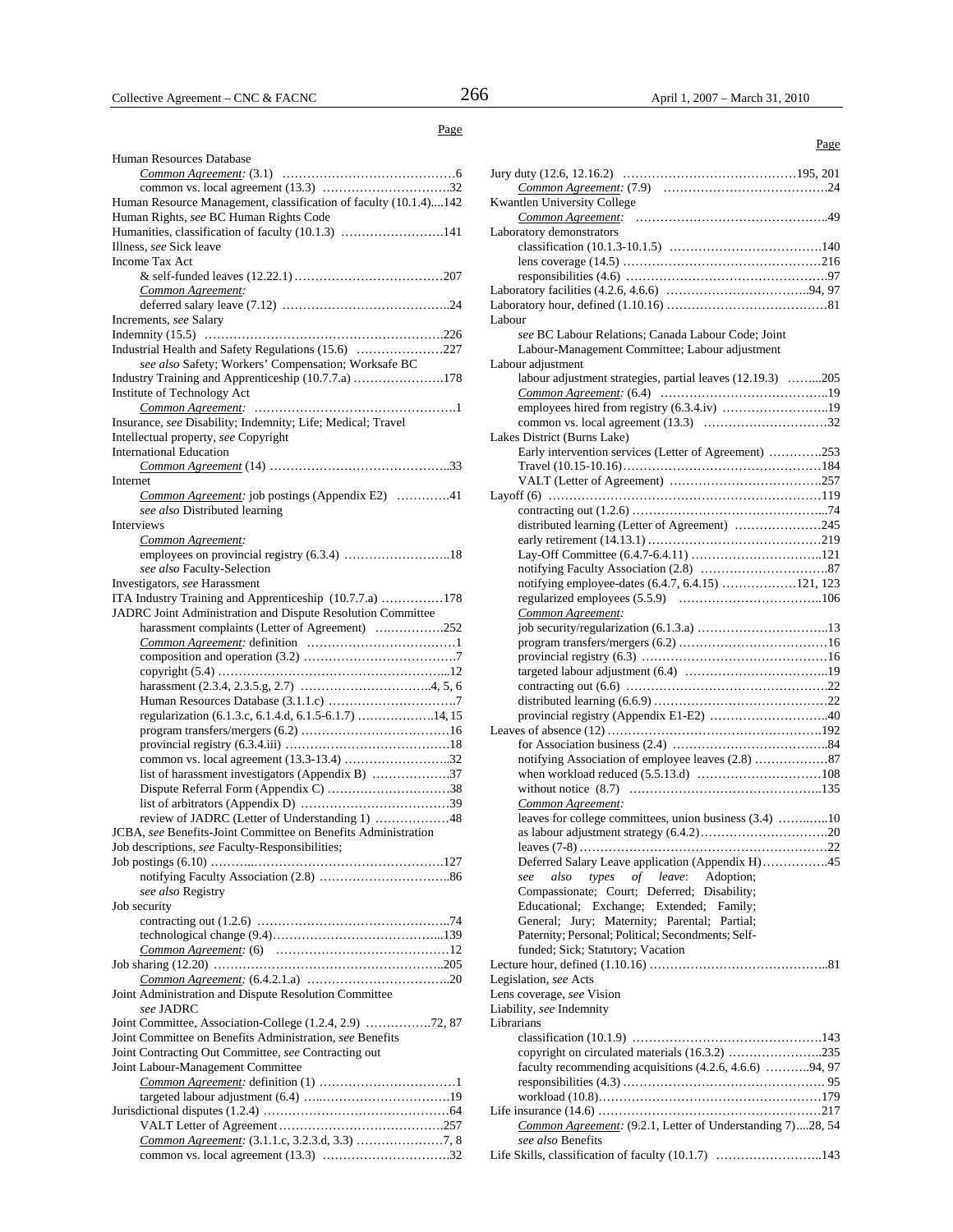### Collective Agreement – CNC & FACNC  $267$  April 1, 2007 – March 31, 2010

Lockouts (1.3.3, 1.8) ……………………………………………78, 79

#### Page

| Long Term Care, see Home Support                                 |
|------------------------------------------------------------------|
| Long term disability, see Disability                             |
| LTD, see Disability                                              |
| Machinist, classification of faculty (10.1.8) 143                |
|                                                                  |
| Maintenance Management, classification of faculty (10.1.4) 142   |
| Malaspina University College                                     |
|                                                                  |
| Management, see Administrators                                   |
| Maternity/adoption leave (12.11, 12.15, 12.21)199, 201, 207      |
|                                                                  |
| see also Family                                                  |
| Mathematics, classification of faculty (10.1.3) 141              |
|                                                                  |
| Mediation                                                        |
|                                                                  |
| & harassment (Letter of Agreement) 252                           |
| Common Agreement:                                                |
|                                                                  |
|                                                                  |
| Medical Services Plan, and job sharing (12.20.h) 206             |
| Common Agreement:                                                |
|                                                                  |
| medical travel (9.2.1.b, Appendix F) 28, 42<br>see also Benefits |
|                                                                  |
| Meetings                                                         |
| part-time faculty attending (10.11.b) 183                        |
|                                                                  |
|                                                                  |
|                                                                  |
| Mental disability, see Disability                                |
| Mergers, see Transfers/mergers                                   |
| Millwrighting, classification of faculty (10.1.8) 143            |
| Ministry of Advanced Education                                   |
|                                                                  |
|                                                                  |
|                                                                  |
|                                                                  |
|                                                                  |
| Common Agreement:                                                |
| employees hired from registry (6.3.4.iv-v) 19                    |
| Native Friendship Centre, agreements with (1.2.8) 77             |
| Native Social Work Development                                   |
|                                                                  |
| NCBNP, see Nursing                                               |
| Negotiations, see Bargaining                                     |
| New Media, classification of faculty (10.1.3) 140                |
| Nicola Valley Institute of Technology                            |
|                                                                  |
|                                                                  |
|                                                                  |
|                                                                  |
|                                                                  |
| notifying Association of removal from list (2.8.1) 87            |
| notifying College of address changes (6.3.4, 6.6.4)120, 125      |
| professional development (10.18.2) 186                           |
|                                                                  |
|                                                                  |
|                                                                  |
|                                                                  |
|                                                                  |
|                                                                  |
|                                                                  |

work allocations in department (5.5.7) ……………………105

| Page                                                                         |
|------------------------------------------------------------------------------|
| Non-Regular Seniority List faculty (cont'd)                                  |
| Common Agreement:                                                            |
|                                                                              |
|                                                                              |
| see also Faculty-Responsibilities; Workload by type                          |
| North Island College                                                         |
|                                                                              |
| Northern Collaborative Baccalaureate, see Nursing<br>Northern Lights College |
|                                                                              |
| Northern Outdoor Recreation and Ecotourism                                   |
|                                                                              |
| Northwest Community College                                                  |
|                                                                              |
| Nursing                                                                      |
|                                                                              |
|                                                                              |
|                                                                              |
| transition for NCBNP (Letter of Agreement) 243                               |
| see also Home support; Practical nursing<br>NVIT, see Nicola Valley          |
| Occupational health and safety, see Safety                                   |
| Occupational Therapist                                                       |
|                                                                              |
|                                                                              |
| Office hours                                                                 |
|                                                                              |
|                                                                              |
|                                                                              |
|                                                                              |
|                                                                              |
|                                                                              |
| Okanagan College                                                             |
| Online courses, see Distributed Learning                                     |
| Open Learning Agency, agreements with (1.2.8) 77                             |
|                                                                              |
| Orientation                                                                  |
| Common Agreement:                                                            |
| employees hired from provincial registry (6.3.4) 18                          |
|                                                                              |
| Overload                                                                     |
| & participation in grievances/arbitration (2.4.5) 85                         |
|                                                                              |
| for Type 1(a) $(10.2.10, 10.2.20)$ 146, 149                                  |
|                                                                              |
|                                                                              |
|                                                                              |
|                                                                              |
|                                                                              |
|                                                                              |
|                                                                              |
|                                                                              |
| see also Family                                                              |
| Part-time faculty                                                            |
|                                                                              |
| Salary Scale Review (Letter of Agreement)256                                 |
|                                                                              |
|                                                                              |

contracting out (1.2.6.b) ………………………………………74 defined (1.10.5, 1.10.7) ……………………………………….80 evaluation (7.1.5) …………………………………………….130 placement (11.5) …………………………………………….190 preference to full-time (1.2.5) ………………………………..73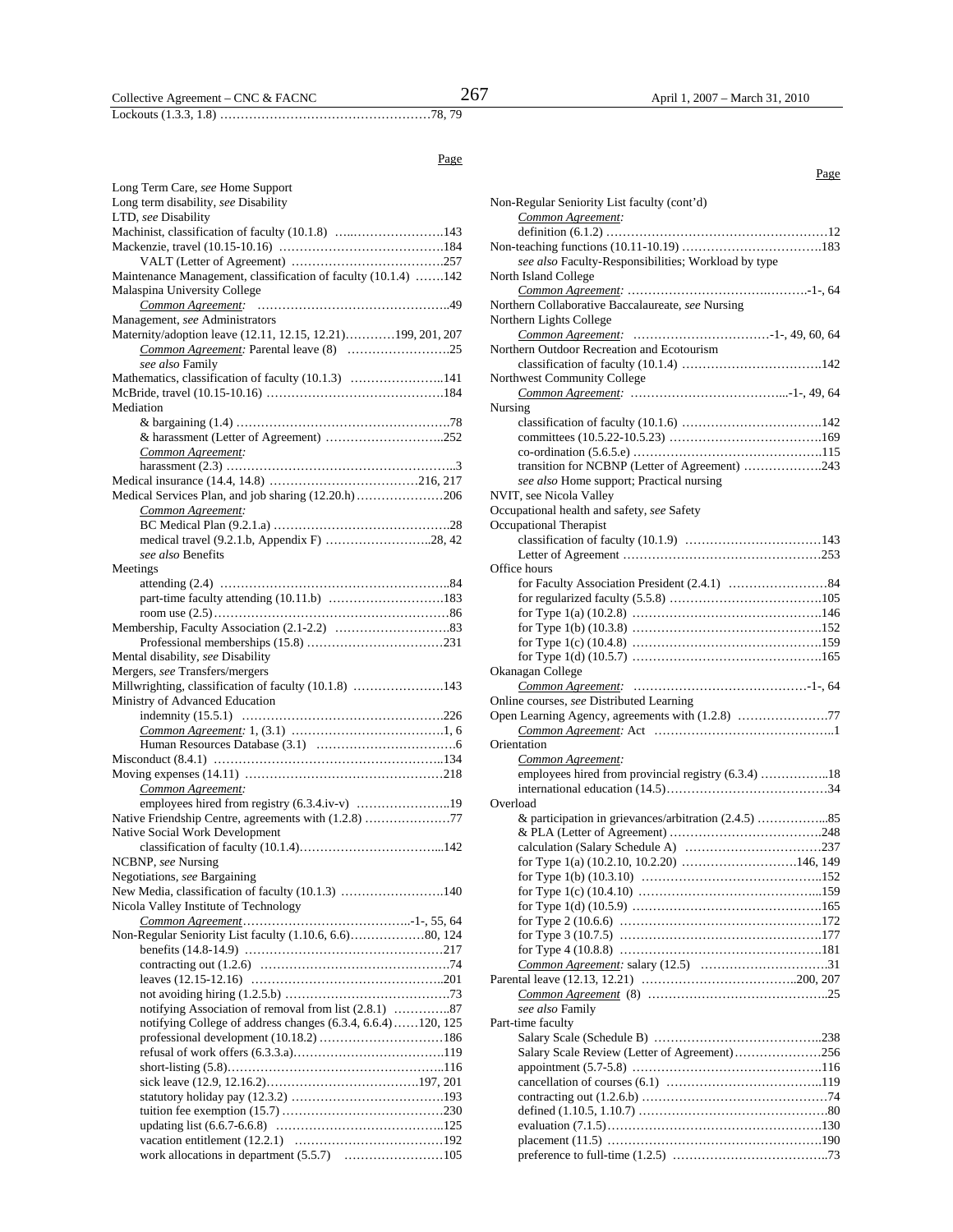Collective Agreement – CNC & FACNC 268 April 1, 2007 – March 31, 2010

workload (5.5.13) ……………………………………………107 *Common Agreement:* definition of regular part-time (6.1.2) ………………………..12 *see also* Non-Regular

Page

| Patents, see Copyright<br>see also Family                                                                   |  |
|-------------------------------------------------------------------------------------------------------------|--|
| Pension, retirement                                                                                         |  |
|                                                                                                             |  |
| Early Retirement Incentive Plan (14.13) 219                                                                 |  |
| educational leave & pensionable service (13.5.15) 214                                                       |  |
|                                                                                                             |  |
| notifying College of intent to retire (5.4.2) 103                                                           |  |
| pay-out of sick leave on retirement (12.8.1.e)197                                                           |  |
| Pension Corporation (14.1.2, 14.13.6) 216, 221                                                              |  |
| Common Agreement:                                                                                           |  |
|                                                                                                             |  |
|                                                                                                             |  |
|                                                                                                             |  |
|                                                                                                             |  |
| Public Sector Pension Plans Act (10.1) 30                                                                   |  |
|                                                                                                             |  |
|                                                                                                             |  |
| Personnel files, see Files                                                                                  |  |
| Philosophy, classification of faculty (10.1.3) 141                                                          |  |
| Physical disability, see Disability                                                                         |  |
| <b>Physical Therapist</b>                                                                                   |  |
|                                                                                                             |  |
|                                                                                                             |  |
|                                                                                                             |  |
|                                                                                                             |  |
| see also Strikes                                                                                            |  |
| PLA, see Prior Learning Assessment                                                                          |  |
|                                                                                                             |  |
|                                                                                                             |  |
|                                                                                                             |  |
| Common Agreement:                                                                                           |  |
| employees transferring to another institution (12.3) 31<br>caps on placement (Letter of Understanding 3) 50 |  |
| Planer Mill, classification of faculty (10.1.8) 143                                                         |  |
| Policies                                                                                                    |  |
| Common Agreement: conflict with policies (1.3) 2                                                            |  |
|                                                                                                             |  |
| Common Agreement: public duties, political leaves (7.10) 24                                                 |  |
| Political science, classification of faculty (10.1.3) 141                                                   |  |
| Post-Secondary Employers' Association, see PSEA                                                             |  |
| Postings, see Job postings; Registry                                                                        |  |
| Power Engineering, classification of faculty (10.1.8) 143<br>PPWC                                           |  |
|                                                                                                             |  |
|                                                                                                             |  |
| see also Juristictional disputes                                                                            |  |
| Practical Nursing, classification of faculty (10.1.5) 142                                                   |  |
|                                                                                                             |  |
| Pre-packaged courses, see Self-instructional<br>Preparation time                                            |  |
|                                                                                                             |  |
|                                                                                                             |  |
| see also Workload by faculty type                                                                           |  |
|                                                                                                             |  |
| selection committee (16.1.2, 16.1.4) 232, 234                                                               |  |
| see also Faculty Association-President                                                                      |  |
| Prince George Native Friendship Centre, see Native                                                          |  |
| Prior Learning Assessment (PLA)                                                                             |  |
|                                                                                                             |  |
|                                                                                                             |  |
|                                                                                                             |  |

| Probationary                                                                                 |
|----------------------------------------------------------------------------------------------|
|                                                                                              |
|                                                                                              |
|                                                                                              |
|                                                                                              |
| Common Agreement:                                                                            |
|                                                                                              |
| employees transferring to another institution (12.3) 31                                      |
| Professional development (10.18, 13) 186, 208                                                |
| Educational Leave Committee (13.4.1) 210                                                     |
| Professional Development Committee (13.4.2) 210                                              |
|                                                                                              |
|                                                                                              |
|                                                                                              |
|                                                                                              |
|                                                                                              |
| updating skills vs. contracting out (1.2.6.e)75                                              |
| Common Agreement:                                                                            |
| Professional Development Fund (Letter of Understanding 6) 53                                 |
| see also Scholarly activity                                                                  |
|                                                                                              |
| Program transfers/mergers, see Transfers                                                     |
|                                                                                              |
| Protocol Agreement                                                                           |
|                                                                                              |
| Provincial Bargaining Council                                                                |
|                                                                                              |
| PSEA Post-Secondary Employers' Association                                                   |
|                                                                                              |
|                                                                                              |
|                                                                                              |
|                                                                                              |
| see also Registry                                                                            |
| Psychology, classification of faculty (10.1.3)141                                            |
| Public duties, see Political leave                                                           |
| Public Sector Employers' Act                                                                 |
|                                                                                              |
| Public Sector Pension Plans Act, see Pension                                                 |
| Pulp and Paper Operations, classification of faculty (10.1.7) 143                            |
| Pulp, Paper and Woodworkers, see PPWC                                                        |
| Ouesnel                                                                                      |
|                                                                                              |
|                                                                                              |
|                                                                                              |
|                                                                                              |
|                                                                                              |
|                                                                                              |
|                                                                                              |
| Common Agreement: provincial registry (6.3.2, 6.3.4) 17, 18                                  |
| Records, see Files; Human Resources Database                                                 |
| Recreation, see Athletics; Human Kinetics; Northern Outdoor                                  |
|                                                                                              |
| Registry of laid off employees and job postings                                              |
|                                                                                              |
|                                                                                              |
| Forms (Appendix E1-E2) $\dots\dots\dots\dots\dots\dots\dots\dots\dots\dots\dots\dots\dots40$ |
|                                                                                              |
|                                                                                              |
|                                                                                              |
|                                                                                              |
|                                                                                              |
| canvass of part-time employees (5.5.14)109                                                   |
|                                                                                              |
| regularization of sessionals (5.1, 5.2.4-5.2.6) 99, 100                                      |
| workload measurements chart (5.5.15) 109                                                     |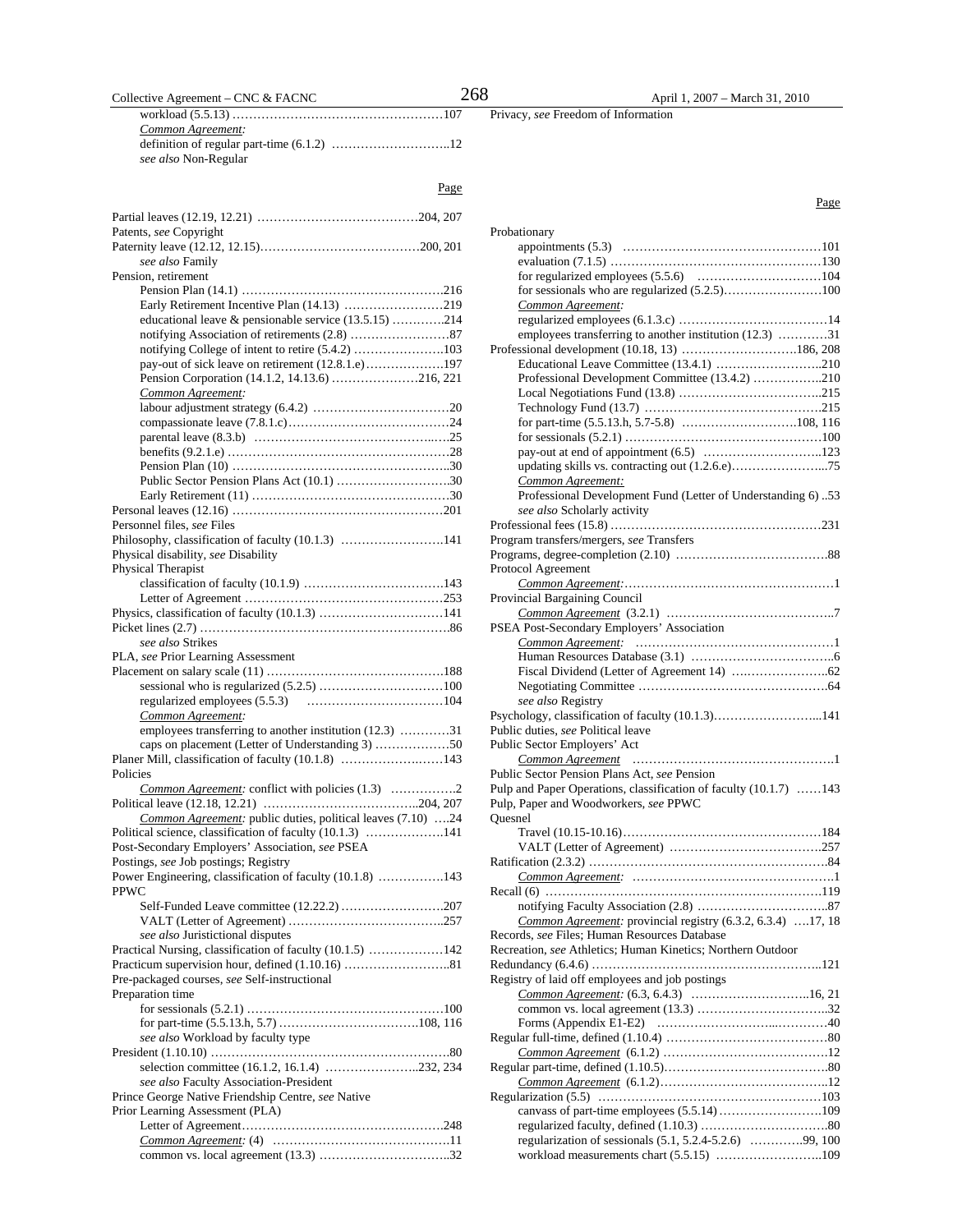| Collective Agreement - CNC & FACNC                                         | 269  | April 1, 2007 – March 31, 2010                                |
|----------------------------------------------------------------------------|------|---------------------------------------------------------------|
| faculty regularized - LOU#3 (Letter of Agreement) 250                      |      |                                                               |
| faculty regularized - Article 6 (Letter of Agreement) 251                  |      |                                                               |
| Common Agreement:                                                          |      | Self-instructional or pre-packaged courses (9.2)              |
|                                                                            |      |                                                               |
|                                                                            |      | see also Workload by faculty type                             |
| amending provisions (Letter of Understanding 2) 49                         |      | Selkirk College                                               |
|                                                                            |      |                                                               |
|                                                                            | Page |                                                               |
| Relocation, see Moving                                                     |      |                                                               |
| Replacement, in special circumstances (6.10) 127                           |      |                                                               |
| see also Sessional                                                         |      |                                                               |
| Research, see Professional development; Scholarly activity                 |      |                                                               |
|                                                                            |      |                                                               |
|                                                                            |      |                                                               |
|                                                                            |      | maternity/adoption leave (12.11.f, 12.13) 199                 |
| see also Dismissal, discharge, termination                                 |      | seniority for Deans (Letter of Agreement)                     |
| Respectful Working Environment                                             |      | Common Agreement:                                             |
| Common Agreement: (Letter of Understanding 5) 52                           |      |                                                               |
| Responsibilities, see Faculty-Responsibilities                             |      | employees hired from provincial registry (6.3.4.iii)          |
| Retirement, see Pension                                                    |      |                                                               |
|                                                                            |      |                                                               |
|                                                                            |      | see also Non-regular seniority list                           |
| Occupational Health and Safety Committee (15.6.3) 227                      |      | Sessional faculty                                             |
|                                                                            |      |                                                               |
| Common Agreement:                                                          |      |                                                               |
| safety on international education trips (14.4)34                           |      |                                                               |
|                                                                            |      | definition of continuous employment (6.4.2)                   |
| see also Workers' Compensation                                             |      |                                                               |
|                                                                            |      | professional development for non-regular (10.18.2)            |
|                                                                            |      |                                                               |
| Salary scales, part time review (Letter of Agreement) 256                  |      |                                                               |
|                                                                            |      | for regularized faculty (5.2.6, 5.5.9, 5.5.13.f) 101, 106     |
| for regularized faculty (5.5.3, 5.5.5, 5.5.11) 104, 106                    |      |                                                               |
|                                                                            |      |                                                               |
|                                                                            |      | Common Agreement:                                             |
|                                                                            |      |                                                               |
|                                                                            |      | employees hired from provincial registry (6.3.4.iii)          |
|                                                                            |      | Sexual harassment, see Harassment                             |
|                                                                            |      | Sharing, see Job sharing                                      |
|                                                                            |      |                                                               |
|                                                                            |      | Shop, see Trades                                              |
|                                                                            |      |                                                               |
|                                                                            |      |                                                               |
|                                                                            |      | family sick leave (12.8.1.g, 12.9.4) 197                      |
|                                                                            |      |                                                               |
| pay-out in early retirement (14.13.5) 220                                  |      | Common Agreement:                                             |
|                                                                            |      |                                                               |
|                                                                            |      |                                                               |
|                                                                            |      | partial sick leave (Letter of Understanding 4)                |
|                                                                            |      | joint review sick leave/disability (Letter of Understanding 7 |
|                                                                            |      | Social Service distance learning workload (10.8)              |
| deferred salary leave application (Appendix H)45                           |      | Social Service Foundations workload (10.3.13.d)               |
|                                                                            |      | Social Services Worker, classification of faculty (10.1.4)    |
|                                                                            |      | Social work, see Child, Youth and Family Support;             |
|                                                                            |      | Native social work; Social Service                            |
|                                                                            |      |                                                               |
|                                                                            |      | Speech/Language Pathologist                                   |
|                                                                            |      |                                                               |
|                                                                            |      |                                                               |
|                                                                            |      | Statutes, see Acts, legislation                               |
|                                                                            |      |                                                               |
|                                                                            |      |                                                               |
|                                                                            |      |                                                               |
| Common Agreement:<br>secondment as labour adjustment strategy (6.4.2.1) 20 |      | work on stat. holidays (Letter of Agreement)                  |
| Security, see Job security                                                 |      |                                                               |
| Selection and hiring                                                       |      |                                                               |
|                                                                            |      | see also Picket lines                                         |
|                                                                            |      |                                                               |

| April 1, 2007 – March 31, 2010 |
|--------------------------------|
|                                |
|                                |
|                                |
|                                |

| workload allocation in a department (5.5.7)105                   |
|------------------------------------------------------------------|
|                                                                  |
| maternity/adoption leave (12.11.f, 12.13) 199, 200               |
| seniority for Deans (Letter of Agreement) 240                    |
| Common Agreement:                                                |
|                                                                  |
| employees hired from provincial registry (6.3.4.iii) 18          |
|                                                                  |
|                                                                  |
|                                                                  |
| see also Non-regular seniority list                              |
| Sessional faculty                                                |
|                                                                  |
|                                                                  |
|                                                                  |
| definition of continuous employment (6.4.2) 120                  |
|                                                                  |
| professional development for non-regular (10.18.2) 186           |
|                                                                  |
|                                                                  |
| for regularized faculty (5.2.6, 5.5.9, 5.5.13.f) 101, 106, 108   |
|                                                                  |
|                                                                  |
| Common Agreement:                                                |
|                                                                  |
| employees hired from provincial registry (6.3.4.iii) 18          |
|                                                                  |
| Sexual harassment, see Harassment                                |
| Sharing, see Job sharing                                         |
|                                                                  |
| Shop, see Trades                                                 |
|                                                                  |
|                                                                  |
|                                                                  |
| family sick leave (12.8.1.g, 12.9.4) 197, 198                    |
| sick leave pay-out on retirement (12.8.1.e) 197                  |
| Common Agreement:                                                |
|                                                                  |
|                                                                  |
| partial sick leave (Letter of Understanding 4) 51                |
| joint review sick leave/disability (Letter of Understanding 7)54 |
|                                                                  |
| Social Service distance learning workload (10.8) 180             |
| Social Service Foundations workload (10.3.13.d)153               |
| Social Services Worker, classification of faculty (10.1.4)142    |
| Social work, see Child, Youth and Family Support;                |
| Native social work; Social Service                               |
| Sociology, classification of faculty (10.1.3) 141                |
| Speech/Language Pathologist                                      |
|                                                                  |
|                                                                  |
| Statutes, see Acts, legislation                                  |
|                                                                  |
|                                                                  |
|                                                                  |
|                                                                  |
| work on stat. holidays (Letter of Agreement) 244                 |
|                                                                  |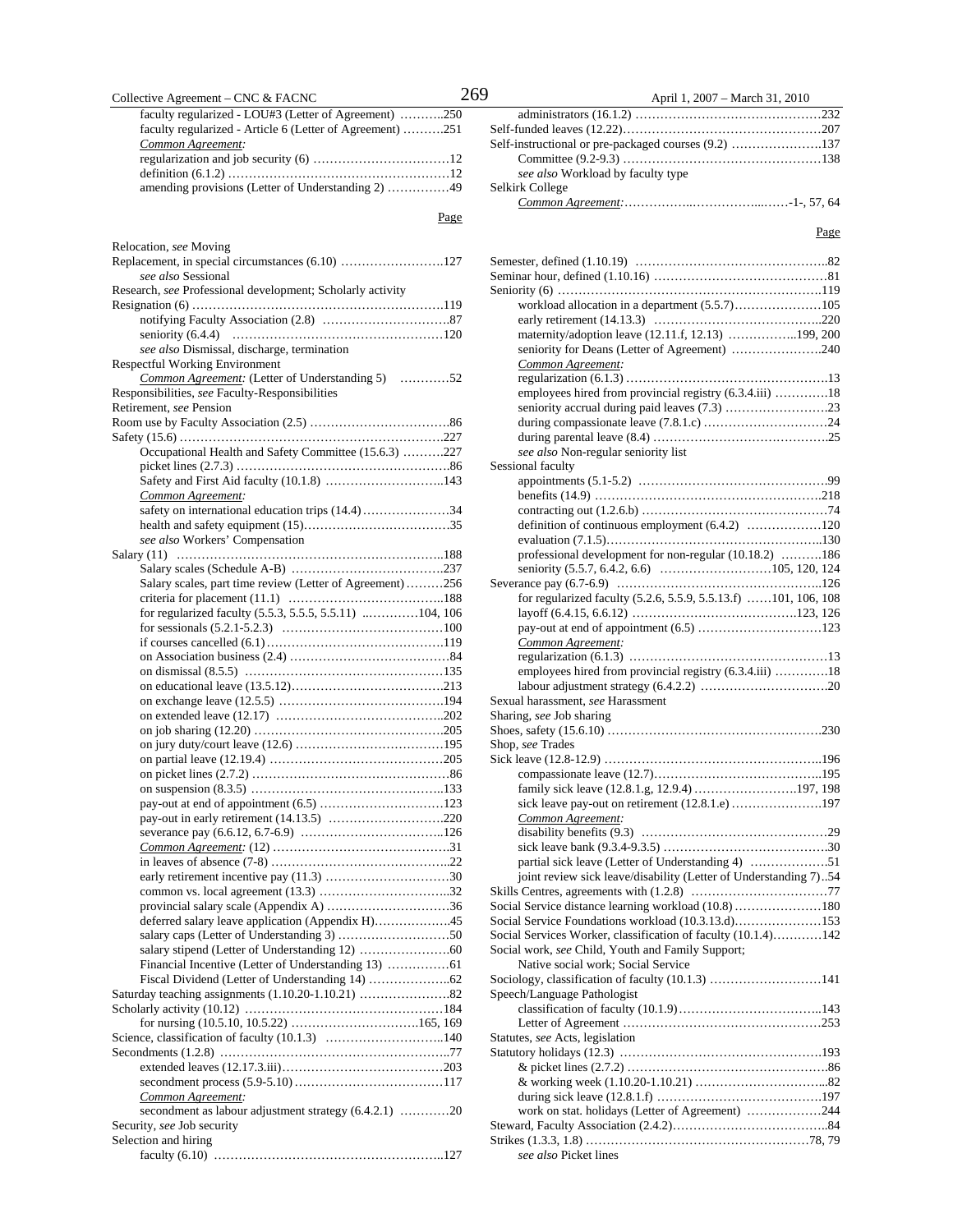### Collective Agreement – CNC & FACNC  $270$  April 1, 2007 – March 31, 2010

Student-contact hour, defined (1.10.16) ……………………………81 Student load, *see* Workload Students with intensive support needs (Letter of Agreement) ……241 Study skills courses (1.10.14) ……………………………………………..81 classification of faculty (10.1.9) …………………………….143 responsibilities (4.5) ………………………………………….96 workload (10.8)………………………………………………179

| Common Agreement:                                       |
|---------------------------------------------------------|
|                                                         |
|                                                         |
| see also Dismissal, discharge, termination              |
| Targeted Labour Adjustment, see Labour adjustment       |
| Tax, see Income tax                                     |
|                                                         |
|                                                         |
| Teaching responsibilities, see Faculty-Responsibilities |
|                                                         |
| see also Workload by faculty type                       |
|                                                         |
|                                                         |
|                                                         |
| see also Distributed learning                           |
|                                                         |
| Temporary appointments                                  |
| see Part-time; Replacement; Sessional                   |
|                                                         |
|                                                         |
| Termination, see Dismissal, discharge, termination      |
| Therapists, see Physical; Occupational                  |
| Trade union, see Union                                  |
| Trades                                                  |
|                                                         |
|                                                         |
|                                                         |
|                                                         |
| Training<br>see Professional development                |
| Common Agreement:                                       |
| training of employees hired from registry (6.3.4) 18    |
|                                                         |
|                                                         |
| Transfers/mergers                                       |
|                                                         |
| Common Agreement:                                       |
|                                                         |
|                                                         |
|                                                         |
|                                                         |
|                                                         |
|                                                         |
| Common Agreement:                                       |
| medical travel (9.2, Appendix F,                        |
|                                                         |
|                                                         |
|                                                         |
|                                                         |
| Umpires                                                 |
| Common Agreement:                                       |
|                                                         |
|                                                         |
|                                                         |

| Union, see BCGEU; Faculty Association; FPSE; |
|----------------------------------------------|
| Jurisdictional disputes; PPWC                |
|                                              |
| University College of the Cariboo            |
|                                              |
| University College of the Fraser Valley      |
|                                              |
|                                              |

#### Page

| in maternity/adoption/parental leave (12.11.f, 12.13) 199, 200 |  |
|----------------------------------------------------------------|--|
|                                                                |  |
|                                                                |  |
| see also Northern Outdoor Recreation                           |  |
| VALT Volunteer Adult Literacy Tutoring                         |  |
|                                                                |  |
|                                                                |  |
| <b>Vancouver Community College</b>                             |  |
|                                                                |  |
|                                                                |  |
|                                                                |  |
|                                                                |  |
|                                                                |  |
|                                                                |  |
|                                                                |  |
|                                                                |  |
| Common Agreement:                                              |  |
| (9.2.1.vi, Letter of Understanding 7,                          |  |
|                                                                |  |
| Volunteer Adult Literacy Training, see VALT                    |  |
| Week, see Working week                                         |  |
| Weekend work, see Working week                                 |  |
| Welding, classification of faculty (10.1.8) 143                |  |
| Welfare, see Benefits                                          |  |
| Women's Studies, classification of faculty (10.1.3) 141        |  |
| Wood Technology, classification of faculty (10.1.4) 142        |  |
| Workers' Compensation Board/Act                                |  |
|                                                                |  |
|                                                                |  |
|                                                                |  |
| Common Agreement:                                              |  |
|                                                                |  |
|                                                                |  |
|                                                                |  |
|                                                                |  |
| see also Safety; Worksafe BC                                   |  |
|                                                                |  |
|                                                                |  |
|                                                                |  |
|                                                                |  |
|                                                                |  |
|                                                                |  |
|                                                                |  |
|                                                                |  |
|                                                                |  |
|                                                                |  |
|                                                                |  |
|                                                                |  |
| weekend work, for regularized faculty (5.5.7.g-h) 105          |  |
| see also Evening work; Saturday                                |  |
|                                                                |  |
| see also Workload by faculty type                              |  |
| Workload (10)                                                  |  |
|                                                                |  |
|                                                                |  |
|                                                                |  |
|                                                                |  |
|                                                                |  |
|                                                                |  |